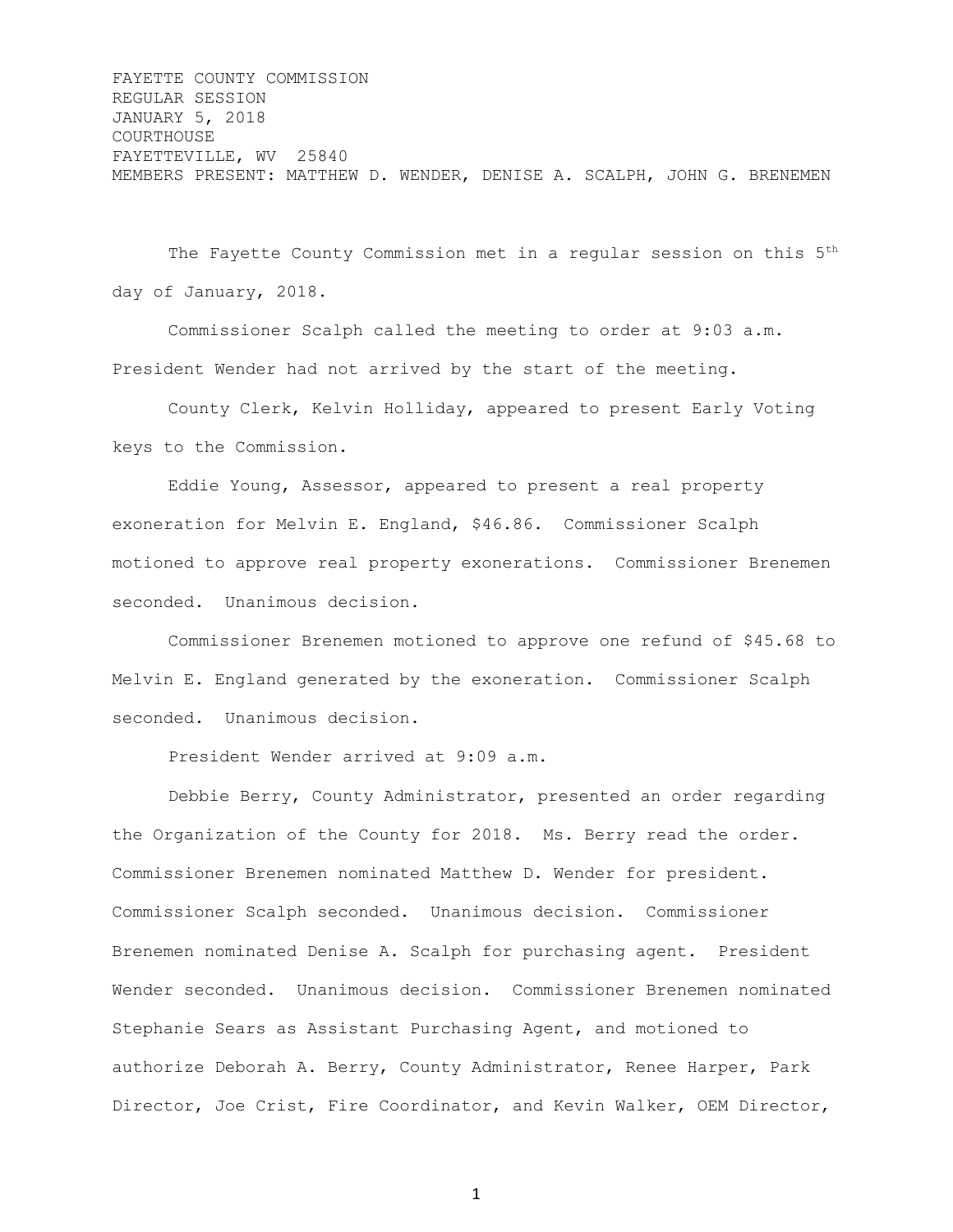to make purchases up to \$600.00 without prior County Commission approval for the year 2018. Commissioner Scalph seconded. Unanimous decision. Commissioner Scalph motioned to approve the organization order. Commissioner Brenemen seconded. Unanimous decision.

Commissioner Scalph motioned to approve vouchers and invoices and release checks today. Commissioner Brenemen seconded. Unanimous decision.

Commissioner Scalph motioned to approve 1st half payroll and release checks on January  $12<sup>th</sup>$ , 2018. Commissioner Brenemen seconded. Unanimous decision.

Commissioner Brenemen motioned to approve December 15th & 29th, 2017 minutes. Commissioner Scalph seconded. Unanimous decision.

Estate settlements were presented for Richard Lee Crouch; Richard Lee Crouch, Jr.; Glenmore Sevy Ewing; Robert Lane Kidd; Cynthia Lynn Walker; Helen May Bernath; Johnny N. Johnson; and Darlena Dawn Roop-Shuler. Commissioner Scalph motioned to approve and authorize President Wender to sign the estate settlements. Commissioner Brenemen seconded. Unanimous decision.

Gabriel Peña appeared to present a Flex-E grant resolution for the Fayette County Park trail design. Commissioner Scalph motioned to approve the resolution. The total cost is \$9,700.00 with a match of \$1,455.00. Commissioner Brenemen seconded. Unanimous decision.

Ron Robinson, AEP representative, appeared to give an update with George Porter, Courtney Mustard and Craig Pritt. AEP is upgrading two transmission facilities within Fayette County, Carbondale and Meadow Bridge. Mr. Porter presented a slideshow presentation for the Commission to review. The majority of the work is due to aging infrastructure built in the early 1900s, so upgrading is essential.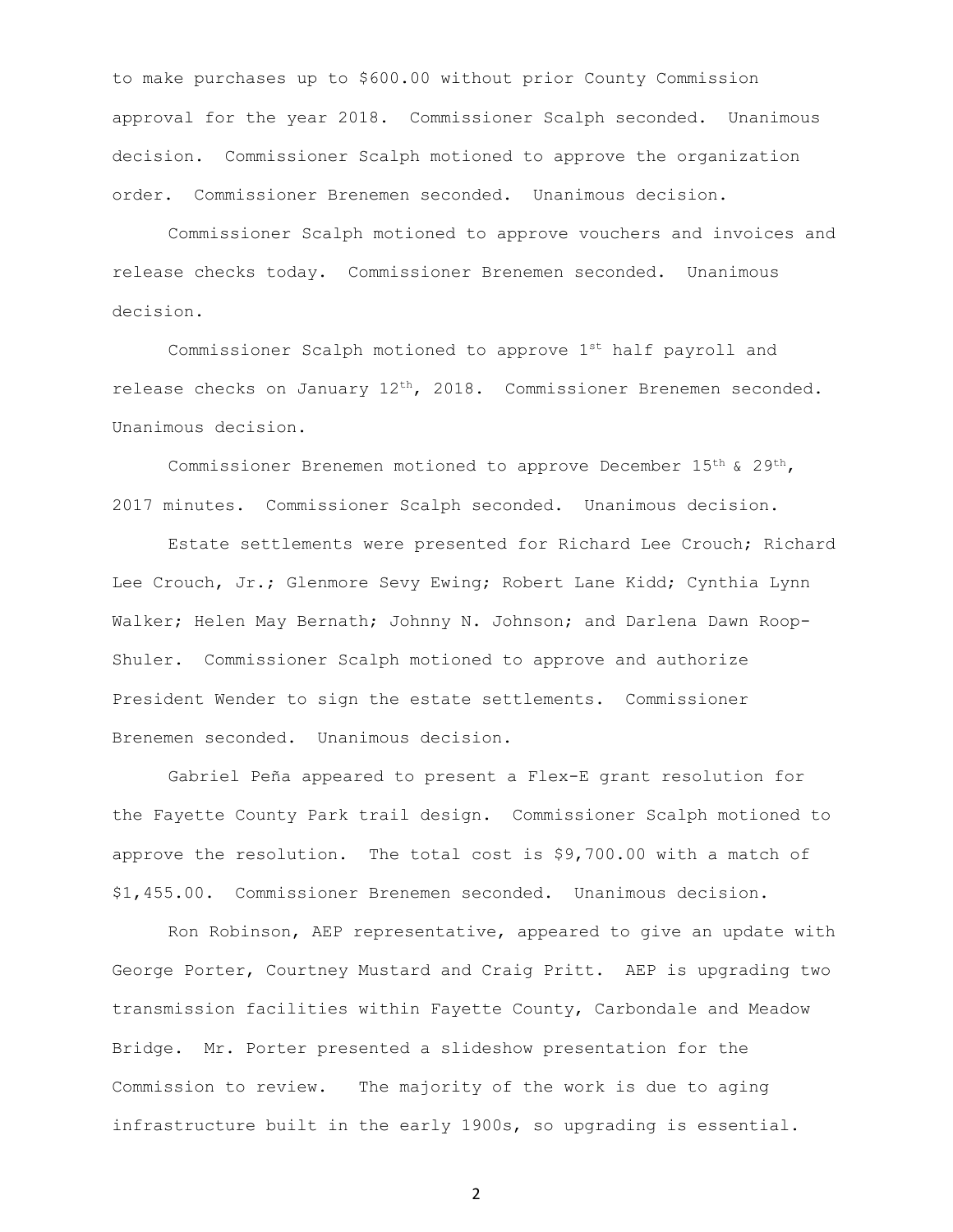The Meadow Bridge upgrade is 10 miles in Fayette County and 10 miles in Greenbrier County. The transmission lines will be taller than what are currently there. The Meadow Bridge open house is January  $25<sup>th</sup>$  at the Rainelle Public Library. Carbondale is having two open houses, one on January  $31^{st}$  at the YMCA in Montgomery and February  $1^{st}$  at the Glen Ferris Inn. Typically the times are set from 5:30 to 7:30 p.m.

Mr. Pritt explained why AEP goes from point A to point B to help the Commission understand better the changes being made to the lines right of ways.

Mr. Porter will send us the information to be put on our website.

Discussion on the shooting range was held. A committee of Sheriff Fridley, Ms. Berry, & Commissioner Brenemen met with the bid proposal companies. The decision was put on hold until bids can be received on the amount the timber will bring in. Sheriff Fridley gave a background on how the shooting range came about. Local property owners spoke with their concerns. Kevin Cogar, Sr. presented the Commission with 3 cases of how shooting ranges decrease property values. Local owners asked if anyone had looked at other properties for the range. It was stated that it needed to be on County owned property.

The next steps are to find out the cost of the timber then the timber would have to be auctioned, then go back to the engineering firms and select one of the two. Then to bid out construction after engineering is complete. President Wender asked for names and addresses of the local property owners so they can stay in the loop and attend discussions regarding the shooting range.

The Commission took a break at 10:53 a.m. and reconvened at 11:05 a.m.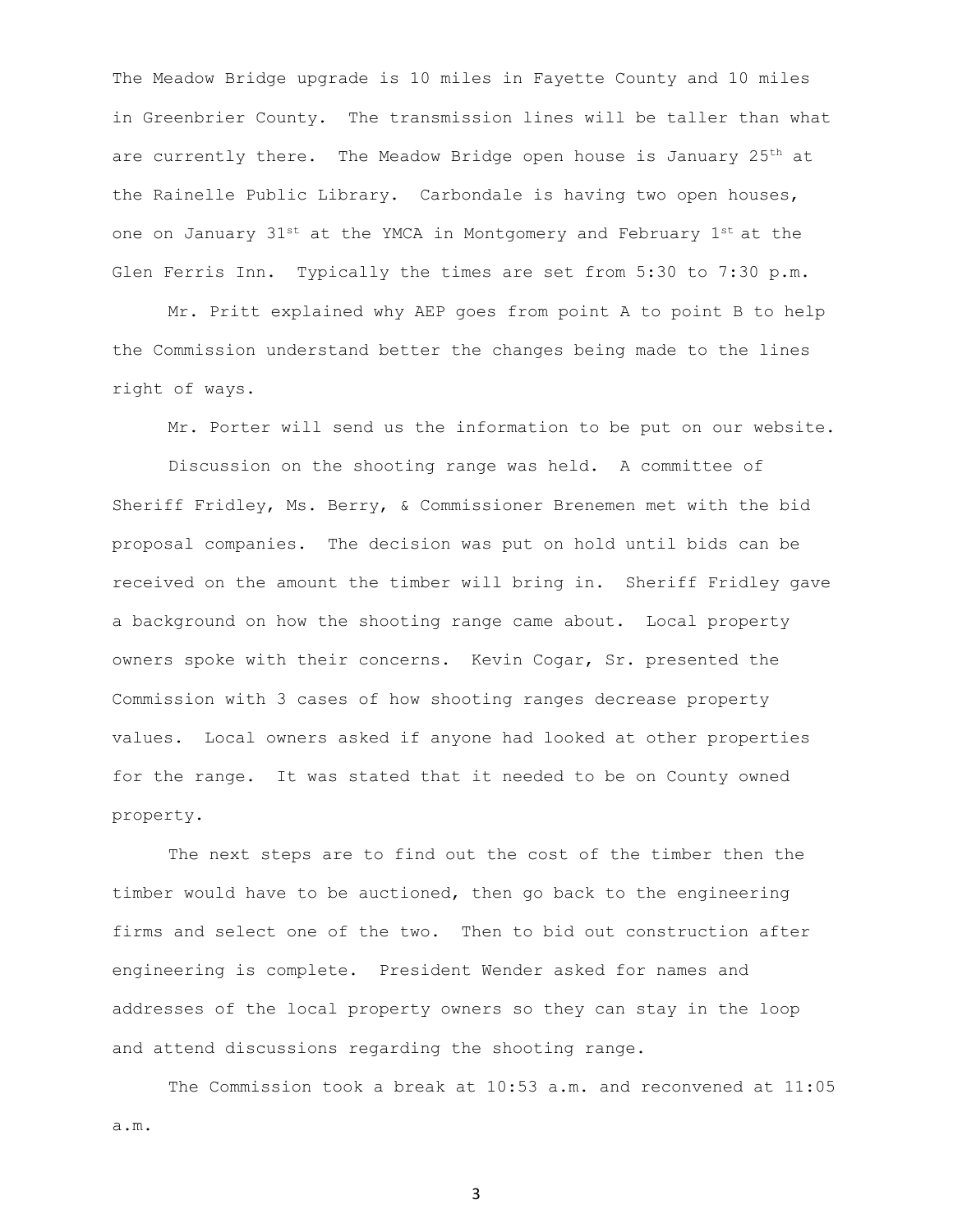The Commission asked that a letter be sent to Matt Combs, Register Herald Reporter, asking to run an editorial to showcase Park upgrades.

Jonathan Grose appeared to discuss the KFPSD. Mr. Grose presented an update on Boonesborough project. CSX is working with KFPSD and Region 4 for alternatives to boring under the railroad tracks. Vender debt is \$22,000.00 with a 60 day window. This does not include the previous \$25,000.00 and they haven't had to draw down any of the allocated \$36,000.00. They don't think they will need to borrow this after all. All payroll and benefits are current and new accounts are in place. When payments come in daily, percentages are tabulated and deposited into each account rather than once monthly. Mr. Grose worked with the staff to decrease vendor debt and pay bills correctly. All borrowing is current and they are making monthly payments to the Commission. Engineers for the waterside upgrades have been shortlisted and interviews will be held soon.

President Wender suggested writing a letter to KFPSD customers to detail the changes which have occurred and the vast difference from last year. Discussion was held on the water outage in Glen Ferris over the New Year's holiday. Mr. Grose spoke with Mike Smithson, customer who alerted the Commission of the outage. Procedures for emergency contacts have been changed and implemented this week. When an outage is reported, two additional customers will be contacted in the area to verify the outage. Outages should be reported to the PSD Commissioners or the non-emergency number at 911.

Mr. Grose mentioned consolidating some PSDs and that some discussions have taken place in the past. He stated that Lesley Taylor held discussions with the previous board. President Wender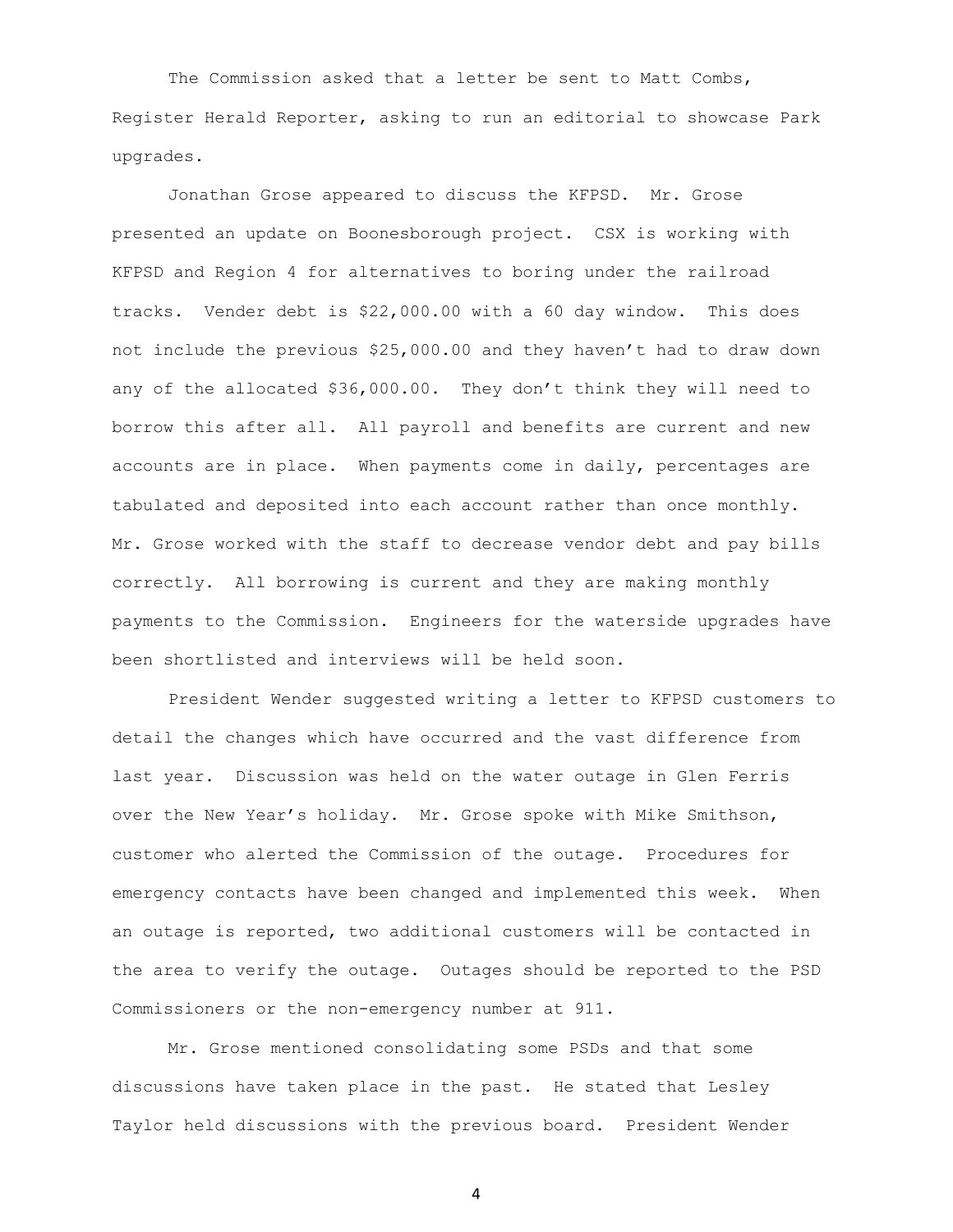mentioned having discussions with John Tuggle regarding this issue, and Mr. Tuggle does feel Fayette County has too many PSDs. President Wender asked Ms. Berry to ask Mr. Tuggle to get on the agenda to discuss this issue.

Mr. Grose discussed the Town of Gauley Bridge. He mentioned he is aware the Commission has agreed to pay \$10,000.00 for Gauley Bridge in the economic position in the partnership with Montgomery and Smithers. Mr. Grose does not feel it would be beneficial to Gauley Bridge. The Town has some other projects in the works on their own. He feels that if any allocation is to be made for the Town of Gauley Bridge, it should be for something beneficial for the town. The Commissioners understand that if Mr. Grose does not feel like this is beneficial, they do not want to create a partnership which will not work.

Mike Callahan, attorney, appeared to present the Fayette County Environmental and Public Health Protection Settlement Fund Resolution and order for the Commission to approve and sign. This resolution follows the federal act and authorizes an interest bearing fund to be set up for purposes of any cases. At a later date, the Commission will name a trustee/overseer of the fund and work out the details needed for the fund. Commissioner Scalph motioned to authorize an establishment of an Environmental and Public Health Protection Settlement fund to be set up and at a later meeting the mechanics and trustee will be discussed and decided on. Commissioner Brenemen seconded. Unanimous decision.

President Wender asked Mr. Callahan to return at a later meeting to discuss some other questions raised.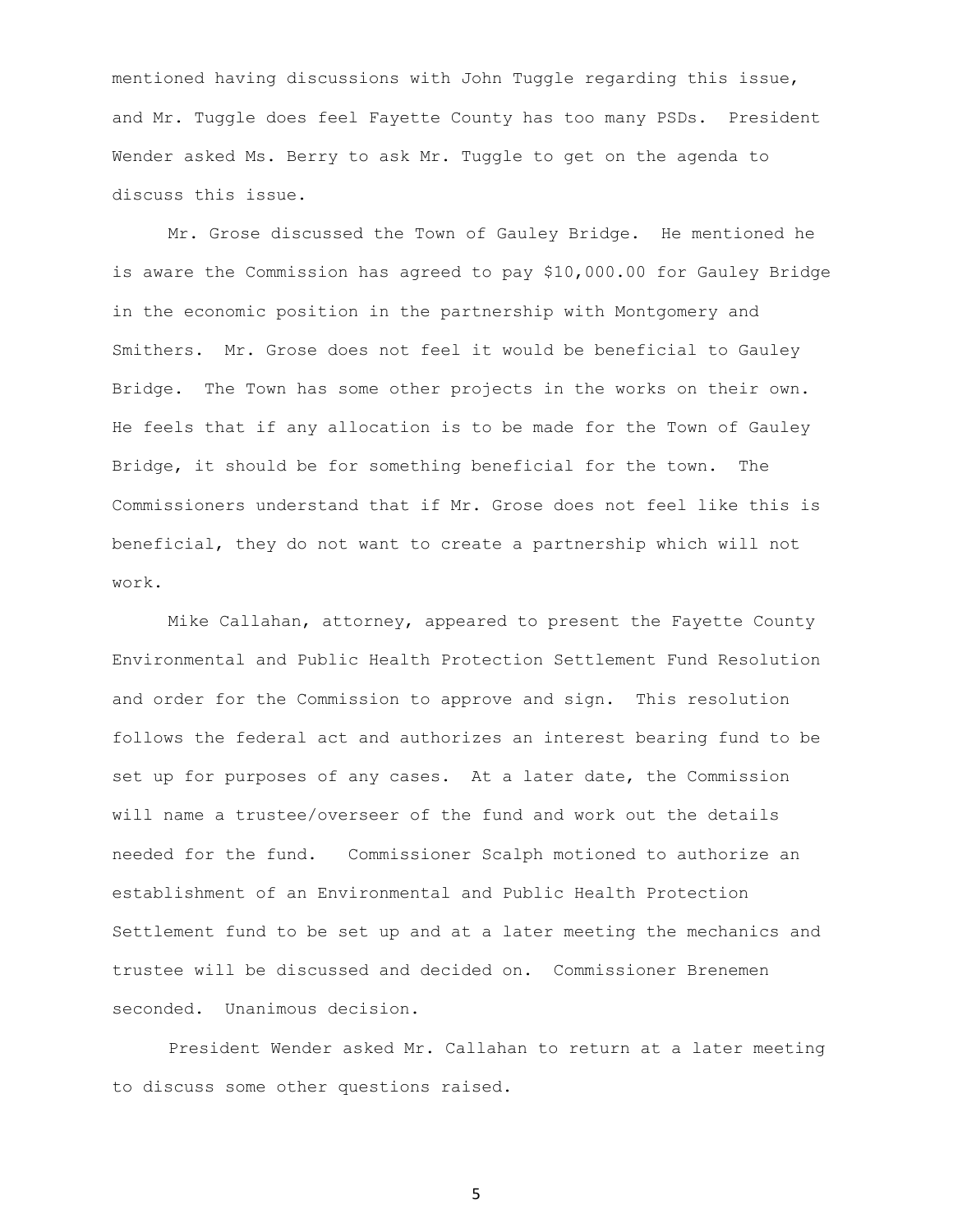Ms. Berry presented the Public Nuisance Ordinance for signature which was approved on December 15, 2017.

Ms. Berry presented a resolution regarding the New River Gorge Development Authority participation and cooperation. This designates them as our lead Economic Development Authority. Commissioner Brenemen motioned to approve and sign the resolution. Commissioner Scalph seconded. Unanimous decision.

Chad Neal with Chad's Wrecker Service appeared to discuss the rules and regulations of wrecker services. There are two companies vying to be added to the wrecker rotation which are not justifiable. One is a company out of Summersville which wants to be a heavy load wrecker. The other is in Oak Hill that just bought their wrecker two days ago. No official requests have been made from these two companies. Mr. Neal is requesting that no other wrecker service be put on the rotation. The wrecker service companies are starving for work as is. Mr. Neal stated that the rules and regulations says that if there is not a need, no new wrecker service will be added. He asked that the rules and regulations be enforced. The Commission stated that as long as we have coverage, they have no problem not letting any other company on the rotation and enforcing the rules and regulations. James Bennett, 911 Coordinator, was present and stated that county has coverage.

Mr. Neal requested that the wrecker services on rotation along with Mr. Bennett review the policy and update what needs updated, then return to the Commission for final approval. The Commission is in agreement. Mr. Harrah will review first. Mr. Bennett will coordinate the meeting with the wrecker services.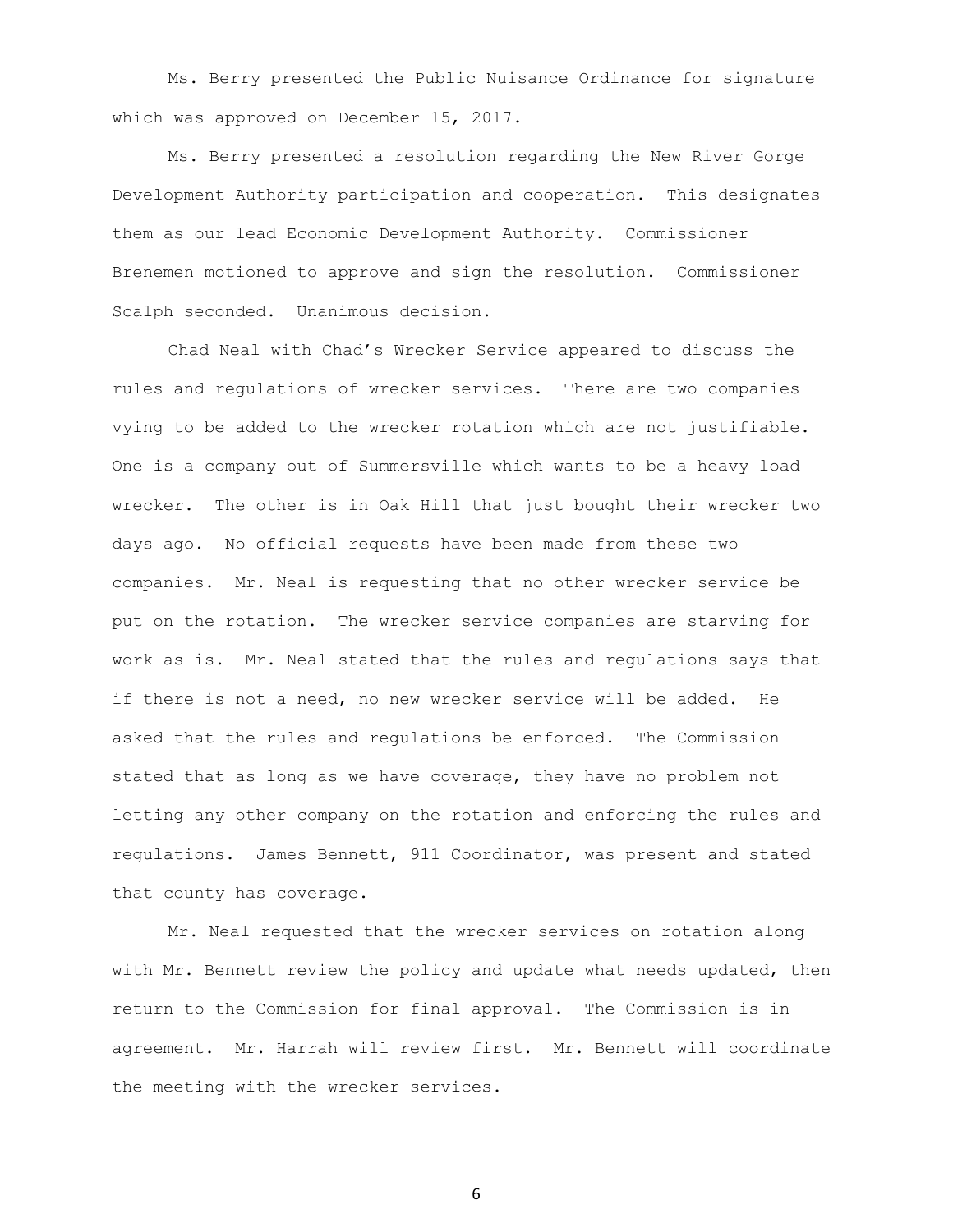Discussion was held on work boots and jackets for the 7 maintenance employees. Ms. Berry will obtain quotes. The Commission agrees and Ms. Berry will return once quotes are obtained.

Commissioner Scalph motioned to approve an additional \$300.00 regarding the Redden case. Commissioner Brenemen seconded. Unanimous decision.

Commissioner Brenemen motioned to approve September 8th and 15th minutes (held until the Commission received the Court Reporters' portions.) Commissioner Scalph seconded. Unanimous decision

Ms. Berry presented two Combine or Divide and Segregate Land orders for Michael Whisman and Burton Lee Sims, respectively. Commissioner Brenemen motioned to approve. Commissioner Scalph seconded. Unanimous decision.

Ms. Berry presented a quote from GST for Firewall. Commissioner Brenemen motioned to approve the quote from GST for \$3,114.00. Commissioner Scalph seconded. Unanimous decision.

Ms. Berry presented minutes from the Fayette County Zoning portion of the Commission meetings held on September 8<sup>th</sup>, 15<sup>th</sup> and November  $27<sup>th</sup>$ , 2017 and an order denying the request from Mountain Valley Pipeline, LLC, Zoning case Z-525-17-1 property legally described as Fee 754.56 Meadow Dale, Surf 20.32 Meadow Dale, 16.666 AC, near Springdale, New Haven District, from R-R (Rural Residential District) to H-1 (Heavy Industrial District) for the Fayette County Commission to approve and sign. Commissioner Brenemen will review the minutes before the Commission approves.

Ms. Berry presented a letter from Tabitha Stover, Executive Director of the Fayetteville Convention and Visitor's Bureau requesting to dissolve their leave for the Fayette County Jail and Law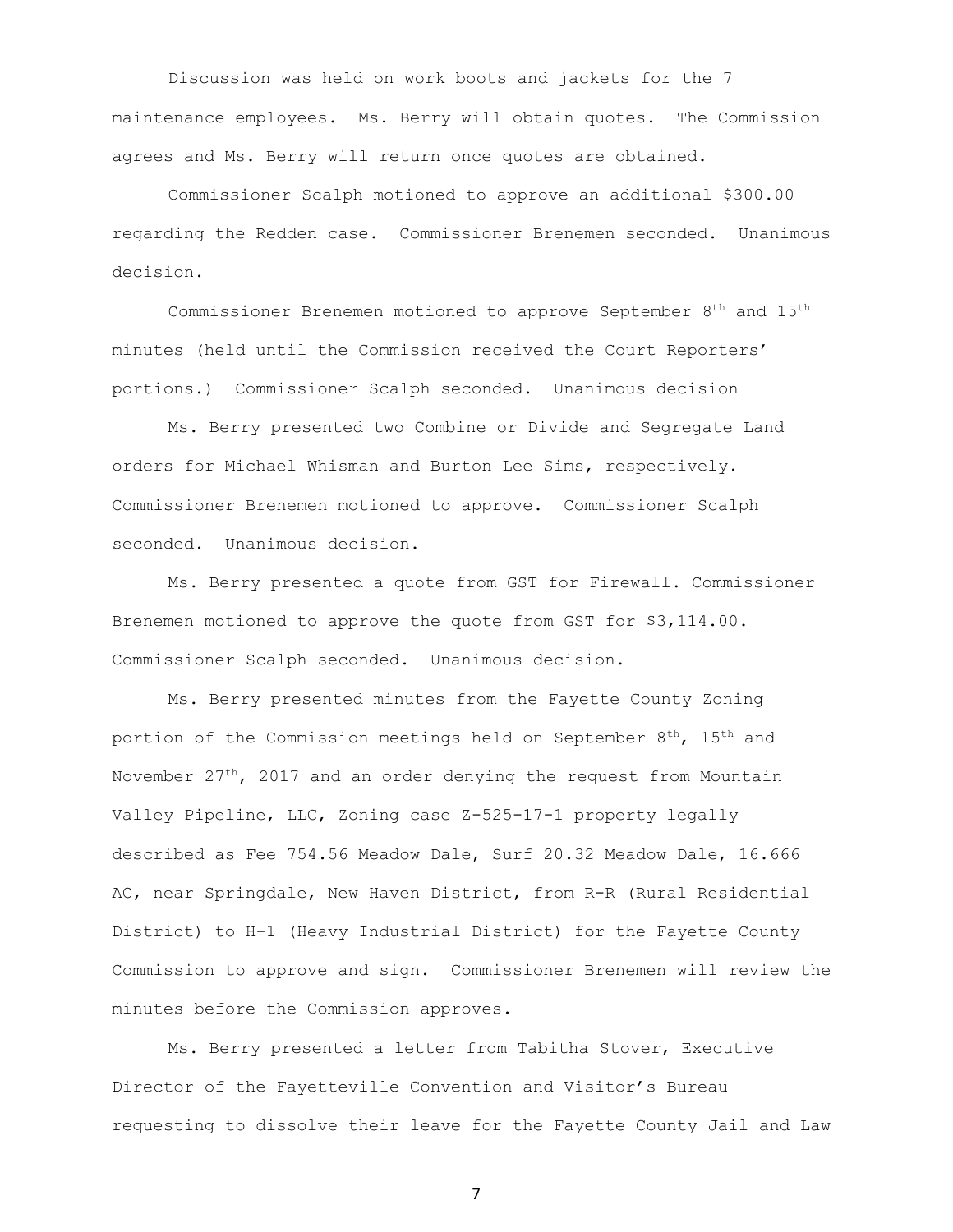Enforcement Museum. Commissioner Scalph motioned to dissolve the lease early. Commissioner Brenemen seconded. Unanimous decision.

Ms. Berry presented a Retention Agreement of Miller & Amos, Attorneys at Law to revise the Fayette County Personnel Manual for approval and signature of President Wender. Prosecuting Attorney Larry Harrah was not in agreement to approve and sign. He claims the agreement is too open ended. Mr. Harrah will send a letter to Miller & Amos.

Ms. Berry presented a Standard Form of Agreement between owner and Architect from J. Dan Snead and Associates, Inc. for the New Mechanical System project at the Fayette County Judicial Annex for approval and signature of President Wender. Commissioner Brenemen motioned to approve and authorize President Wender to sign. Commissioner Scalph seconded. Unanimous decision.

Ms. Berry presented an HVAC Service Agreement from Casto Technical Services for the Courthouse Annex for approval and signature of President Wender. Commissioner Scalph motioned to approve and authorize President Wender to sign. Commissioner Brenemen seconded. Unanimous decision.

Ms. Berry presented a letter for approval and signature to the WV Supreme Court requesting reimbursement of rent for the Family Law Judge for the month of January, 2018. Commissioner Brenemen motioned to approve and sign the letter. Commissioner Scalph seconded. Unanimous decision.

Ms. Berry presented a letter to John David with SALS regarding a decision to his request for a sprinkler system for the Old Oak Hill Elementary School Building. Commissioner Brenemen motioned to approve the letter that was taken from the minutes of the December 8, 2017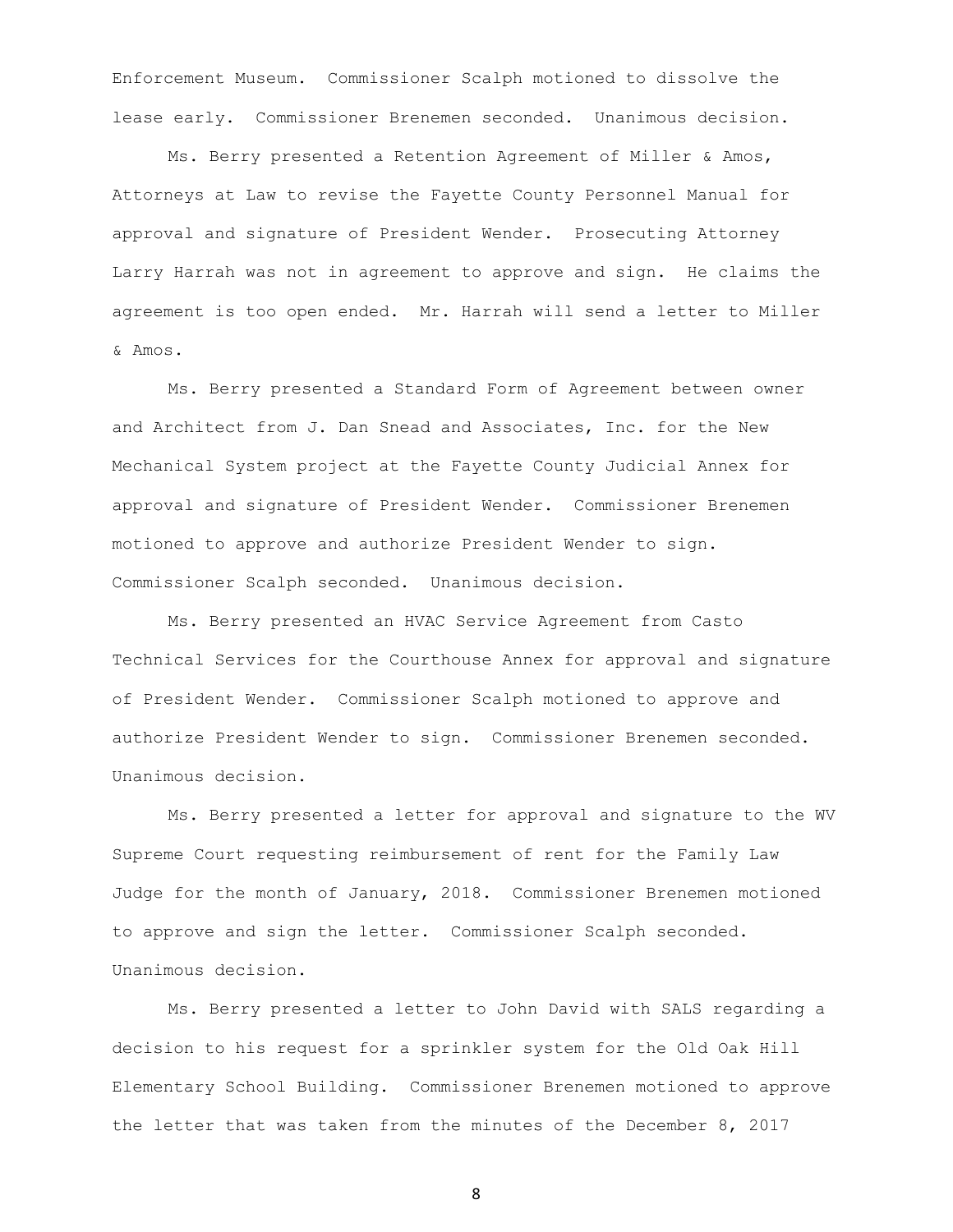meeting. (attached) Commissioner Scalph seconded. Unanimous decision.

Ms. Berry presented a request from Joseph Brouse, executive Director with the New River Gorge Regional Development Authority to reappoint Matthew D. Wender to its Board of Directors as the Fayette County Commission representative. Commissioner Brenemen motioned to approve. Commissioner Scalph seconded. Unanimous decision.

Ms. Berry presented the Terms of Engagement letter for conducting the audit for Fiscal Year ending June 30, 2017 for approval and signature of President Wender. Commissioner Scalph motioned to approve and authorize President Wender to sign. Commissioner Brenemen seconded. Unanimous decision.

Ms. Berry presented a request from Randy Heidemann with Royal, an organized corporation with nonprofit exemptions, asking to lease property from the County that is within a floodplain as an extension of camp activities only on old Glen Jean School on Thurmond Road, which they have purchased. President Wender wants to hear more about this and requested that Mr. Heidemann be put on a future agenda. Commissioner Scalph motioned to continue the item until Mr. Heidemann can appear on the agenda. Commissioner Brenemen seconded. Unanimous decision.

President Wender left the meeting at 1:16 p.m.

Ms. Berry presented a request from Circuit Clerk Cathy Jarrett to use the room in their office which housed the voting tabulators, to be used for storage now that the voting machines have been removed. Commissioner Brenemen motioned to approve the request. Commissioner Scalph seconded. Unanimous decision.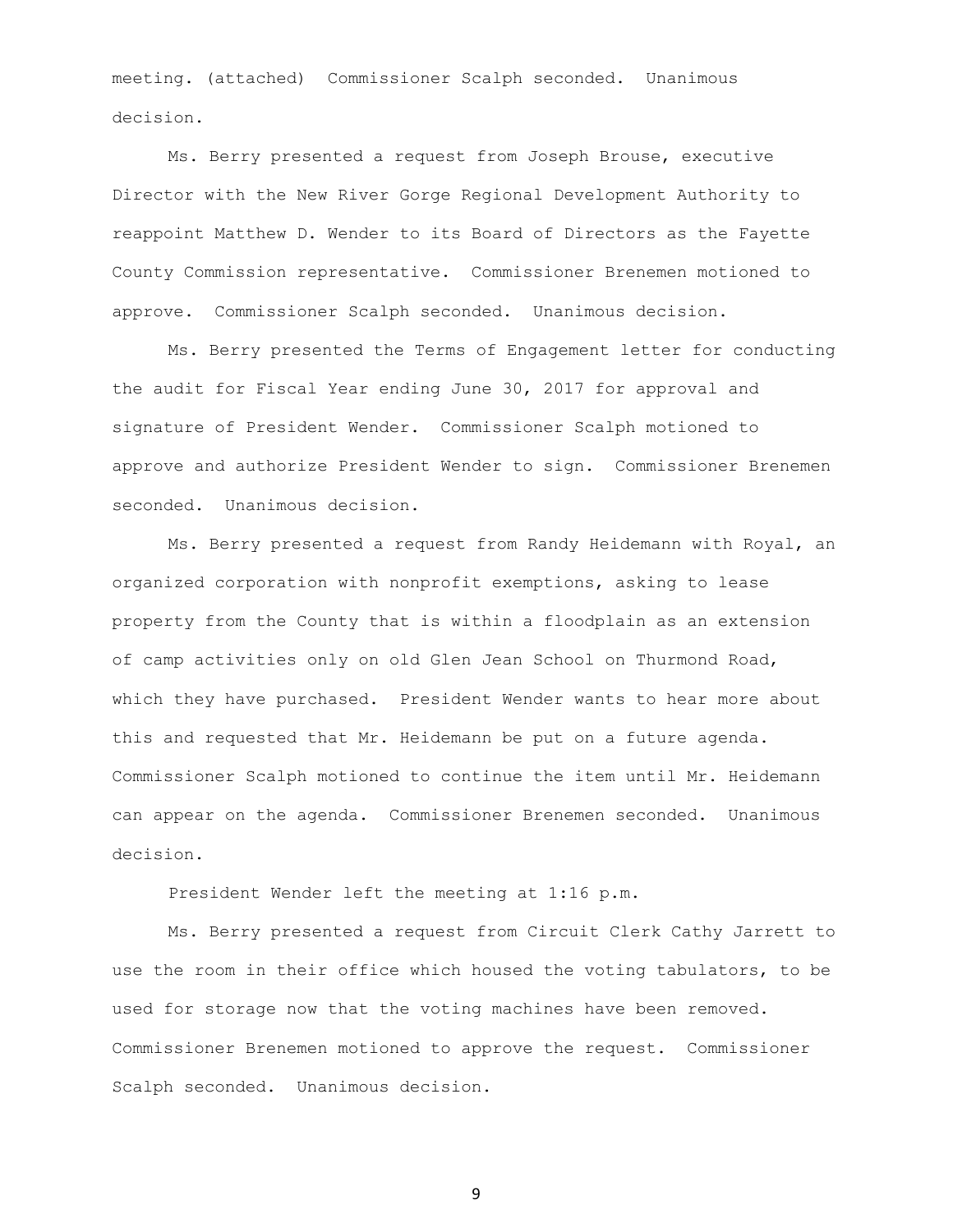Ms. Berry presented a letter to the employees regarding their vacation/sick report. Commissioner Brenemen motioned to approve and sign the letter. Commissioner Scalph seconded. Unanimous decision. The meeting was adjourned at 1:31 p.m.

FAYETTE COUNTY COMMISSION SPECIAL SESSION JANUARY 16, 2018 COURTHOUSE FAYETTEVILLE, WV 25840 MEMBERS PRESENT: MATTHEW D. WENDER, DENISE A. SCALPH, JOHN G. BRENEMEN

The Fayette County Commission met in a special session on this 16th day of January, 2018.

President Wender called the meeting to order at 9:00 a.m.

The Commission held a discussion on precincts 9 and 13 which are usually held at the Scout Cabin in Oak Hill. The Scout Cabin is booked with a previous engagement that could not be changed. Deborah Berry, County Administrator, spoke with Bill Hannabass, City Manager of Oak Hill, and he told Ms. Berry we could use City Hall for this election. Ami Dangerfield, County Commission Assistant, spoke with the Secretary of State's office and they informed the Commission of the steps that need to be taken. Proper signage needs to be put at each place and someone needs to be present at the old polling place at 6:30 to announce that the polling has moved. Commissioner Scalph motioned to approve the polling place change for precincts 9 and 13 from Scout Cabin to Oak Hill City Hall and to properly mark the old precinct and the new precinct and someone will be present at 6:30 a.m.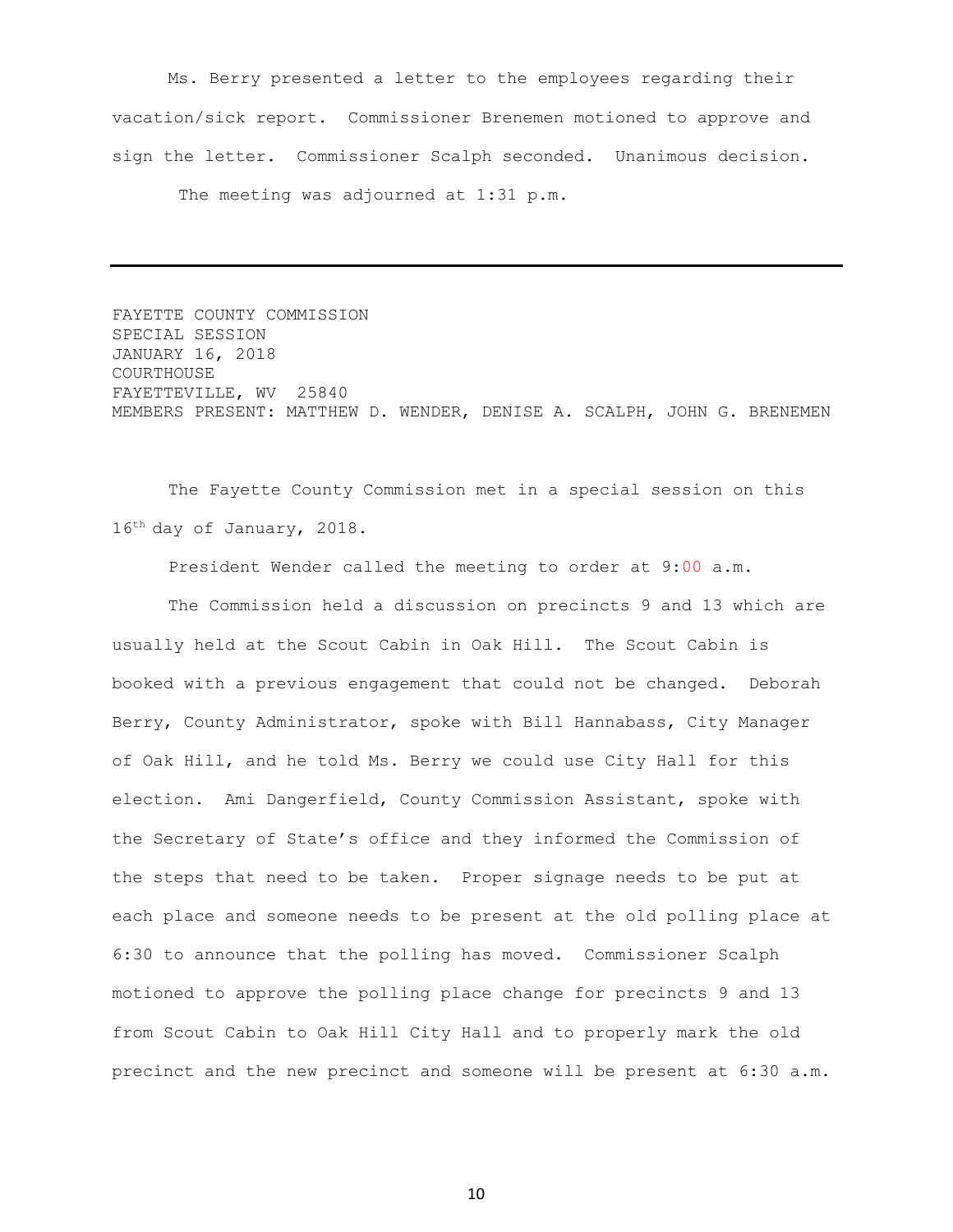to announce the change. Commissioner Brenemen seconded. Unanimous decision.

The meeting was adjourned at 9:35 a.m.

FAYETTE COUNTY COMMISSION REGULAR SESSION JANUARY 26, 2018 COURTHOUSE FAYETTEVILLE, WV 25840 MEMBERS PRESENT: MATTHEW D. WENDER, DENISE A. SCALPH, JOHN G. BRENEMEN

The Fayette County Commission met in a canvass special session on this 26th day of January, 2018.

President Wender called the meeting to order at 9:03 a.m.

Eddie Young, Assessor, appeared to present a real property exoneration for Betty Moyer \$845.86. Commissioner Scalph motioned to approve the real property exoneration. Commissioner Brenemen seconded. Unanimous decision.

Mr. Young presented personal property exonerations for David Blethen \$7.66; Gary Carl & Deborah G. Neely \$308.02; Arvella A. Daniels \$166.38; Steven L. Yarber, Jr. & Amanda McNeely \$725.90; Faren L. (Burnett) Settle \$179.06; Teresa L. Thompson \$30.34; Joanna Kay Wyant \$57.42; and Annetta L. & Kristin G. Sharp \$524.66. Commissioner Brenemen motioned to approve the personal property exonerations. Commissioner Scalph seconded. Unanimous decision.

Commissioner Scalph motioned to approve vouchers and invoices and release checks today. Commissioner Brenemen seconded. Unanimous decision.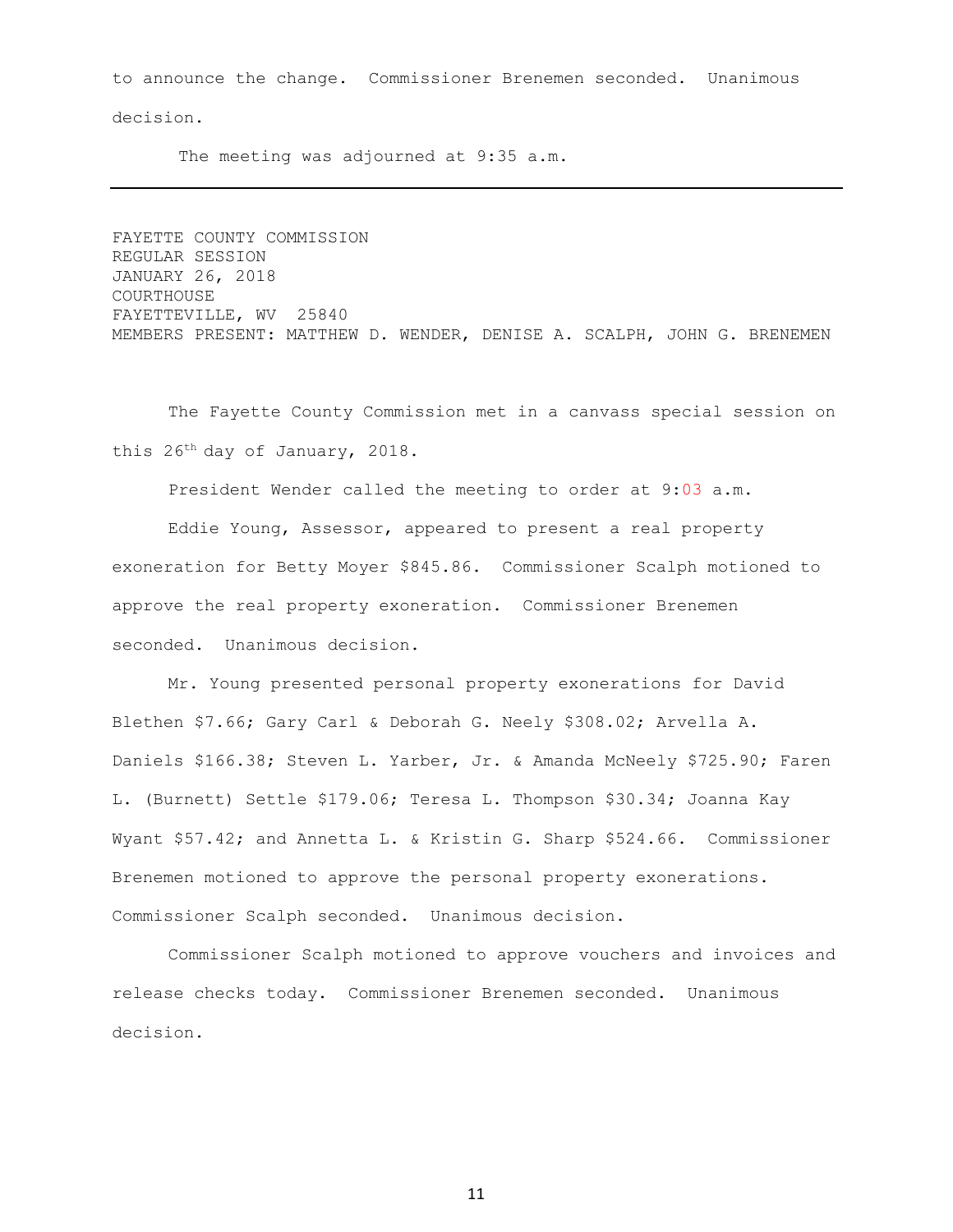Commissioner Scalph motioned to approve 2nd half payroll and release checks on January  $30<sup>th</sup>$ , 2018. Commissioner Brenemen seconded. Unanimous decision.

Estate Settlements were presented for James William Sullivan; Jo Ann Sundstrom; George Edward Amos; Jessica Marie Rhodes; Myrtle Irene McKinney; Ida Virginia Davis (McGuffin); Emma D. Radford; Esther Mae Thacker; Raymond Joe Menei; Alma Madge Pritt; David Patrick Parker; David Howard Wagner; Paul Barnard Dobbins, Jr.; Halley Harvey Hamrick; Roy Gene Crist; John Houston Myles; and George D. Smith. Commissioner Scalph motioned to approve and authorize the estate settlements. Commissioner Brenemen seconded. Unanimous decision.

Deborah Berry, County Administrator, presented a Combine or Divide and Segregate Land Order for Gertie Frances McMillion. Commissioner Brenemen motioned to approve order and sign. Commissioner Scalph seconded. Unanimous decision.

Ms. Berry presented the Fayette County Commission Minutes Zoning Portion of meeting for September 8<sup>th</sup> and 15<sup>th</sup>, 2017 and November 27, 2017 and an order denying the request from Mountain Valley Pipeline, LLC, Zoning Case Z-525-17-1 property legally described as Dee 754.56 Meadow Dale, Surf 20.32 Meadow Dale, 16.66 AC, near Springdale, New Haven District, from R-R (Rural Residential District) to H-1 (Heavy Industrial District) for the Fayette County Commission to approve and sign. Commissioner Brenemen motioned to approve and sign. Commissioner Scalph seconded. Unanimous decision.

Ms. Berry presented a letter from White Oak PSD requesting to appoint Mike Whisman to replace Tom Dragan, who resigned and to reappoint Eddie Chornobay. Commissioner Brenemen motioned to approve the requests. Commissioner Scalph seconded. Unanimous decision.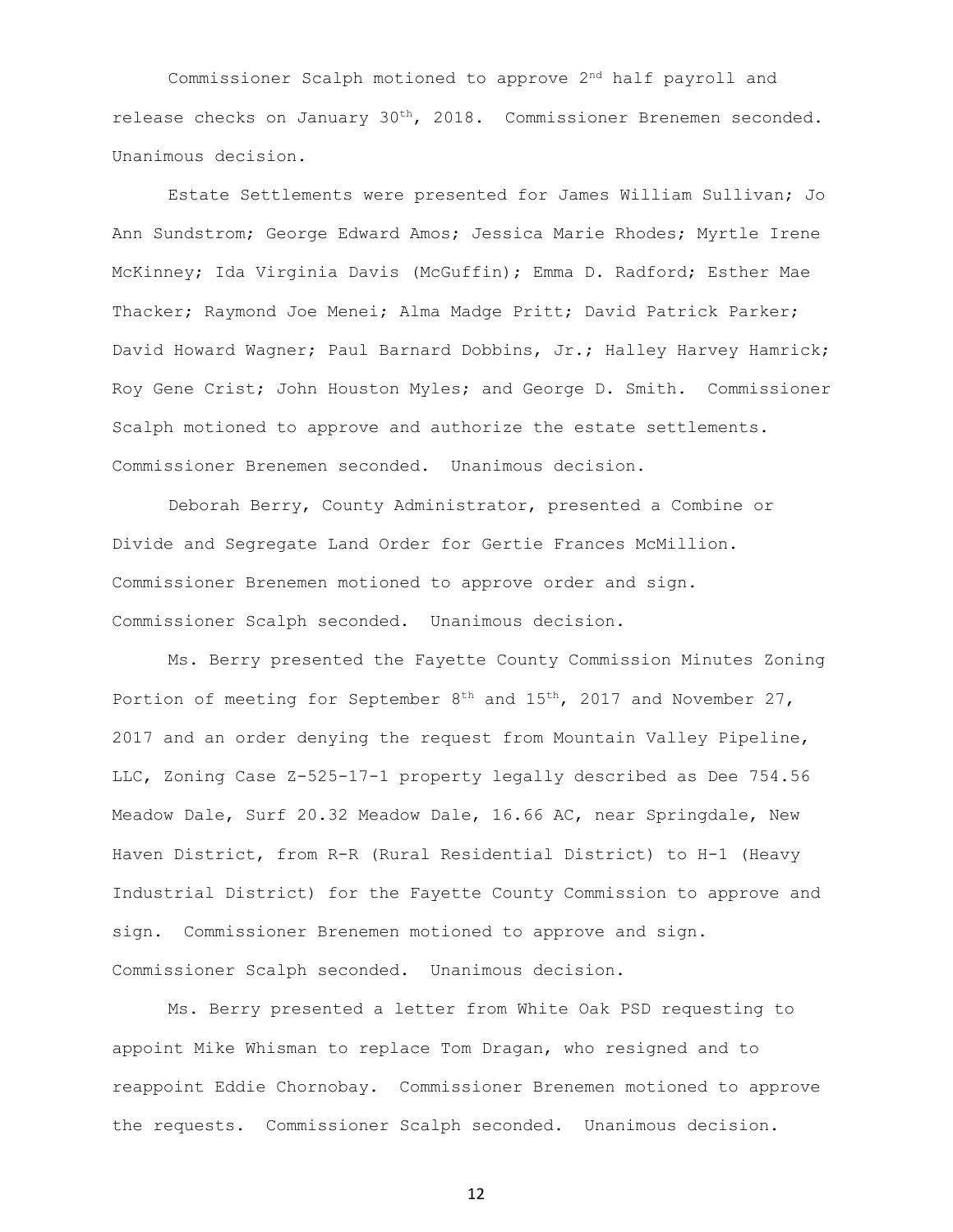Ms. Berry presented an Environmental and Public Health Protection Matters in and affecting Fayette County for signature of President Wender. This order was approved on October 13, 2017.

Ms. Berry presented a letter to the Commission from Mountain State Justice regarding the conclusion of the litigation related to the Fayette County Schools that transpired in 2016-17 and an invoice in the amount of \$27,536.93. Mountain State Justice is actually only asking for \$10,000.00 from the Commission; another \$10,000.00 came from a donation. President Wender will talk to Sam Petsonk, MSJ Attorney.

Ms. Berry presented a drawdown request for the Community Corrections Grant for the month of December, 2017 in the amount of \$11,456.65 for approval and signature of President Wender. Commissioner Brenemen motioned to authorize President Wender to sign. Commissioner Scalph seconded. Unanimous decision Ms. Berry also presented an 2nd copy of the approved September 2017 drawdown to be signed - original was lost in the mail.

Ms. Berry presented a request from the County Clerk's office to use space on the  $3<sup>rd</sup>$  floor of the courthouse to store older probate records. The Commission will table this until they can review the area.

Ms. Berry presented a quote from Casto Technical Services to replace two valves for two steam radiators in the Voters' Registration office. The quote is for \$1,104.71. Commissioner Brenemen motioned to approve the quote. Commissioner Scalph seconded. Unanimous decision.

Kelvin Holliday, County Clerk, administered the oath to all canvass workers at 9:05 a.m.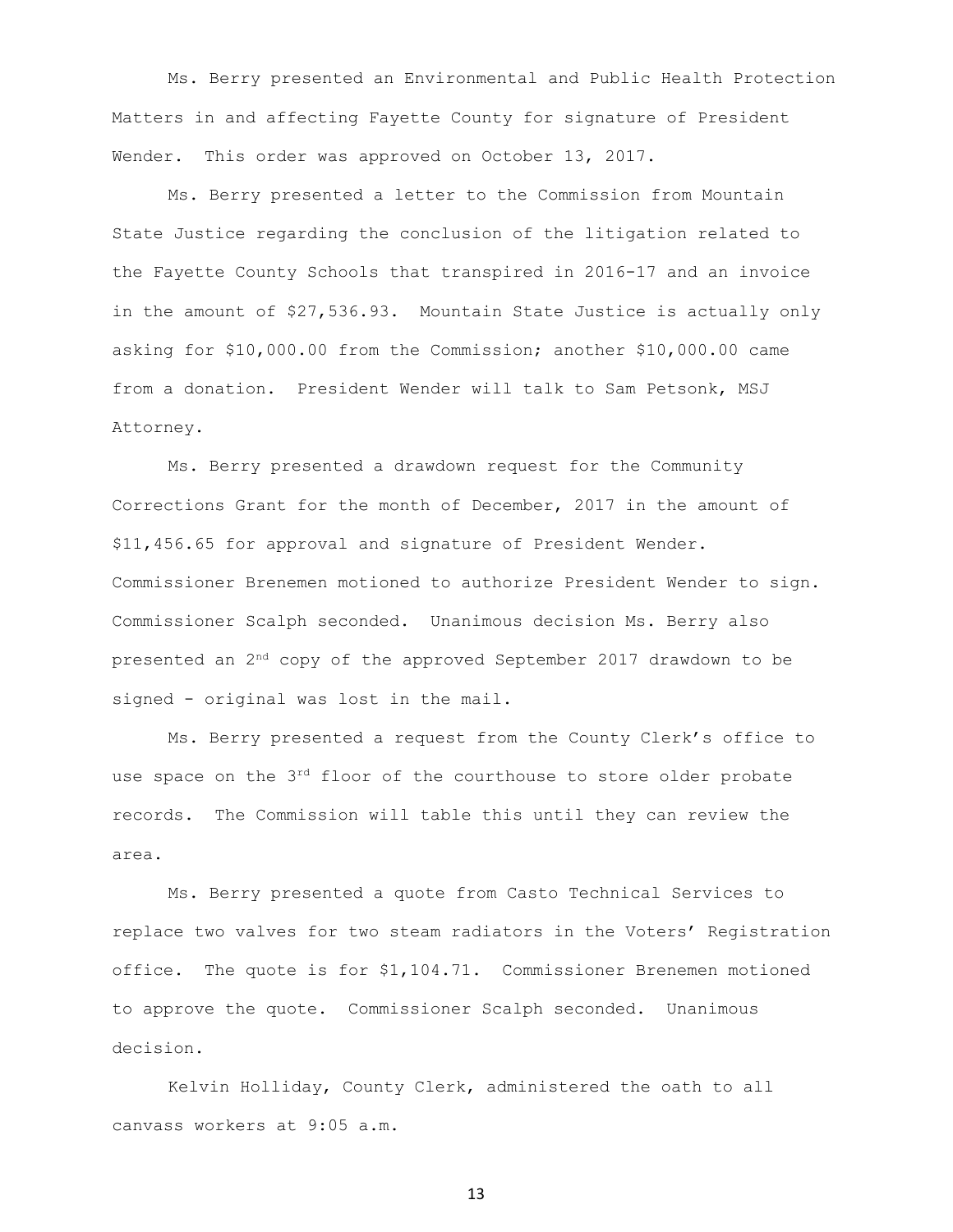Canvass was conducted.

Precinct 12 had an absentee ballot that was sent to the precinct on Election Day and it did initially appear to have been counted. Ms. Berry pulled the statement of ballots used and found that it was counted.

Mr. Holliday informed the Commission that there was a packaging error with the poll books. One box did not have any poll slips so no signature was received from any early voters. Mr. Holliday stated that everything else was properly done. The ballots were counted at the precinct on Election Day and every individual was identified through the new I.D. law. Prosecuting Attorney, Larry Harrah, stated that the ballots should be counted. Commission agreed.

Precinct 68 had one provisional where a voter was cancelled in another county in error. Mr. Holliday recommended counting the vote. The voter was Jerry Meadows, 3746 Patterson Road, Meadow Bridge, WV 25916. Commissioner Scalph motioned to approve the recommendation of Mr. Holliday and count the vote. Commissioner Brenemen seconded. Unanimous decision.

Precinct 67 provisional had missing poll slips. The ballots were still counted.

Canvass was concluded at 11:25 a.m.

The Commission entered into regular session at 11:30 a.m.

James Bennett and Kevin Walker appear to discuss snow removal at the 911 Center. A 911 employee fell in the parking lot on a Sunday morning. This issue needs to be fixed because the 911 Center works all weekend long and the area needs to be cleared. Mr. Bennett suggested either having maintenance come out for shift change or hire a contracted service to come in. The commissioners requested getting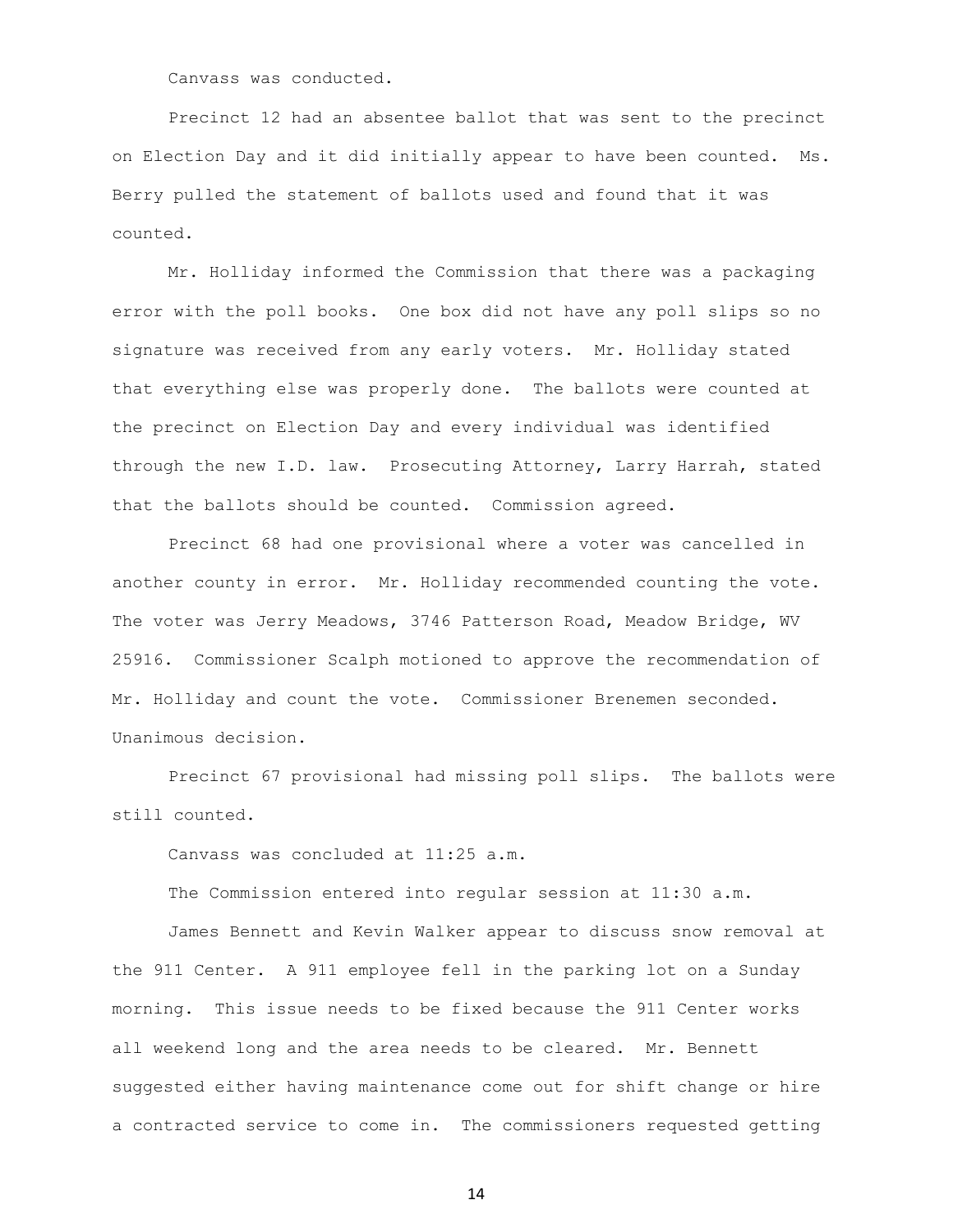quotes. The 911 Center wants someone at 6:00 am and 6:00 pm for shift changes. Discussion to be continued on January  $31^{st}$ , 2018 at 1:00 p.m.

Mr. Young reappeared to have a brief discussion on a legislative issue regarding phasing out industrial equipment. The proposal is over the next 6 years, the growth of WV is expected to be about 3 and 3.5% a year. Statewide will lose 140 million dollars. With the growth, State will guarantee to pay Fayette County their portion of 140 Million every year.

Stormy Parsons, Community Corrections, appeared to discuss Drug Court and how Community Corrections received their reimbursed amount. The amount we receive is \$19.50 a day. In the last two months, we have lost roughly \$247.00 offering Drug Court services. Drug Court is moving to FMRS but they will want DRC to provide transportation. This discussion will take place later once Ms. Parsons learns more.

Mayor Bonnie Hicks appeared to discuss water issues in Meadow Bridge. She is requesting financial assistance as well as ideas on how to fix issues. They had to have water hauled for \$4,200.00 & 10hp pump of \$2,000.00. The town has 50% water loss. This is due to unidentified leaks and they need a leak identifier. Total cost they need for all mentioned is roughly \$20,000.00. Service is cutoff to customers for seven hours a day so the tank can be filled.

Tom Oxley with Thrasher, engineering firm that the town hired, appeared to give his update. The firm was just hired and they are still doing assessments. The 50% water loss is a big issue. The town needs some temporary financial assistance now.

Lesley Taylor, Region 4 Planning & Development, spoke about the early stages of the project and anything given now can be included in the project for reimbursement.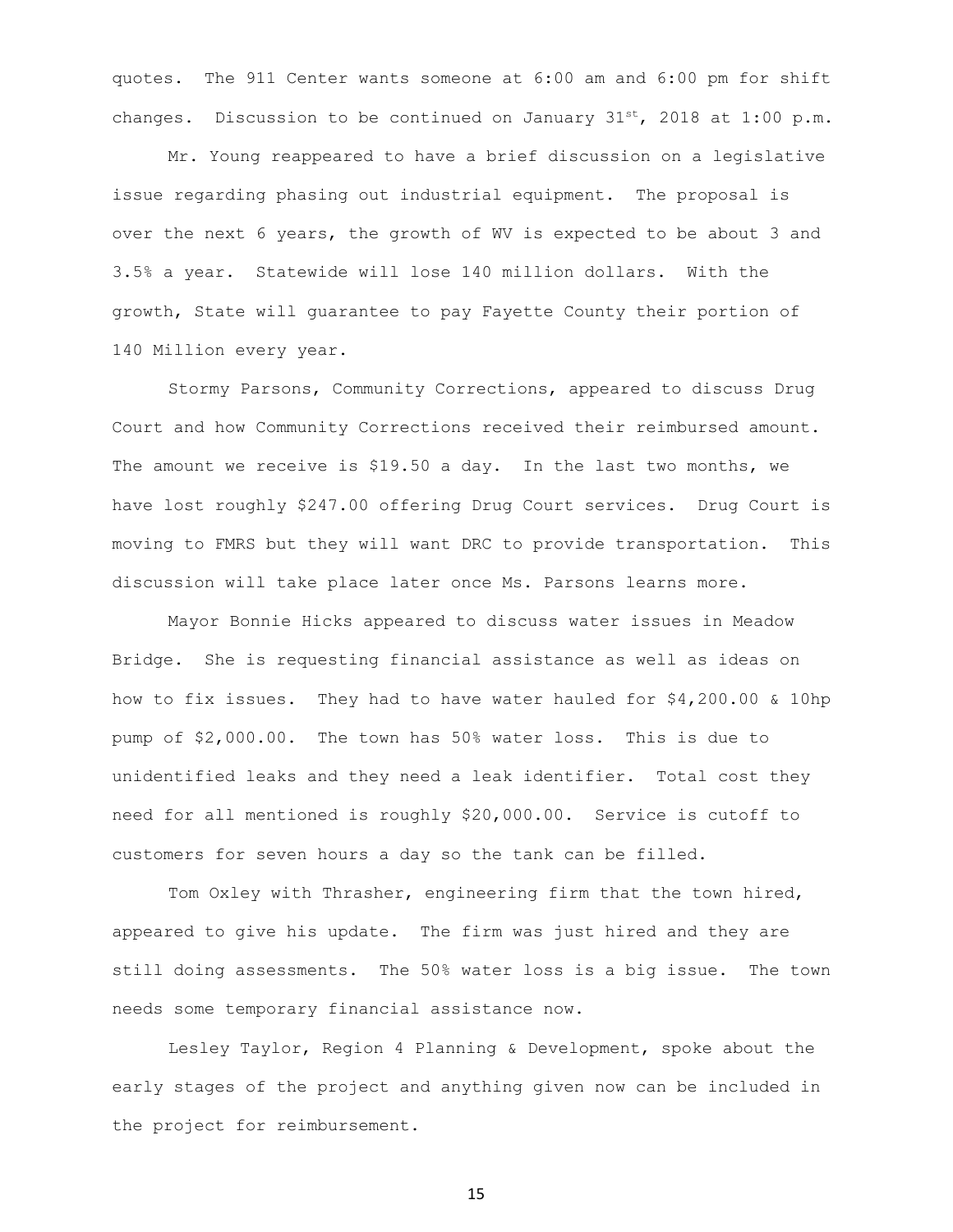Mr. Wender asked if Danese PSD would be willing to be contracted out to help with their leak finder. A Danese PSD representative spoke saying that it would be rough on their end because they need to take care of their lines and the two people that can operate it are not readily available outside of work hours. If a leak detector is purchased, the company will send someone to train employees. Total cost the town needs is \$19,700.00. The Town of Meadow Bridge can contribute \$5,000.00. Commissioner Wender suggested the State give \$7,500.00 and the Commission will contribute \$7,500.00. President Wender has some calls in to legislators and he is awaiting the State's answer. Ms. Taylor stated that John Tuggle spoke with Ron Miller and he doesn't feel that they can come up with the money. Infrastructural Council has an emergency repair fund. Ms. Taylor stated that the Commission would have to write a letter stating they gave a grant to the Town of Meadow Bridge. She also stated the Infrastructural Council will not meet until the end of February. She asked that the Commission approve the \$7,500.00 today then regroup after the IC meets on Feb 27<sup>th</sup>, 2018 then March 7<sup>th</sup>, 2018. A decision for the IC won't be until at least after March 7<sup>th</sup>. Commissioner Scalph motioned to approve the request for monies in the amount of a \$7,500.00 grant out of Coal Severance to start addressing the water issues in this area. Commissioner Brenemen seconded. Unanimous decision.

Discussion was held on the shooting range. The engineering firm of Terradon was picked to complete all the assessments. Priority one will be to decide which area will be best. Second will be to identify the number of acres to be timbered. A concerned neighbor asked if the County has looked at other areas within the county for the range. Sheriff Fridley stated he has researched and has found a couple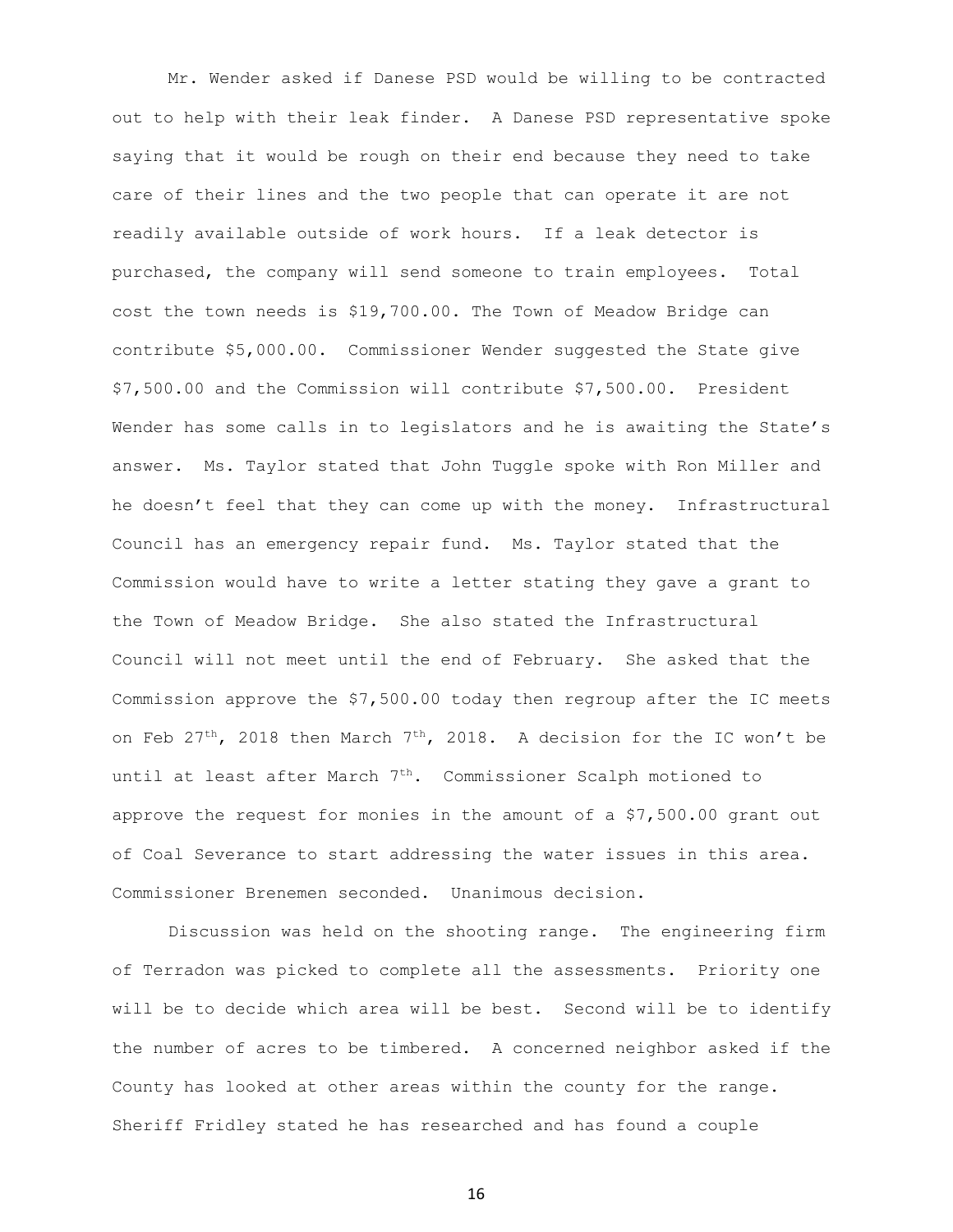properties but the legalities would need to be worked out if that option has to be discussed after the engineering report. The scope of work is to identify the best area and complete a sound analysis, then return to the Commission with a report. Commissioner Scalph motioned to approve the amended contract not to exceed \$7,000.00 and authorize President Wender to sign. Commissioner Brenemen seconded. Unanimous decision.

Sheriff Fridley appeared to discuss the Morton Property. Detective Willis got a price list for the Sheriff's office completing the work and a quote to have a contractor complete the work. Bottom line amount is \$16,500.00. A quote was received from a contractor and estimated \$30,000.00 with materials. The Commission did set aside \$25,000.00 in the General County budget for the Morton Building. Commissioner Brenemen motioned to release \$18,000.00 to the Sheriff's office to start the work at Morton's Building.

President Wender received a letter from Tom Syner requesting the Commission to write a letter to the DNR asking to allow him to lease land to place a tower on that sight. Commissioner Brenemen motioned to approve the letter to the DNR on behalf of The Syner Foundation and the Commission will sign. Commissioner Scalph seconded. Unanimous decision.

Ms. Berry presented a letter to the Commission to sign to all Elected Officials and Department Heads requesting each to submit their detailed request for appropriations for FY 2018/19 Budget by March 1, 2018. Commissioner Brenemen motioned to approve and sign the letter. Commissioner Scalph seconded. Unanimous decision.

Ms. Berry presented a discussion about an order from the Fayette County Commission regarding an Election Overtime Policy. The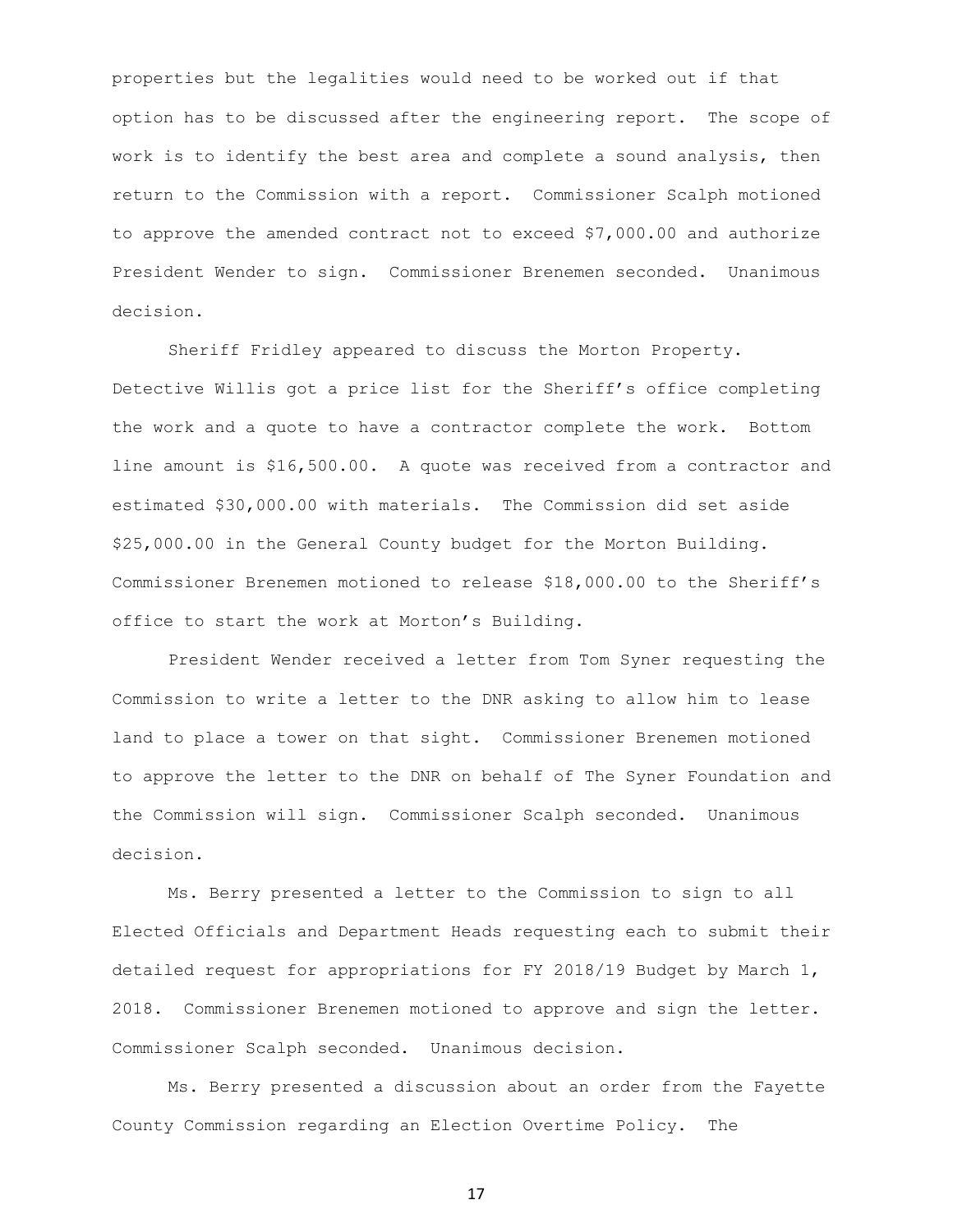Commission decided to revoke the order. Commissioner Brenemen motioned to revoke the previous order from October 2004 given that it is out of alignment from our manual and non-compliant with wage laws. Commissioner Scalph seconded. Unanimous decision.

The Commission discussed the scheduled April  $27<sup>th</sup>$  meeting. They agreed to move this meeting to April 30<sup>th</sup>.

Allen Ballard, Building Safety Department, appeared to present about the Community Ratings System and an approval letter for the Commission to sign. Mr. Ballard stated that they are also working to update the floodplain ordinance. 263 people in the county have floodplain insurance. CRS will give a 15% discount on the insurance. Starting in October a 5% discount will go into effect, and by May, with additional buyout paperwork, Fayette County can become a class 7, and the discount could raise to 15%. This is a graduated program and the discount can escalate yearly with additional paperwork completed. Fayette County will be the 8th community and one of 2 counties to qualify for the CRS discount. Communities must recertify each May and that is when the discount is reevaluated. This is through FEMA and the ISO.

President Wender mentioned a call from a voter from the Danese Community Center polling place. He claims there is black mold in the ceiling and a frozen and busted waterline. The mold in the ceiling is most likely due to a moisture and ventilation issue. Mr. Ballard will assess the issues. Ms. Berry stated that all of our precincts need to be reevaluated.

Commissioner Brenemen motioned to submit the certification for CRS and authorize President Wender to sign the letter. Commissioner Scalph seconded. Unanimous decision. Mr. Ballard stated they might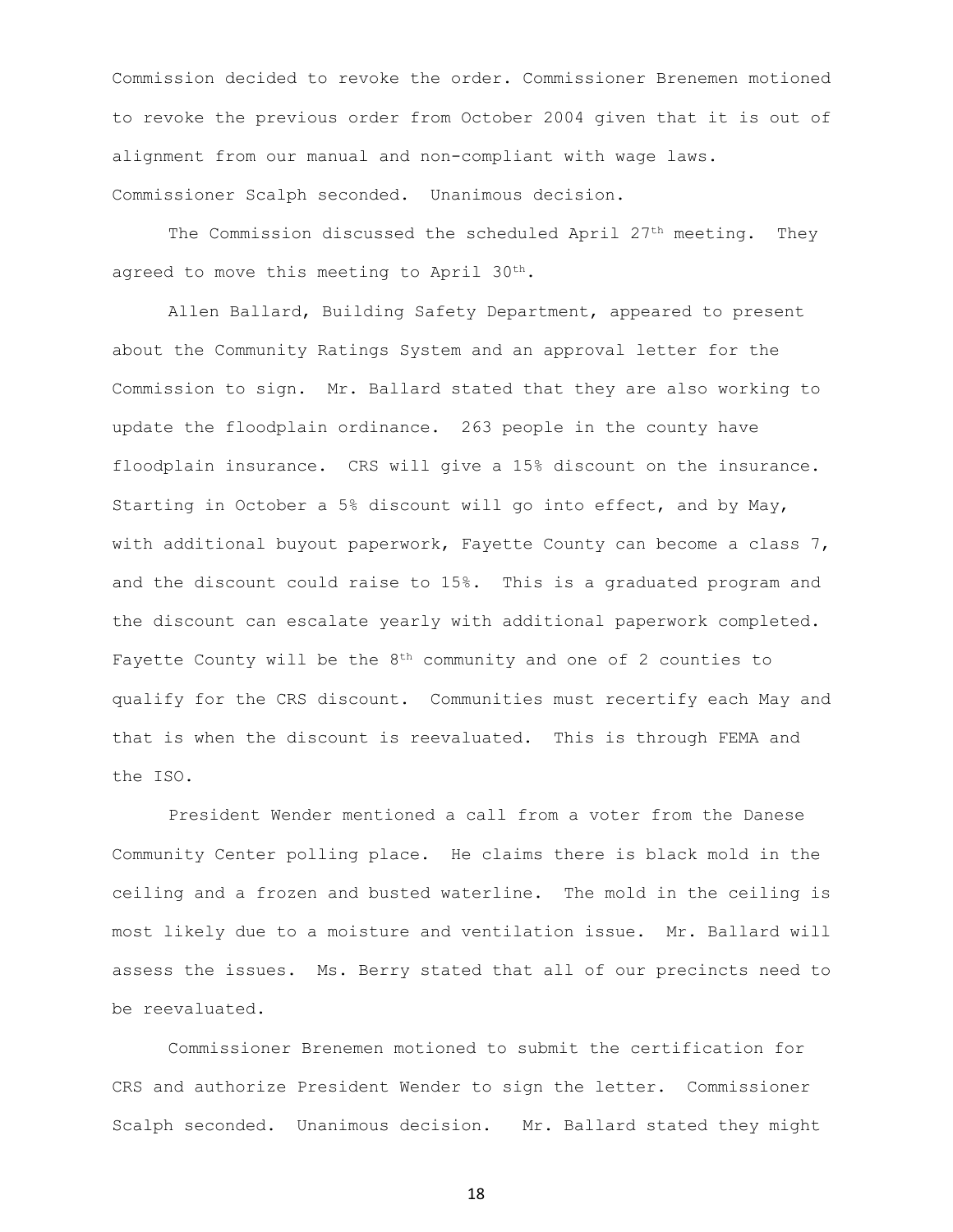try to begin the application as a class 7 for May of 2018 rather than waiting for 2019.

President Wender discussed other places with dropping ISO ratings. Primarily fire departments. Ms. Berry will work with Joe Crist, Fire Coordinator, on a press release about this issue.

Angela Gerald appeared to discuss dilapidated buildings. 155 buildings have been taken down. Two more houses in Smithers are willing to allow the county top demo the house and then place a lien for property owner to make payment arrangements with the county. It is now up to the Town of Smithers to contact the Commission.

140 properties are still standing and only a few are on main roads. President Wender asked about getting those 140 properties in before the Commission at a meeting. Ms. Gerald will return on February 13th to give a list to the Commission to start bringing in property owners before the Commission. The County Line Bar property will be discussed on the last agenda in March. There are two openings on the Beautification Committee – the Commission would like recommendations.

Discussion is held on Building Permit fees. Mr. Ballard and Ms. Gerald prepared a report that included three years of permits issued.

Commissioner Brenemen motioned to enter an executive session at 2:11 p.m. to discuss a personnel matter. Commissioner Scalph seconded. Unanimous decision.

The Commission reconvened at 3:56 p.m. The Commission will ask the Auditor's Office for some guidance on a situation.

Commission adjourned meeting at 3:57 p.m.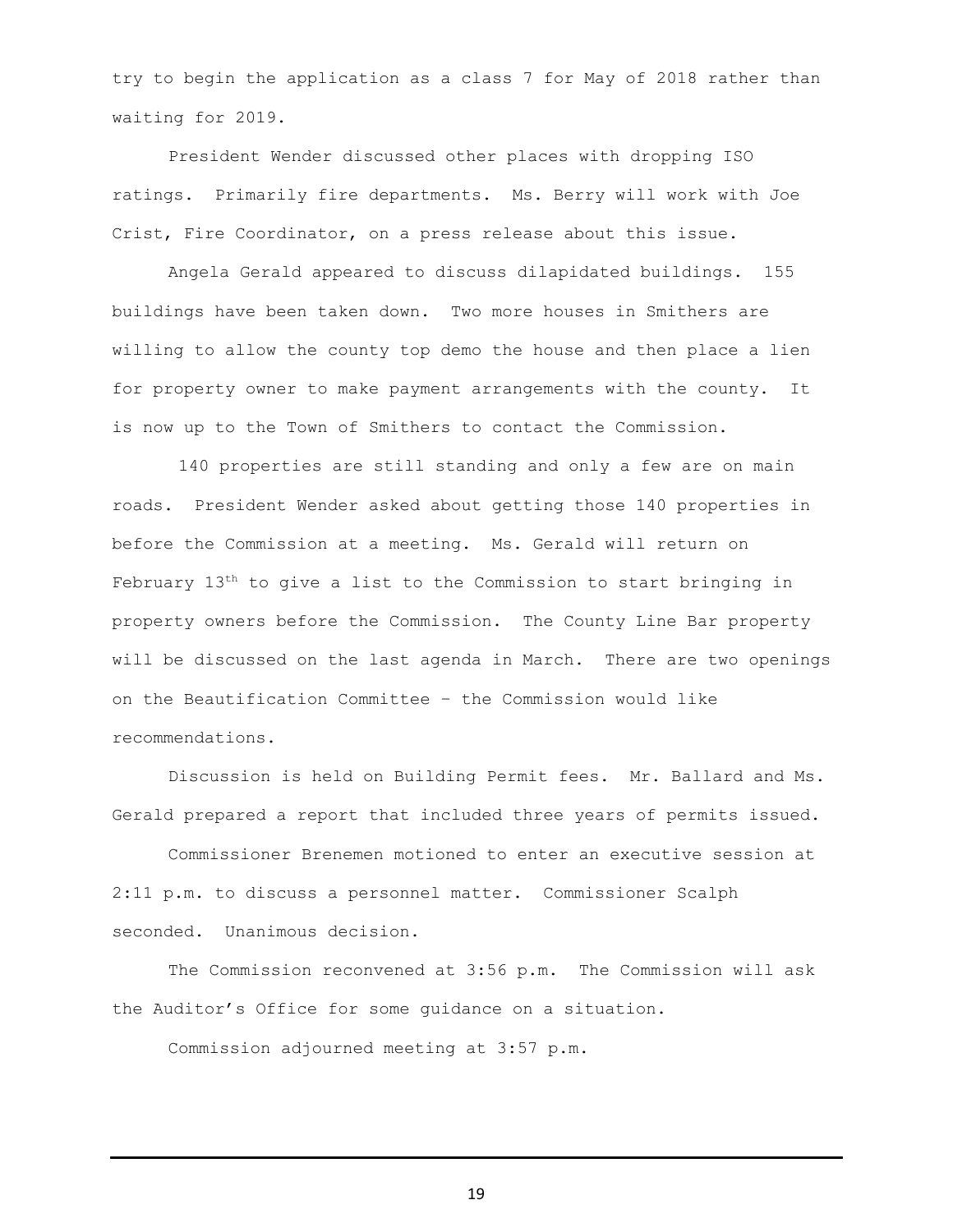FAYETTE COUNTY COMMISSION REGULAR SESSION JANUARY 31, 2018 COURTHOUSE FAYETTEVILLE, WV 25840 MEMBERS PRESENT: MATTHEW D. WENDER, DENISE A. SCALPH, JOHN G. BRENEMEN

The Fayette County Commission met as the Board of Equalization and Review on this 31<sup>st</sup> day of January, 2018.

President Wender called the meeting to order at 9:00 a.m. No appointments were made.

The Commission recessed as the Board of Equalization & Review at 9:01 am until 9:00 a.m. February 5<sup>th</sup>, 2018.

The Fayette County Commission met in a regular session on this 31<sup>st</sup> day of January, 2018.

President Wender called the meeting to order at 9:01 a.m.

The Commission certified the results of the Board of Education Special Levy Election held on January 20<sup>th</sup>, 2018.

Commissioner Brenemen motioned to certify the election. Commissioner Scalph seconded. Unanimous decision.

Eddie Young, Assessor, appeared to present real property exonerations for Neal A. Portzen \$209.06; and Don Byers \$167.54. Commissioner Scalph motioned to approve real property exonerations. Commissioner Brenemen seconded. Unanimous decision.

Mr. Young presented 5 Correction of Assessments for Revelation energy totaling \$1,500.00. Commissioner Brenemen motioned to approve. Commissioner Scalph seconded. Unanimous decision.

Commissioner Brenemen motioned to approve minutes from January 5<sup>th</sup>, and January 16<sup>th</sup>, 2018. Commissioner Scalph seconded. Unanimous decision.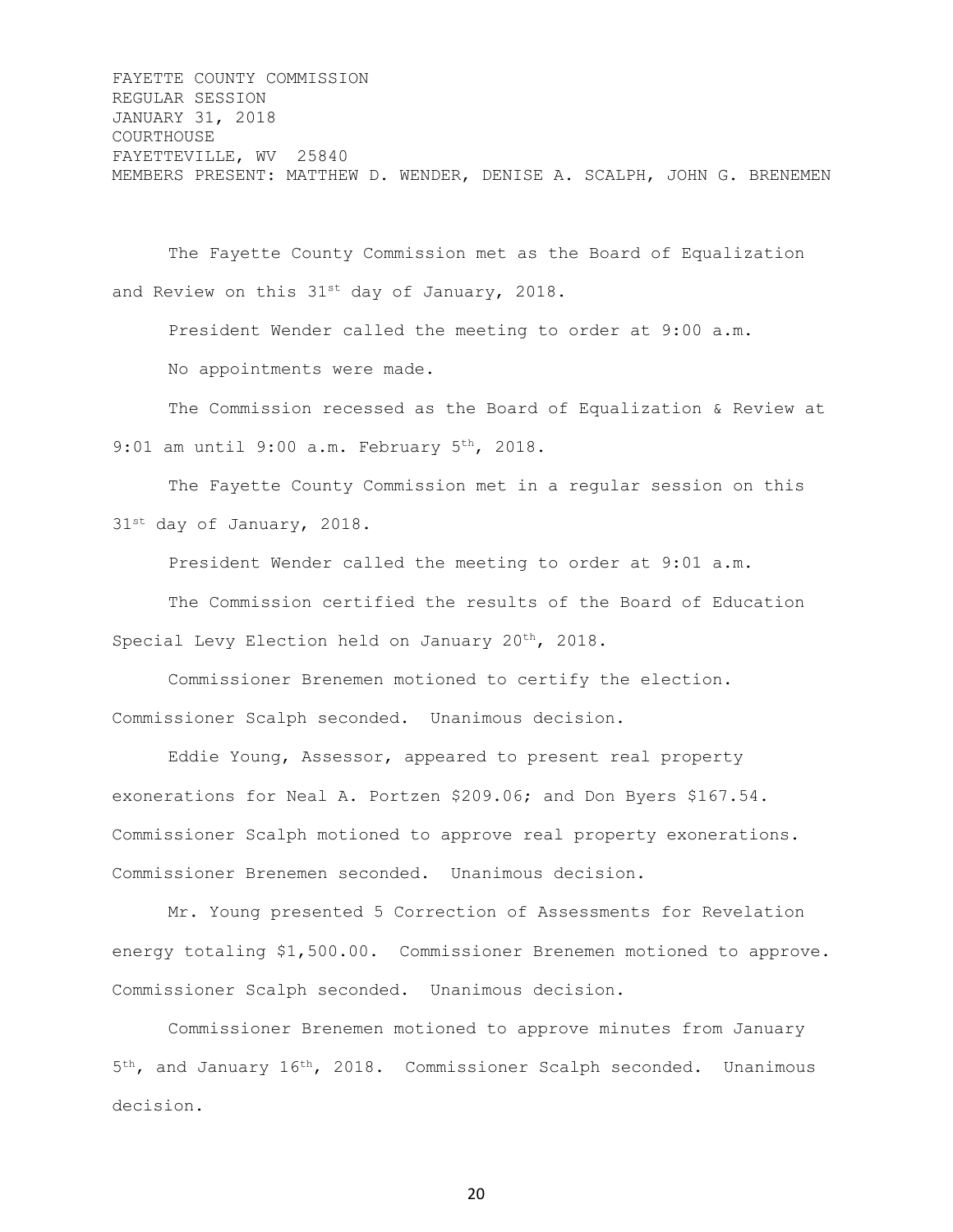Deborah Berry, County Administrator appeared to presented a request from Active Southern WV to use the Fayette County Soldier and Sailors Memorial Building on October 19th and 20th, 2018, for the ASWV Bridge Day 5K even. Commissioner Scalph motioned to approve the request. Commissioner Brenemen seconded. Unanimous decision.

Ms. Berry presented a letter from EnAct Community Action requesting the Commission to appoint a new board member to replace Judson Wallace. President Wender asked Ms. Berry who serves from Fayette County and what seat Mr. Wallace fills.

Lesley Taylor, Region 4 Planning & Development, appeared to present resolution #32 for Kanawha Falls PSD Small Cities Block Grant. The SCBG portion of this resolution is \$725.00. Commissioner Scalph motioned to approve Resolution #32 and authorize President Wender to sign for Kanawha Falls PSD SCBG. Commissioner Brenemen seconded. Unanimous decision.

Angela Gerald appeared for Tim Richardson to present an amendment to the UDC Floodplain Ordinance.(attached) This is required by the State. Commissioner Scalph motioned to accept the recommendation of the Planning Commission to adopt the amendment to the UDC siting the significance changes of the 1:1. Commissioner Brenemen seconded. Unanimous decision.

Sheriff Mike Fridley appeared to discuss HB 2065, which would consolidate all special elections into primary or general elections. Sheriff Fridley is very much against this and he has spoken with several others who are also against it. He requests the Commission write a letter letting the House know how this would greatly affect our Law Enforcement, Fire and Library Levies.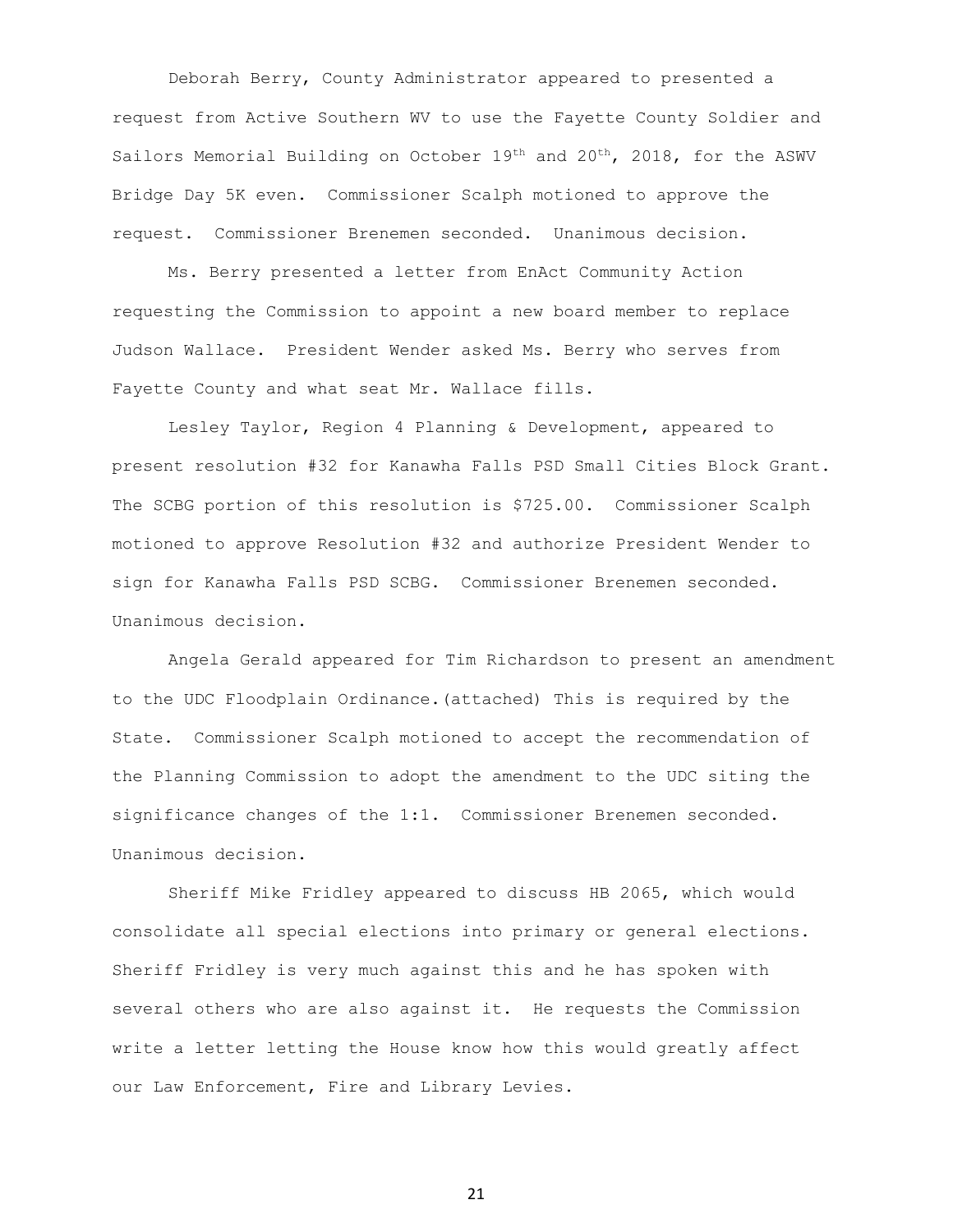Sheriff Fridley then discussed vehicles for his department and the Maintenance Department. He has a truck that Maintenance can use. Sheriff Fridley also requested the purchase of two new vehicles for him and his Chief Deputy. King Coal Chevrolet is giving \$11,000.00 trade in for two other vehicles. The truck he is going to give to Maintenance is currently being driven by the Chief Deputy. \$52,692.00 is total for the new vehicles. The Commission will let him know their decision at their next meeting on February 5<sup>th</sup>, 2018.

Jim Campbell appeared to discuss the Spartan Race at the Summit Bechtel Reserve. He presented a power point presentation with a briefing of the race. The race cost \$200,000.00. They have a \$30,000.00 shortfall and requested the Commission to consider an allocation in March for the 18/19 budget.

Steve Rawlings with WVCORP appeared to give an update on our insurance. Mike Rezaick was present as well. He presented the commission with some information about the program and the coverage they have added.

John Tuggle, Region 4 Planning & Development, appeared to discuss consolidation of Public Service Commissions. President Wender asked if the Public Service Commission could conduct a review to see if consolidation would be best for any of our PSDs. Mr. Tuggle said the most important step would be to evaluate the challenges to make rates equitable. President Wender asked if we could start with Armstrong-Deepwater and Kanawha Falls PSDs. Mr. Tuggle stated it could be reviewed. President Wender wanted the discussions and reviews to start.

James Blankenship appeared to discuss the Kanawha Falls abandoned road issue. The commissioners reviewed the map. Citizens that own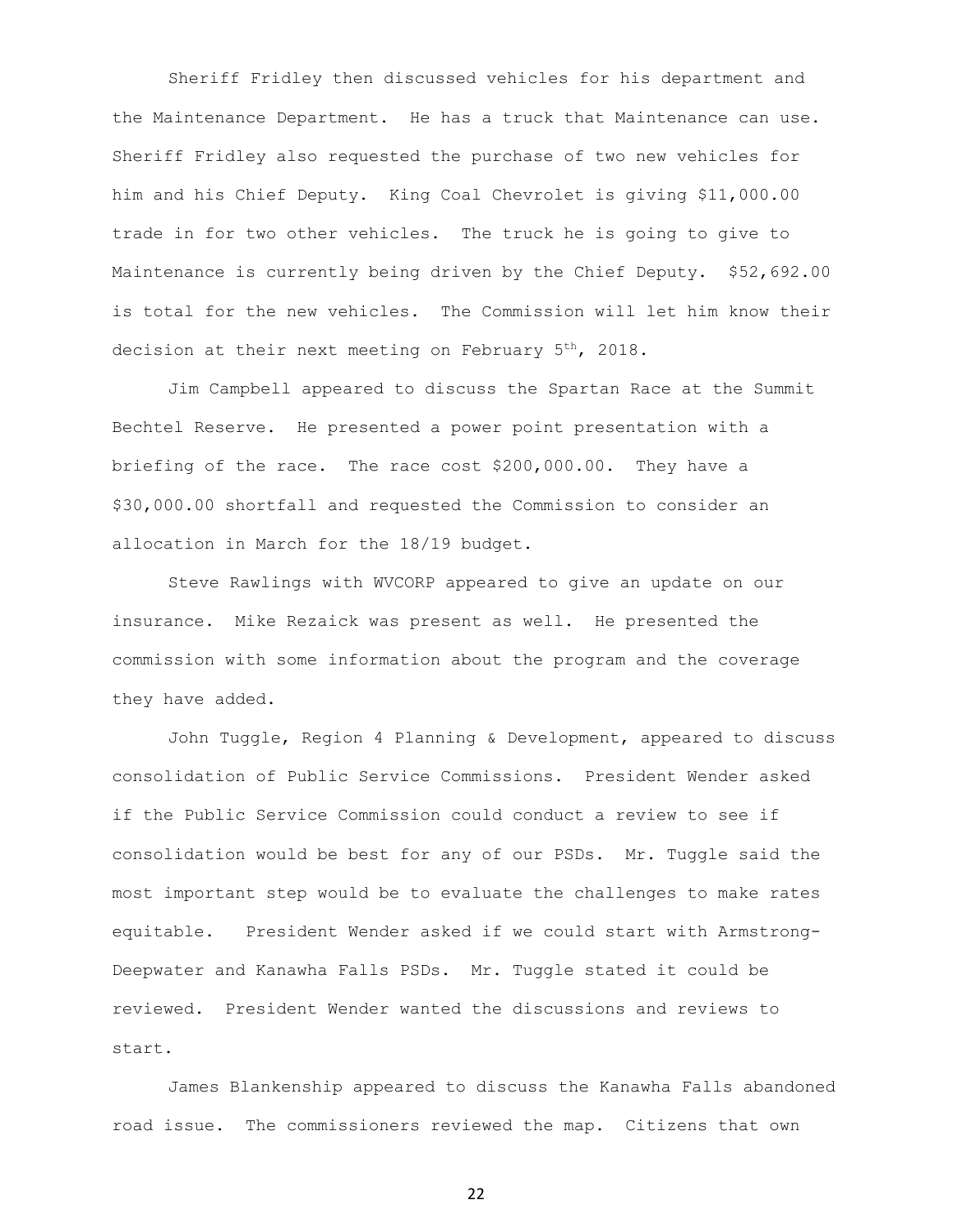the property adjoining the questioned property were present. This alley is used to reach the back side of their property. If the road is abandoned, they would lose the best way to the back of their property. They would not be able to get their trailer to make a 90 degree angle, which they would have to do make 2 90 degree angles in different places. The Commission did visit the site since their last discussion. The Commission feels that this is not the only way to reach the back of their property, even though it may be the most convenient at this time. President Wender motioned that the certain alleyway that separates 56 & 57, lot 54, be abandoned and the ownership goes half to the owner of 56 and half of the owner of 57. Commissioner Scalph seconded. Unanimous decision. It was noted that there was no visible proof of usage of the alleyway when Commissioners visited.

Randy Heideman, Camp Royal, appeared to discuss the Glen Jean Property. Camp Royal is a kid's camp which started in 2004. They would like to build a day camp for WV children 8-18. They have purchased an old school and have been working with all the correct authorities to do what is required. Mr. Heideman feels that with more property, more kids can be reached. Camp Royal would like to lease some properties that the County owns in the Dunloup Creek area which were purchased in the FEMA buyout. He provided the Commission with a list of the properties he would like to lease. No permanent structures would be built on the properties; they would be used for outdoor activities. The only available lots to be leased are 11, 13, 14 and 34 & 56. Mr. Heideman has marked other lots that he is interested it, which are already leased. Ms. Berry informed Mr. Heideman that he should speak with Kevin Walker to see who leases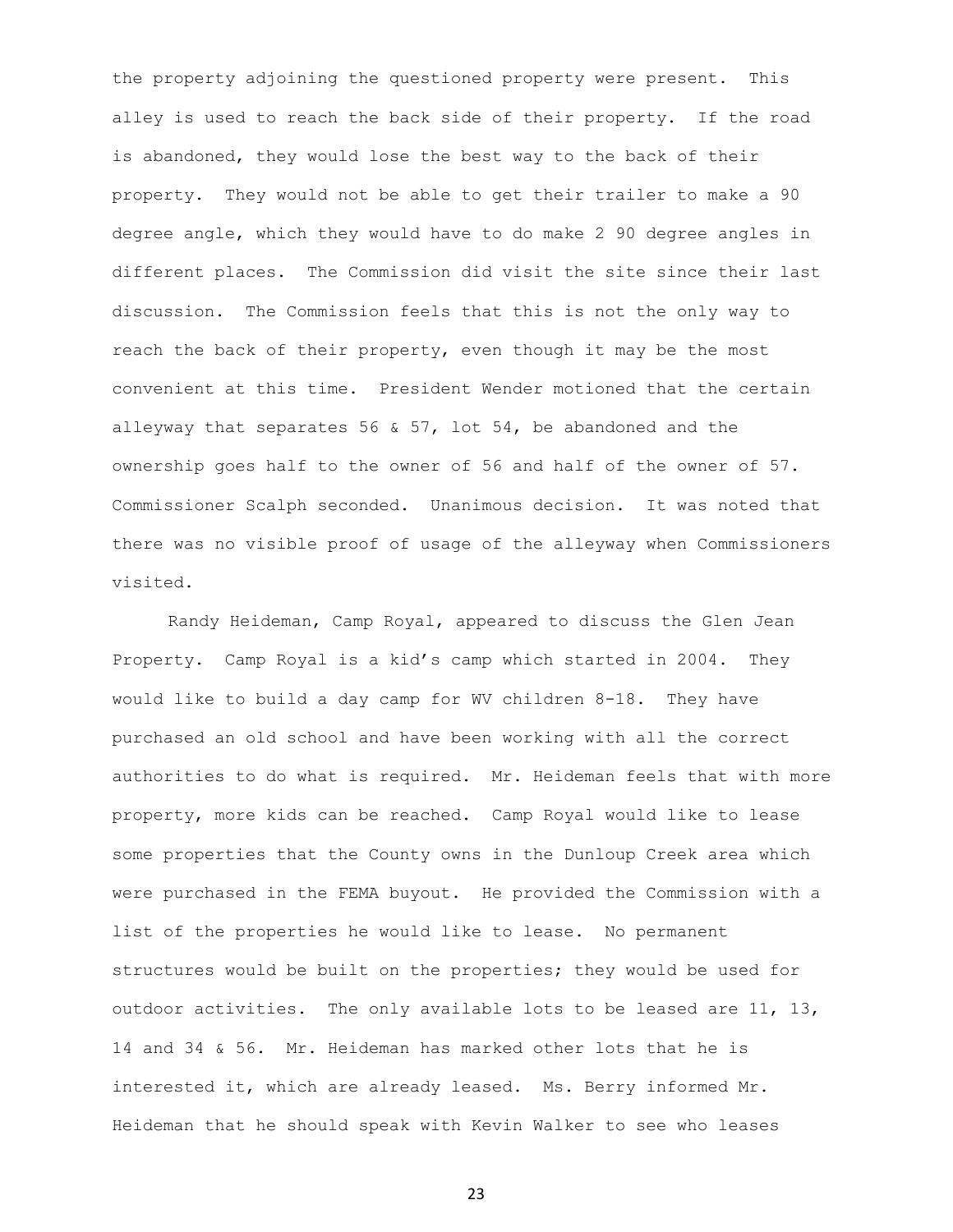those properties to see if they would let him take over the leases. He definitely would like to lease lots 11, 13, 14. Commission will discuss and continue the discussion and decision on February  $8<sup>th</sup>$ .

The Commission held discussion regarding polling place changes. Precincts 9 & 13 which are currently at the Scout Cabin were moved to the City Hall in Oak Hill for the Special School Levy Election and moving forward, the Scout Cabin will not be available. The Commission is not sure City Hall can handle the traffic of 2 precincts during a normal election. President Wender asked that Ms. Berry check the SALS building. Ms. Berry stated that John David was contacted with no immediate response. President Wender and Commissioner Scalph received an email from Mr. David stating that he would be willing to discuss it. The Commission requested that Clerk Kelvin Holliday and Ms. Berry go to oak Hill City Hall and SALS to see if either would be possible. Ms. Berry mentioned the Church of God on Jones Ave and will call them as well. President Wender suggested combining the two precincts into one and Ms. Berry will see if this possible. Ms. Berry mentioned Precinct 32 at Bell Creek Baptist church. A citizen wants it to go back to Dixie Elementary School, which is officially in Nicholas County. There have been no other complaints and the current building is in Fayette County, so the Commission wants to keep it there. Ms. Berry mentioned Cannelton Local Union Hall. Pollworkers are not happy there; they say there is no heat and no water. Ms. Berry mentioned that the pollworkers told them of a church in the area. President Wender suggested Ms. Berry call Charlie Treadway to see if anything could be done at the Union Hall, and if not, look into the church. Ms. Berry mentioned Loup Creek Fire Department which will be closing next year. Ms. Berry will research look other buildings, Page Fire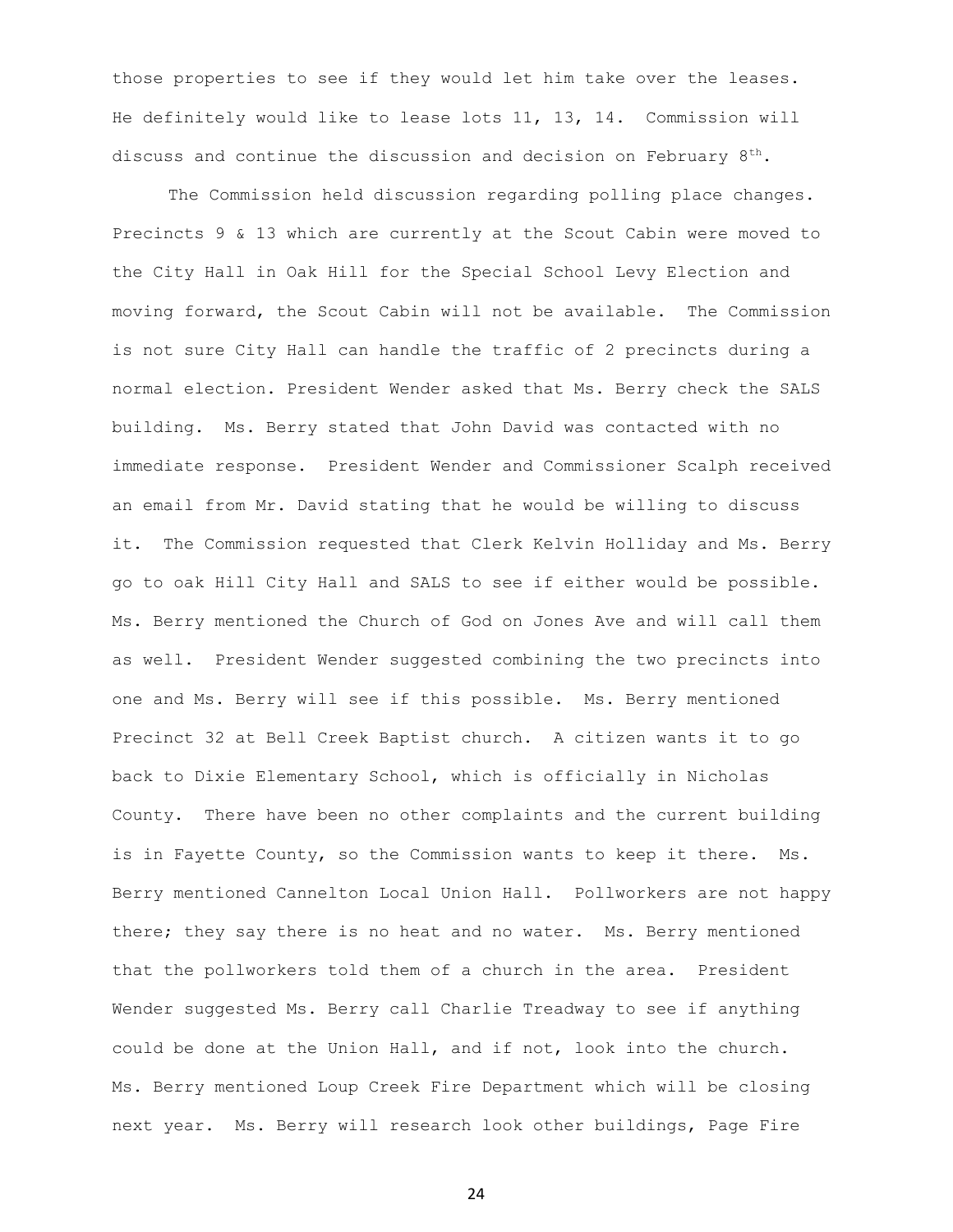Department or head start. Ms. Berry mentioned Danese Community Building. Allen Ballard will to look at the building. Discussion will take place if repairs are needed.

Discussion is held for Early Voting places. Ms. Berry asked if the Commission would want 3 Early Voting places and they do. Commissioner Brenemen motioned to authorize 3 early voting polling places, Fayette County Soldiers and Sailors Memorial Building, Danese Community Center & Montgomery City Hall. Commissioner Scalph seconded. Unanimous decision. Ms. Berry will advertise.

James Bennett, 911 Coordinator, appeared to discuss 911 Center snow removal. Mr. Bennett contacted 3 companies for quotes. Only two would give quotes. Roy Neal said between \$100.00 - \$150.00 plus the cost of salt. David Dickson quoted \$185.00 - \$250.00 plus the cost of salt. The Commission requested this quote from Roy Neal in writing. Commissioner motioned to approve Roy Neal for no more than \$150 plus salt and authorize Mr. Bennett to complete the deal. Commissioner seconded. Unanimous decision.

Ms. Berry presented a quote for boots and jacket for the Maintenance Department for \$630.86. Commissioner Scalph motioned to approve the purchase. Commissioner Brenemen seconded. Unanimous decision.

Ms. Berry presented a quote for lighting at the Fayette County Memorial Building for \$2,200.00. Ms. Berry will speak with Okey Skidmore regarding the priority of this purchase. The Commission tabled this issue.

Ms. Berry presented that the Dog Tax Fund does not have money to pay their invoice. Staff Accountant Stephanie Sears has paid invoiced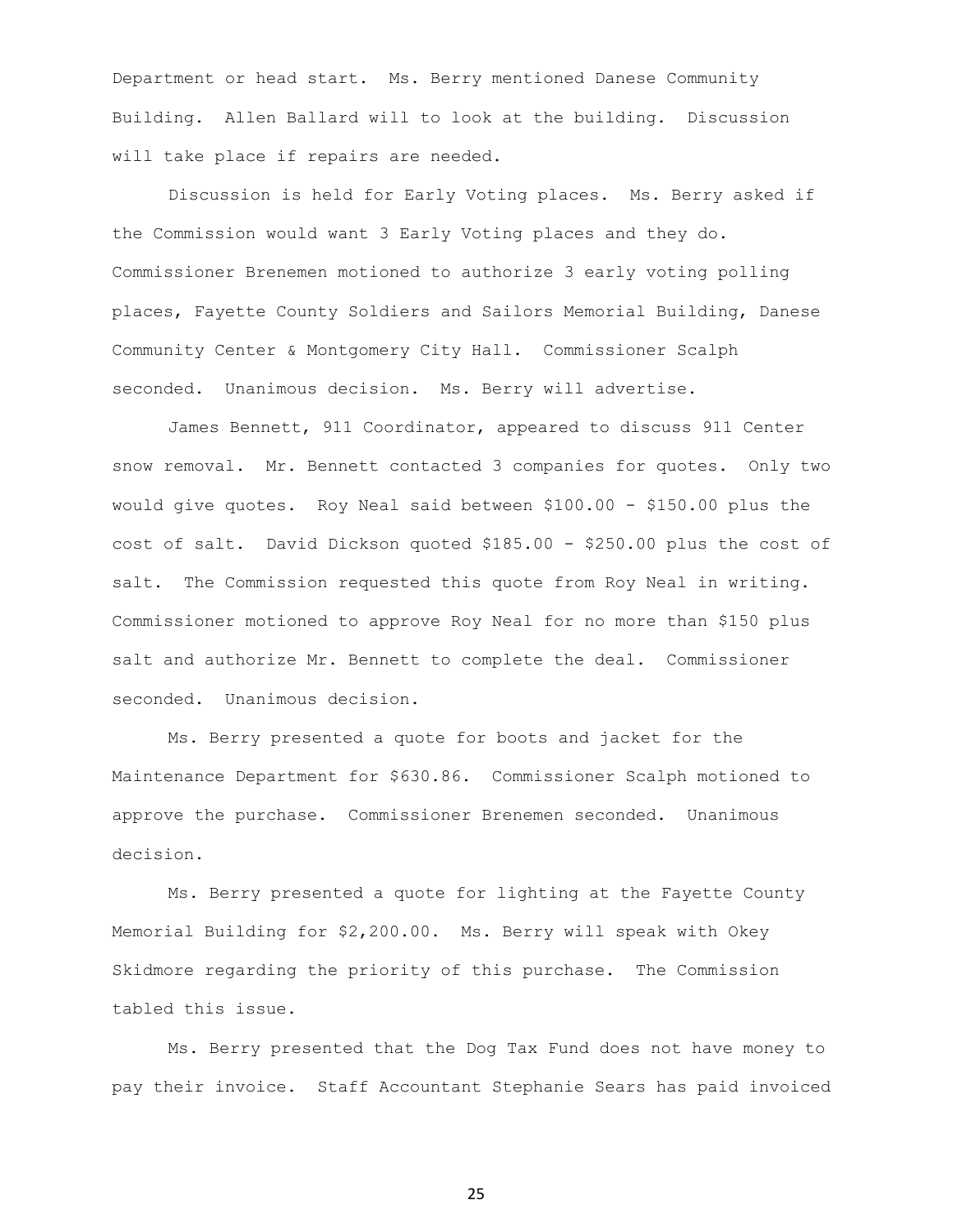for the Dog Tax Fund totaling \$3,633.60 as of this date. The Commission will review.

Ms. Berry presented a request from the Fayetteville z to continue their lease for the Fayette County Jail Museum. Commissioner Scalph requested that they show how often and how much they have used the facility. The Commission would like a description of how it is used.

Ms. Berry presented for discussion and abandoned trailer containing bags of asbestos on Meadow River Rail Trail property. This discussion will be continued.

Commission adjourned meeting at 1:45 p.m.

FAYETTE COUNTY COMMISSION REGULAR SESSION FEBRUARY 5, 2018 COURTHOUSE FAYETTEVILLE, WV 25840 MEMBERS PRESENT: MATTHEW D. WENDER, DENISE A. SCALPH, JOHN G. BRENEMEN

The Fayette County Commission met in a regular session on this 5<sup>th</sup> day of February, 2018.

President Wender called the meeting to order at 9:07 a.m.

Commissioner Scalph motioned to approve vouchers and invoices and release checks today. Commissioner Brenemen seconded. Unanimous decision.

Commissioner Brenemen motioned to approve January 26th, 2018 minutes. Commissioner Scalph seconded. Unanimous decision.

Estate Settlements were presented for William Kelly Sr.; Harvey Joe Yancey; Louis A. Rahall; Frank Johnson, Jr.; Elmer Leroy Harrell; Inge Antoine Elisabeth Harrell; and Calvin E. Sharpe, respectively.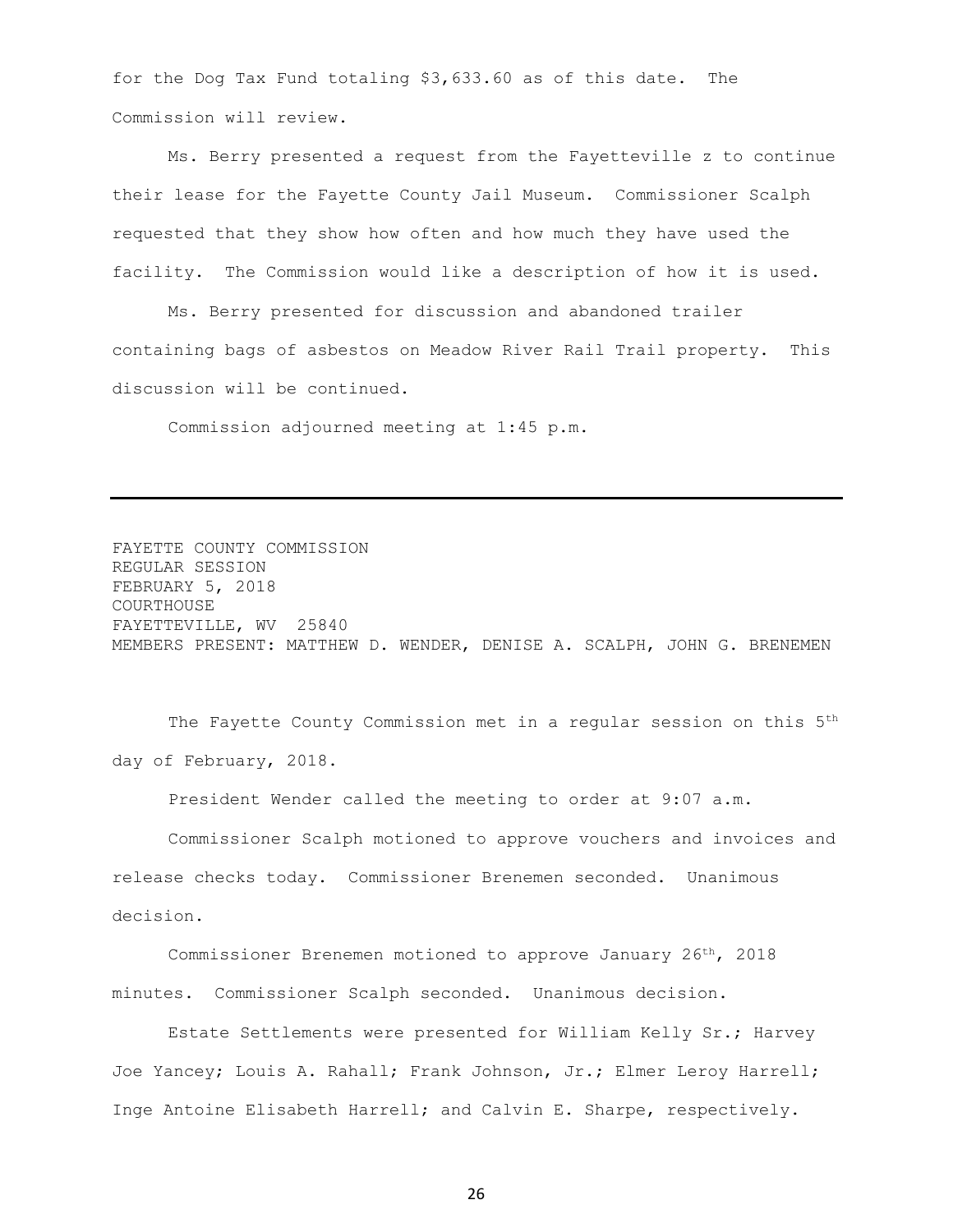Commissioner Scalph motioned to approve and authorize the estate settlements. Commissioner Brenemen seconded. Unanimous decision.

Sheriff Fridley appeared to discuss the fleet vehicles he requested last meeting. Commissioner Brenemen motioned to approve the purchase of the vehicles and trade in of the Tahoe and Trailblazer, net total \$52,692.00. A Silverado will be given from the Sheriff's Department to the Maintenance Department for their use. Commissioner Scalph seconded. Unanimous decision.

Eddie Young, Assessor, appeared to present real property exonerations for Randy L. Saunders \$43.04 & \$461.16; John M. Brown \$342.80, \$190.62, & \$522.64; Robert Scott Payne & Deb Irwin \$332.04; Haron Akhtar \$67.64; Patricia A. & William Niday \$22.68; and John H. & Mary Lopez \$195.74. Commissioner Scalph motioned to approve real property exonerations. Commissioner Brenemen seconded. Unanimous decision.

Commissioner Brenemen motioned to approve a refund to Mr. Lopez in the amount of \$109.94 for the current tax year.

Ms. Berry presented a letter from Mr. Young requesting a refund be issued to John & Mary Lopez for incorrect tax assessment since 2011. Ms. Berry will prepare the order for next meeting.

Ms. Berry presented a Combine or Divide and Segregate Land order for Frank Dana & Andrea Mae Cafego. Commissioner Brenemen motioned to approve the order. Commissioner Scalph seconded. Unanimous decision.

The Commission recessed their regular meeting at 9:28 a.m.

The Commission reconvened as the Board of Equalization and Review at 9:28 a.m. The Commission did have one application to review and a conference call was set to discuss the request to decrease an assessment. Connor Morrow, with Lowe's Home Center Inc. Property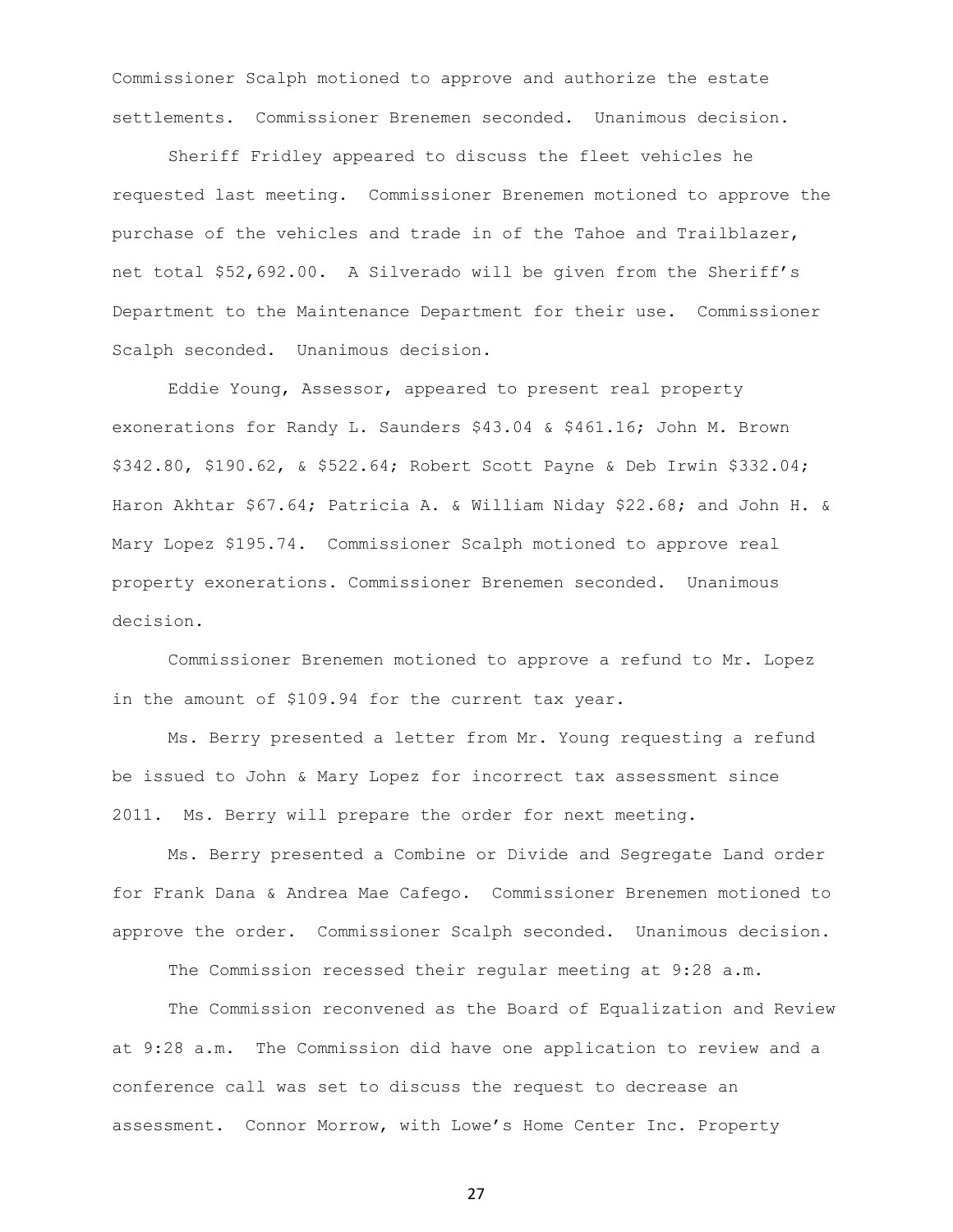attended the meeting via conference call. President Wender swore Mr. Morrow in. Mr. Morrow is concerned that the Lowe's property is assessed at about \$260,000.00/acre. The Walmart property is assessed at \$120,000.00/acre and the retail strip at \$121,000.00/acre. He feels since Lowe's has more property than both those businesses, more than double the acres, that Lowe's amount should be closer to Walmart or the retail strip. He requested a review be done on the property. President Wender swore in Harvey E. Young, Assessor. The floor is given to Mr. Young. He asked if the firm Mr. Morrow worked for gets paid based off the amount the taxes are decreased. Mr. Morrow stated that was confidential. Mr. Young presented a map to the Commission. Walmart has 10.39 of unusable acres making their acreage amount \$191,000.00/acre which is very close to Lowe's. In regards to the Retail Strip area, the acreage is divided by how the acreage is used. 1 acre is prime site and the rest is residual and secondary. So this will make their per acreage value less, based off of their prime site. Lowe's property has been previously reduced. Mr. Young also presented facts on the area restaurants' acreages. Mr. Young feels the county is being fair with the Lowe's properties. He sticks with the Assessor's office review. Mr. Morrow stated that his concern is the prime acreage. Mr. Young feels the adjustment that was made from the Assessor's office is an adequate enough adjustment. President Wender asked Mr. Young to send the information to Mr. Morrow. President Wender stated that if after Mr. Morrow received the info he still disagrees or has questions, he can contact Ms. Berry so we can discuss this further.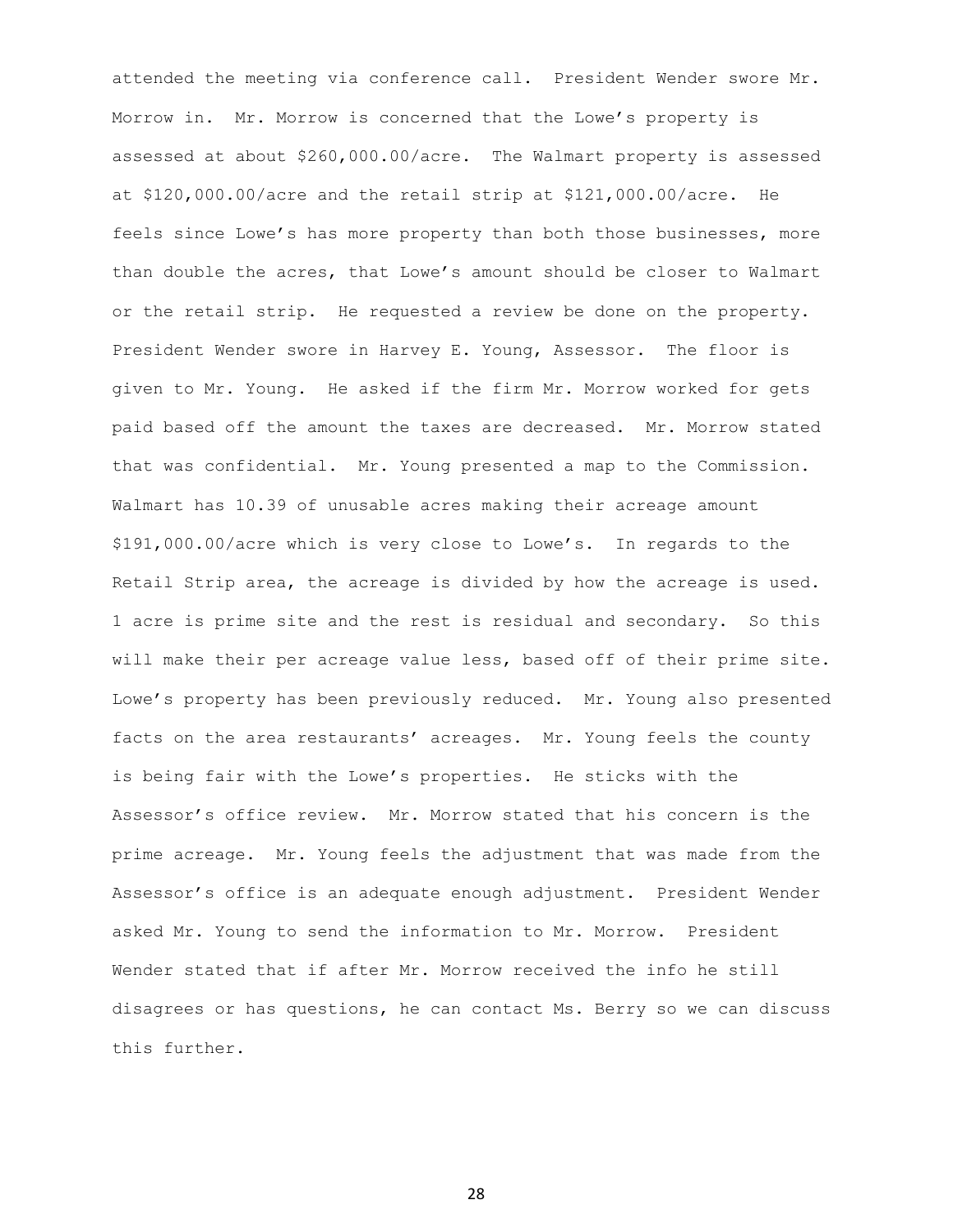The Commission recessed as Board of Equalization & Review at 9:48 a.m. having no other appointments, and will reconvene on February  $8^{th}$ , at 9:00 a.m.

The Commission reconvened their regular meeting at 9:50 a.m.

Ms. Berry presented minutes from the Fayette County Planning Commission for approval from January 31, 2018. Commissioner Brenemen motioned to approve and sign the minutes. Commissioner Scalph seconded. Unanimous decision.

Ms. Berry presented a letter for signatures to the WV Supreme Court of Appeals requesting reimbursement for rent for the Family Law Judge. Commissioner Brenemen motioned to approve and sign the letter. Commissioner Scalph seconded. Unanimous decision.

Ms. Berry presented a request from Renee Harper to pay a student from WVU Department of Landscape Architecture for travel when he is working with the park this semester for design and assessment work at the Park. Ms. Harper is willing to take from the Park budget. Commissioner Brenemen motioned to approve the request. Commissioner Scalph seconded. Unanimous decision.

Ms. Berry presented a request from Circuit Clerk Cathy Jarrett to paint the room where the voting tabulator was previously stored, remove the door and install floor to ceiling shelving for files. The Commission request that Ms. Berry speak with Ms. Jarrett about freestanding shelves. The Commission decided to have maintenance take it to our storage area. Commissioner Brenemen motioned to approve the painting and remove the doors and for Ms. Berry to discuss shelving options with Ms. Jarrett. Commissioner Scalph seconded. Unanimous decision.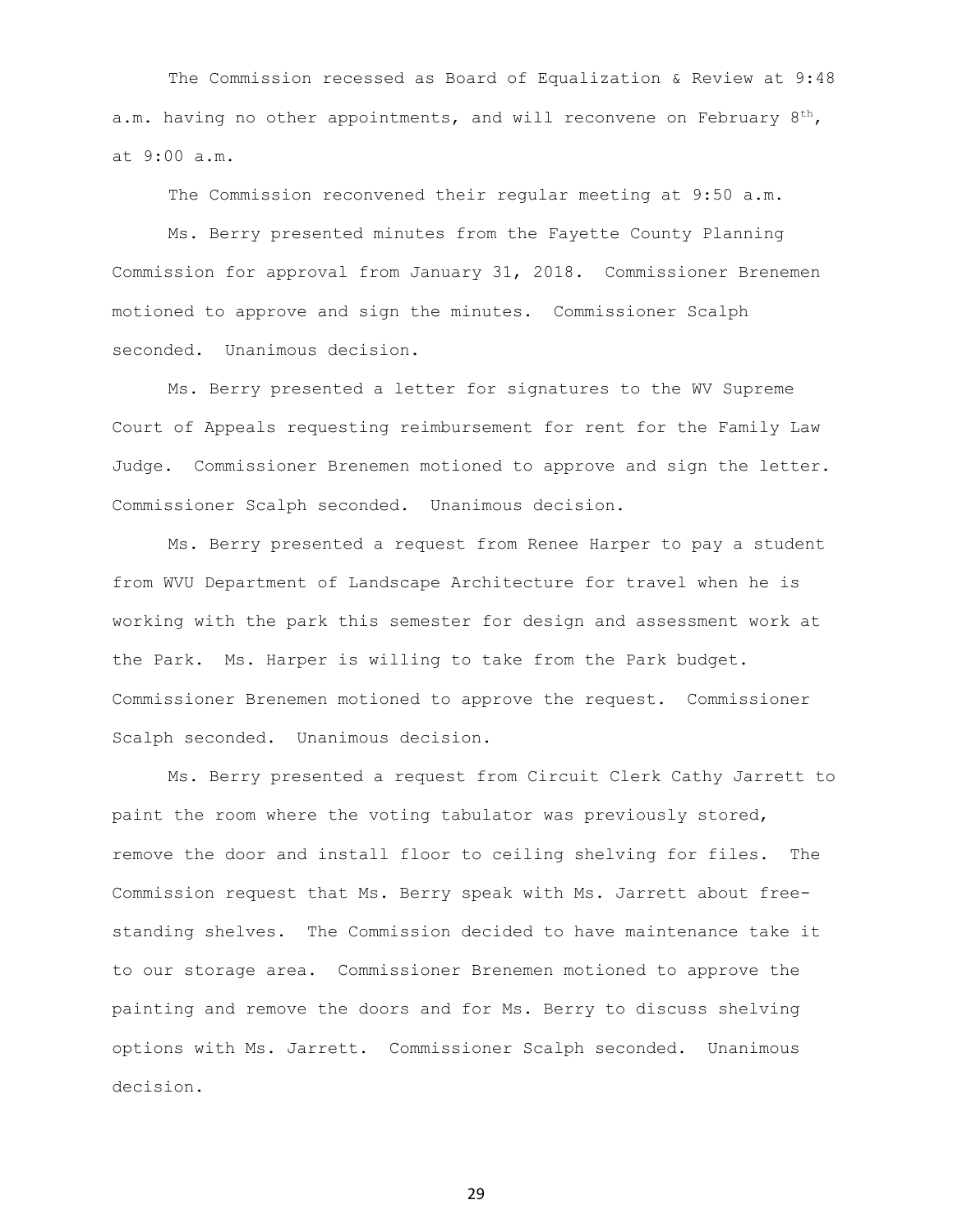Ms. Berry presented a tabled request from the County Clerk's office to use an area of the 3rd floor for storage. The Commission visited the area for review along with the basement. They also reviewed the items needing to be stored in the County Clerk's office and it was agreed that the items will be stored in a basement room.

Ms. Berry presented a tabled request from EnAct Community Action for a new Board Member to replace Judson Wallace. Ms. Berry will speak with Brent Pauley for a recommendation.

James Bennett and Chad Neal with Chad's Wrecker Service appeared to discuss the wrecker service rules and regulations. Mr. Bennett met with all the wrecker services that appeared at two meetings to go over the rules and regulations. Not many changes were made. They requested having 45 minutes to arrive on scene instead of 30 minutes. Another change was the original contract said the wrecker would take care of the entire accident. They've requested having more wreckers to help clean up the area faster; each company would send just one wrecker. The old policy stated that 911 dispatchers could send a wrecker before anyone else arrives on scene. Mr. Bennett stated that the dispatchers never do that; they wait for someone to assess the situation before a wrecker is sent. They would like that part removed from the policy since the 911 dispatchers have never done it anyway. Number 11 was added – Any Agency that wants a specific wrecker service will be responsible for contacting the wrecker service themselves and the request will not go through 911. Discussion was held on this. President Wender asked Mr. Bennett to give a breakdown of the companies' call outs. Change was made regarding grounds for removal or Suspension in Number 2. There will be one warning, and with the second offence, the wrecker is removed from rotation. Commissioner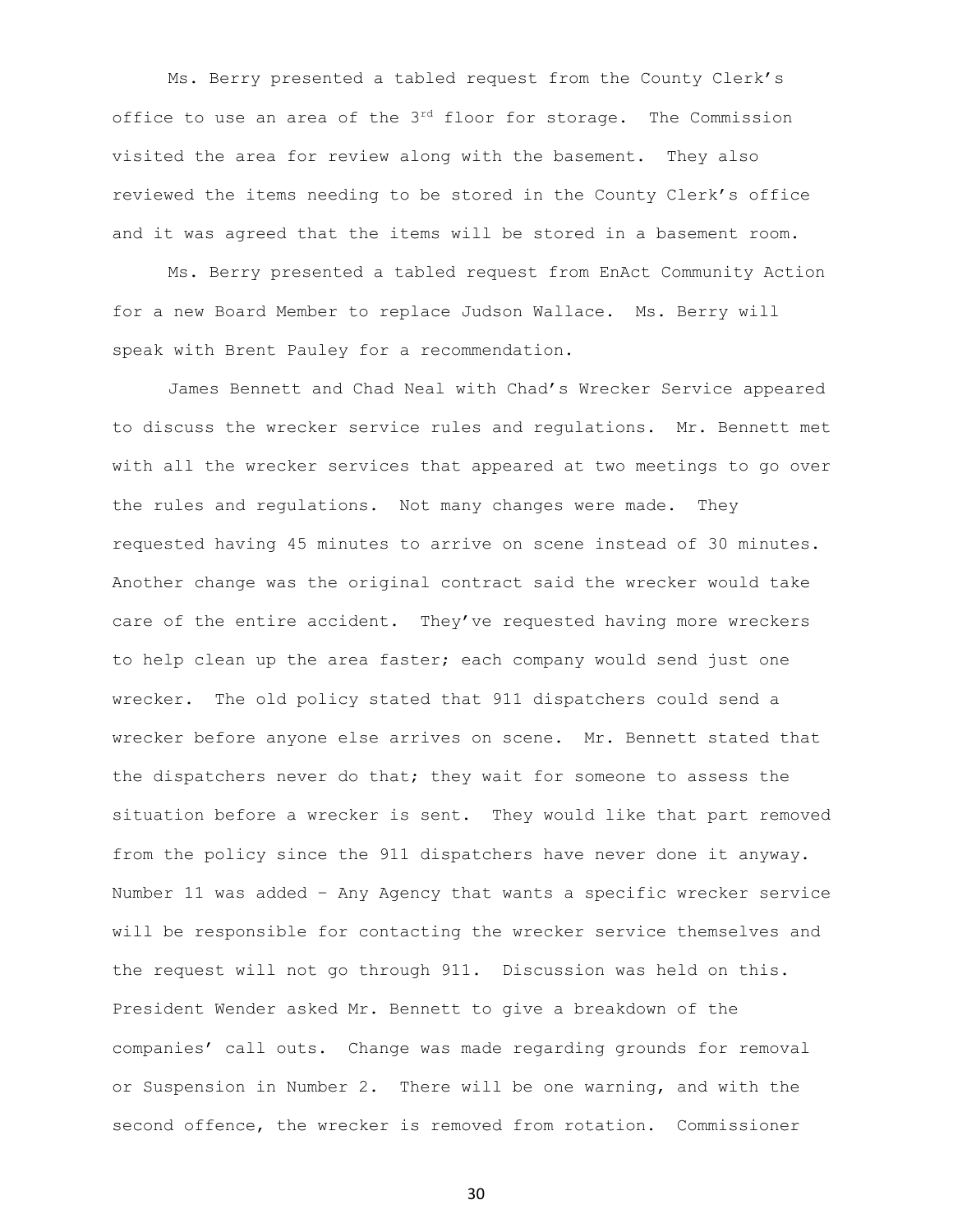Brenemen requested that a review is made to set a high and low number on the amount of wrecker service on rotation list, Numbers 3 & 4 on general guidelines. The committee will review and work with Mr. Harrah on necessary language. President Wender made sure that all companies on the Wrecker Service were aware of the changes. Mr. Neal and Mr. Bennett stated that all knew and were in agreement. Mr. Bennett will return on Feb 8<sup>th</sup>, 2018 to present finalized rules and regulations for the Commission to review and approve.

Mr. Bennett presented an application for the wrecker service rotation for Kevin Willis, Oak Hill. President Wender requested that the application be held until the next meeting on the February  $8^{th}$ . The Commission asked how long Mr. Willis has been in business. Mr. Bennett stated only about a year. The policy and procedures stated that they have to have been in business for at least a year.

Mike Fox, Bud Fox Body Shop, requested that at a later date, the hours of the dispatchers be reviewed. Mr. Fox claims productivity decreases after 8 hours. The Commission stated they appreciate the request.

Les Thomas appeared to request funding for the Fayette County Historical Society. His request is for the Contentment House in Ansted. They are wanting to complete some maintenance within the one room school building. There is a center beam that has fallen over and they want to right it. They asked that the Commission provide supplies, wood and paint. He also requested any additional funding that the Commission could provide. President Wender requested a detailed written letter regarding the work they are doing and that estimates be submitted for the Commission to review during budget session.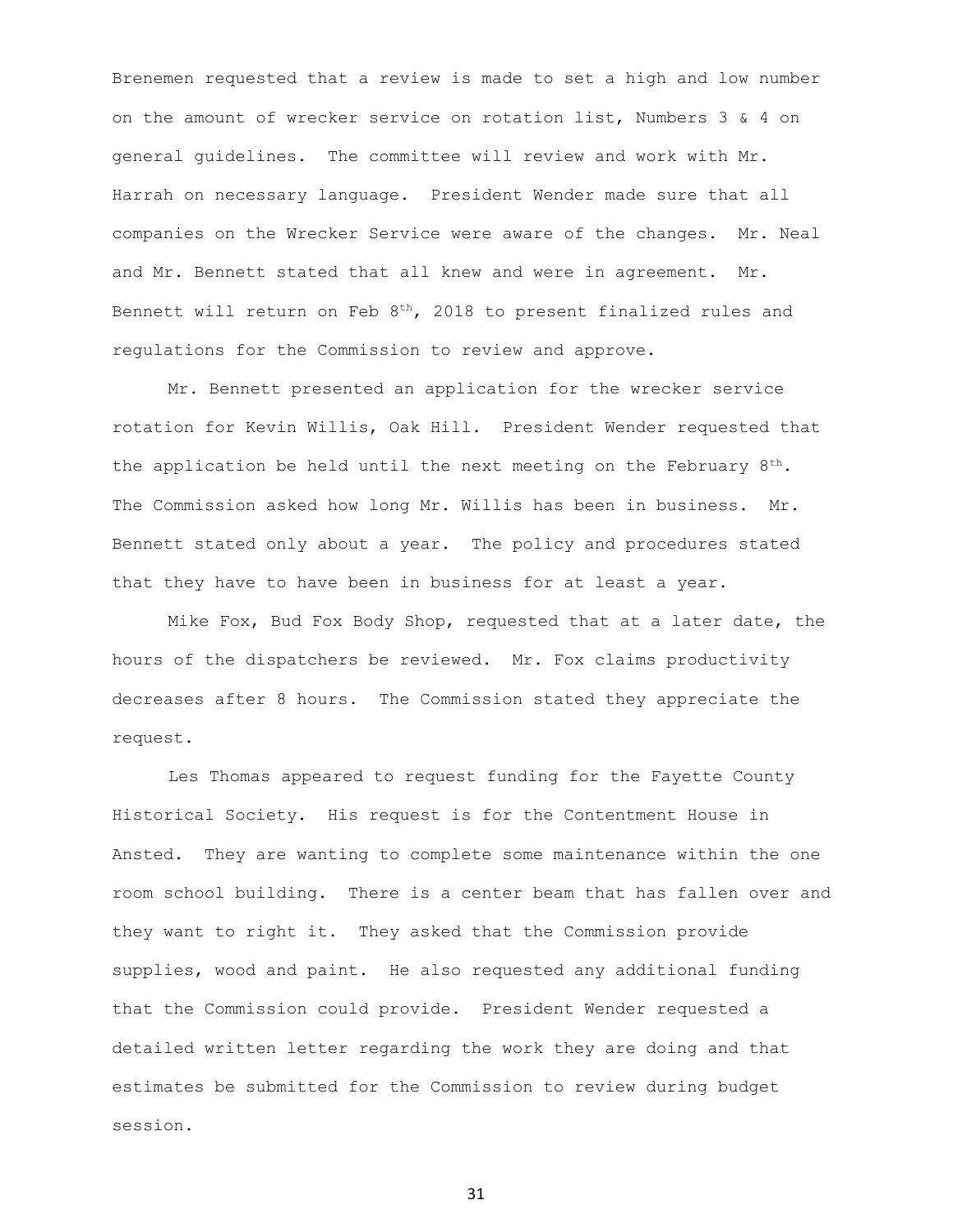The Commission entered into an Executive Session regarding a personnel matter at 11:02 a.m. The Commission reconvened at 11:14 a.m.

The Commission adjourned the meeting at 11:14 a.m.

FAYETTE COUNTY COMMISSION REGULAR SESSION FEBRUARY 8, 2018 COURTHOUSE FAYETTEVILLE, WV 25840 MEMBERS PRESENT: MATTHEW D. WENDER, DENISE A. SCALPH, JOHN G. BRENEMEN

The Fayette County Commission met as the Board of Equalization and Review on this  $8<sup>th</sup>$  day of February, 2018.

President Wender called the meeting to order at 9:10 a.m.

No appointments were made.

The Commission recessed as the Board of Equalization & Review at 9:11 am until 9:00 a.m. February 13<sup>th</sup>, 2018.

Commissioner Brenemen motioned to approve January  $31^{st}$ , 2018 minutes. Commissioner Scalph seconded. Unanimous decision.

Eddie Young, Assessor, appeared to present real property exoneration for Haroon Akhtar \$65.96. Commissioner Brenemen motioned to approve real property exonerations. Commissioner Scalph seconded. Unanimous decision.

Allen Ballard, Building Safety Department, appeared to discuss issues at the Danese Community Center which is an Early Voting Location and polling place. Mr. Ballard stated the building has a moisture issue and condensation is falling from the ceiling. This will cause mold, electrical, fire and safety issues. The drop ceiling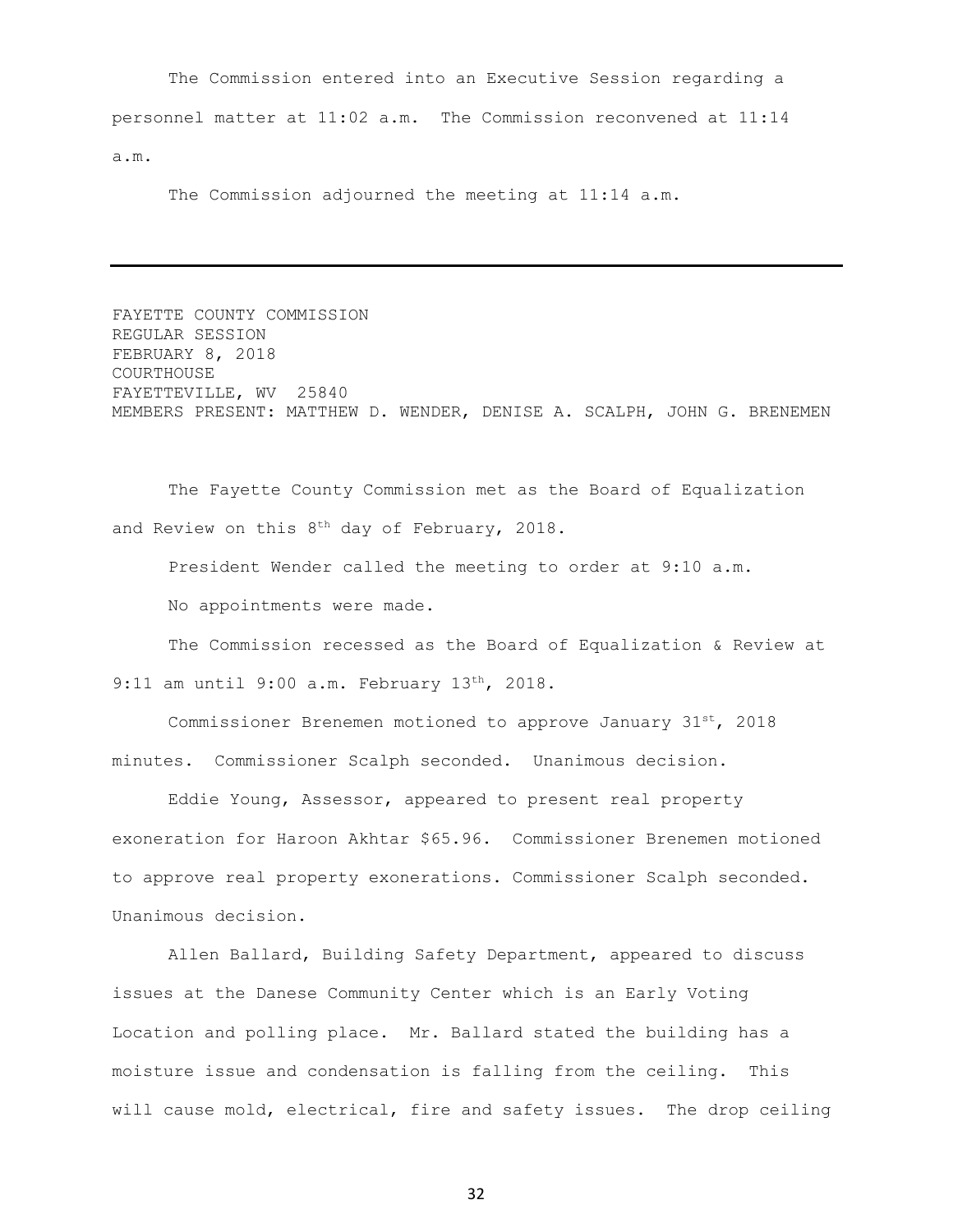needs to be removed and Sky Foam Insulation can spray insulation on the ceiling for around \$7,000.00. If the county provides the demolition, the price will be \$5,500.00. There is an additional cost of \$972.00 (before Lowe's discount) to replace the drop ceiling. Damaged light fixtures will need to also be replaced, but it might be possible for the Community Center to cover that cost. Sarah Crook is the owner of the building.

Early Voting begins in late April and County Clerk Kelvin Holliday, stated that if the repairs cannot be accomplished in time, he would like to remove the Early Voting location in Danese for this election.

Ms. Berry will contact Community Corrections about using their clients for the demolition of the ceiling. Ms. Berry will ask Ms. Crook to attend a future Commission meeting for discussion and will also explore other options for polling places in Danese.

The Commission request that Mr. Ballard try to obtain a few more quotes. Mr. Holliday requested that Early Voting proceed as planned unless he receives something in writing from the Commission.

Randy Heideman, Royal Company, and Kevin Walker, OEM Director, appeared to discuss county owned property in Glen Jean which Mr. Heidmen would like to lease for a children's camp. Prosecuting Attorney Larry Harrah will review.

James Bennett, 911 Coordinator appeared to discuss the Wrecker Rotation Rules and Regulations. Out of 1,800 calls for a wrecker, 800 were customer requests. The other 1,000 were divided to about 100 calls per each of the 9 services. There is a problem with 911 dispatchers not marking who requests the wrecker. Mr. Bennett will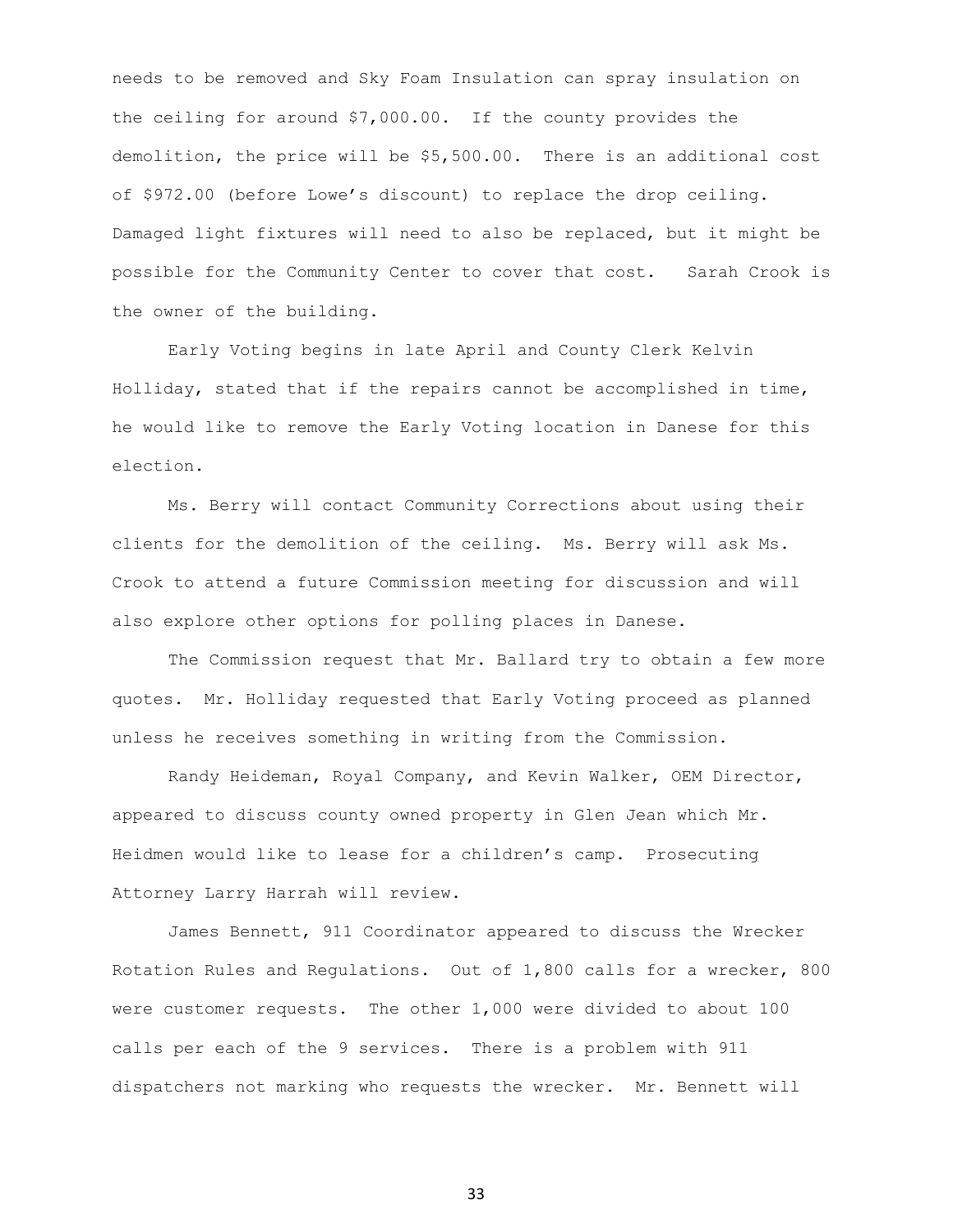conduct another 3 month study after making it clear with the dispatchers that they must mark who requests the call.

Mr. Bennett presented the new rules and regulations, marked with the changes.

Kevin Willis, DTE Repair, LLC, was also present with an application to be put on the rotation. Mr. Willis has fulfilled the requirements and has been established in the county for 2 years. Mr. Harrah and Mr. Bennett met previously about this application. Mr. Harrah stated that other companies on the rotation will push back against this application but we need to be fair. Mr. Bennett stated that the more resources, the better. The easy fix is to change the stipulations to allow 8 services for the plateau area.

Discussion was held on Number  $11$ ; it will be removed from the regulations. Mr. Harrah agrees.

Mr. Bennett asked that the Commission adopt the regulations as amended: increasing call time from 30 to 45 minutes; 2 wreckers can now be called out for better response time. President Wender asked Mr. Bennett to add amended as of February 8, 2018. (attached)

Commissioner Scalph motioned to approve the policy as amended. Section 4.11 will be eliminated. General guidelines will increase to no fewer than 5 and no more than 8 services per February 8, 2018. Commissioner Brenemen seconded. Unanimous decision.

Mr. Neal stated he spoke with the Public Service Commission regarding Mr. Willis' application and he is not following its rules. Mr. Walker stated that Mr. Willis is actually overqualified. He's been public with the PSC for 1 month, has a fenced yard and has worked for 2 years to become qualified. Now that he's put in the time and effort, the rules have changed. Mr. Harrah stated that they cannot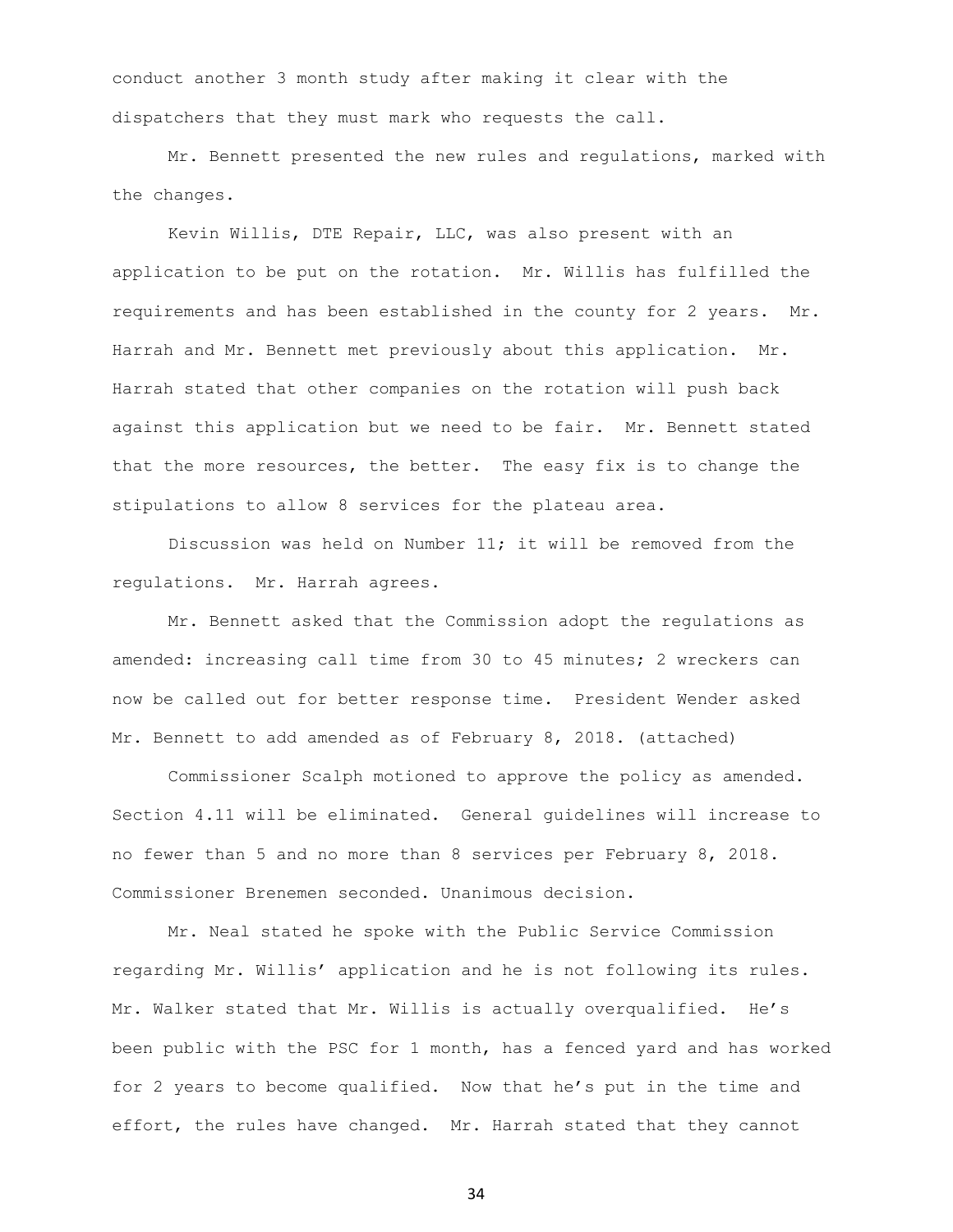prohibit his application because it predates the adoption of the rules. Mr. Harrah stated that the rules are always at the discretion of the County Commission and they can change the regulations if there is a greater need.

Mike Fox, Bud Fox's Auto Body & Towing, LLC appeared to state that there are already too many services, that you can only divide the pie so many times. Sheriff Fridley asked about inside storage for evidence. Fox, Glen's Chad's and Danny's all have inside storage. Chad's service can handle 18 wheelers if they are separated and Glen's and Hutch's can handle large loads.

President Wender restated that the new policy has been adopted allowing space for 1 more service on the plateau. The new application will be heard on February 13 at 11:15 a.m.

Discussion was held regarding vacancies on the Board of Zoning Appeals. There has been a vacancy for 3 months and they anticipate another soon. 2 names were put forward: William Hughes, Valley and Jeff Atha, Plateau. President Wender suggests appointing Mr. Hughes today to fill Gary Davis' vacancy. Commissioner Brenemen motioned to appoint William Hughes to fill the unexpired term (2020) left by the resignation of Gary Davis. Commissioner Brenemen seconded. Unanimous decision.

Mr. Harrah reviewed the information for the Royal Company/Glen Jean property lease. The Commission can move forward on it. The Royal Company will insure the property with the County Commission as additional insured. Commissioner Scalph motioned to approve the land lease for the County owned Hazard Mitigation property in Glen Jean to the Royal Company. Commissioner Brenemen seconded. Unanimous decision.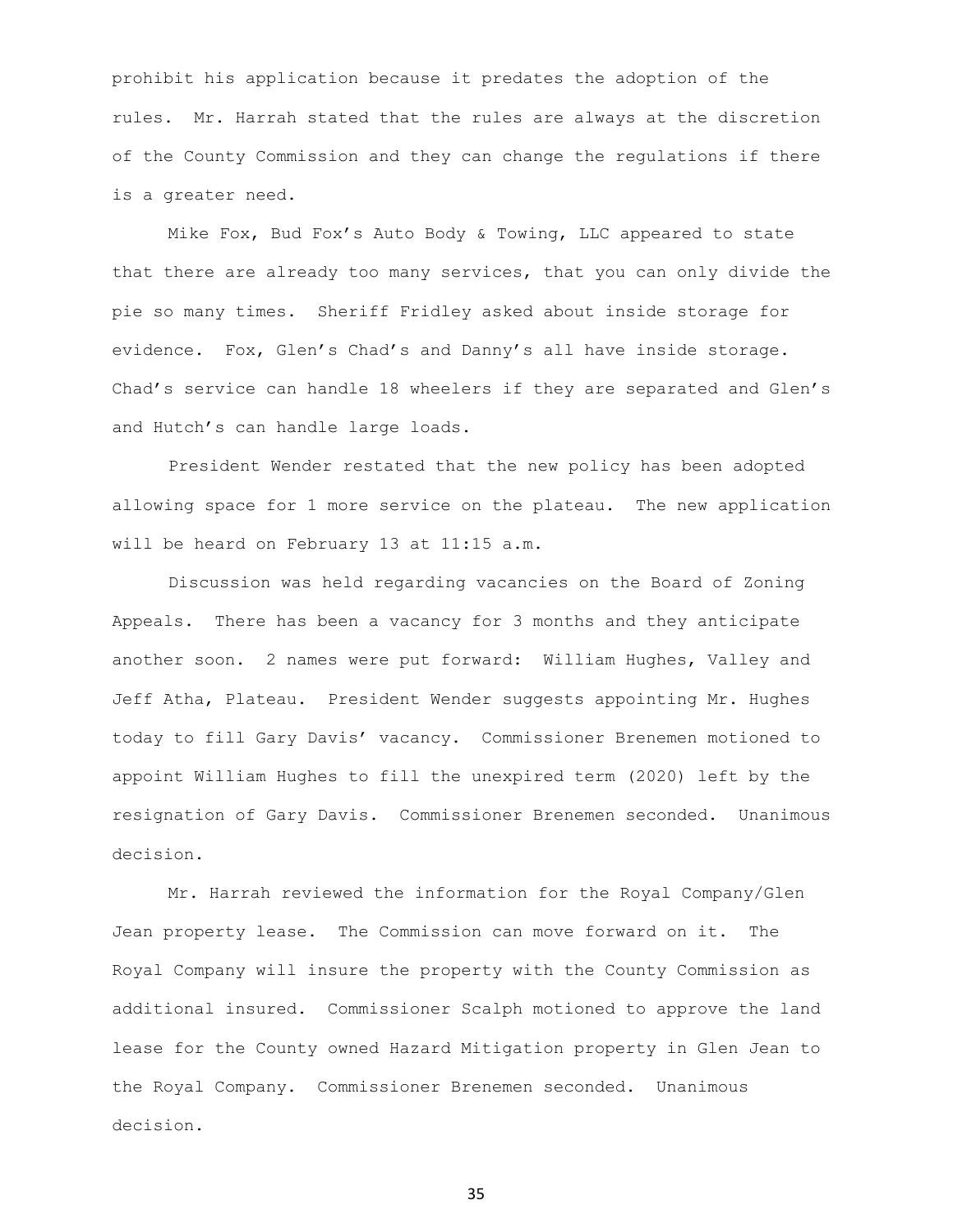An order finding that all statutory, and regulatory requirements related to the dissolution of Arbuckle PSD have been met was tabled until the Board of Arbuckle PSD has executed the Settlement Agreement with Triad, the City, and the Sanitary Board.

Ms. Berry presented an order for a refund in the amount of \$461.71 for John H. Lopez for taxes paid due to a clerical error in the Assessor's office. Commissioner Brenemen motioned to approve to refund. Commissioner Scalph seconded. Unanimous Decision.

Ms. Berry presented the tabled request from EnAct Community Action for a new Board Member to replace Judson Wallace who resigned. Commissioner Brenemen motioned to appoint Les Thomas to the EnAct Board. Commissioner Scalph seconded. Unanimous Decision.

Ms. Berry presented a letter to the municipalities requesting an allocation for Dog Warden services. The letter does not ask for a specific allocation and figures have not yet been collected on how many animals are collected in each municipality. Commissioner Brenemen motioned to approve and sign the letters. Commissioner Scalph seconded. Unanimous Decision.

Ms. Berry presented a letter from Carol Vickers, UKVEDC, asking the Commission to become a contributing member for a \$100.00 membership fee. Commissioner Brenemen motioned to approve the request and become a member for the UKVEDC for a \$100.00 membership fee. Commissioner Scalph seconded. Unanimous Decision.

Ms. Berry presented a letter from Montgomery Mayor Greg Ingram, the Strategic Planning Council. The council would like to hire 2 directors, one for Kanawha and one for Fayette, and have asked the Commission for a 3 year commitment for \$20,000.00. The initial discussion was 1 director and \$10,000.00 and the Commission questions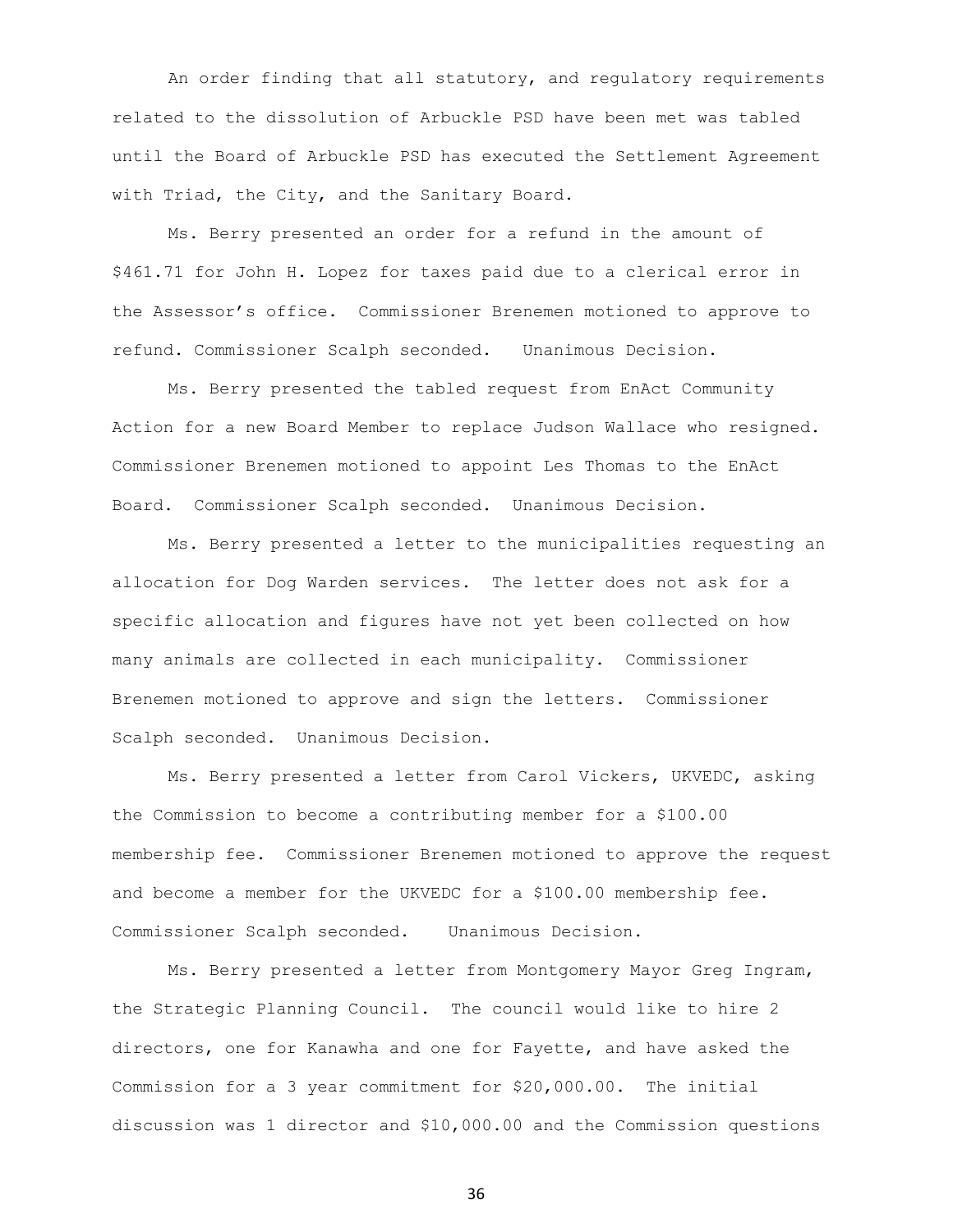why this has changed. Kanawha County Commission Kent Carpenter has agreed to match our contribution penny for penny, but has the same questions as our Commission. This discussion was tabled until Anne Cavalier and Greg Ingram can appear on February  $13<sup>th</sup>$  or  $16<sup>th</sup>$ .

Ms. Berry presented a form from the State Investment Pool for President Wender to sign.

Ms. Berry presented a letter to Stormy Parsons, Community Corrections Director, regarding the dramatic decrease in people being sentenced to the Day Report Center. Commissioner Brenemen will revise the letter. Discussion continued regarding the DRC with no decision made.

Ms. Berry presented a letter for signatures of the Commission to the Browns in response to the shooting range complaints.

Sheriff Fridley presented to the Commission a collection of \$80,000.00 on delinquent taxes. 209 people attended his church security event. And he suggested Hawks Nest Golf Course as a potential site for the shooting range.

Commissioner Brenemen motioned to enter into an executive session at 11:20 a.m. for a personnel matter.

Commissioner Brenemen motioned to return to regular session at 11:52 a.m.

President Wender stated that he sent an email to Mayor Bonnie Hicks of Meadow Bridge and she responded saying things have gone from bad to worse. The town's work crew was unable to address the issue and the only firm available for the job is in Charleston and charges \$350.00 per hour. Ed Shuck, engineer for New Haven PSD, contacted President Wender and stated that a consolidation with Danese PSD and Meadow Bridge would be a good idea. Danese PSD has good and reliable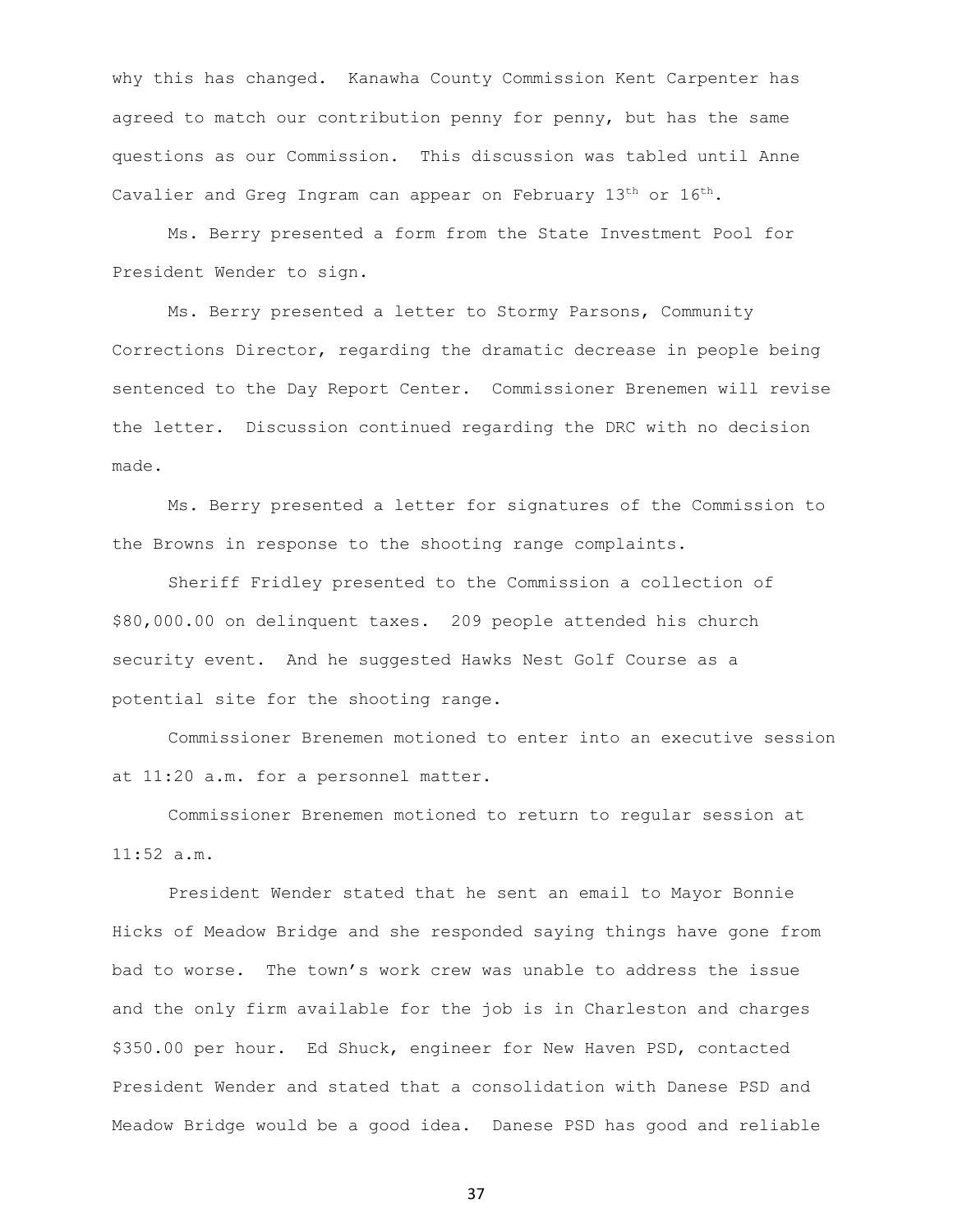water. John Tuggle, Region 4 Planning & Development will be contacted regarding a survey and emergency funding. County funds could be used but would need to be repaid. Mr. Tuggle will make sure Infrastructure Council protocol is followed. Another potential consolidation could be Armstrong Creek, Gauley Bridge and Kanawha Falls with WV American Water through Montgomery as the supplier. Gauley River PSD is supplied by Summersville and has good water. Discussion was held about a consolidation of Gauley River PSD and Wilderness PSD in Nicholas County.

Discussion was held regarding a Community Development Block Grant priority list. Current priority is with Armstrong Creek PSD but they are not moving forward. New Haven PSD is aggressive and has a project to get water to 70 families. Commissioner Brenemen will attend the Kanawha Falls and Armstrong Creek meetings soon. Kenny Hayes, NHPSD, will be invited to a future Commission meeting.

Discussion was held on Meadow Bridge Town Hall which is owned by Meadow Bridge Fire Department. The floor of the Town Hall side is sinking and there is a disagreement over the repairs.

Discussion was held regarding the Animal Shelter and how well Russell Parker and the new director Amanda Withrow are working together.

The meeting was adjourned at 12:18 p.m.

FAYETTE COUNTY COMMISSION REGULAR SESSION FEBRUARY 13, 2018 COURTHOUSE FAYETTEVILLE, WV 25840 MEMBERS PRESENT: MATTHEW D. WENDER, DENISE A. SCALPH, JOHN G. BRENEMEN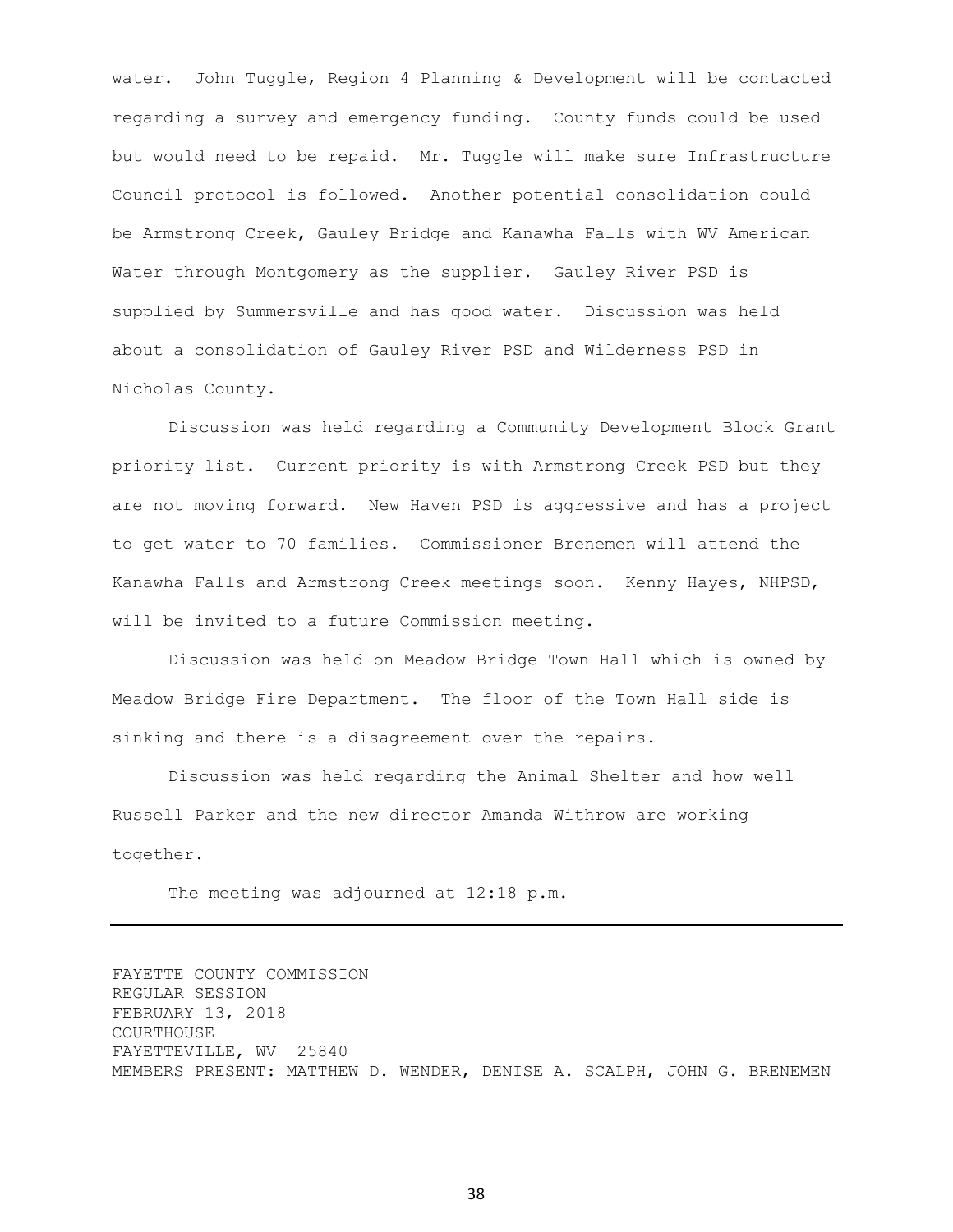The Fayette County Commission reconvened as the Board of Equalization and Review on this 13th day of February, 2018.

President Wender called the meeting to order at 9:01 a.m. No appointments were made.

The Commission recessed as the Board of Equalization & Review at 9:02 am until 9:00 a.m. February 16<sup>th</sup>, 2018.

The Fayette County Commission met in a regular session on this 13<sup>th</sup> day of February, 2018.

President Wender called the meeting to order at 9:02 a.m.

Deborah Berry, County Administrator, presented a report of claims for the Commission to approve and sign regarding the Estate of Donald L. Withrow, prepared by James Blankenship. Commissioner Scalph motioned to approve the report of claims. Commissioner Brenemen seconded. Unanimous decision.

Commissioner Brenemen motioned to approve a letter sent to Stormy Parsons, Community Corrections Director. (attached) Commissioner Scalph seconded. Unanimous decision.

Commissioner Scalph motioned to approve 1st half payroll and release checks on 15th. Commissioner Brenemen seconded. Unanimous decision.

Ms. Berry presented letters to the Democratic and Republican Executive Committees regarding the election boards. Commissioner Brenemen motioned to approve and send letters. Commissioner Scalph seconded. Unanimous decision.

Adam Hodges appeared to present the Commission with a report on his County activities in 2017. Mr. Hodges presented the Commission with a handout. Mr. Hodges discussed a trail that could potentially come to Fayette County. President Wender asked Mr. Hodges to draft a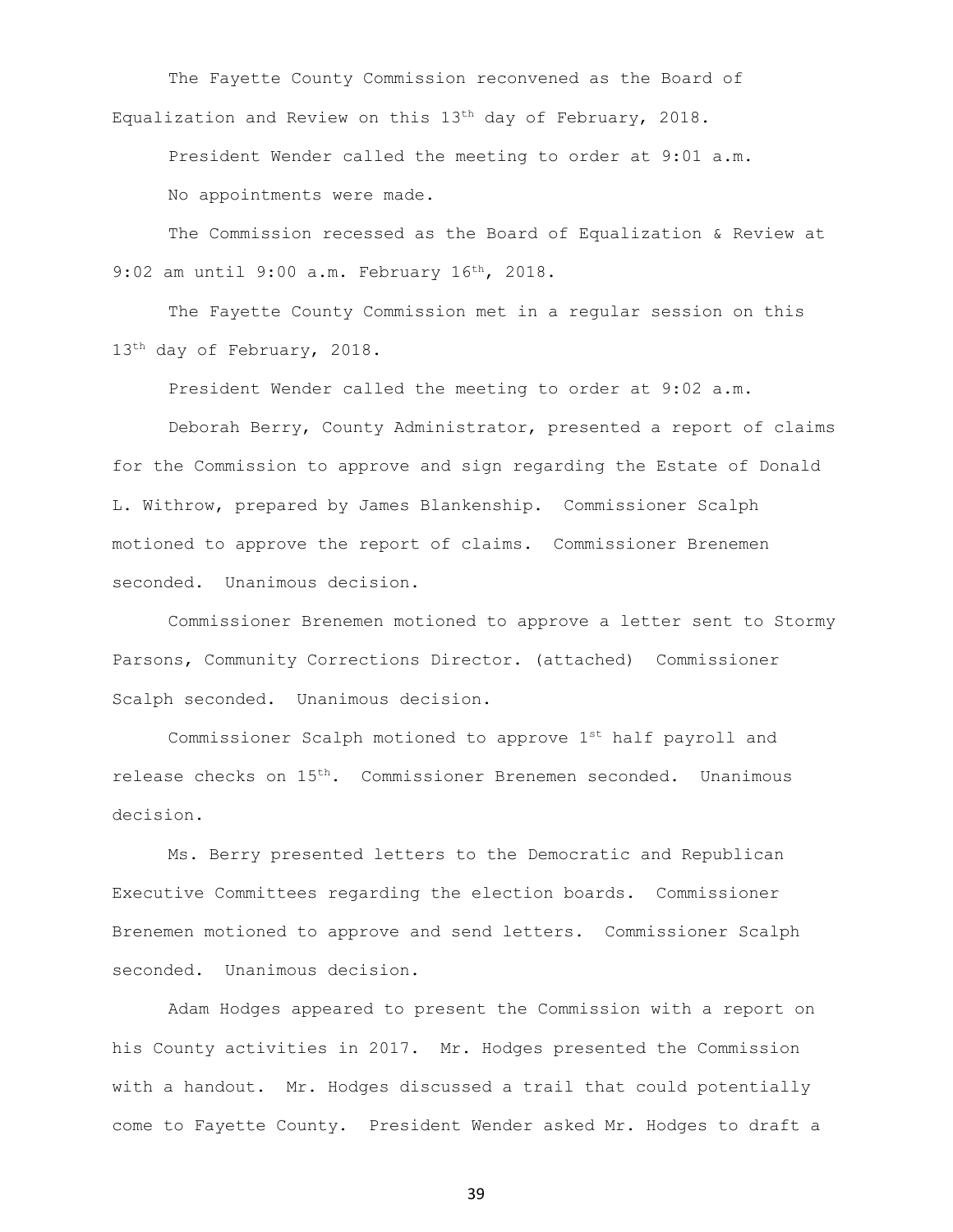letter for the Commission with bullet points as to why the House Bill regarding the Hatfield and McCoy Trail is a good idea. President Wender asked that Mr. Hodges get an enlarged copy of the map he presented showing the potential trail. The Commission will send this letter to all five delegates.

Sarah Crook and Allen Ballard appeared to discuss the Danese Community Center. There are some moisture issues within the building. Drop ceiling needs to be torn out. It is owned by the Danese Community Committee. The Day Report clients and park employees (if available) can work on tearing out the drop ceiling. Ms. Berry is going to check with Renee about getting some workers there as early as tomorrow. Ms. Berry to ask Tommy Harris to bring SWA dump truck over to load it and dump it.

Ms. Berry presented a proclamation declaring Fayette County as a Purple Heart County. Commissioner Brenemen motioned to accept the Purple Heart declaration. Commissioner Scalph seconded. Unanimous decision.

Discussion is held on the consolidation of Armstrong PSD and Kanawha Falls PSD. An agreement will need to be drawn up between boards then the  $1^{st}$  step is to decide how to mesh the two accounting situations. Mr. Tuggle said he's not sure of the debts on either side. Michael Griffith, CPA, will be asked to do an analysis of the accounting. After analysis, they will approach Public Service Commission and have a discussion about this. If the PSC is on board, then the work would be back to the accountant and the funding agencies that are owed. The mechanical issues will be discussed with the accountant. A cost of analysis would be completed to decide that. President Wender asked if one of the agencies will be the inquired and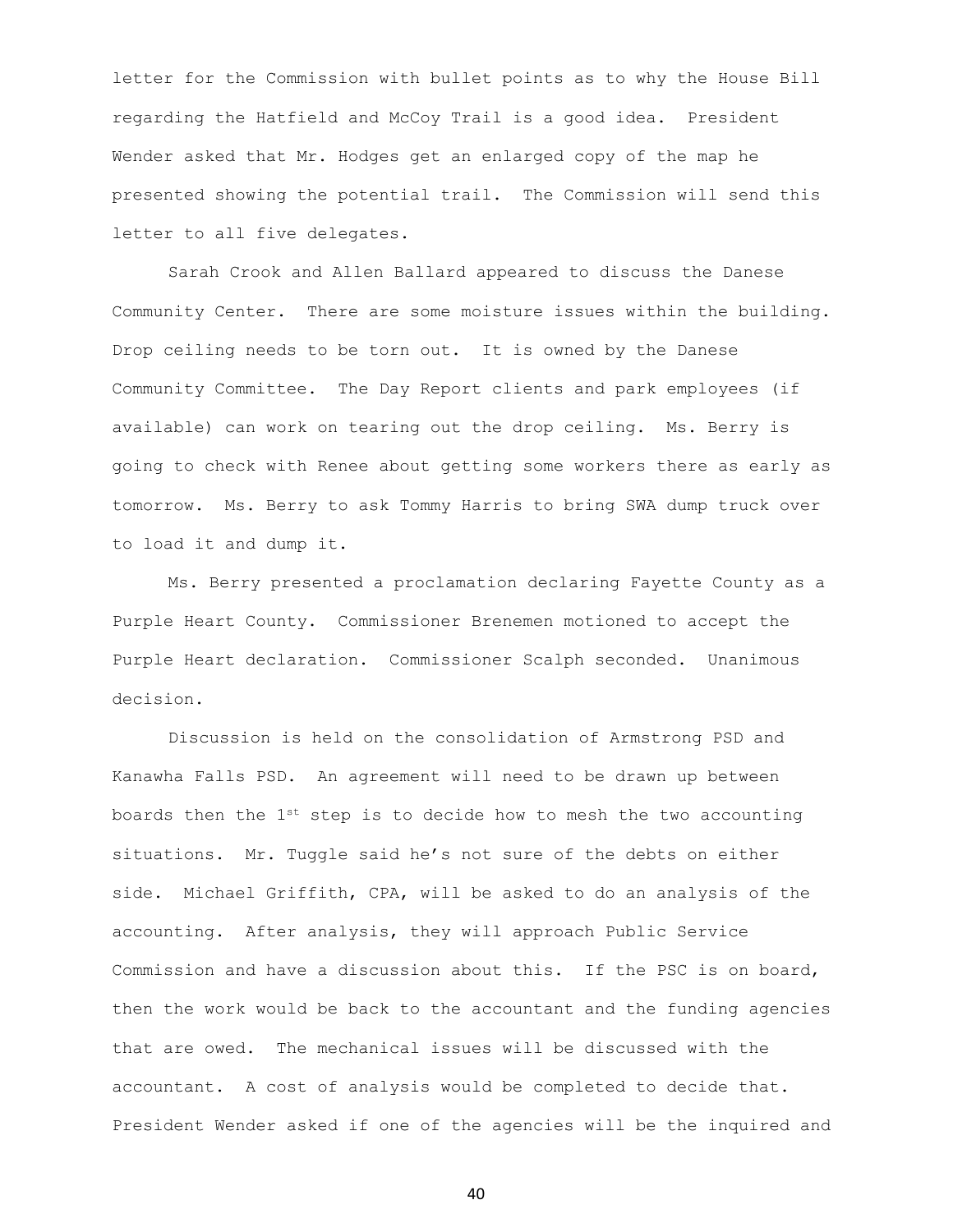the other be the inquiring, or should they be on equal footing? Mr. Tuggle stated inquired/inquiring is usually the smoothest. Mr. Tuggle suggested starting a discussing with Mr. Griffith. Ms. Berry will contact him.

Discussion was held on the Community Development Block grant and the Commission's backing of the Armstrong Creek project. It was brought to the Commission's attention that no progress is being made on the project. President Wender asked if the Commission is backing a project that is going nowhere. Other funding sources need to be acquired before Community Development Block Grant will be awarded. The Commission feels they should let Armstrong Creek know they are considering pulling their prioritization. Discussion will be held on February 22<sup>nd</sup> regarding the enthusiasm of Armstrong Creek and this project. Discussion will then be held regarding a new prioritization.

Bonnie Hicks, Mayor of Meadow Bridge, appeared to discuss their water issue. They believe they found the main water leak. The next step for the town is to establish a rate increase; the leak finder is no longer necessary. There is a \$4,200.00 water cost and 2 pump options: \$4,200.00 for a pump and \$6,900.00 for a high water pump. The Commission discussed loaning \$10,000 until the project could be funded through a grant. Ms. Hicks is going to talk with her board to see if they're interested and let Ms. Berry know the board's decision. Ms. Berry will add to agenda if needed at later date.

James Bennett, 911 Coordinator, appeared to discuss the wording issue in the rules and regulation of wrecker service. He did not find stated anywhere that a wrecker service has to be established for one year. It is included in the one that was adopted last meeting. The Commission stands by the adoption from last meeting.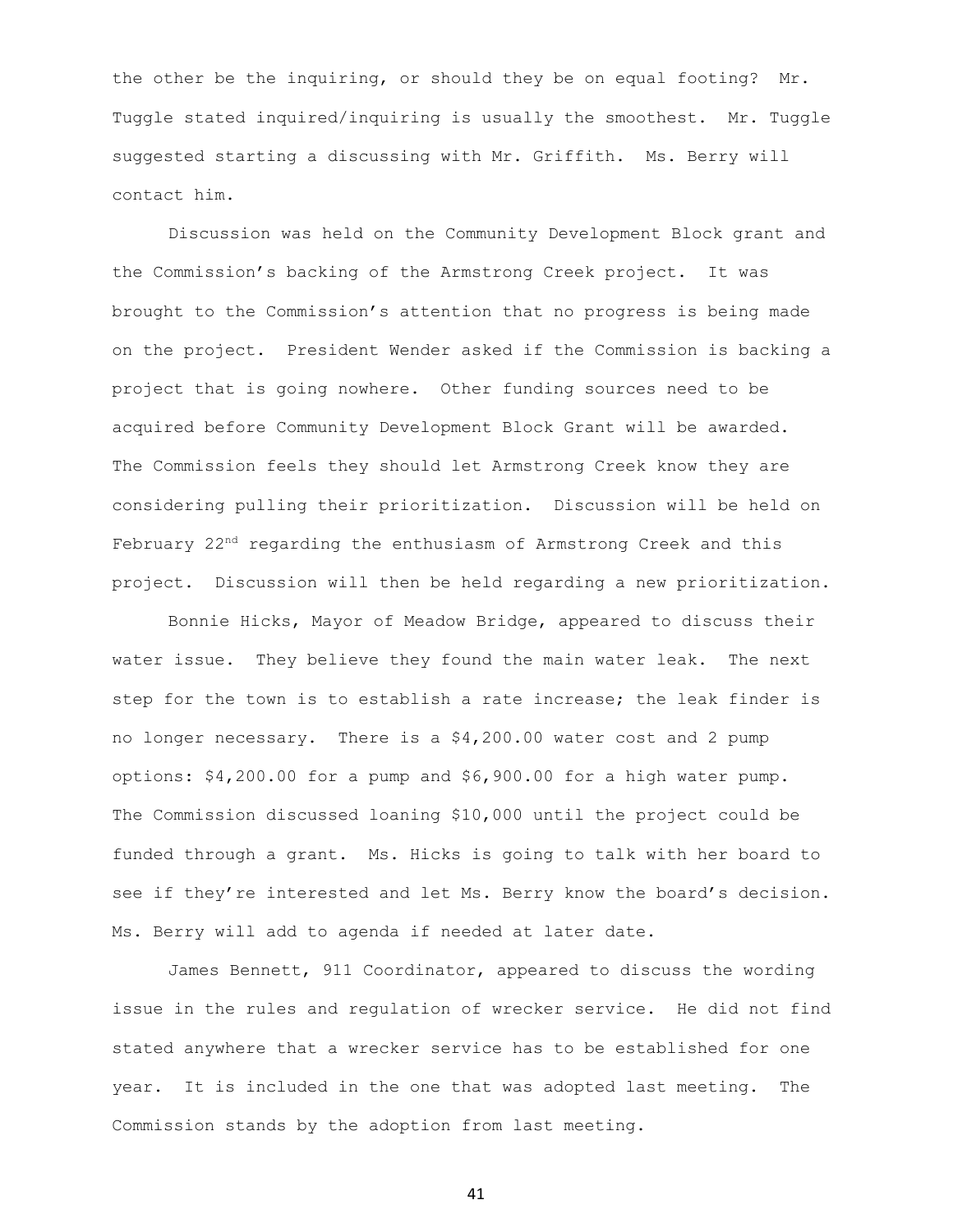Discussion was held on an application from Kevin Willis Wrecker Service. Mr. Willis will need to provide a copy of his paid business taxes. He needs to follow the 150 ruling in PSC State Code. He needs to provide confirmation that he's been in business for one year. He was issued the DOT number in April 2017.

Chad Neal spoke about Mr. Willis not getting his Tow for Hire permit until January 2018.

Mr. Harrah reminded the Commission Mr. Willis submitted his application before the new rules and regulations were adopted.

Mr. Bennett stated that it would be a good resource for the 911 center to have another contact.

President Wender motioned to deny adding Mr. Willis to the rotation list because of sufficient coverage in the county. Commissioner Brenemen seconded. Unanimous decision.

Angela Gerald appeared to discuss dilapidated buildings. Ms. Gerald presented a map marking the dilapidated buildings within Fayette County. She prioritized them based on their proximity to a main road. 20 properties are on main roads. Ms. Gerald will give a list to Prosecuting Attorney's office and they will review as time allows.

Discussion was held to contest the "proceed to construction" order from FERC. This contest must be filed by February  $28<sup>th</sup>$ , 2018. President Wender asked Ms. Berry to let Attorney Wendy Greve know that she is to not practice law beyond what our insurance company will pay. Mr. Wender asked Ms. Berry to find out the status of the building permit issue.

The Commission entered into an executive session at 12:35 pm to discuss a personnel matter.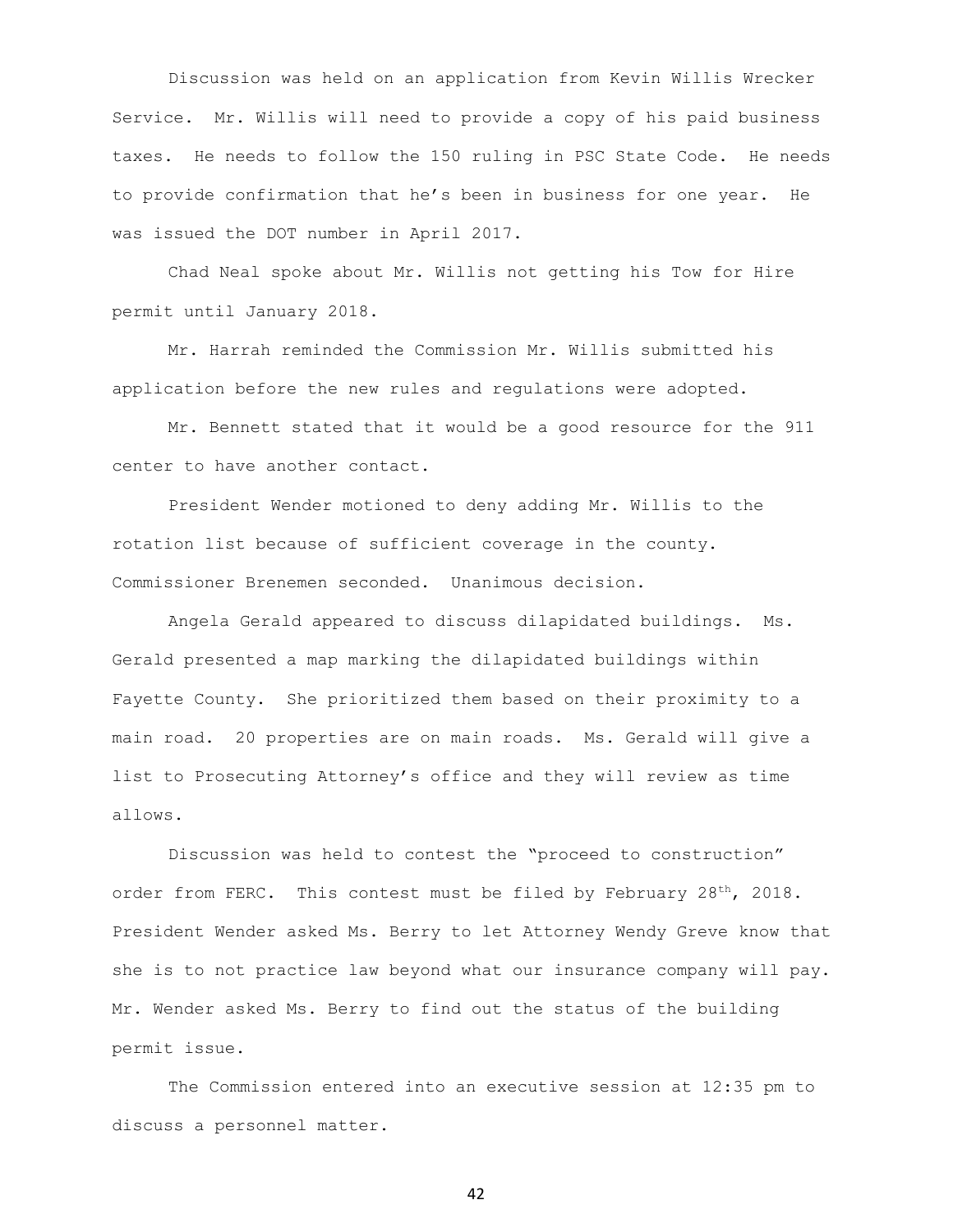The Commission reconvenes at 12:59 pm.

Discussion was held with Gabriel Peña regarding looking into starting a day care with the county being the "sponsor". The Commission would like him to look for funding. Commissioner Scalph asked this issue to be put on the listserv. Mr. Peña will contact the Board of Education and will return to the Commission when he has received some information.

Commission adjourned meeting at 1:25 p.m.

FAYETTE COUNTY COMMISSION SPECIAL SESSION FEBRUARY 16, 2018 COURTHOUSE FAYETTEVILLE, WV 25840 MEMBERS PRESENT: MATTHEW D. WENDER, DENISE A. SCALPH, JOHN G. BRENEMEN-ABSENT

The Fayette County Commission reconvened as the Board of Equalization and Review on this 16th day of February, 2018.

President Wender called the meeting to order at 9:13 a.m.

No appointments were made.

The Commission recessed as the Board of Equalization & Review at 9:15 am until 9:00 a.m. February 22<sup>nd</sup>, 2018.

The Fayette County Commission met in a regular session on this 16th day of February, 2018.

President Wender called the meeting to order at 9:15 a.m.

Mike Bone from the Assessor's Office, appeared to present real property exonerations for Ernestine Phillips \$306.20; John H. Lopez \$473.26; Linda Light \$256.20; and Clinton S. Ridenour \$284.38. Commissioner Scalph motioned to approve real property exons. President Wender seconded. Unanimous decision.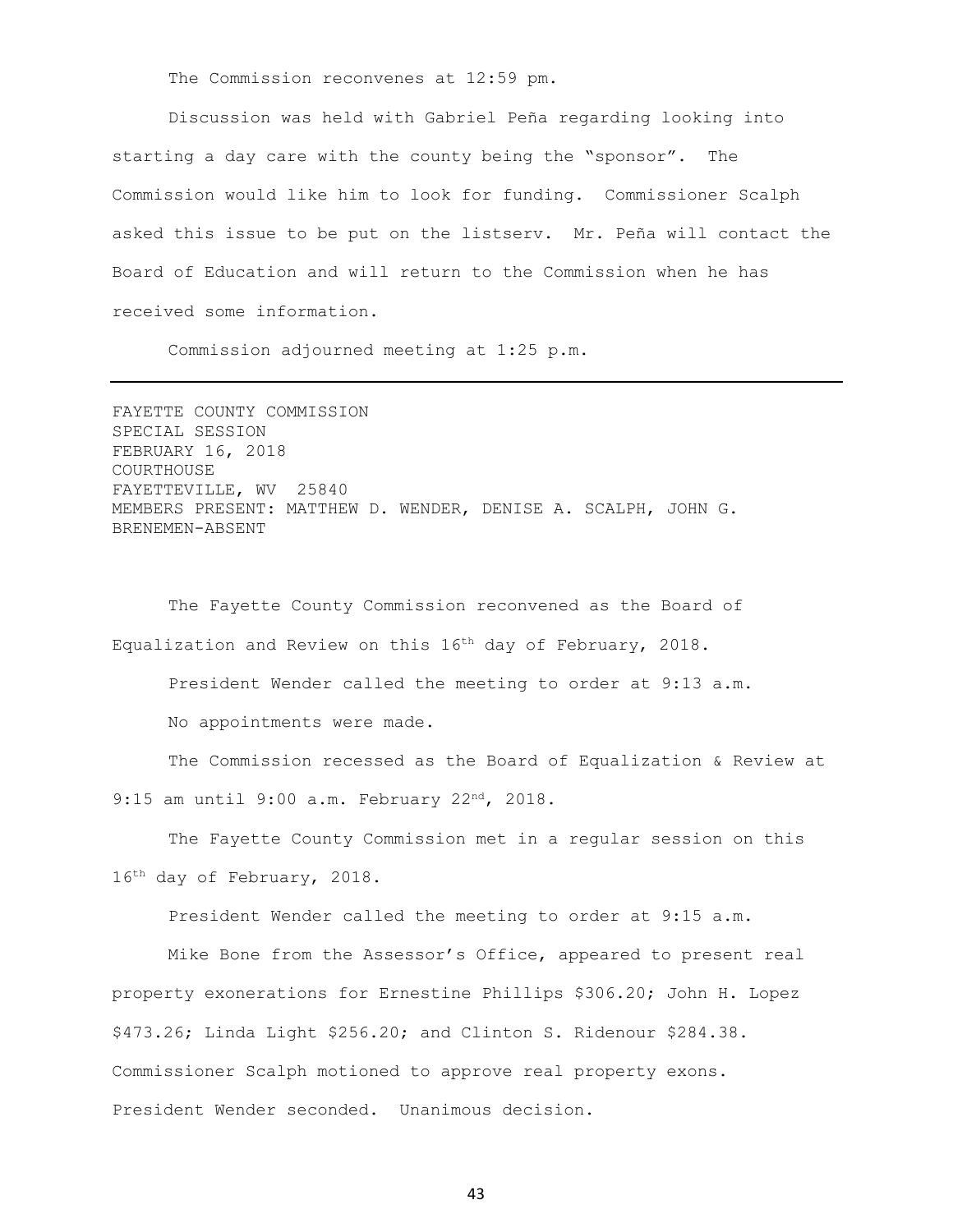Mr. Bone presented a personal property exoneration for Henry J. Nichols \$69.87. Commissioner Scalph motioned to approve personal property exoneration. President Wender seconded. Unanimous decision.

Mr. Bone presented 2 refunds for Henry J. Nichols \$69.87 and John H. Lopez \$461.44, respectively. Commissioner Scalph motioned to approve refunds. President Wender seconded. Unanimous decision.

Commissioner Scalph motioned to approve vouchers and invoices and release checks today. President Wender seconded. Unanimous decision.

Deborah Berry, County Administrator, presented a Combine or Divide and Segregate Order for Nancy C. & Tim & Sandra Bragg. Commissioner Scalph motioned to approve and authorize President Wender to sign. President Wender seconded. Unanimous decision.

Ms. Berry presented an invoice for the Fayette County board of Education for the Special School Levy Election held January 20, 2018 for approval and signatures. Commissioner Scalph motioned to approve and sign the invoice. President Wender seconded. Unanimous decision.

Ms. Berry presented a request from the Fayette County Public Library Board of Directors to appoint Donna Smith to the Fayette County Public Library Board due to the resignation of Ann Folger. Commissioner Scalph motioned to approve the appointment. President Wender seconded. Unanimous decision.

Ms. Berry presented a Memorandum of Understanding between the Fayette County Commission and Fayette County Day Report Center for the Commission to approve and sign. This was tabled.

Ms. Berry presented for discussion an Animal Cruelty & Canine Tethering Ordinance. This was given to the Sheriff for review.

Ms. Berry presented for discussion a request from Ron Eagle for a Barking Dog Ordinance. Sheriff Fridley has reviewed an ordinance from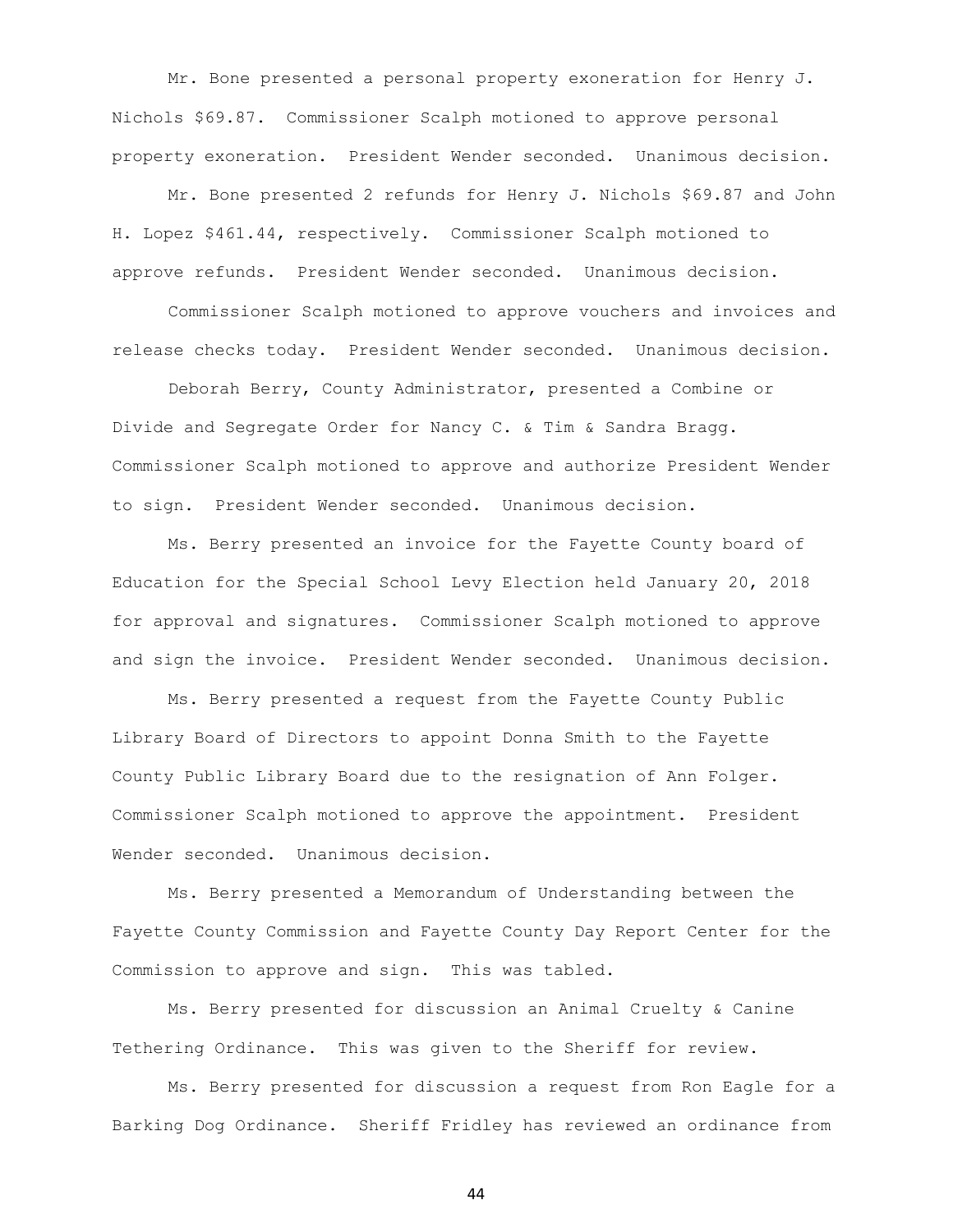Morgan County that he thinks can work for Fayette County. Prosecuting Attorney Larry Harrah will review.

James Bennett appeared to present an out of county tow service, Ryderz. He has supplied all documents required minus the business tax because he is out of county. The rules and regulations state that all out of county applicants are at the discretion of the County Commission. The representative from Ryderz is only offering large wrecker tow. James Bennett stated that we have good coverage. Commissioner Scalph motioned to deny the request of the application from Ryderz due to sufficient coverage having been established at this time. The request will be kept on file in the event the status changes. President Wender seconded. Unanimous decision.

Mr. Bennett presented a violation of the wrecker service agreement. Mr. Bennett received a compliant on February 9th that Prudence Towing Service was towing using a vehicle with dealer tags, which is illegal. Mr. Bennett spoke with DOT and confirmed that it was running on dealer tags. Representative from Prudence spoke and said that it was a mistake on his driver's part. He has no excuses, his driver just messed up. DOT has already removed the tag so it could not be used and the driver was reprimanded. According to the rules and regulations, it is a first offense warning and a letter will be written and put in the file. Second offense is removal from rotation. Commissioner Scalph motioned to follow the rules and regulations. This is a first offense for Prudence and a letter will be sent and recorded in his file. Second offense will be removal from the rotation. President Wender seconded. Unanimous decision.

Greg Ingram and Anne Cavalier appeared to discuss the UKV Planning Commission request. President Wender received a letter on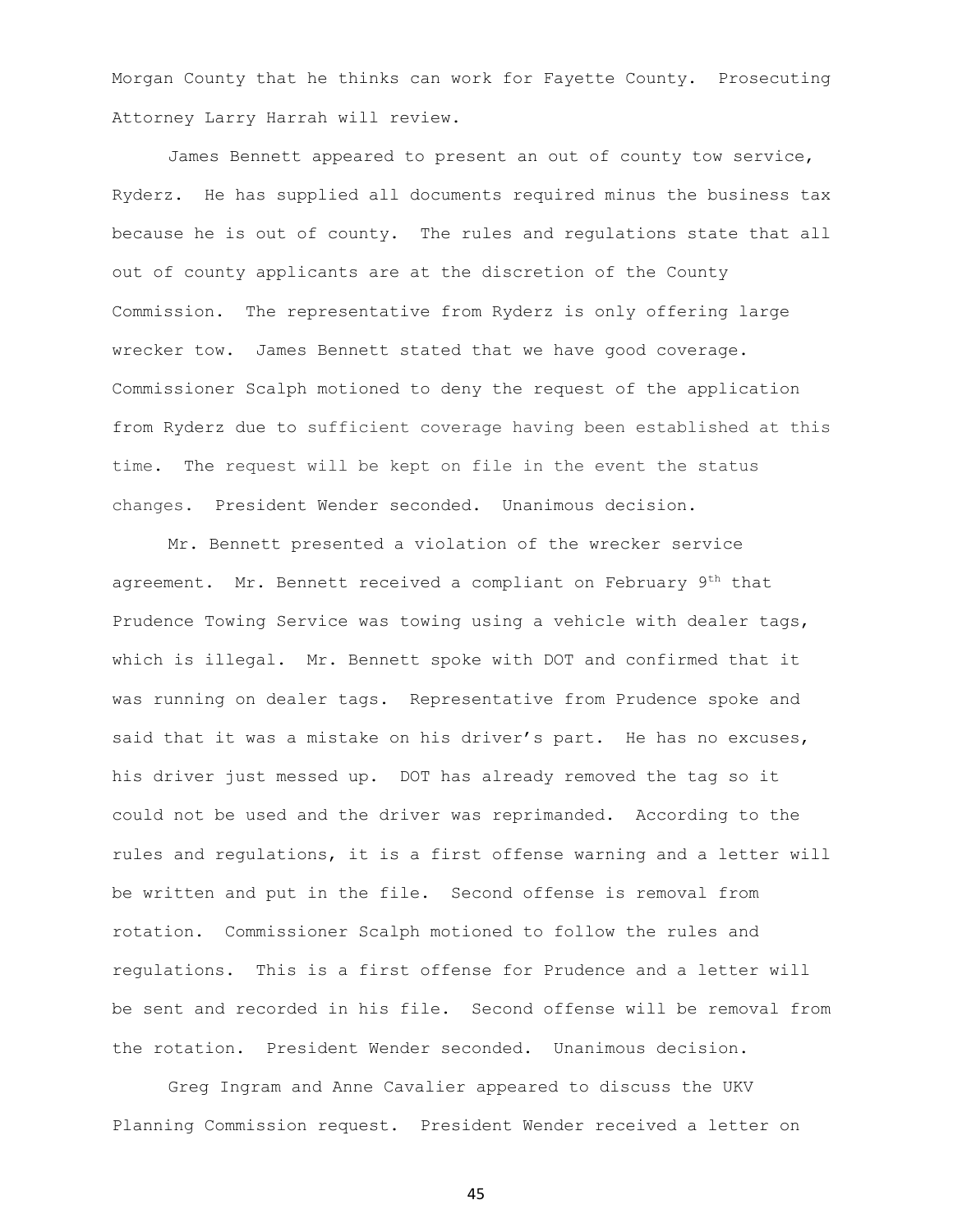behalf of the Commission and Kent Carpenter received a letter on behalf of Kanawha County Commission for funding requests. Smithers and Montgomery does have money from WVU and they have asked the Commission to allocate \$20,000 to help hire a person for economic development. Commissioner Carpenter spoke with President Wender and stated that Kanawha County feels this is a Fayette County issue and KCC will match the Fayette County allocation. President Wender asked the UKV Planning Commission to give a run-down of the positions they are wanting to hire so the Commission knows what this request if for. There are a lot of plans out there for economic development and the WVU Law Clinic offered to help pool and organize all the plans. Both City of Smithers and Montgomery have worked well together. A Strategic Initiative Council was created comprised of two mayors, two city council members and two business at large members. They started interviews and had two individuals that were very well qualified and can do a lot of the things for the area. These individuals will get federal monies to help with all these plans. Both cities feel that this will help their areas. They feel this will make initiate action in the Valley and the alleviate concerns for the County Commission from that area. They feel this funding request will improve the area. They are willing to give progress, monthly and financial reports. President Wender asked if this is an immediate need or something that can be discussed in March for Fiscal Year 2018/2019 budget. Ms. Cavalier and Mr. Ingram would have to look into that. Over the next three years, WVU contributions will be \$75,000 to the City of Smithers, and \$150,000 to the City of Montgomery. President Wender stated that the Commission could not allocate \$20,000.00. He feels \$10,000.00 would be the top amount but the Commission would need to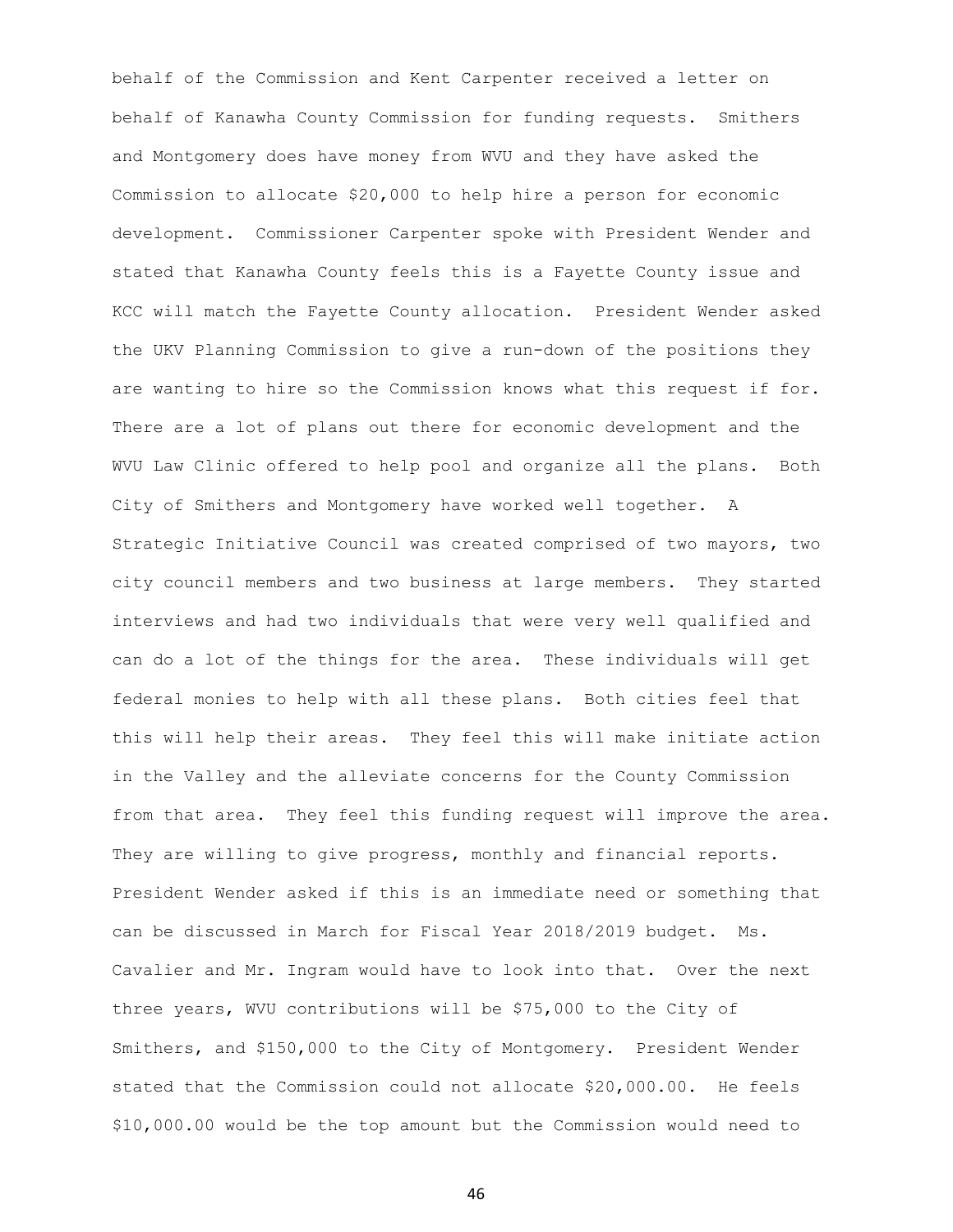hold discussions after a County financial update. Commissioner Scalph mentioned that maybe they could just hire one individual in the first phase. Ms. Cavalier and Mr. Ingram said that is something they can review. Commissioner Scalph motioned to approve the request of \$10,000.00 for Fiscal Year 2018/2019 and indicated that other municipalities will be able to participate in this initiative. President Wender seconded. Unanimous decision.

The Commission recessed at 10:30 a.m. to attend a conference call.

The Commission reconvened at 11:25 a.m.

Andy Austin appeared to discuss the New River Transit Authority (NRTA) and presented a handout to the Commission. NRTA is starting a night run from 5:00 p.m. to 1:00 a.m. Ridership is increasing.

Mayor Bonnie Hicks of Meadow Bridge appeared to request funding from the County Commission on behalf of the Meadow Bridge Sanitary Board. She presented the Commission with a breakdown of what they had to pay out of pocket which was \$33,000.00. The Town of Meadow Bridge contributed \$5,000.00 and the Commission has already allocated \$7,500.00. Meadow Bridge is going to increase their contribution to \$5,000.00. The Commission has discussed treating the next allocation from the County Commission as a loan. \$16,000.00 is the short fall. It would be paid back by way of an application for a project just as was done on New Haven PSD and Arbuckle PSD. Lesley Taylor, region 4 Planning & Development, asked that any money used by The Town of Meadow Bridge, copies of receipt and check copies be kept to be included in the application for approval. The Commission's monies would go directly to The Town of Meadow Bridge but the Commission asked that the town submit copies to the County as proof of how the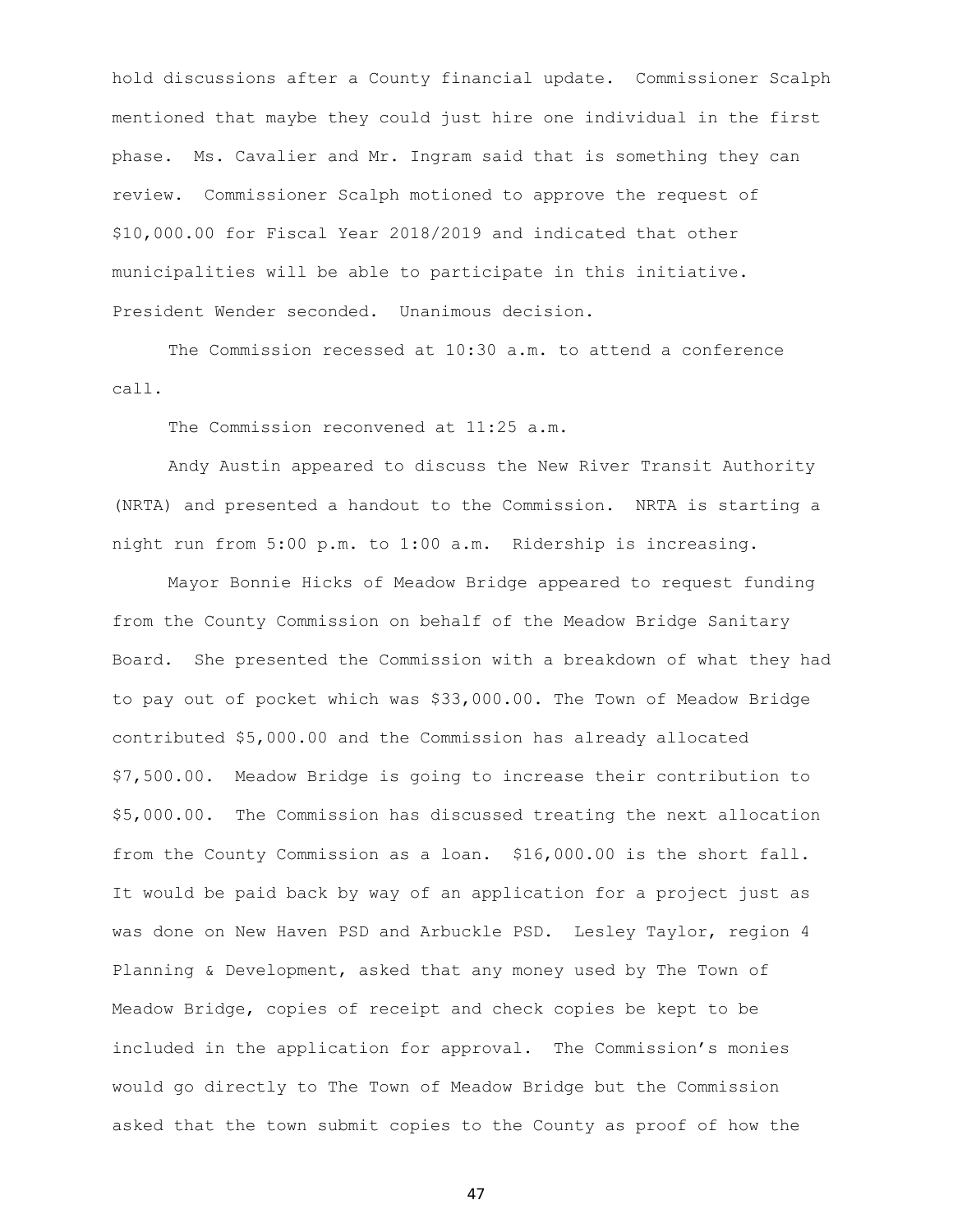money was spent. Commissioner Scalph motioned to lend \$16,900.00 to The Town of Meadow Bridge. \$8,500.00 for a well pump, \$8,400.00 for high lift pump repairs, which will be paid back to the County at the time the project is implemented by Region 4. Meadow Bridge will then pay vendors and provide proof to the County that invoices were paid with Town of Meadow Bridge funds, and the County will stand to collect its loan upon the funding for the application that Town will put forth. President Wender seconded. Unanimous decision.

The Commission recessed at 12:11 p.m.

The Commission reconvened at 1:50 p.m.

A proclamation was read in support of Fayette County Teachers and Service Personnel. Commissioner Scalph motioned to accept and approve the proclamation and sign and send to the legislature in Charleston. President Wender seconded. Unanimous decision.

The Commission signed proclamation in support of County Teachers and Service Personnel. (attached)

The meeting was adjourned at 2:15 p.m.

FAYETTE COUNTY COMMISSION SPECIAL SESSION FEBRUARY 22, 2018 COURTHOUSE FAYETTEVILLE, WV 25840 MEMBERS PRESENT: MATTHEW D. WENDER, DENISE A. SCALPH, JOHN G. BRENEMEN

The Fayette County Commission reconvened as the Board of Equalization and Review on this 22nd day of February, 2018.

President Wender called the meeting to order at 9:04 a.m.

James Blankenship appeared to represent Taylor Company. Eddie Young, Assessor, was sworn in. Mr. Blankenship spoke on behalf of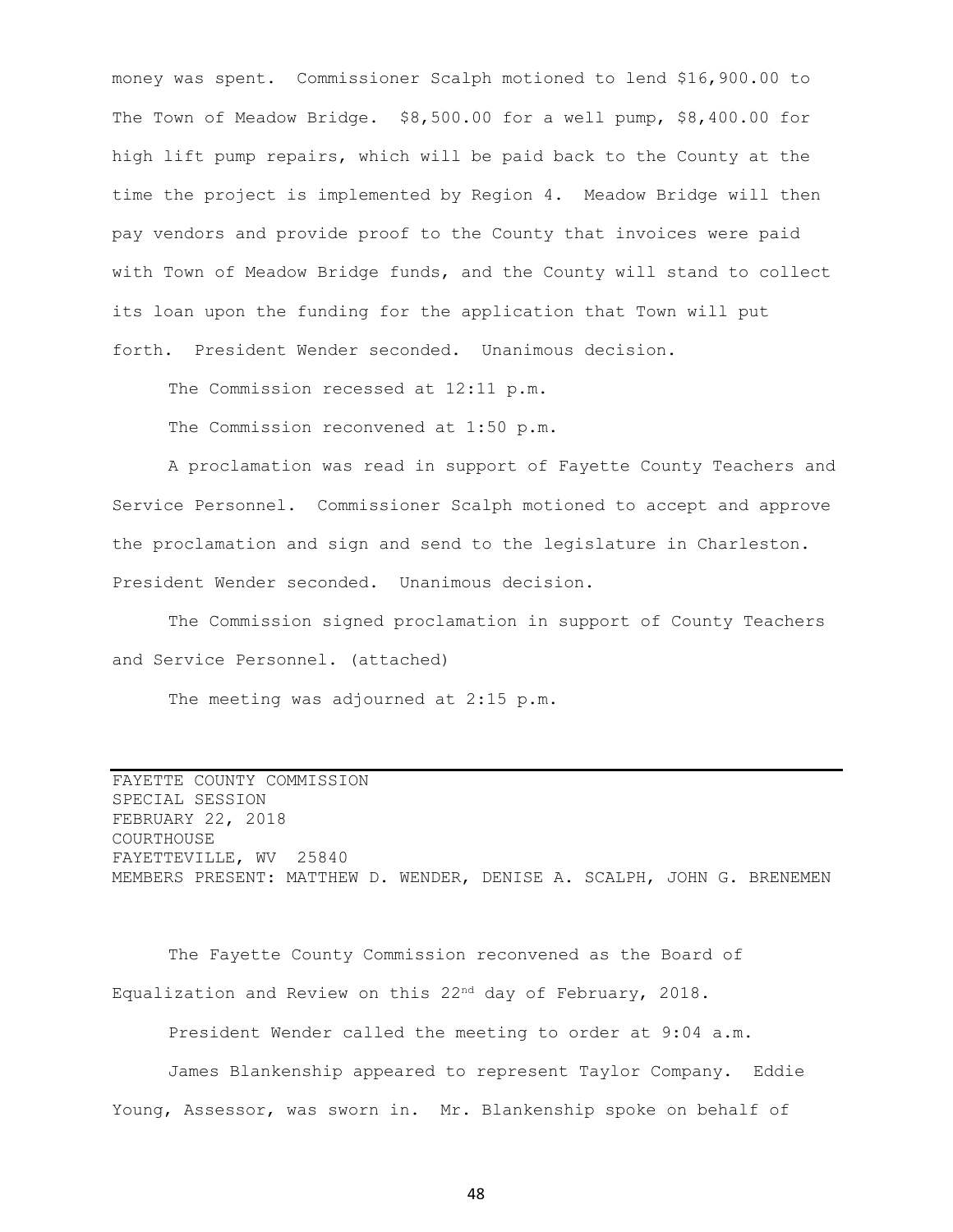Taylor Company who has asked the Commission to review the assessment of property on Mill Creek which Taylor Company owns. The Reserve Coal value increased 10 times. In discussions with the state and the Assessor's office, the value has been decreased.

The Commission recessed as the Board of Equalization & Review at 9:16 am. Commission will reconvene this afternoon with recommendations from Mr. Young. The Commission will make decisions then.

The Fayette County Commission met in a regular session on this 22nd day of February, 2018.

President Wender called the meeting to order at 9:13 a.m.

Commissioner Scalph motioned to approve vouchers and invoices and release checks today. Commissioner Brenemen seconded. Unanimous decision.

Commissioner Scalph motioned to approve 2nd half payroll and release checks on February 28th, 2018. Commissioner Brenemen seconded. Unanimous decision.

Commissioner Brenemen motioned to approve February 5th, 8th and 13<sup>th</sup>, 2018 minutes. Commissioner Scalph seconded. Unanimous decision.

Commissioner Scalph motioned to approve and authorize President Wender to sign estate settlements for Mary Frances Swartz; Louise R. Rosiek; Roger K. Bess; Peggy Selvey Gherke; Henry Melvin Bailess; Clarence James Crist; Hazel May Conner; Janice Marie Criss; Loretta Fox Hagen; Patricia Ann Persinger; Susan Marie Moore; and James Prather, Sr., respectively. Commissioner Brenemen seconded. Unanimous decision.

Deborah Berry, County Administrator, appeared to discuss polling place changes for precinct numbers 9, 13 & 42. Precincts 9 & 13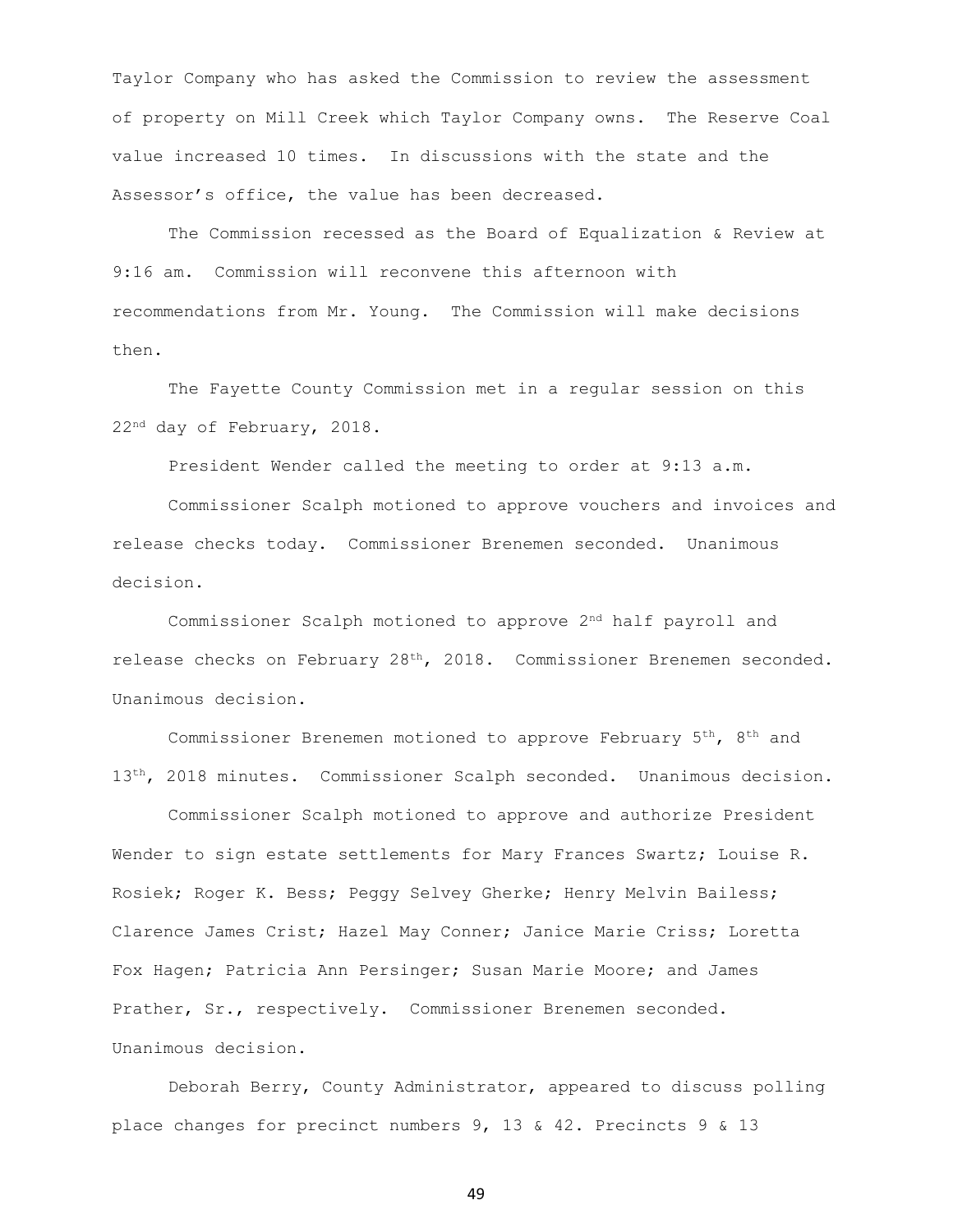previously voted at the Oak Hill Scout Cabin and they will move to SALS Historic Oak Hill School. Precinct 42 used to vote at the Loup Creek Volunteer Fire Department and they will move to the Christian Revival Center. Commissioner Brenemen motioned to accept the polling place changes. Commissioner Scalph seconded. Unanimous decision.

Discussion was held on Armstrong PSD. The Armstrong PSD Commissioners are aware that they have a problem; however, they are not receptive to changing to WV American water or to consolidation. They are more receptive about consolidation than WV American Water. Commissioner Brenemen will continue to work with Lesley Taylor and Armstrong PSD to develop a resolution.

Discussion was held regarding the Commission's priority for the Community Development Block Grant. President Wender asked if the Commission should change their priority to New Haven PSD from Armstrong PSD. Commissioner Brenemen said the system will fail in the next two years. This discussion is tabled until 10:00 a.m.

The Commission entered into an executive session at 9:36 a.m. The Commission reconvened at 10:12 a.m.

Discussion was continued on Armstrong PSD with Lesley Taylor, Region 4 Planning & Development. The Commission asked Ms. Taylor her thoughts on the Commission's priority for the Community Development Block Grant. At the PSD meeting yesterday they talked about other funding sources for Armstrong PSD. Ms. Taylor scheduled a work group for next week so the PSD can prioritize how they want to proceed. President Wender asked how long the Commission had until they need to decide the priority of the CDBG. Ms. Taylor stated 3 weeks from when the grant is released by the state. Ms. Taylor will let the PSD know that the Commission would like a good plan in order to keep their CDBG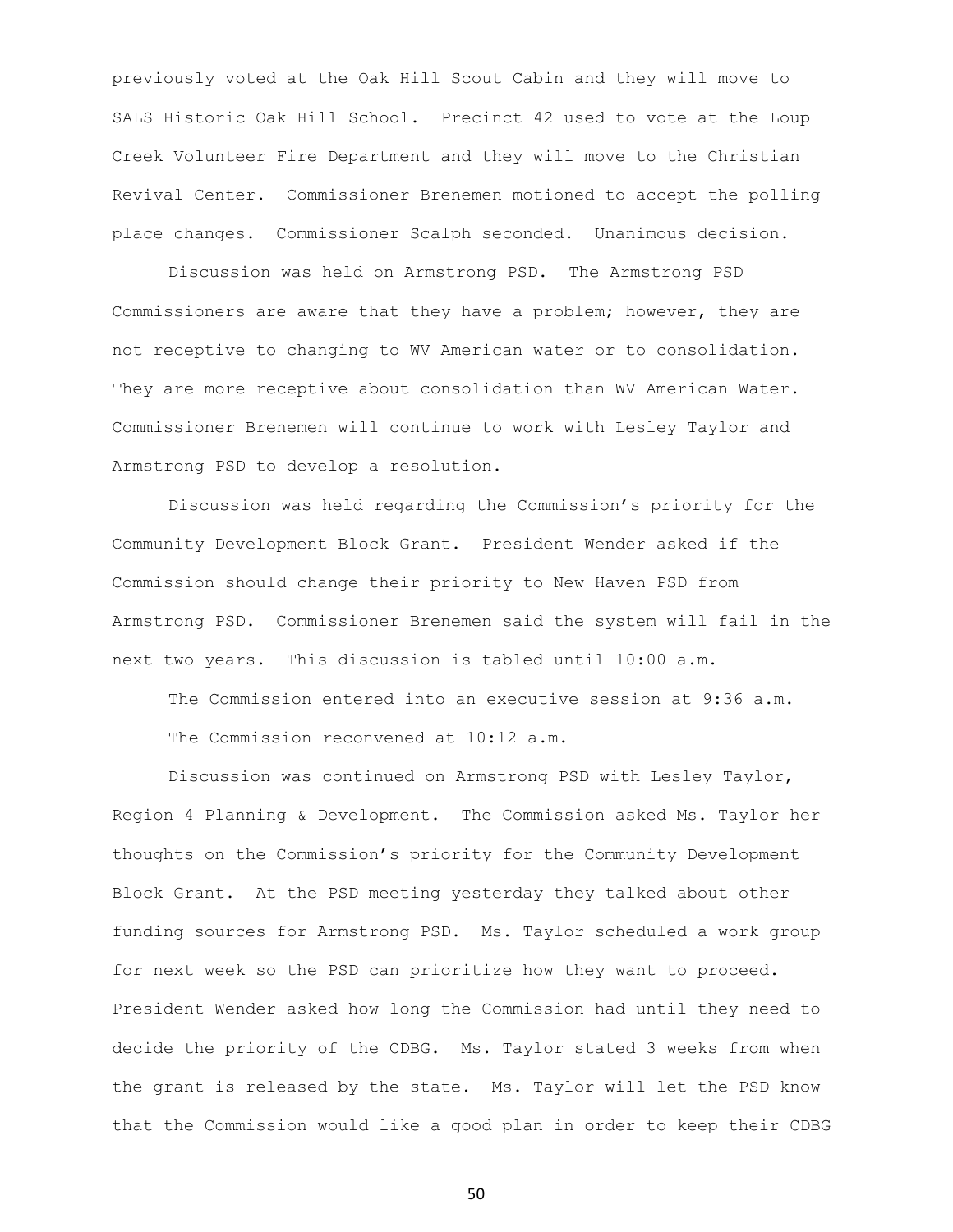priority with Armstrong. Armstrong PSD needs to increase their rates 1.5% which would increase payments to roughly \$43.00. Ms. Taylor does not think they will increase to what they need and she will need to have a very frank conversation with them, or they will not get any funding. They are losing over half their water. President Wender wants this on the agenda for March  $2<sup>nd</sup>$ . He feels if we wait then the Commission will be too close to having to make their decision. Ms. Taylor stated that she recommended leaving them as priority for now. President Wender wants to hear from them before he agrees with that. Ms. Taylor would like to talk with them at the work session and let the Commission know. President Wender is still against it; he wants a plan presented to the Commission before he agrees to keep the County priority with Armstrong PSD. Ms. Taylor will let us know if everyone is available March 2nd.

Discussion was held regarding the Meadow River Rail Trail bridge. Kevin Walker, OEM Director, spoke about this being a very large scale project and all expenses will need to be watched closely. No funds have been received as of this morning. Large scale projects can receive funds up front. If the county removes some debris before money is received, the County runs the risk of not being reimbursed. Department of Highways (DOH) will be a party to bidding out the new bridge. Once the County receives the bid, the money will be written to DOH. All invoices will be paid by DOH. Doug Hylton spoke regarding a time line. His timeline factors in Greenbrier County as well as Fayette County. Chapman will be the engineering firm working on the design of the bridge. Mr. Hylton said this project will start within weeks.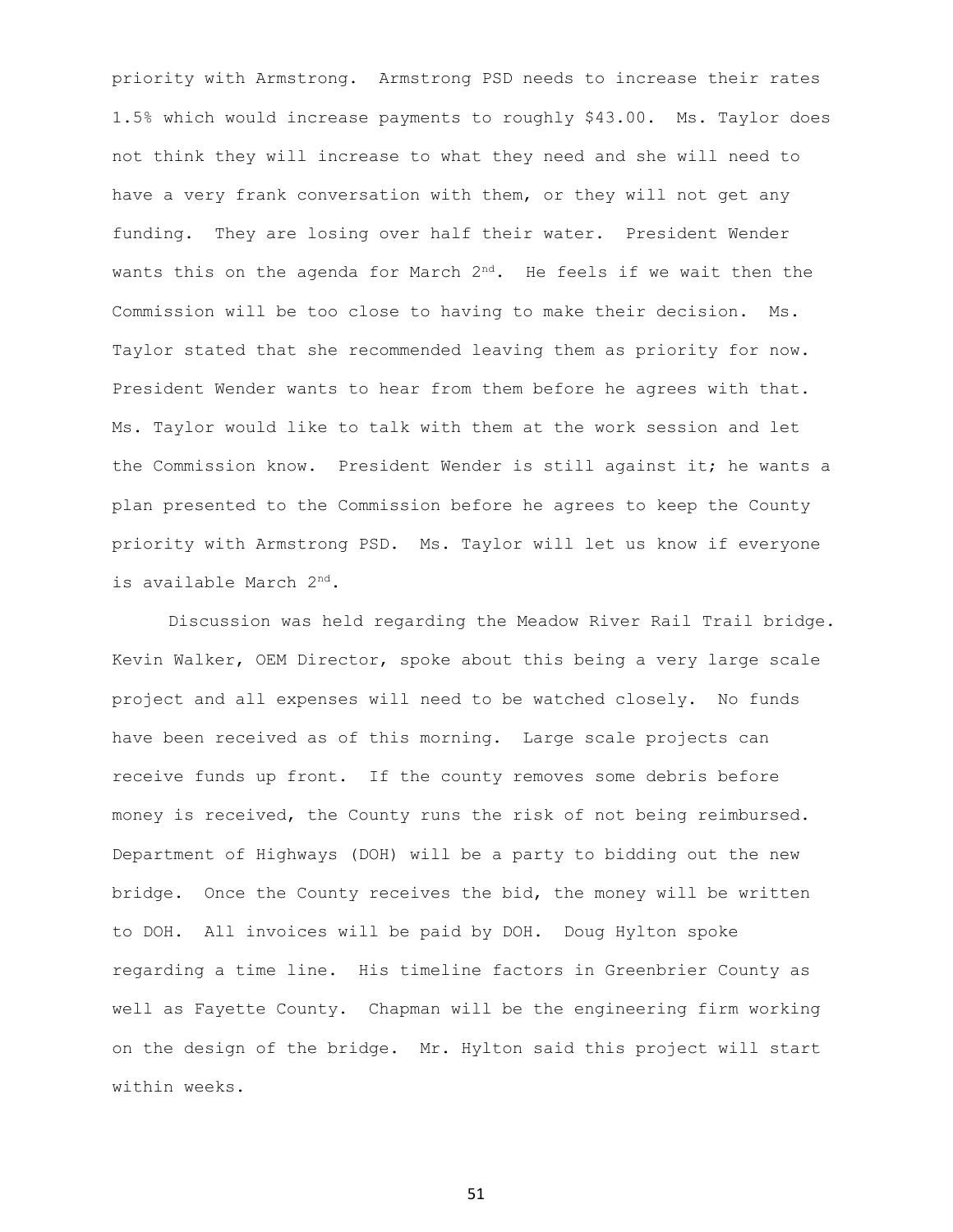Mr. Hylton gives an update on the 6.2 miles that goes towards Rainelle. They have purchased the property and are waiting on the deed from CSX. Mr. Hylton received a recreational grant.

Mr. Walker appeared to discuss the Dunloup Creek inspection. In August, there was inspection done on all properties. This inspection is done every year. Nothing was found. In November, the state office had them do it again for the fiscal year. The FY 2018 inspection is complete, and things have fallen apart: new tenants have moved in but they are not leasing the property; 5 infractions were found on 3 parcels; there is a camper that is squatting; vehicles parked on another with gravel - gravel is not allowed; bundle of railroad ties sitting on our easement. Most of these infractions have been corrected. Mr. Walker showed the Commission some pictures of what is on the County property. They did remove vehicles off the property and Tommy Harris, Solid Waste Authority, with DRC workers are cleaning up site. The private property owner adjacent to the County owned property is in violation of zoning because they do not have a special use permit and they have a privacy fence put up on the county property. Mr. Walker is working to gather everything, then he will address it with a Deputy Sheriff present. Everything that is on an easement has been evaluated.

Gabriel Peña, Deputy Resource Coordinator, presented a letter of support for Recovery Point. The Commission signed.

Alicia Treadway, Voters' Registration, appeared to give update on new voting equipment and training. Everything is ready to go. Ms. Treadway spoke with the Secretary of State's Office and they informed her since our tabulations and machines are at the Memorial Building, we can conduct election night and canvass at the Memorial Building.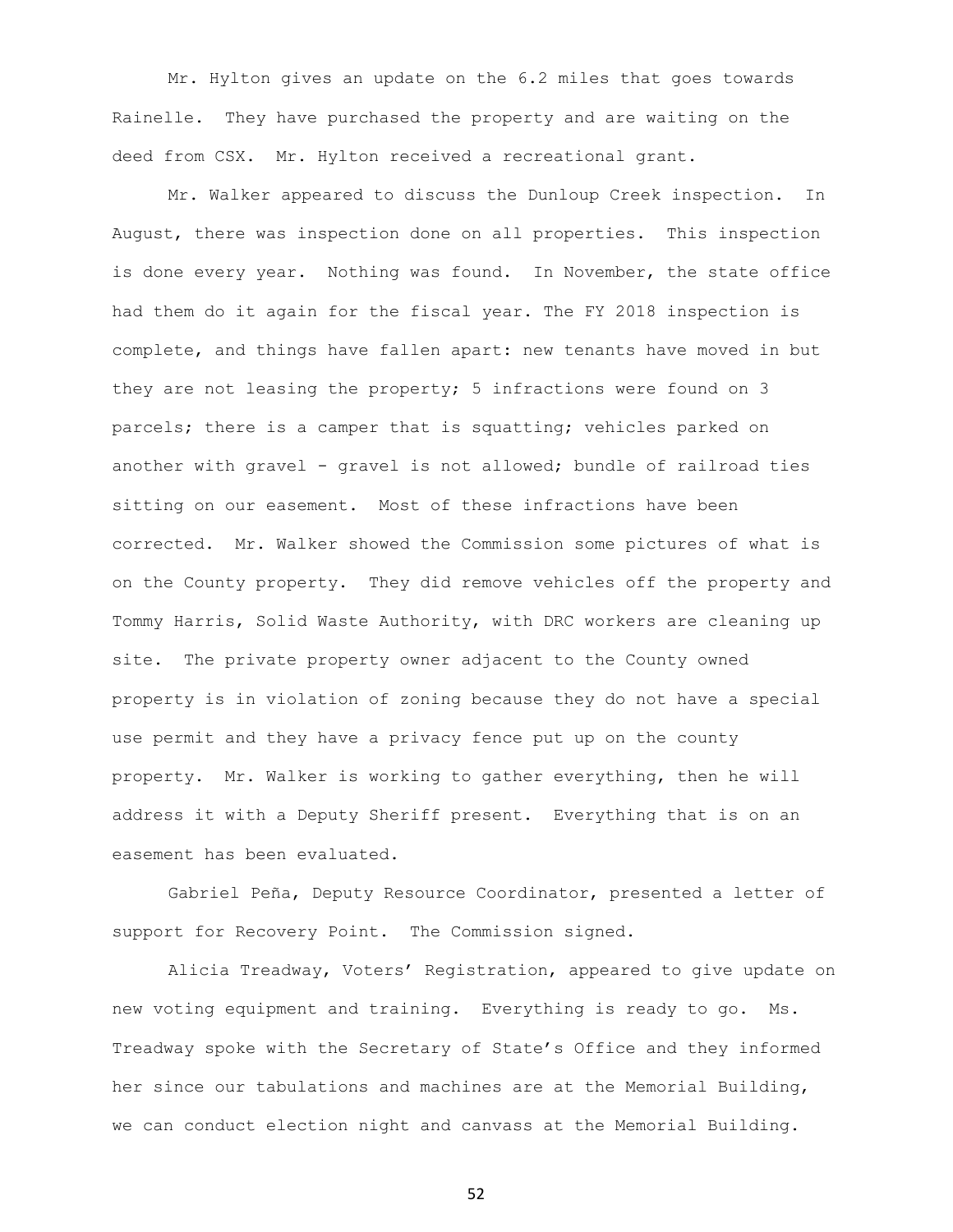The Commission entered into an executive session at 12:13 p.m. The Commission recessed at 12:30 p.m. for lunch.

The Commission reconvened at 1:03 p.m.

James Bennett, 911 Director and Kevin White, Addressing, appeared to present information regarding EMP Solutions Lightening Suppression. A power point is presented. President Wender asked about the insurance policy. The Company will cover \$500,000.00 of a strike. The device cannot be altered or moved and they won't protect against outside sources. Insurance on the device is good for 10 years and an annual inspection is required. Grounding system is covered for 5 years because copper and wiring will start degrading. President Wender asked if we pay for insurance and annual inspection. Annual inspection cost will be minimal. \$400.00 is the average cost per year. President Wender asked that they provide us with the policy, warranty, and options beyond 10 years for warranty and insurance coverage and leasing options.

Mr. Bennett presented a quote for an outbuilding at the 911 Center. 44x52 with 14 foot ceiling. The cost is \$29,000.00 from Eastern Builders. He knows he needs to advertise and get bids but this is a starting point. He has \$15,000.00 in this current budget and he wants \$15,000.00 out of next budget. This will be discussed during budget session.

Eric Pories and Adam Stephens appeared to discuss the Fayetteville CVB jail lease. The tenant would be the CVB and revenue sharing would be between the CVB and Eric Pories' company. President Wender stated that the Auditor's office would have to sign off on this partnership on County property. The Commission will also let Prosecuting Attorney Larry Harrah review everything. Mr. Pories asked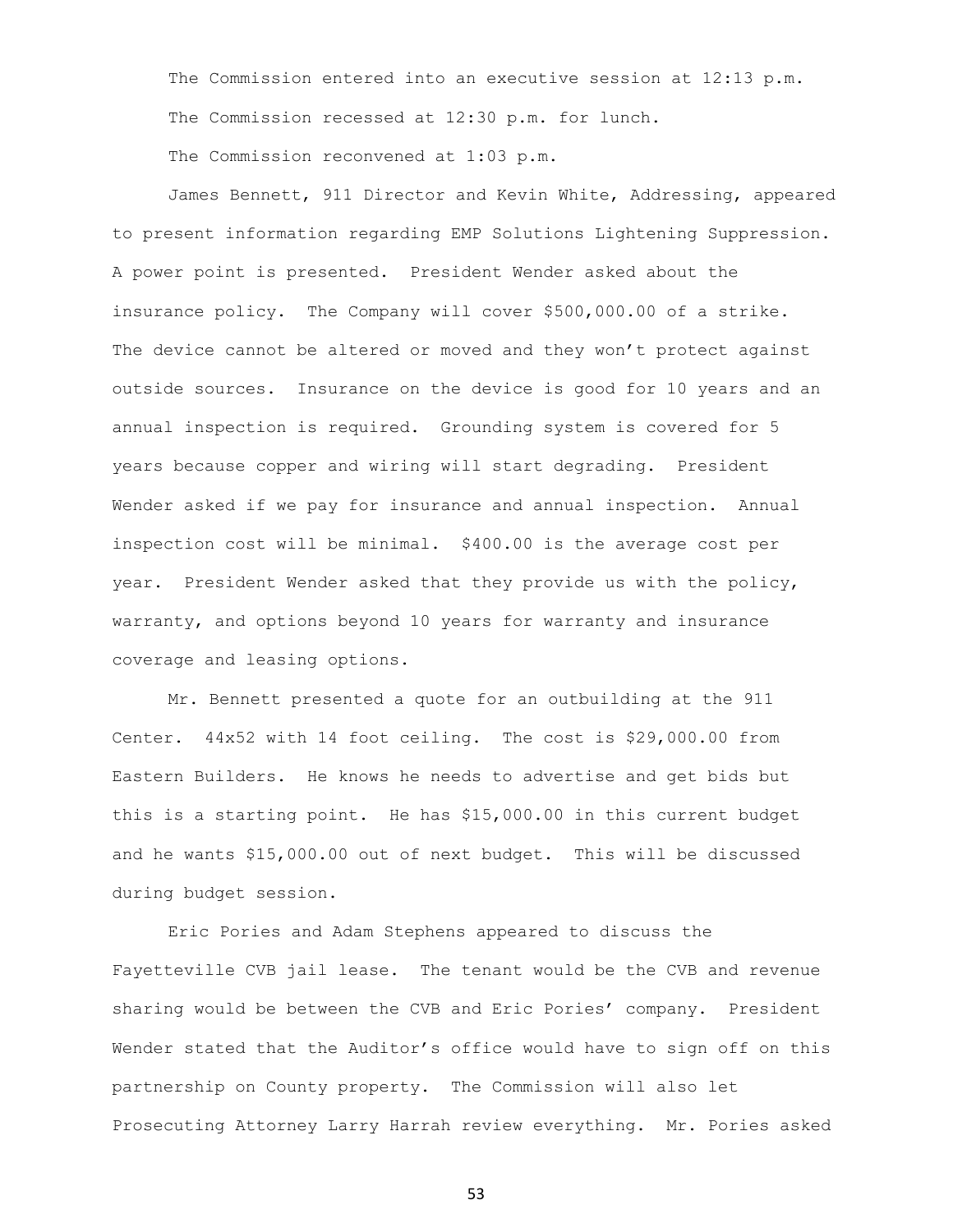if the Commission could show their support in any way with the Auditor's office. Commissioner Scalph stated that most things are in state code and the Auditor's office's previous response was based on two other WV court hearings. Commissioner Scalph read the state code that if Commission does not want to oversee the control of the property, the Commission can appoint a 3-5 member board. The lease with the CVB will have to be renewed since it was recently dissolved.

Stephanie Sears, Staff Accountant, gave a financial update.

The Commission reconvened as Board of Equalization and Review at 2:41 p.m. to decide on the cases presented for review during the month of February.

On the matter with the Lowe's property, Mr. Young recommended no change. Commissioner Brenemen motioned to accept Mr. Young's recommendation and the Commission will not change the Lowe's Companies' assessment. Commissioner Scalph seconded. Unanimous decision.

On the matter of Taylor Company, Commissioner Brenemen motioned to change the assessed value per the State's recommendation. Commissioner Scalph seconded. Unanimous decision.

Commissioner Brenemen motioned to adjourn as Board of Equalization and Review sine die at 2:45 p.m. Commissioner Scalph seconded. Unanimous decision.

The meeting was adjourned at 2:55 p.m.

FAYETTE COUNTY COMMISSION REGULAR SESSION MARCH 2, 2018 COURTHOUSE FAYETTEVILLE, WV 25840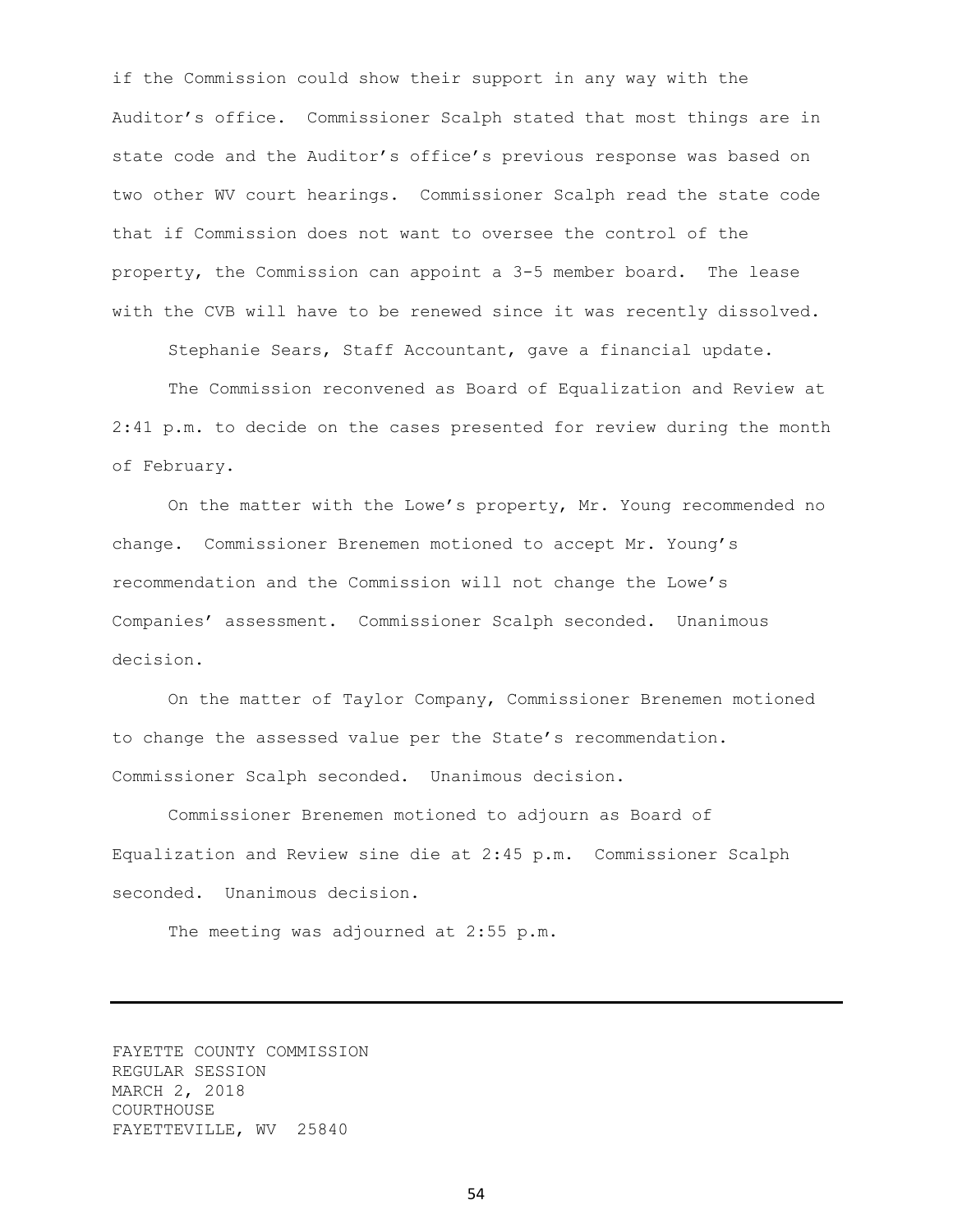MEMBERS PRESENT: MATTHEW D. WENDER, DENISE A. SCALPH, JOHN G. BRENEMEN

The Fayette County Commission met in a regular session on this 2<sup>nd</sup> day of March, 2018.

President Wender called meeting to order at 9:01 a.m.

Commissioner Scalph motioned to approve February 16th, 2018 minutes. Commissioner Brenemen seconded. Unanimous decision.

Commissioner Brenemen motioned to approve February 22nd, 2018 minutes. Commissioner Scalph seconded. Unanimous decision.

Eddie Young, Assessor, appeared to present real property exonerations for Bobby L. & Pearle Elaine Payne for \$391.24. Commissioner Scalph motioned to approve real property exonerations. Commissioner Brenemen seconded. Unanimous decision.

Mr. Young presented 2 refunds for Ernestine Phillips \$149.27, and Linda Light \$255.88, respectively. Commissioner Brenemen motioned to approve the refunds. Commissioner Scalph seconded. Unanimous decision.

President Wender asked Mr. Young what was the reason for Fayette County being moved back to class one. Mr. Young stated that there were several factors, new structures being the main driver.

Amanda Smarr, Region 4 Planning & Development, appeared to present a Community Development Block Grant Agreement and Evidentiary Materials. Commissioner Scalph motioned to approve the agreement and evidentiary materials and authorize President Wender to sign. Commissioner Brenemen seconded. Unanimous decision.

Deborah Berry, County Administrator, presented an Order Appointing Election Officials for approval. Commissioner Brenemen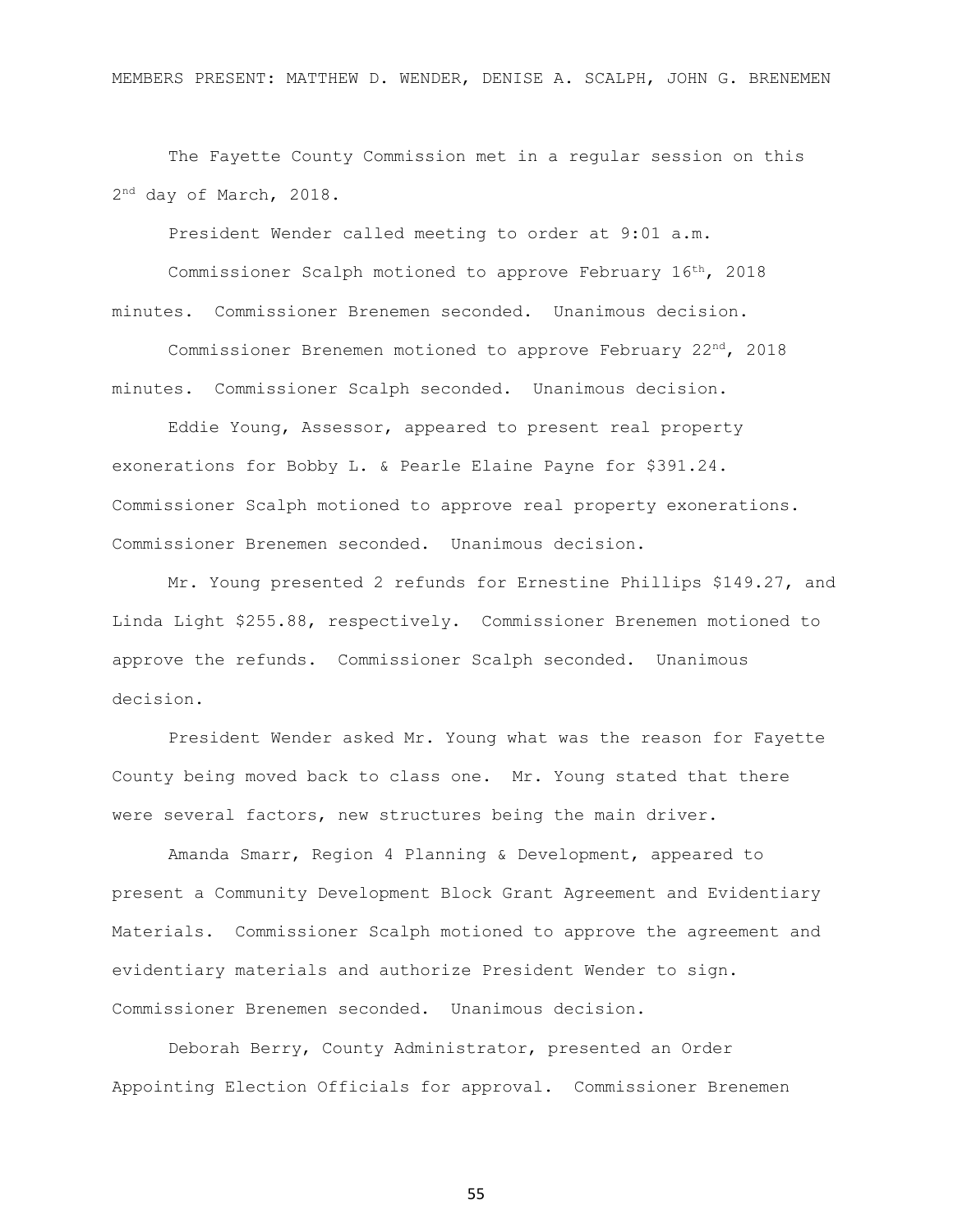motioned to approve the order. Commissioner Scalph seconded. Unanimous decision.

Ms. Berry told the Commission that a request from the Fayetteville CVB to use the Courthouse lawn for an Easter Egg Hunt event was withdrawn since they will be using Fayetteville Town Park.

Ms. Berry presented a support letter request for approval and signatures of the Commission from Brent Pauley, CEO of EnAct, for a Community Economic Development Project grant with the U.S. Department of Health and Human Services. The employment program would seek to hire low-income individuals for a program called Sparkle Squad Maid Service. Commissioner Brenemen motioned to approve and sign the letter. Commissioner Scalph seconded. Unanimous decision.

Ms. Berry presented a Casto Technical Service Maintenance Agreement for the boiler and pump at the Courthouse. \$8,200.00 yearly or \$2,050.00 per quarter, same as last year. Commissioner Brenemen motioned to approve and sign the agreement. Commissioner Scalph seconded. Unanimous decision.

Ms. Berry presented a Final Dissolution Order for Arbuckle PSD. Commissioner Scalph motioned to approve the final dissolution of Arbuckle PSD and sign the order presented. Commissioner Brenemen seconded. Unanimous decision.

Ms. Berry presented a Settlement Agreement and Release of Claims document for the Commission to authorize President Wender to sign for Redden vs. Fayette County Commission. Commissioner Scalph motioned to approve and authorize President Wender to sign. Commissioner Brenemen seconded. Unanimous decision.

Kelly Jo Drey, Resource Coordinator, appeared to present her office's 2018/2019 Budget Request. There are no major changes from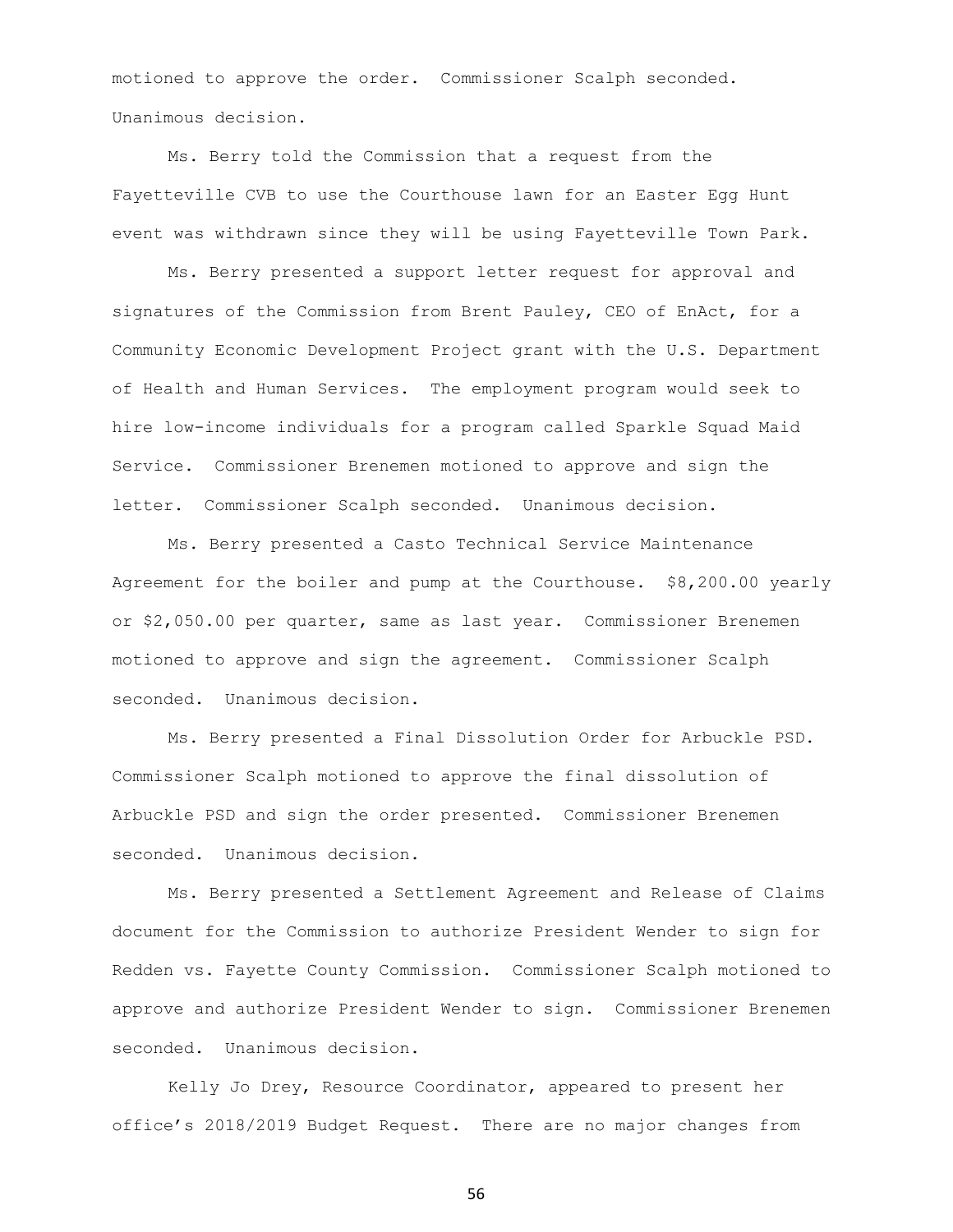her prior year's request. Ms. Drey included monies to set up another work station for a grant funded employee.

A bid opening was held at 10:00 a.m. for the HVAC system at the Courthouse Annex. 5 bids were received from:

Casto Technical – \$383,000.00 Childers Enterprises - \$384,675.00 Dan Hill Construction - \$338,724.00 Tri-State Roofing & Metal- \$322,840.00 Pennington - \$299,000.00

Commissioner Scalph motioned to supply the bids to Dan Snead for review for technical efficiency and, unless Mr. Snead informs the Commission otherwise, we will accept the low bid. Commissioner Brenemen seconded. Unanimous decision.

Renee Harper, Park Director, appeared to present the park and garage budget. Bottom line item of each is the same request as last year. Ms. Harper discussed the current budget and the park survey being taken out of her budget. She felt it should be taken out of County Commission budget. The Commission wanted it taken out of Commission line item.

Ms. Harper discussed the Fayette County Memorial Building budget. The park and rec board is starting to look at the Memorial Building and some projects that need completed. Ms. Harper had a list to present to the Commission.

Sheriff Fridley appeared to present his 2018/2019 Budget Request. Additionally requested items are broken down in his request. Sheriff Fridley requested 7 new police cruisers.

Discussion regarding the Armstrong PSD Community Development Block Grant was held. Tuesday, there was a workgroup to prioritize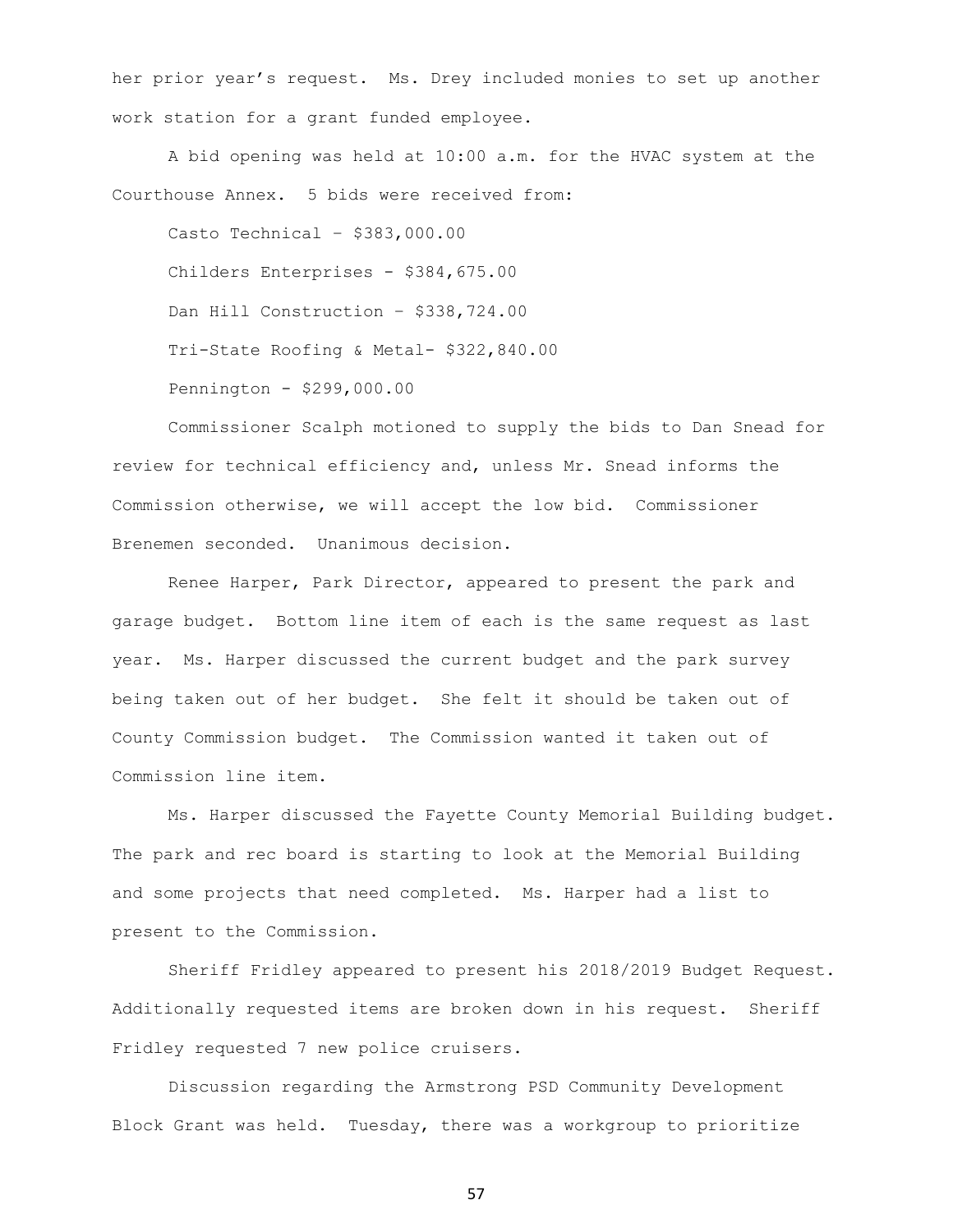the issues. Ray Tilley with E.L. Robinson gave a recap of the work group meeting. Primary issues are replacing the water tank and water lines in Powellton. The project first asked \$1.5 mil from SCBG and \$1 mil from RUS. Now the request is \$400,000.00 from the RUS grant and roughly \$600,000.00 of loan and \$1.5 mil from SCBG. Rates will have to be raised to pay for the loan. The Commissioners of the PSD are working on a rate increase. Their customer base is a senior citizen age and the PSD Commissioners are working to be fair. There is 50% water loss system wide. The PSD figures if the Powellton tank and lines are fixed, then it would fix most of their 50% water loss issues. All other area lines are newer lines. Mr. Tilley does believe that the PSD can pull this all together to receive the funding needed to complete this project. They are looking at drinking water funding. Commissioner Brenemen motioned to name Armstrong Deepwater PSD as their priority for the SCBG/CDBG. Commissioner Scalph seconded. Unanimous decision.

Discussion is held on PSD consolidation. President Wender would like to see that consolidation discussion move forward. The County Commission by no means is suggesting that WV American Water take over the system. The County Commissioners are very supportive of PSDs.

Larry Harrah, Prosecuting Attorney, appeared to present the Prosecuting Attorney's office 2018/2019 budget request. Mr. Harrah requested a new Assistant Prosecuting Attorney.

The Commission recessed for lunch at 12:45 p.m.

The Commission reconvened at 1:50 p.m.

Tyler Bragg, Assessor's Office, appeared to discuss Global Science & Technology contract for Commission to sign. Commissioner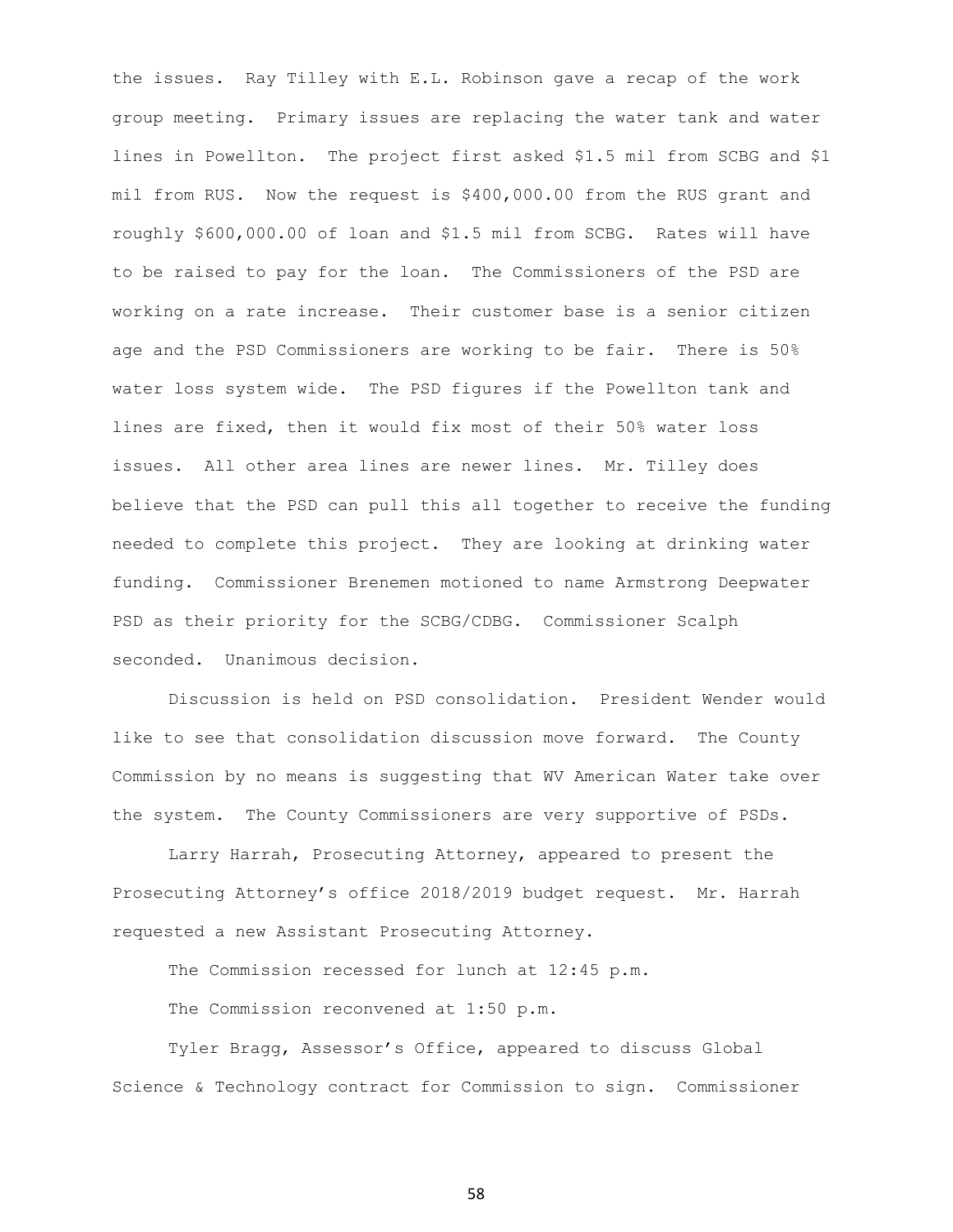Brenemen motioned to Authorize President Wender to sign contract. Commissioner Scalph seconded. Unanimous decision.

Mr. Bragg also presented the Commission with a contract with Suddenlink to increase our MBPS internet. Commissioner Brenemen motioned to authorize President Wender to sign the contract. Commissioner Scalph seconded. Unanimous decision.

Mr. Bragg presented a quote from Eagleview for our Pictometry Connect renewal. This amount gets paid by each department that has a user. Commissioner Scalph motioned to approve the Pictometry Connect renewal for the County Commission, not to exceed \$388.00. Commissioner Brenemen seconded. Unanimous decision.

Mr. Bragg presented a quote from Eagleview for a flyover of the county. This will update the aerial photography used in Pictometry. This plan is to be flown in April 2019. In 2013 Assessor, Fire Association, Sheriff, 911 Center & Emergency Services split the price.

Eddie Young presented 2 refunds for Landquest \$146.62 and \$129.25. Commissioner Brenemen motioned to approve the refunds. Commissioner Scalph seconded. Unanimous decision.

Eddie Young, Assessor, appeared to present his 2018/2019 Budget Request. No changes were requested from last year except a pay increase for his employees.

Joe Crist, Fire Coordinator, appeared to present a Budget Request for the Fire Levy. No changes were made from last year.

Kevin Walker, OES Director, appeared to present a Budget Request for the OES department. He included the Pictometry fee and an increase in emergency council dues. He also requested two new computers and software.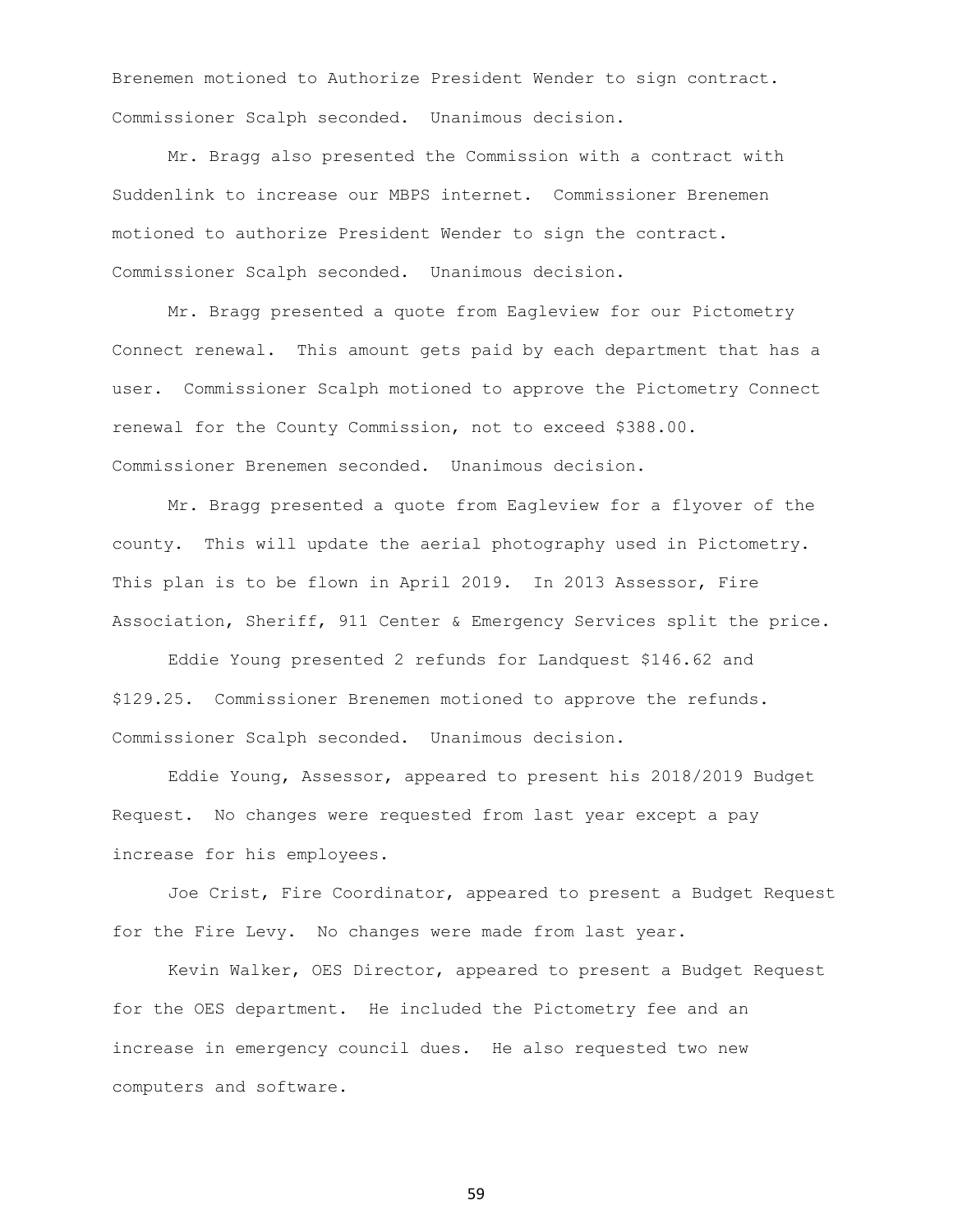James Bennett, 911 Director, appeared to present the 911 Center 2018/2019 Budget Request. He requested different capital outlay items.

The Commission entered into an executive session at 3:00 p.m. regarding a personnel matter.

The Commission reconvened at 3:45 p.m. The Commission entered into a budget work session at 3:46 p.m. The meeting was adjourned at 4:54 p.m.

FAYETTE COUNTY COMMISSION REGULAR SESSION MARCH 9, 2018 COURTHOUSE FAYETTEVILLE, WV 25840 MEMBERS PRESENT: MATTHEW D. WENDER, DENISE A. SCALPH, JOHN G. BRENEMEN

The Fayette County Commission met in a regular session on this 9 th day of March, 2018.

President Wender called the meeting to order at 9:08 a.m.

Mike Bone, Assessor's Office, appeared to present personal property exonerations for Charles Edward & Deborah Bryant \$172.53; Charles L. Jr. & Jane Hardy \$379.92 & 382.68; Mary D. Neal \$234.26; John A. Middleton \$260.54; Rex A. & Christina Thomas \$526.58; Kevin Adkins \$33.80; Brandon Mathis \$41.12; Thomas r. Carpenter \$7.64; Barbara F. McKinney \$271.30; Sara Willis \$74.32; Shannon R. & Stacey L. Morris \$522.74; Billy Dunfee \$49.94; Wayne Jackson Yarber \$401.44; Linda Walker \$108.00; Dennis M. III & Tara McGraw \$521.08; Nathan H. Coleman \$521.30; Dale L. & Tera L. Chappell \$712.44; Curtis L. II or Danielle Dixon \$754.60; Priscilla A. & Matthew S. Griffith \$255.82; Wayne A. (Helper) Hepler \$30.98; George Jr. or Elsie Sodder \$84.00;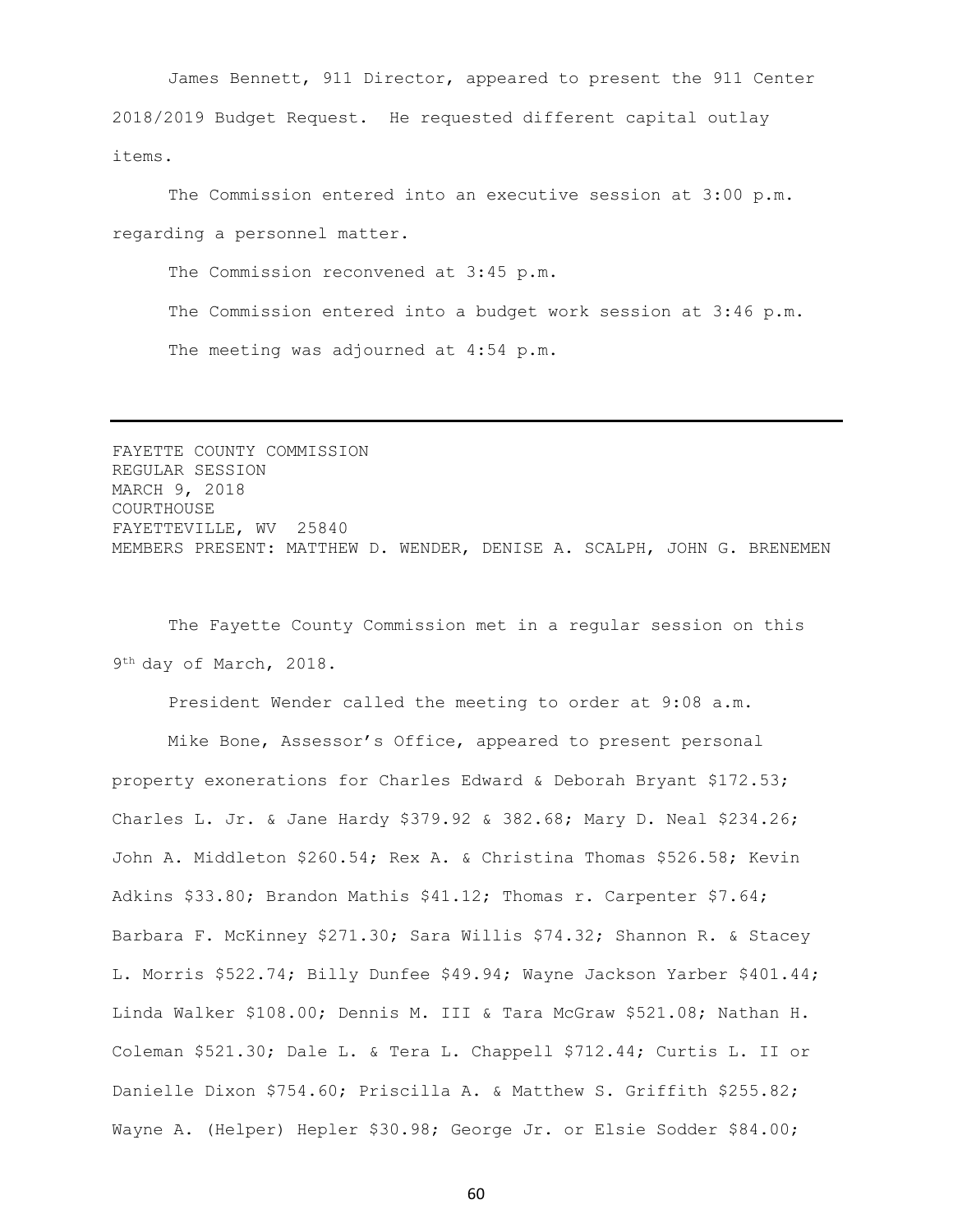Charles Jr. & Beli Jacobowski \$197.90; Rebecca R. & Mark E. Hurd \$177.64; and Janet Johnson \$309.36. Commissioner Brenemen motioned to approve personal property exonerations. Commissioner Scalph seconded. Unanimous decision.

Mr. Bone presented a Correction of Assessment for Marvelene C. & Charles Heltman for \$366.52. Commissioner Scalph motioned to approve the Correction of Assessment. Commissioner Brenemen seconded. Unanimous decision.

Commissioner Scalph motioned to approve 1st half payroll and release the checks on the 15<sup>th</sup>. Commissioner Brenemen seconded. Unanimous decision.

Commissioner Scalph motioned to approve vouchers & invoices and release checks today. Commissioner Brenemen seconded. Unanimous decision.

Commissioner Brenemen motioned to approve March  $2^{nd}$ , 2018 minutes. Commissioner Scalph seconded. Unanimous decision.

Estate settlements were presented for Bonnie Sue Parker; James Lee Bragg; Charles Coles; Pamela E. Zickafoose/AKA Pamela E. Dixon; Daisy Marie Fitzwater; Kenneth Edward Sigmon; Alice Sizemore Clonch; Lena Louise McNeely; James Ray Ellison, Sr.; Clarence Lee Vaughn; Teddy H. Thomas; Charles Bernard Perry; Betty Jean Vickers/AKA Betty B. Vickers; Lorena Jane Legg; Patsy Sue Perry; Linda Lou Butler; William Roger Markham; and Edna Gayle Thomas, respectively. Commissioner Scalph motioned to approve and authorize the estate settlements. Commissioner Brenemen seconded. Unanimous decision.

Ms. Berry presented the Tenth 3-Year Cycle Calculation Plan Outline for review from Fayette County Assessor Eddie Young. The Commission acknowledged receiving the valuation.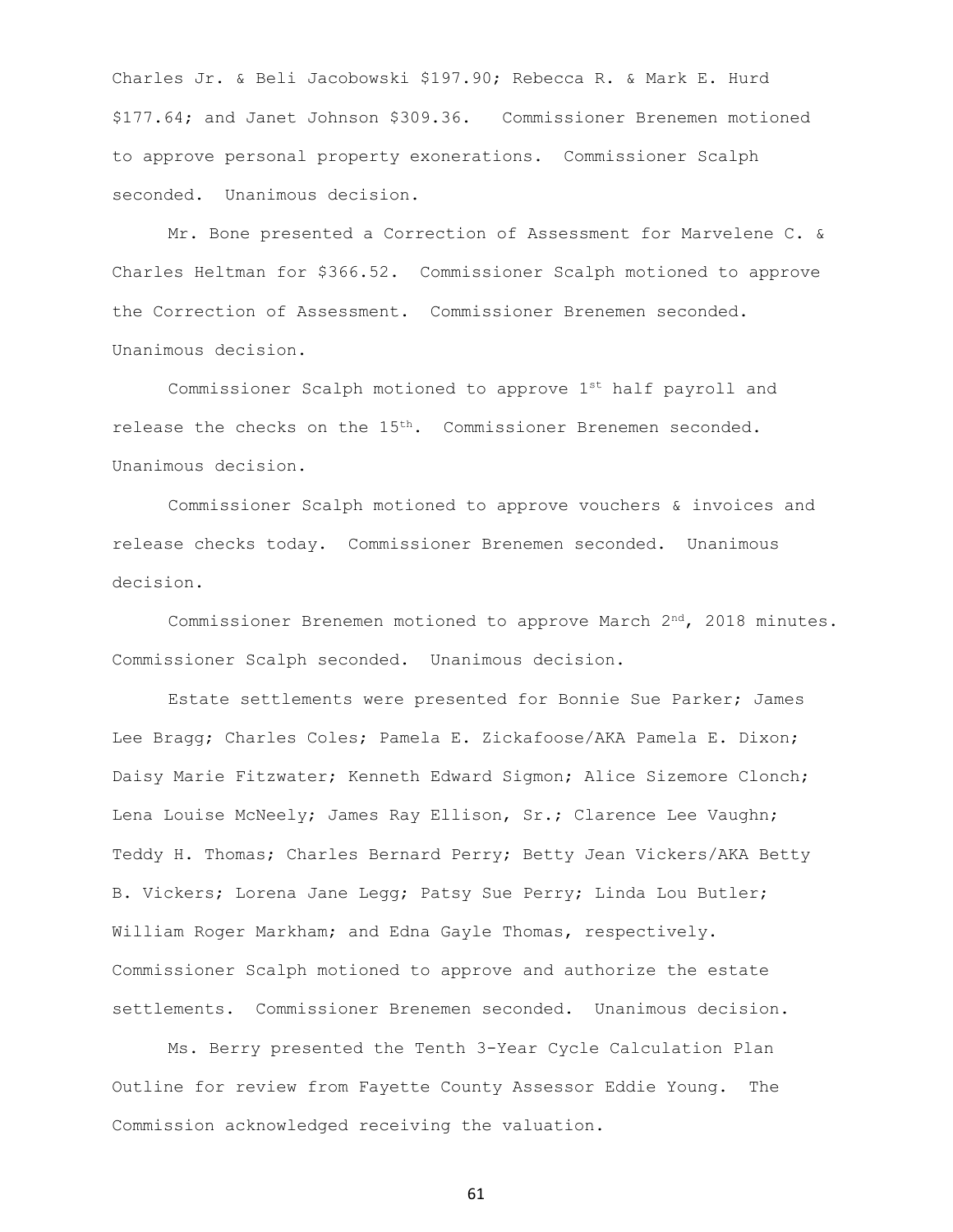Ms. Berry presented a request from Phil Samples, Coach/Organizer with AAU to use the Fayette County Memorial Building from April 1, 2018 to March 31, 2019 for team and individual workouts. Commissioner Scalph motioned to approve the request. Commissioner Brenemen seconded. Unanimous decision.

Ms. Berry presented support letters for the Commission to approve and sign for YouthBuild and Adult ABC POWER for John David with SALS. Commissioner Scalph motioned to approve and sign the letters. Commissioner Brenemen seconded. Unanimous decision.

Ms. Berry presented a request from John Hoffman, Chairman of the Fayette County Board of Zoning Appeals to appoint Jeff Atha to replace Scott Pugh who resigned. Commissioner Brenemen motioned to appoint Jeff Atha to the Board of Zoning Appeals for an unexpired term. Commissioner Scalph seconded. Unanimous decision.

Ms. Berry presented a request for reappointments to the New River Gorge Bridge Day Commission for K. E. Tawes, Dennis Hanson, Philip Peelish, Benji Simpson, Marcus Ellison and Duane Michael. Commissioner Scalph motioned to reappoint said six members of the New River Gorge Bridge Day Commission. Commissioner Brenemen seconded. Unanimous decision.

Ms. Berry presented a letter for approval and signatures to the WV Supreme Court requesting reimbursement for rent for the Family law Judge for the month of April 2018. Commissioner Scalph motioned to approve and sign the letter. Commissioner Brenemen seconded. Unanimous decision.

Ms. Berry presented a support letter for the application of Adventures on the Gorge (AOTG) to extend the footprint of their liquor license for the Brewgrass Reunion to be held on June 9, 2018.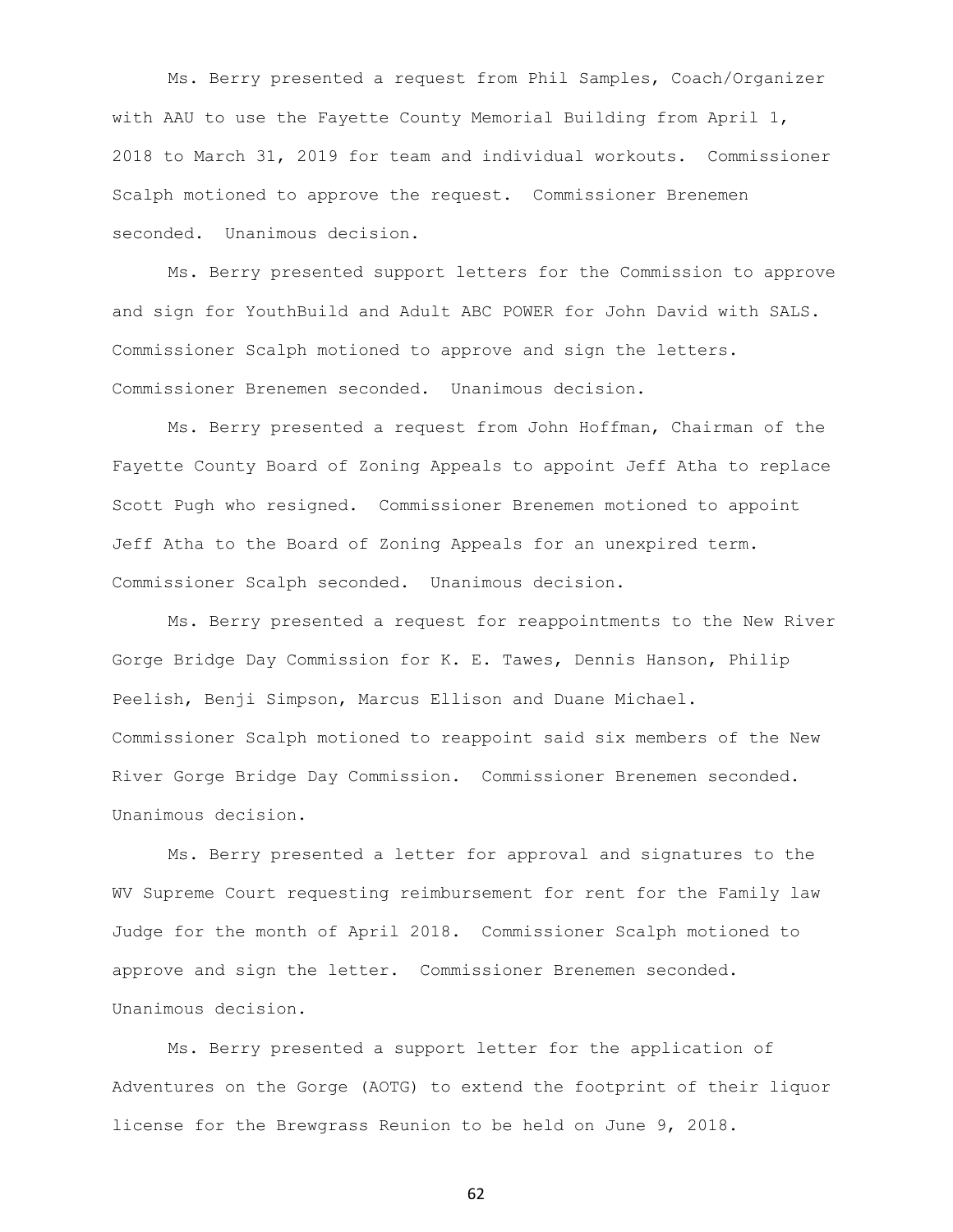Commissioner Brenemen motioned to approve the request. Commissioner Scalph seconded. Unanimous decision.

Ms. Berry presented a letter for approval and signatures to WV Attorney General Patrick Morrisey requesting his opinion of leasing county owned property to the Fayetteville CVB and allowing them to partner with Epic Escape Game New River Gorge for a percentage of fees charged for each escape game participant. Commissioner Brenemen motioned to approve and sign the letter. Commissioner Scalph seconded. Unanimous decision.

Christina Cowley, United Way of Southern West Virginia, appeared to present about 2-1-1. Ms. Cowley presented a PowerPoint and handouts to the Commission for review. 2-1-1 is a phone service and website where a resident can call or search to receive information regarding the area such as utility assistance, help paying for medication, senior services, etc… The funding request is for \$963.61 per year. President Wender stated that he would like to see the Commission allocate to this program in this current budget and then consider it in 2018/2019 budget. Commissioner Brenemen motioned to approve the request of \$963.61 out of the current 2017/2018 budget contingent on other counties contributing. Commissioner Scalph seconded. Unanimous decision.

Will Thornton, Terradon, appeared to discuss the Fayette County Sheriff's Department shooting range. Mr. Thornton presented a handout for the Commission to review. It is a draft proposal totaling \$1,635,900.00. President Wender requested the cost be put into 3 phases and asked what we would need to do to begin Phase 1. President Wender asked for that a report be kept here and some copies available for pick up for the surrounding citizens to review and to let them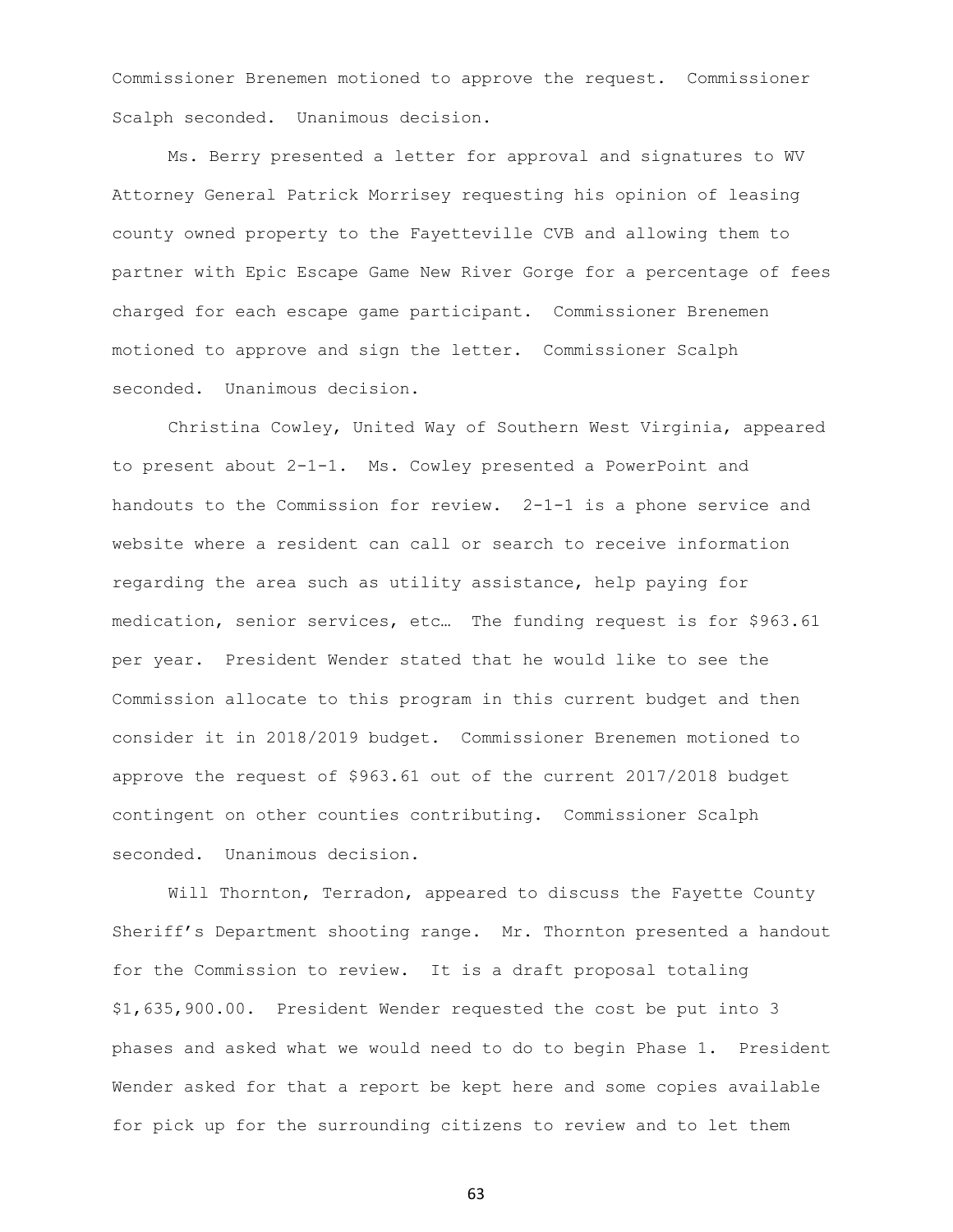know when we are meeting again. Ms. Berry stated a meeting with Terradon for the citizens might be beneficial. They will return on an April agenda.

Sheriff Mike Fridley appeared to present and discuss the Community Correction budget and Memorandum of Understanding for the Commission to sign. The Board of DRC met and named Jeri Sarafin as the interim director. They will run an ad to hire a new director. The Board will meet to review the resumes after the ad ends and present a recommendation to the Commission for hire. The director should be, and will be, a Commission employee according to the state office.

Ms. Berry presented a Memorandum of Understanding with The Fayette County Criminal Justice Board for the Commission to review and sign. Commissioner Scalph motioned to approve the MOU and authorize President Wender to sign. Commissioner Brenemen seconded. Unanimous decision.

Amanda Withrow and Kathy Gerancer with the New River Humane Society appeared to present their budget request for 2018/2019. They requested an increase in pay for all workers. They also presented a list for capital improvements. President Wender stated that most of these capital improvements need to be completed now as this list has been presented to the Commission several times before.

Stephanie Sears, Staff Accountant and Eddie Young, Assessor, appeared to discuss the upcoming budgeted revenues.

The Commission met with the office holders to explain the tough budget situation that the Commission has to work with this year

, and how they arrived at the numbers.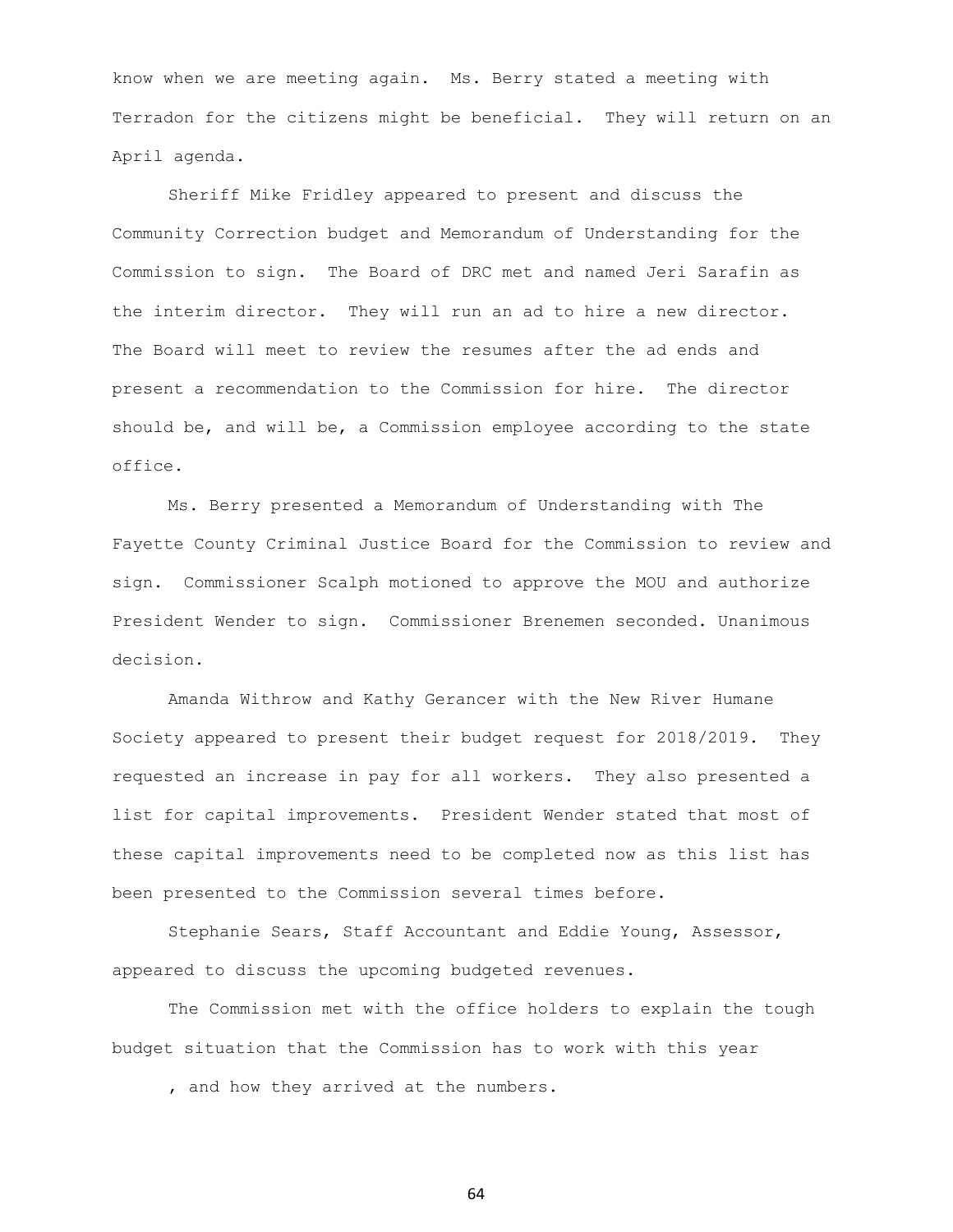Ms. Berry presented a letter opposing HB 2843 Re: TIF districts for municipalities, for the Commission to review and sign. Commissioner Brenemen motioned to approve and sign letter. Commissioner Scalph seconded. Unanimous decision.

Commission entered into a budget work session at 1:40 p.m. The meeting was adjourned at 4:30 p.m.

FAYETTE COUNTY COMMISSION SPECIAL SESSION MARCH 14, 2018 COURTHOUSE FAYETTEVILLE, WV 25840 MEMBERS PRESENT: MATTHEW D. WENDER, DENISE A. SCALPH, JOHN G. BRENEMEN

The Fayette County Commission met in a special session on this 14<sup>th</sup> day of March, 2018.

President Wender called the meeting to order at 9:07 a.m. The Commission entered into a budget work session.

The meeting was adjourned at 12:45 p.m.

FAYETTE COUNTY COMMISSION REGULAR SESSION MARCH 16, 2018 COURTHOUSE FAYETTEVILLE, WV 25840 MEMBERS PRESENT: MATTHEW D. WENDER, DENISE A. SCALPH, JOHN G. BRENEMEN

The Fayette County Commission met in a regular session on this 16th day of March, 2018.

President Wender called the meeting to order at 9:05 a.m.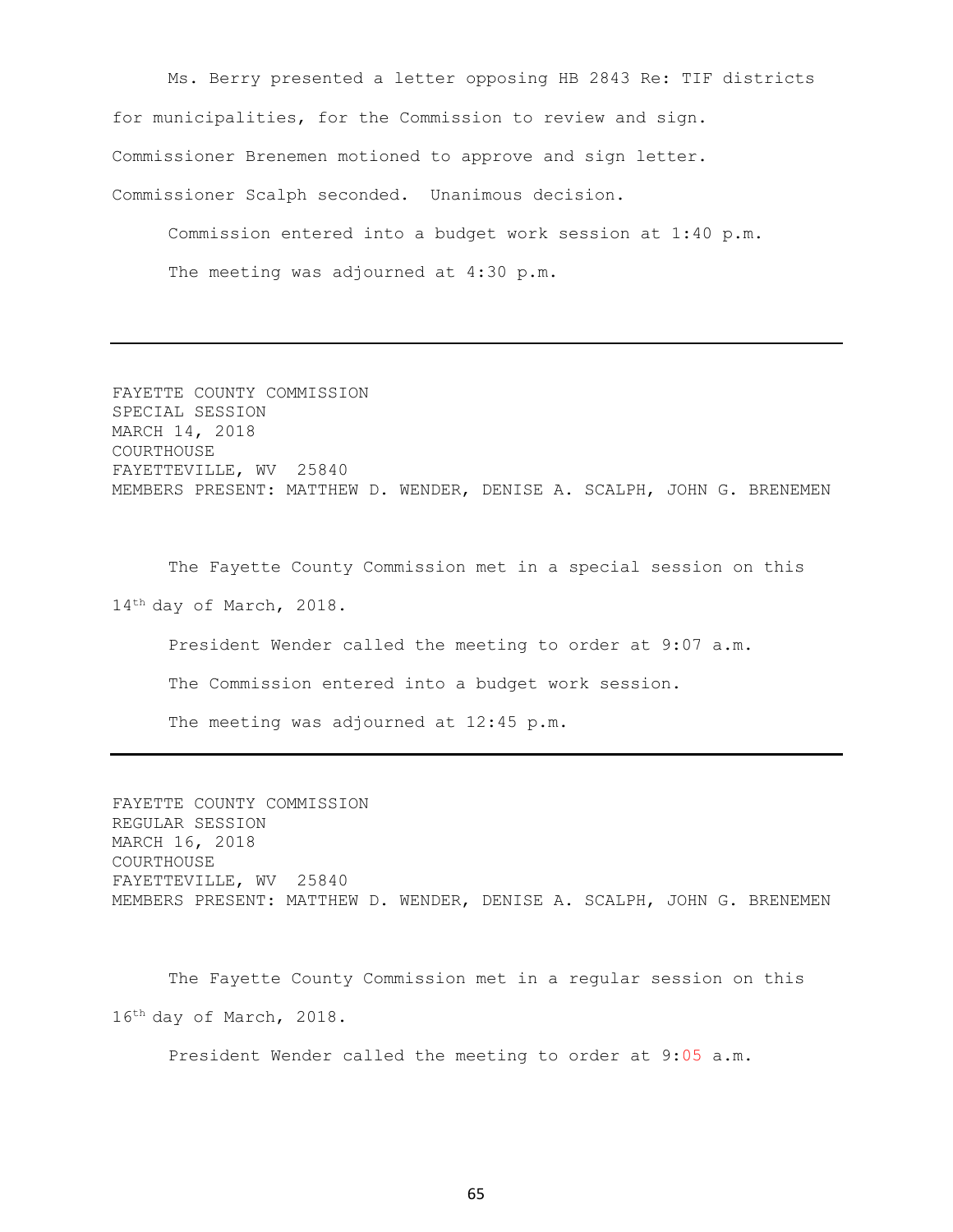Commissioner Brenemen motioned to approve March  $9^{th}$  & March  $14^{th}$ , 2018 minutes. Commissioner Scalph seconded. Unanimous decision.

Allen Ballard, Building Safety, appeared to discuss the insulation work at the Danese Community Center. The Commission asked that Mr. Ballard let them know the warranty that comes with the spray insulation.

Tim Richardson, Zoning, and Kevin Walker, OEM Director, appeared to discuss the property leased to an individual in Kilsyth. The Commission is concerned that a business is being operated in a residential area. Mr. Walker stated that he did not believe the business is being operated there, they are just parking their equipment there. Mr. Richardson stated that it is in violation of zoning. The individual needs to come to the Zoning office with a business plan so Mr. Richardson can review to make sure the zoning is correct. The Commission requested a letter be sent to the individual stating that if he does not present a business plan for review to Zoning, the Commission is not interested in renewing the lease in November.

Debbie Berry, County Administrator, presented a letter to the Sheriff regarding conservatorship fees and the Commission's full support of collecting 5% fees from conservators. Commissioner Brenemen motioned to approve the letter and for the Sheriff to make every effort to collect 5% on each conservator. Commissioner Scalph seconded. Unanimous decision.

Discussion is held on Mountain State Justice invoice. President Wender spoke with them and they agreed to accept \$10,000.00. \$5,000.00 will be paid out of FY 2018 and \$5,000.00 out of FY 2019.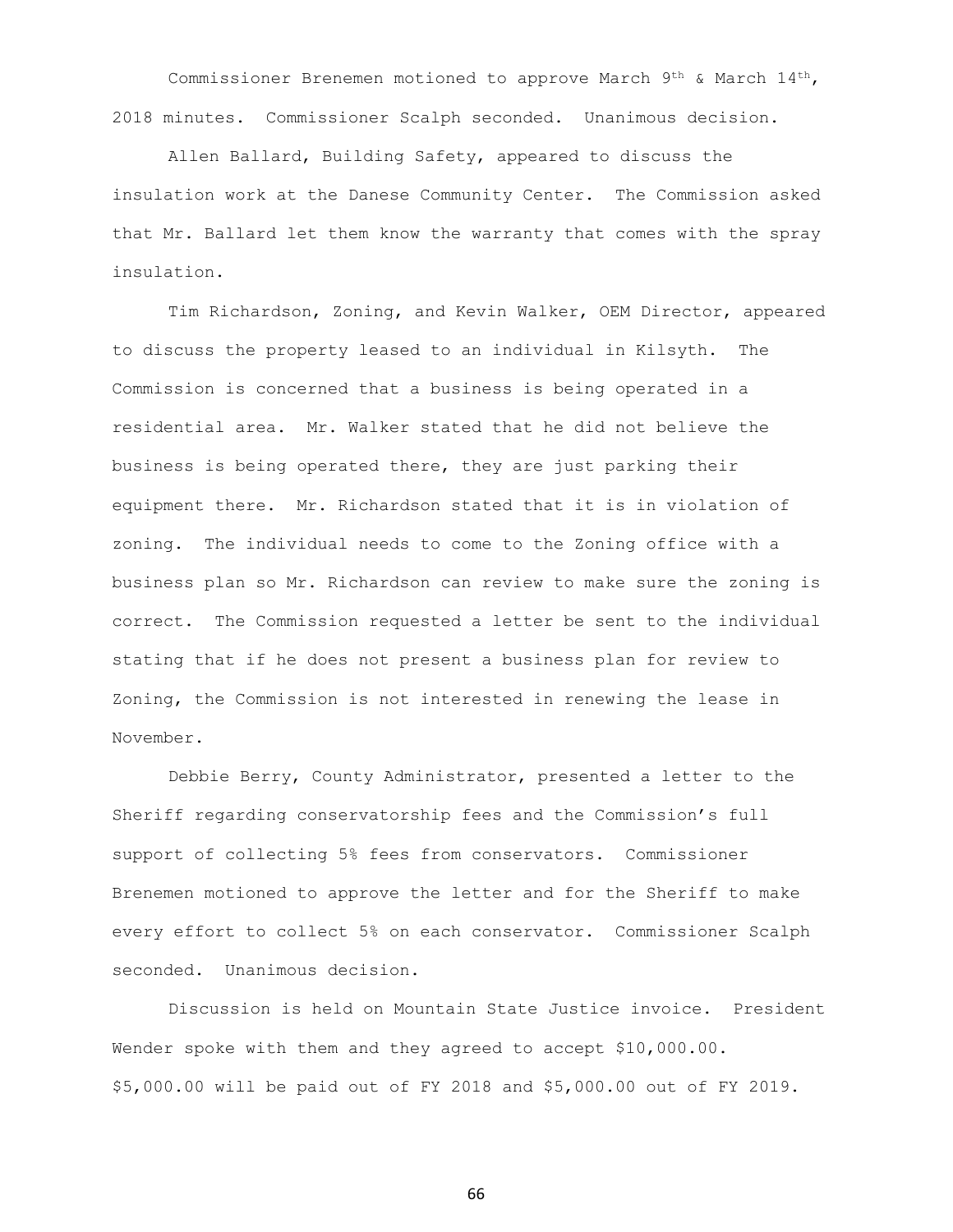Commissioner Scalph motioned to approve the payment and adjustment of the budget. Commissioner Brenemen seconded. Unanimous decision.

A Public Hearing was held for Early Voting sites for the Primary Election to be held on May  $8^{th}$ , 2018. Early Voting sites will be Danese Community Center, Fayette County Memorial Building, & Montgomery Town Hall. Commissioner Brenemen motioned to approve the order naming the early voting sites April 25 - May 5, 2018 8:00 a.m. - 4:00 p.m. during the week and 9:00 a.m. – 5:00 p.m. on Saturdays. Commissioner Scalph seconded. Unanimous decision.

The Commission entered into a budget work session at 10:30 a.m. Commissioner Scalph motioned to approve adopting the 2018/2019 General County Fund of \$9,780,975.00 as presented. Commissioner Brenemen seconded. Unanimous decision.

Commissioner Scalph motioned to approve adopting the 2018/2019 Coal Severance Fund of \$573,550.00 as presented. Commissioner Brenemen seconded. Unanimous decision.

Ms. Berry presented a letter regarding the central purchasing agent being set as the Fayette County Commission for the Commission to approve and sign. Commissioner Scalph motioned to approve and authorize President Wender to sign. Commissioner Brenemen seconded. Unanimous decision.

Commissioner Scalph left the meeting at 11:15 a.m.

Discussions were held regarding the decreases in the budgeted revenues.

Discussion was held on the Division of Rehabilitation Services moving out of Fayette County. Bill Laird called in by phone to discuss a possible resolution. Commissioner Brenemen motioned to approve the County Administrator to draft a resolution and prepare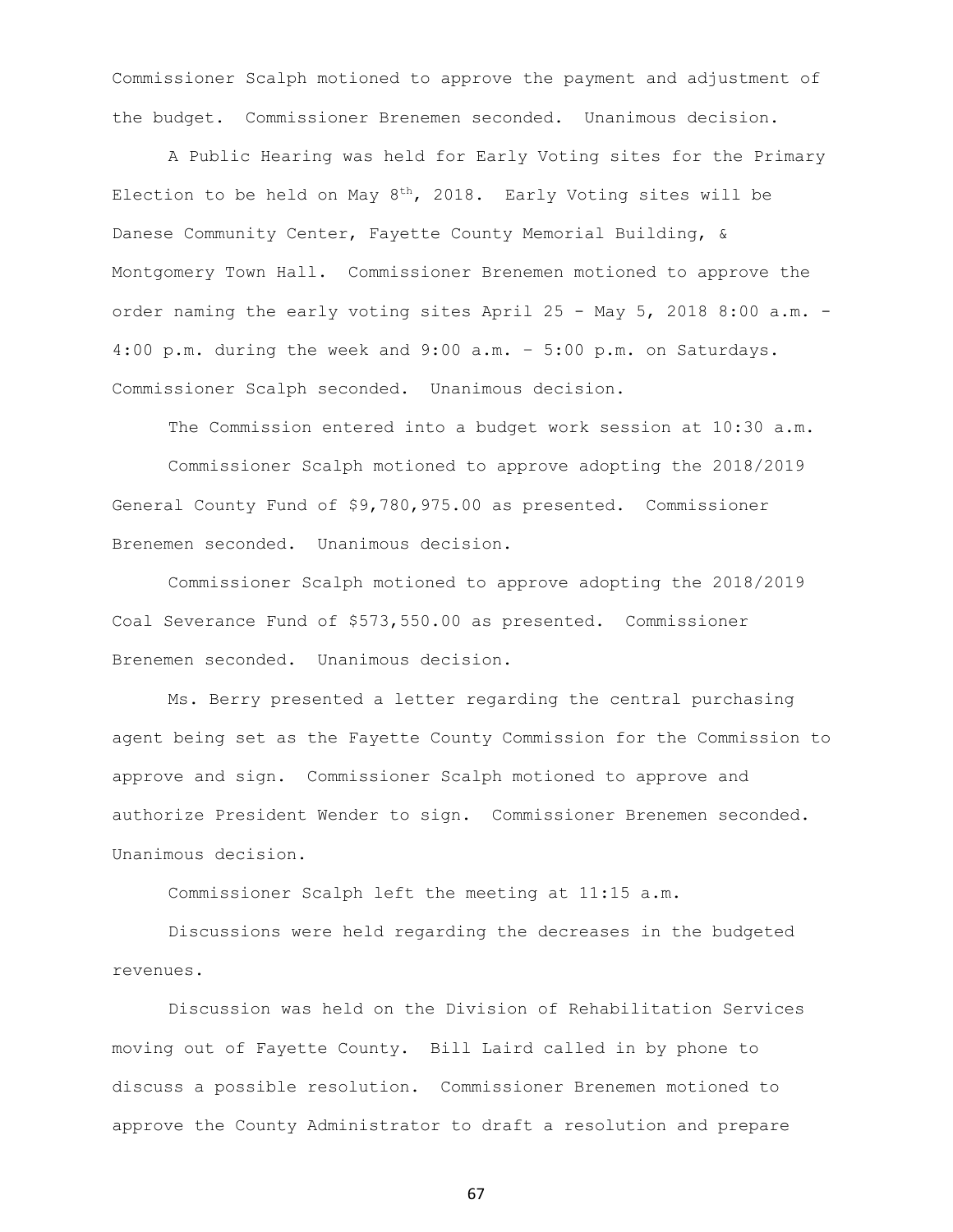cover letters to the Director of Rehabilitation Services, Governor Justice and Fayette County mayors, requesting they also adopt the resolution. President Wender seconded. Unanimous decision.

The meeting was adjourned at 12:55 p.m.

FAYETTE COUNTY COMMISSION REGULAR SESSION MARCH 23, 2018 COURTHOUSE FAYETTEVILLE, WV 25840 MEMBERS PRESENT: MATTHEW D. WENDER, DENISE A. SCALPH, JOHN G. BRENEMEN

The Fayette County Commission met in a regular session on this 23rd day of March, 2018.

President Wender called the meeting to order at 9:11 a.m. The Commission entered into an executive session at 9:12 a.m. Then Commission reconvened at 9:30 a.m.

Estate settlements were presented for Larry Edwards Short; Joyce Leola McPhail; Frederick Lee Tolley; and Wanda Jane Pino, respectively. Commissioner Scalph motioned to approve and authorize the estate settlements. Commissioner Brenemen seconded. Unanimous decision.

Renee Harper, Parks Director, appeared to discuss Boomer Ballfield. Larry Villarreal with UKV YMCA appeared to request use of the Boomer Ballfield for the YMCA. He would like a 25 year lease for \$1.00 a year. Mr. Villarreal stated the YMCA would be responsible for all maintenance of the field. Mr. Villarreal then requested that the Commission help with the cost for repairs to the field and that the Commission continue to pay electric and water for the field.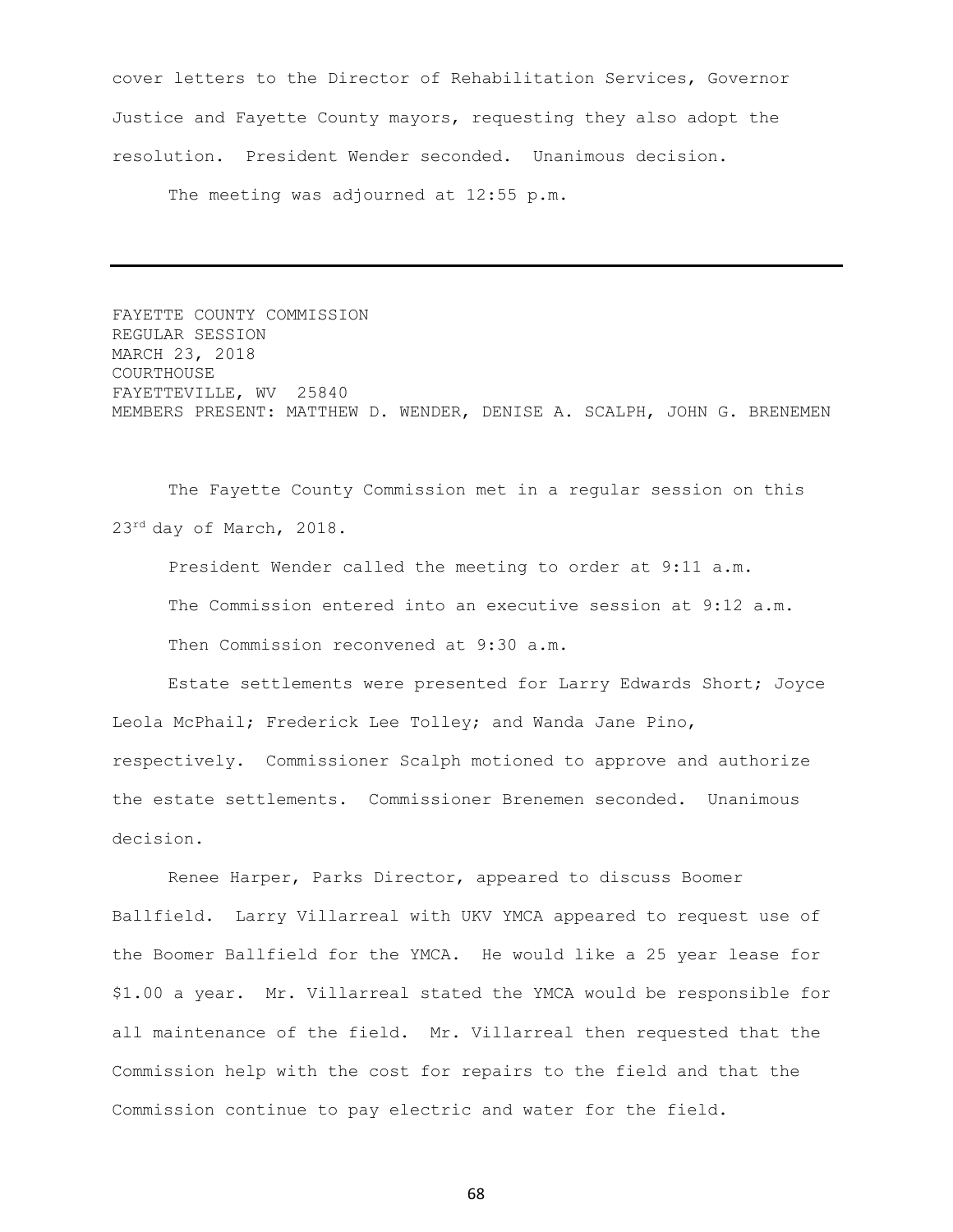President Wender requested that Mr. Villarreal obtain costs for the repairs. Commissioner Brenemen asked how many hours the park and other employees spend at the Ballfield. Ms. Harper stated that Park employees go down every 7-9 days for 2-3 hours at a time. Solid Waste Authority Litter Control Officer Tommy Harris and Courthouse maintenance staff also take care of things at the field. President Wender suggested that a Memorandum of Understanding and lease be drafted and sent to the Prosecuting Attorney's office for review and both parties will work together to finalize the MOU/lease.

Andrea Mender, Parks and Recreation Authority Board Chair, appeared to discuss the FCMB with Renee Harper. A handout was presented for a new fee schedule. The Commission is in favor of a fee schedule and requested the Prosecuting Attorney's office to review. The Commission asked for the rental agreement to be updated to suit the new fee schedule and add some different rules. Ms. Harper and Ms. Mender will return for a meeting in April. Commissioner Brenemen requested that an article be written letting the public know that the fees are being reduced from \$1,000.00.

Ms. Harper mentioned a leaking hot water tank at the FCMB. It has been mentioned several times before and the water is running down the hall according to Okey Skidmore.

A bid opening took place regarding the 911 Center storage building. One bid was received from Eastern Building in the amount of \$29,348.00. \$14,674.00 would be due up front and the remaining at the completion of the project. President Wender requested that the URA sign off on this project before we start construction. The URA meets Monday and President Wender requested Mr. Bennett get on the agenda to present to the board. Commissioner Brenemen motioned to authorize Mr.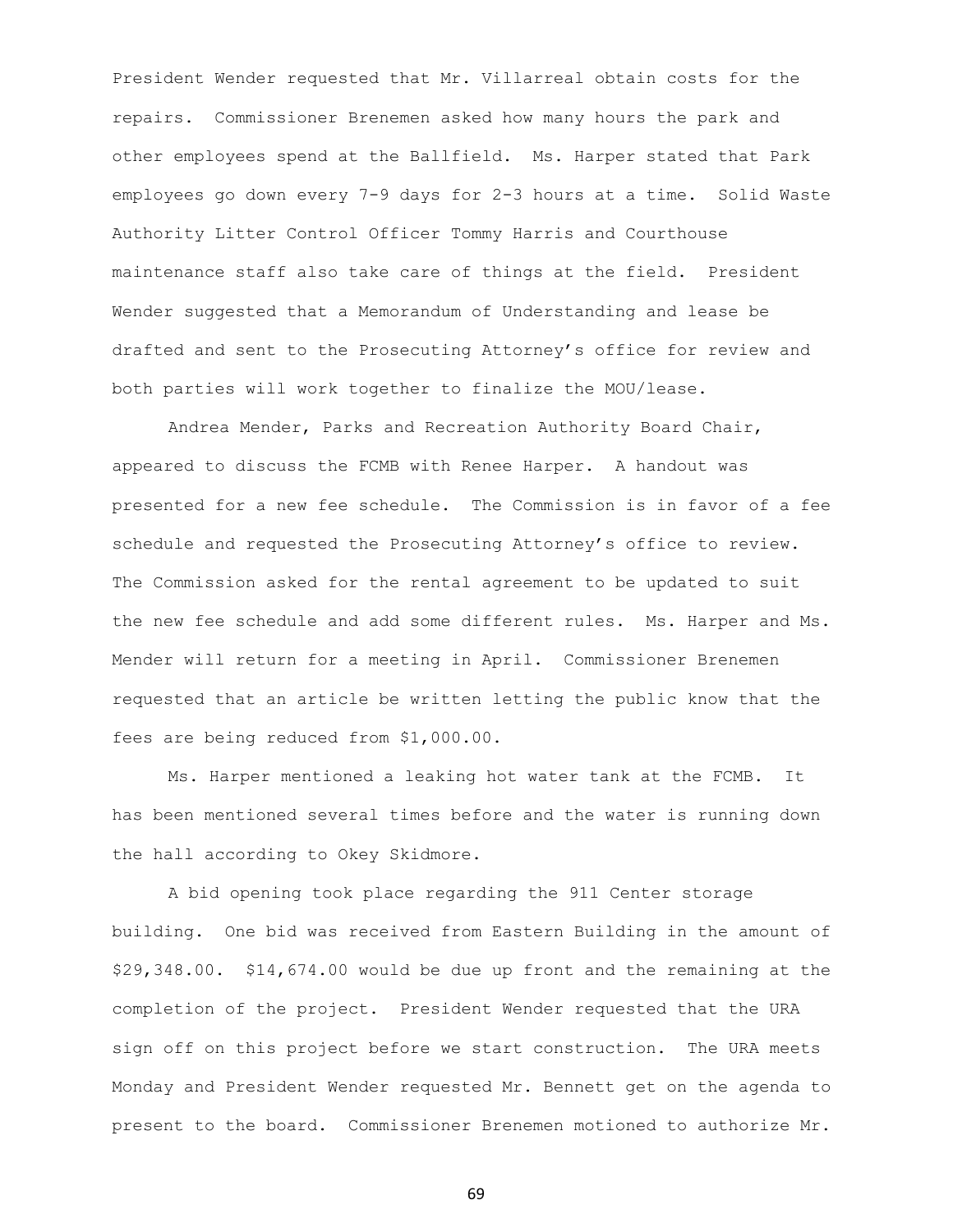Bennett and Mr. Ballard to review the bid and to present to the URA to get their approval. If the bid meets the required specs and the URA approves, then the Commission accepts the bid. Commissioner Scalph seconded. Unanimous decision.

Commissioner Brenemen motioned to approve this expense out of the current fiscal year budget and to be paid out of the 911 fund. Commissioner Scalph seconded. Unanimous decision.

Mr. Bennett appeared to present information for the lightening suppression system and to clarify questions that President Wender had asked. Commissioner Scalph motioned to approve the purchase of the lightening suppression grounding system in the amount of \$14,935.00 pending approval from the Prosecuting Attorney's office review of the warranty. Commissioner Brenemen seconded. Unanimous decision.

Geary Weir appeared to present information regarding the Hardwood Alliance Zone. For the Commission to become a member it would cost \$3,500.00 per year for the first two years then \$500.00 thereafter. The Commission will revisit the request on April 17<sup>th</sup>, 2018.

Commissioner Scalph motioned to approve vouchers and invoices and release checks today. Commissioner Brenemen seconded. Unanimous decision.

Commissioner Scalph motioned to approve 2nd half payroll and release checks on March 30<sup>th</sup>, 2018. Commissioner Brenemen seconded. Unanimous decision.

Commissioner Brenemen motioned to approve March 16th, 2018 minutes. Commissioner Scalph seconded. Unanimous decision.

Estate Settlements were presented. Commissioner Scalph motioned to approve and authorize the estate settlements. Commissioner Brenemen seconded. Unanimous decision.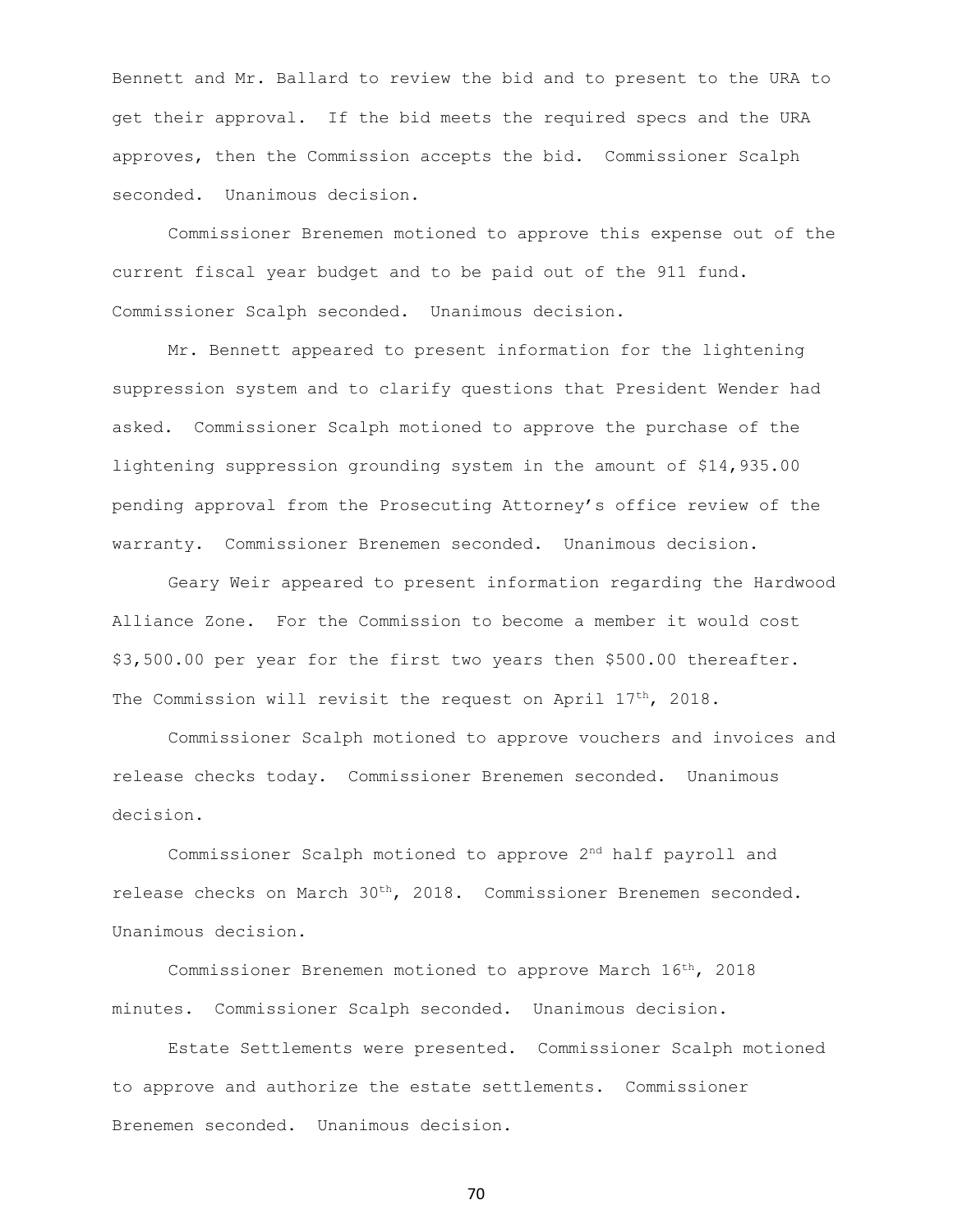Mike Callaghan, Attorney, appeared to present a resolution approving co-counsel and a fee agreement. President Wender suggested letting Mr. Harrah review and approve, and the Commission will revisit on the next agenda.

Angela Gerald appeared to discuss dilapidated properties. Ms. Gerald presented the Old County line bar property. Three letters were sent with no response. The Beautification Committee requests the Commission serve the paper to get the structure removed. Commissioner Scalph motioned to approve to continue the process on Mr. Watson's property. Commissioner Brenemen seconded. Unanimous decision.

Ms. Gerald brought a request from the Town of Smithers regarding two more dilapidated properties to be treated like the buildings that the Commission has helped with in the past. The property owners have agreed to a promissory note. The Commission requested that the promissory notes be signed before the demolitions take place. Commissioner Scalph motioned to approve the promissory note discussions to be held on lots 68 & 67 with the Prosecuting Attorney's office. Commissioner Brenemen seconded. Unanimous decision.

Debbie Berry, County Administrator, presented a new funding request application for the Commission to review and approve. President Wender requested that the wording of the funding amount be changed. He is ok with the \$1,000.00 but would like to add wording that additional funding may be considered. Commissioner Scalph motioned to approve the application with the amendment stating additional funds may be requested. Commissioner Brenemen seconded. Unanimous decision.

Ms. Berry presented 2 budget revision resolutions for the Fayette County General Fund and Coal Severance Fund for approval and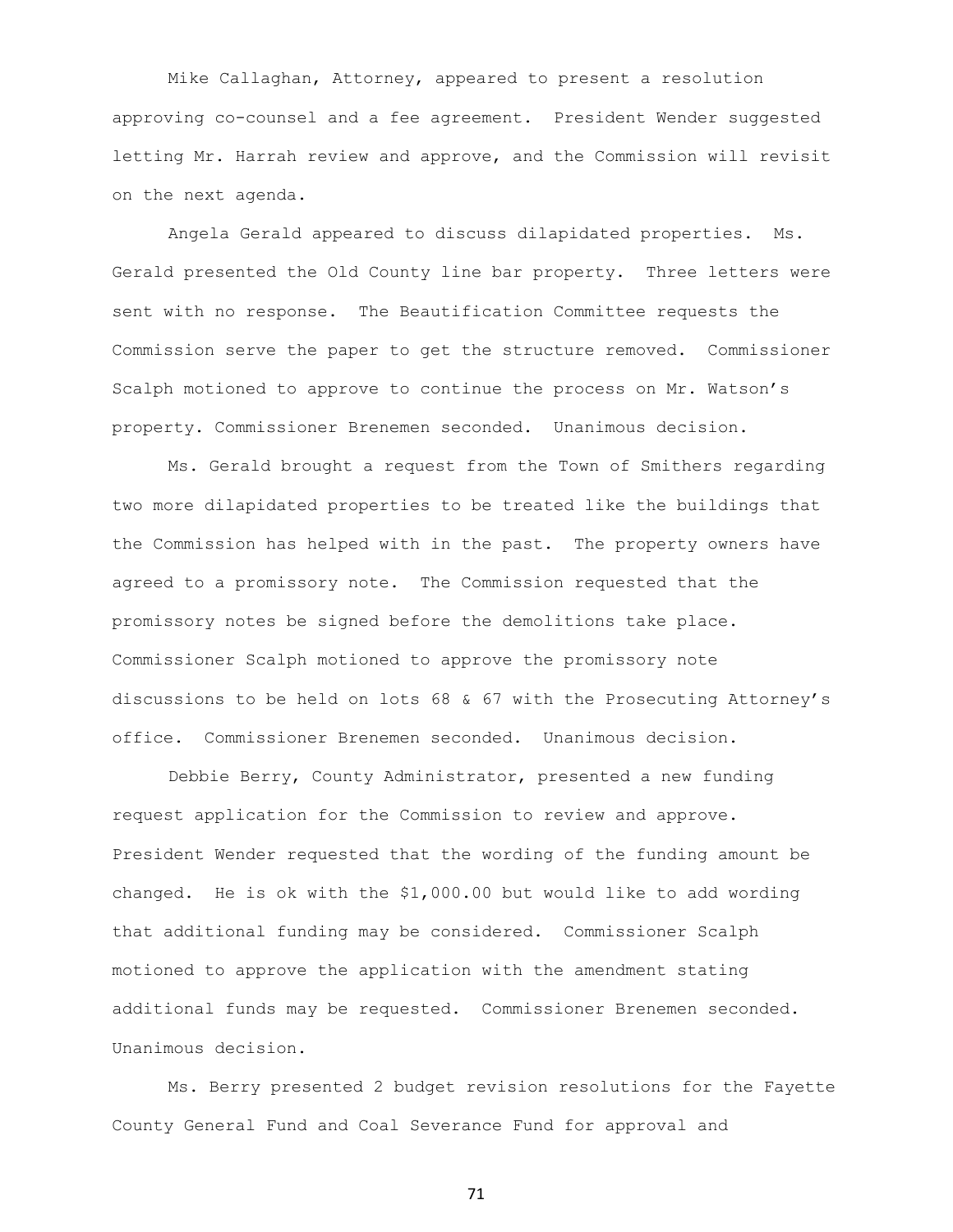signatures. Commissioner Brenemen motioned to approve and sign the resolutions. Commissioner Scalph seconded. Unanimous decision.

Ms. Berry presented a support letter for approval and signatures of the Commission for Jamie Meadows Baker with Region 4 Planning & Development for a grant with ARC and EDA to do GIS mapping of manufacturers that have been impacted by the downturn of the coal industry. Commissioner Brenemen motioned to approve and sign the letter. Commissioner Scalph seconded. Unanimous decision.

Ms. Berry presented a request from Jeanie Goins to use the Courthouse lawn for a non-denominational community service on Thursday, May 3, 2018 from  $12:00 - 1:00$  p.m. for the purpose of acknowledging National Day of Prayer. Commissioner Scalph motioned to approve the request. Commissioner Brenemen seconded. Unanimous decision.

Ms. Berry presented a request from Benjy Simpson to use the Memorial Building on Friday, October 1, 2018 from 5:30 – 9:30 p.m. for Bridge Day Safety Orientation. Commissioner Brenemen motioned to approve the request. Commissioner Scalph seconded. Unanimous decision.

Ms. Berry presented a grant agreement for the Records Management and Preservation Grant for signature of President Wender. Grants - \$17,723.00 to purchase movable track shelving for the Circuit Clerk and \$5,000.00 for County Clerk personnel to index deed books. Commissioner Scalph motioned to approve and authorize President Wender to sign the agreement. Commissioner Brenemen seconded. Unanimous decision.

Ms. Berry presented a letter and order appointing Angela Gerald to the Fayette County Beautification Committee. Commissioner Brenemen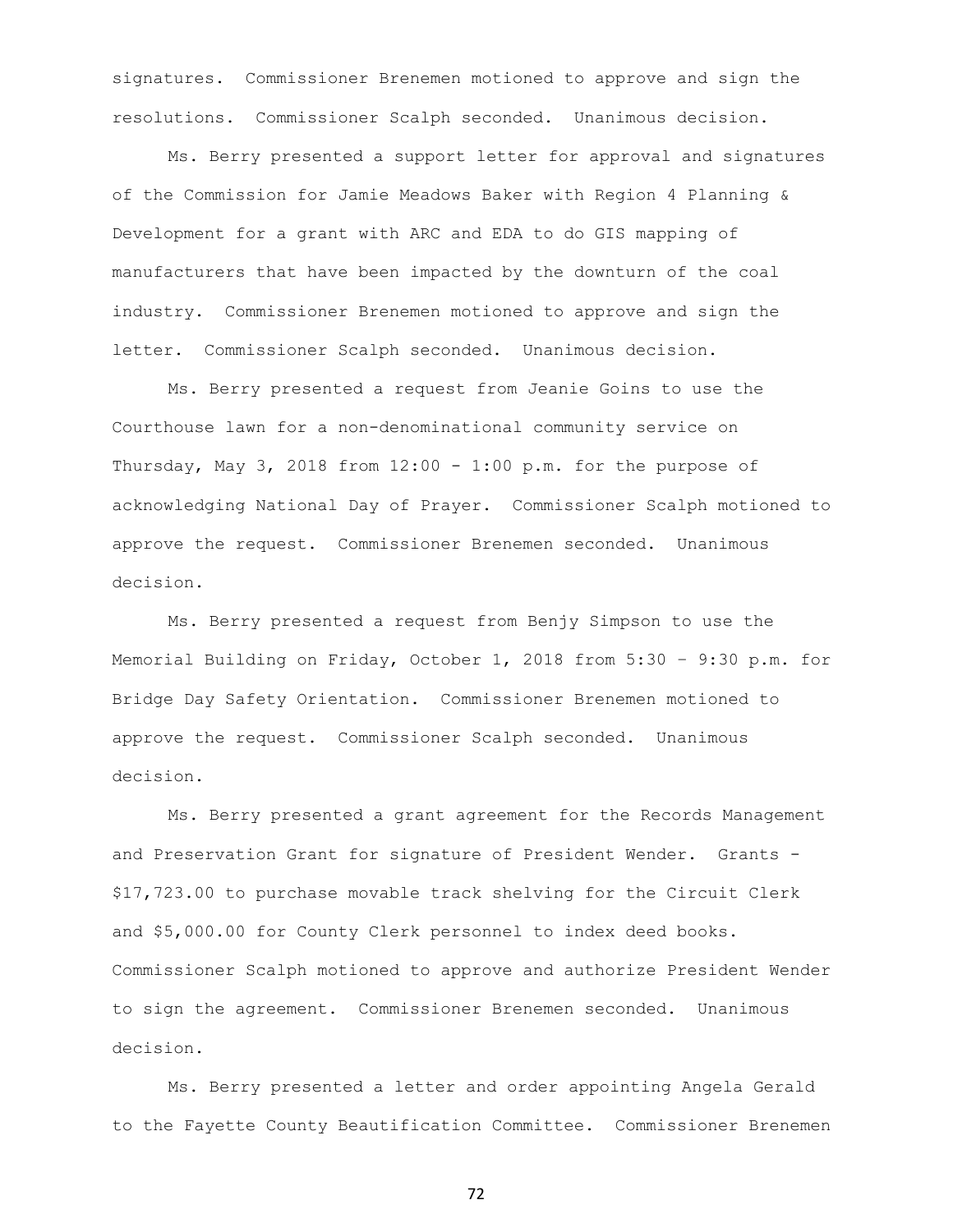motioned to approve the appointment. Commissioner Scalph seconded. Unanimous decision.

Ms. Berry presented a letter from Michael Brown, Land Agent with the DEP, requesting the Commission to approve and sign and Exploratory Right of Entry so they might cross property of the Commission to undertake a reclamation project near Ansted, WV. The Commission asked to add that the DEP will keep the property in the same condition as when the project begins. Commissioner Scalph motioned to approve the request. Commissioner Brenemen seconded. Unanimous decision.

Ms. Berry presented thank you letters for signatures to Thomas Dragan, White Oak PSD, and Gary Davis and Scott Pugh, Board of Zoning Appeals, who have resigned from their appointments, thanking them for their public service. Commissioner Brenemen motioned to approve and sign the letters. Commissioner Scalph seconded. Unanimous decision.

Ms. Berry presented a request from Sonny Milam, Maintenance Supervisor, to obtain quotes for an aluminum ramp to be placed temporarily over the stairwell on the Library side of the Fayette County Memorial Building from the old 911 Center to ground level to assist with the moving of election equipment during elections. Commissioner Brenemen motioned to approve the request. Commissioner Scalph seconded. Unanimous decision.

Commissioner Brenemen motioned to approve the hiring of Ruth Lanier at a starting salary of \$38,500.00 with a review after 6 months for the position of Staff Accountant. Commissioner Scalph seconded. Unanimous decision.

The Commission entered into an executive session at 11:40 a.m. with legal counsel. Commission reconvened at 12:08 p.m.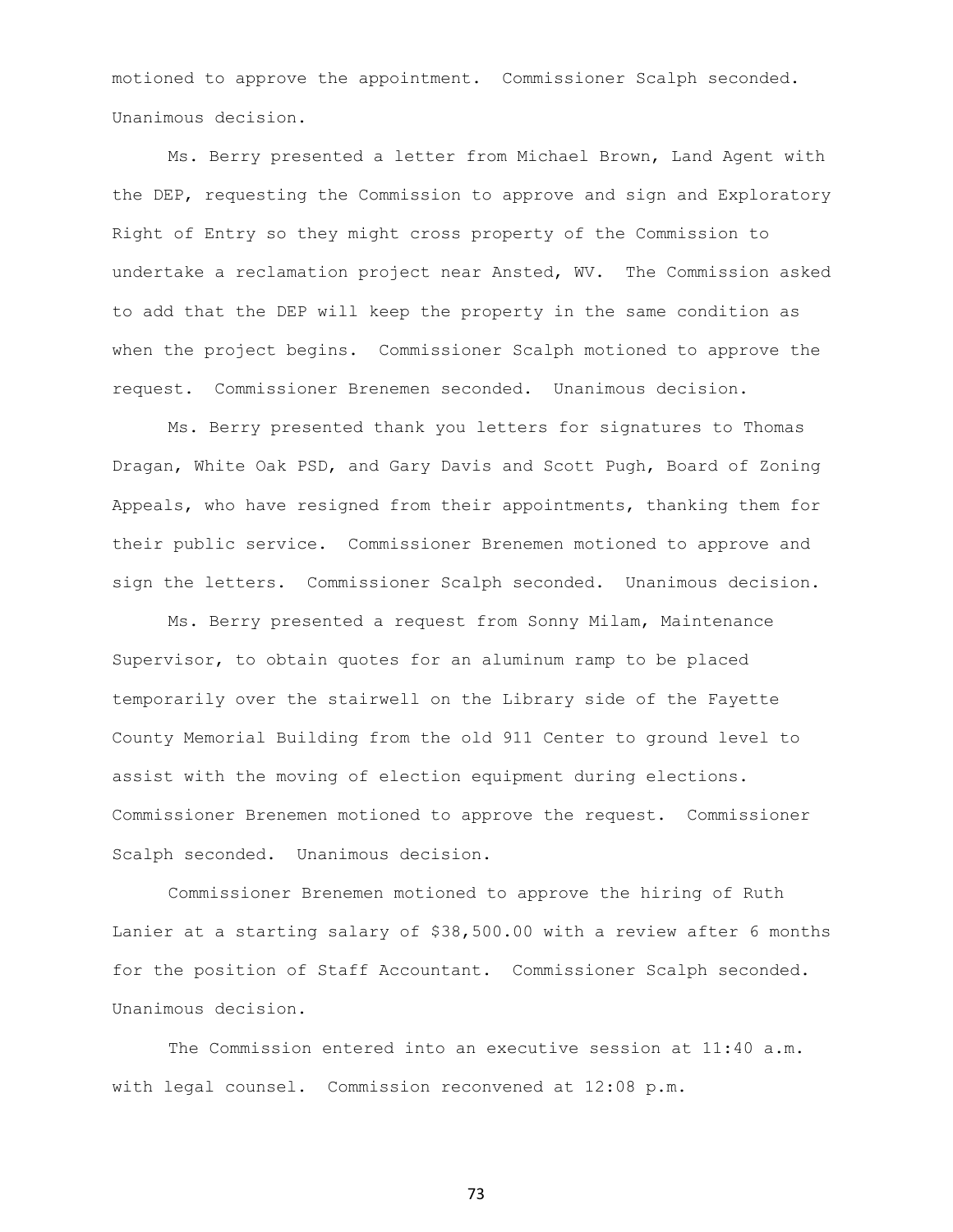Commissioner Brenemen motioned to approve a \$700.00 quote from Rock Solid Excavating to take care of standing water at the Animal Shelter. Commissioner Scalph seconded. Unanimous decision.

The meeting was adjourned at 1:28 p.m.

FAYETTE COUNTY COMMISSION REGULAR SESSION APRIL 6, 2018 COURTHOUSE FAYETTEVILLE, WV 25840 MEMBERS PRESENT: MATTHEW D. WENDER, DENISE A. SCALPH, JOHN G. BRENEMEN

The Fayette County Commission met in a regular session on this 6<sup>th</sup> day of April, 2018.

President Wender called the meeting to order at 9:02 a.m.

Eddie Young, Assessor, appeared to present real property exonerations for Thomas W. & Virginia Richards; and Muhammad & Ladonna Naheem. Commissioner Scalph motioned to approve real property exonerations. Commissioner Brenemen seconded. Unanimous decision.

Commissioner Scalph motioned to approve vouchers and invoices and release checks today. Commissioner Brenemen seconded. Unanimous decision.

Commissioner Scalph motioned to approve 1st half payroll and release the checks on the  $13<sup>th</sup>$ . Commissioner Brenemen seconded. Unanimous decision.

Commissioner Brenemen motioned to approve March 23rd, 2018 minutes. Commissioner Scalph seconded. Unanimous decision.

Estate settlements were presented for Melvin Dolin; Harry Dale Krise; Virginia Tully Bailess; Thomas Joe Edelman; Cora Sue Bird; Della Imogene Caldwell; Herbert Ray Miller, Jr.; Kenneth Anthony Haid,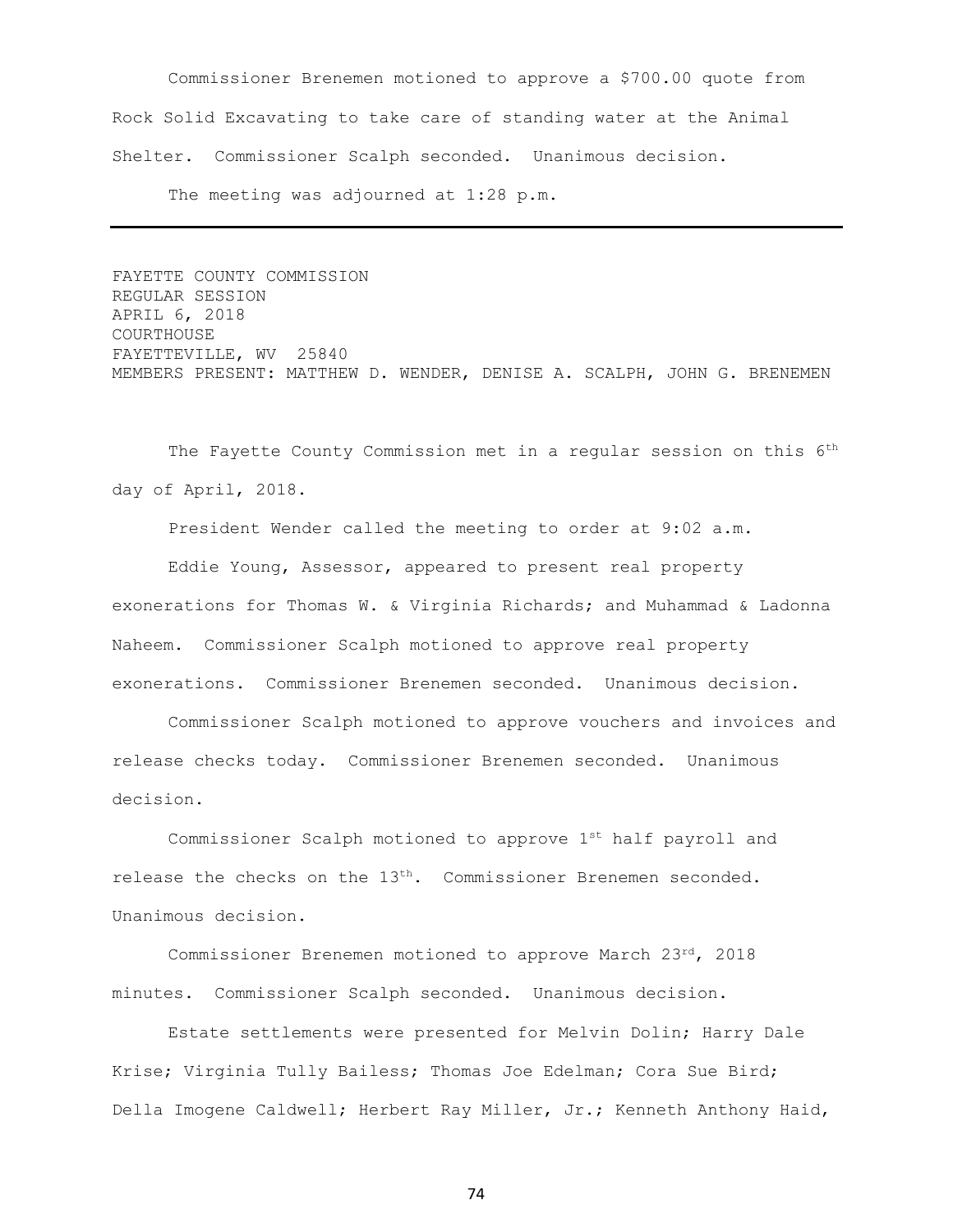Jr.; Robert R. Thomas, Jr.; Kencil Lucrail Morton; George Winfred Archibald; Edward Beuford Merritt, Sr.; William Alfred Learmonth; and Calvin Coolidge Lee, respectively. Commissioner Scalph motioned to approve and authorize the estate settlements. Commissioner Brenemen seconded. Unanimous decision.

Debbie Berry, County Administrator, presented two Combine or Divide and Segregate Land orders for Jonathan Adkins & Susan Lambert, and Thomas W. Dillon, respectively. Commissioner Brenemen motioned to approve and authorize President Wender to sign the orders. Commissioner Scalph seconded. Unanimous decision.

Ms. Berry presented a support letter prepared by Gabe Peña for the Coal Heritage Authority grant application for the Fayette County Park for approval and signatures of the Commission. Commissioner Brenemen motioned to approve and sign the letter. Commissioner Scalph seconded. Unanimous decision.

Ms. Berry presented a lease agreement for approval and signatures for the Fraternal Order of Police Memorial Lodge No. 118 and the Fayette County Commission for the building used by the Fayette County Community Corrections Program. Ms. Berry will write a letter to ask the status of the repairs that were agreed upon last year. Commissioner Brenemen motioned to approve the lease with the addition of Ms. Berry writing the letter. Commissioner Scalph seconded. Unanimous decision.

Ms. Berry presented a request from Town of Fayetteville to use the parking lot on the south side of the Fayette County Memorial Building to place 2 roll-off dumpsters for their Annual Community Wide Clean-up Appliance recycling Event and Rain Barrel Workshops on Friday, April 20, 2018 and Saturday April 21, 2018. Commissioner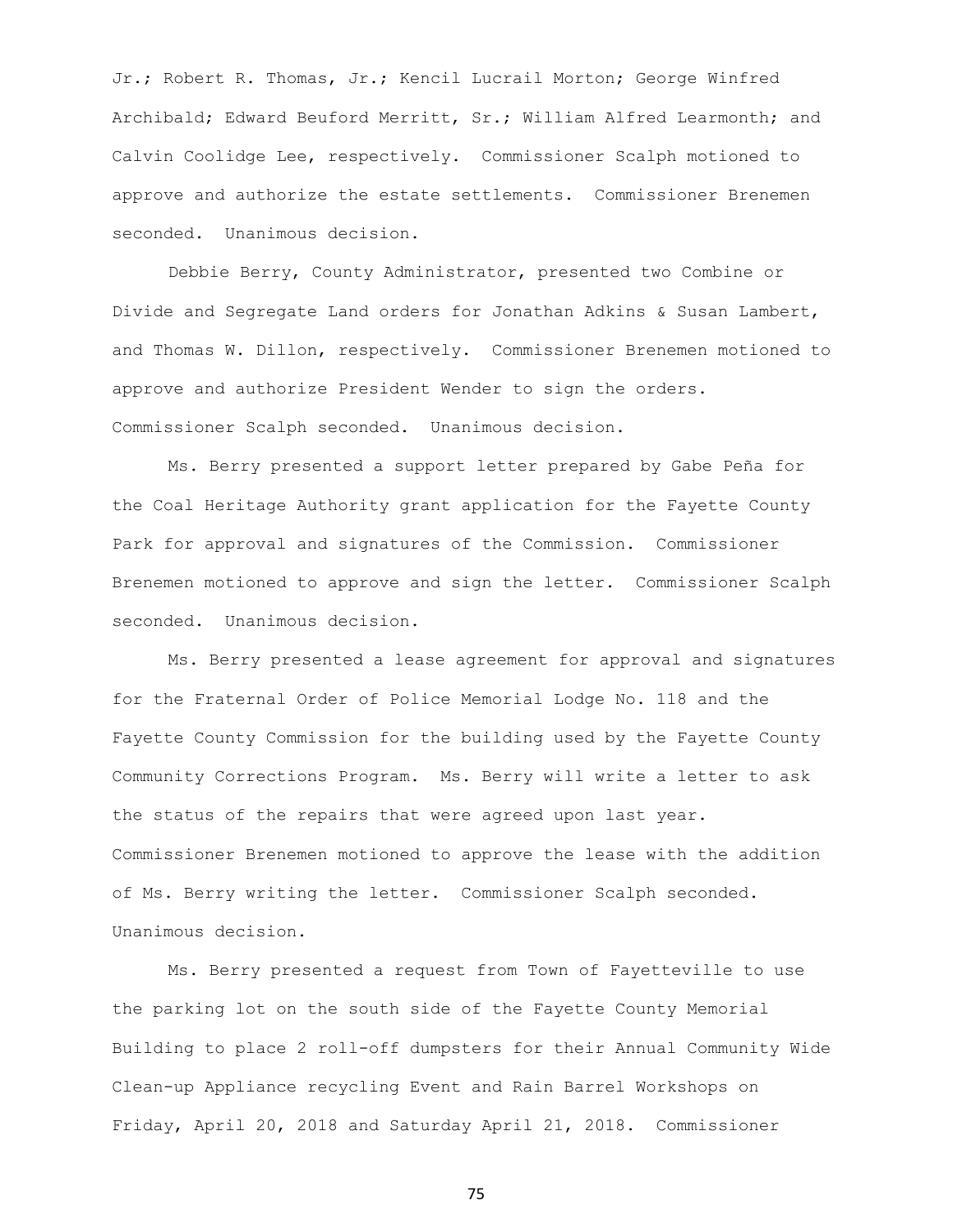Brenemen motioned to approve the request. Commissioner Scalph seconded. Unanimous decision.

Ms. Berry presented a letter from Brent Conley, Team Purpose Coach, requesting permission to use Soldiers and Sailors Memorial Building for AAU Girls Basketball Practice. Commissioner Brenemen motioned to approve the request. Commissioner Scalph seconded. Unanimous decision.

Ms. Berry presented a proclamation for April as Fair Housing Month. Commissioner Brenemen motioned to approve and sign the proclamation. Commissioner Scalph seconded. Unanimous decision.

Ms. Berry presented a proclamation request from John David naming April  $3^{rd}$ , 2018 as National Service Recognition Day. Commissioner Brenemen motioned to approve and sign the proclamation. Commissioner Scalph seconded. Unanimous decision.

Ms. Berry presented an allocation request from John David for sprinklers at the Historic Oak Hill School. The Commission has not received confirmation that the terms outlined in a previous letter to SALS have been met, so the allocation hasn't been released.

Kevin Walker, OEM Director, appeared to discuss a proposed campground on the Meadow River Rail Trail. Jonathan Smith, owner, wants to complete this campground soon. Mr. Walker has concerns about flooding and the safety and welfare of the individuals that would be staying there. Tim Richardson spoke about the zoning of the property. Mr. Smith would have to apply for a rezoning application. Mr. Richardson requested a plan be submitted and due diligence done in regards of the infrastructure of Health Department codes, as well as the electrical permits needed. He will not accept the application until all criteria are met.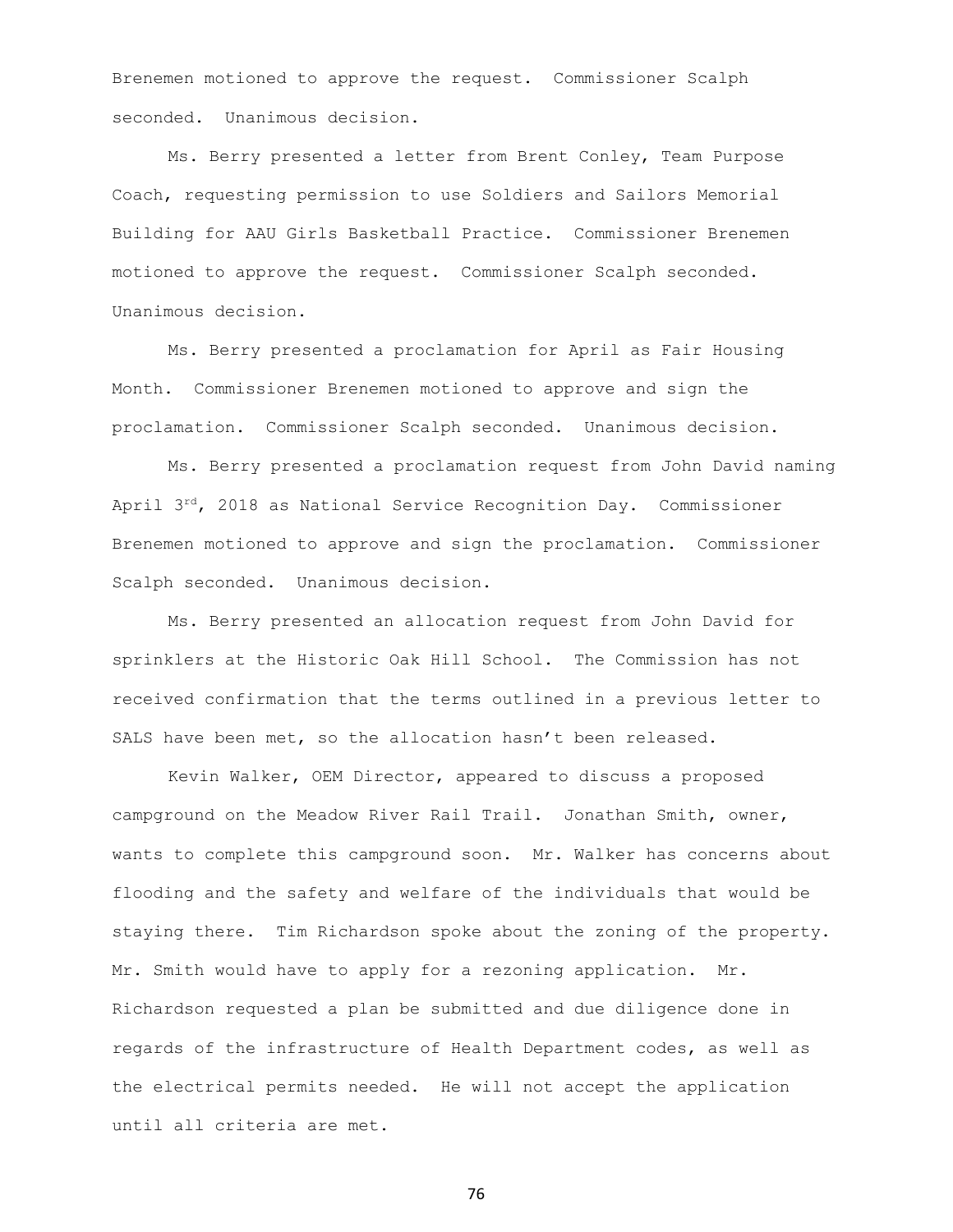Angela Gerald, Building Safety Department, appeared to present two dilapidated properties. William and Barbara Dixon own a burnt house on Gatewood Road. A letter was sent but returned because Mr. Dixon is deceased and no one knows where Ms. Dixon resides. No property taxes have been paid since 2014. Ms. Gerald has concerns about our lien going away if property goes to land sale. Jeff Mauzy, Assistant Prosecuting Attorney, will research this issue. It has to be published in the paper if Ms. Dixon is not found to be served. Commissioner Scalph motioned to start the process to serve the property owner of 530 Gatewood Road to give them the opportunity to present a plan to the Commission. Commissioner Brenemen seconded. Unanimous decision.

Tom Ewing, Attorney, appeared to discuss the estate of Charles E. Bennett. A claim was filed with Erie Insurance Company for a bond and the bond has been paid. Commissioner Scalph motioned to approve the Release of Settlement Agreement between the Fayette County Commission and Erie Insurance Company in the amount of \$2,000.00. Commissioner Brenemen seconded. Unanimous decision.

Mr. Ewing presented two proposals for the County Commission to hire outside council to work with the Sheriff to obtain unpaid property taxes. The first proposal has hourly fees and the other has a contingent fee. Sheriff Fridley prefers the contingent fee. Mr. Ewing proposed a 15% contingent fee. Mr. Harrah stated that the Commission would have to go through the bidding process for this service. Commissioner Scalph motioned to authorize publishing the request for bid to hire outside council to represent the Sheriff to collect delinquent property taxes for contingent fee only. Commissioner Brenemen seconded. Unanimous decision.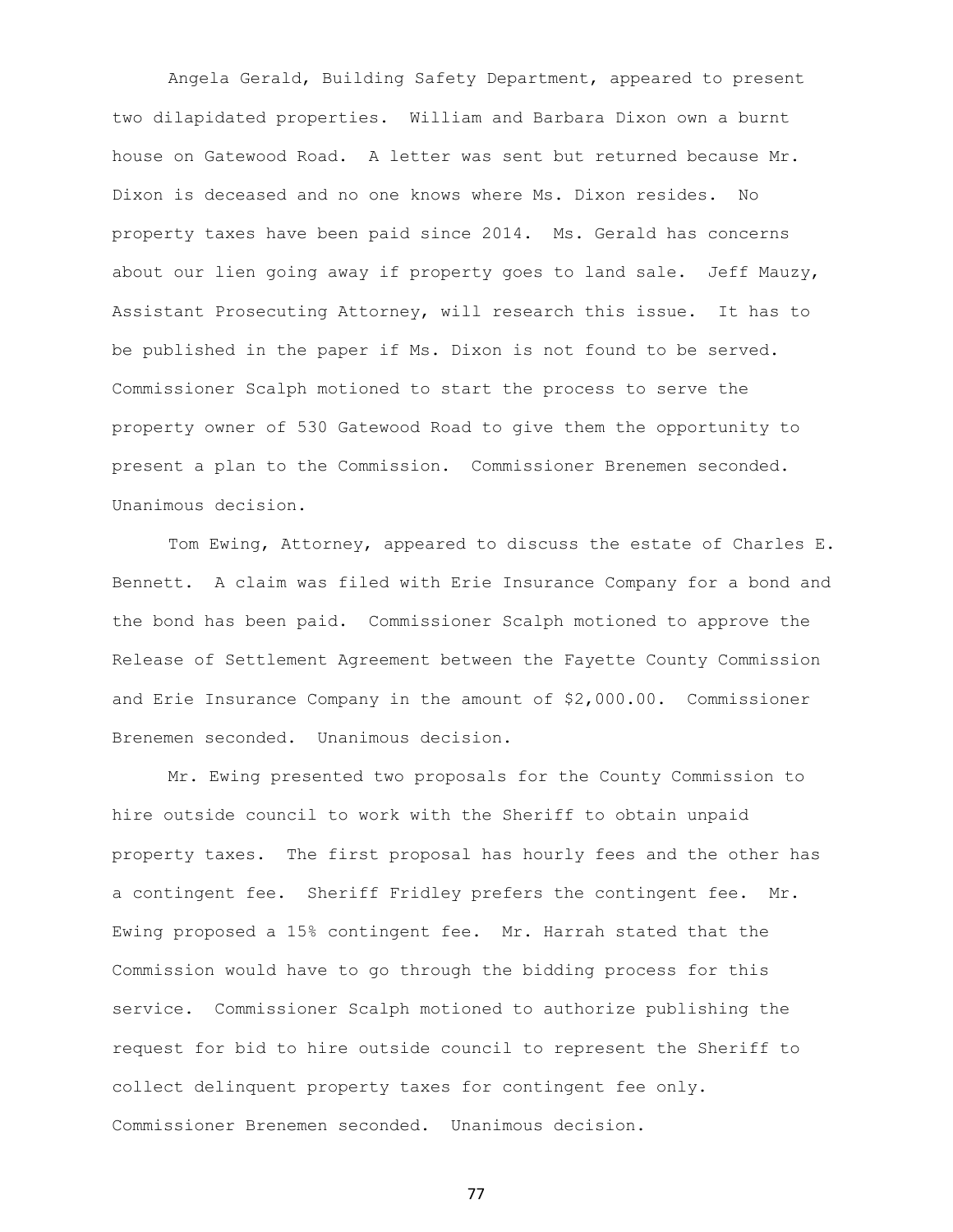Ms. Gerald reappeared to present another property on Rich Creek that has been removed. Ms. Gerald just wanted to make the Commission aware.

Ms. Berry presented an agreement from Mr. Harrah for the Meadow River Rail Trail FEMA and DOH project. Commissioner Scalph motioned to approve the agreement. Commissioner Brenemen seconded. Unanimous decision.

Commissioner Scalph motioned to authorize the transfer of monies to the DOT from the FEMA funding. Commissioner Brenemen seconded. Unanimous decision.

Lita Eskew, Soldiers & Sailors Committee, appeared to request that the Commission have someone take phone calls and emails when a veteran passes so wreath can be placed by the Flame of Freedom. The Commission offers Okey Skidmore, FCMB Manager, to be responsible and Ms. Berry will speak with him.

This committee also wanted to make the Commission aware that they are going to hire Ami Dangerfield to work on grants at no cost to the county and to complete on her own time and not county time. Mr. Harrah requested that a letter be sent to Ms. Dangerfield stating that this will not be paid for by the Commission. Commissioner Brenemen motioned that the Commission is aware that Ms. Dangerfield will be working on these grants on her own time with no compensation from the County and will be paid by the Soldiers and Sailors Memorial Committee. Commissioner Scalph seconded. Unanimous decision.

The Soldiers and Sailors Memorial Committee then requested that they receive the remaining funding set aside for the torch of \$3,000.00. They also request an additional \$3,000.00. The torch was completed so they would like to use this money to do other things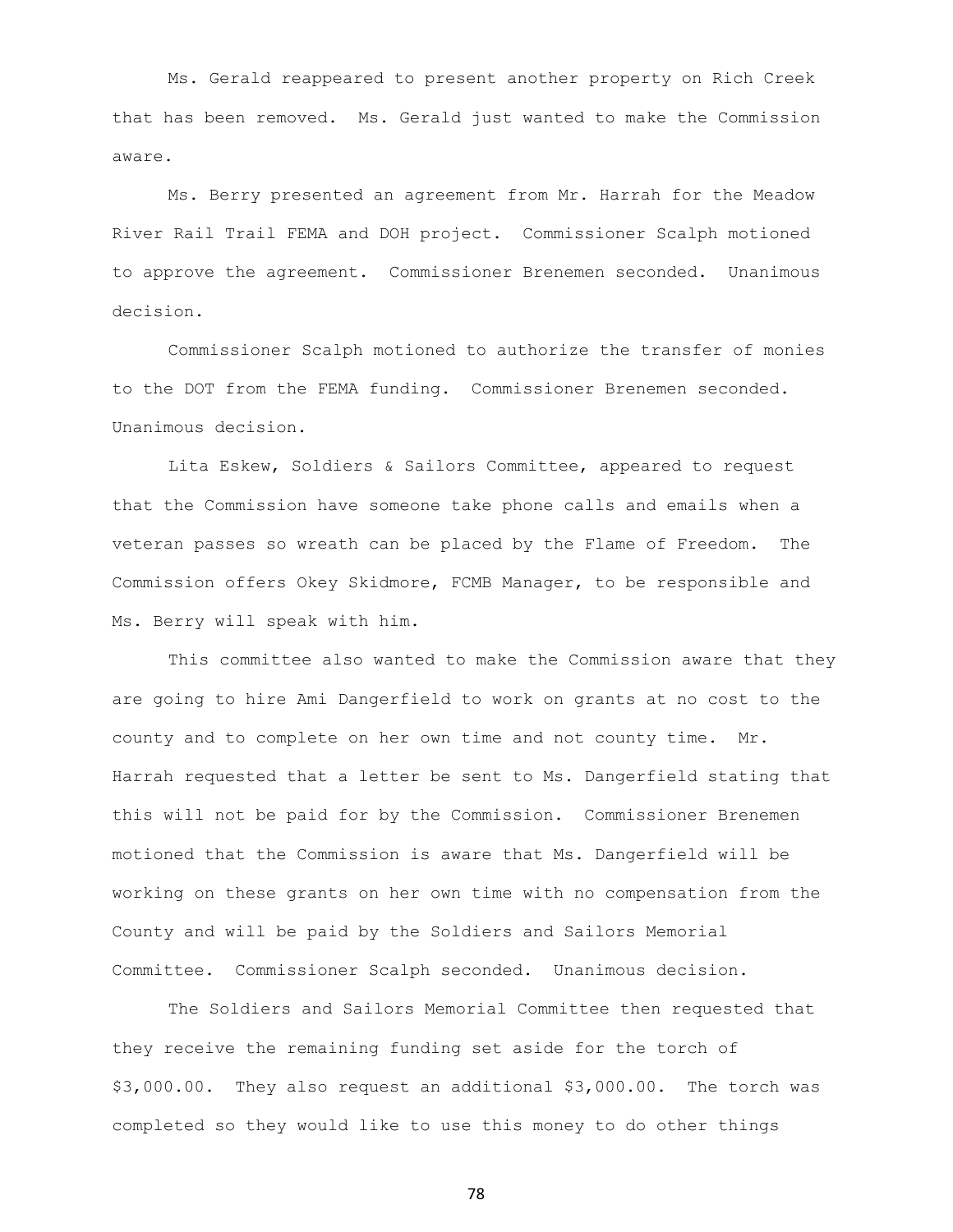around the Memorial Building. President Wender requested that the projects be taken to the Parks and Recreation Authority Board and then the Board can present the project to the Commission. Commissioner Scalph suggested that maybe someone from the Committee could sit on the Parks and Recreation Authority Board.

Commissioner Brenemen motioned to approve up to \$6,000.00 to benefit the Memorial Building with the understanding that the projects be brought to the Parks and Recreation Board for approval, and reported to the Commission for final approval consistent with the priorities set by the Board and Okey Skidmore. Commissioner Scalph seconded. Unanimous decision.

Amanda Smarr, Region 4, appeared to hold a public hearing for the Armstrong PSD Small Cities Block Grant application. The floor was opened and no public comments were made. Commissioner Scalph motioned to authorize President Wender to sign the SCBG application for Armstrong PSD. Commissioner Brenemen seconded. Unanimous decision.

Commissioner Scalph motioned to approve signatures for the Award Notice, MOU and Budget Amendment regarding the Broadband SCBG application. Commissioner Brenemen seconded. Unanimous decision.

Ms. Smarr presented a letter of support for the Commission to sign. Commissioner Scalph motioned to approve and sign the letter. Commissioner Brenemen seconded. Unanimous decision.

James Bennett, 911 Coordinator, appeared to discuss the 911 Center FY 2018/2019 Budget. Mr. Bennett requested an extra \$5,000.00 in overtime and some additional capital outlay expenditures. Mr. Bennett requested an 8% raises for all employees.

Discussion was held on the current Spillman software. Chief Deputy Rod Perdue requested another employee be put on each shift.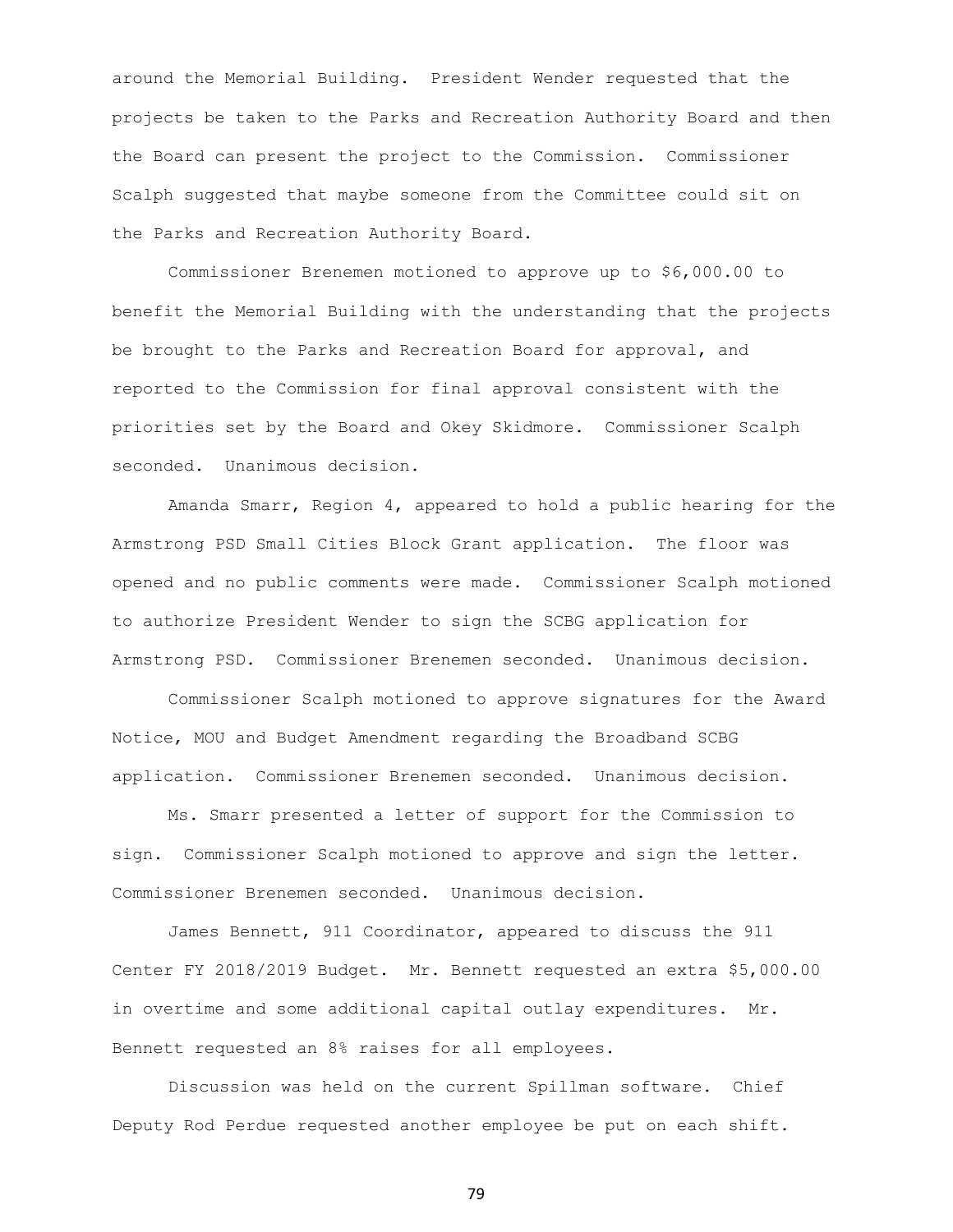Instead of having just three dispatchers, add one supervisor that will oversee the calls that get put into the system. President Wender requested to see historical data for the last three years of calls.

Discussion was held on an upgrade for the radio infrastructure. 911 currently has an analog system and this would make it digital. Tony Gagliardi, Engineer for Motorola, spoke on behalf of this upgrade. Right now all seven towers each have their own channels and the deputies have to switch to each tower as they travel to a call. This system will link all the towers so one channel can be used and everyone will hear everything. Commissioner Scalph motioned to start the bid process to accomplish an upgrade to radio communications throughout Fayette County. Commissioner Brenemen seconded. Unanimous decision.

Mr. Harrah and Mike Callaghan, Attorney, appeared to discuss the resolution tabled from the March 23, 2018 meeting. Mr. Harrah reviewed this resolution and he approves. Mr. Harrah stated that we will actually pay less money to Callaghan and Associates. Commissioner Brenemen motioned to approve the amendment to the resolution. Commissioner Scalph seconded. Unanimous decision.

Ms. Berry presented a letter from the Greenbrier County Commission concerning the hiring of a project manager to oversee the damage repairs to the Meadow River Rail Trail due to the flood of June, 2016. This contract employee could work for Greenbrier and Fayette Counties and be reimbursable from FEMA if handled property. This discussion was continued until Doug Hylton can attend a meeting.

Ms. Berry presented a support letter for approval and signatures to the United Way of Southern West Virginia for SALS applications for both Community Impact and Safety Net categories. Commissioner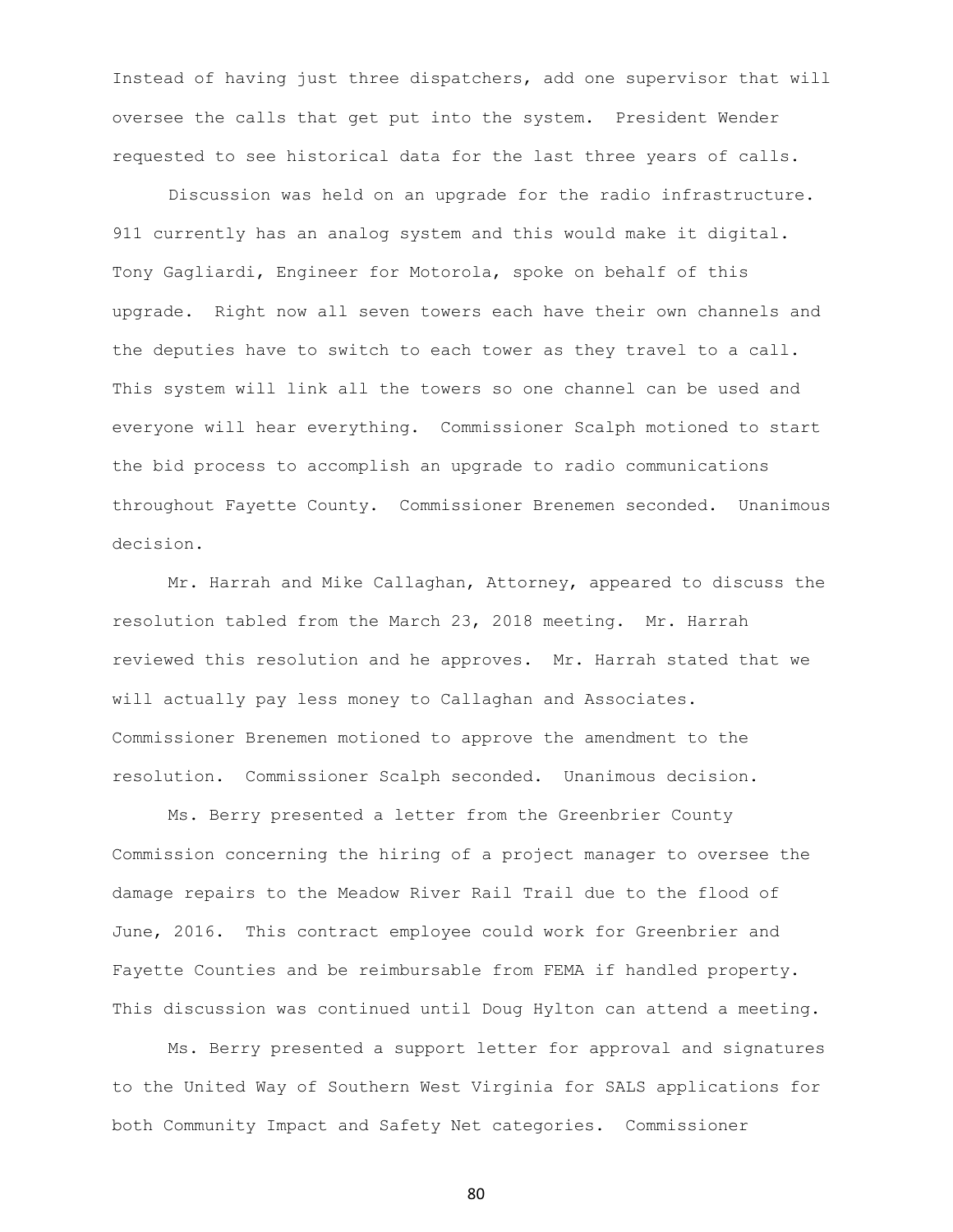Brenemen motioned to approve and sign the letter. Commissioner Scalph seconded. Unanimous decision.

Discussion regarding social media was canceled.

The Commission entered into an executive session regarding a personnel matter at 1:35 p.m.

The Commission reconvened at 1:48 p.m. with no decisions made.

Commissioner Brenemen motioned to approve 80 hours sick time out of the sick bank to Christy Thomas. Commissioner Scalph seconded. Unanimous decision.

Ms. Berry presented a letter to the Fayette County Board of Education regarding the Headstart building on the Boomer Ballfield property for the Commission to sign.

Ms. Berry presented a quote from Casto Technical Services to replace the heat pump motor on Judge Blake's floor for \$1,373.00. Commissioner Scalph motioned to approve the quote. Commissioner Brenemen seconded. Unanimous decision.

The meeting was adjourned at 2:16 p.m.

FAYETTE COUNTY COMMISSION REGULAR SESSION APRIL 17, 2018 COURTHOUSE FAYETTEVILLE, WV 25840 MEMBERS PRESENT: MATTHEW D. WENDER, DENISE A. SCALPH, JOHN G. BRENEMEN

The Fayette County Commission met in a regular session on this 17th day of April, 2018.

President Wender called the meeting to order at 9:05 a.m.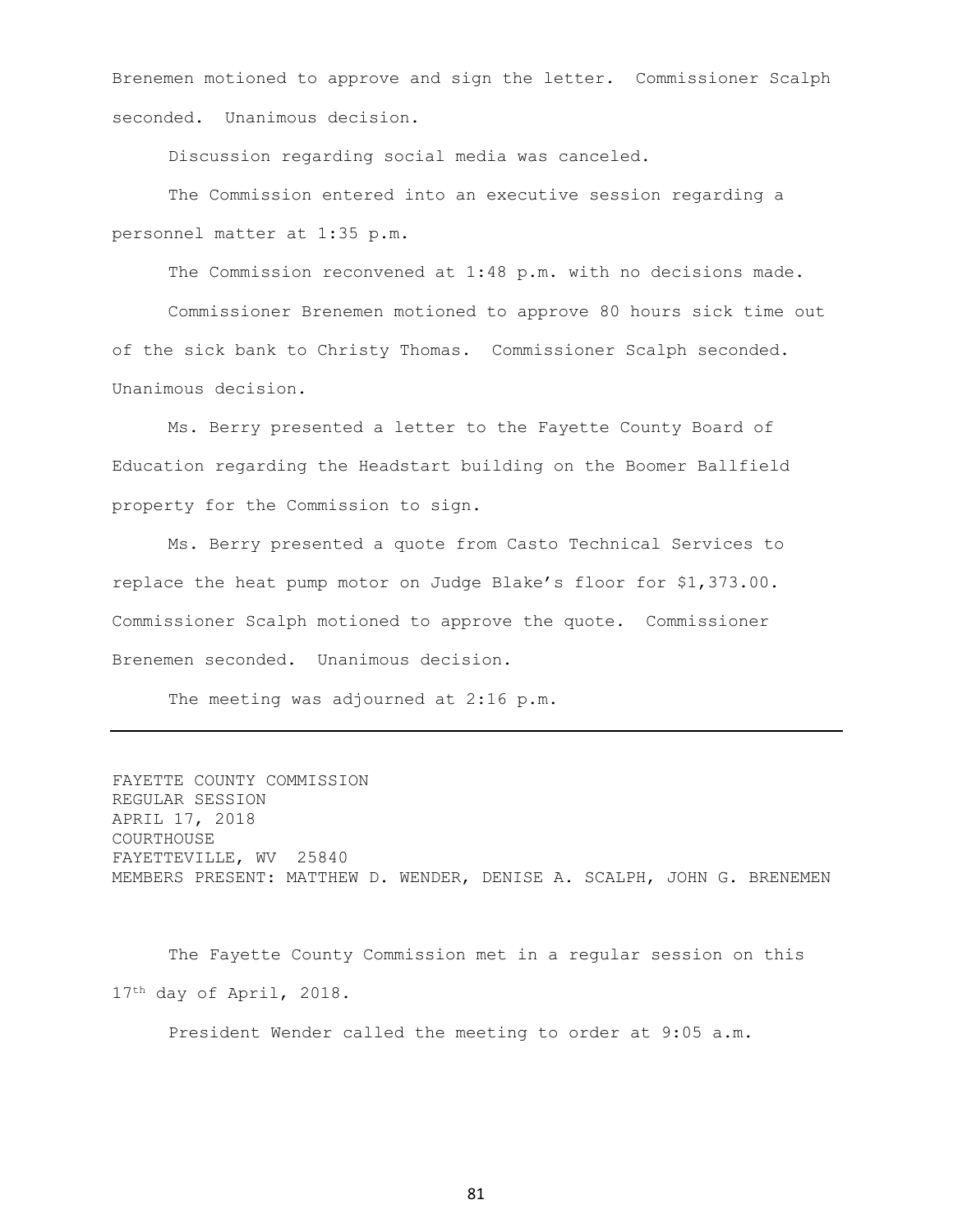Commissioner Scalph motioned to approve 2nd half payroll and release checks on April 30th. Commissioner Brenemen seconded. Unanimous decision.

Commissioner Scalph motioned to approve vouchers and invoices and release checks today. Commissioner Brenemen seconded. Unanimous decision.

Tyler Bragg, Assessor's Office, and Andrew Parker, Global Science Technologies (GST), appeared to discuss the State Network. The Commission has to keep the 10mb secured internet from the State Network along with the Suddenlink that the Commission recently approved. The County has a 10Mb circuit which must be kept moving forward for IAS traffic. The old state contract is going away so the county has to choose to go with an independent provider (Frontier or Suddenlink) or the new state contract. Mr. Parker presented options for the Commission to review. The Commission must choose which company they prefer. Commissioner Scalph motioned to approve sticking with the Frontier IAS 10mb line that we currently have at \$225.00 per month. Commissioner Brenemen seconded. Unanimous decision. President Wender requested Mr. Bragg to draft a letter to WVNet from the Commission regarding the outstanding repair ticket and to let them know that we are paying for a line that we are unable to use due to this unresolved ticket.

Commissioner Brenemen motioned to approve the April 6th, 2018 minutes. Commissioner Scalph seconded. Unanimous decision.

Deborah Berry, County Administrator, presented a request from Mr. Feazell to hang a memorial wreath on the front door of the Courthouse in memory of Betty Feazell. Commissioner Scalph motioned to approve the request. Commissioner Brenemen seconded. Unanimous decision.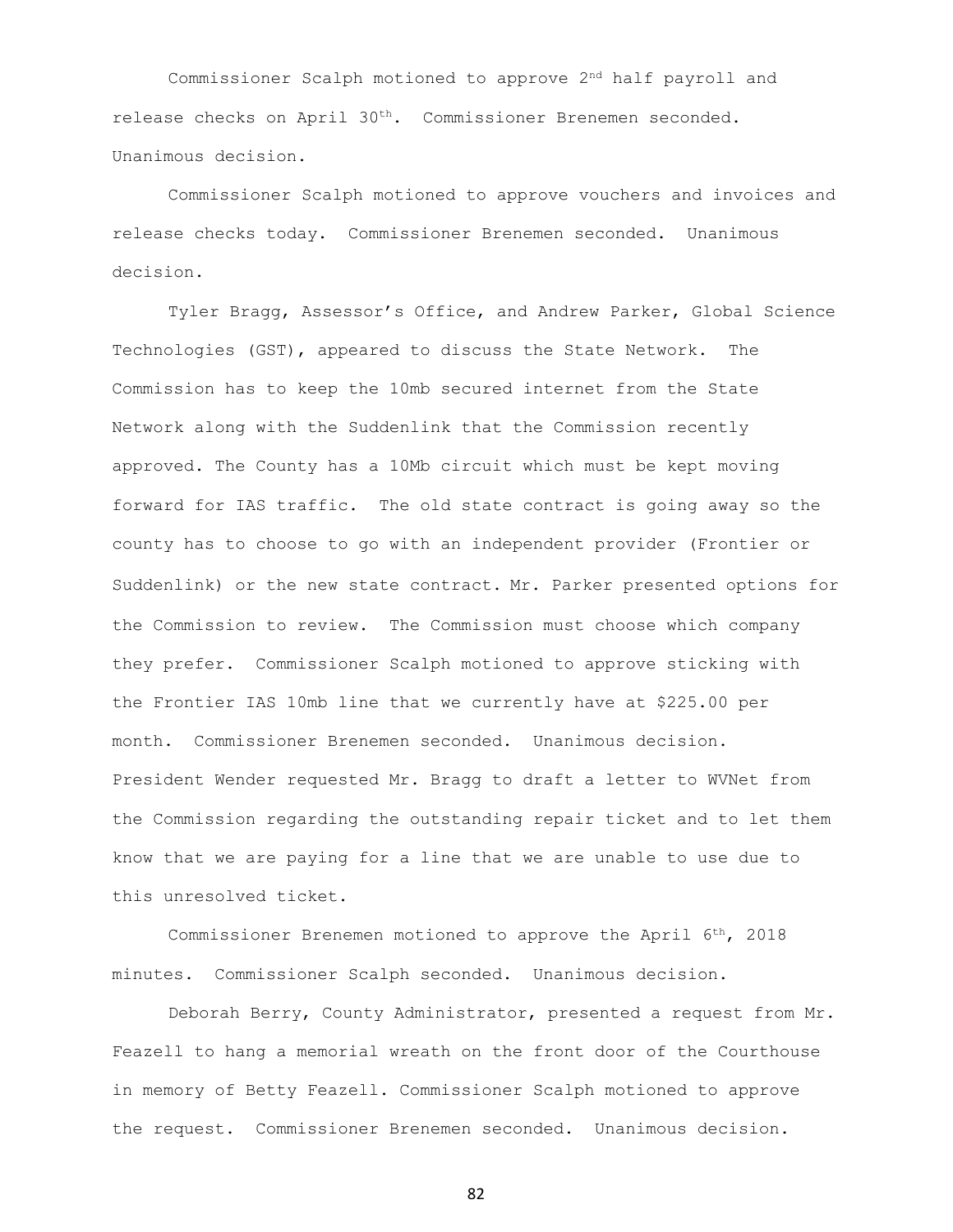Ms. Berry presented a consumer sales tax report for the quarter ending March 31, 2018 for signature of President Wender. Commissioner Brenemen motioned to approve and authorize President Wender to sign. Commissioner Scalph seconded. Unanimous decision.

Ms. Berry presented a letter from Carol Zickafoose with the Black Diamond Girl Scout Council requesting an allocation to their camp rental fee for their summer camp at the Fayette County Park June 4 through June 8, 2018. Commissioner Scalph requested that the park board and Renee Harper appear to discuss this request.

Discussion was held regarding the barking dog ordinance. The Commission requested the Prosecuting Attorney's office draft an ordinance for review.

Ms. Berry presented an order for the Commission to sign to lay the levy for the 2018-19 budget. Commissioner Brenemen motioned to approve order laying the levy for the 2018/2019 budget. Commissioner Scalph seconded. Unanimous decision. The Commission signed the letters to the office holders.

Ms. Berry presented an electrical inspection for the Fayette County Health Department. The cost for needed repairs is \$4,800.00. The Commission requested that we obtain more quotes.

Ms. Berry presented a quote for the phone system at the Detective's Bureau for \$11,218.38. The Commission needs to see a total cost including internet and would like Tate Communications to attend a meeting and explain the quote.

Ms. Berry presented a request to use a public address sound system at the National Day of Prayer Service to be held on the Courthouse lawn. Commissioner Brenemen motioned to approve the request. Commissioner Scalph seconded. Unanimous decision.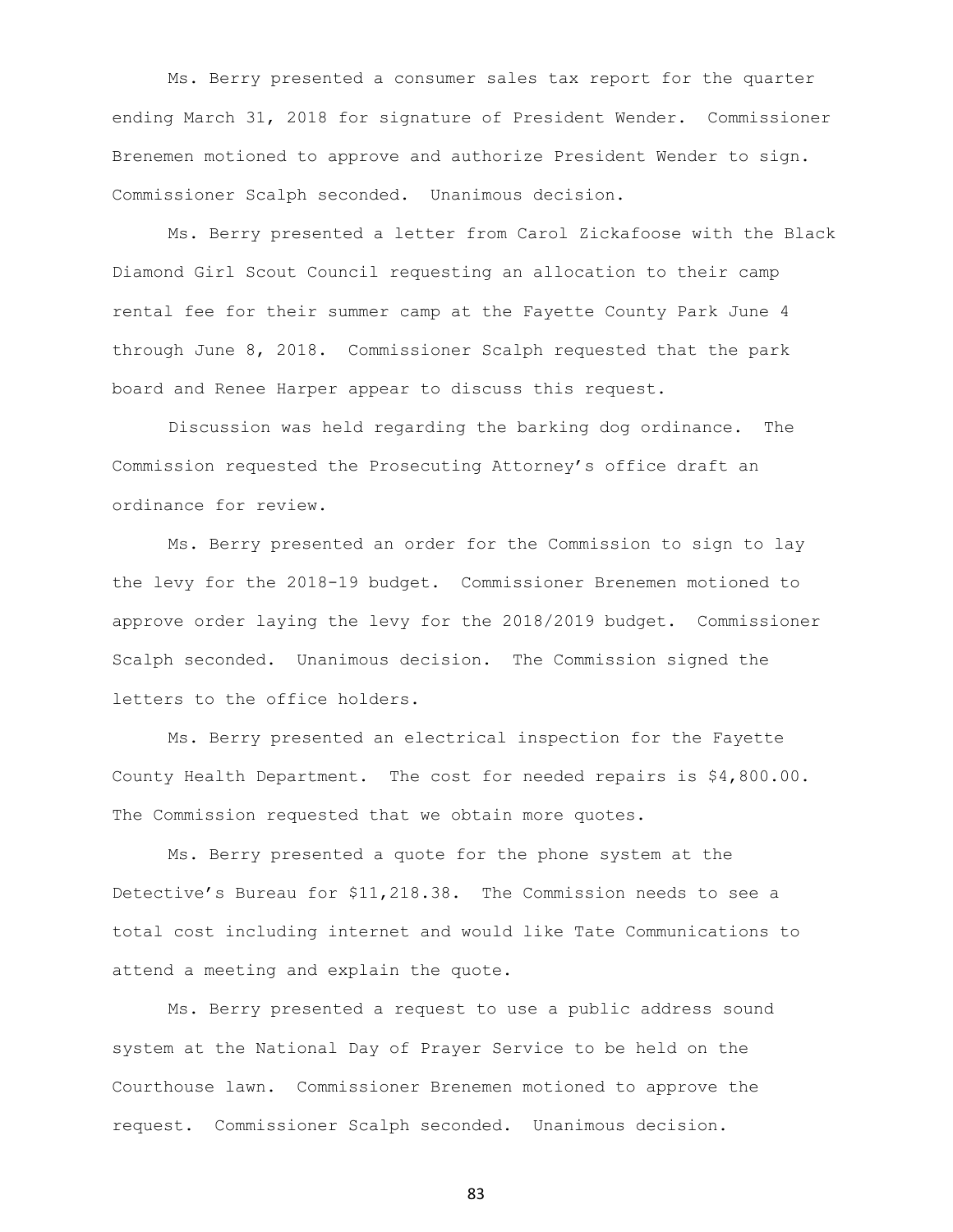Ms. Berry presented a letter from Lisa Ferrell-Keterson, Event Coordinator, requesting permission to use the Courthouse lawn on Tuesday, May 15, 2018 for the Annual Police Memorial Service. Commissioner Scalph motioned to approve the request. Commissioner Brenemen seconded. Unanimous decision.

Ms. Berry presented a letter for approval and signatures to Ami Dangerfield concerning her work for the Soldiers and sailors Memorial group. Commissioner Brenemen motion to approve and sign the letter. Commissioner Scalph seconded. Unanimous decision.

Ms. Berry presented a request from Randy Blankenship, PE Civil/Environmental engineer with Chapman Technical Group working on the Meadow River Rail Trail Project requesting signatures for permission to do a National Pollutant Discharge Elimination System (NPDES) permit for the project. Commissioner Brenemen motioned to approve and sign the letter. Commissioner Scalph seconded. Unanimous decision.

Discussion was held on the potential shooting range at the Fayette County Park. Will Thornton with Terradon gave a recap of what was discussed the last meeting. The sound impact, worst case, is 50- 60 decibels which relates to normal speech. The new owner of the property that has the right of way stated that he does not think the right of way is still good. Mr. Thornton stated that some research needs to be done for the right of way. The first phase will be \$900,000.00. Citizens are concerned with noise level, property taxes, & traffic. President Wender stated that the noise level problem has not been fixed that he feels would be suitable for citizens and he is also concerned with the cost and how the county would pay for it. The timber was only estimated between \$250,000-400,000.00. Commissioner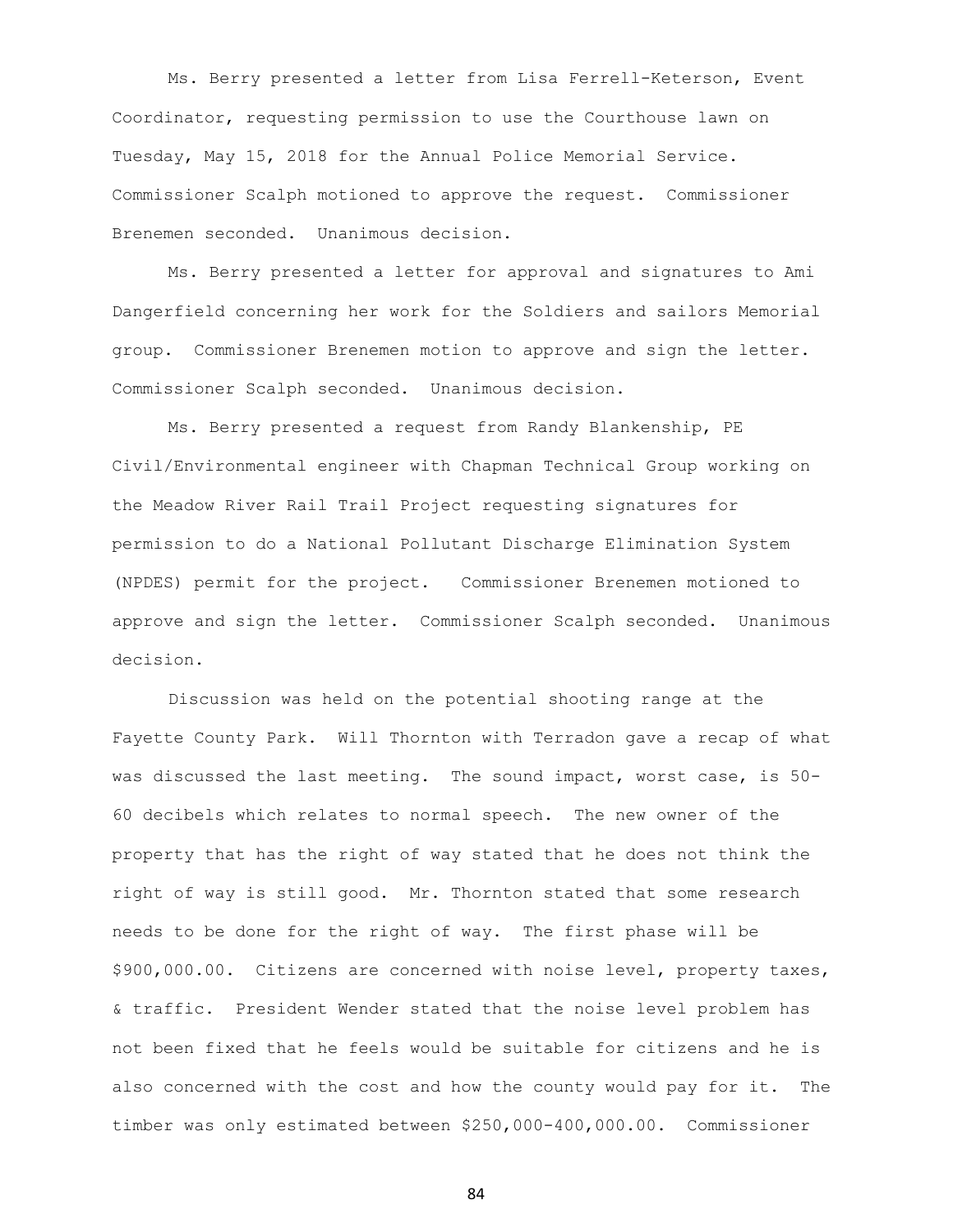Scalph asked Sheriff Fridley if they have researched grants. Sheriff Fridley stated there are some but most require the range to be in a certain phase before funding is allocated. A citizen asked if the Commission could research other properties. President Wender stated that the Commission will review alternative properties and ask the Assessor's office to bring maps to see if there are other property owners. President Wender stated that it still doesn't solve the money issue that the Commission faces. He requested DB to set up meeting with Tyler Bragg at the Assessor's office to bring maps that shows land owners with potential sites along with Will to discuss.

Discussion was held on the Hardwood Alliance Zone membership. The fees are \$3,500.00 for the first year, \$3,500.00 for the second year, then \$500.00 annually thereafter. Commissioner Brenemen motioned to approve the membership for the Hardwood Alliance Zone with the first year and second year dues being \$3,500.00 each, then \$500.00 annually thereafter. Commissioner Scalph seconded. Unanimous decision.

James Blankenship, Attorney, appeared to discuss the Fiduciary Commissioner report for the estate of Kenneth Romeo. Mr. Blankenship's report recommends that the complaint stating that the named administratrix was not fulfilling the estate duties be dismissed because no evidence was shown otherwise. The administratrix did hire an attorney, Tom Ewing, because a will was found. Commissioner Scalph motioned to approve the order presented by Mr. Blankenship dismissing the complaint regarding the will of the estate of Kenneth Romeo and the administratrix will now carry out her duties as executrix as required. Commissioner Brenemen seconded. Unanimous decision.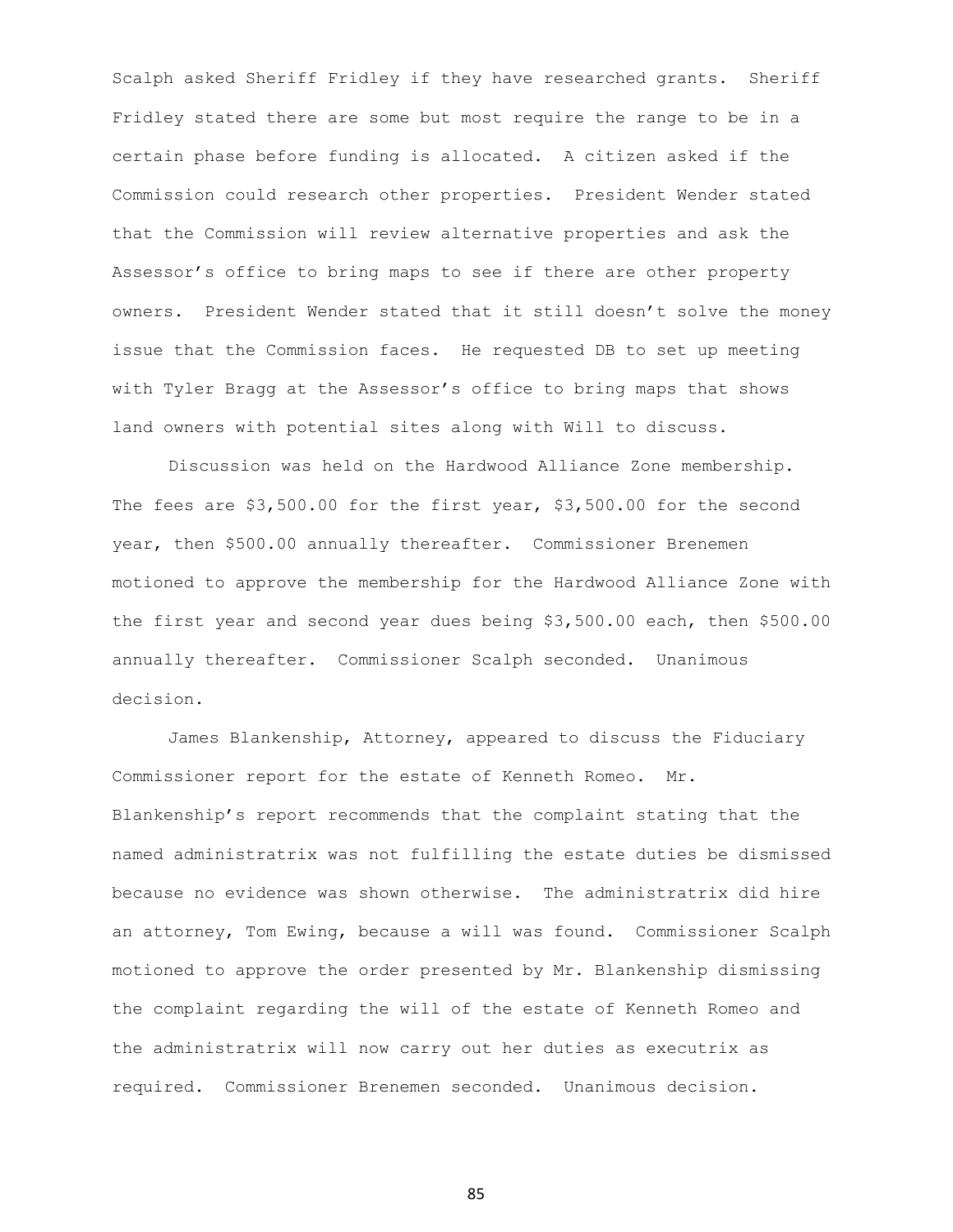The Commission entered into an executive session at 11:12 a.m. regarding a personnel matter.

The Commission reconvened at 11:29 p.m. Commissioner Scalph motioned to approve the procedure of the process to collect money within the County of Fayette. Commissioner Brenemen seconded. Unanimous decision.

Mr. Bragg appeared to present the letter to WVNet from the Commission regarding the outstanding ticket. Commissioner Brenemen motioned to approve the letter and sign. Commissioner Scalph seconded. Unanimous decision.

The Commission entered into an executive session at 11:43 a.m. The Commission reconvened at 12:07 p.m. with no decisions.

Doug Hylton, Greenbrier County, and Kevin Walker, OEM Director, appeared to discuss the Meadow River Rail Trail (MRRT). The letter in the newspaper was upsetting to Kevin Walker; he felt there were some misstatements. Discussion was held regarding the letter from Greenbrier County about hiring a project manager. Mr. Walker spoke with our FEMA rep and he stated that DOH already has a project manager and that if we hire one it would just hurt us. Mr. Hylton stated that some misinformation was given to the Greenbrier County Commission and he straighten it all out. Mr. Walker recommended that the Fayette County Commission write a letter to the Greenbrier County Commission asking to make this project a joint collaboration, but as separate projects with FEMA. Commissioner Scalph motioned to draft a letter to the Greenbrier County Commission stating that both counties are in agreement regarding the MRRT project and are working together to move the project forward. Commissioner Brenemen seconded. Unanimous decision.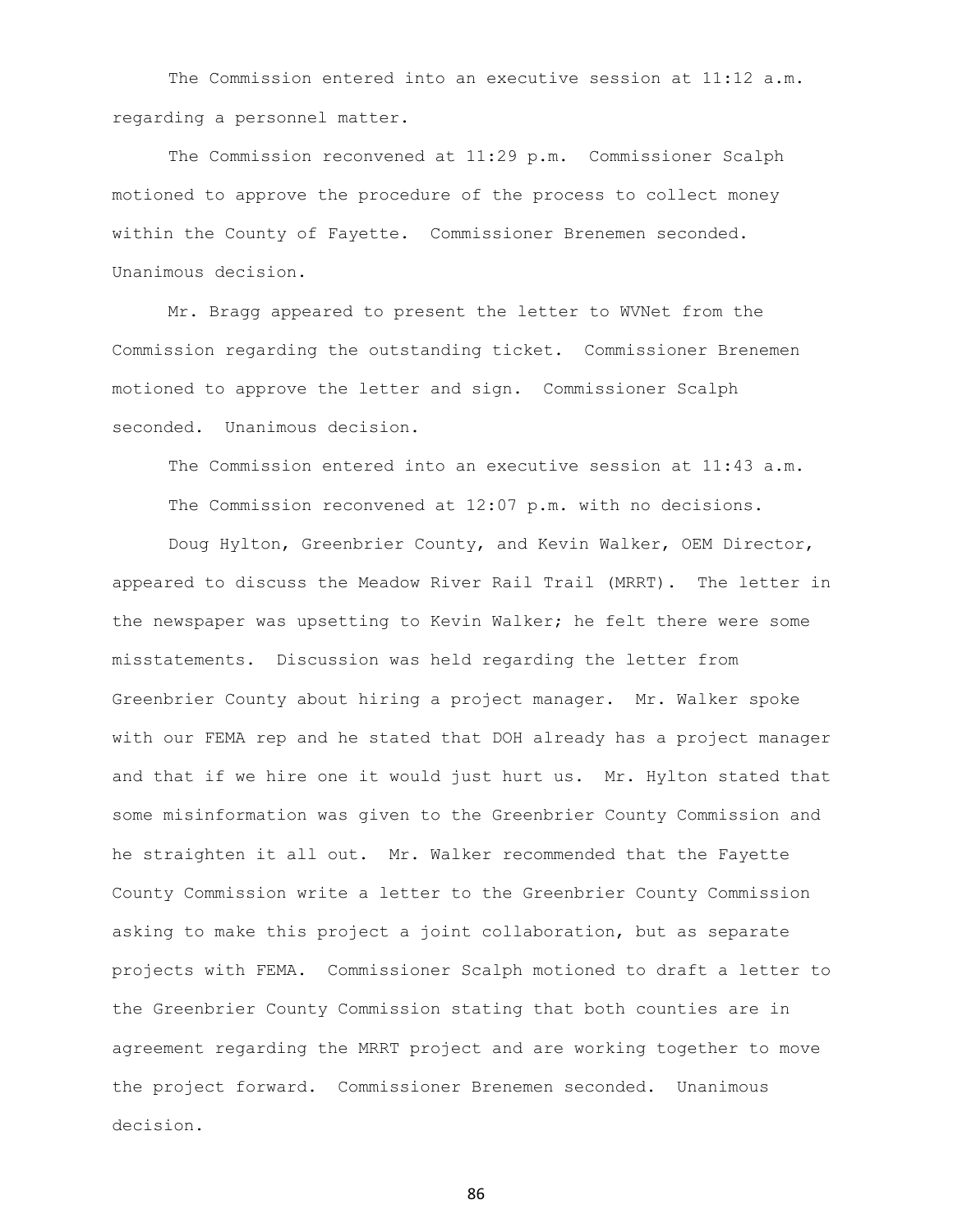Mr. Hylton presented a handout showing the trail line all the way into Rainelle for the Commission to review. This shows the additional 4.2 miles that CSX abandoned.

The meeting was adjourned at 12:27 p.m.

FAYETTE COUNTY COMMISSION SPECIAL SESSION APRIL 20, 2018 COURTHOUSE FAYETTEVILLE, WV 25840 MEMBERS PRESENT: MATTHEW D. WENDER, JOHN G. BRENEMEN

The Fayette County Commission met in a special session on this 20th day of April, 2018.

President Wender called the meeting to order at 9:10 a.m.

Clerk Kelvin Holliday, Alicia Treadway, Traci Johnson, election

staff, Larry Dotson and Dave Perry were in attendance.

Mr. Holliday presented the keys for Early Voting.

The Early Voting and Election Day tests were performed. The reports were signed.

The meeting was adjourned at 10:20 a.m.

FAYETTE COUNTY COMMISSION REGULAR SESSION APRIL 30, 2018 COURTHOUSE FAYETTEVILLE, WV 25840 MEMBERS PRESENT: MATTHEW D. WENDER, DENISE A. SCALPH, JOHN G. BRENEMEN The Fayette County Commission met in a regular session on this 30th day of April, 2018.

President Wender called the meeting to order at 9:11 a.m.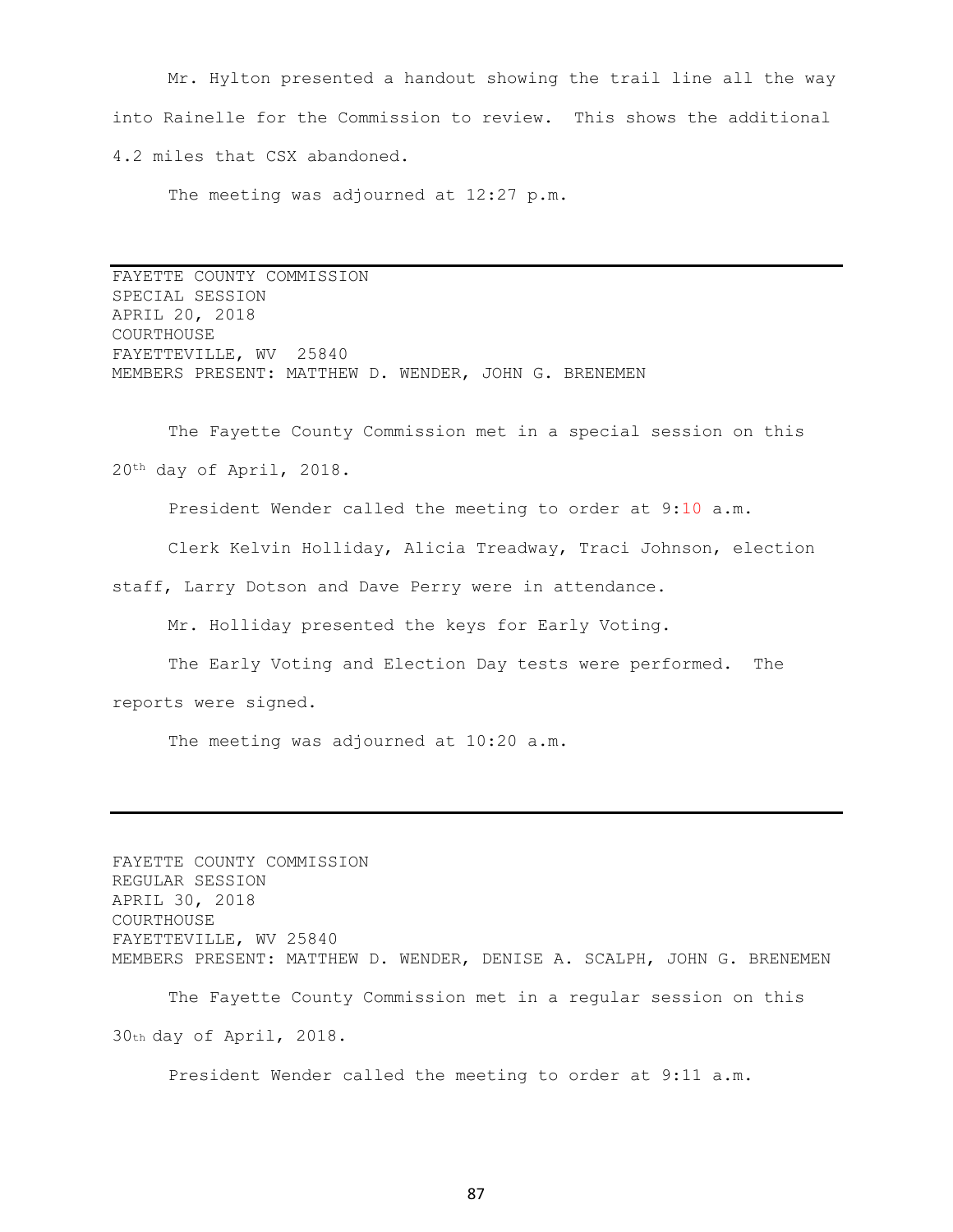Commissioner Scalph motioned to approve 1st half payroll and release checks on May 15th. Commissioner Brenemen seconded. Unanimous decision.

Commissioner Scalph motioned to approve estate settlements for Cleve Ray Legg; Frank Edward Hicks, Jr.; Glenda Jean Stone; Earl Earnest Jenkins; Monica Christine Miller; Mary Alice McCurdy; William Thomas Crawford, Jr.; James E. Thorne; Stevie Robert Gwinn; Elmer Ray Kincaid, Jr.; Lessie Virginia Mae Comer; William Luther Clendenin; Bill Donovan Frasier; Claude Quesenberry; Drema Gail Cummins; Bessie Joanna Hicks; Nancy C. Cashion; William Keith Arbaugh; Mary Ellen Ash Warfield; Eula Mae Neubert; Wanda L. Trepicone; Vernon Alfred Bloxton; Deborah Casto; Edward Eugene Scollick; Damon Edward Workman, Sr. Commissioner Brenemen seconded. Unanimous decision.

Commissioner Scalph motioned to approve vouchers and invoices and release checks today. Commissioner Brenemen seconded. Unanimous decision.

Commissioner Brenemen motioned to approve April 17th and April 20th 2018 minutes. Commissioner Scalph seconded. Unanimous decision.

Debbie Berry, County Administrator, presented legal service bids for approval for services beginning July 1, 2018 and expiring June 30, 2019. One bid was received from Casto and Chaney. Commissioner Scalph asked for Prosecuting Attorney Larry Harrah to review. Ms. Berry will check with other counties to compare. Commissioner Scalph motioned to accept the bids presented for review of the Sherriff and Prosecuting Attorney and Ms. Berry will check with other counties. Commissioner Brenemen seconded. Unanimous decision.

Kelly Jo Drey, Resource Coordinator, presented information regarding the USDA \$50,000.00 grant to help with farm set-up costs.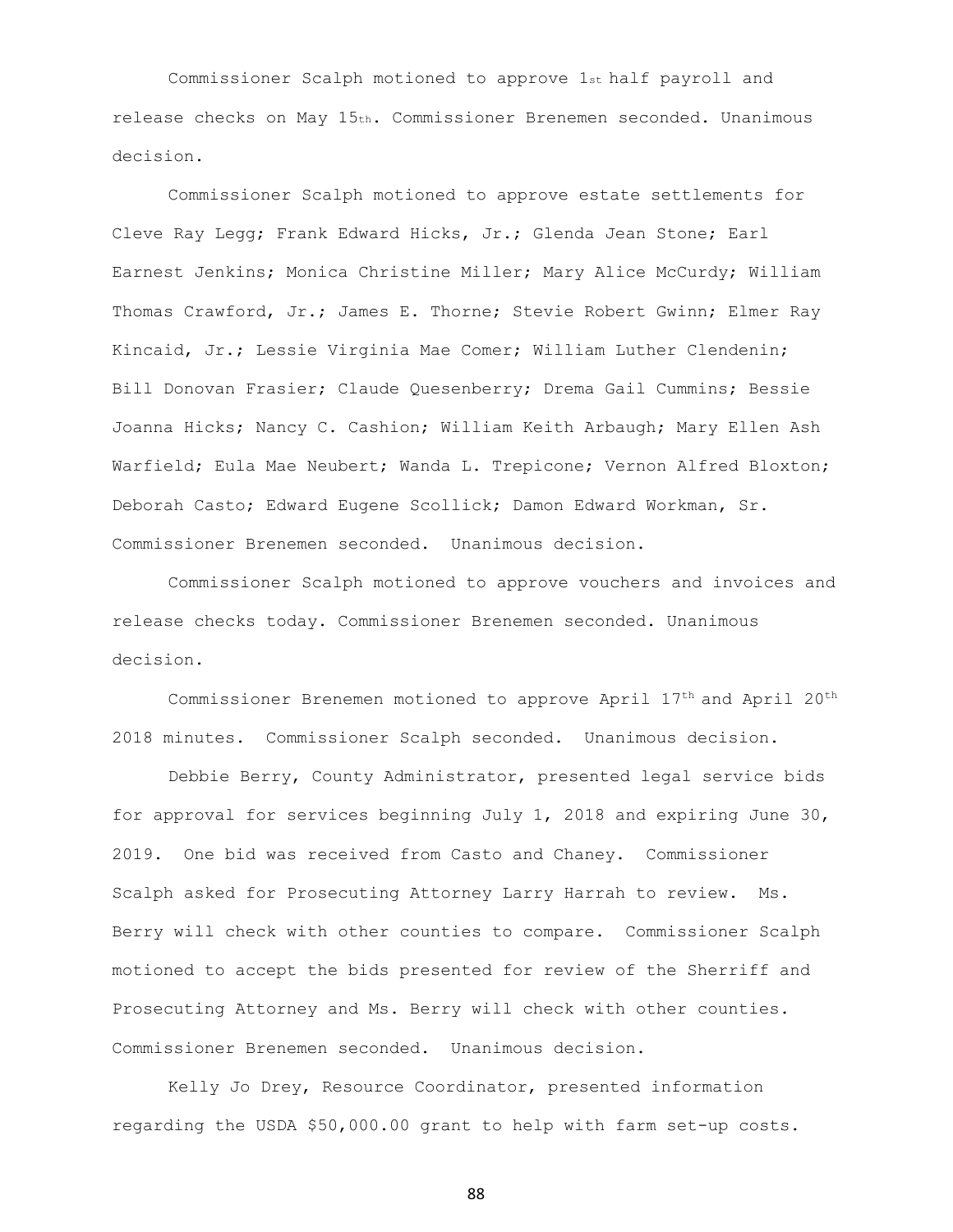Ms. Drey is asking for approval of a resolution authorizing two sources of matching funds in the amount of \$25,000.00 from the Excise Tax fund set aside in October 2017, and the money remaining from the Benedum grant. This will meet the required match. Commissioner Scalph motioned to approve the resolution presented by Ms. Drey for the USDA Regional Development grant and to allow the Excise tax along with the amount remaining from Benedum to be applied as the match. Commissioner Brenemen seconded. Unanimous decision.

Ms. Drey also requested to open a new account to track the Excise Tax money. The Fayette County URA requested this account to keep funds separate. Commissioner Scalph motioned to approve the request from the URA to open a separate account for the Excise Tax, with monthly distributions for the Whitlock project. Commissioner Brenemen seconded. Unanimous decision.

Lesley Taylor, Region 4 Planning & Development, appeared to present Resolution 33 for the Kanawha Falls PSD Expansion Project. Commissioner Brenemen motioned to accept Resolution 33 for KFPSD in the amount of \$38,436.00. \$10,000.00 will come from a Small Cities Block Grant. Commissioner Scalph seconded. Unanimous decision

John David, Southern Appalachian Labor School, appeared to discuss their sprinkler system funding. The current work meets state code for sprinkler systems and Brewer will ensure any additional work that will be completed. Commissioner Brenemen motioned to release the \$10,000.00 in funds to SALS for their sprinkler project in the Historic Oak Hill School and that all parts of agreement have been met. Commissioner Scalph seconded. Unanimous decision.

Ms. Berry presented a request for the City of Montgomery for an allocation of \$1,501.25 to purchase a P25 radio for a vehicle they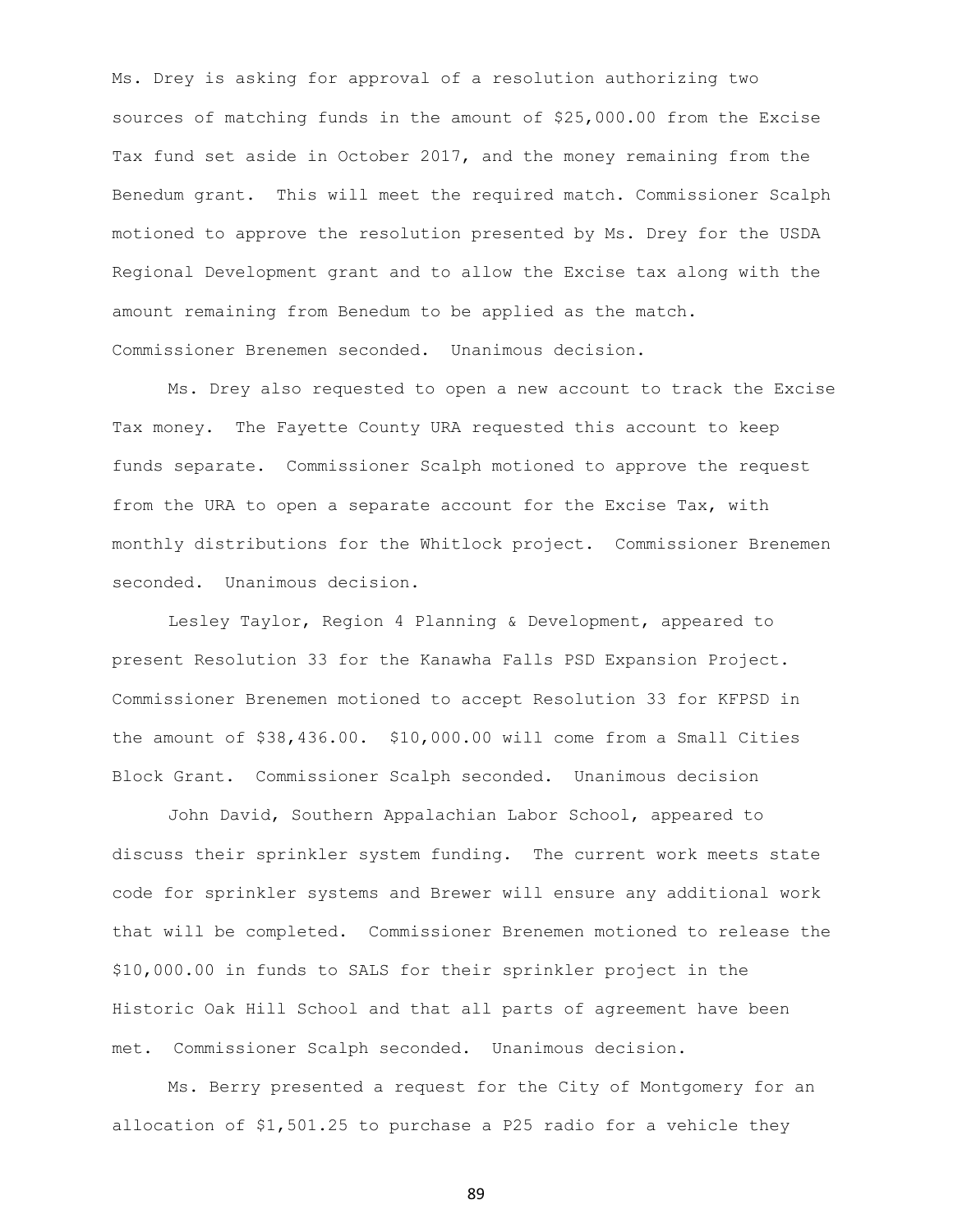recently purchased from the Town of Pratt. Commissioner Brenemen motioned to issue a letter stating they are currently unable to help. The Commission could only assist in the event that funds would be available to the Sheriff's department too for the same requested equipment. Commissioner Scalph seconded. Unanimous decision.

Ms. Berry presented federal grant forms from Kelly Jo Drey for a USDA Rural Business Development Grant (funding for Whitlock Project). Commissioner Scalph motioned to approve the forms. Commissioner Brenemen seconded. Unanimous decision.

Ms. Berry presented federal grant forms from Kelly Jo Drey for a USDA Local food Promotion Program (funding for Whitlock/Food Hub Project.) Commissioner Scalph motioned to approve the forms. Commissioner Brenemen seconded. Unanimous decision.

Ms. Berry presented for Kelly Jo Drey a request for permission to get monthly disbursements of the excise tax funds that were allocated for the Whitlock Project. The URA will open a new bank account for those funds. Commissioner Scalph motioned to approve the request. Commissioner Brenemen seconded. Unanimous decision.

Ms. Berry presented an application to the WV Hardwood Alliance Zone and letter notifying that the Fayette County Commission has approved to join. The application and letter were signed.

Ms. Berry presented a request from Ss. Peter & Paul Catholic School to use the Fayette County Soldier & Sailors Memorial Building for basketball practices & games from October 29, 2018 through February 23, 2019. Commissioner Brenemen motioned to approve the request. Commissioner Scalph seconded. Unanimous decision.

The Commission recessed at 10:00 a.m.

The Commission reconvened at 10:08 a.m.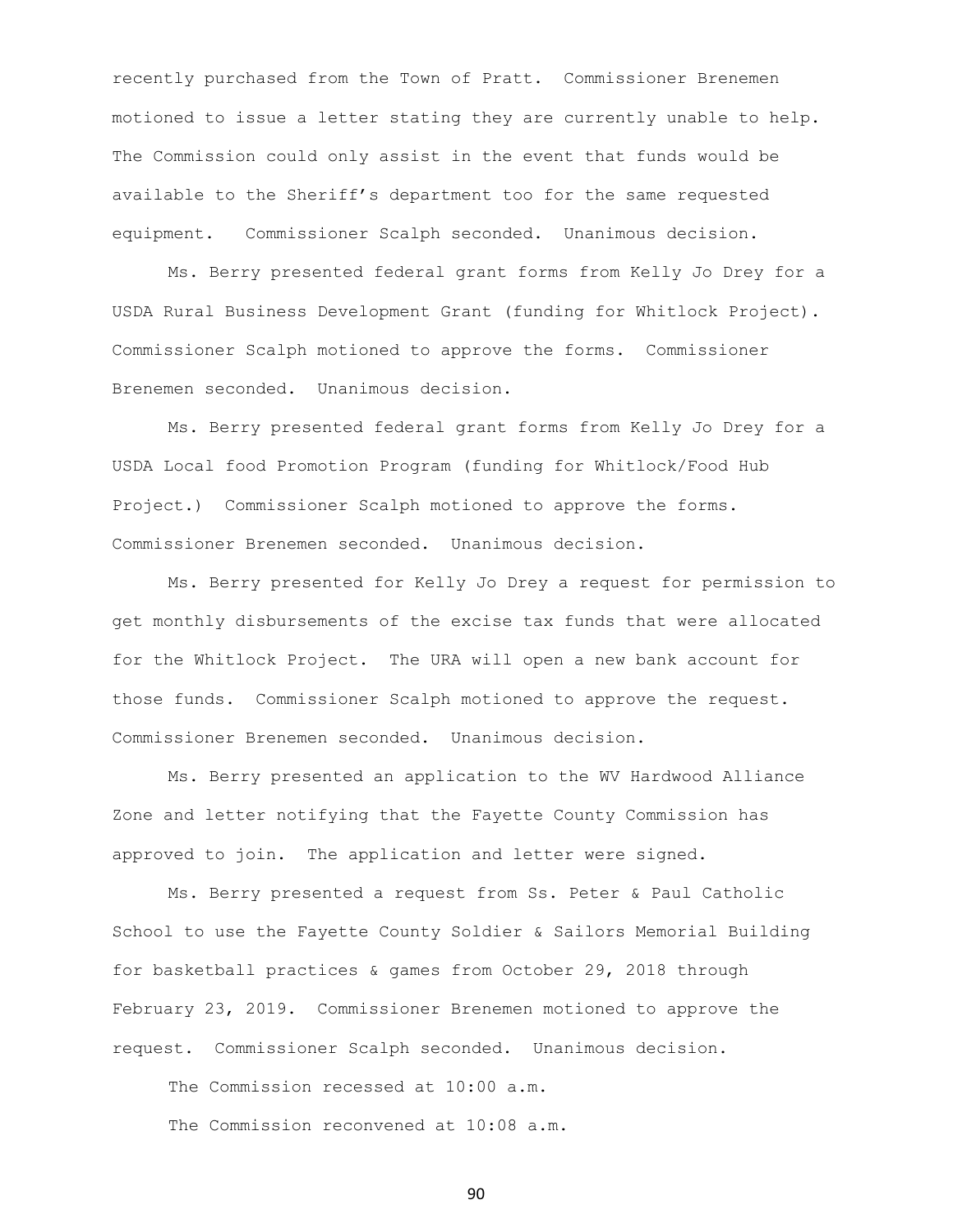Meadow Bridge High School seniors Shauna Harless, Agusta Markley and Karlee Smith appeared to present Senior Projects to the Commission.

Mike Bone, Assessor Chief Deputy, presented personal property exonerations for Jesse J & Nina M & Madeline Wolf \$369.42; Leonard M & Loretta H. Treadway \$774.00; Stephanie Ruger Collins \$51.56; T & C Used Auto & Equipment \$176.94; Stephanie L. King \$30.36; Yvonne J. or David S. Watters \$30.36; Joyce A. Fawcett \$227.34; Ruth E. Hess \$21.12; James Emory & Nora E. Miller \$2,032.86; Charles W. Johnston \$23.04; Richard E. Bryant \$226.34; Lula S. Adkins \$207.14; Matthew Walker \$70.74; Clyde M. or Lisa D. White \$2,077.94; Johnny & Darlene Settle \$652.60; Joshua L. & Mary J. & Tammy Taylor \$413.12; Melvin Goode \$483.64; Paul & Lindsey Williamson \$324.66; James C. & Amber N. Jones \$429.26; Rickey A. or Lori Commissioner Brenemen motioned to approve the personal property exonerations. Commissioner Scalph seconded. Unanimous decision.

Mr. Bone presented a real property exoneration for Teresa Benson \$462.96. Commissioner Brenemen motioned to approve the real property exoneration. Commissioner Scalph seconded. Unanimous decision.

Attorney John Stump, Steptoe & Johnson, appeared regarding the TIF for work at Plateau Medical Center for street-scaping, lighting, and potential property acquisition. The application will be ready by the end of this week. A public hearing has been set for June 22 to meet publication requirements. They must give thirty days' notice to the Board of Education and the City of Oak Hill. Oak Hill has adopted a resolution proposing the TIF district. This will benefit any property owner in downtown Oak Hill, not just the hospital. Commissioner Scalph motioned to approve the resolution request from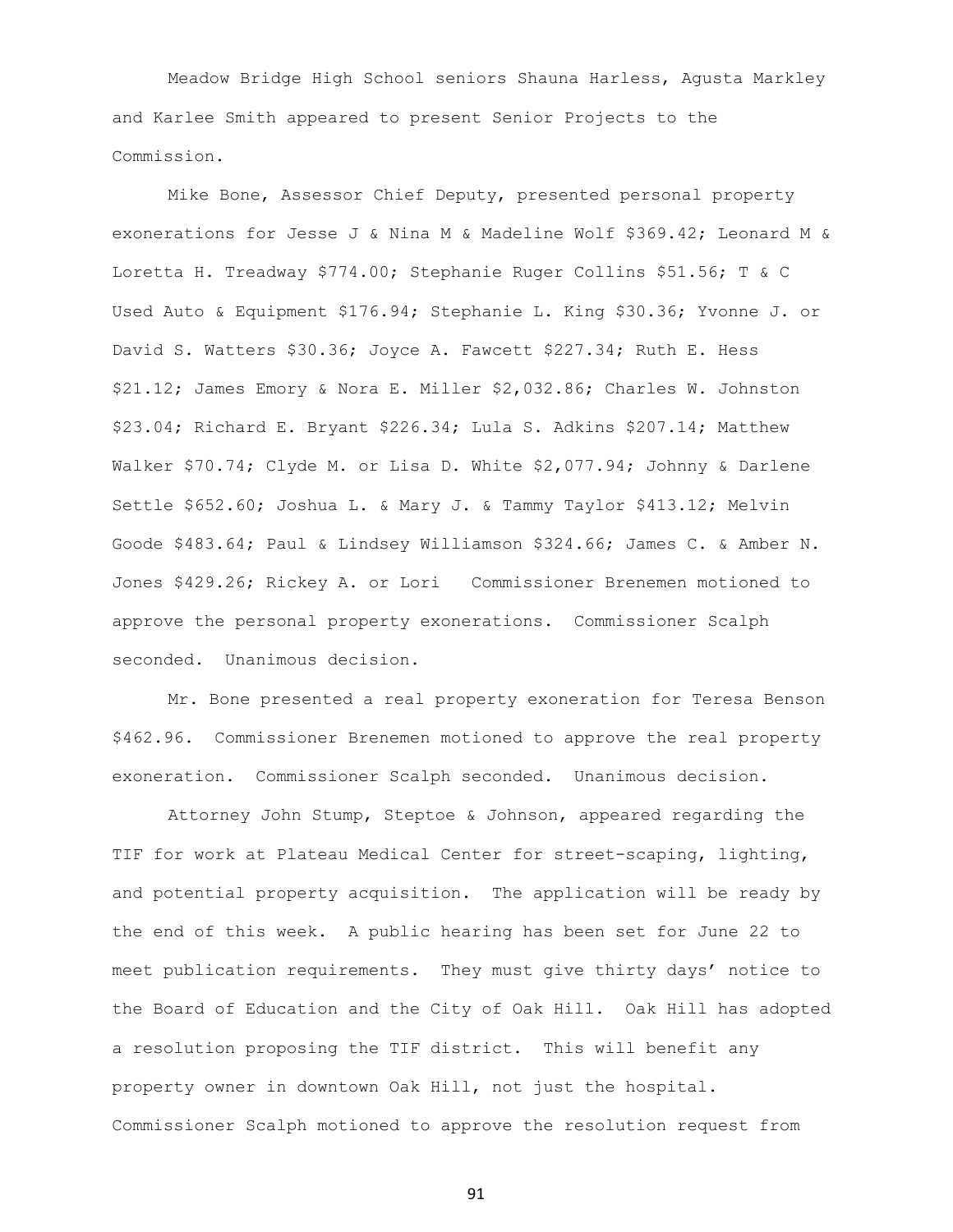the City of Oak Hill regarding the public hearing and proceed with the application regarding a TIF district. Commissioner Brenemen seconded. Unanimous decision.

Bill Burns and Brian Osborne, Tate Communications, appeared to explain their quote for phones and internet at the detective bureau. Commissioner Scalph motioned to approve proceeding with work according to the quote from Tate Communications and the explanation presented. Maintenance for this location will be included at no additional cost. Commissioner Brenemen seconded. Unanimous decision.

Jeff Mauzy, Assistant Prosecuting Attorney, appeared to add to the legal services bid discussion. All questions have been answered. The meeting was adjourned at 11:37 a.m.

FAYETTE COUNTY COMMISSION SPECIAL SESSION MAY 3, 2018 COURTHOUSE FAYETTEVILLE, WV 25840 MEMBERS PRESENT: MATTHEW D. WENDER, DENISE A. SCALPH, JOHN G. BRENEMEN

The Fayette County Commission met in a special session on this 3rd day of May, 2018.

President Wender called the meeting to order at 9:05 a.m.

Commissioner Scalph offered a motion to go into executive session to discuss a personnel matter. Commissioner Brenemen seconded. Unanimous decision.

The Commission exited executive session at 11:30 a.m.

Commissioner Scalph motioned to send a letter to Sheriff Mike Fridley informing him that it is the authority of the Fayette County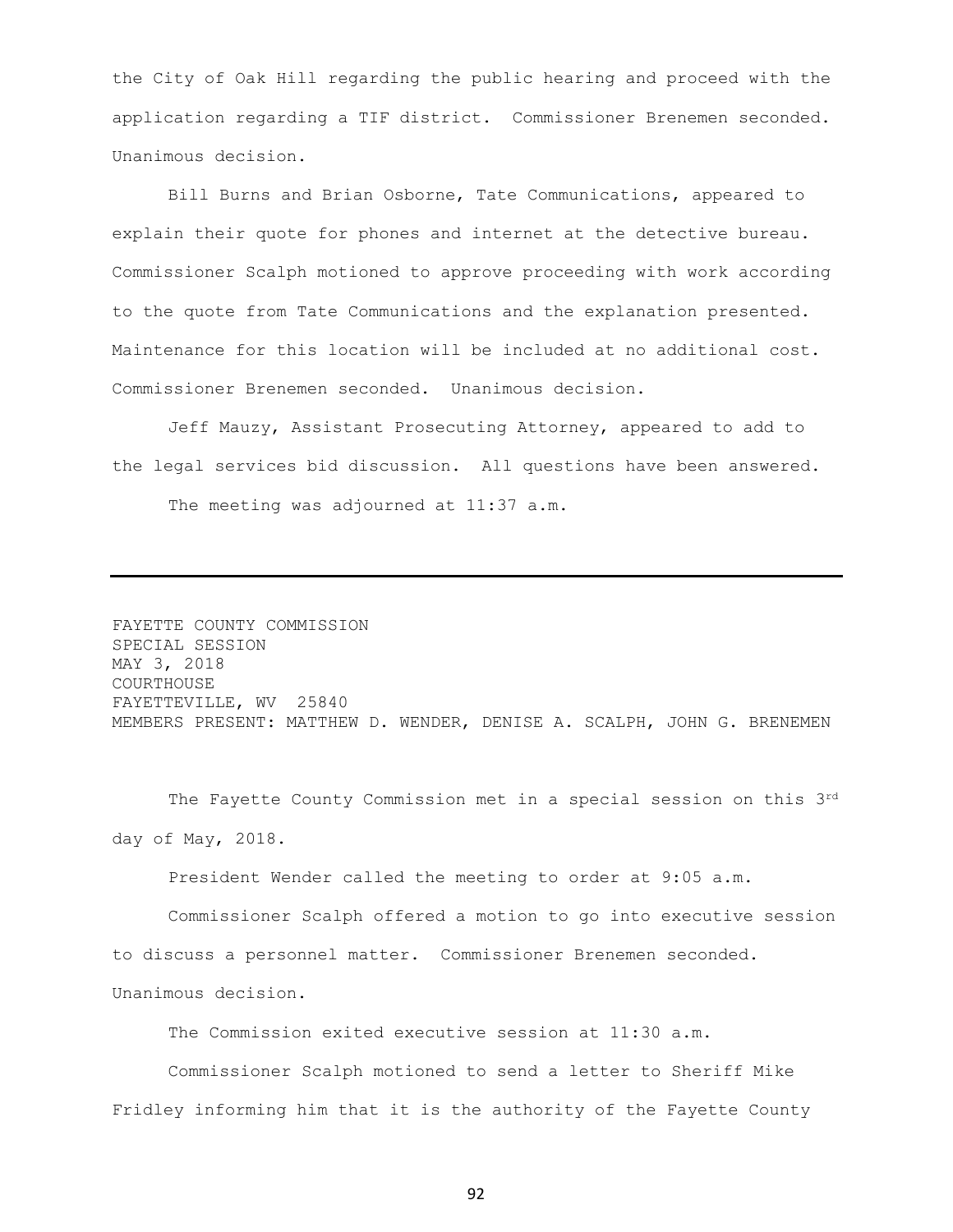Community Corrections Board to hire a director of the Day Report Center. Once the director is hired, the Fayette County Commission would like to meet to discuss the importance of the program. Commissioner Brenemen seconded. Unanimous decision.

The meeting was adjourned at 11:30 a.m.

FAYETTE COUNTY COMMISSION REGULAR SESSION MAY 14, 2018 COURTHOUSE FAYETTEVILLE, WV 25840 MEMBERS PRESENT: MATTHEW D. WENDER, DENISE A. SCALPH, JOHN G. BRENEMEN

The Fayette County Commission met in a regular session to canvass the Primary Election on this 14th day of May, 2018.

President Wender called the meeting to order at 9:03 a.m.

Kelvin Holliday, County Clerk, administered the oath to all canvass workers at 9:05 a.m.

Canvass was conducted.

Precincts 42 and 59 were blindly selected to be hand-counted.

Provisional ballots were considered and counted. No exceptions were found.

Early voting workers were not instructed by the County Clerk to separate ballots into precincts. All were placed together in one box. This should be addressed with the Early Voting workers before the next election.

Canvass was concluded at 12:05 p.m.

The results will be certified at a later date, pending the conclusion of all other counties' canvasses.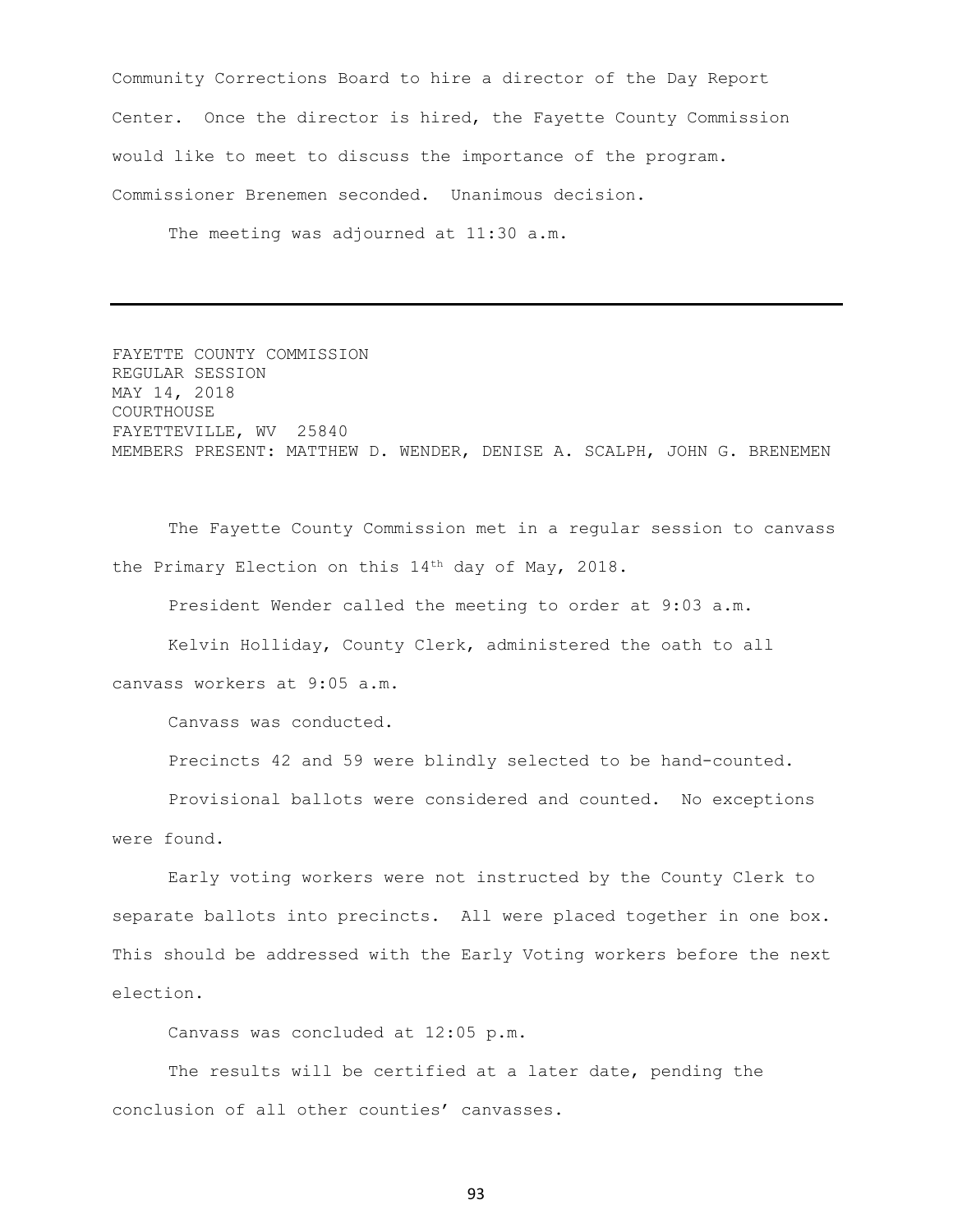Commissioner Scalph motioned to approve estate settlements for Emma Lee Perry; Joseph Ralph Franklin; Mildred Iona Tench; Helen Mildred Deligne; Ellen Ann Kincaid; Roger Thomas Elkins; Marvella Kay Lawhorn; Billy Winford Keeney; James Ray Roop, Jr.; Jerry Allen Smith; and Loretta Charlene Crist. Commissioner Brenemen seconded. Unanimous decision.

Commissioner Scalph motioned to approve vouchers and invoices and release checks today. Commissioner Brenemen seconded. Unanimous decision.

Deborah Berry, County Administrator, presented 2 Orders to Combine or Divide & Segregate Land for Ronald L. & Mary S. Crosier, and Joseph A. Enright, respectively. Commissioner Brenemen motioned to approve the orders. Commissioner Scalph seconded. Unanimous decision.

Ms. Berry presented a revised letter from Doug Hylton to CSX regarding Abandonment Exemption in Greenbrier County for the Meadow River Rail Trail. Commissioner Scalph motioned to accept the revised letter and authorize President Wender to sign. Commissioner Brenemen seconded. Unanimous decision.

Jamie Bennett, 911 Director, appeared to discuss maintenance personnel for the 911 Center. Mr. Bennett stated that 19 hours a week is not enough time and would prefer 28-30 hours. The Commission stated that they agreed for a part-time employee for 3 days a week. Commissioner Scalph motioned to approve the initial agreed upon parttime position for 3 times a week and no more than 19 hours. Commissioner Brenemen seconded. Unanimous decision.

Ms. Bennett presented a ranking system for personnel at the 911 Center with a pay scale. President Wender asked for information about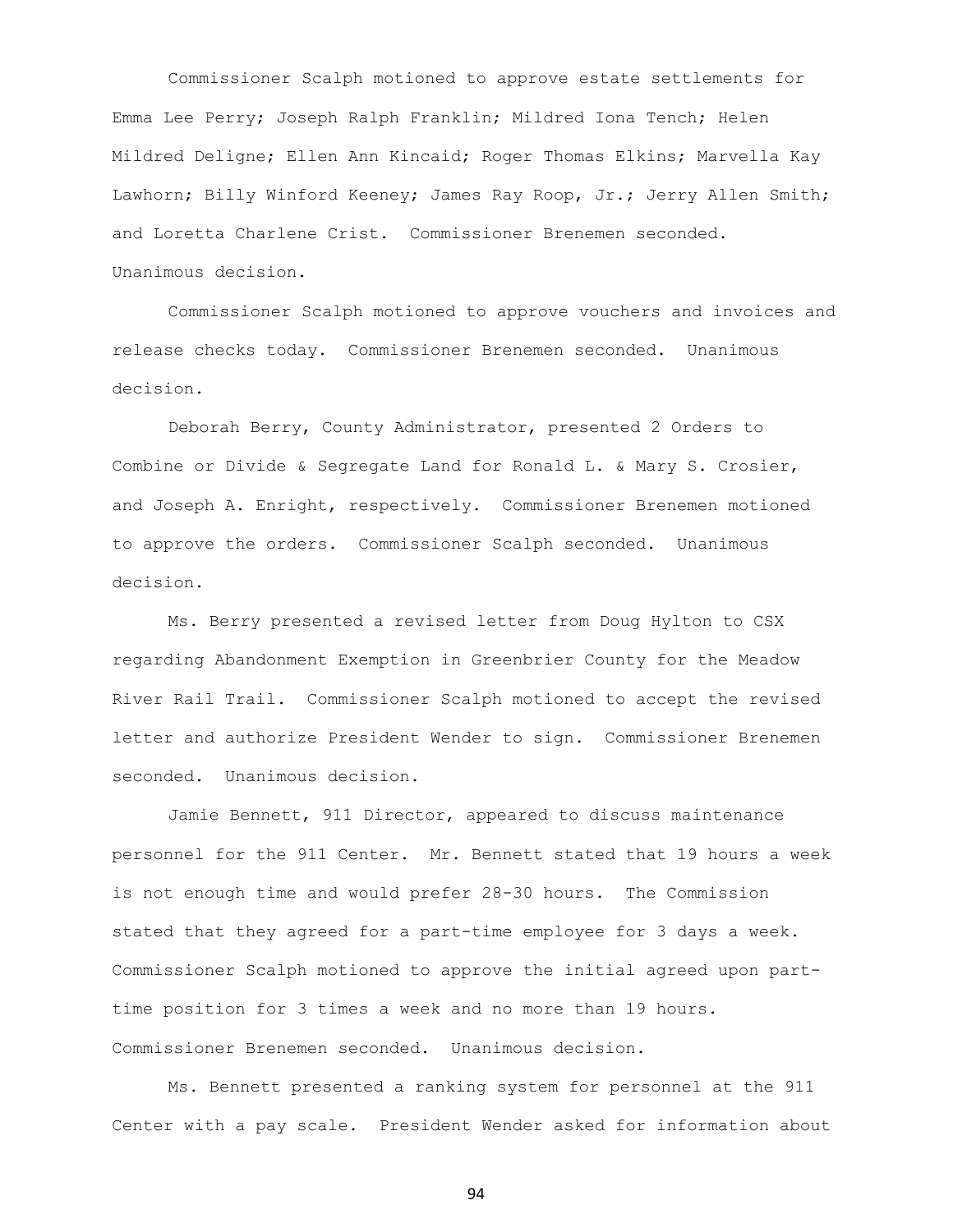budgeted overtime for the Center. Mr. Bennett and Sheriff Fridley will work on a new ranking system for dispatchers and Sheriff Fridley will assist with provisions for an evaluation system.

Mr. Bennett presented figures for hiring 2 more dispatchers. The discussion was tabled until the ranking system is considered.

Anna Frost, Chief Tax Deputy, appeared to request approval to zero out a fund. The amount has been carried over for multiple years and the auditors suggested removing it with the Commission's approval. Commissioner Brenemen motioned to approve removing \$272.03 balance from fund 314 effective June 30, 2018. Commissioner Scalph seconded. Unanimous decision.

Ms. Frost also told the Commission that her office has concerns regarding the inserts I the tax statements which will ask taxpayers to participate in a broadband survey. They feel the inserts will confuse taxpayer who already have issues with their statements, and the office will be overwhelmed with calls about a subject they will know nothing about. The Commission will ask Kelly Jo Drey to stamp the inserts with the correct contact information for the survey.

Ms. Berry presented for discussion a private sector appointment to the Region IV Planning and Development Council due to the resignation of Howard Berry. This discussion was tabled.

Ms. Berry presented a request from Amy Summerford to use the Fayette County Memorial Building (FCMB) as a backup in case of inclement weather for a Community Dinner on June 21, 2018 from 3:00 – 10:30 p.m. The Commission requested asking Ms. Summerford to attend a future meeting to discuss questions the Commission has.

Ms. Berry presented a request from Brian Banks with Joe Aiello Basketball League to use the FCMB on June 16, 2018 for their Annual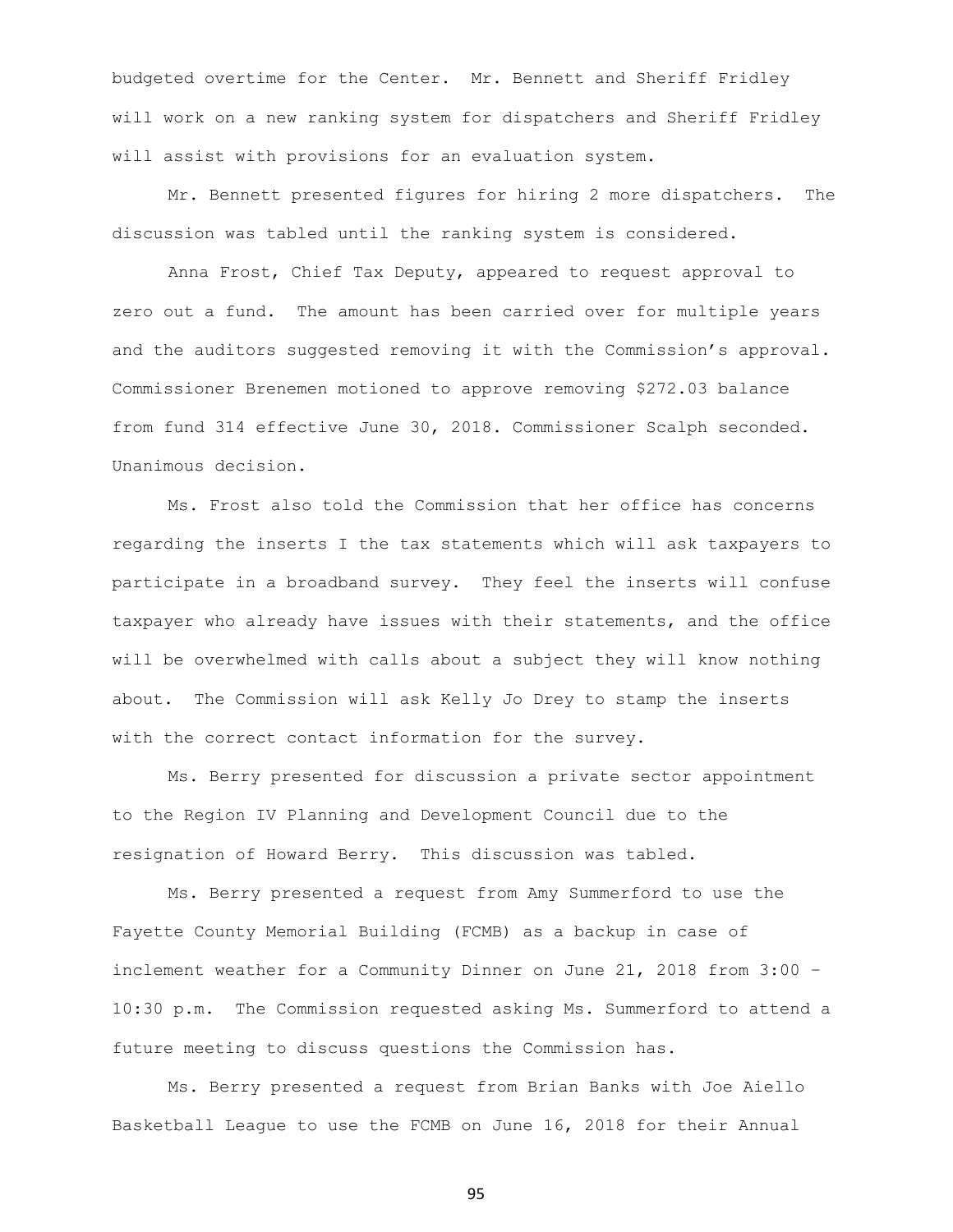Summer Slam Shootout Basketball Tournament from7:30 a.m. to 9:00 p.m. This benefits the Joe Aiello Basketball Program which is a non-profit organization. There will be an \$8.00 all-day pass or \$3.00 per game. \$1.00 per child. Commissioner Scalph motioned to approve the request. Commissioner Brenemen seconded. Unanimous decision.

Ms. Berry presented a request from Lila Thomas with New River Yoga to have a courthouse lawn hula-hoop class on May 25, 2018 from 6:00 to 7:15 p.m. Commissioner Brenemen motioned to approve the request. Commissioner Scalph seconded. Unanimous decision.

Ms. Berry presented a request from Jeffrey S. Beane with the Department of the Army requesting to use the FCMB from July 15 through August 9, 2019 for a training area for the 2019 World Scout Jamboree. This was tabled to obtain more information.

Ms. Berry presented a request from Sheriff Mike Fridley to have IT Maintenance for his office, the Danese Detachment, Day report Center and the Prosecutor's office to be paid for by the Fayette County Commission. The cost is \$600.00 per month or \$7,200.00 per year to Mountaineer Computer Group. The Commission asks to review the Sheriff's budget to see if a budget revision will be necessary.

Ms. Berry presented a letter from Lt. T.N. Mooney, K9 officer, regarding his concerns and thoughts about firearm training for Fayette County Deputies. He does not feel they have adequate training in firearms and if an incident should occur, it should be documented for his personal and professional assurance along with the Fayette County Commission.

Ms. Berry presented a request from Circuit Clerk Cathy Jarret to purchase a new server for her office at the cost of \$4,492.50.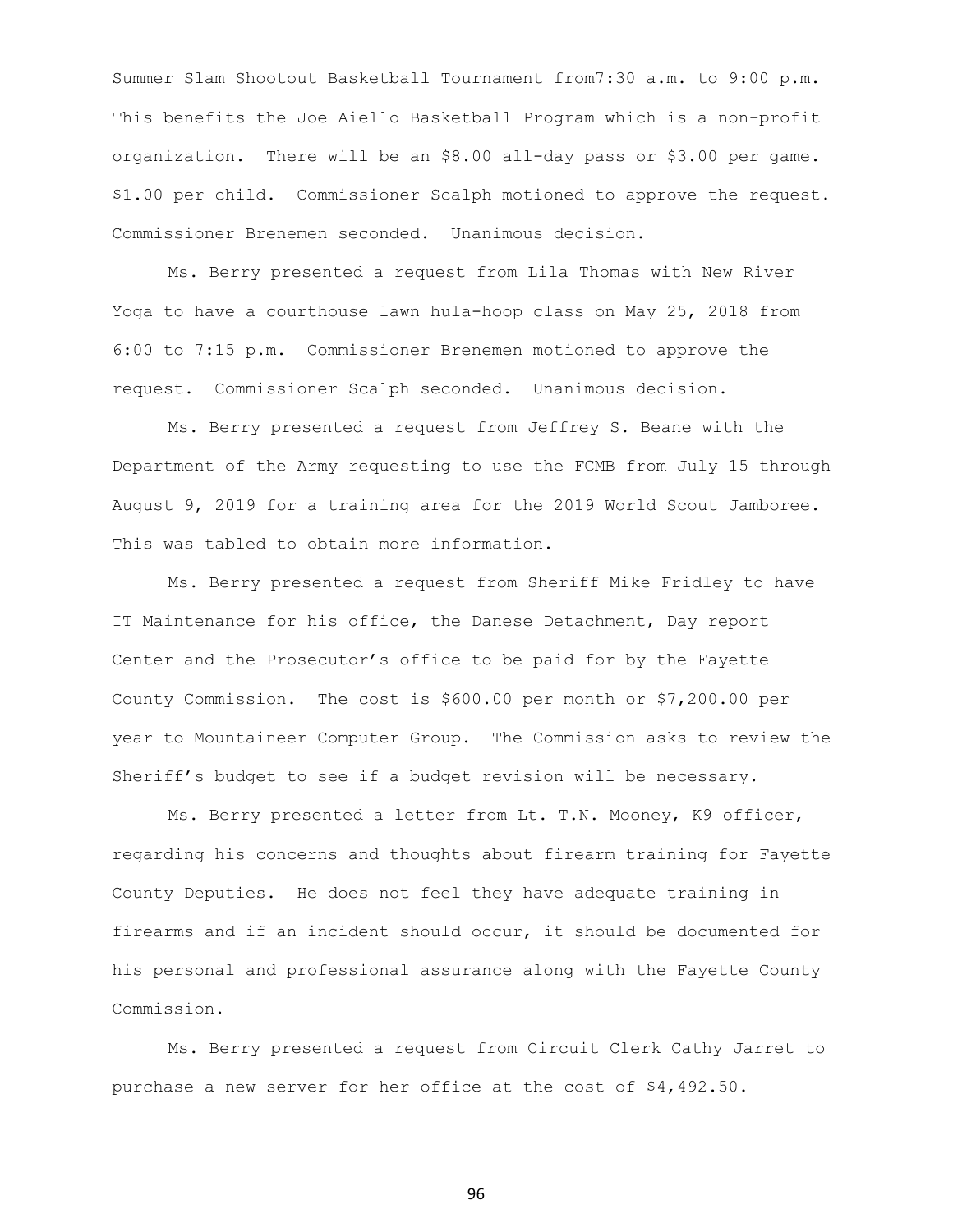Commissioner Brenemen motioned to approve the request. Commissioner Scalph seconded. Unanimous decision.

Ms. Berry presented an agreement with the City of Oak Hill for approval and signature to allow the County Commission's Code Official and Building Inspector perform its inspections and enforcement for a person of one year beginning July 1, 2018 and expiring June 30, 2018. Commissioner Brenemen motioned to approve upon the approval of the Inspector and Prosecuting Attorney. Commissioner Scalph seconded. Unanimous decision.

Ms. Berry presented a letter to the Supreme Court of Appeals requesting reimbursement for rent for the Family Law Judge for the months of May and June 2018 in the amount of \$3,375.00 for each month. Commissioner Scalph motioned to approve. Commissioner Brenemen seconded. Unanimous decision.

Ms. Berry presented a request from Jerry Cook from ACE to lease 3 lots in Minden that are deeded to the Fayette County Commission for \$10.00 per year for a 10 year term. The Commission cannot enter into agreements for more than 1 year at a time. Commissioner Scalph motioned to approve the request for a 1 year lease and ACE will maintain the lots. Commissioner Brenemen seconded. Unanimous decision.

The Commission entered into an executive session at 2:16 for a personnel matter.

The Commission reconvened at 2:18 p.m. with no action taken. The meeting was adjourned at 2:20 p.m.

## FAYETTE COUNTY COMMISSION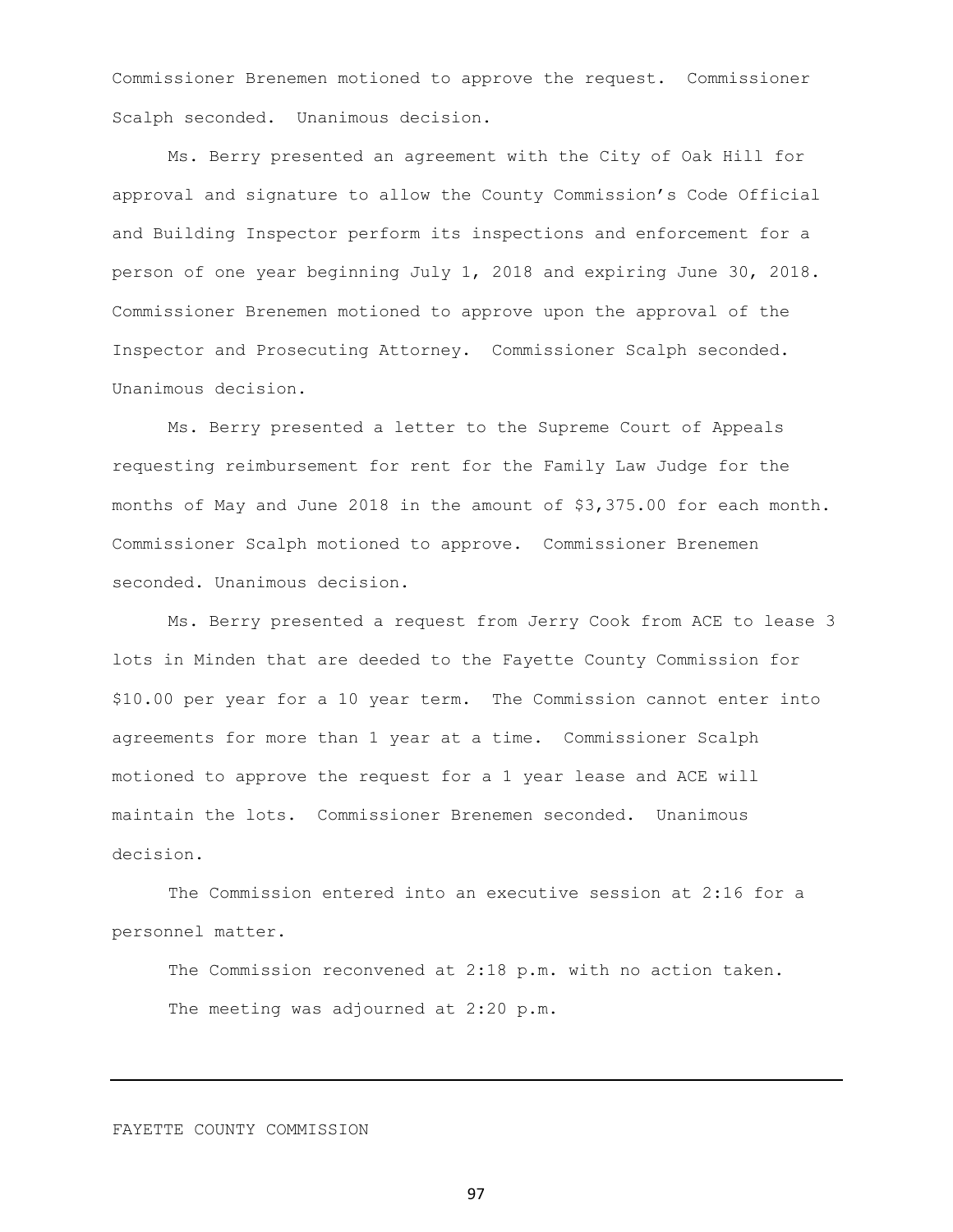REGULAR SESSION MAY 25, 2018 COURTHOUSE FAYETTEVILLE, WV 25840 MEMBERS PRESENT: MATTHEW D. WENDER, DENISE A. SCALPH, JOHN G. BRENEMEN

The Fayette County Commission met in a regular session on this  $25<sup>th</sup>$  day of May, 2018.

President Wender called the meeting to order at 9:09 a.m.

Commissioner Scalph motioned to approve 2nd half payroll and release checks on May 30th. Commissioner Brenemen seconded. Unanimous decision.

Commissioner Scalph motioned to approve estate settlements for Judith Ann Terry Brown; Jack Manning; William P. Bragg; Billy Wayne Frye; Joseph Dale Ellison; Melbourne Francis Carr; John Andrew Wylie; J.C. Prather; Robert Wolfe; Julian (J.C.) Blume; Inge Antonie Elisabeth Harrell; and Doretta Mae Runion. Commissioner Brenemen seconded. Unanimous decision.

Commissioner Scalph motioned to approve vouchers and invoices and release checks today. Commissioner Brenemen seconded. Unanimous decision.

Commissioner Brenemen motioned to approve April  $30<sup>th</sup>$ , May  $3<sup>rd</sup>$ , and May 14<sup>th</sup>, 2018 minutes. Commissioner Scalph seconded. Unanimous decision.

Lesley Taylor, Region 4, presented Resolution #34 for KFPSD \$11,442.00 total. For reimbursement for Commissioner Scalph moves to approved Resolution #34 for KFPSD. Commissioner Brenemen seconded. Unanimous decision.

Kevin Walker, OEM Director, requested the Commission sign a resolution agreeing to the terms and conditions of *Project 1152875*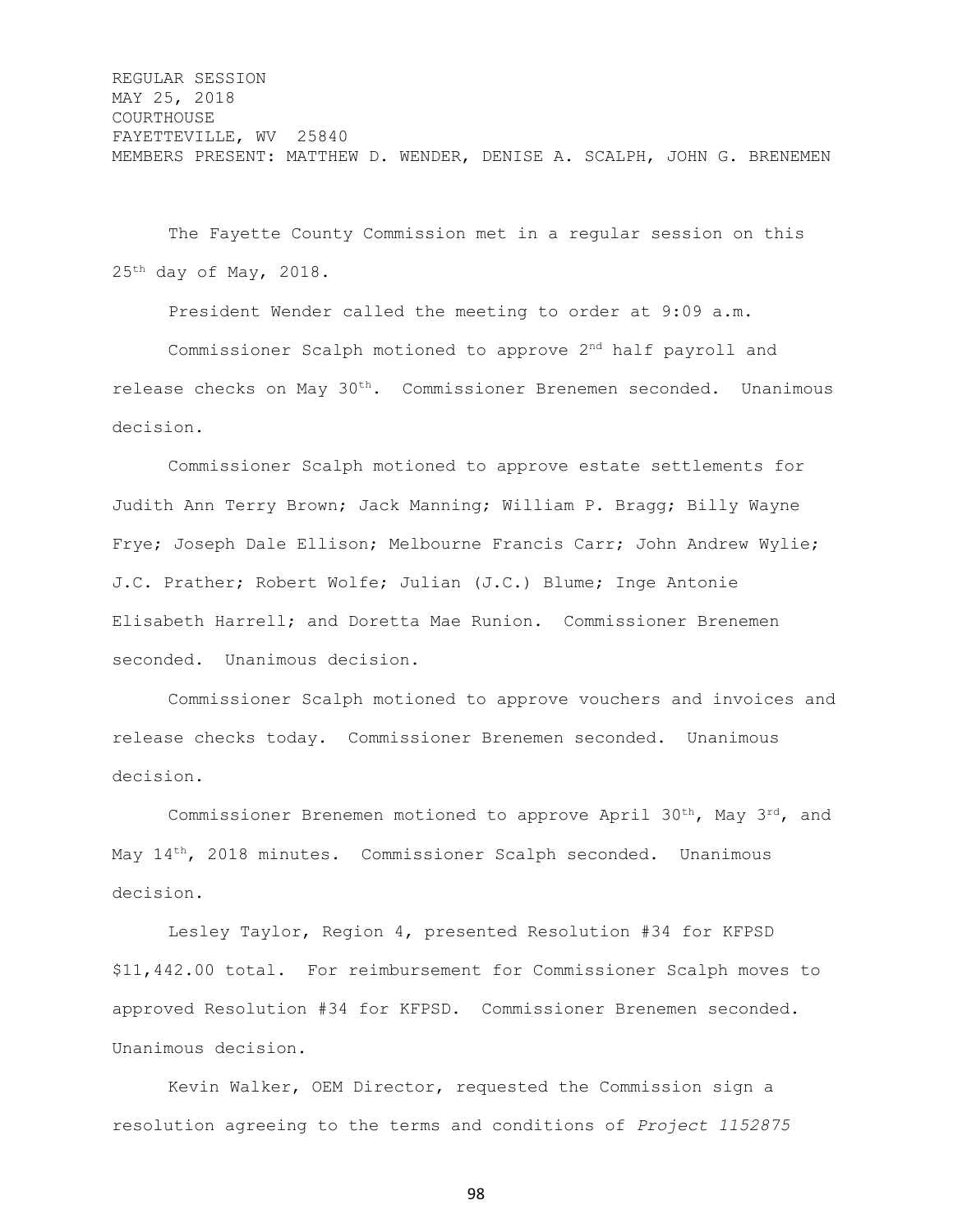*U313-MEA replacing Meadow River Bridge*. Mr. Walker presented a resolution for Commission's approval and signatures. The Department of Highways oversees the funds. The balance will be received from FEMA once the project is completed. Commissioner Scalph motioned to approve the resolution presented for the rail trail and for President Wender to sign Commissioner Brenemen second. Unanimous decision.

Mr. Walker presented a hazard mitigation property lease for approval with ACE Adventure Resort for 1 year, May 17, 2018 – May 17, 2019 for approval and signature of President Wender. Lots 254, Block 4 Minden SD 9-58L-16; Lot 244, Block 4, Minden SD 9-58L-11; Lot 208, Block 4, Minden SD 9-58M-52. Commissioner Scalph motioned to approve the lease. Commissioner Brenemen seconded. Unanimous decision.

Ms. Berry presented a letter from Mr. Walker and James Bennett regarding the recommendation of hiring Jason Plogger for 19 hours a week at \$10.00 an hour with a 6 month probationary period, part-time permanent. Mr. Plogger will start May 29<sup>th</sup>. Commissioner Scalph motioned to approve. Commissioner Brenemen seconded. Unanimous decision.

Sharon Cruikshank, New River Gorge Convention and Visitors Bureau, and Lisa Strader, Southern West Virginia Convention and Visitors Bureau, appeared to present their annual reports and updates. The CVBs spend 69% of funds for marketing.

Commissioner Scalph motioned to approve an allocation of funds to be used on the Spartan Games in amount of \$1,500.00 from the Commission in addition to what is currently contributed financially. Commissioner Brenemen seconded. Unanimous decision.

Bids for the Courthouse masonry repair were opened. The advertised pre-bid was conducted. Bids were given to architect Dan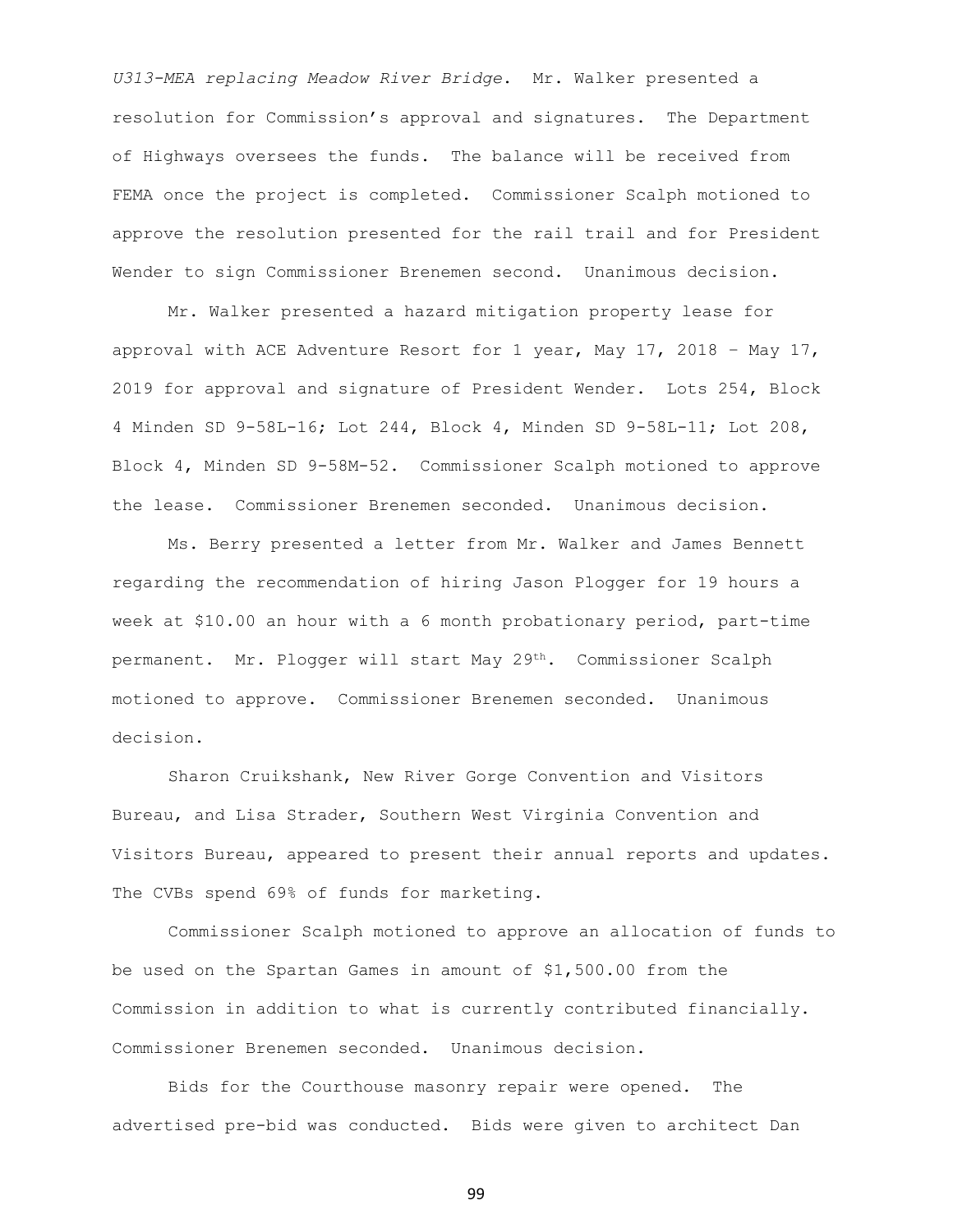Sneed for review and recommendation. Received one bid from Arch masonry out of Pittsburgh: \$131,400.00 base cost with a \$28,9000.00 alternate. Commissioner Brenemen motioned to accept the bid and give to Mr. Snead for review. Commissioner Scalph seconded. Unanimous decision.

Amy Summerford, Fayetteville Merchants Association, appeared to discuss the Gorge Grown Event. They plan to sell sixty tickets and close Court Street in front of the Courthouse for a catered dinner. They would like to use the Memorial Building for a weather contingency location. All food is catered in, not cooked on site. Commissioner Scalph motioned to approve subject to providing insurance with the County as additional insured. The Fayetteville Merchant's Association and Gorge Grown will be responsible for clean-up, and since this is a fund-raiser for non-profit group, the fee will be waived. Commissioner Brenemen seconded. Unanimous decision.

The Commission took a break at 10:56 The Commission reconvened at 11:07

Kevin Willis, DTE Towing, appeared for a presentation of facts from the tow rotation. Presented numbers and rules of the rotation. Discussion was held regarding rotation rules and regulations. After general discussion, Mr. Willis was instructed to run issues by James Bennett and Kevin Walker for discussion with the Advisory Board.

Renee Harper, Fayette County Park Director, appeared with requests. Three staff members reached the end of their probationary period and requested raises. The Commission denied this request. The park received grant funding for assessment and design. They will need different transportation options for getting down trails. Quotes are for \$9,964.00 and \$9,468.00 for side by sides for park work to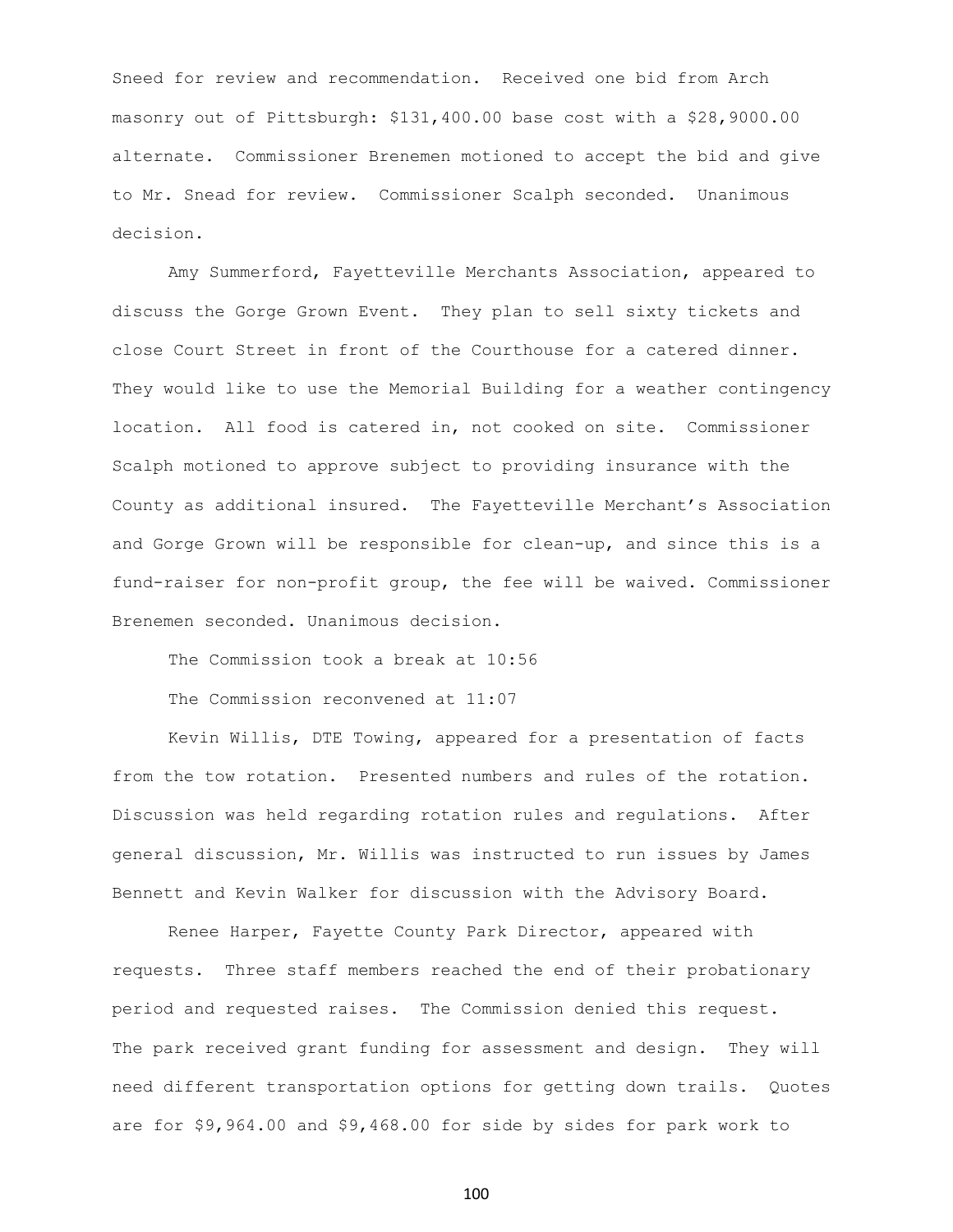come from Capital Equipment and Outlay. Commissioner Brenemen motioned to approve up to \$9,500.00 on a UTV providing it meets the requirements. Commissioner Scalph seconded. Unanimous decision. Ms. Harper requested to purchase new computers for the office. The current computers are not adequate. Commissioner Brenemen motioned to approve the purchase of three computers, not more than \$1,000.00 each for the park office. Commissioner Scalph seconded. Unanimous decision. Ms. Harper requested money remaining in this budget to be carried over to next year. Potential use for park upgrades. The Commission requested waiting to see what remains for discussion closer to first of July.

Commissioner Brenemen motioned to have President Wender sign the agreement for the Flexi grant which was awarded. Commissioner Scalph seconded. Unanimous decision.

Ms. Harper presented a request from a church group which is holding a camp at the park in July. They have requested to rent the pool for one day. This would require closing the pool to the public for that Thursday. Other camps only get privacy in the evening hours. The request was denied.

Ms. Berry presented documents for the Commission to sign to Certify the Primary Election. Commissioner Brenemen motioned to certify the Primary Election held on May 8, 2018. Commissioner Scalph seconded. Unanimous decision.

The Commission entered into an executive session 12:14 p.m. concerning a legal matter.

The Commission exited the executive session at 12:53 p.m. No decisions were made.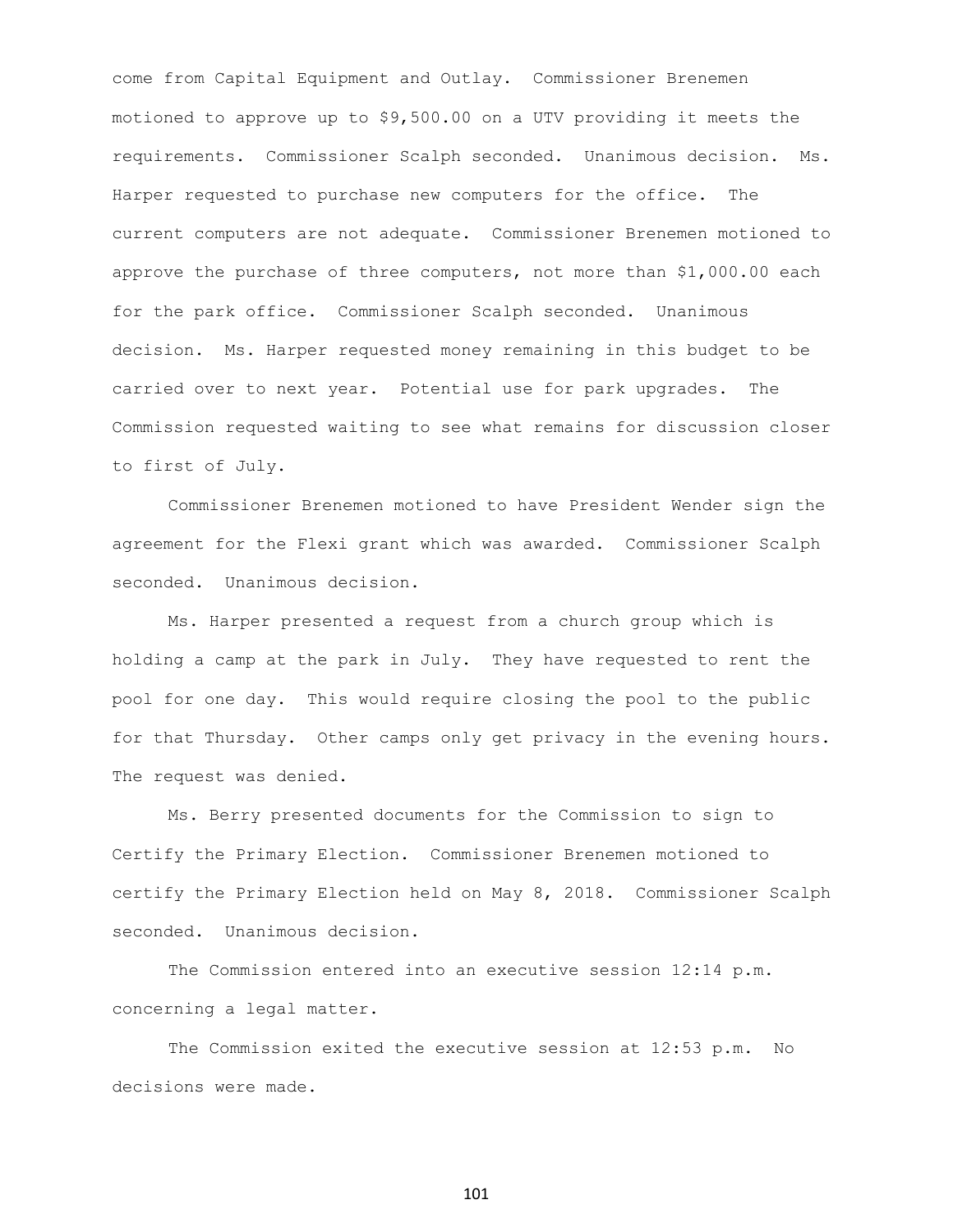The Commission discussed their ordinance to ban fracking waste from 2016. Attorney Michael Callaghan presented resolution to withdraw the ordinance due to lawsuit overriding. Commissioner Scalph motioned to approve Resolution Number 2018-3 presented by Mr. Callaghan. Commissioner Brenemen seconds. Unanimous decision.

Sheriff Mike Fridley appeared to present the delinquent tax list. Commissioner Brenemen motioned to accept receipt of the delinquent tax list. Commissioner Scalph seconded. Unanimous decision.

John David, SALS, appeared regarding the Standard of Habitability code. Commissioner Brenemen motioned to approve a letter to SALS stating Fayette County follows the International Residential Code rules. Commissioner Scalph seconded. Unanimous decision

Ms. Berry presented a letter for approval and signature of President Wender for SALS expressing support for the Southern Appalachian Labor School application to continue home rehabilitation work within Fayette County. Commissioner Brenemen motioned to approve and authorize President Wender to sign. Commissioner Scalph seconded. Unanimous decision.

The Commission received a letter from John David notifying them that they propose to develop Helen M. Powell Apartments using HOME Investment Partnership funds, through the HOME Community Housing Development Organization Program. The Commission received the letter with no action taken.

Mr. David then appeared regarding Page-Kincaid PSD. PKPSD received a write up from the DEP for a malfunctioning grinder pump. This pump failure resulted in waste spilling into a citizen's yard. Without rectifying the problem, the DEP will issue a Notice of Violation which will result in fines. PKPSD is requesting funding in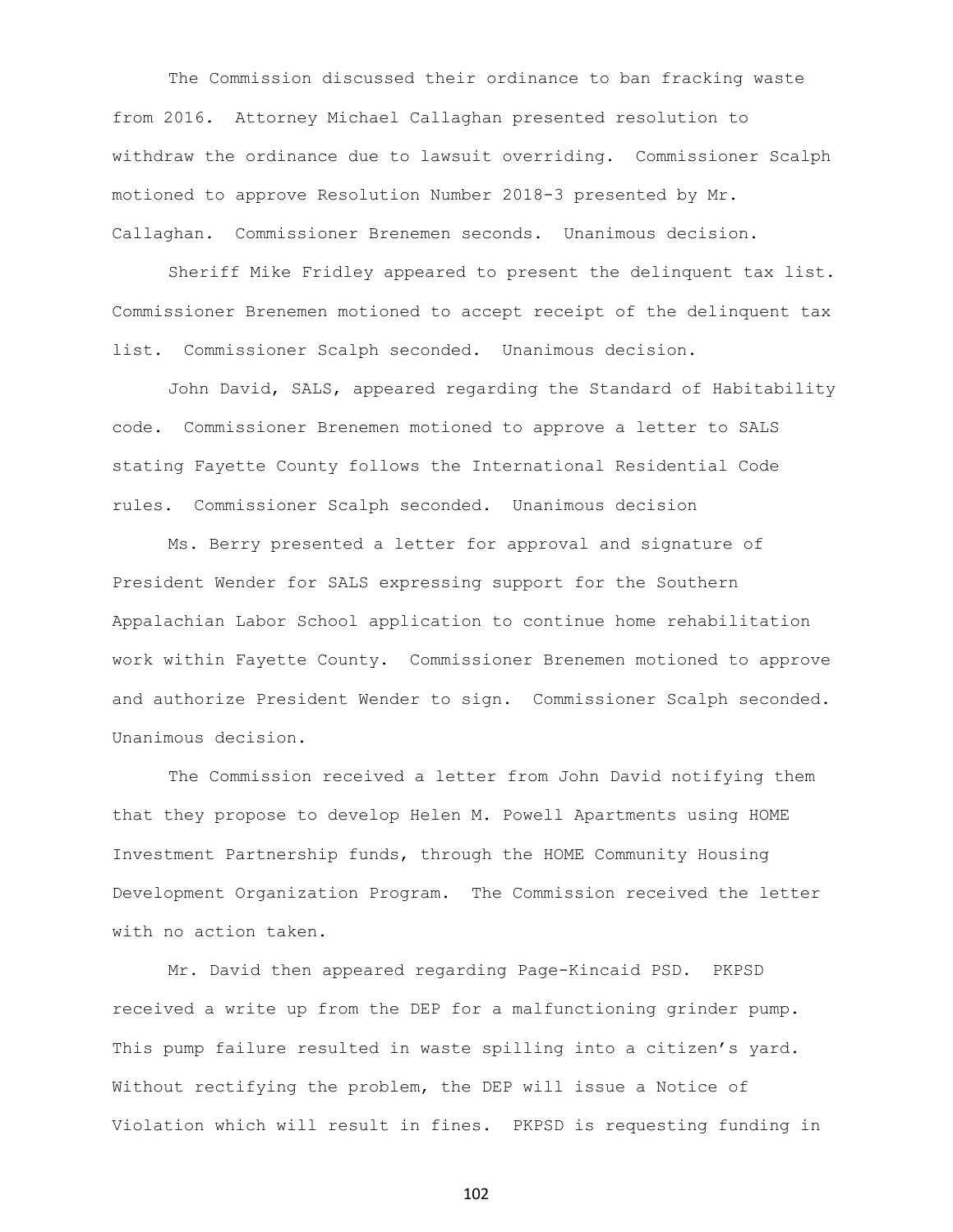the amount of \$25,000.00 to replace the pump. Commissioner Brenemen motioned to make a loan to PKPSD in the amount of \$22,440.00 with the expectation of payments of \$1,000.00 will be made to pay off the loan within 23 months, contingent on their board approval. Commissioner Scalph seconded. Unanimous decision.

Commissioner Brenemen motioned to receive a letter from John David, PKPSD at a later date requesting a public hearing regarding Frasure Creek and Ms. Berry will stamp and send the letter. Commissioner Scalph seconded. Unanimous decision.

Ms. Berry presented a lease for Boomer Ballfield for signatures. This lease was approved in a previous meeting.

Ms. Berry presented letters and orders for the Commission to sign designating the following incorporated banking institutions in the County to be named as depositories of public monies: Fayette County national Banks; Chase; Bank of Mount Hope, Inc.; Branch Banking & Trust (BB&T); United Bank; and City National Bank. Commissioner Brenemen motioned to approve and sign the letters encouraging banks to submit the information and the orders naming the institutions. Commissioner Scalph seconded. Unanimous decision.

Ms. Berry presented a letter from Fayette County National Bank informing of the need to substitute securities pledged to the Fayette County Commission. Commissioner Scalph motioned to approve the substitution and sign the order. Commissioner Brenemen seconded. Unanimous decision.

Ms. Berry presented a request from Sean Maguire and Peter Murphy for a letter from the Fayette County Commission notifying the WV Alcohol Beverage Control Administration that they are aware of the Spartan Race Event taking place 8/24- 26/2018 to enable them to apply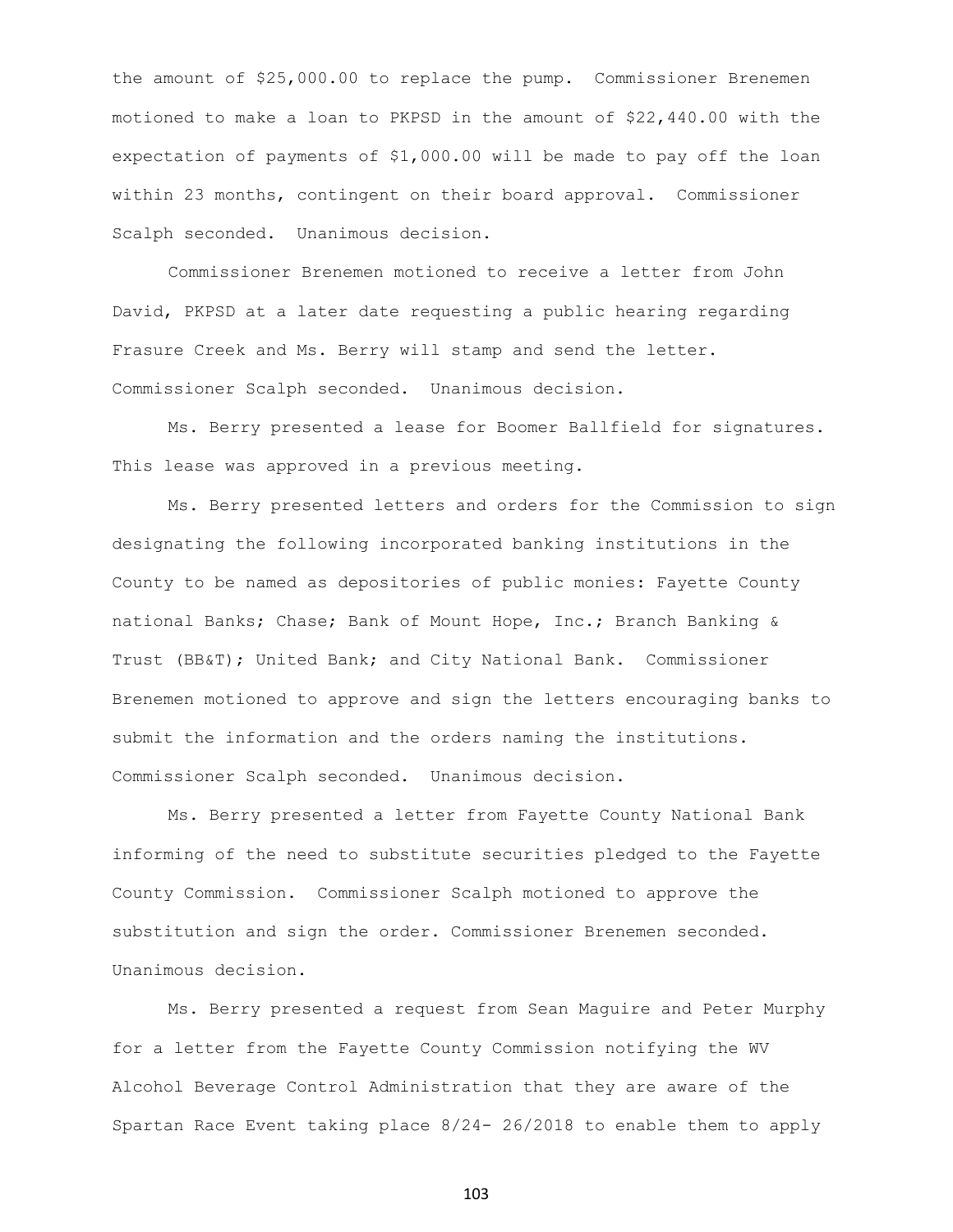for a beer permit. Commissioner Brenemen motioned to approve the request. Commissioner Scalph seconded. Unanimous decision.

Ms. Berry presented a funding allocation from CODA for their summer camp. Commissioner Scalph motioned to approve \$2,500.00. Commissioner Brenemen seconded. Unanimous decision. Ms. Berry will send a letter to CODA that the Commission fully supports the camp and it needs to become fully financially sustainable.

Ms. Berry presented a request from Michael Pilato, Secretary of the Fayetteville Lions Club, to use the county parking lot on Wiseman Avenue adjacent to the Courthouse as well as the Courthouse Lawn for the Fourth of July Festival from July 3-4. 2018. Commissioner Brenemen motioned to approve the request. Commissioner Scalph seconded. Unanimous decision.

Ms. Berry presented a letter from Danese PSD requesting the reappointment of Lawrence Boley to the Danese PSD. Commissioner Brenemen motioned to approve the reappointment. Commissioner Scalph seconded. Unanimous decision.

Ms. Berry presented a letter from Joe Crist informing the Commission he intends to hire three or four individuals from various Fire Departments to assist with county wide ladder and hose testing May 29 – June 6, 2018.

Ms. Berry presented a Fayette County Fire Levy Pumper Replacement Agreement for signatures from the Commission for Smithers Volunteer Fire Department. Commissioner Brenemen motioned to approve and sign the agreement. Commissioner Scalph seconded. Unanimous decision.

Ms. Berry presented a recommendation and request from Sonny Milam to hire Allen Kowalsky as a fulltime maintenance worker with a 6 month probationary period for \$10.00 an hour to replace John Pemberton, who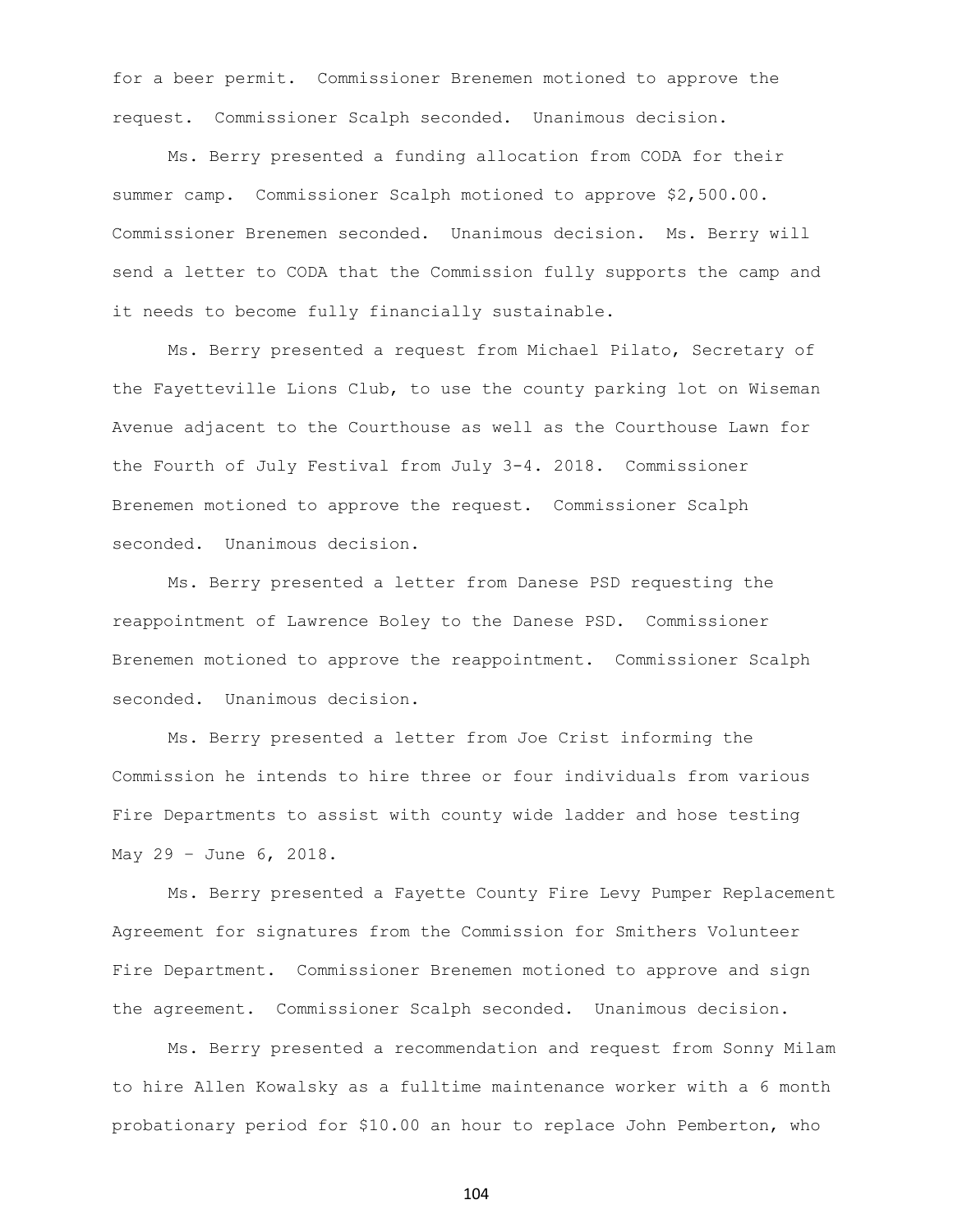resigned due to health reasons. Commissioner Scalph motioned to approve the request. Commissioner Brenemen seconded. Unanimous decision.

Commissioner Scalph motioned to approve a resolution presented today in expression of Fayette County regarding continued services with Cardinal. Commissioner Brenemen seconded. Unanimous decision. The meeting was adjourned at 2:35 p.m.

FAYETTE COUNTY COMMISSION SPECIAL SESSION JUNE 5, 2018 COURTHOUSE FAYETTEVILLE, WV 25840 MEMBERS PRESENT: MATTHEW D. WENDER, DENISE A. SCALPH, JOHN G. BRENEMEN

The Fayette County Commission met in a special session on this 5<sup>th</sup> day of June, 2018.

President Wender called the meeting to order at 8:00 a.m.

Commissioner Scalph motioned to enter an executive session. Commissioner Brenemen seconded. The Commission entered into an executive session at 8:01 a.m.

Commissioner Brenemen motioned to return to regular session at 9:22 a.m.

Commissioner Brenemen motioned to terminate the employment of Charles "Chuck" Bennett immediately as the 911 Dispatch Supervisor. Commissioner Scalph seconded. Unanimous decision.

President Wender requested that the Prosecuting Attorney's Office look into other matters at the Office of Emergency Services and report back to the Commission.

The meeting was adjourned at 9:50 a.m.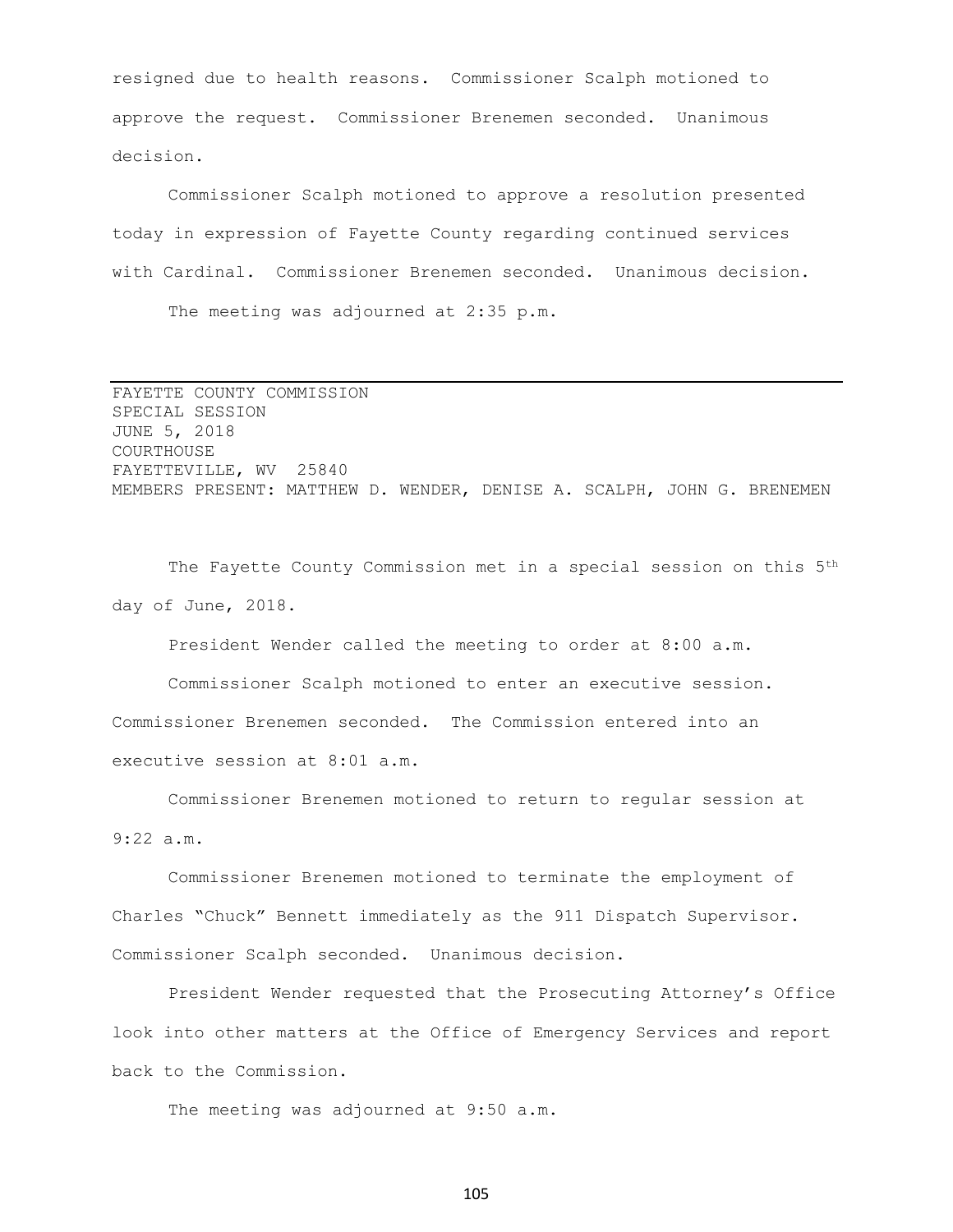FAYETTE COUNTY COMMISSION REGULAR SESSION JUNE 8, 2018 COURTHOUSE FAYETTEVILLE, WV 25840 MEMBERS PRESENT: MATTHEW D. WENDER, DENISE A. SCALPH, JOHN G. BRENEMEN

The Fayette County Commission met in a regular session on this 8<sup>th</sup> day of June, 2018.

President Wender called the meeting to order at 10:06 a.m. Commissioner Scalph motioned to approve 1st half payroll and release checks on June 15th. Commissioner Brenemen seconded. Unanimous decision.

Commissioner Scalph motioned to approve estate settlements for Glenn Leon Parsons; Charlotte Harkins Parson; John Lawrence Creed; Romanza Esther Hamilton; Elizabeth Belle Bryant; Edith Mae Cousins; Frank Junior Mullins; James Jackson Smith; Harold Vernon Estep; Clayton Franklin Sheaves; Deborah Brooks Cox; and Eugene Carrington Foster. Commissioner Brenemen seconded. Unanimous decision.

Commissioner Scalph motioned to approve vouchers and invoices and release checks today. Commissioner Brenemen seconded. Unanimous decision.

Commissioner Brenemen motioned to approve personal property exonerations for Kimberly Wilson \$181.88; Joshua & Sarah D. Pugh \$77.48; Tim Pack \$813.18; Gary W. & Sharon Pennington \$416.40; Candace Lewis & Chapman Stover \$39.88, \$63.38, \$54.60; Timothy Myers \$548.24; Mark or Pamela & Seth Hurley \$1,023.90; Tracey K. Morris \$358.70; John W. & Sandra Pyatt \$719.76; Terry L. & Kathy J. Whittington \$975.02; Andrea & Bryan K. Anderson \$275.78; Cynthia J. Dixon McClung \$496.02;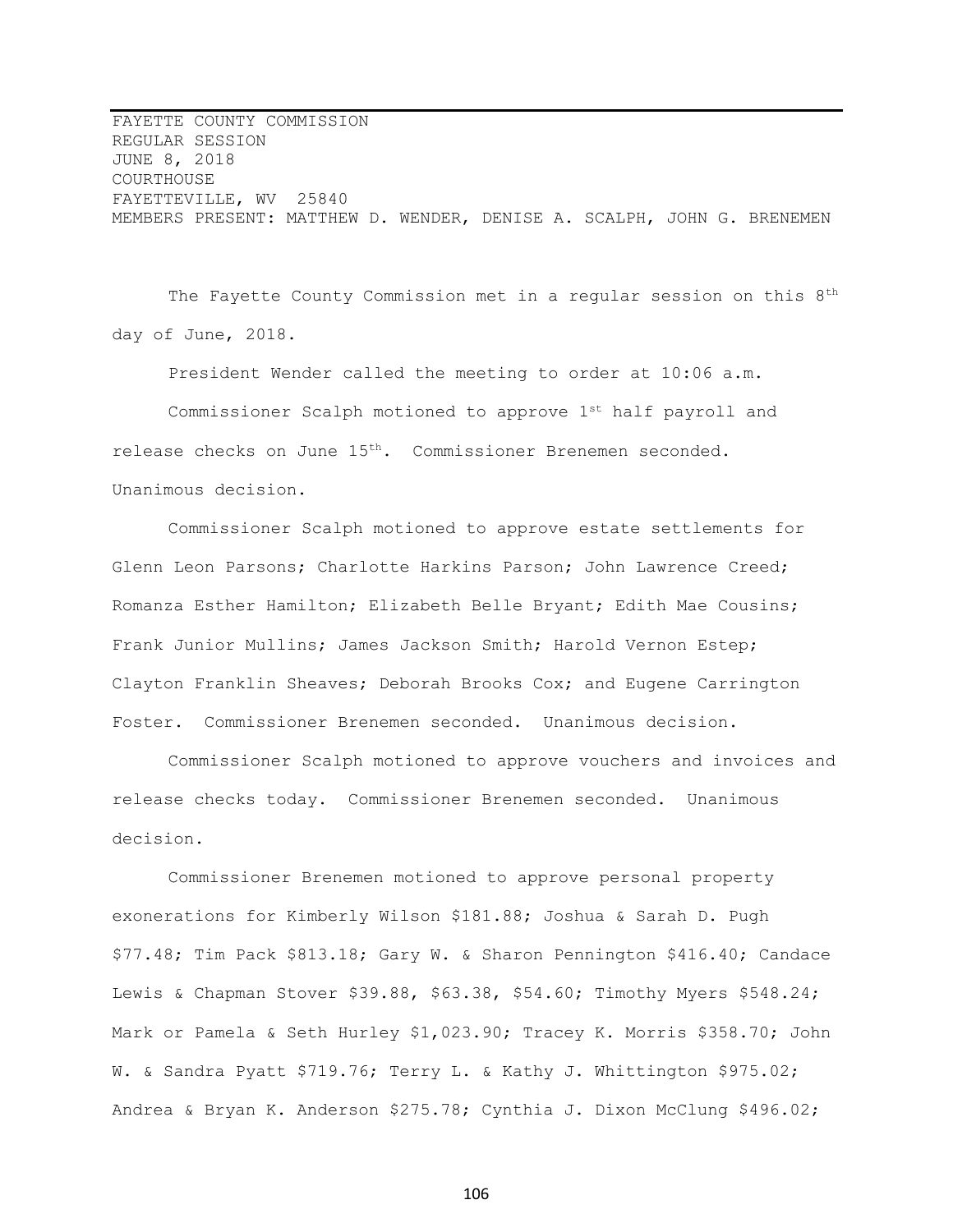and Misty A. Gill \$291.64. Commissioner Scalph seconded. Unanimous decision.

Commissioner Scalph motioned to approve signing the land book clarifications for personal and real property. Commissioner Brenemen seconded. Unanimous decision.

Debbie Berry, County Administrator, presented a support letter for the Commission to sign for Kelly Jo Drey, Resource Coordinator, to the WV Department of Agriculture regarding Whitlock Farm. Commissioner Brenemen motioned to approve and sign the letter. Commissioner Scalph seconded. Unanimous decision.

Ms. Berry presented an agreement for the Commission to sign with the Coal Heritage Authority for the grant at the Fayette County Park. Commissioner Scalph motioned to approve and sign the agreement. Commissioner Brenemen seconded. Unanimous decision.

Ms. Berry presented a letter for the Commission to sign to the WV Supreme Court of Appeals requesting reimbursements for rent for the Family Law Judge for the month of July, 2018 in the amount of \$3,375.00. Commissioner Scalph motioned to approve and sign the letter. Commissioner Brenemen seconded. Unanimous decision.

Ms. Berry presented a request from Gauley River PSD to reappoint Mr. Russell Deering as a Commissioner on the Gauley River PSD Board. Commissioner Scalph motioned to approve the reappointment. Commissioner Brenemen seconded. Unanimous decision.

Ms. Berry presented a letter from Dan Snead related to the Stone Masonry Repair for the Courthouse. Mr. Snead recommends awarding the contract to Arch Masonry for the second phase of the Fayette County Courthouse Masonry Repair. The Commission previously approved the bid in a meeting, subject to Mr. Snead's approval.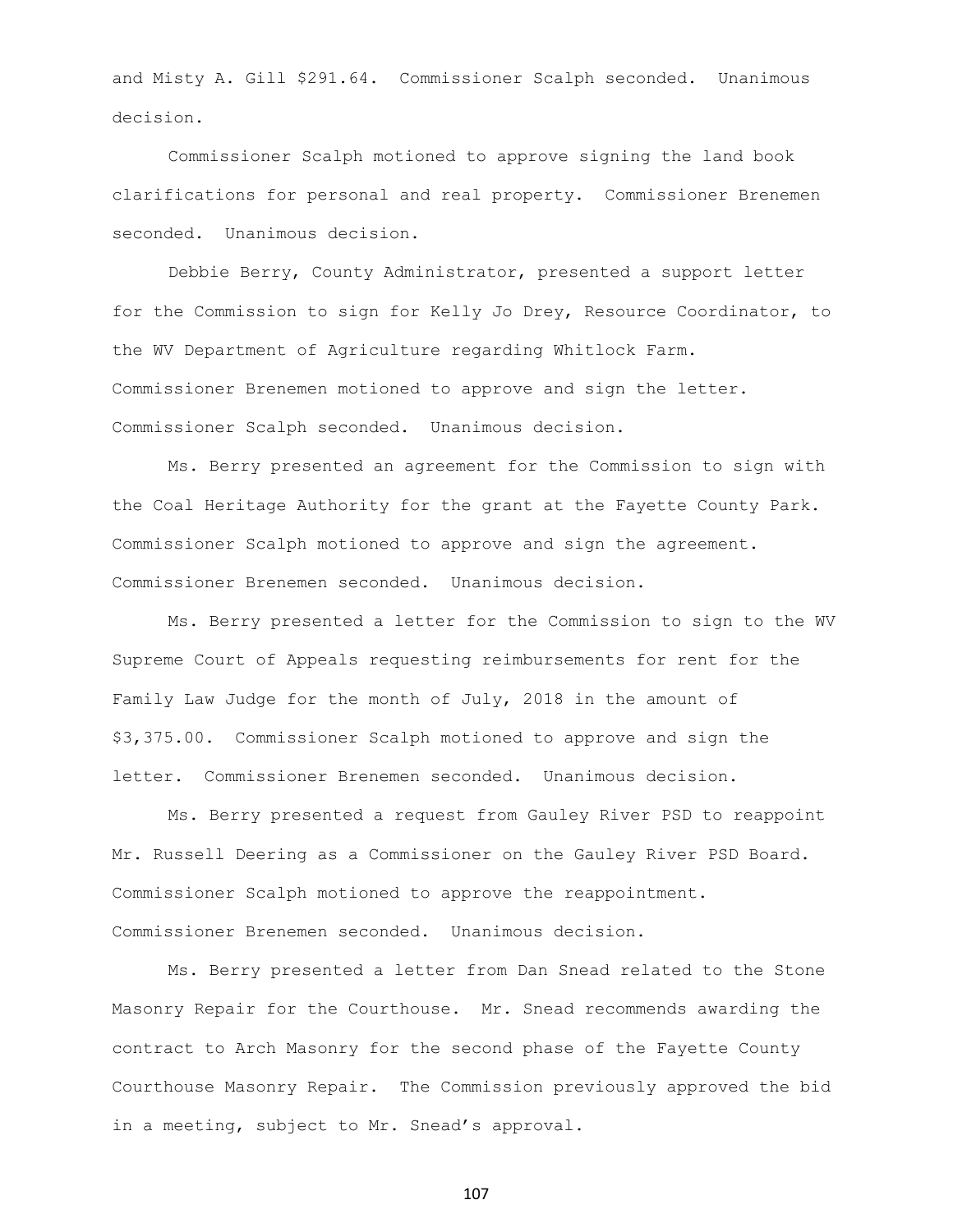Ms. Berry presented a letter from County Clerk Kelvin Holliday regarding his budget. He requested to transfer money from the Record Book Line Item to Travel to cover his expenses for the NACO Conference. Commissioner Scalph motioned to approve this request. Commissioner Brenemen seconded. Unanimous decision.

Ms. Berry presented a request from Sarah Coffey, Executive Promoter of the Captain Thurmond's Challenge to use the Courthouse lawn, parking lots and main entrance for the event on August 4, 2018. Commissioner Scalph motioned to approve the request. Commissioner Brenemen seconded. Unanimous decision.

Ms. Berry presented a letter to Judge Hatcher for the Commission to sign.

Ms. Berry presented a budget revision for the general fund. Commissioner Brenemen motioned to approve the revision. Commissioner Scalph seconded. Unanimous decision.

Assessor Eddie Young appeared and the Commission congratulated him on being named Assessor's Association of WV's Assessor of the Year, and thanked him for a job well done.

Ms. Berry presented Orders to Combine or Divide and Segregate Land for Hank & Rhonda Seay; Holly Clark; Dolores L. Violet; and Thomas Anthony & Aimee Larue Rist, respectively. Commissioner Brenemen motioned to approve the orders. Commissioner Scalph seconded. Unanimous decision.

Ms. Berry presented a letter from the Friends of the Flame of Freedom to temporarily place the flags of the branches of the Armed Forces on the front left side of the Memorial Building around the American flag pole before the  $4<sup>th</sup>$  of July. The Committee is planning to permanently renovate the display at a later date, but they would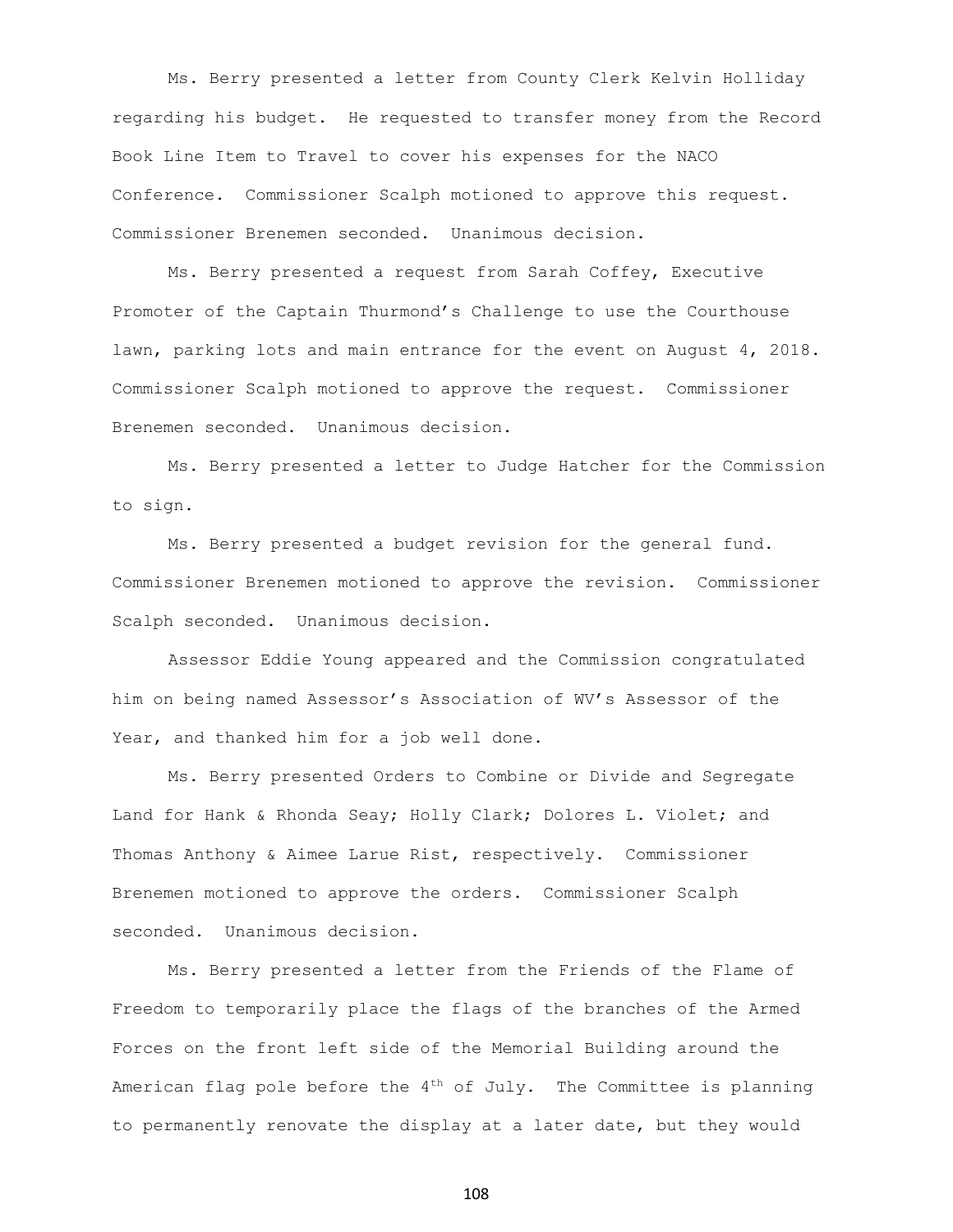like to have the flags displayed again since the flag poles on the building façade failed. Commissioner Scalph motioned to approve the request. Commissioner Brenemen seconded. Unanimous decision.

Jeff Mauzy, Assistant Prosecuting Attorney, presented a letter regarding a \$5,000.00 budget change for Prosecuting Attorney line items to support expenditures for office renovation for a newly hired Assistant Prosecuting Attorney's office. Commissioner Brenemen motioned to approve the budget change. Commissioner Scalph seconded. Unanimous decision.

Mr. Mauzy presented a letter regarding adjusting other line items in the Prosecuting Attorney budgets. Commissioner Brenemen motioned to approve. Commissioner Scalph seconded. Unanimous decision.

Jamie Bennett, 911 Coordinator, appeared to present an RFP for Microwave Radio Bids. This necessary equipment will use microwaves to lock all towers together instead of having individual tower networks. There are three towers that need to be updated to digital. Commissioner Brenemen requested a step by step proposal that shows what we need to do to become current for the entire system. Shawn Campbell, James Pack, Kevin Walker and Mr. Bennett will meet and discuss our options. They will present this at a future meeting.

Mr. Bennett held discussion regarding site prep invoices. Mr. Bennett presented information regarding a proposal and initial bid for site preparation. Discussion was held regarding additional costs and invoices. After building inspector review, additional site prep will need to include a concrete pad or footers for the building to be structurally sound and meet wind specifications, etc… Commissioner Brenemen motioned to approve paying the invoice from Bays for initial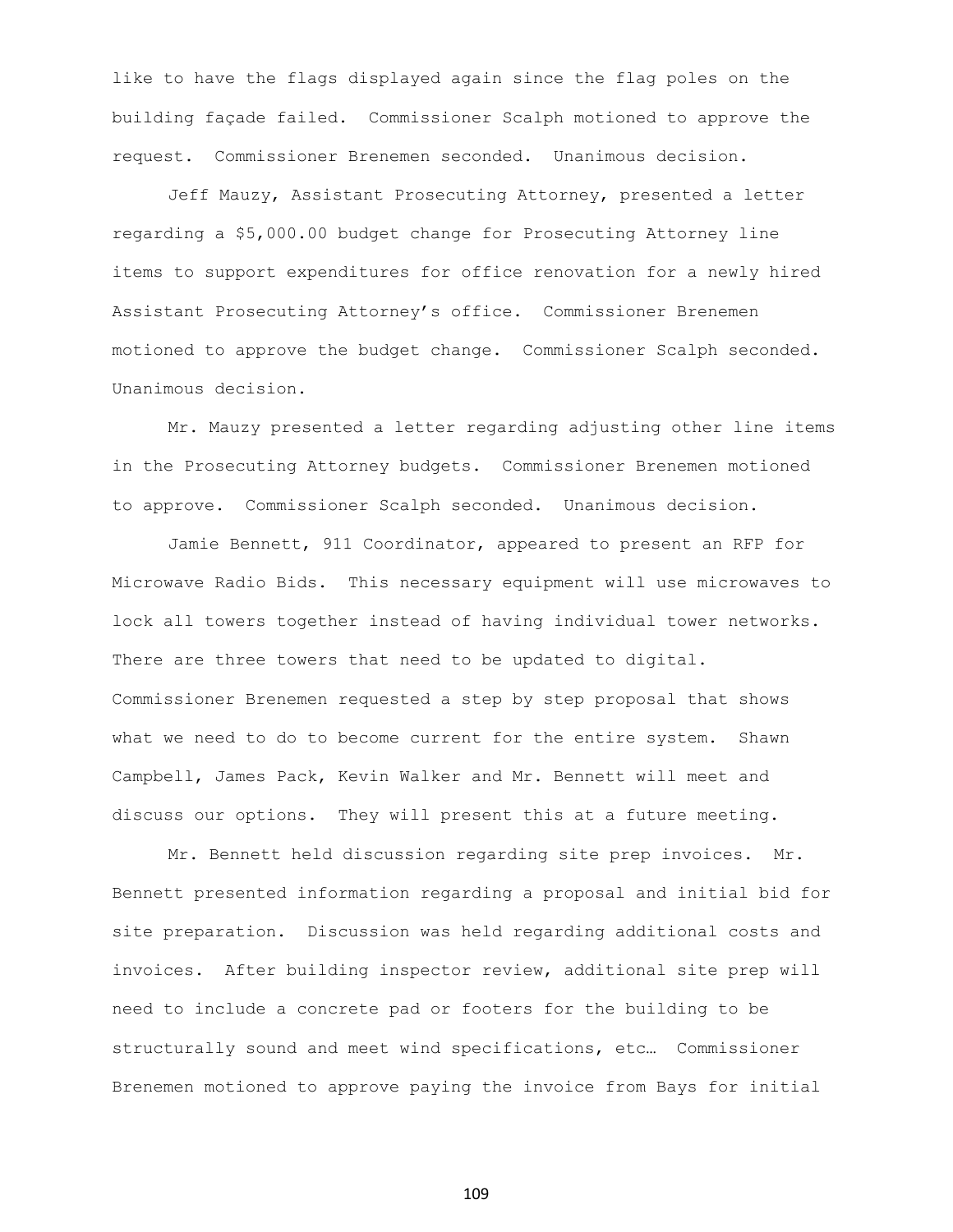work in the amount of \$4,250.00 and an additional invoice for \$4,100.00. Commissioner Scalph seconded. Unanimous decision.

Commissioner Brenemen motioned to authorize the 911 Center to take bids for pads based on recommendations and specified requirements which meet the code of the building inspector. Commissioner Scalph seconded. Unanimous decision.

Discussion of pay grades and tiers was tabled for a later meeting.

Kevin Walker, OEM Director, presented a FEMA update. Paperwork is complete and approximately \$350,000.00 to \$450,000.00 was reimbursed from flood recovery.

Sheriff Mike Fridley requested the remainder of funds for the Detective's Bureau renovation to be released. Initially \$25,000.00 was approved. \$18,000.00 was released previously. Sheriff Fridley would like the remainder of the \$7,000.00 to be released to complete siding, finish counters, cabinets, and fix drainage issues to make the building move in ready by July 1, 2018. Commissioner Scalph motioned to release the \$7,000.00 per Sheriff Fridley's request to complete building renovations for move in. Commissioner Brenemen seconded. Unanimous decision.

Ms. Berry presented a letter from Carl Harris, Kanawha Falls PSD. The request is for \$15,000.00 in funds to get a pump fixed to ensure they are in compliance. They ask that this be added to the end of the current loan. Commissioner Brenemen motioned to approve the \$15,000.00 loan to KFPSD, which will be added to a previous loan and continue to make payments at the current rates. Commissioner Scalph seconded. Unanimous decision.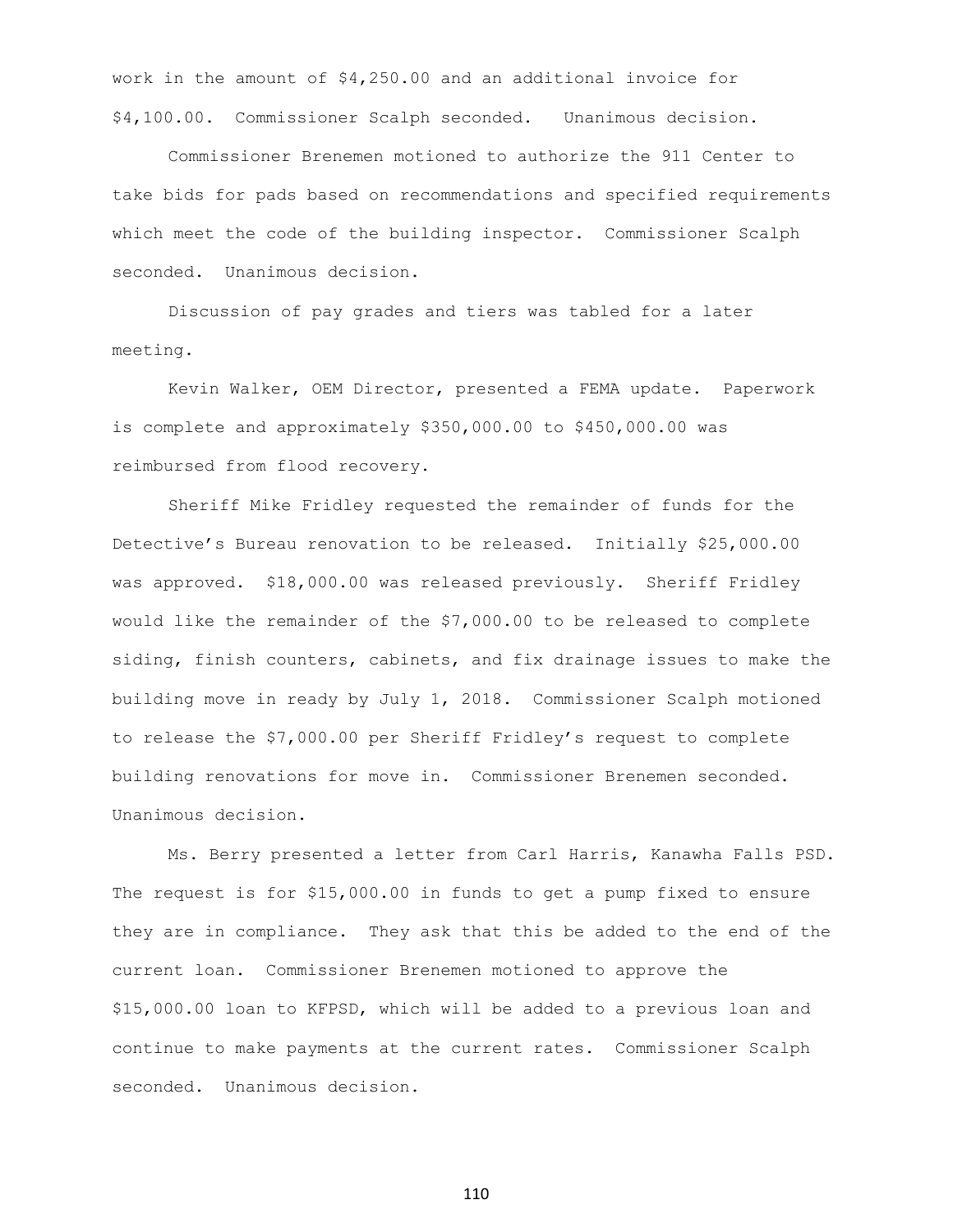Personnel manual update discussion was held. No elected officers were present with questions. The manual will be sent out one more time for comments and then finalized at the June  $22<sup>nd</sup>$  meeting, if no comments are sent forth. All employees will receive the new manual and must sign that they have received and reviewed the new manual effective July 1, 2018.

The Commission recessed at 11:39 a.m.

The Commission reconvened at 11:50 p.m.

Sonny Milam, Maintenance Supervisor, appeared to present a bid for electrical work at the Fayette County Health Department. 3 quotes were obtained. Mr. Milam recommends RDP \$3,473.59 for the work. Commissioner Scalph motioned to approve the quote. Commissioner Brenemen seconded. Unanimous decision.

Mr. Milam presented bids for the replacement of the WVU Extension Office roof. The Commission requested that Mr. Milam obtain more bids.

Mr. Milam presented bids for review to repair the sewer line at the Courthouse Annex. Mr. Milam recommended Giannini for the work. Commissioner Brenemen motioned to approve the bid. Commissioner Scalph seconded. Unanimous decision.

Mr. Milam presented a quote to replace the wallpaper in Judge Blake's courtroom. This was tabled pending wallpaper cost.

Ms. Berry presented for discussion returning the July 20<sup>th</sup> meeting to July 27<sup>th</sup>. Commissioner Brenemen motioned to approve moving the 20<sup>th</sup> meeting to the 27<sup>th</sup>. Commissioner Scalph seconded. Unanimous decision.

The Commission entered into an executive session at 12:50 p.m. The Commission returned to regular session at 12:55 p.m.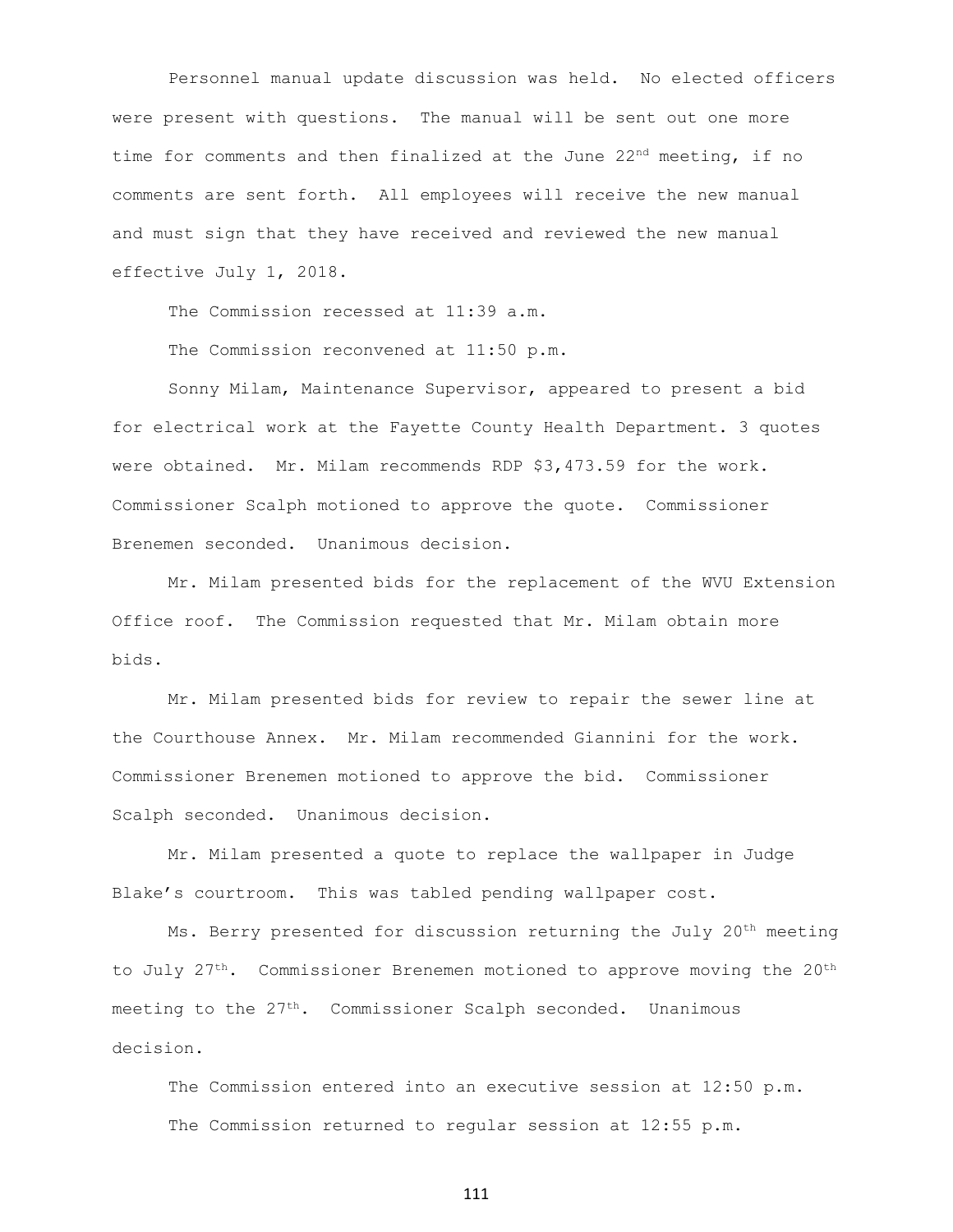In regard to the legal matter discussed, Commissioner Brenemen motioned to go forth and sign a document to obtain Attorney Jason Long to represent the Fayette County Commission with the collection of educational expenses, paid for by the County, from former employee Stormy Parsons, per the signed agreement. President Wender seconded. Unanimous decision.

The meeting was adjourned 1:00 p.m.

FAYETTE COUNTY COMMISSION REGULAR SESSION JUNE 22, 2018 COURTHOUSE FAYETTEVILLE, WV 25840 MEMBERS PRESENT: MATTHEW D. WENDER, DENISE A. SCALPH, JOHN G. BRENEMEN

The Fayette County Commission met in a regular session on this 22nd day of June, 2018.

President Wender called the meeting to order at 9:03 a.m.

Commissioner Scalph motioned to approve 2<sup>nd</sup> half payroll and release checks on June 29th. Commissioner Brenemen seconded. Unanimous decision.

Commissioner Scalph motioned to approve estate settlements for Randy Lee Dangerfield; Elizabeth Janet Redden; Lon William Miller; Mary Louise Miller; Shirley Colleene Aliff; Joe Thomas Belcher, Jr.; Alberta Tincher; Kenneth Alfred Bowling; Dairlea Danberry; Lois Ann Conner; Charles Edward Fout; Pauline M. Emberson; and Mary Ann Morgan. Commissioner Brenemen seconded. Unanimous decision.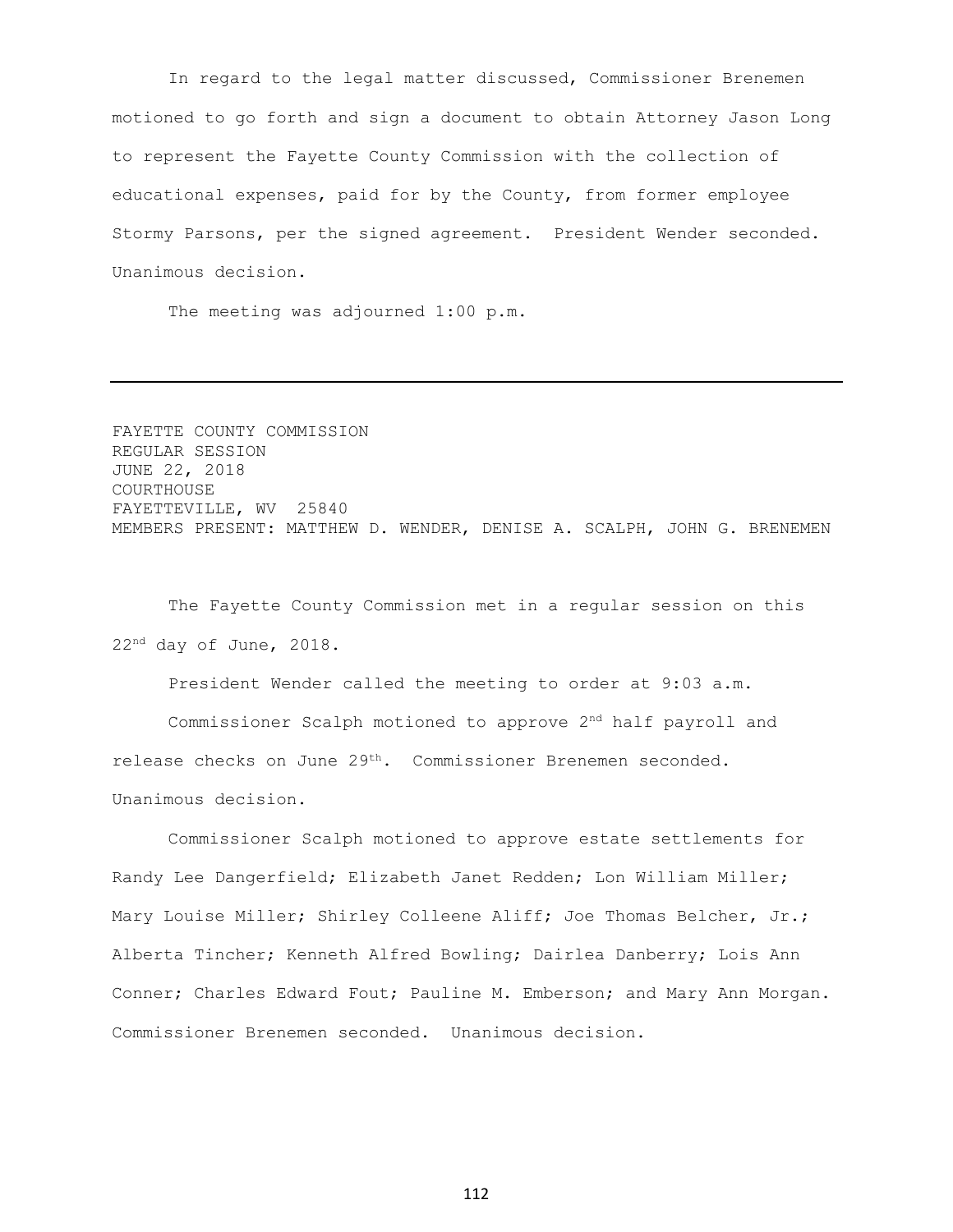Commissioner Scalph motioned to approve vouchers and invoices and release checks today. Commissioner Brenemen seconded. Unanimous decision.

Commissioner Brenemen motioned to approve minutes from May 25th, June 5th and June 8th, 2018. Commissioner Scalph seconded. Unanimous decision.

Ami Dangerfield, County Commission Assistant, presented items for County Administrator, Debbie Berry, who was unable to attend the meeting.

Ms. Dangerfield presented three transfer orders for the end of Fiscal Year 2018, transferring funds to the General Fund from the following funds:

| Magistrate Court | \$24,405.85  |
|------------------|--------------|
| General School   | \$108,395.71 |
| Worthless Check  | \$2,325.58   |

Commissioner Brenemen motioned to approve and sign the orders. Commissioner Scalph seconded. Unanimous decision.

Ms. Dangerfield presented Election Levy Transfers for Fiscal Year 2018 transferring funds to the General Fund to offset the cost of running the election for each of the following levy funds:

| Library Levy         | \$3,200.00  |
|----------------------|-------------|
| Law Enforcement Levy | \$6,800.00  |
| Fire Levy            | \$10,000.00 |

Commissioner Brenemen motioned to approve and sign the orders. Commissioner Scalph seconded. Unanimous decision.

Ms. Dangerfield presented the Budget Statement for the Fiscal Year beginning July 1, 2018 for the Commission to approve and sign.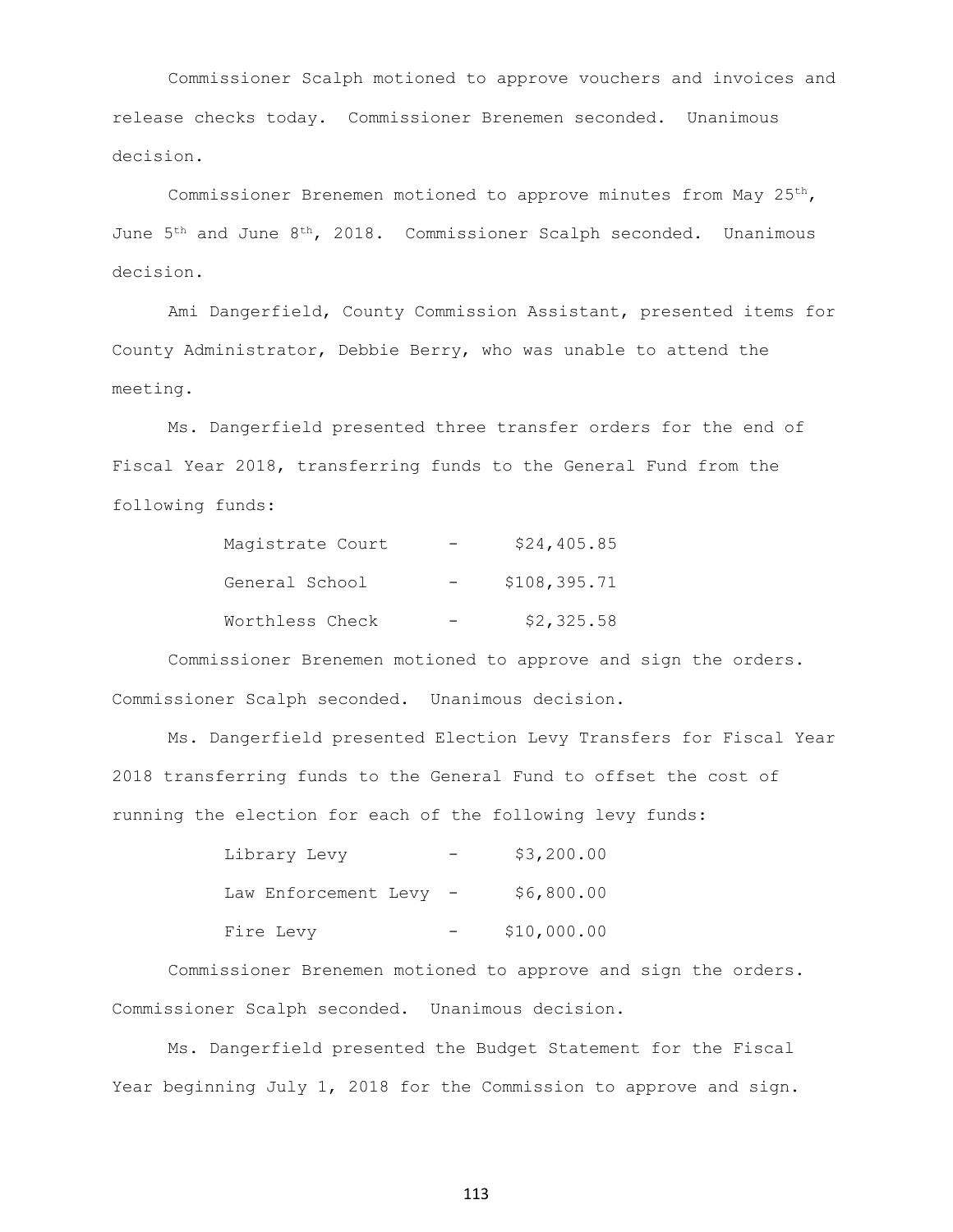Commissioner Brenemen motioned to approve and sign the Budget Statement. Commissioner Scalph seconded. Unanimous decision.

Ms. Dangerfield presented an order approving the banking institutions of Fayette County National and Bank of Mount Hope as depositories of public monies for Fayette County. Commissioner Brenemen motioned to approve and sign the order. Commissioner Scalph seconded. Unanimous decision.

Ms. Dangerfield presented an order allowing Fayette County National Bank to substitute securities pledged to the Fayette County Commission. Commissioner Brenemen motioned to approve and sign the order. Commissioner Scalph seconded. Unanimous decision.

Ms. Dangerfield presented a Building Code Agreement for the City of Oak Hill. City Council needed to approve the agreement before it was sent to the Commission for signatures. Commissioner Brenemen motioned to approve and sign the agreement dated June 11, 2018. Commissioner Scalph seconded. Unanimous decision.

Ms. Dangerfield presented a letter to Mac Warner, Secretary of State, for approval and signatures updating the public service districts and their current board members. Commissioner Brenemen motioned to approve and sign the letter. Commissioner Scalph seconded. Unanimous decision.

Ms. Dangerfield presented Fire Levy Contracts for all fire departments for approval and signatures for Fiscal Year 2018/2019. Commissioner Brenemen motioned to approve and sign the contracts. Commissioners Scalph seconded. Unanimous decision.

John Stump, Attorney, appeared for a public hearing on District No. 2 TIF, Oak Hill. The floor was opened for public comments regarding the TIF at 9:21 am. No one from the public appeared for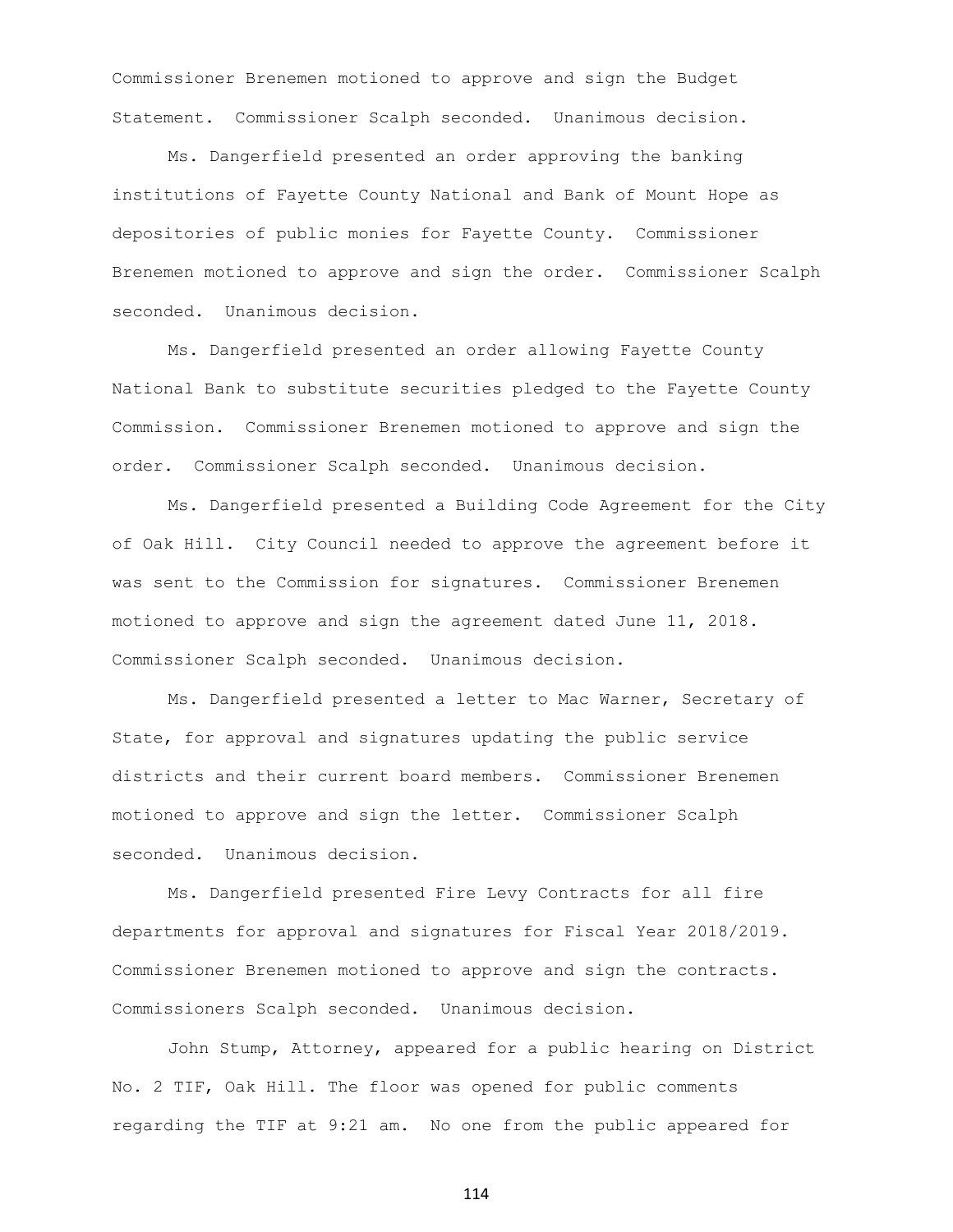comment. Mr. Stump presented the resolution for submitting the TIF application. Upon submission they have 60 days to approve. One question posed was whether the TIF will be created this year or next year. Mr. Stump stated that this process is approving the plan only; the date will be established later. Commissioner Scalph motioned to approve submitting the project plan to the Development Office for TIF District No. 2 in the City of Oak Hill. Commissioner Brenemen seconded. Unanimous decision.

Jamie Baker, Region 4 Planning and Development, appeared to present Resolution 35 for Welding Services for Kanawha Falls PSD. Commissioner Scalph motioned to approve the drawdown Resolution 35 for Kanawha Falls PSD for President Wender to sign. Commissioner Brenemen seconded. Unanimous decision.

Ms. Dangerfield presented a letter for approval and signature appointing Eric Autenreith to the Region 4 Planning and Development Council to replace Howard "Sonny" Berry, who resigned. Commissioner Brenemen motioned to approve and sign the letter. Commissioner Scalph seconded. Unanimous decision.

Ms. Dangerfield presented a support letter to Region 4 Planning and Development for the Regional Broadband Initiative for approval and signature of President Wender. Commissioner Brenemen motioned to approve and authorize President Wender to sign. Commissioner Scalph seconded. Unanimous decision.

Ms. Dangerfield presented a memo to the Farmland Protection Board regarding their request to direct deposit their Excise Tax Funds to avoid issues with their audit. The Commission agreed to send the memo and asked that Ms. Berry put the issue on the listserv to see if other counties have had this issue.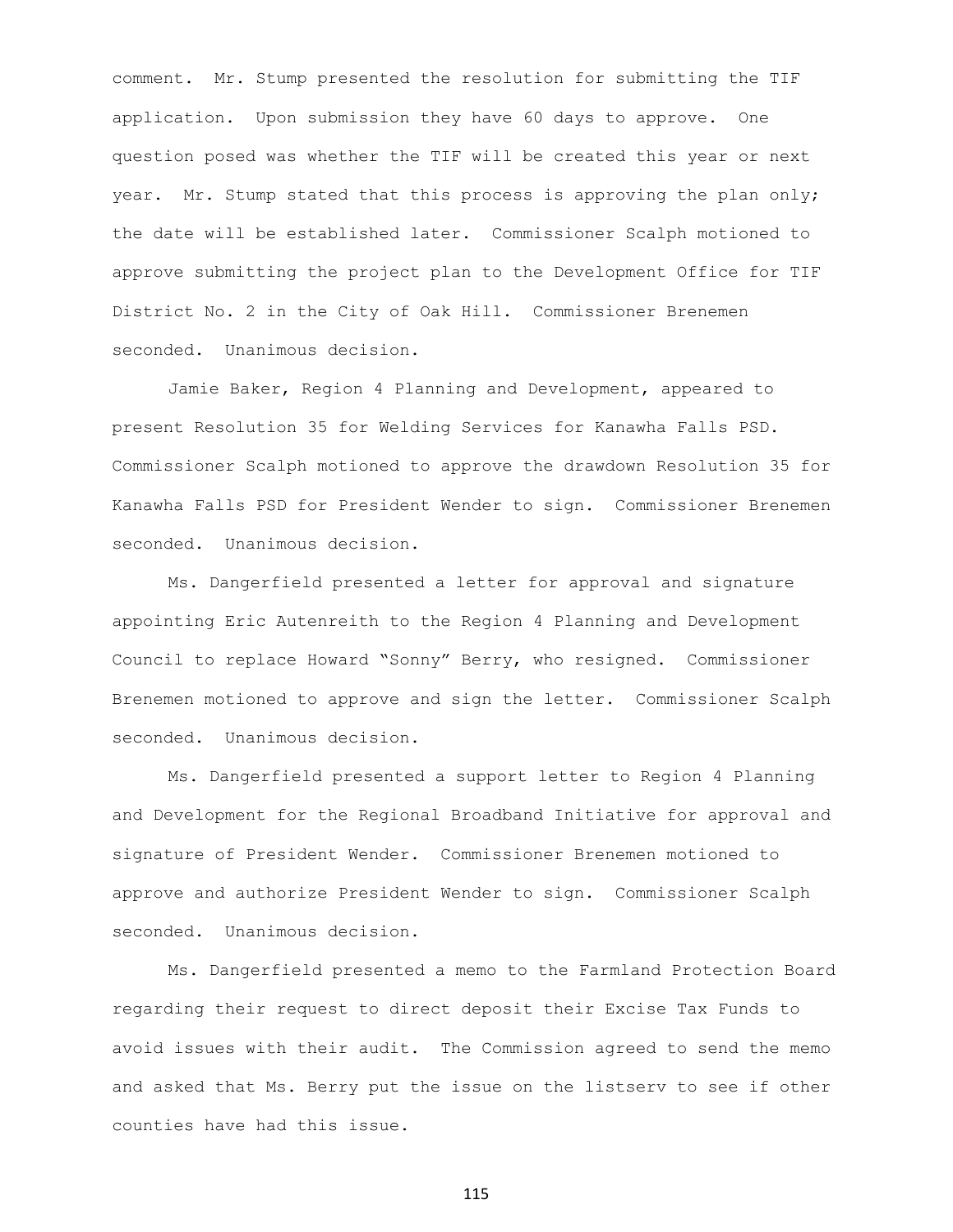Ms. Dangerfield presented letters to outgoing Parks and Recreation Board members Tug Chamberlin, Kristi Atha-Rader, and Curstin Manley, thanking them for their service. Commissioner Brenemen motioned to approve and sign the letters. Commissioner Scalph seconded. Unanimous decision.

Ms. Dangerfield presented documents for the Brownsfield Grant for approval and signatures. Commissioner Brenemen motioned to approve and authorize President Wender to sign the documents. Commissioner Scalph seconded. Unanimous decision.

Ms. Dangerfield presented for discussion the Boomer Ballfield Lease. The Commission was concerned about the lease stating a length of 25 years. Assistant Prosecuting Attorney Chris Burdick sent a memo stating that the lease contains a clause allowing the Commission to end the lease at any time. Mr. Harrah agreed with this memo. Ms. Dangerfield told the Commission that the original lease had not yet been returned by Larry Villareal.

Ms. Dangerfield presented for discussion the need to renew the Commission's appointment to the Solid Waste Authority. The Commission will discuss again at their July 6<sup>th</sup> meeting.

The Commission discussed an appointment to the Fayette County planning Commission. President Wender stated that Joe Re is willing to serve. The Planning Commission is scheduled to meet and discuss and appointment on June  $25<sup>th</sup>$ . The Commission will discuss again at their July 6<sup>th</sup> meeting.

Discussion was held regarding the new personnel manual. Larry Harrah, Prosecuting Attorney, believes it is fine to approve as is. This is a living document and can be amended at any time. Anna Frost, Chief Tax Deputy, appeared and presented concerns regarding the policy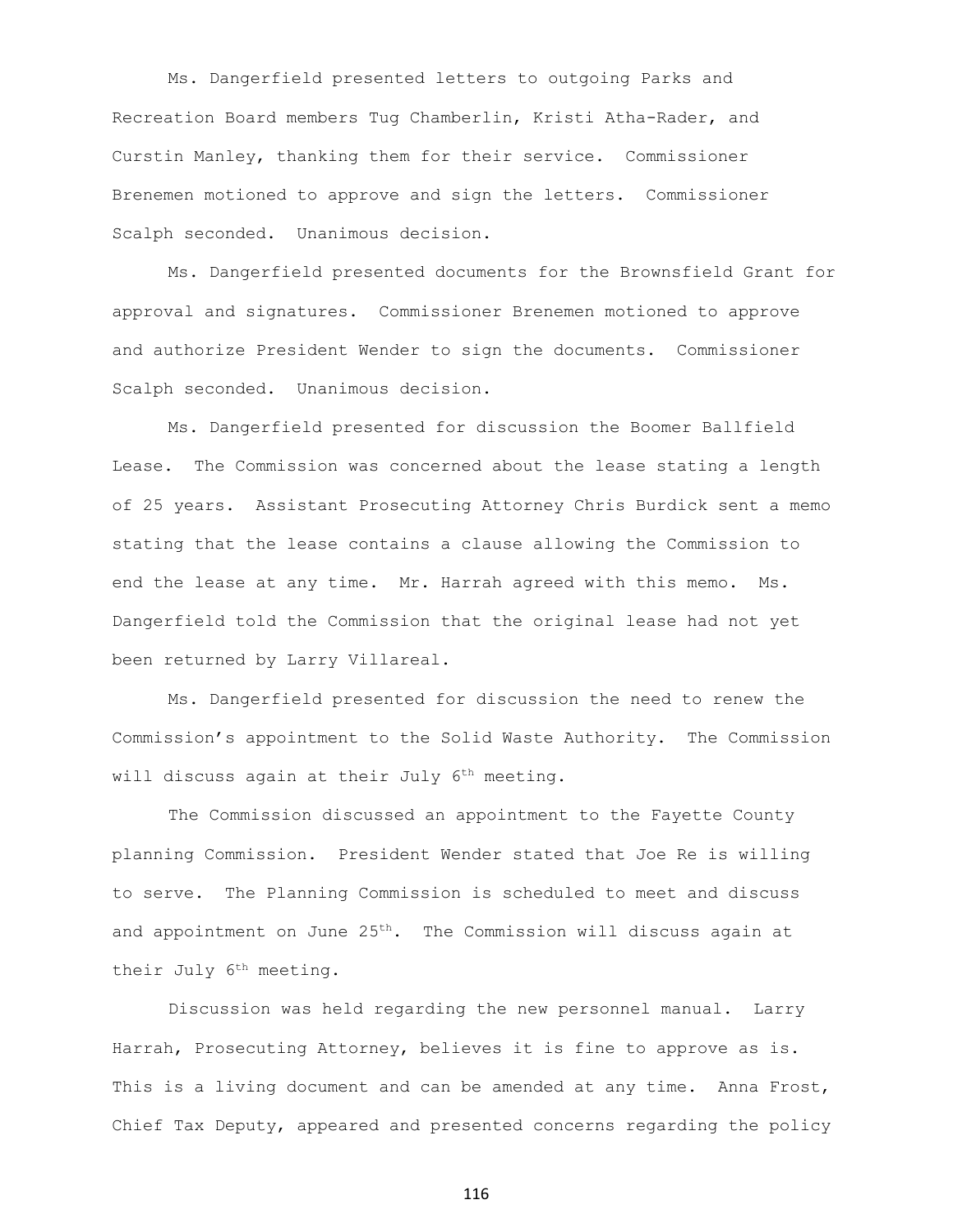on jury duty pay and mileage for county employees. The Commission agreed to review the jury duty policy and revisit the manual at the July 6<sup>th</sup> meeting. The effective date will still remain as July  $1^{st}$ .

The Commission entered into an executive session at 10:10 am.

The Commission exited the executive session at 10:23 a.m. No decision was made in the session.

The Commission discussed the debt of a former employee. Further action must be taken by Attorney Jason Long. Commissioner Scalph motioned to proceed with the process to collect monies owed to the County from a former employee. Commissioner Brenemen seconded the next collection efforts of Mr. Long. Unanimous decision.

The meeting was adjourned at 10:25 a.m.

FAYETTE COUNTY COMMISSION REGULAR SESSION JULY 6, 2018 COURTHOUSE FAYETTEVILLE, WV 25840 MEMBERS PRESENT: MATTHEW D. WENDER, DENISE A. SCALPH, JOHN G. BRENEMEN

The Fayette County Commission met in a regular session on this 6<sup>th</sup> day of July, 2018.

President Wender called the meeting to order at 9:01 a.m.

Mike Bone, Assessor Chief Deputy, presented exonerations for real property for Bonnie Alvarran and John Bobbitt \$553.46; Landquest \$432.66; Clarence L. & Emily Hoffman \$7.70; Matthew & Roxanna Ballard \$302.82 & 203.90; Thomas & Virginia Richards \$565.86; Hilda M. Roberts & Sophia Cogar \$156.00; Richards C. Jr. & Jessica Pennington \$256.20; Sherrie Kaye Ford-Tyler \$333.86; John D. Joines \$821.68; Andrew E. &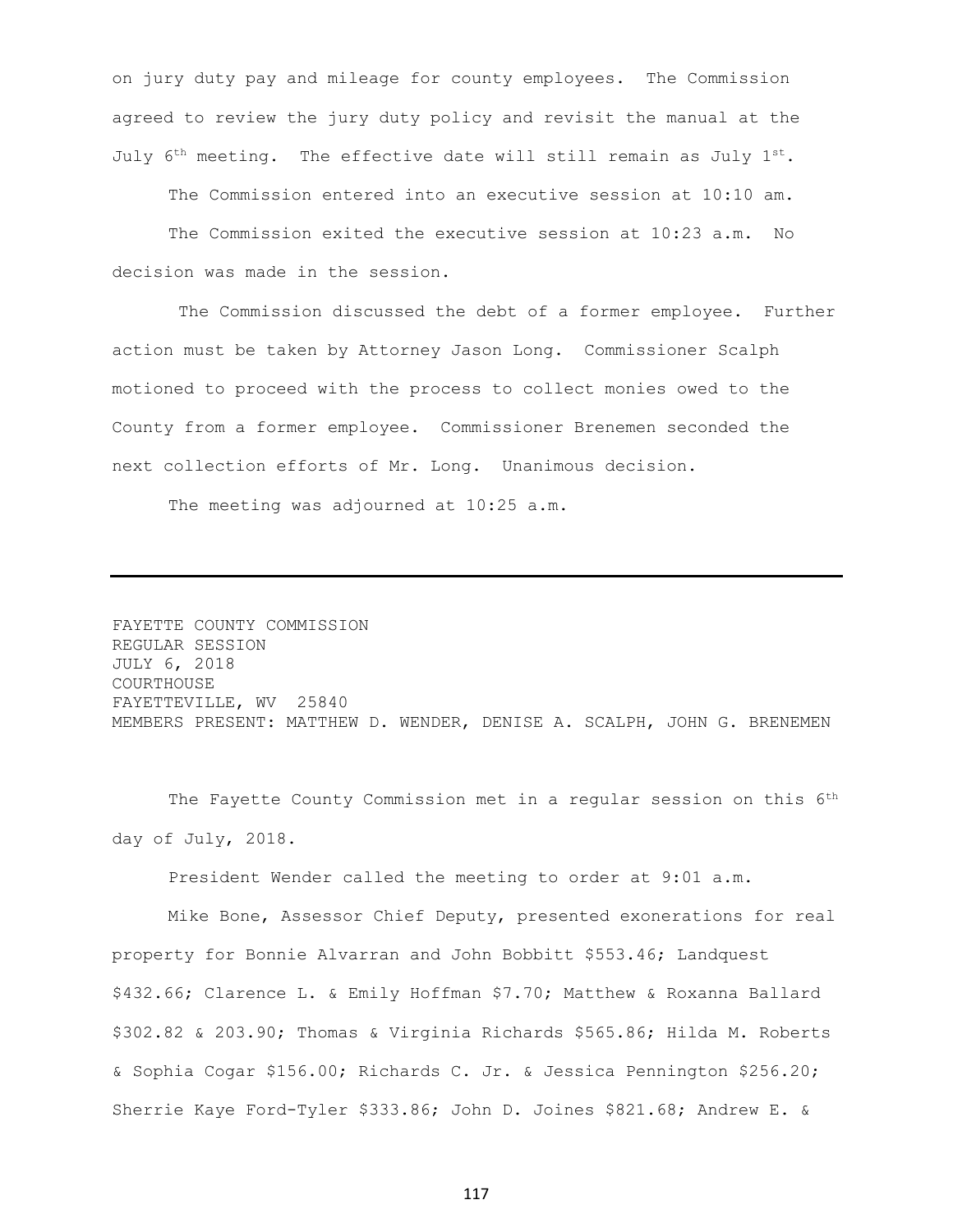Amanda Worthington \$106.32; James P. & Tina D. Bell \$372.78; Land Recovery Management \$404.92 & 855.68; and Jon Paul & Brenda Blankenship \$777.14. Commissioner Scalph motioned to approved. Commissioner Brenemen seconded. Unanimous decision.

Commissioner Scalph motioned to approve 1st half payroll and release checks on July 13<sup>th</sup>. Commissioner Brenemen seconded. Unanimous decision.

Commissioner Scalph motioned to approve estate settlements for Lewis Earl Lattanzi; Margaret Anne Lattanzi; Alma Madge Morton; Hermie William Martin; Ruth Eva White; Reva Emogene Fox; Timothy L. White; Allen John Thomas; Katherine NMN Boardwine; Betty Lou Henson; Kenneth Nicholas; Thomas Dale Crawford; Gary Wayne Reed, Sr. and Thomas Carvel Crawford. Commissioner Brenemen seconded. Unanimous decision.

Commissioner Scalph motioned to approve vouchers and invoices and release checks today. Commissioner Brenemen seconded. Unanimous decision.

Commissioner Brenemen motioned to approve minutes from June 22, 2018. Commissioner Scalph seconded. Unanimous decision.

Debbie Berry, County Administrator, appeared to present a Consumer Sales Tax report for approval and signature of President Wender for the quarter ending June 30, 2018. Commissioner Brenemen motioned to approve and authorize President Wender to sign. Commissioner Scalph seconded. Unanimous decision.

Ms. Berry presented a contract agreement for approval and signature of President Wender for Arch Masonry for Phase 11 of the Courthouse Masonry Repair for the WV Courthouse Facilities Improvement Authority Grant. Commissioner Brenemen motioned to approve and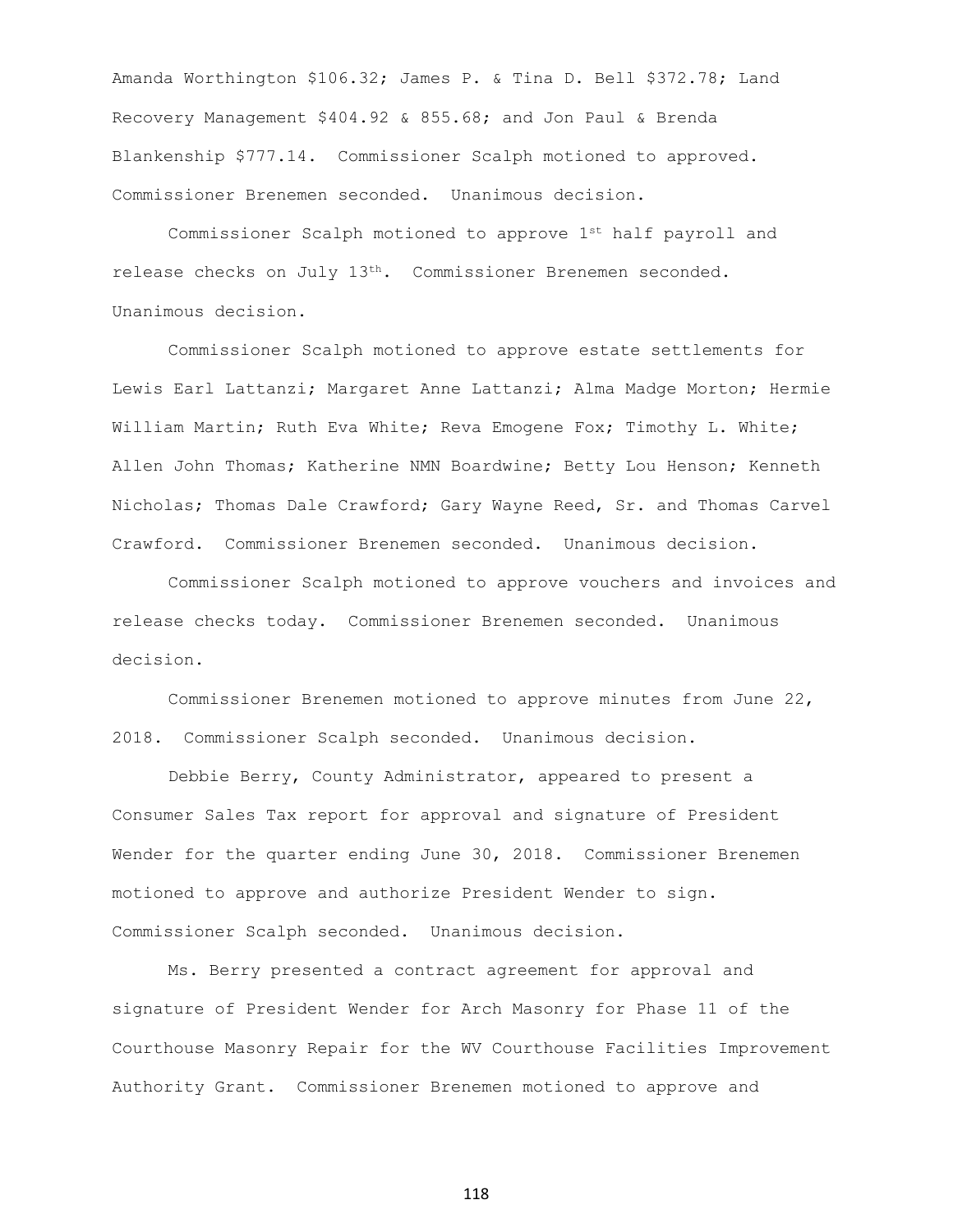authorize President Wender to sign. Commissioner Scalph seconded. Unanimous decision.

Carla Atha, Probate, appeared to assign a Fiduciary Commissioner to the Freddie Dennler Estate. Tom Ewing is the recommended Fiduciary Commissioner. Commissioner Scalph motioned to approve Tom Ewing as Special Fiduciary Commissioner in the estate of Freddie Dennler. Commissioner Brenemen seconded. Unanimous decision.

Ms. Atha presented the Phillip Todd Ridenour Estate, regarding dismissing a claim from Cindy Ridenour filed in 2014 as recommended by the Fiduciary Commissioner. All parties were notified with no response. This was presented in 2014 with recommendation for dismissal. In 2015, the person filing did not present a bond and did not follow through. Minutes show no further discussion. Prosecuting Attorney Larry Harrah reviewed and has no issue with dismissal. The Commission may sign the order to dismiss. Commissioner Scalph motioned to approve the dismissal of claims by Cynthia Ridenour against the Phillip Ridenour Estate effective today. Commissioner Brenemen seconded. Unanimous decision.

Ms. Berry presented an order approving Branch Banking & Trust (BB&T) as a depository of Public Money. Commissioner Brenemen motioned to approve and sign the order. Commissioner Scalph seconded. Unanimous decision.

Ms. Berry presented an order and letter appointing Marion Tanner as the Board of Education representative on the FC Parks & Recreation Board for approval. Commissioner Brenemen motioned to approve the appointment, term ending June 30 2018, and sign the order. Commissioner Scalph seconded. Unanimous decision.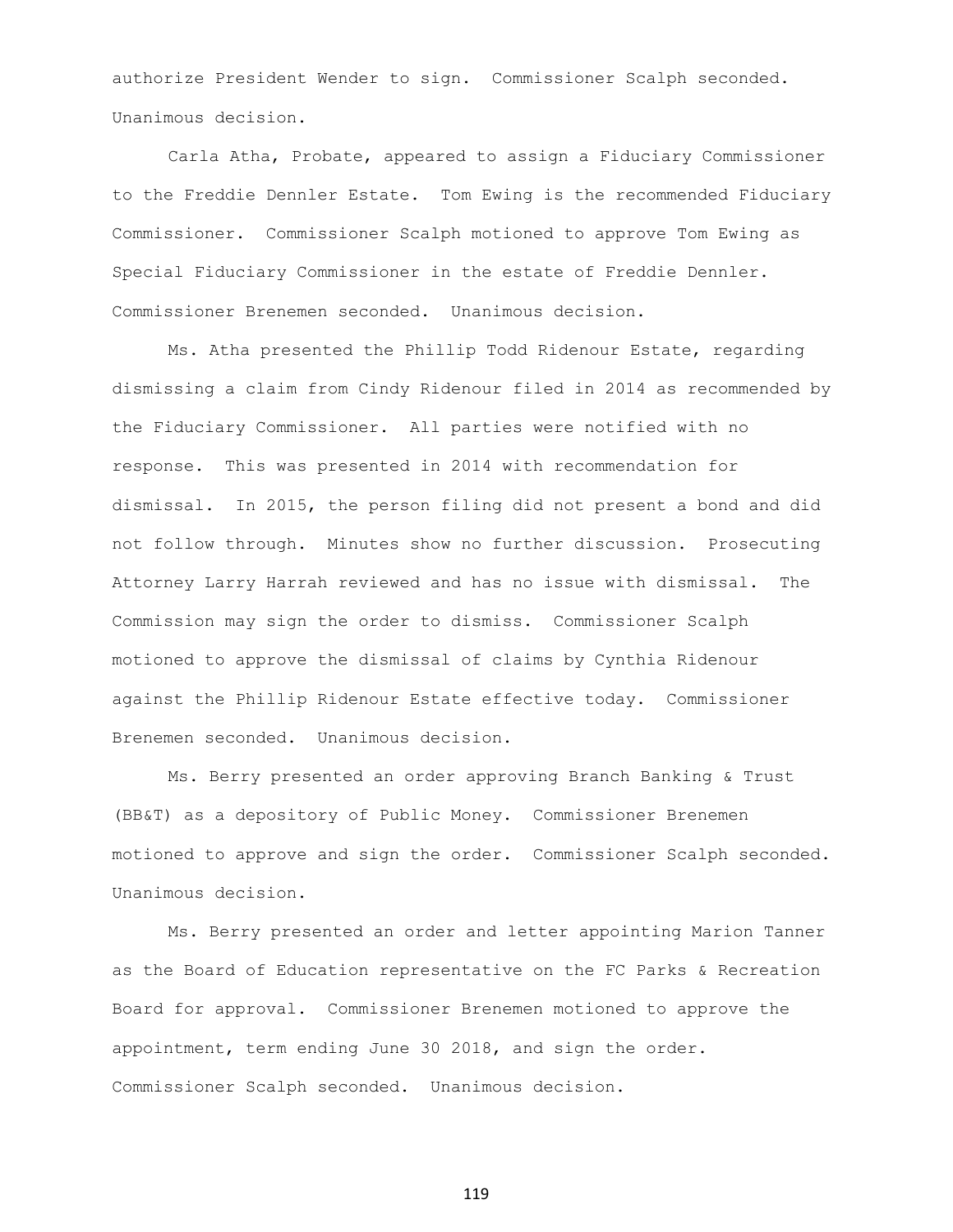Ms. Berry presented an order and letter reappointing Adam Hodges to the FC Solid Waste Authority. Commissioner Brenemen motioned to approve the appointment with term ending June 30, 2022. Commissioner Scalph seconded. Unanimous decision.

Ms. Berry presented an order and letter appointing Jo Re to the Fayette County Planning & Zoning Board. Commissioner Brenemen motioned to approve the appointment, term ending August 30, 2020, and sign the order. Commissioner Scalph seconded. Unanimous decision.

Ms. Berry presented Inspection Agreements for the Fayette County Building Code Enforcement Office for approval and signature of President Wender for Leonard Price, Jr., Michael T. Rose and Jason Davis. Commissioner Brenemen motioned to approve and sign the agreements. Commissioner Scalph seconded. Unanimous decision.

Ms. Berry presented an agreement with the Fayette County Commission and the Town of Fayetteville to use Allen Ballard, Fayette County Commission's Code Official to perform inspections for the Town of Fayetteville. Commissioner Brenemen motioned to approve and authorize President Wender to sign the agreement. Commissioner Scalph seconded. Unanimous decision.

Ms. Berry presented a request from Erin Reid, Active Southern West Virginia, to use the Fayette County Memorial Building for Pickle Ball lessons, dates to be determined with Okey Skidmore. The goal is to get groups playing weekly. Commissioner Brenemen motioned to approve the request. Commissioner Scalph seconded. Unanimous decision.

Ms. Berry presented a letter to the Supreme Court requesting reimbursement of rent for the Family Law Judge for the month of August, 2018, for the Commission to sign. Commissioner Brenemen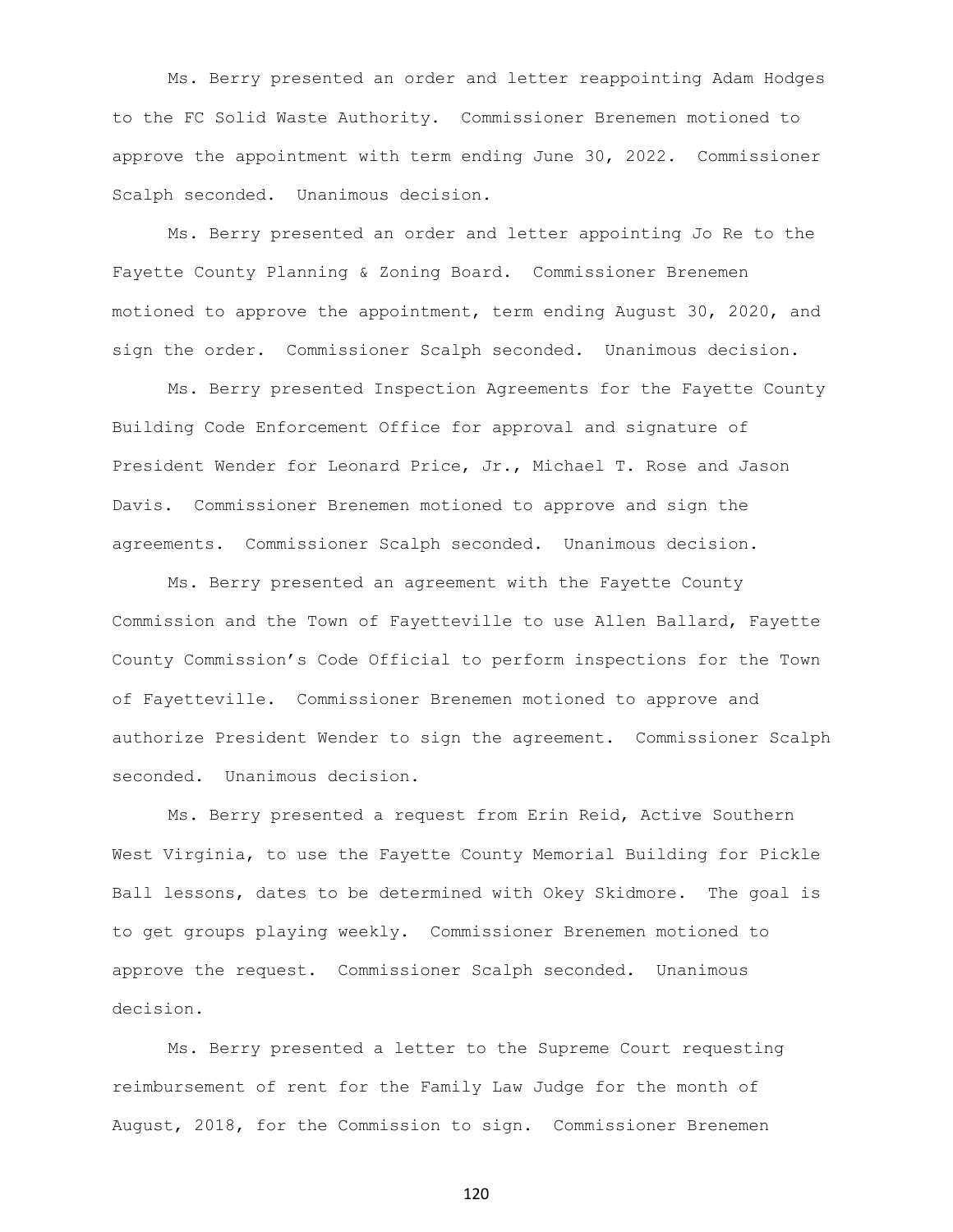motioned to approve. Commissioner Scalph seconded. Unanimous decision.

Ms. Berry presented quotes for the roof at the WVU Extension Building:

| B & K Construction - Shingles - $$6,400.00$ |                        |                         |
|---------------------------------------------|------------------------|-------------------------|
|                                             | Metal -                | \$6,900.00              |
| $Clay's Roofing -$                          |                        | Shingles - $$10,490.00$ |
|                                             | Metal -                | \$10,690.00             |
| JC Construction -                           | Shingles - $$9,200.00$ |                         |
| Master Roofing -                            |                        | Shingles - $$12,500.00$ |
|                                             | Metal -                | \$11,000.00             |

Sonny Milam, Maintenance Supervisor, recommended using B & K Construction for shingles, \$6,400.00. Commissioner Scalph motioned to approve the quote from B & K Construction. Commissioner Brenemen seconded. Mr. Harrah will review the contact and verify all requirements are met. Unanimous decision.

Kelly Jo Drey, Resource Coordinator, presented a job description for the Whitlock Farm Manager. This position will manage the Whitlock Farm property and help meet goals. Salary and benefits package will be covered by grants and funds from the URA; the Commission has no financial obligation. The full time benefits eligible position will be for a one year term. Continued employment is contingent on continued fund raising and development of farm program revenue. The individual will be an employee of Fayette County Commission with payroll processed through the County. Commissioner Brenemen motioned to approve the job description for Whitlock Farm manager. Employment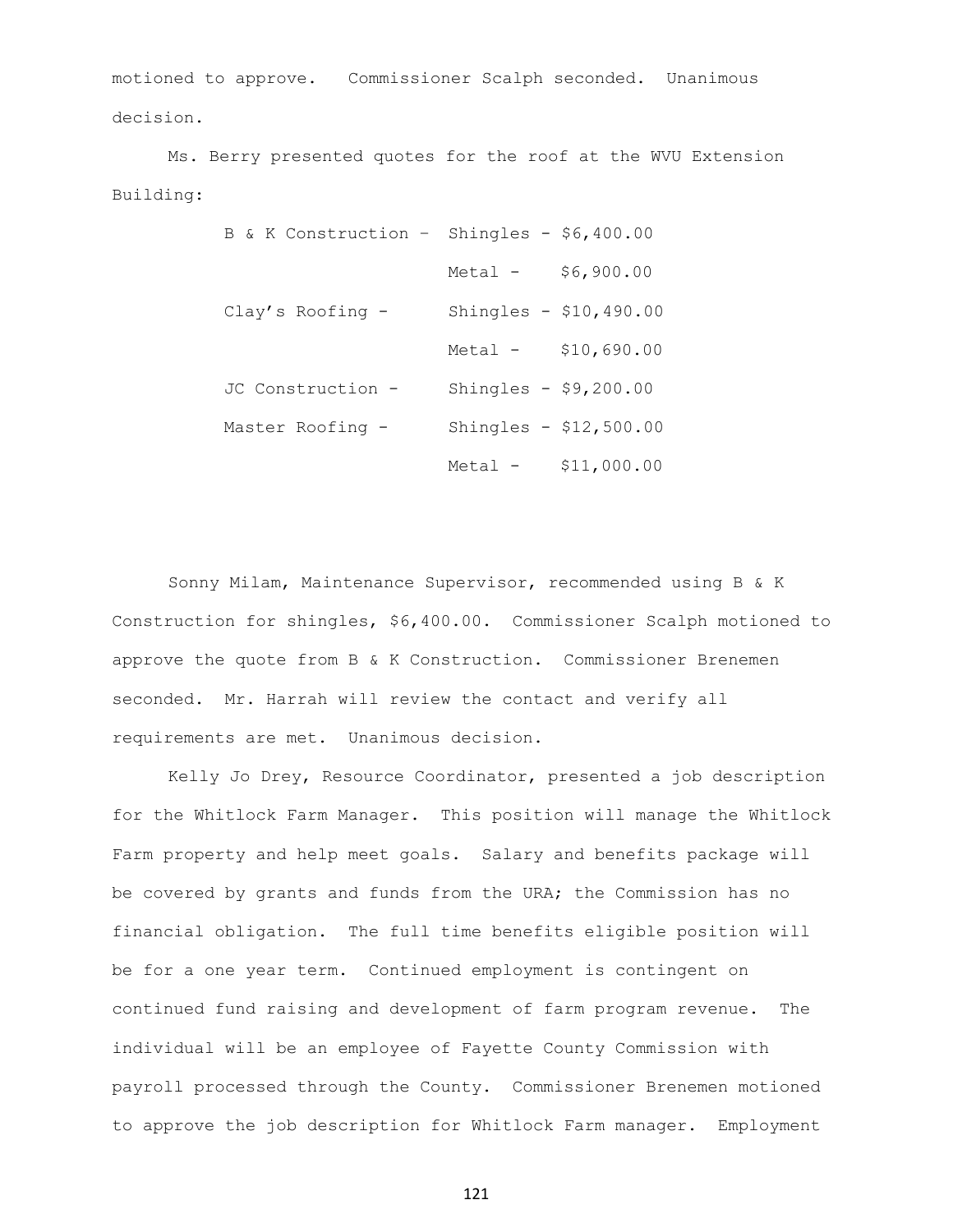will be via contract or letter of understanding regarding terms of employment and funding, with Mr. Harrah's approval. Benefits will be paid by remaining Benedum Grant money and transferred to the General County fund. Commissioner Scalph seconded. Unanimous decision.

Ms. Drey gave an update on the farm progress and status of the land. The URA received a \$50,000.00 grant from the USDA for \$25,000.00 of fencing, money for marketing, staff and soil amendments.

Tim Richardson, Zoning, appeared for a zoning application for the Jonathan Smith Campground. Case Z526181 requesting to change from rural farm to business district. During the June 25<sup>th</sup> planning meeting there was unanimous recommendation to approve this request. Mr. Smith presented information. There will be a ten spot RV campground on the area in question. The property adjoins the Meadow River Rail Trail north of the bridge, legally described as 1.84 AC Surf Meadow River, Nallen, New Haven District. Mr. Smith has made provisions for flooding such as power 17 feet above ground with individual disconnects, an evacuation plan, and his lawyer is drafting rules for the campground to be agreed to by campers. Ms. Drey suggested allowing single night stays and changing the name. Mr. Smith stated this will be a long term lease RV park. There will also be a Board of Zoning Appeals meeting to discuss case. Discussion was held regarding metal removal from the river and danger to the septic system. The project has been reviewed by Building Code Officials, the Health Department, and Zoning. Mr. Smith has complied with all regulations. Commissioner Brenemen motioned to approve the rezoning request of Jonathan Smith for a change in land classification from R-A (Rural-Agricultural District) to B-3 (Business, Tourism District) on property legally described as 1.84 AC Surf Meadow River, Nallen, New Haven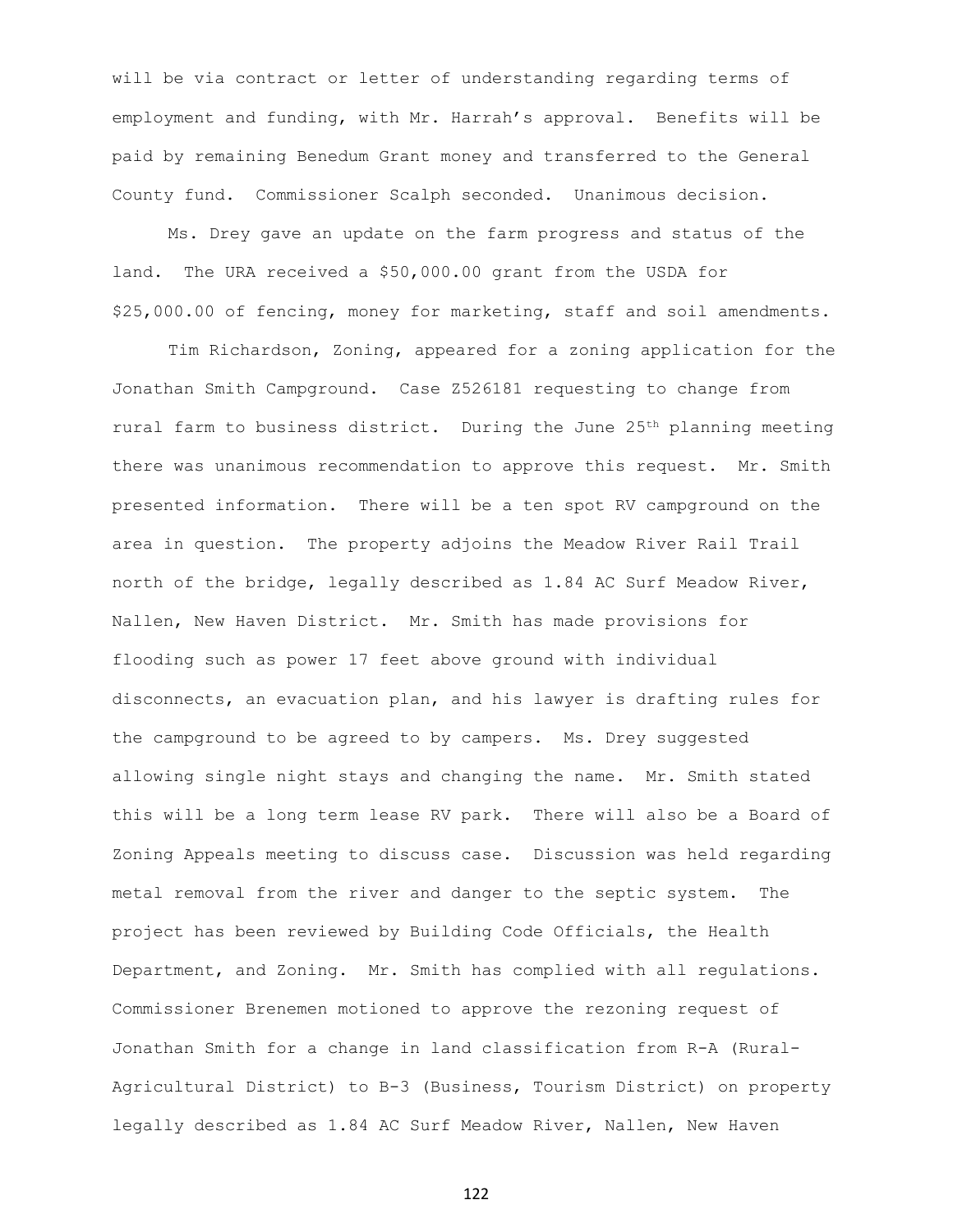District. Commissioner Scalph seconded. This project was recommended by all involved offices and parties. Unanimous decision.

The Commission entered into an executive session at 10:30 a.m. for a personnel matter.

The Commission exited the executive session at 11:25 a.m. There was no action to take at that time.

The Commission discussed the recommendation of Tom Ewing and Jimmy Lively for appointment to the Community Corrections Board. Both will be members at large. State code does not dictate term lengths. Commissioner Brenemen motioned to accept both appointments to the Community Corrections Board with no expiration date. Commissioner Scalph seconded. Unanimous decision

Renee Harper, Parks Director, appeared with updates. This is their busy season, and potentially had a record revenue day on July 4 th. Ms. Harper is asking to carry over budget money from 2018 to 2019. Ms. Harper requested to have \$50,000.00 of remaining budget carried over that was not spent. Potential ideas for park upgrades are replacing swing sets and grills, adding handicap dock at the pond, fence at the basketball court, ongoing maintenance for culvert, shelter roof replacement and events such as a trout derby. The Commission asked for amounts in broad category details for the next meeting.

Gabe Peña, Deputy Resource Coordinator, appeared to discuss the Flex-E Grant for trail planning and design. Mr. Pena collected RFPs and hopes to have a contract for signature soon. Six miles of trails will be mapped and connected to trails in the area. The Coal Heritage Grant will be used to design a natural play space with elements of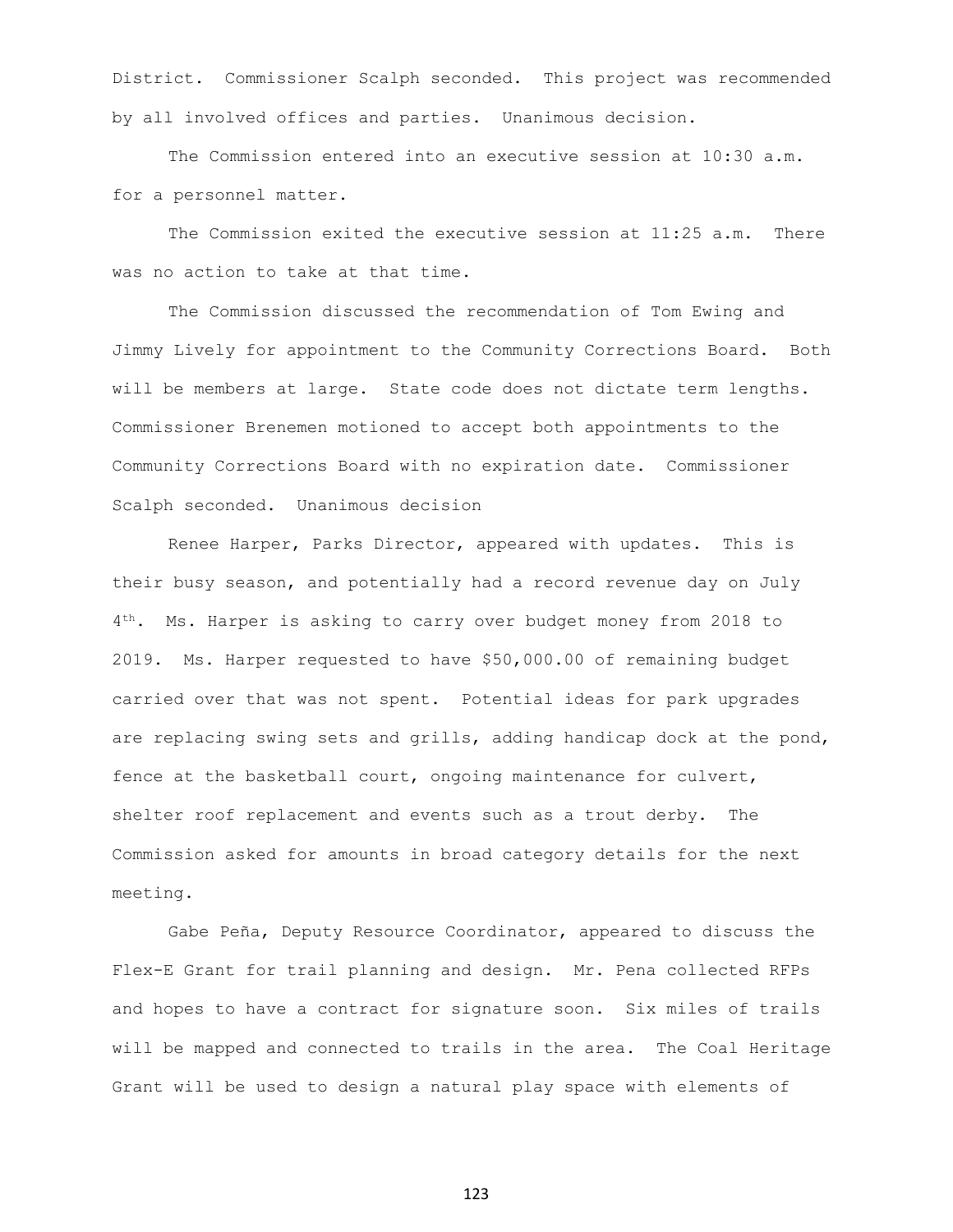early mining days. This will be the first park in the area to have this type of play space.

The Commission entered into an executive session at 12:02 p.m.

The Commission exited the executive session at 12:26 p.m. No action was taken following discussion.

Attorney Mike Callahan appeared to discuss a resolution regarding the Introduction of Fayette County Comprehensive Public Nuisance Abatement Ordinance. Mr. Callaghan doesn't think a resolution is necessary and has an ordinance to propose. The Commission will need to schedule the dates of July  $27<sup>th</sup>$  for introduction of ordinance, and August  $3^{rd}$  and August  $17^{th}$  for public hearings. A decision on the ordinance would be delayed until the final adoption.

Two statutes enacted give authority to contemplate a code enforcement agency. Part of the action code enforcement agency required by statute says that a board must include county engineer, county health officer or designee, a fire chief, Litter Control Officer, and director of Solid Waste Authority and two at large positions. They would meet once a month initially, not as often thereafter. The County can decide to shut down sites that are an issue and send a representative from the board with the correct experience and knowledge as dictated by the statute. There will be no legal liabilities to board members; they will only give specialized knowledge.

Discussion on the personnel manual discussion was held. Jury duty pay was discussed. Employees will turn in the jury check to the county. Commissioner Scalph motioned to approve the personnel manual. Commissioner Brenemen seconded.

President Wender called for discussion.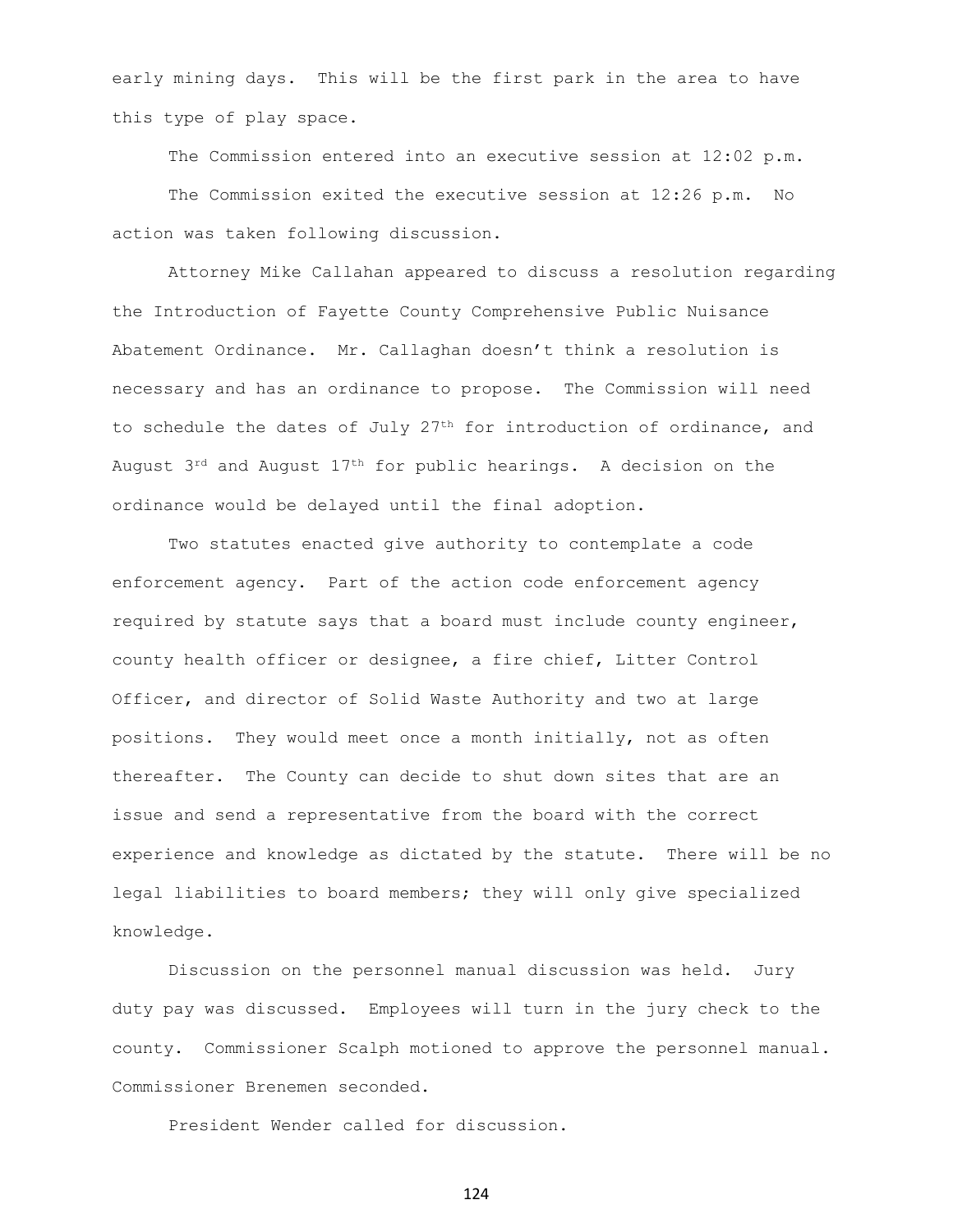Sheriff Fridley brought forth requesting vacation hours for days off. Employees need to mark eight hours vacation or sick time when taking time off. The handbook specifies that vacation says five days or forty hours vacation. Vacation is based on eight hour work days. Unanimous decision to approve based on jury duty pay revision. Unanimous decision.

Ms. Berry presented an Insurance Coverage Intent Form for President Wender to sign for WVCoRP for Property & Casualty Insurance for 2018-2019. Commissioner Brenemen motioned to approve and authorize President Wender to sign. Commissioner Scalph seconded. Unanimous decision.

Ms. Berry presented a United States Court of Federal Claims Documents for signature of President Wender to sign to participate in a lawsuit to recover sums of money for Payments in Lieu of Taxes (PILT) for fiscal years 2015, 2016, and 2017. The lawsuit seeks to recover monies that the Court has determined the Federal Government owes each Class Member for the underpayment. Commissioner Scalph motioned to approve and authorize President Wender to sign. Commissioner Brenemen seconded. Unanimous decision.

Commissioner Brenemen motioned to accept the Zoning meeting minutes presented by Tim Richardson. Commissioner Scalph seconded. Unanimous decision.

The meeting was adjourned at 1:05 p.m.

FAYETTE COUNTY COMMISSION REGULAR SESSION JULY 27, 2018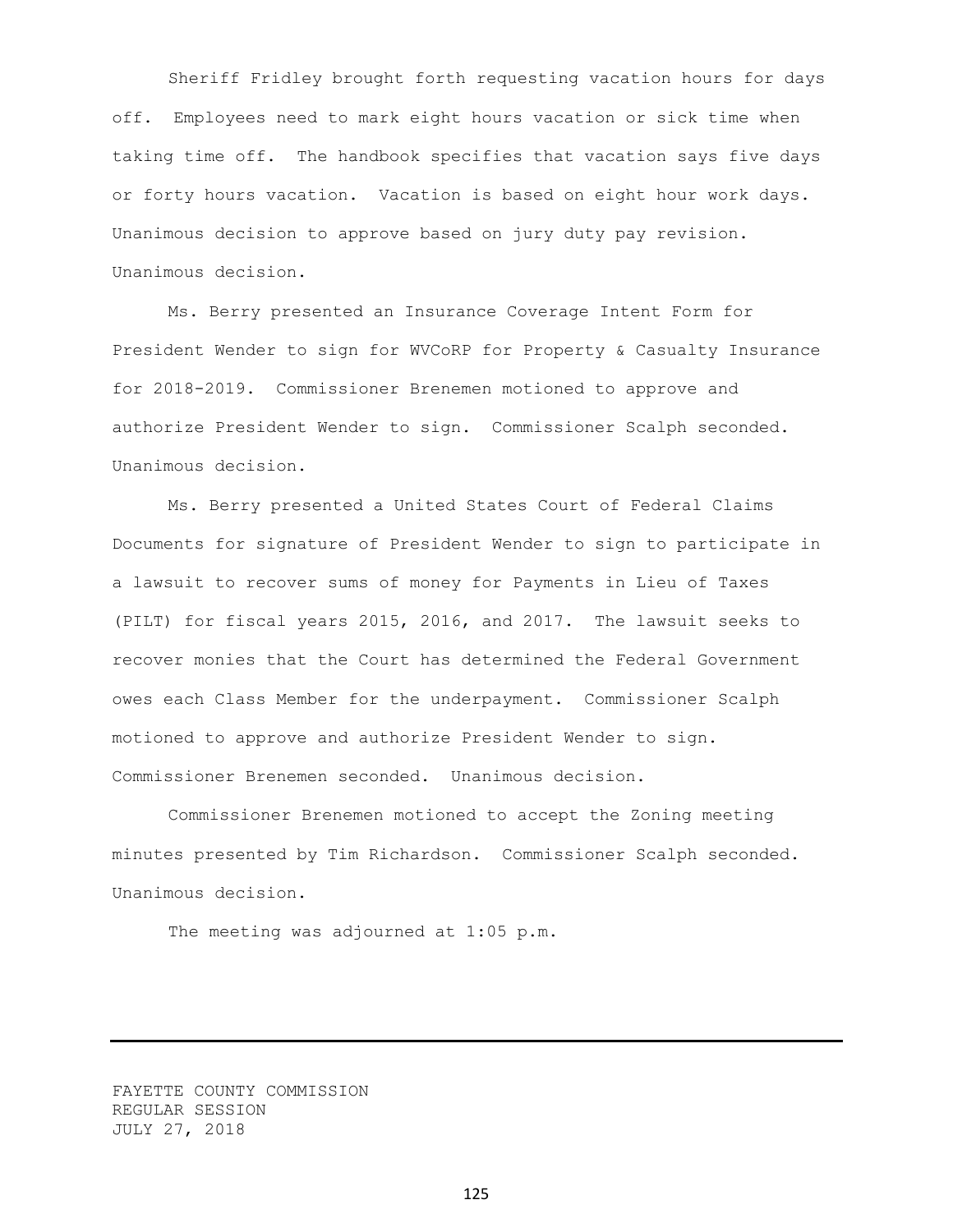The Fayette County Commission met in a regular session on this 27th day of July, 2018.

President Wender called the meeting to order at 9:00 a.m.

Commissioner Scalph motioned to approve 2nd half payroll and release checks July 30th. Commissioner Brenemen seconded. Unanimous decision.

Commissioner Scalph motioned to approve estate settlements for Margaret E. Evans; Callie Susan Crawford; Carmelita Truman Nichols; Johnny J. Lorea; Bonnie Jean Fury; Anetta Blanche Massey; Beverly Jan Law; Christina dawn Schneider; Jack Delano Pennington, Sr.; Aline Shrewsberry; John Valentine Frame; Richard Wayne McNeely; Carolyn Coleman Pascocciello; Fannie Annette Lerose; Jennie Figiel; Dortha Maxine Childress; Hilda Lee Critchley; Leroy Frederick Houchins; Elizabeth Dell Goodwin; Junior Lee Bird; and Iona M. Bird. Commissioner Brenemen seconded. Unanimous decision.

Commissioner Scalph motioned to approve vouchers and invoices and release checks today. Commissioner Brenemen seconded. Unanimous decision.

Renee Harper, Parks Director, appeared to present two requests. Ms. Harper's first request was to carry over roughly \$120,000.00 from last year's budget. Asking for approximately \$60,000.00 to transfer. \$30,000.00 to capital outlay for swing sets, slides etc…; \$15,000.300 under maintenance and repairs of park grounds for paving, shelter repair and tree removal; \$10,000.00 under events to continue and expand park events; and \$5,000.00 under materials and supplies.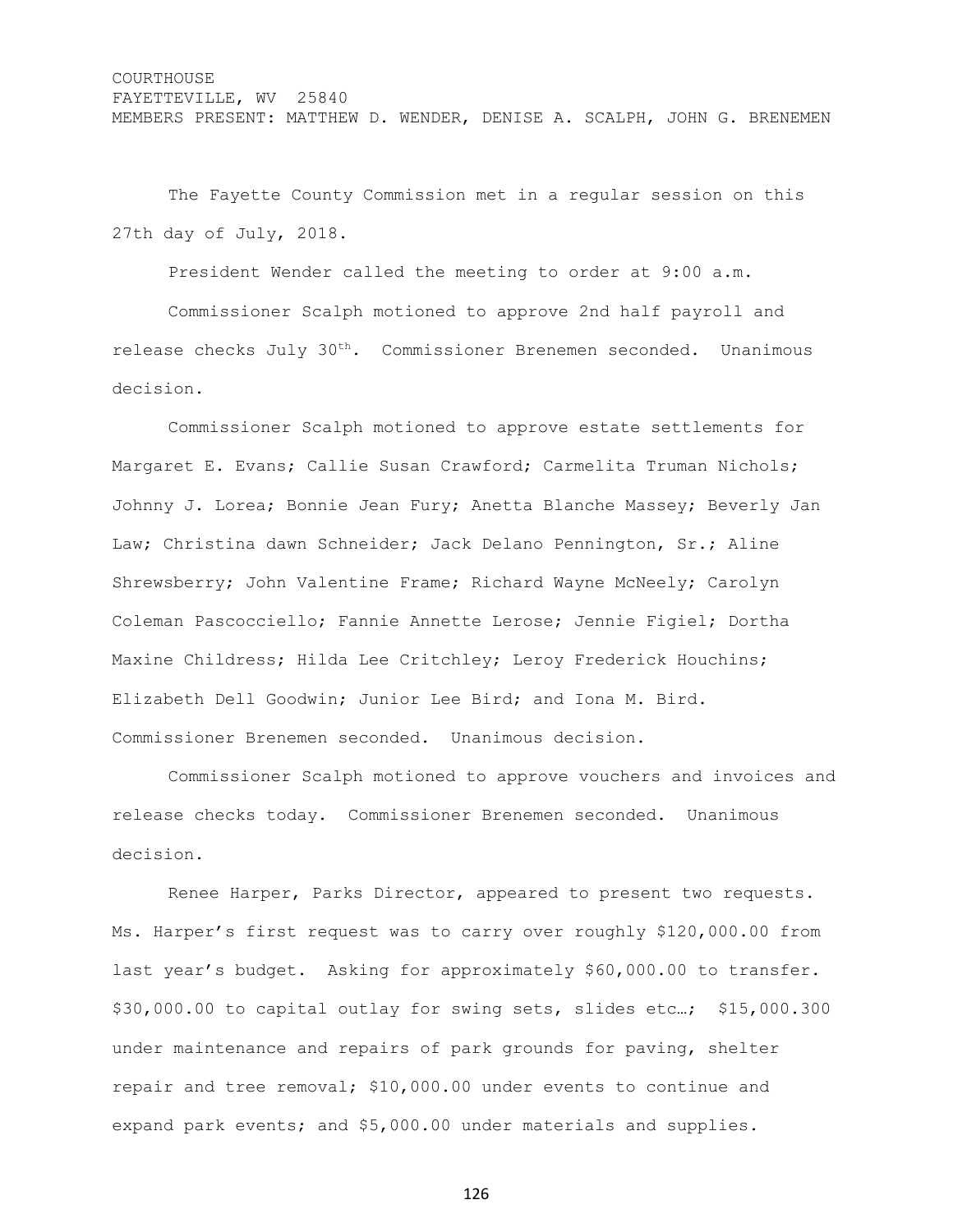Much of the money returned was due to salaries. Commissioner Brenemen motioned to approve the \$60,000.00 transfer for the Park Budget. Commissioner Scalph seconded. Before it is finalized, President Wender requests that budget revisions be completed to put funds into specific categories. Unanimous decisions.

Ms. Harper's second request is to move forward with hiring Zachary Barber. Currently, Mr. Barber works part-time as a seasonal employee and has been dependable and trustworthy. He will move from part time seasonal to full time. Commissioner Scalph motioned to move Mr. Barber to full time at the current pay rate which is \$10.00 per hour, starting August  $1^{st}$ . Commissioner Brenemen seconded. Unanimous decision.

Amanda Smarr, Region 4, presented a contract extension for the Small Cities Block Grant for Kanawha Falls PSD. The project is almost complete and they are only extending the time frame, not expenditures. Commissioner Scalph motioned to approve Grant Amendment 5 that extends the time frame to June 30, 2019. Commissioner Brenemen seconded. Unanimous decision.

Eddie Young, Assessor, presented exonerations for real property for Wilmington Savings Fund \$319.74; Tom Swift Gwinn \$346.44; John D. Joines \$6.14; Julian L. & Neta Hamm \$53.28; James William Hamm \$45.94; Joanne Lewis, etal \$263.14; James Gregory Martin \$200.22, \$150.26; \$190.74, and \$143.60; Cecil B. & Vickie Byers \$256.20; Barker Family Revocable Trust \$1,417.70; Doshia & Stephen Siemore \$\$30.74; Lee Sawyers \$1.54, \$9.24, \$23.08, \$20.00; Eddie Lee Sawyers \$116.32, 49.20, and \$56.88; and Sue Sigler Mayers \$531.86. Commissioner Scalph motioned to approve. Commissioner Brenemen seconded. Unanimous decision.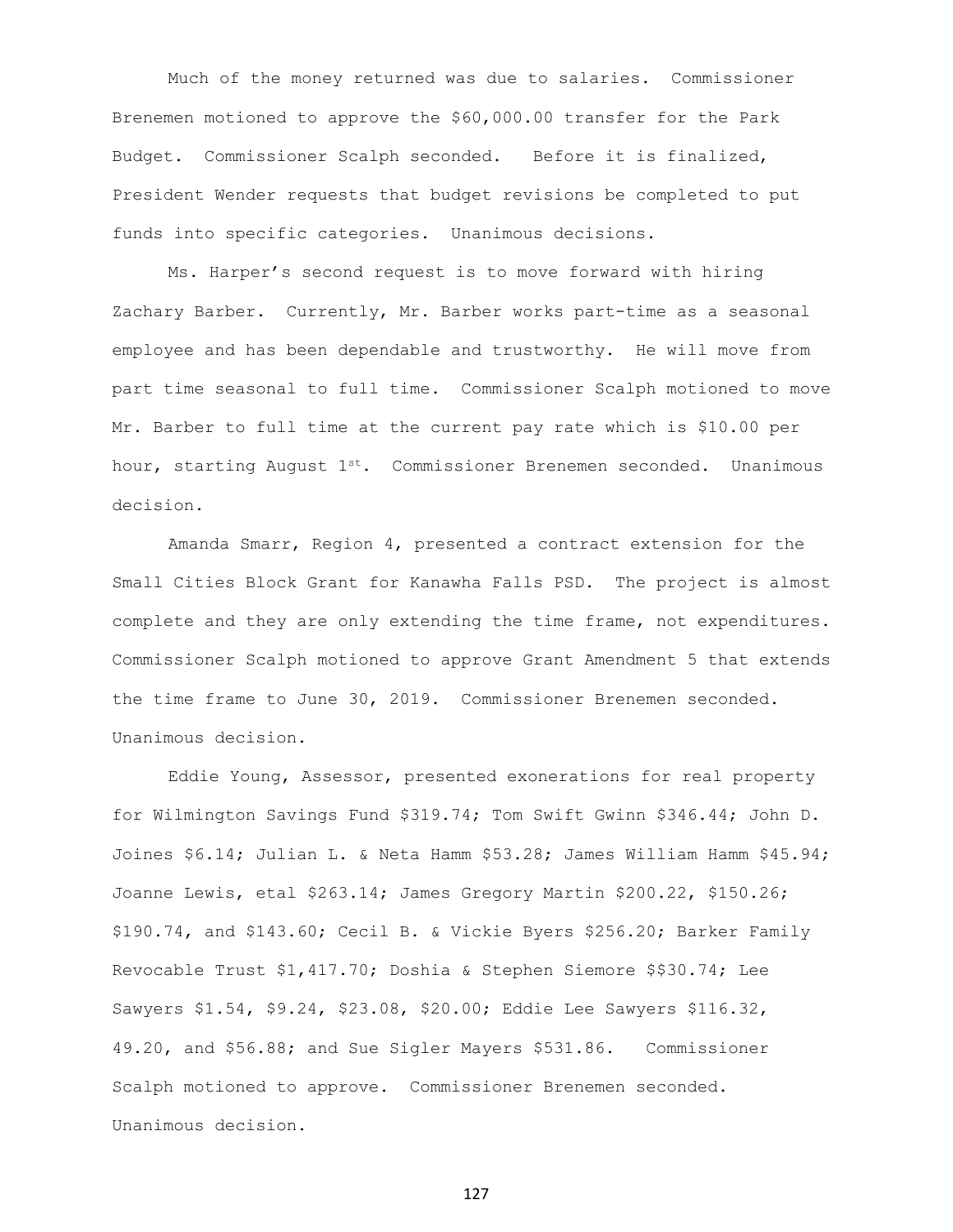Mr. Young presented exonerations for personal property for John W. & Lisa D. Adkins \$121.80; Johny Earl & Aneitia Tonie Jackson \$646.64; Alexandra (Hernandez) Plass \$154.48; Byron Dean & Linda Winwbrenner \$228.64; John Dean Joines \$345.32; Johnny B. Osborne \$518.22; David M. & Sherri R. Kidd \$766.08; Elizabeth J. & Carla Boos \$2,785.64; Amanda J. Dooley \$67.50; Shane F. & Lindsey (Preston) Milam \$1,107.16; Tamara L. Pittman \$57.62; Lenda H. Limerick \$3.84; Thomas J. Young \$227.80; Freddie E. McGee \$6.40; Anita Jo Castello \$47.42; Michael F. Bailey \$39.48; Michael W. & Mary Harrah \$366.12; John M. or Sheila E. Dorsey \$287.26; Surtis Lee & Sarah L. Adkins \$776.36; William R. II & Bridgett Hammontree \$1,112.80; Susan J. Worthington \$36.74; Delores G. Hall \$48.42; Aaron Keith Wriston \$97.04; Edith M (Simms) & Effie L. Messick \$151.14; Page S. Jr. & Naomi S. Humphrey \$396.44; James D. or Christina D. Bowyer \$1,234.38; David G. & Jean Marie Cavalier \$472.96; Matthew D. & Sara E. Parcell \$941.16; Anita R. (Sayer) & Samuel Stewart \$1,174.20; Robert W. Jr. & Donette L. McNeil \$131.36; and Cynthia J. Fannin \$159.10. Commissioner Brenemen motioned to approve. Commissioner Scalph seconded. Unanimous decision.

Sheriff Mike Fridley introduced Kelly McClintic as a new deputy. Sheriff Fridley also noted back tax letters from Attorney Tom Ewing have brought in about \$22,000.00 for outstanding tax tickets.

Debbie Berry, County Administrator, presented Orders to Combine or Divide and Segregate from Mr. Young for Christopher M. & Tiffany Robinson; James Dye; Larry & Dolly Brown; Lois Jean Matthews; North Hill Coal Co.; Phyllis Sue Calvert; Henry J. & Latoma J. Miller; Lena Hudson; and Colleen Laffey, respectively. Commissioner Brenemen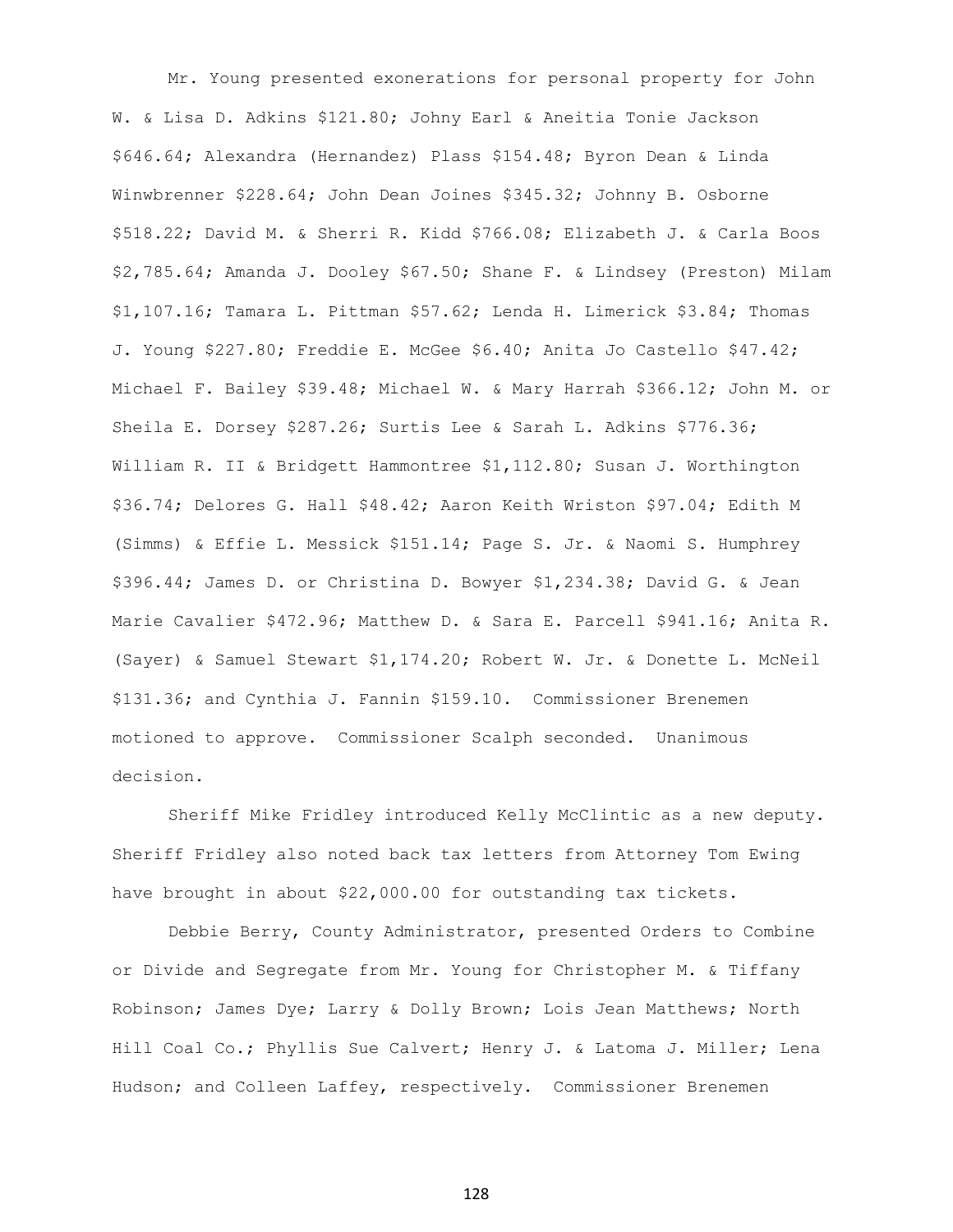motioned to approve and sign the orders. Commissioner Scalph seconded. Unanimous decision

Chief Deputy Rod Perdue discussed two vehicles getting totaled in collisions. The County will only get \$11,000.00 combined from insurance. Chief Perdue is asking the County to match half of the cost which is roughly \$34,000.00 per vehicle. Chief Perdue has estimated there will be \$23,000.00 to be split. Commissioner Brenemen motioned to match what the Sheriff can pay. Commissioner Scalph seconded. This will need to come from the General Fund. Unanimous decision.

Chief Perdue mentioned another issue which is the Valley detachment. The air conditioner is 22 years old and not repairable.

Ms. Berry presented two quotes for the Smithers Detachment:

Roof  $-$  \$4,300.00 Heating & AC Unit  $-$  \$4,850.00

Discussion regarding quotes and potential for other contractors was held. President Wender recommended delaying the roof decision. The Commission will approve no more than \$4,850.00 for the air conditioning at the Smithers Detachment with the condition of getting two more quotes to ensure the lowest price. The Commission will leave the decision open for Ms. Berry to approve other contractors if lower. Commissioner Scalph motioned to approve. Commissioner Brenemen seconded. Unanimous decision.

Allen Ballard, Building Safety Official, presented permit information showing an increase in building permits and that commercial is up. A report from Mountaineer Gas Company found leaks in system while replacing the meter at the Fayette County Memorial Building. Ms. Berry presented a list of leaks that must be fixed.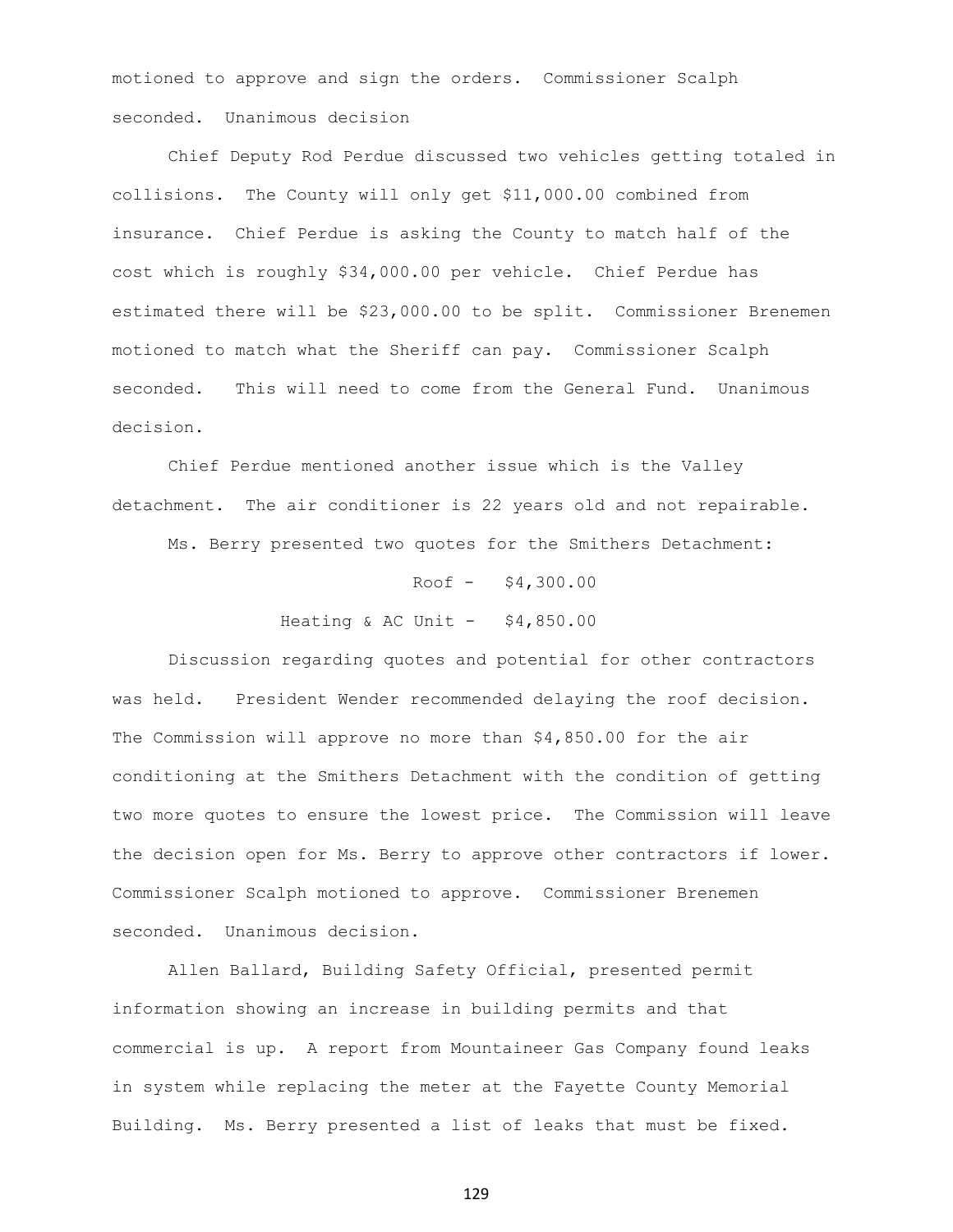The Commission discussed what can be done in house. Sonny Milam, Courthouse Maintenance Supervisor, said a contractor must be hired. There will need to be asbestos removal where the pipes go through roof; there are five of these vents. Commissioner Scalph suggested contacting Phil Davis from Alleghany Restoration to work with our maintenance employees to develop an estimate. Currently there is no gas or hot water in the building. There will be a contractor coming today to review and see the approximate cost. No action to take today.

Ms. Berry presented a request from Rick Forren, Chair of the Fayette County Planning & Zoning Commission, to reappoint Gary Harding Van Burks, Richard Forren Jesse Bibb & Doug Maddy to the County Planning & Zoning Board, each for 3 year terms to expire August 3, 2021. Commissioner Scalph motioned to approve the reappointments. Commissioner Brenemen seconded. Unanimous decision.

Ms. Berry presented a request from the Parks and Recreation Board to reappoint Andrea Mender and Lauren Weatherford, expiring June 30, 2020, Aletha Stolar, expiring June 30, 2021, and to appoint and Zoë Walberg as student representative, expiring June 30, 2019, and Kathryn Johnston to replace Kristi Atha Rader, expiring June 30, 2021. Commissioner Scalph motioned to approve the reappointments and appointments. Commissioner Brenemen seconded. Unanimous decision.

Phil Tissue, Library Board Chairman, appeared to introduce the new Fayette County Library Director, Samantha Hale. Ms. Hale has an M.S. in Library Science from the University of South Carolina. She will be running Fayette County Library branches in all municipalities in the County. Ms. Hale presented information regarding their annual report and detailed who is served by the libraries.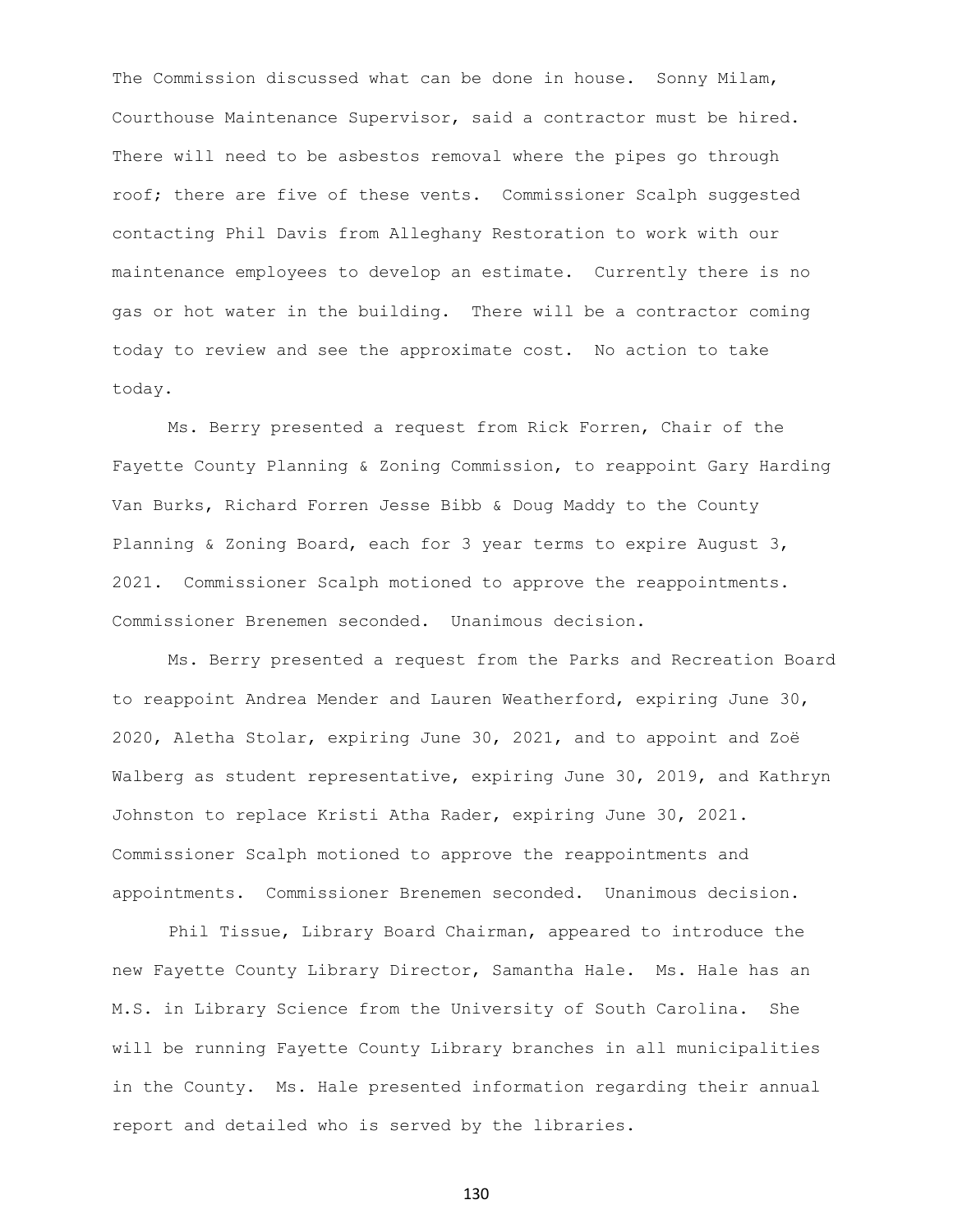Ms. Berry presented a request from Samantha Hale, Director of the Fayette County Public Libraries, to appoint Ann Nunnery of Cannelton to fill a vacant position on the Board due to the resignation of Catherine Marshall. Commissioner Brenemen motioned to approve the appointment. Commissioner Scalph seconded. Unanimous decision.

Ms. Berry presented a request from John David, SALS, for support letters for Housing Preservation Grant funds, Housing Counseling Assistance, and an Open Doors Homeownership Grant. Commissioner Brenemen motioned to approve and sign the letters. Commissioner Scalph seconded. Unanimous decision.

John David, SALS, appeared to introduce Julie Costas with Global Volunteers, a group of 19,500 total volunteers based in Minnesota, with 1-3 week volunteer opportunities for teams of 5-25 people at a time. The groups can only go where invited and local people control the projects. They are working with Youth Build and on literacy and nutrition with Energy Express. The group searched specifically for volunteer opportunities in WV. Ms. Costas presented ideas from the Energy Express kids. Their number one request was a part time music teacher for the Energy Express program. They would also like a real slip and slide to use, books and lined paper.

The Commission recessed for break at 10:38 a.m.

The Commission reconvened at 10:53 a.m.

Mike Callaghan, Attorney, introduced the Fayette County Comprehensive Public Nuisance Abatement Ordinance. President Wender made a statement regarding how the County introduced an order two years ago to prohibit the disposal of fracking waste. The ordinance went to Federal District Court overruling our ordinance. The appeals court in Richmond agreed that the Fayette County Commission cannot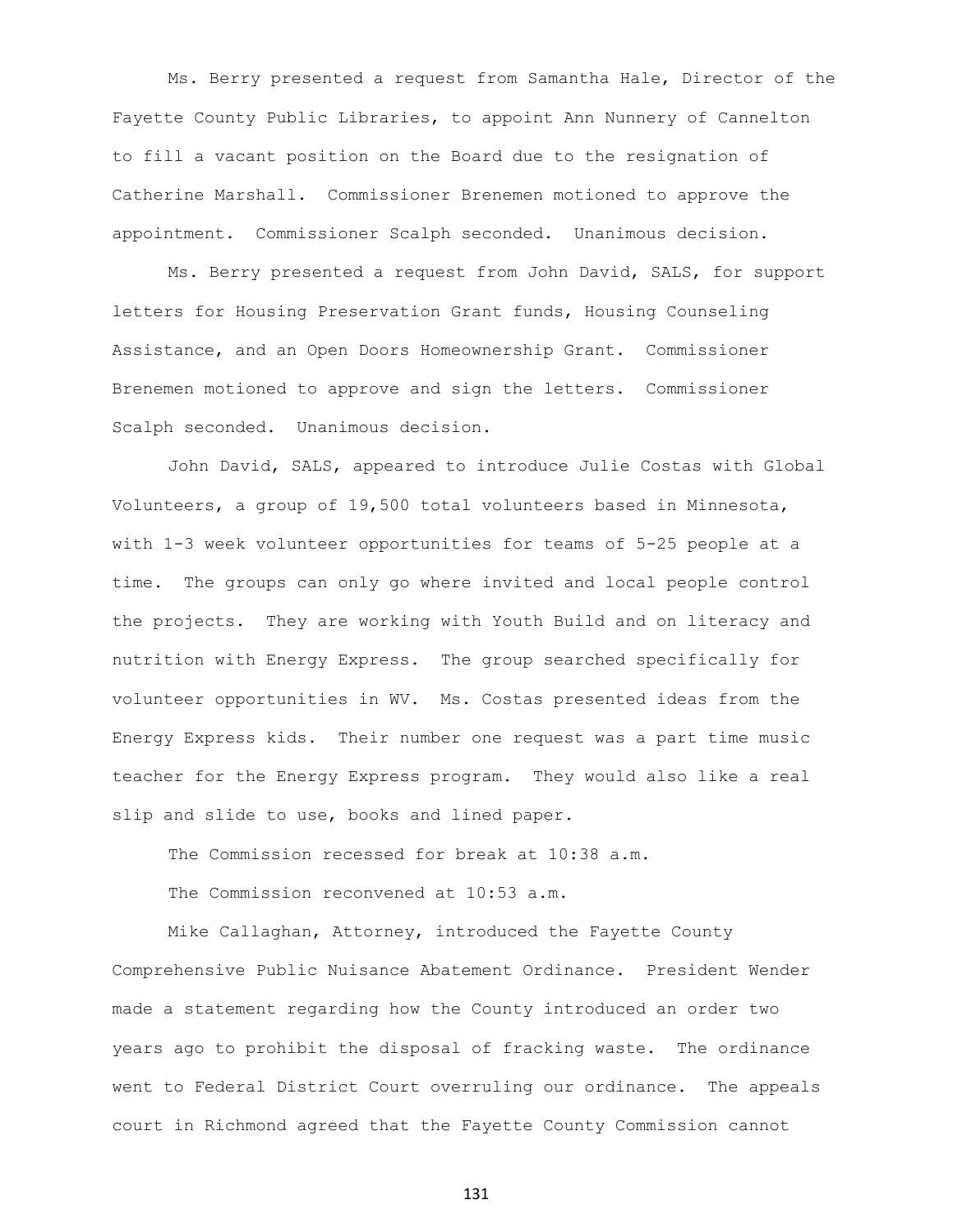regulate the gas industry. The County is very concerned that this disposal continues and about the detrimental effect it can have on our water supplies. The Commission retained Mr. Callaghan through the Prosecuting Attorney's Office to introduce this new ordinance. His legal team reviewed the history and current laws and regulations. Everything is compiled into one WV Code 713ff - 713KK to give Counties the authority to address nuisances and Endangerments to public health in the county. It is the obligation of the County to protect the public health of the citizens based on the codes indicated above. The general concept is to look at the authority of the Commission to address these issues and develop a Code Enforcement Agency to address environmental clean-up and regulation. This is geared to allow the Commission to exercise the authority to abate nuisances. Penalties noted in the ordinance are for those who fail to comply with the Commission's abatement orders, and only for failure to comply or cooperate with the Commission. This is not an attempt to regulate the industry. Those who cause the pollution should be responsible for clean-up, not the citizens. This ordinance allows the enforcement agency to look at the sites. Mr. Callaghan has a one-page summary prepared of the original 86 page ordinance and presented a copy to the Commission. This was presented to Ms. Berry for publication on web site and a newspaper ad will run this week. Public hearings will be held on August  $3^{rd}$  at 10:00 and August  $17^{th}$  at 10:00 a.m. during Commission meetings. Copies of the ordinance are available in the County Administrator's office. Today is the official introduction of the ordinance.

Commissioner Scalph motioned to accept the Fayette County Comprehensive Public Nuisance Abatement Ordinance as presented today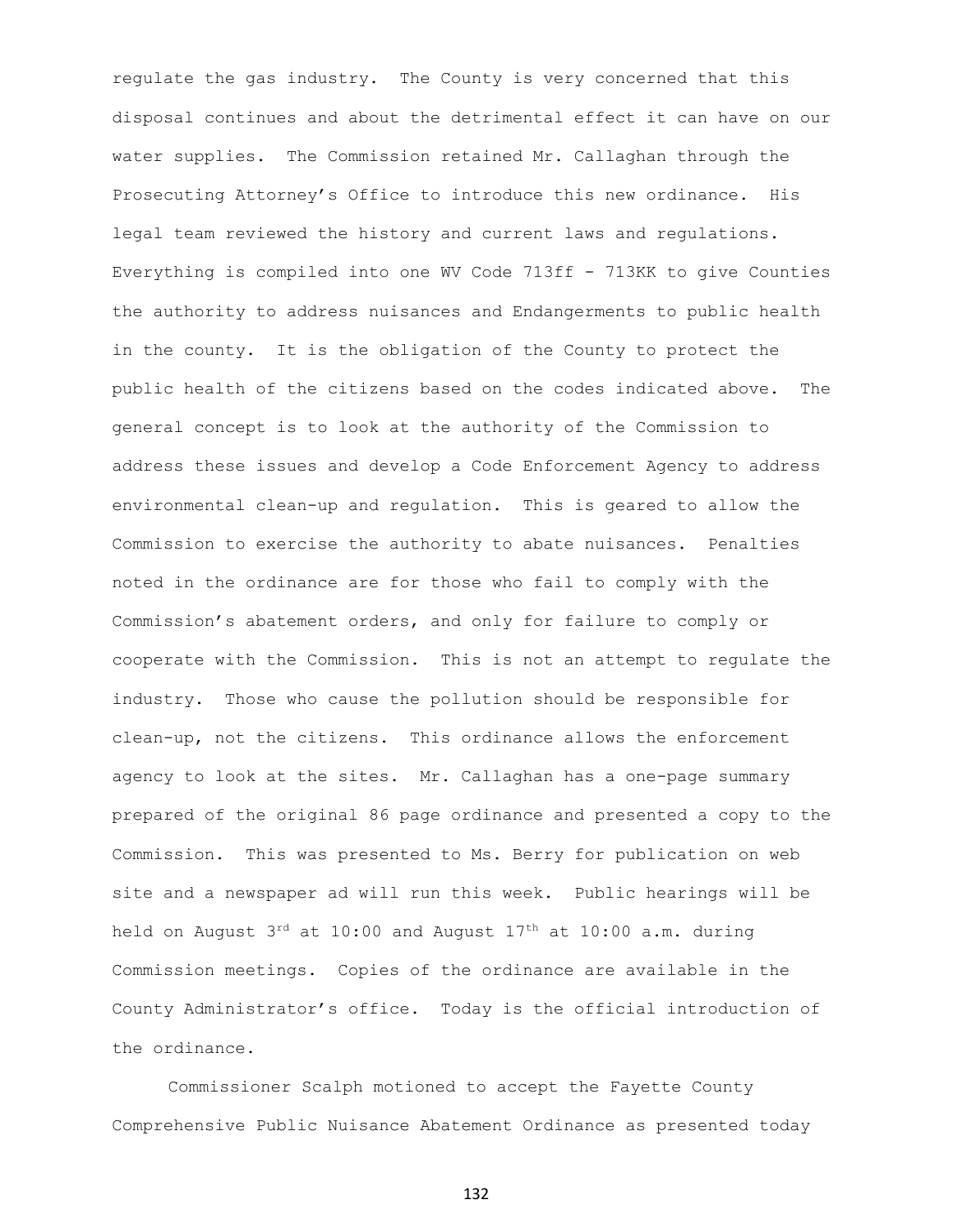and set the time for public hearings as August  $3^{rd}$  at  $10:00$  a.m. and August  $17<sup>th</sup>$  at  $10:00$  a.m., at which time the summary of the ordinance will be read. Commissioner Brenemen seconded. No questions were presented specific to the motion. Unanimous decision.

Alicia Treadway, Voters' Registration, Deak Kersey and David Gilpin, WV Secretary of State's Office and Andrew Parker from GST appeared to discuss Elections equipment, polling places and security.

Ms. Treadway presented information for an ADA grant to make precincts ADA compliant and gave an overview of locations needing help. The application is considered on first come first serve basis and the County Commission is the grant applicant. Commissioner Scalph motioned to approve proceeding with the grant application for precincts 29, 19, and 18 for ADA compliant improvements. Commissioner Brenemen seconded. Unanimous decision.

Ms. Treadway presented HAVA grant information to purchase the remaining 13 DS 200s and thumb drives for precincts and security updates. First section of grant addresses security presented security estimates for the Fayette County Soldiers and Sailors Memorial Building to protect voting equipment including cameras and keyless entries. The County would be required to match 15%, and the State will pay the remaining 85%. The match can be less if the County request exceeds the total available. Commissioner Scalph motioned to approve the presentation from KTS for the grant that would be 85/15 for security at the FCMB, with the maximum match from county at \$3,000.00 for this portion. Commissioner Brenemen seconded. Unanimous decision.

The second part of the grant application addresses Election Day equipment for eleven precincts to prevent ballot issues. The cost to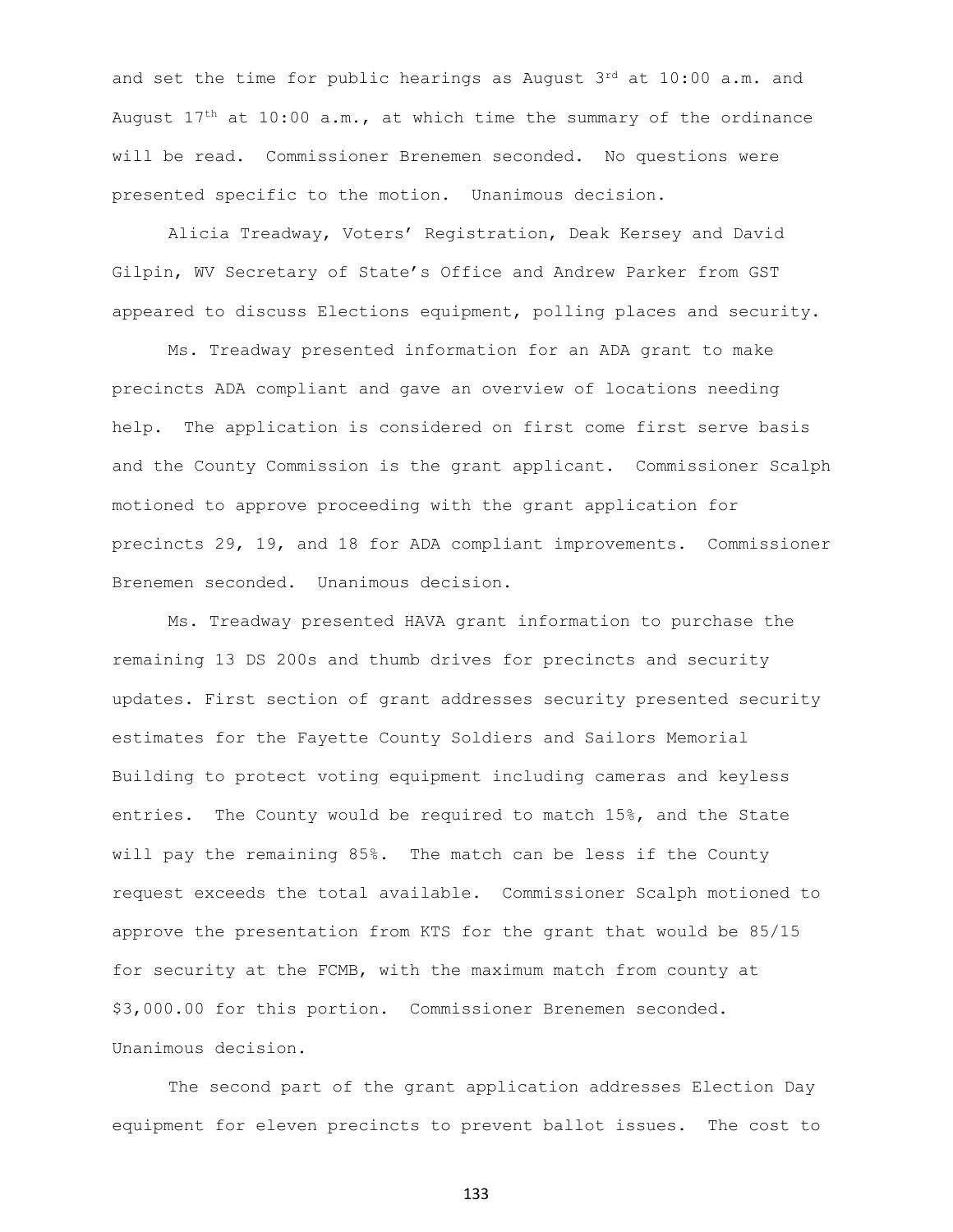the County is approximately \$37,000.00. This will prevent incorrect ballots and will also eliminate problems with the voting process. Federal grant money is available and the vendor is offering interest free payments. Commissioner Scalph motioned to approve the request on for the second part of the grant to purchase additional Election Day equipment at a 50/50 split and four years with no interest, to ensure further voter confidence and integrity. Commissioner Brenemen seconded pending state matches at 50% match. Unanimous decision. Ms. Treadway also presented information about the dehumidifier for the storage area and a security check list.

Mr. Kersey presented information regarding cyber security. The Department of Homeland Security will perform a cyber-resilience review for free. The State is providing a two-factor authentication and asking to give the Clerk the leniency to look at security to review the system. Grants are available to offset costs that may be associated with upgrading system. Commissioner Brenemen motioned to allow DHS to check our computer system with no cost assessment. Commissioner Scalph seconded. Unanimous decision.

Brent Pauley, EnAct Executive Director, appeared to give a program update. EnAct recently completed a community action needs assessment and are actively working with organizations that provide community help. They are working on a partnership to better help the community. They have also worked with the DHHR for potential space to see clients in the Plateau area.

Lita Eskew, Flame of Freedom Committee, appeared with a request. The committee would like to put a monument on the lawn of the Memorial Building opposite the flame. The monument would be made of stone and would serve as a memorial for veterans. Flag poles to display the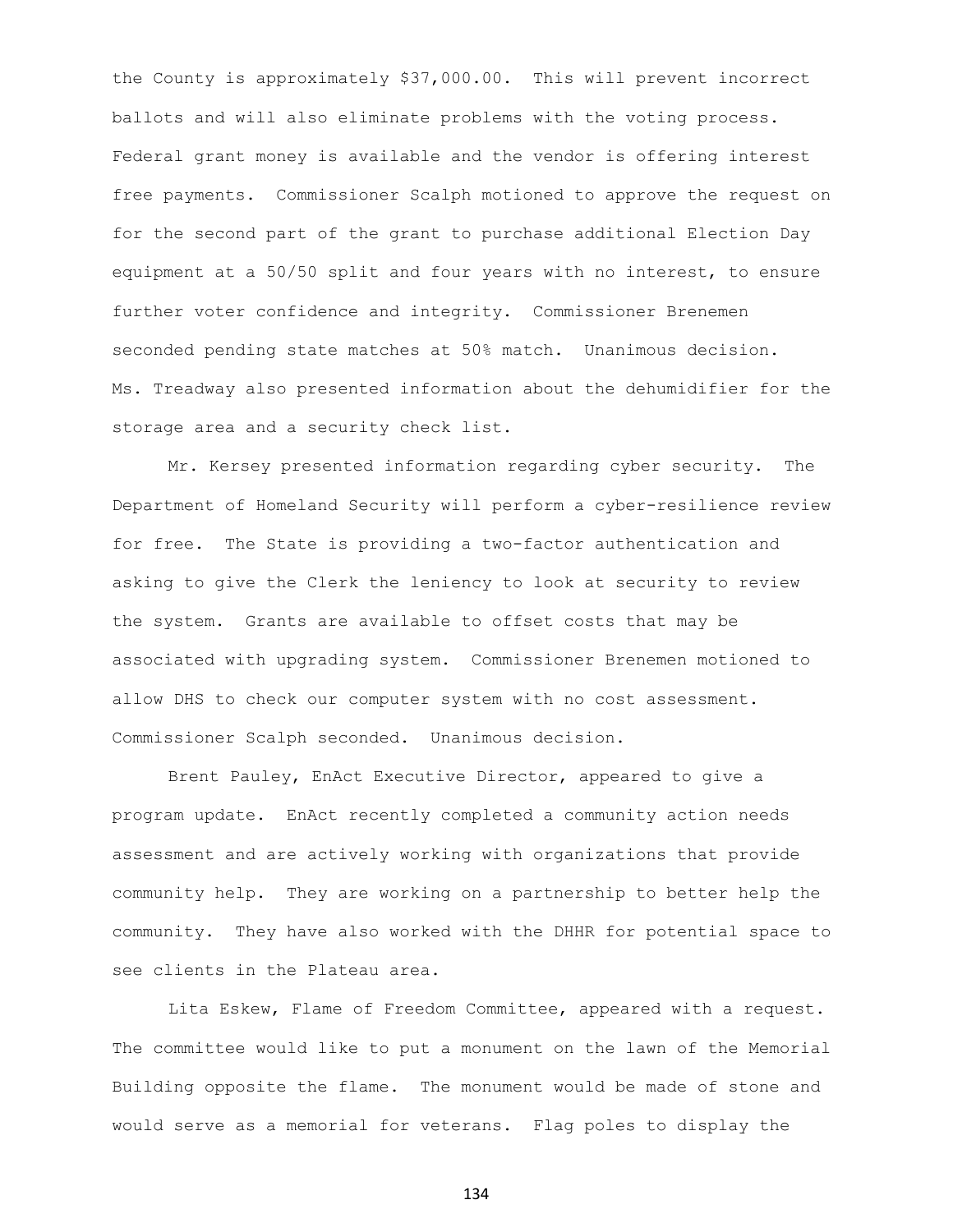flags of the 5 branches of the Armed Forces would be behind the monument in a semi-circle. Ms. Eskew presented a proposal for the cost of the stone at \$9,000.00. They are requesting the \$6,000.00 originally allocated to the committee to be used for this project. Commissioner Brenemen motioned to approve the \$6,000.00 as long as they have the funding to complete the project, working with Miss Utility of WV, and the Commission would like to see a sketch of the final project before construction begins. Commissioner Scalph seconded. Unanimous decision.

Ms. Berry presented a letter from Cathy L. Jarrett, Circuit Clerk, requesting to reserve a room in the basement of the Memorial Building to use as storage space for her office. The Commission would like to review the basement area in the FCMB before the commit to letting anyone else use the area for storage. The Commission will visit the space during their next meeting for review.

Ms. Berry presented the property lease agreement for Boomer Ball Field. Larry Villarreal and Monty Warner insist the YMCA of Kanawha Valley (the tenant) have first option for the terms of the lease. This item was tabled.

Ms. Berry presented a request from Zenda L. Vance requesting permission to decorate the trees on the Courthouse lawn in green lights for the Town to Go Green to observe the closing of Fayetteville High School, starting August 2, 2018. Commissioner Scalph motioned to approve through October  $19<sup>th</sup>$ , then consideration will be given to extend the decorations for special events through written request. Commissioner Brenemen seconded. Unanimous decision.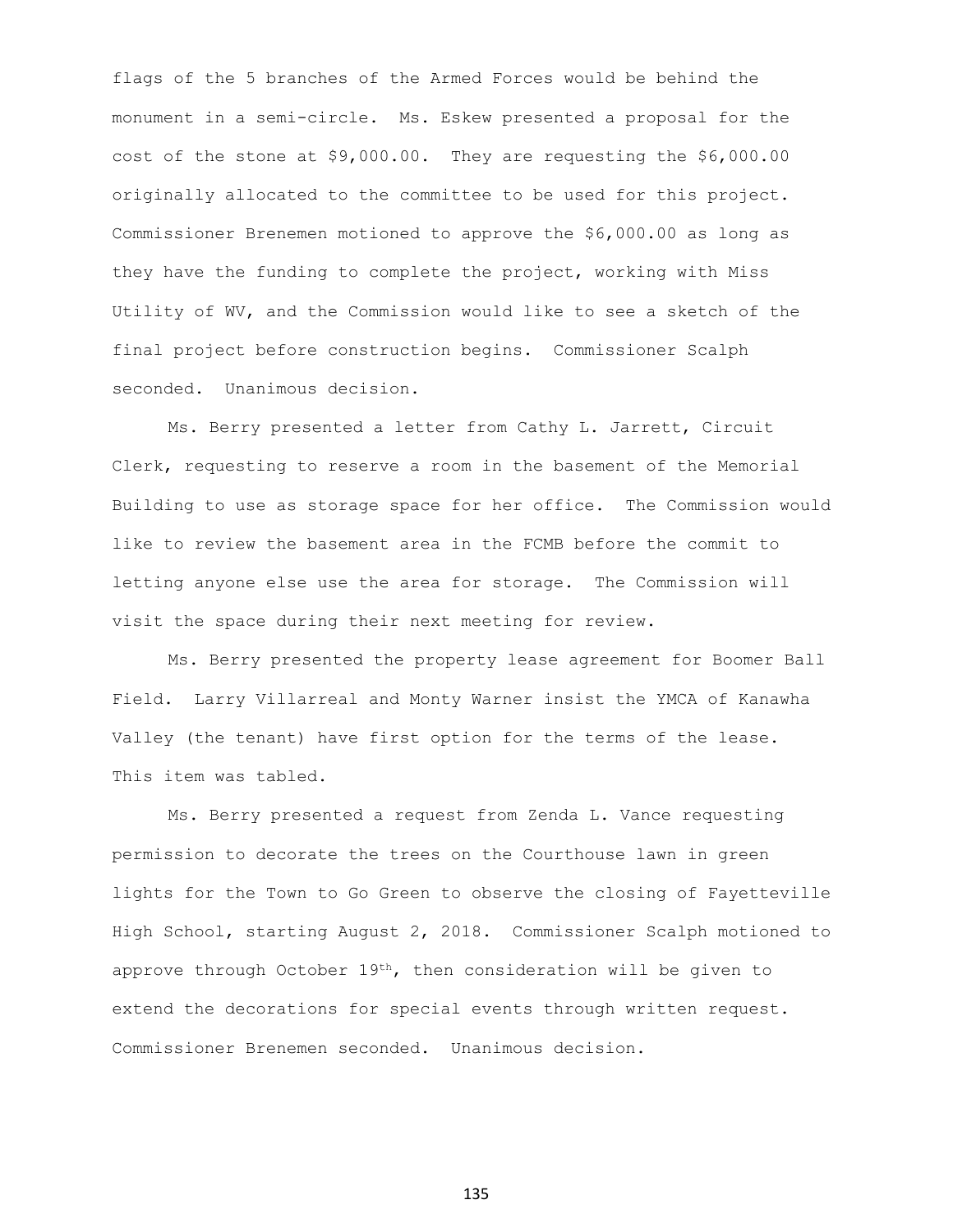Commissioner Scalph motioned to approve the use of the Courthouse lawn on August 2<sup>nd</sup> as indicated provided all criteria are met. Commissioner Brenemen seconded. Unanimous decision.

Ms. Berry presented a coversheet to the member agreement for WV Association of Counties Group Self Insurance Risk Pool for President Wender to sign. Commissioner Brenemen motioned to approve and authorize President Wender to sign. Commissioner Scalph seconded. Unanimous decision.

The meeting was adjourned at 1:24 p.m.

FAYETTE COUNTY COMMISSION REGULAR SESSION AUGUST 3, 2018 COURTHOUSE FAYETTEVILLE, WV 25840 MEMBERS PRESENT: MATTHEW D. WENDER, DENISE A. SCALPH, JOHN G. BRENEMEN

The Fayette County Commission met in a regular session on this 3rd day of August, 2018.

President Wender called the meeting to order at 9:03 a.m.

Commissioner Scalph motioned to approve 1st half payroll and release checks August 15th. Commissioner Brenemen seconded. Unanimous decision.

Commissioner Scalph motioned to approve estate settlements for Georgia Evelyn Wallace; Hilda Marine Patterson; Bert C. Gregory, Jr.; and Douglas Edward Midkiff. Commissioner Brenemen seconded. Unanimous decision.

Commissioner Brenemen motioned to approve minutes from July 6th and 27th. Commissioner Scalph seconded. Unanimous decision.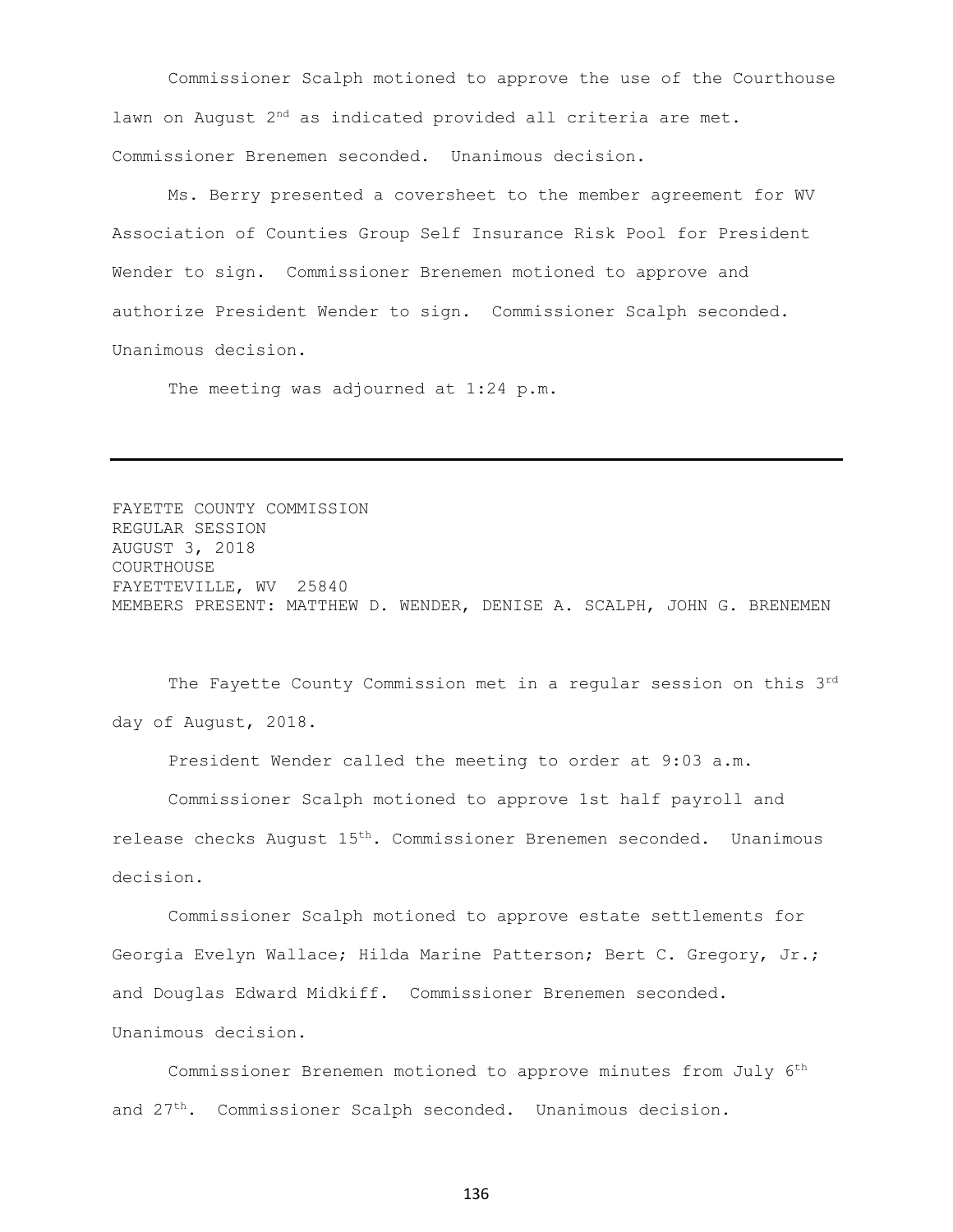Commissioner Scalph motioned to approve vouchers and invoices and release checks today. Commissioner Brenemen seconded. Unanimous decision.

Eddie Young, Assessor, presented real property tax for Heather P. Boussy \$176.00; John D. Miller \$47.66; Hester J. Trent \$465.42; Johnathan A. Fowler \$1,011.82; Robert C. & Terry Horrocks \$256.20; Judith Ann Mitchell \$7.70 & \$7.70; Charles Sanford \$53.80; Theresa Annette Les \$256.20; and Robert & Coleen Rogers \$148.34. Commissioner Scalph motioned to approve the real property exonerations. Commissioner Brenemen seconded. Unanimous decision.

Mr. Young presented Orders to Combine or Divide and Segregate Land for Yvonne Washburn; and James W. & Carol Ward, respectively. Commissioner Brenemen motioned to approve and sign the orders. Commissioner Scalph seconded. Unanimous decision.

Debbie Berry, County Administrator, appeared to present an order for approval and signatures of the Commission notifying the Democratic and Republican Executive Committees of the number of poll workers needed for the November 6, 2018 General Election. Commissioner Brenemen motioned to approve the order asking the Executive Committees to return their poll worker lists by September 7, 2018. Commissioner Scalph seconded. Unanimous decision.

Ms. Berry presented the publication of Early Voting locations for the General Election: Fayette County Memorial Building, Danese Community Center and Montgomery City Hall. Commissioner Brenemen motioned to approve the publication of the locations. Commissioner Scalph seconded. Unanimous decision.

Ms. Berry presented a request for reappointments to the New River Gorge Bridge Day Commission for Denise Scalph expiring August 8, 2020;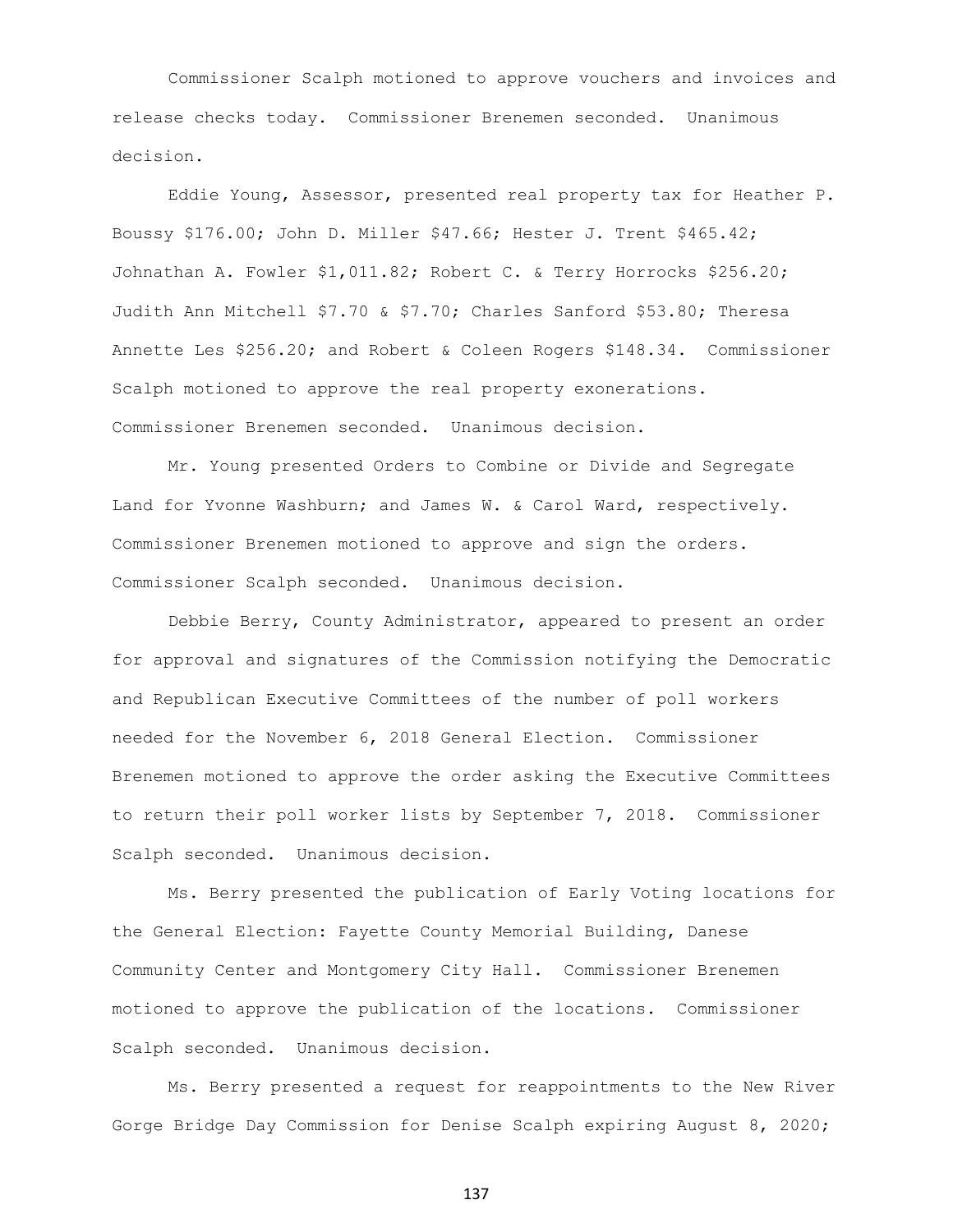Dennis Hanson expiring August 8, 2020; Sharon Cruikshank expiring August 8, 2024; Sheriff Mike Fridley expiring August 8, 2020; and Mike Harper, expiring August 8, 2024. Commissioner Brenemen motioned to approve the reappointments. Commissioner Scalph seconded. Unanimous decision.

Sheriff Mike Fridley appeared to introduce a new deputy, Jacob Rice.

The Commission discussed a Resolution Opposing WV American Water (WVAW) proposed rate increase. The proposed rate increase is excessive, as is the tax benefits to be received by WVAW. Ms. Berry read the resolution.(attached) Commissioner Scalph motioned to approve the resolution opposing the rate increase and for the County Administrator to send a copy to the Public Service Commission. Commissioner Brenemen seconded. Unanimous decision.

Ms. Berry presented a request from Samantha Hale, Director of the Fayette County Public Libraries, to reappoint Bernice Clayton to the Fayette County Library Board, term expiring June 30, 2023. Commissioner Scalph motioned to approve the appointment. Commissioner Brenemen seconded. Unanimous decision.

Ms. Berry presented letters for approval and signature to Senator Joe Manchin and Senator Shelly Moore Capito, supporting the future Land and Water Conservation Fund. Commissioner Brenemen motioned to approve and sign the letters. Commissioner Scalph seconded. Unanimous decision.

Ms. Berry presented the property lease agreement for Boomer Ball Field. Larry Villarreal and Monty Warner insist the YMCA of Kanawha Valley (the tenant) have first option for the terms of the lease.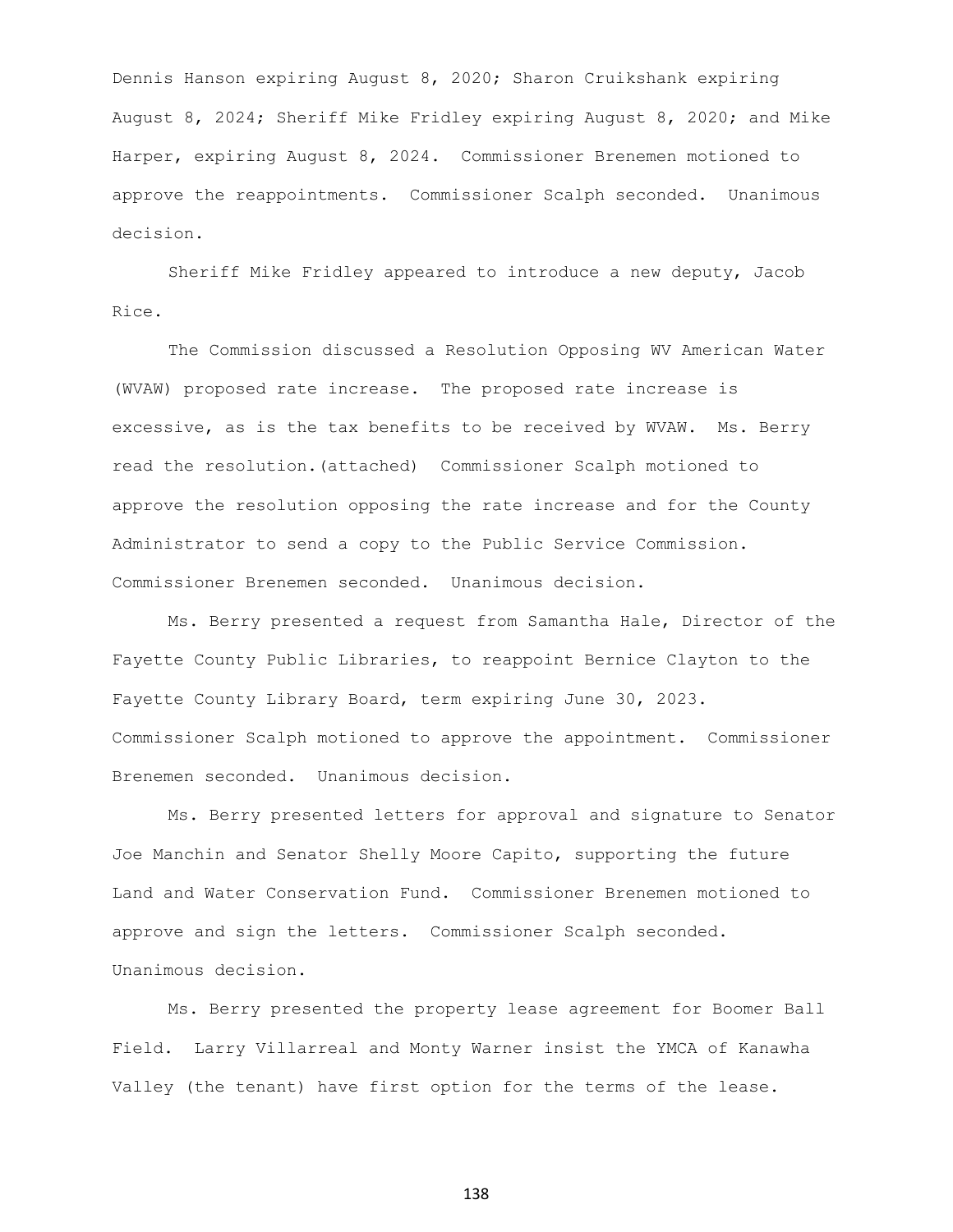"With approval of the Commission in regards to renewal" will be added as an addendum. Signatures still pending.

Ms. Berry presented a lease agreement for the Fayette County Family Law Court Space for approval. The property now belongs to Joe Re. Commissioner Brenemen motioned to approve and sign the lease. Commissioner Scalph seconded. Unanimous decision.

Ms. Berry presented a contract for consultant services with SC Resources LLC for mapping of existing trails at Fayette County Park. Commissioner Brenemen motioned to approve subject to ensuring that more than one quote was received and recorded. This will be paid by the Flex-E Grant. Commissioner Scalph seconded. Unanimous decision.

Ms. Berry presented quotes for the roof at the Smithers Detachment:

| B & K Construction      |            |
|-------------------------|------------|
| $Root -$                | \$4,300.00 |
| New Soffit around       |            |
| perimeter of building - | \$1,700.00 |
| Total:                  | \$7,000.00 |
|                         |            |
| JC Construction         |            |
| Total:                  | \$8,800.00 |

Commissioner Brenemen motioned to accept the bid from B & K Construction and they must start work by October  $1^{st}$ , 2018. Commissioner Scalph seconded. Unanimous decision.

Ms. Berry presented a quote for heating and AC unit for the Smithers Detachment.

| Miller & Sons – |  |  | \$4,850.00 |  |
|-----------------|--|--|------------|--|
| Frazier -       |  |  | \$5,150.50 |  |

Commissioner Brenemen motioned to approve the quote from Miller & Sons, with a start date before October  $1^{st}$ , 2018. Commissioner Scalph seconded. Unanimous decision.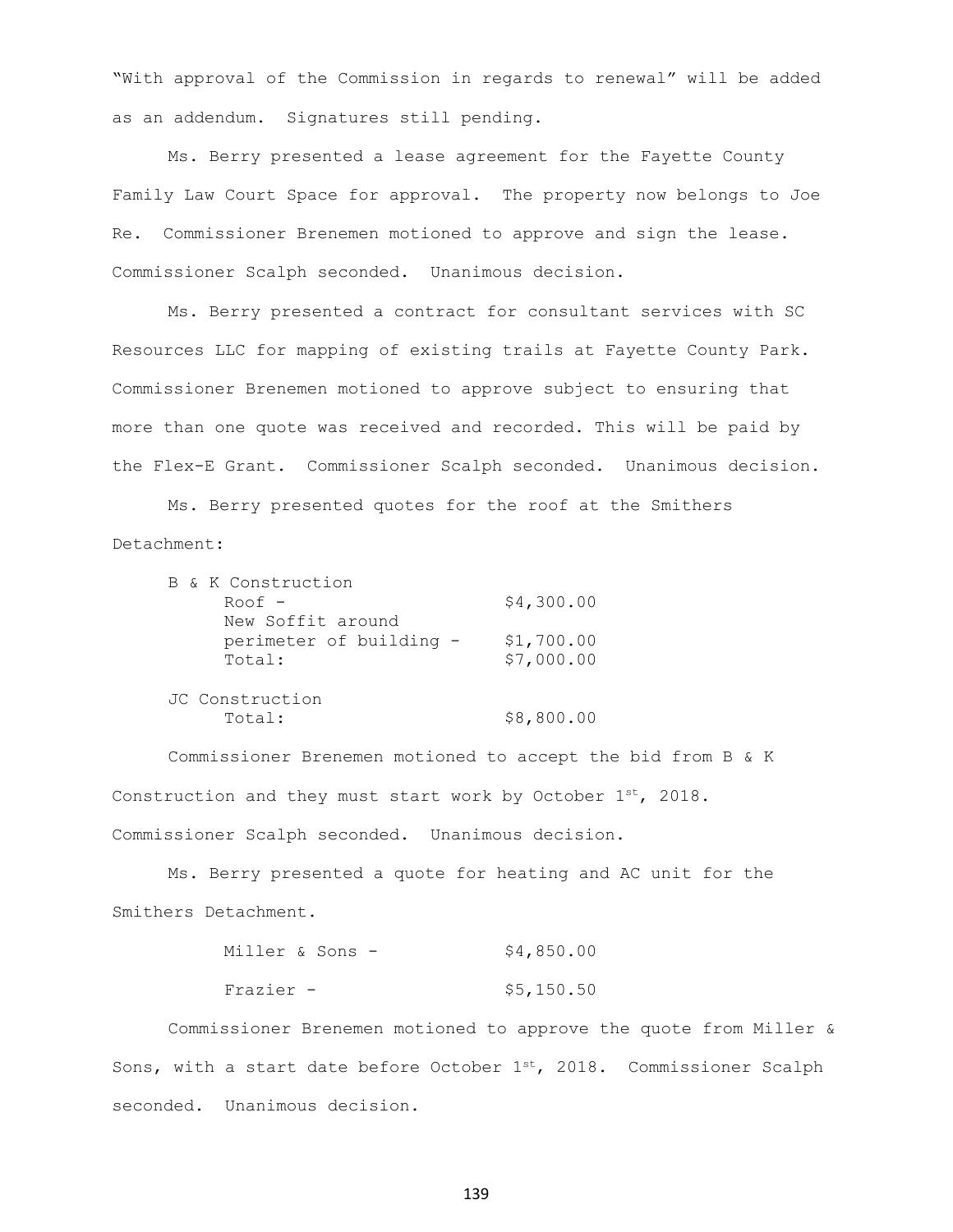Paul Clay, Attorney, appeared regarding a Petition for Probate for Reva D. Smith in solemn form. Code provides in section 45.5 for solemn form for anyone with reason to object. The objection results from issues with will not being found. The will was found several years later and was properly acknowledged and witnessed by the County Clerk's office. The petition gives notice as today's date, and all parties have been notified. Today's request is to probate the will with Edgar Smith, Jr. as Executor. Commissioner Scalph motioned to approve Mr. Clay's request approving the admission of this will to Probate in regards to the estate of Reva D. Smith. Commissioner Brenemen seconded. Unanimous decision.

Discussion was held regarding buying a memorial bench for Larry Dotson. The Commission asked Prosecuting Attorney Larry Harrah to look into buying a bench with County funds and to ensure that it is not a violation. Mr. Harrah will check with the Ethics Commission.

Ms. Berry presented a barking dog ordinance for discussion and decision. The Commission, Prosecuting Attorney and Sheriff have reviewed ordinances from other counties. Discussion was held on how this would be enforced, what type of tickets would be issued, and how to handle payment, etc... Mr. Harrah stated that this can be handled by a civil course of action. A letter will be sent to the complainant, Mr. Ron Eagle, explaining this has been considered, however the parties involved are concerned about enforcement.

Michael Callaghan, Attorney, appeared to hold a Public Hearing for the Fayette County Comprehensive Public Nuisance Abatement Ordinance. Mr. Harrah approved reading a one page summary as opposed to the entire ordinance. Mr. Callaghan and the Commission introduced the ordinance on July  $27^{th}$ . Public hearings were set for August  $3^{rd}$  and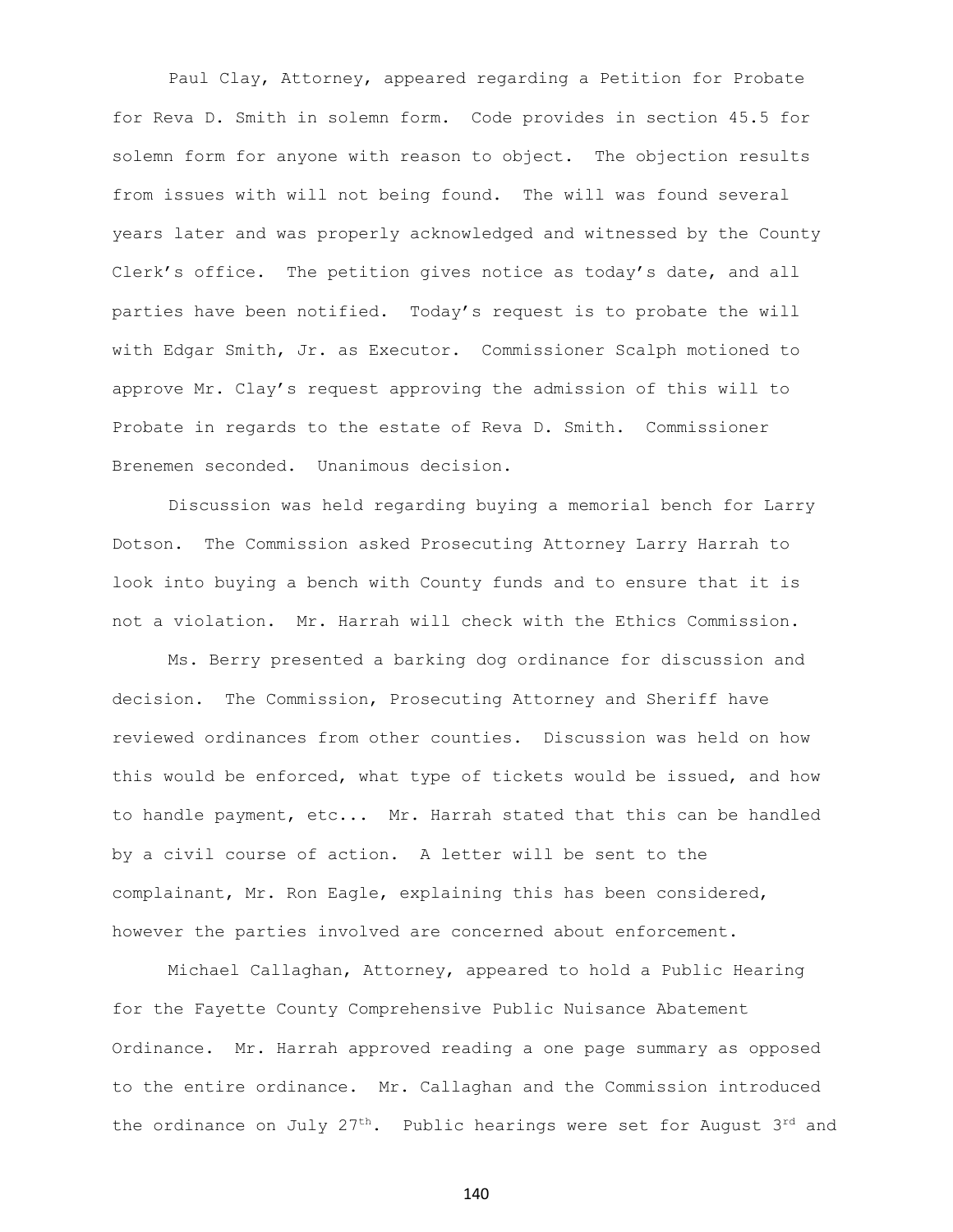17<sup>th</sup>. All of the proper postings and notifications have been followed, and copies are available free of charge in the County Clerk's office. Mr. Callaghan read the summary of the ordinance.(attached) Additions: this does not provide any private cause of action for anyone this is only geared towards the Commission's ability to respond to hazardous situations in the County. There is no authority for private cause of action under WV Codes Sections 7-1-3f and 7-1-3kk. These statutes are only for government action. The public can bring notice to the Commission for any hazardous issues. The floor was opened for comment.

A question was posed about ongoing regulation in paragraph 6. Can we stop things that are already occurring? Mr. Callaghan stated we can look at any issue, whether new or old once brought to the Commission's attention.

President Wender asked when they should appoint the board members. Mr. Callaghan stated this will be set up after adoption. Most of the positions are dictated by statute. Mr. Callaghan will work with Prosecuting Attorney to fill the other seats. A resolution with interim appointment will be used initially. The Commission can come back with permanent appointments later.

There were several in attendance for the Public Hearing. There were no comments for or against the ordinance. The Commission heard a summary of the ordinance, and also made available full content of ordnance as drafted. The next Public Hearing is scheduled for August 17th at 10:00 am.

Anthony Ciliberti, Attorney and Mayor Anne Cavalier appeared regarding the Annexation by City of Smithers. The City is asking for annexation for properties to the east of town. Properties have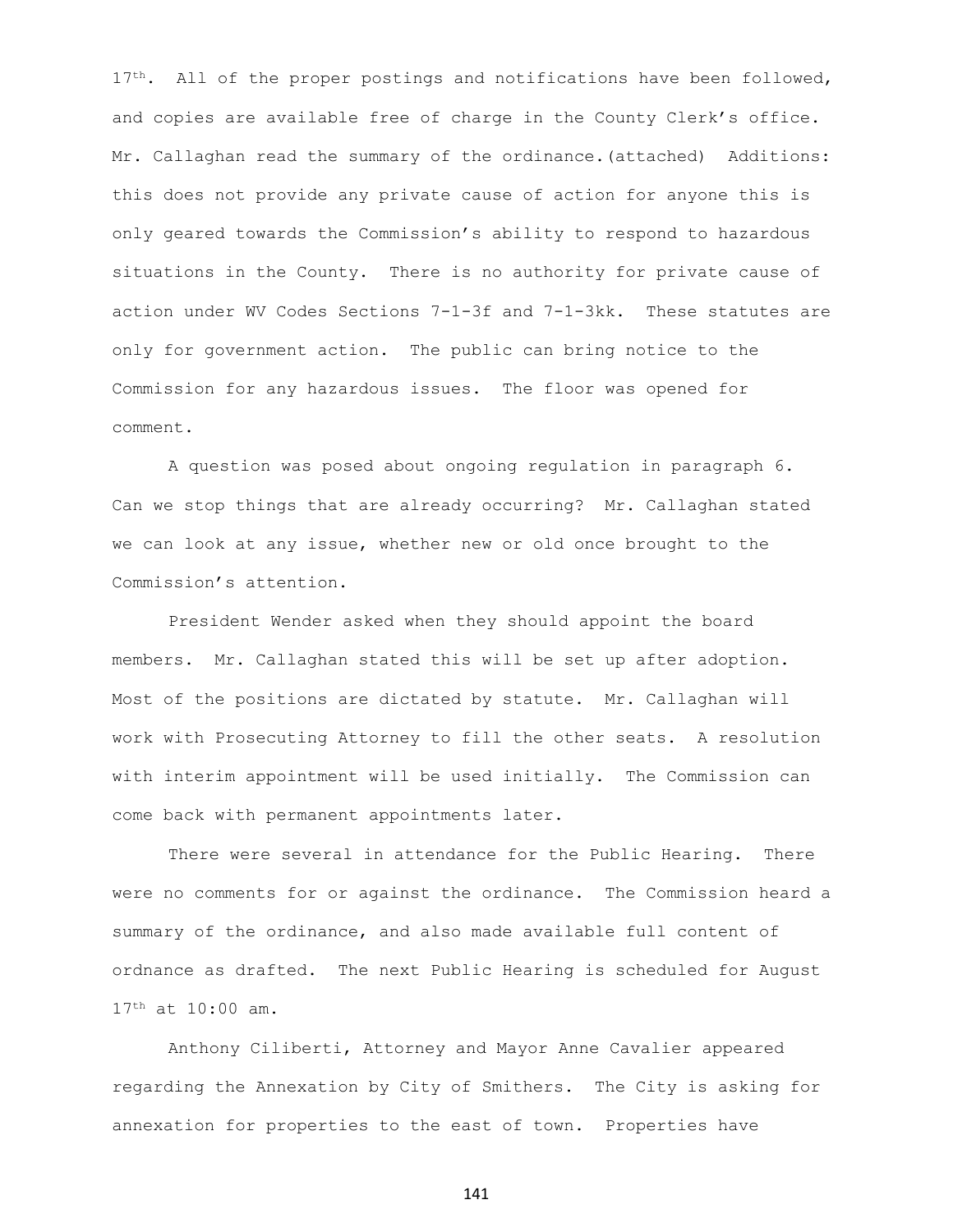owners, but there are no business or homes in the area. Points to be addressed: This is from the city limits of Smithers to Boomer; approximately one mile. There are no objections so far from the public. This would give the City the ability to develop the area for tourism. Mayor Cavalier stated there are approximately 546 acres from the existing City boundary to the top of the mountain, including the opposite side of Rt. 60 to the river, including the islands and other side of the river. The Commission reviewed the supplied map of current and proposed boundaries. There were questions regarding the size of tract. Mr. Harrah confirmed this is not an issue, and was already addressed through a Supreme Court case. There is no impact on public service, such as street maintenance or law enforcement since no residents or businesses are located in the area. There is no impact on a PSD or utilities and should not affect fire protection or fire insurance for the same reasons. This annexation is with an eye for future economic development in the area related to tourism, potential river access, for example. Another aspect is conservation and land management. There are seven required factors according to state code. They have met those and have also addressed additional considerations for the County Commission. Commissioner Scalph motioned to accept as this annexation meets the threshold and criteria for the application. Commissioner Brenemen seconded. A discussion will follow and a Public Hearing will be set at a later date. Unanimous decision.

Kathy Gerancer, New River Humane Society (NRHS), appeared to and introduction of Brett Kees, new Director of the NRHS. Ms. Gerancer gave a shelter update. Presented statistics for the year to date intake and outcomes. Ms. Gerancer gave an overview of the rescue process and adoptions as well as volunteer assistance.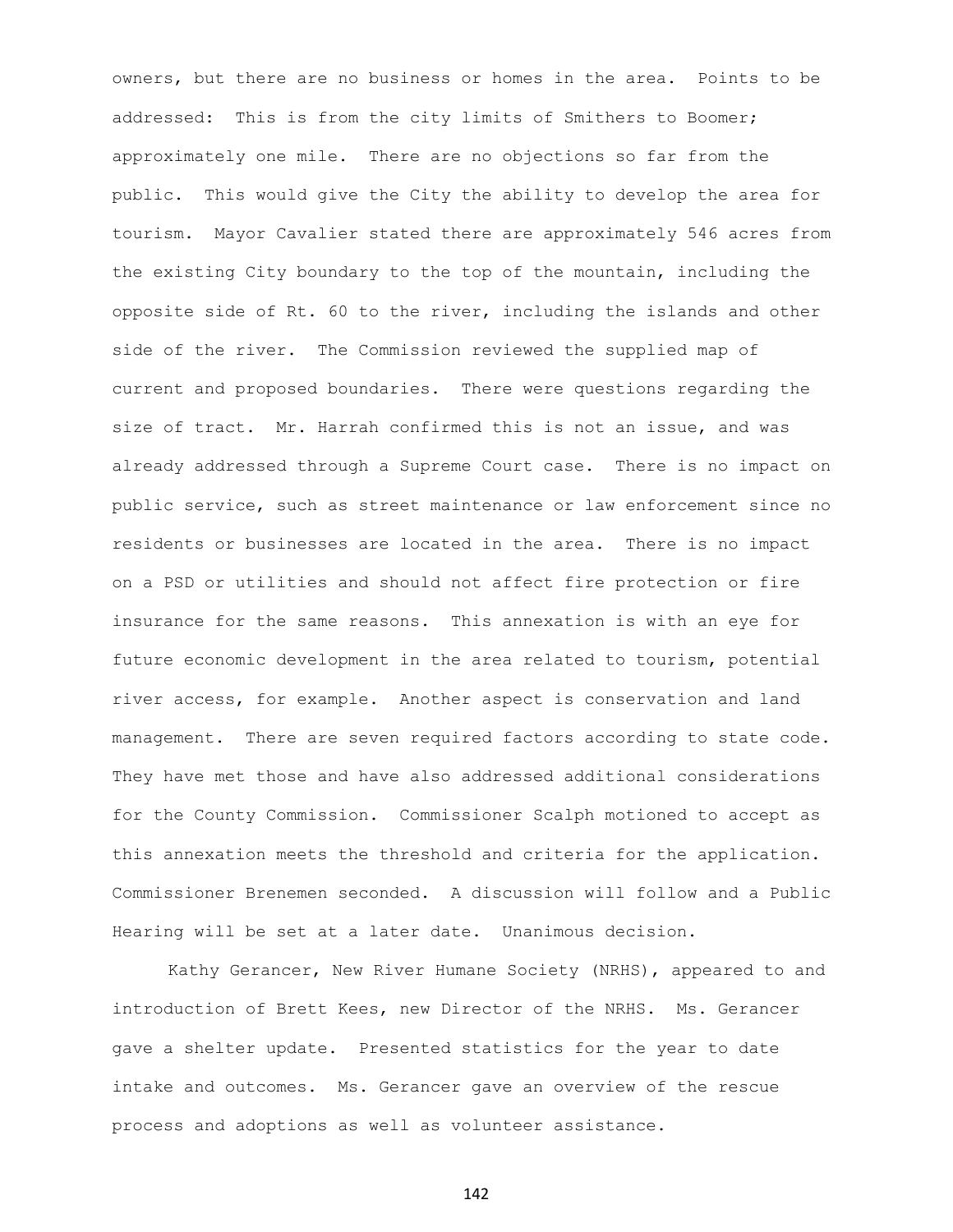NRHS applied for a grant for a dog play park from Dogs Playing for Life through the Animal Farm Foundation. It provides up to \$10,000.00 to construct play yards for dogs. Requirements include open intake, can't discriminate based on breeds, and willingness to facilitate play groups. A letter of intent has been accepted. The next step in the application process is to get quotes and information on what is needed. NRHS does not own the property so the Commission must grant permission for the play yards to be built on the property. They are looking at locations and have two sites to propose. Commissioner Scalph asked what the criteria is and what the grant will pay for; stated there are no additional monies available. Ms. Gerancer will draft the letter and send to The Commission for Ms. Berry to send for review. Prosecuting Attorney will also review. They will also need a contractor and suggestions for fencing.

Discussion was held on reimbursement fees due to the County.

Commissioner Brenemen motioned to allow the NRHS to choose the parcel and use the funding from the grant to fund the fence and a letter of approval will be submitted to the County Administrator. Commissioner Scalph seconded. Unanimous decision.

Kevin Walker, OEM Director and James Bennett, 911 Coordinator, appeared to discuss the 911 budget. The ranking system has been put on hold; the budget does not include that information. The Commission asked that last year's numbers and this year's be compared.

A proposal for hiring a new dispatcher at \$9.00 per hour with a six month probationary period was presented. He is a retired fireman from Baltimore. Commissioner Scalph motioned to accept proposal to hire Gary Metzbower for 911 telecommunicator. Six month probation at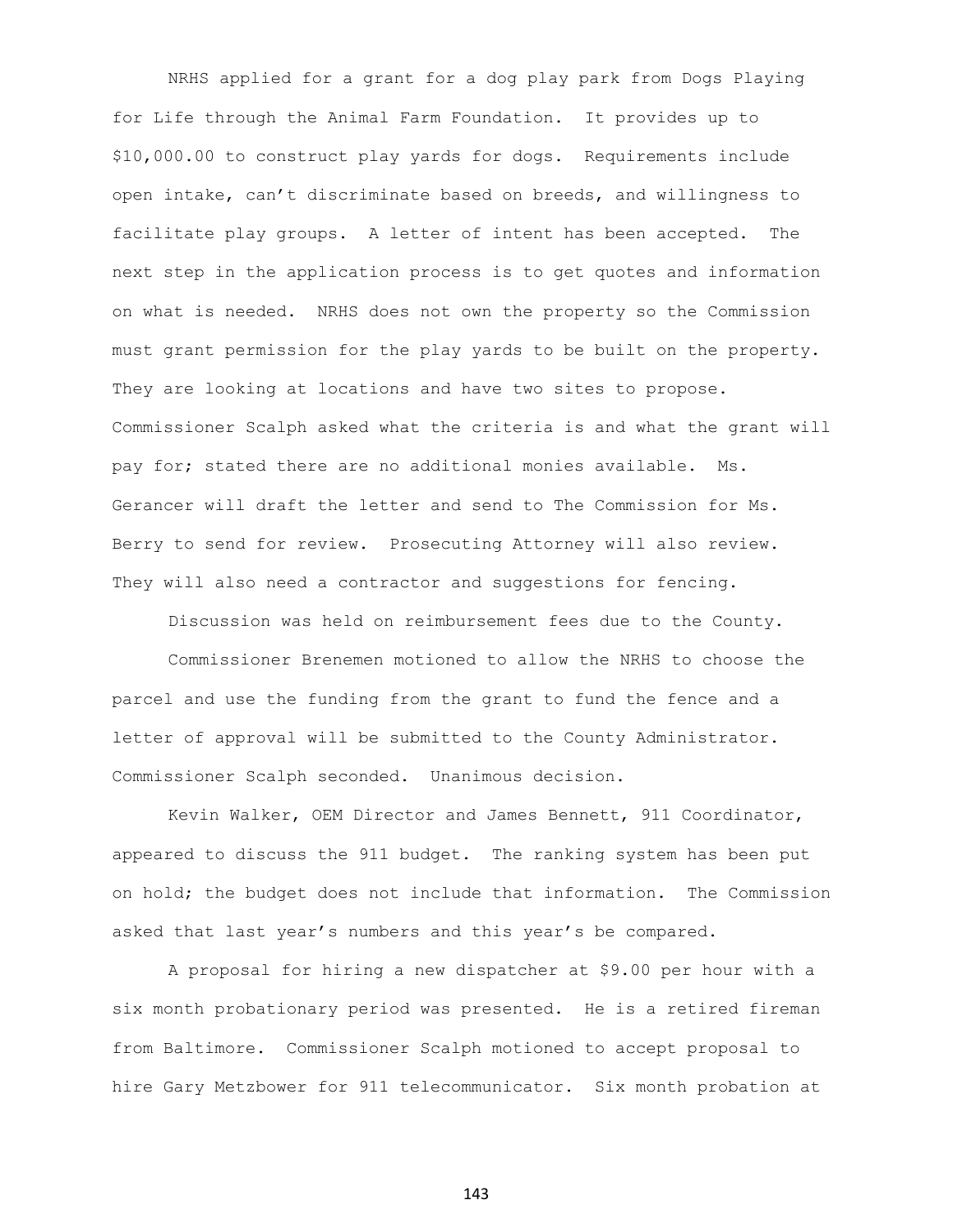\$9.00 per hour beginning August 15. Commissioner Brenemen seconded. Unanimous decision.

The Commission entered an executive session at 12:10 p.m. The Commission exited the executive session at 1:05 p.m.

Sonny Milam, Maintenance Supervisor and Allen Ballard, Building Safety, presented information about the Memorial Building gas line. They've contacted ten contractors; three have come to look: WV Heating and Plumbing, Pennington's and Modley. No bids can be prepared until they have specs. There are multiple units that need to be removed and/or replaced.

Commissioner Brenemen motioned to authorize Commissioner Scalph to work with Mr. Ballard, Mr. Milam and an engineer to assess the FCMB specs and to allow Commissioner Scalph to authorize up to \$2,500.00 for the engineer to draw up two sets up specs: One for repair, and one for replacement of items for the FCMB. Commissioner Scalph seconded. Unanimous decision.

The meeting was adjourned at 1:33 p.m.

FAYETTE COUNTY COMMISSION REGULAR SESSION AUGUST 17, 2018 COURTHOUSE FAYETTEVILLE, WV 25840 MEMBERS PRESENT: MATTHEW D. WENDER, DENISE A. SCALPH, JOHN G. BRENEMEN

The Fayette County Commission met in a regular session on this 17<sup>th</sup> day of August 2018.

President Wender called the meeting to order at 9:04 a.m.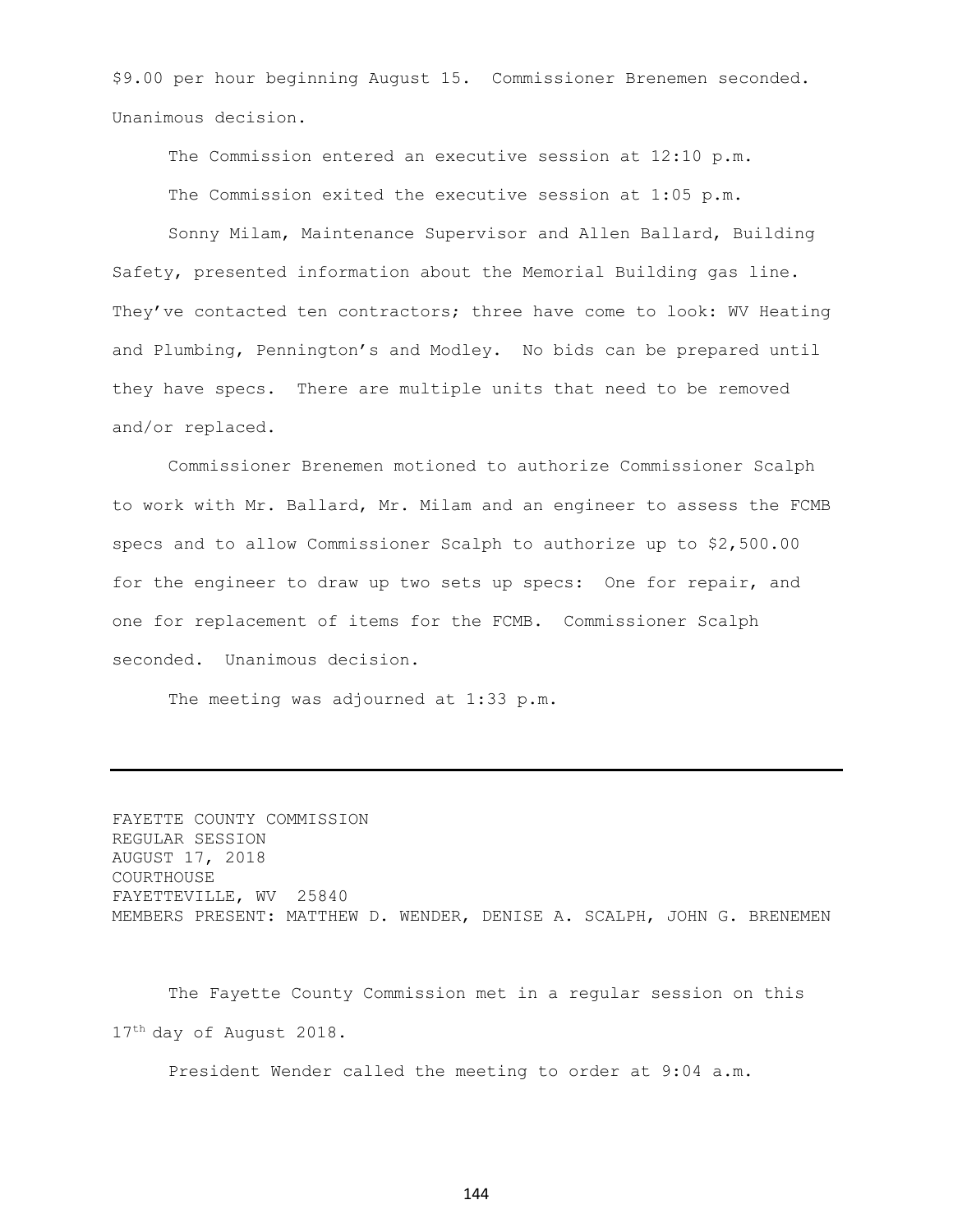Eddie Young, Assessor, presented real property exonerations for North Hill Coal Co. \$323.26; BB&T \$571.84; Michael Jared Whisman \$914.24; Mi Yang Walton \$315.14 & \$305.90; Edward Lee Sawyers \$26.90, \$5.38, \$8.46, \$72.50, \$5.38 & 117.60; Ed Sawyers \$16.26 & \$4.62; Bonnie Hicks \$306.20 & 306.20; Lee Sawyers \$113.74; George Bumgarner \$256.20; and Kathryn Jean Powers \$511.88. Commissioner Scalph motioned to approve the real property exonerations. Commissioner Brenemen seconded. Unanimous decision.

Mr. Young presented personal property exonerations for Ricky R. Richmond \$197.26 & 360.30; Shawndale F. Syner \$148.34; Christopher R. Toler \$133.92; Layne F. Boggess, II & Heather Tolley \$76.48; Lemon & Judith Perdue \$537.08; Jesse James Jr. & Penny R. Dick \$537.08 & \$506.32; Lydia Hilda Smith \$72.48; Priscilla A. (Estep) \$ Billie J. Pritt \$363.64; Calvin Swafford \$36.72; Andrew L. Miller \$51.26; Christopher D. Lego \$244.78; Frank W. Oliver, Jr. \$6.40; Arnold or Tammy R. Branstetter \$578.88; Dwayne Morton \$134.48; Etta Wyant-Jones \$36.06; Melvin R. Hanshew \$145.28; Jesser Law Firm PLLC \$11.18, 10.70, and 10.48; Wayne D. Workman \$117.48; George Smithy III c/o April \$791.84; Katie Morton \$67.24; and Jeffrey L. Sr. & Stacy M. Jones \$311.42. Commissioner Brenemen motioned to approve the personal property exonerations. Commissioner Scalph seconded. Unanimous decision.

Mr. Young presented refunds for Bonnie Hicks \$298.54 and Mi Yang Walton \$315.05, respectively. Commissioner Brenemen motioned to approve the refund. Commissioner Scalph seconded. Unanimous decision.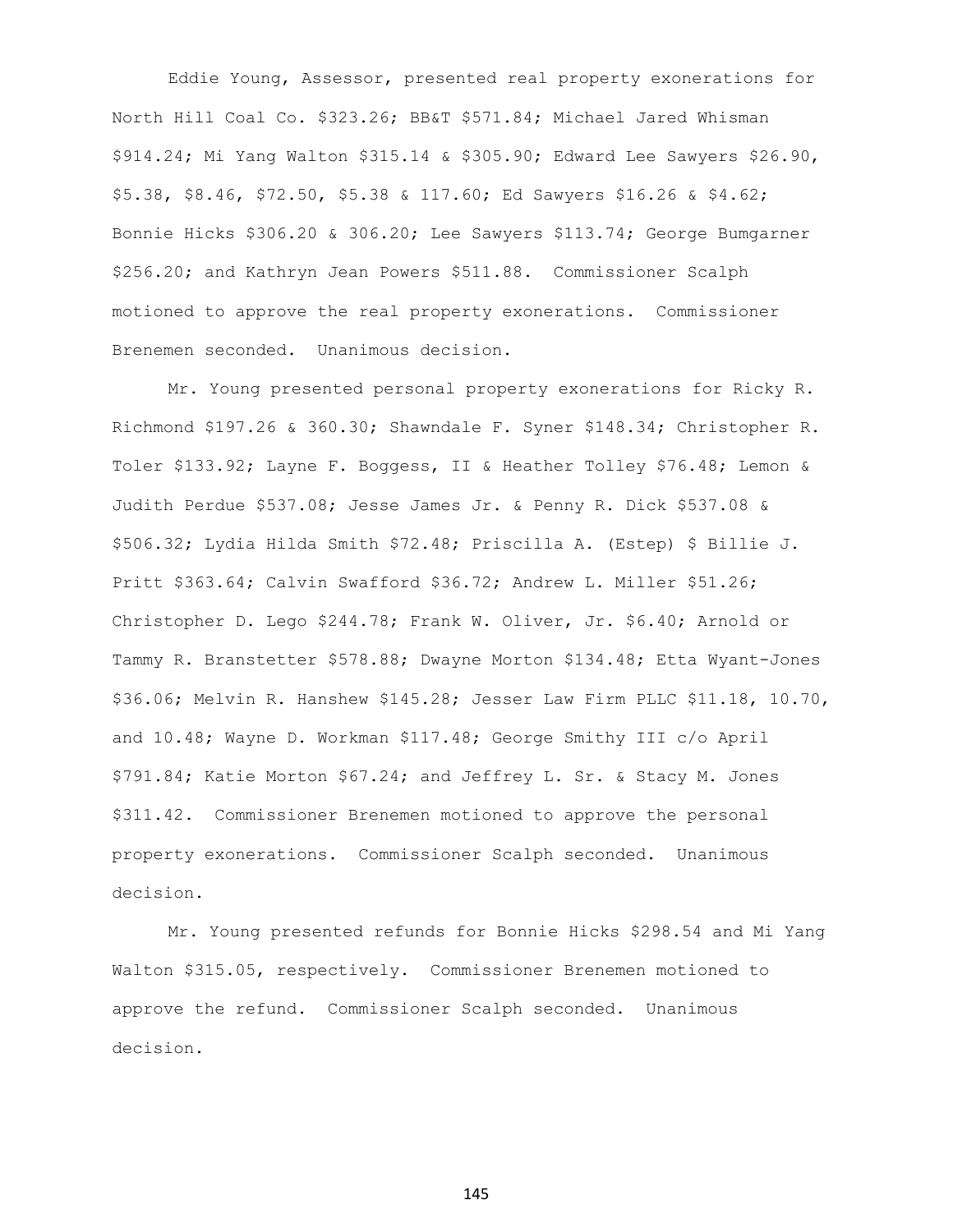Commissioner Scalph motioned to approved 2nd half payroll and release checks on 30th. Commissioner Brenemen seconded. Unanimous decision.

Commissioner Scalph motioned to approve vouchers and invoices and release checks today. Commissioner Brenemen seconded. Unanimous decision.

Commissioner Brenemen motioned to approve the August 3, 2018 minutes. Commissioner Scalph seconded. Unanimous decision.

Estate settlements were presented for Benjamin Colagrosso AKA Ben Colagrosso; Sandra S. Winebrenner; Nancy J. Rickards; Jerry Lee White; John Edward Davis; Clarice L. Sodder; Margaret Janney Vargo; and James Burton Shieler, respectively. Commissioner Scalph motioned to approve and authorize the estate settlements. Commissioner Brenemen seconded. Unanimous decision.

James Blankenship, Attorney, presented an application to close an unused road. Mr. Blankenship presented the history of the property in question. The property is located on Rt. 16 and has been subdivided. The owners of the property, The Woods, would like to seek an abandonment of the lots that did not sell. Mr. Blankenship presented a map of the property in question. This does not affect any access to the homeowners in question. A hearing has been set for September  $14^{th}$ , 2018. Publication will be in the Register-Herald. Commissioner Brenemen motioned to approve proceeding with the elimination of streets presented today by Mr. Blankenship. Commissioner Scalph seconded. Unanimous decision.

Alicia Treadway, Voters' Registration, appeared to give an update on the election grants. The grant will help pay for security updates and necessary ADA upgrades. The deadline is August 24, 2018. Grants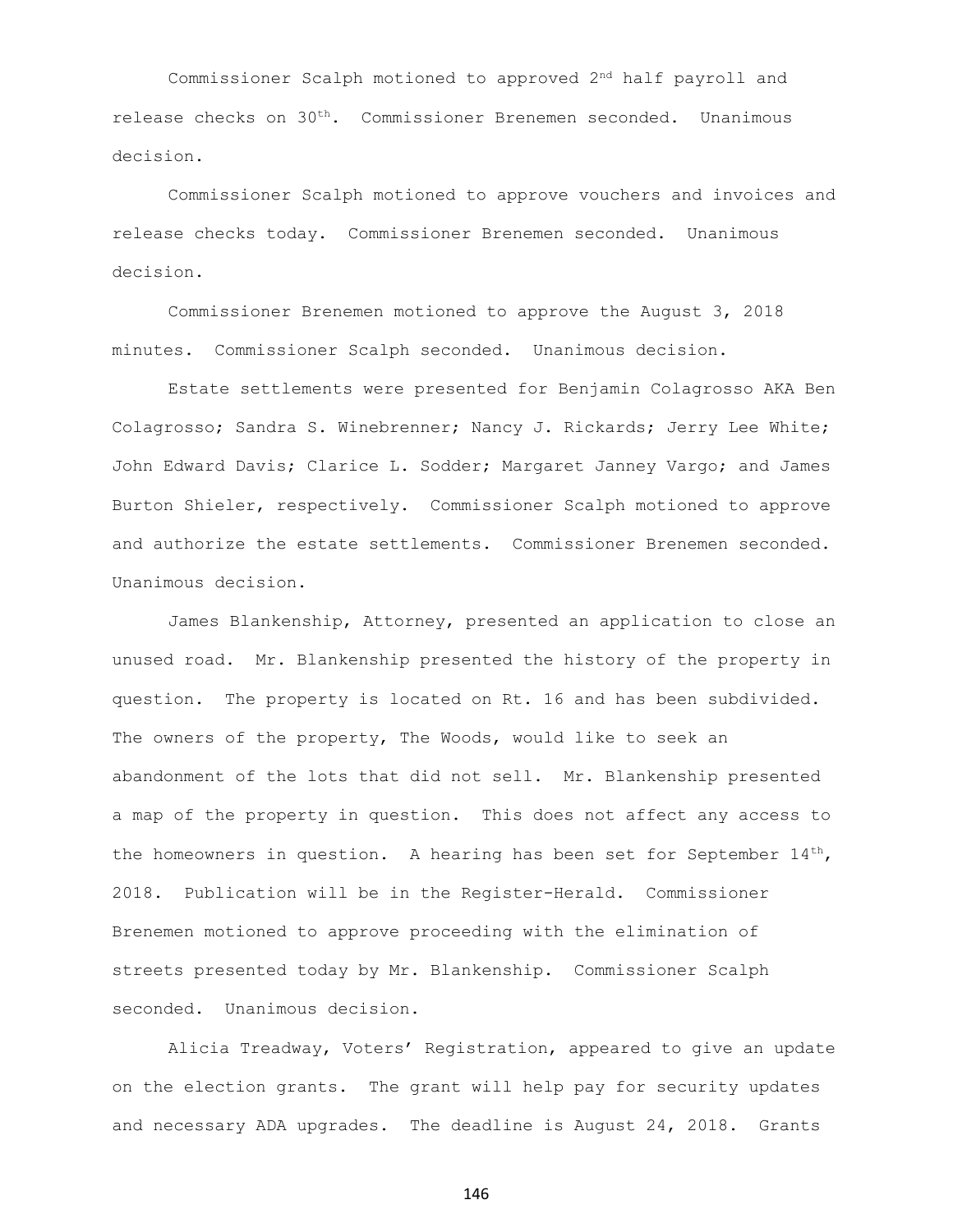will also pay for ADA access at Falls View School and the Fairview Church locations. Ms. Treadway presented the applications to the Commissioners for signature. Commissioner Scalph motioned to approve proceeding with the HAVA Grant application that will pay for security equipment upgrades and authorized President Wender to sign. Commissioner Brenemen seconded. Unanimous decision.

Commissioner Scalph motioned to approve the 2nd HAVA grant application for the precinct upgrades and authorized President Wender to sign. Commissioner Brenemen seconded. Unanimous decision.

Discussion was held regarding sealing ballots and the associated cost. Due to an unforeseen process with the new elections system and state code, the County will have to reorder 80% of ballots needed. The ballots will not be precinct specific so those not used can be held and used in the next election. Ms. Treadway will order in batches of 100 rather than voter totals to alleviate this issue. Commissioner Brenemen thinks the company should be responsible for some of the cost associated with replacing the ballots that were opened but unused, due to their suggestion with the order. President Wender asked Ms. Treadway to draft a letter to Casto & Harris and Election Systems & Software regarding reimbursement for these ballots and include costs to replace the unusable ballots. If no response, the Commission will deduct said amounts from the equipment lease with Election System & Software, since the cost will be due to their advice when ordering. Ms. Treadway will review with Ms. Berry to ensure the letter meets the Commission's instructions.

Mike Callaghan, Attorney, presented a resolution withdrawing the Fayette County Commission from their Memorandum of Understanding dated December 3, 2001 between Plateau Action network and Various Federal,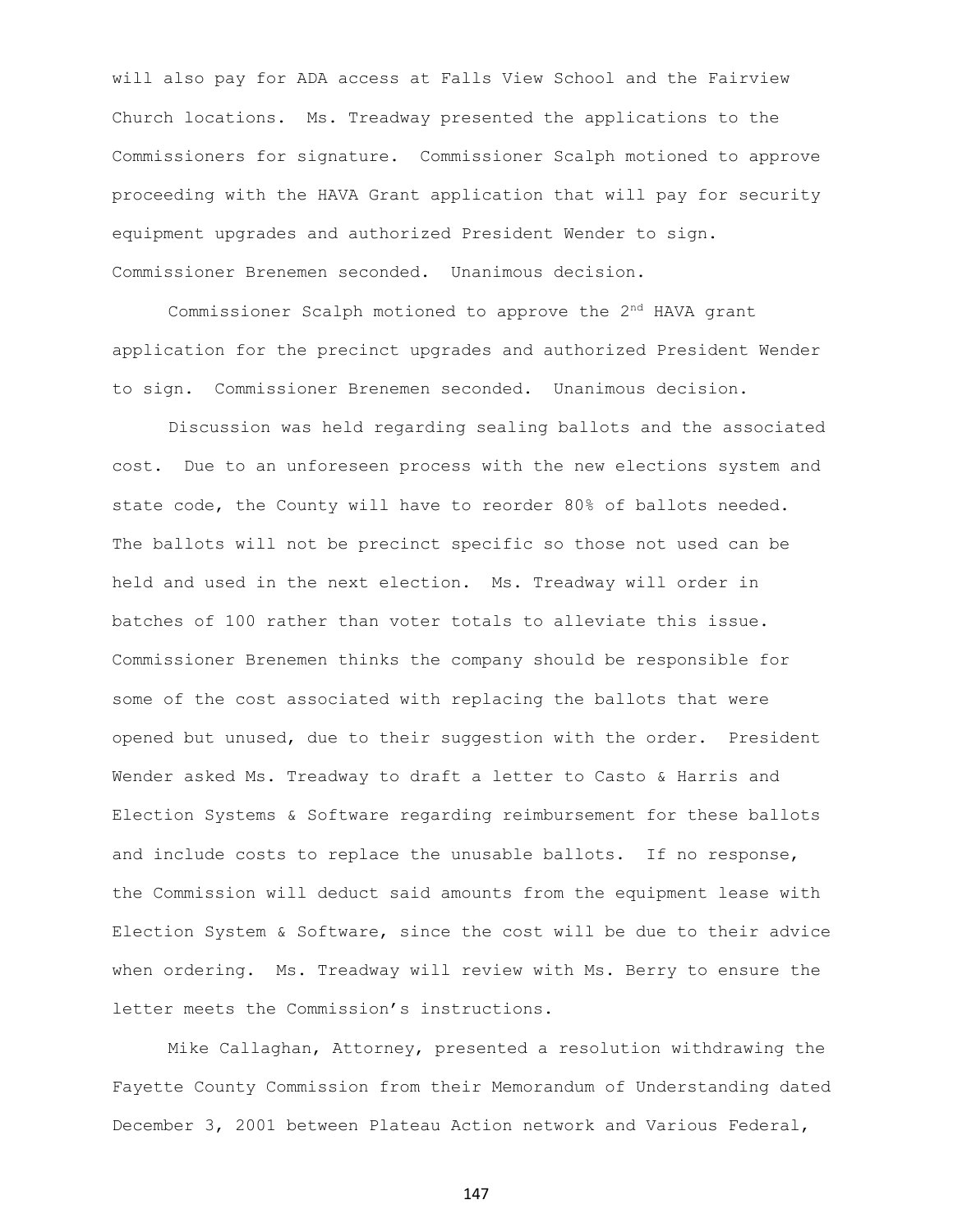State and Local; Government Entities, which has run its course. Commissioner Brenemen motioned to approve and sign the resolution. Commissioner Scalph seconded. Unanimous decision.

Ms. Berry presented an Order to Combine or Divide and Segregate Land for Randolph and Jennifer Boyd. Commissioner Brenemen motioned to approve and authorize President Wender to sign the order. Commissioner Scalph seconded. Unanimous decision.

Ms. Berry presented a clerical error for Mia Yang Walton from the Assessor's office. Ms. Walton has requested a refund. Commissioner Brenemen motioned to approve the refund to Mia Yang Walton in the amount of \$307.17. Commissioner Scalph seconded. Unanimous decision.

Ms. Berry presented a request from Susan Hanson, Fayetteville Women's Club, to use the Fayette County Soldiers and Sailors Memorial Building for their Annual Christmas Craft Show and Visit from Santa and Ms. Claus on Saturday December  $1^{st}$ , 2018 from 7:30 a.m. to 3:00 p.m. Commissioner Scalph motioned to approve the request with the stipulations that the Women's Club is responsible for cleanup and the protective mats will be placed on the floor. Commissioner Brenemen seconded. Unanimous decision.

Ms. Berry presented congratulatory letters regarding advancement in rank for Corporal Steve K. Neal and Sergeant William R. Callison. Commissioner Brenemen motioned to approve and sign the letters. Commissioner Scalph seconded. Unanimous decision.

Ms. Berry presented a Fayette County Fire Levy Pumper Replacement Agreement for Pax Volunteer Fire Department for the Commission to approve and sign. Commissioner Brenemen motioned to approve and sign the agreement. Commissioner Scalph seconded. Unanimous decision.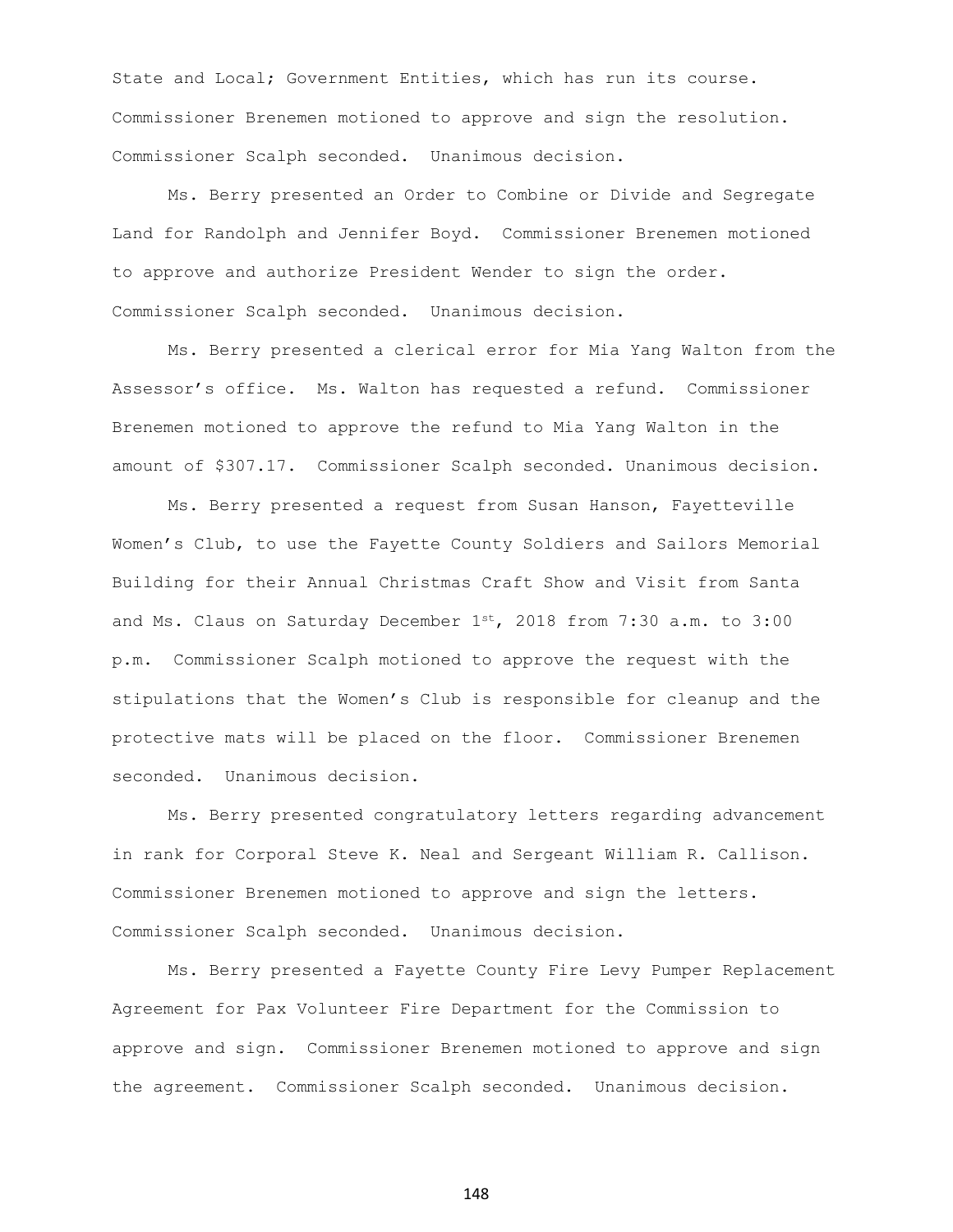Ms. Berry presented a support letter for the Commission to approve and sign for an Architectural/Historical survey for the Glen Jean Union Church to employ a historian to evaluate the structure for preservation validity. This was tabled for future discussion due to incomplete information from the requesting party.

Ms. Berry presented an order for the Estate of Reva D. Smith. Prosecuting Attorney Larry Harrah stated that no motion is needed since this was approved in a prior meeting; signature only. The Commission signed.

Ms. Berry presented a letter to Ron Eagle concerning a proposed Barking Dog Ordinance for the Commission to approve and sign. Ms. Berry read the letter. The Commission approved and signed the letter.

Attorney Mike Callaghan appeared at 10:00 a.m. for a Public Hearing regarding the Fayette County Comprehensive Public Nuisance Abatement Ordinance. Mr. Callaghan presented the summary of the ordinance and gave a history. July 21, 2018 the Commission presented the Notice of Ordinance; July  $24<sup>th</sup>$  the ordinance had its first reading; the Commission set public hearing dates of August  $3^{rd}$  and  $17^{th}$ . No comments were presented at the August  $3<sup>rd</sup>$  hearing. At the conclusion of today's meeting the Commission can vote to approve or deny the ordinance. President Wender opened the floor for comments. One comment was presented: Jean Evansmore: "Thanks to the Commission for working for the future of Fayette County." No other comments. The floor was closed for public comment. Amendments to the ordinance were presented to the Commission. No private citizen can use this ordinance, it is intended for the county to alleviate nuisances, and does not limit what the Prosecuting Offices can do. This is a technical amendment that clarifies the ordinance. Commissioner Scalph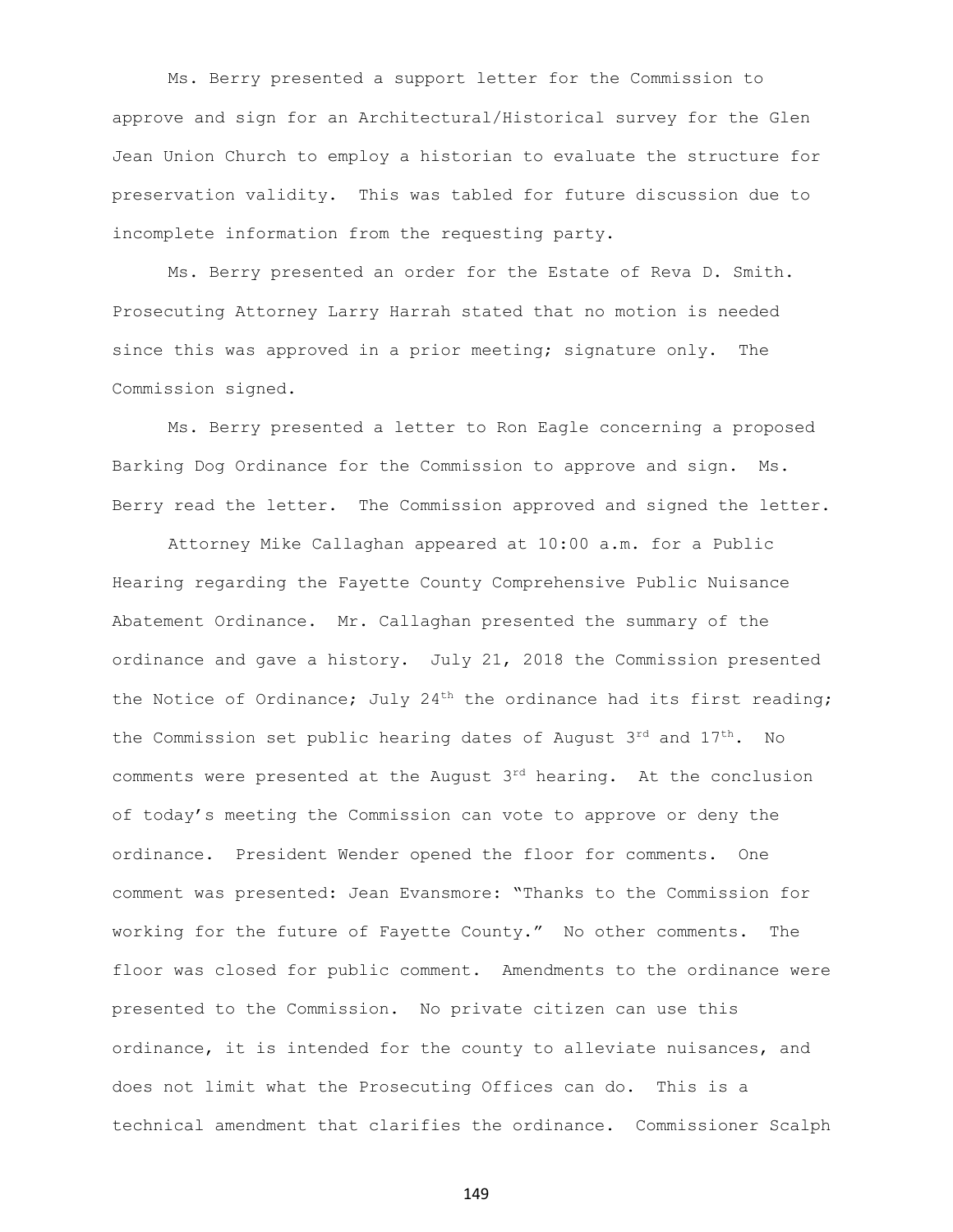motioned to accept the proposed amendment to the Fayette County Public Nuisance Ordinance in regards to the remedies and restrictions thereof. Commissioner Brenemen seconded. One additional comment from Mr. Harrah: this does not create a private right of action; action can only be taken through the Prosecuting Attorney's office and the Code Enforcement Agency. There is no authority to try to enforce this ordinance. The amendment only clarifies what is dictated by the state. Gene Kistler asked "What is the enforcement action?" Mr. Callaghan stated that the Code Enforcement Agency can serve notice for cleanup. If the accused does not follow the orders, Mr. Callaghan will go to court for the County. There will also be fines associated with the enforcement. This does give the Agency authority to stop unwanted actions, and will be enforced by the County Sheriff after court case is held. Criminal statues can apply. Unanimous decision to pass amendment.

Commissioner Brenemen motioned to approve the Resolution that furthers all amendments are technical in nature. This does not change the meaning, only clarifies. Commissioner Scalph seconded. Unanimous decision

Commissioner Scalph motioned to approve the Fayette County Comprehensive Public Nuisance Abatement Ordinance and Authority in regards to WV Code Section 7-1-3-ff and kk, and authorize President Wender to sign. Commissioner Brenemen seconded. President Wender asked for any additional comments. None were presented. Unanimous decision and the ordinance was passed.

Discussion was held regarding steps to use ordinance. Mr. Callaghan stated that he can act on the Commission's behalf under certain circumstances. The Code Enforcement Agency is a technical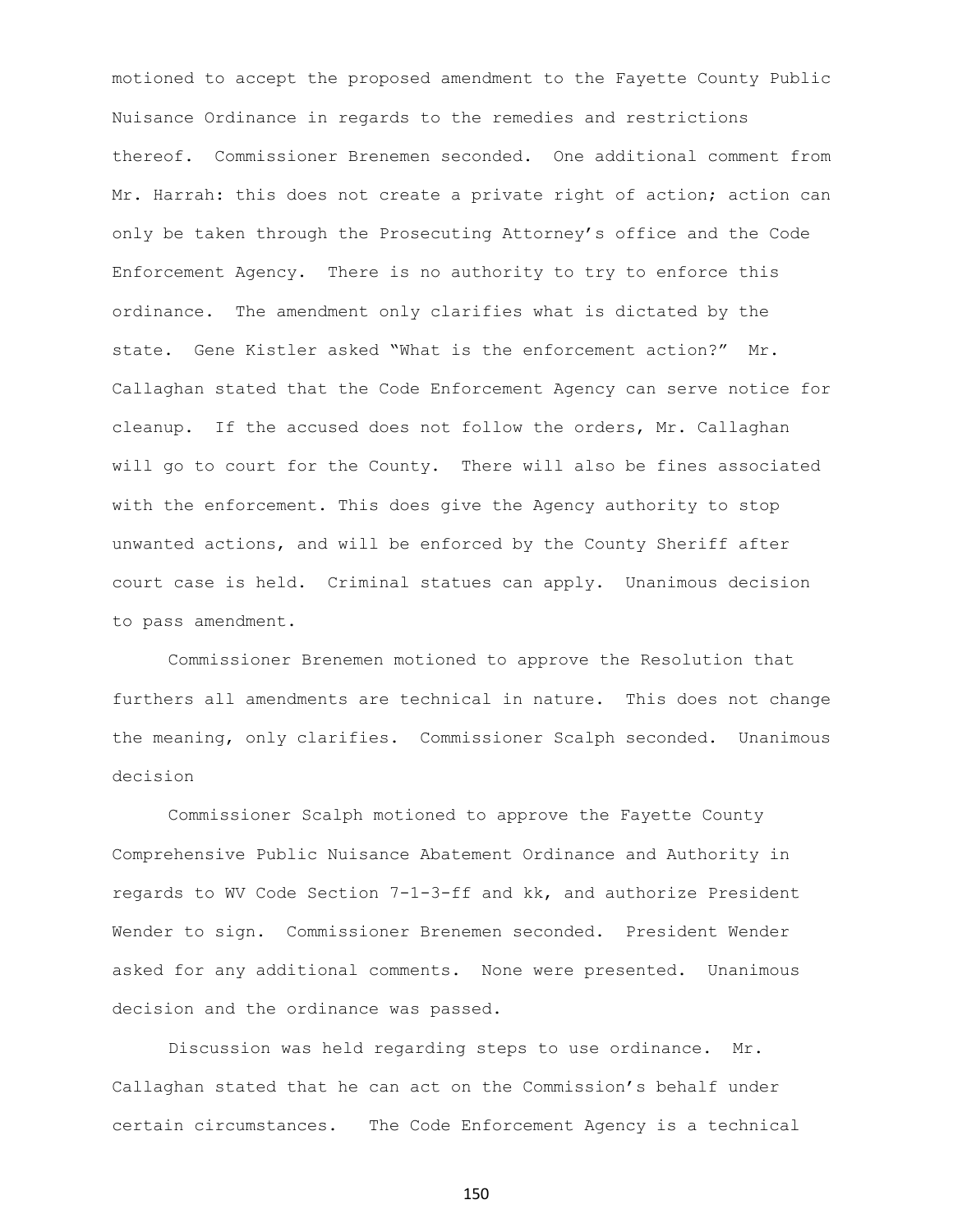board that will review orders and problems for consideration. Once approved by board and Mr. Callaghan, the orders can be issued to the offending party. This is a public process. Everything will be available to the public. Any legal proceedings must be approved by the Commission.

Mr. Callaghan presented appointing of temporary members to the Fayette County Code Enforcement Agency, so designated according to state law. This is a temporary measure to get the board started; the public can apply at later date. Temporary appointments are: County Administrator Chair: Deborah Berry; County Engineer Designee: Kate Candillo; County Health Officer: Dr. Anita Stewart; Fire Chief: Shannon Estep; County Litter Control Officer: Tommy Harris; Director of Fayette County Solid Waste Authority: Aletha Stolar; At Large Member 1: Gene Kistler; At Large Member 2: Jeffrey Proctor. A fire chief is requested for the board, cannot be a County employee and cannot be required. Commissioner Brenemen motioned to adopt the Code Enforcement Agency (CEA) and appoint the temporary members. Commissioner Scalph seconded. Unanimous decision.

The Commissioners thanked Mr. Callaghan and the Prosecuting Attorney's Office for help in finding legal ways to deal with the pollution problems in the County. Also to Mr. Proctor and Mr. Kistler for their assistance in moving forward.

Ms. Berry presented a resolution for approval and signature to change the wording of New River Gorge National River to New River Gorge National Park. Jeff Proctor gave a background on this request. National Park status has a tendency to attract about 25% more business initially and long term. This park has been run for 40 years as a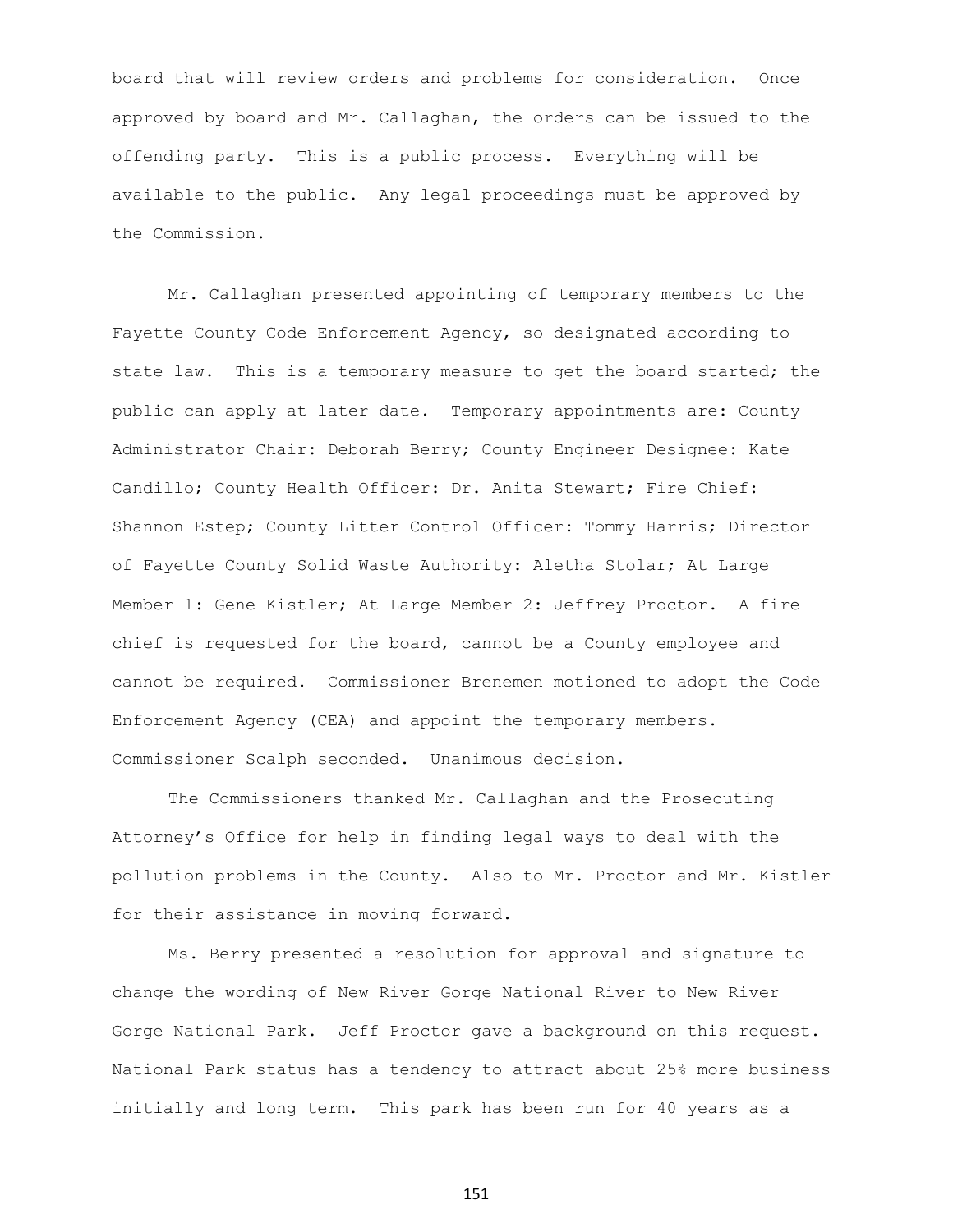National River with certain usage and management allowances. The only way we would move forward is to keep the same management practices. Nothing will change in the process. The resolution specifies no changes in authorization for hunting, fishing, rafting, and current uses, as well as eminent domain. Ms. Berry read the resolution. Commissioner Scalph motioned to approve resolution in support of National Park designation. Commissioner Brenemen seconded. Unanimous decision.

Kevin Walker, OEM Director and Jamie Bennett, 911 Coordinator, appeared for budget discussions. During this discussion, necessary upgrades to towers and working radios which ensure our first responders and deputies can communicate, was mentioned. This will require further discussion. The Commission requested a history of the problem, definition of the problem, why it has not been fixed, and to send that information to Motorola for comment. The Commission requested setting up a meeting with engineering and establish a plan to take care of the issue and an exact dollar amount. This report will be sent to all involved via email. Ms. Berry will determine who Motorola recommends and ask them to come prepared to discuss fixing problem at a future meeting.

Commissioner Scalph motioned to approve the budget presented for the 911 center. Commissioner Brenemen stipulated money for capital outlay regarding the radio upgrade cannot be used without further approval from the Commission. Commissioner Brenemen seconded. Unanimous decision.

Kelly Jo Drey, County Resource Coordinator, appeared to discuss the Broadband Consultant Decision. Ms. Drey gave some background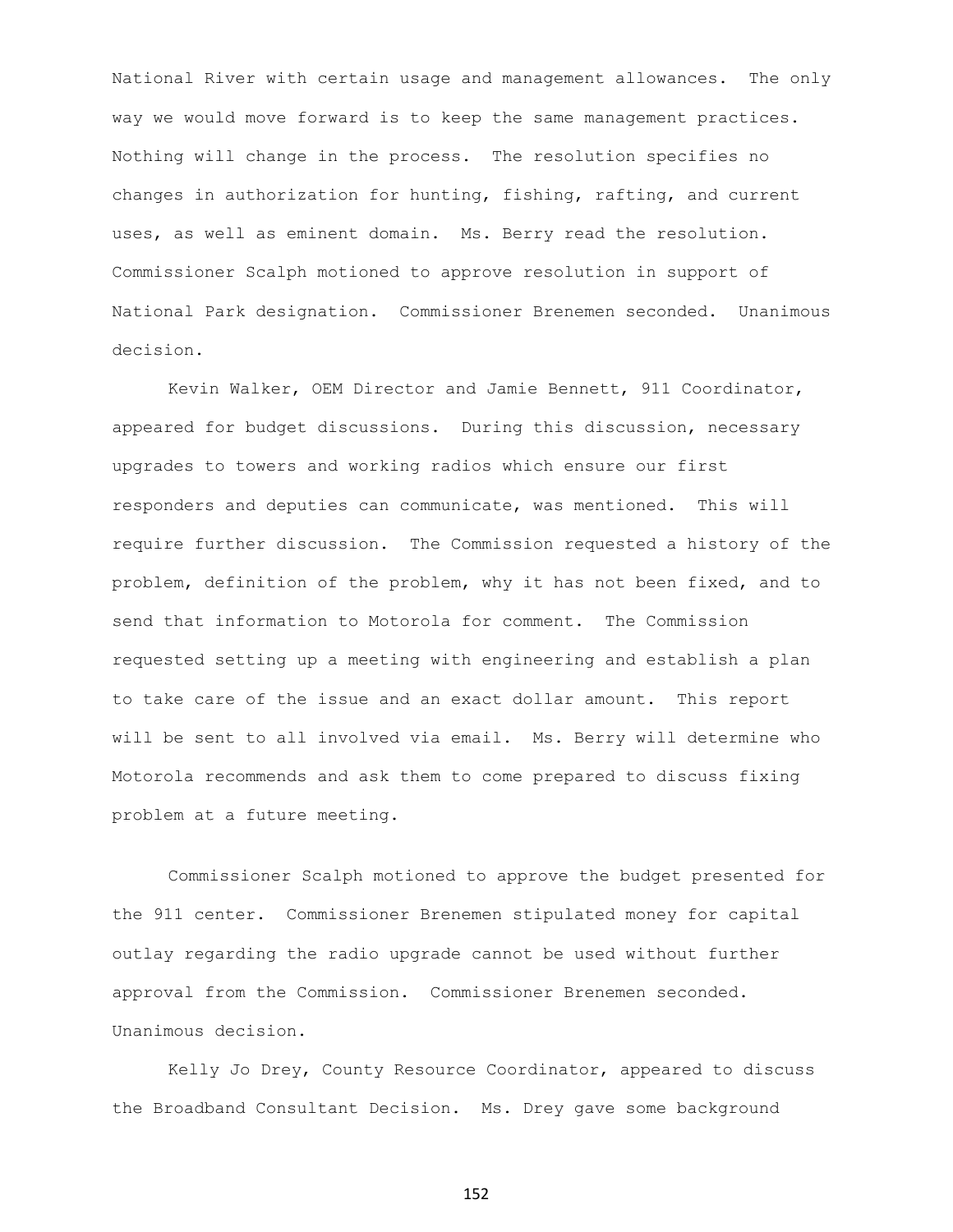information- \$30,000.00 was received through a Community Development Block Grant to help improve broadband access. Region IV prepared the application and Fayette County received the grant to perform a countywide feasibility study. Three serious responses were received and the fourth company withdrew their application. The four proposals were reviewed and ranked by a selection committee and they interviewed the three consultants. Two were very well qualified and Design Nine based out of Blacksburg, VA, received the highest score. No WV based companies applied. The selection committee would like to move forward with Design Nine. The study can be finished in four months. Commissioner Brenemen motioned to enter into negations with Design Nine using grant funding. Commissioner Scalph seconded. Unanimous decision.

Discussion was held about the issues at the Memorial Building with Okey Skidmore, FCMB Manager, Sonny Milam, Maintenance Supervisor, Allen Ballard, Building Code Official, and Grant Spencer from Darnold & Lyons, Heating & Cooling in Charleston. The report on the Memorial Building repair needs was presented. The main focus of the report was to address getting the building back in operation, as well as some upgrades that are necessary. Total upgrade is something to consider. Some repairs can be easily completed to at least get the building back online. They will not know the extent of total repairs until technicians can come in and run tests, etc… They would start this process with hourly billing. The best step is to quote two new units instead of putting money into the old units.

Commissioner Brenemen motioned to enter into a contract with Darnold & Lyons with a cap of \$14,000.00 to repair any gas leaks up to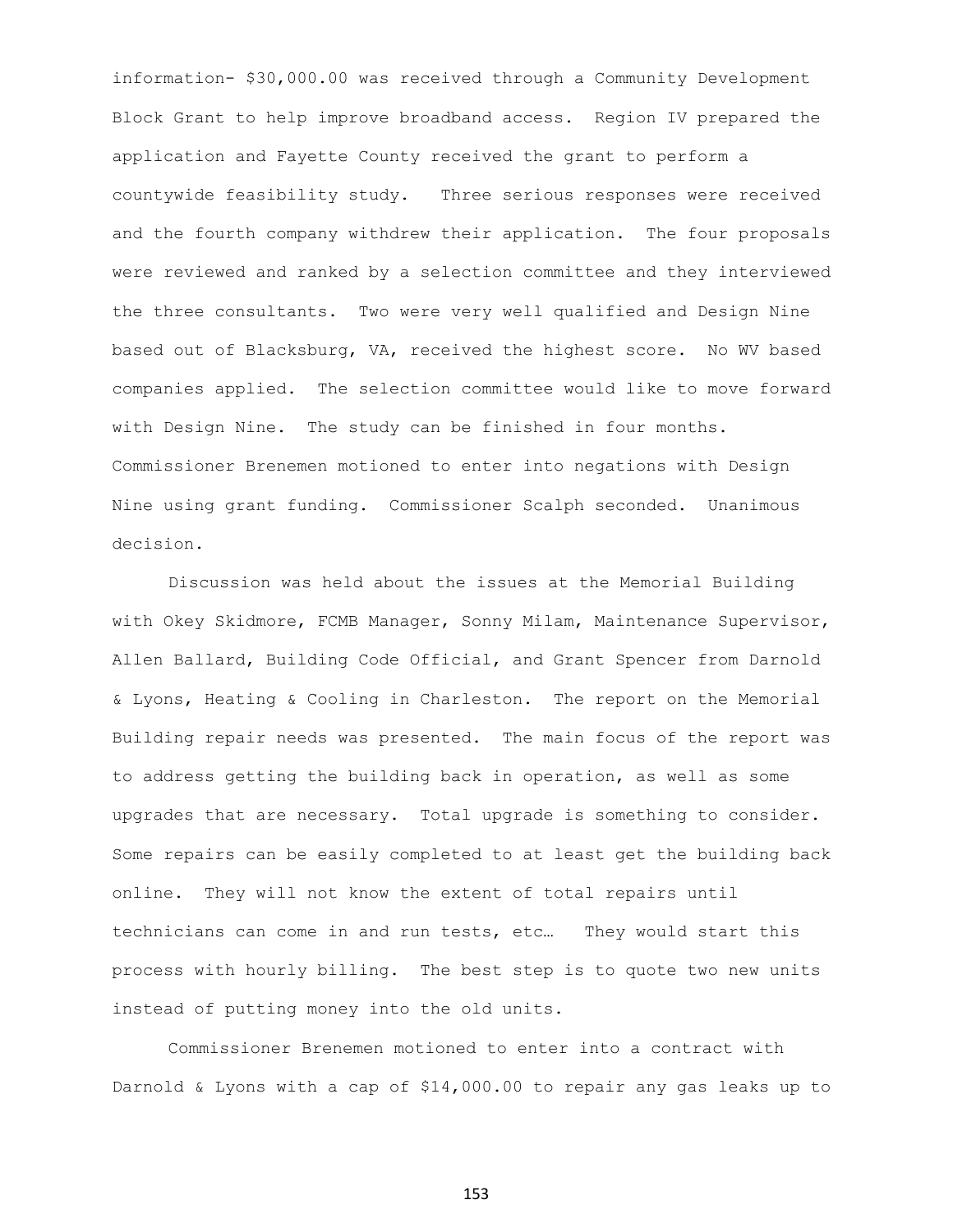the point where it enters the furnace room downstairs. Commissioner Scalph seconded. Unanimous decision.

Mr. Spencer will provide to Ms. Berry with the minimum required BTUS to replace furnaces in the basement.

Ms. Berry presented a grant application for WV Courthouse Facilities Improvement Authority (WVCFIA) funding for HVAC replacement at the Courthouse Annex. The Commission requested that Architect Dan Snead appear at the next meeting. Commissioner Scalph motioned to proceed with the WVCFIA grant and prioritize the Annex building with the HVAC system possibly dividing into two phases over 2 years. Commissioner Brenemen seconded. Unanimous decision.

Ms. Berry presented a WV Motor Fuel Tax Refund application for approval and signature. Commissioner Brenemen motioned to approve and authorizer President Wender to sign the refund application form and also the Power of Attorney form for the P-card to prepare refunds in the future. Commissioner Scalph seconded. Unanimous decision.

Ms. Berry presented a letter of support for an ATV trail initiative application for the Hatfield-McCoy Trail System. Commissioner Brenemen motioned to approve and sign the letter. Commissioner Scalph seconded. Unanimous decision.

Discussion was held regarding the requirement that PSDs have reserve accounts in place in order to apply for grants. Ms. Berry will check with the PSDs to ensure they have these accounts established.

Commissioner Scalph asked for the Resource Coordinator's Office to look at grant funding to help pay for the repairs at the FCMB. Gabe Peña stated he will look, however the timeline of the project may cause an issue.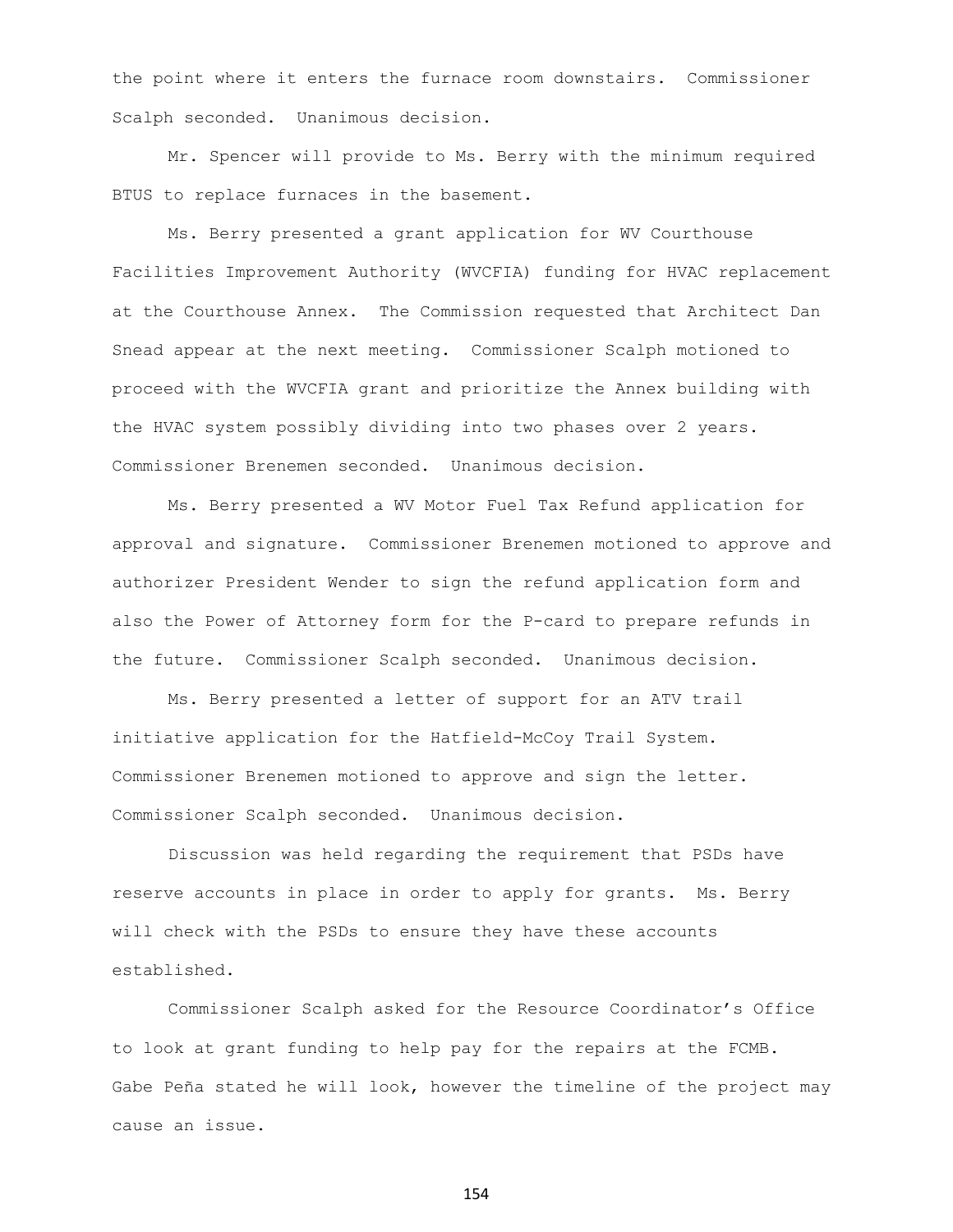A tentative Special meeting was set for August  $24<sup>th</sup>$  at  $9:00$ . The meeting was adjourned at 2:30 p.m.

FAYETTE COUNTY COMMISSION SPECIAL SESSION AUGUST 24, 2018 COURTHOUSE FAYETTEVILLE, WV 25840 MEMBERS PRESENT: MATTHEW D. WENDER, DENISE A. SCALPH, JOHN G. BRENEMEN Also present: Deborah Berry, County Administrator Larry Harrah, Prosecuting Attorney James Bennet 911 Kevin Walker Joe Crist, Fire Coordinator Shane Wheeler: Fire?? Benny Filiaggi, President of Fire Association Rodney Perdue, Chief Deputy Captain Shawn Campbell, Deputy Mike Fridley, Sheriff

The Fayette County Commission met in a special session on this 24<sup>th</sup> day of August 2018. This meeting is to discuss concerns about the 911 Center Communications and Systems, and gain resolution. In a prior discussion the Commission asked Tim Richardson, County Zoning Official and Oak Hill Fire Chief, to speak with Benny Filiaggi, President of the Fire Association and Chief Deputy Rodney Perdue. Mr. Richardson was to ask them to speak with their respective employees and members to comprise a list of problems regarding the 911 Center and Communications. Since the concerns involve Kevin Walker, OEM Director, and James Bennett, 911 Coordinator, they have been asked to be present for these discussions.

The meeting will be held in two parts. First, the Commission will ask Law Enforcement to step out of the meeting and the Fire Association members will remain for discussions. Once this part is concluded, the Commission will ask the Fire Association members to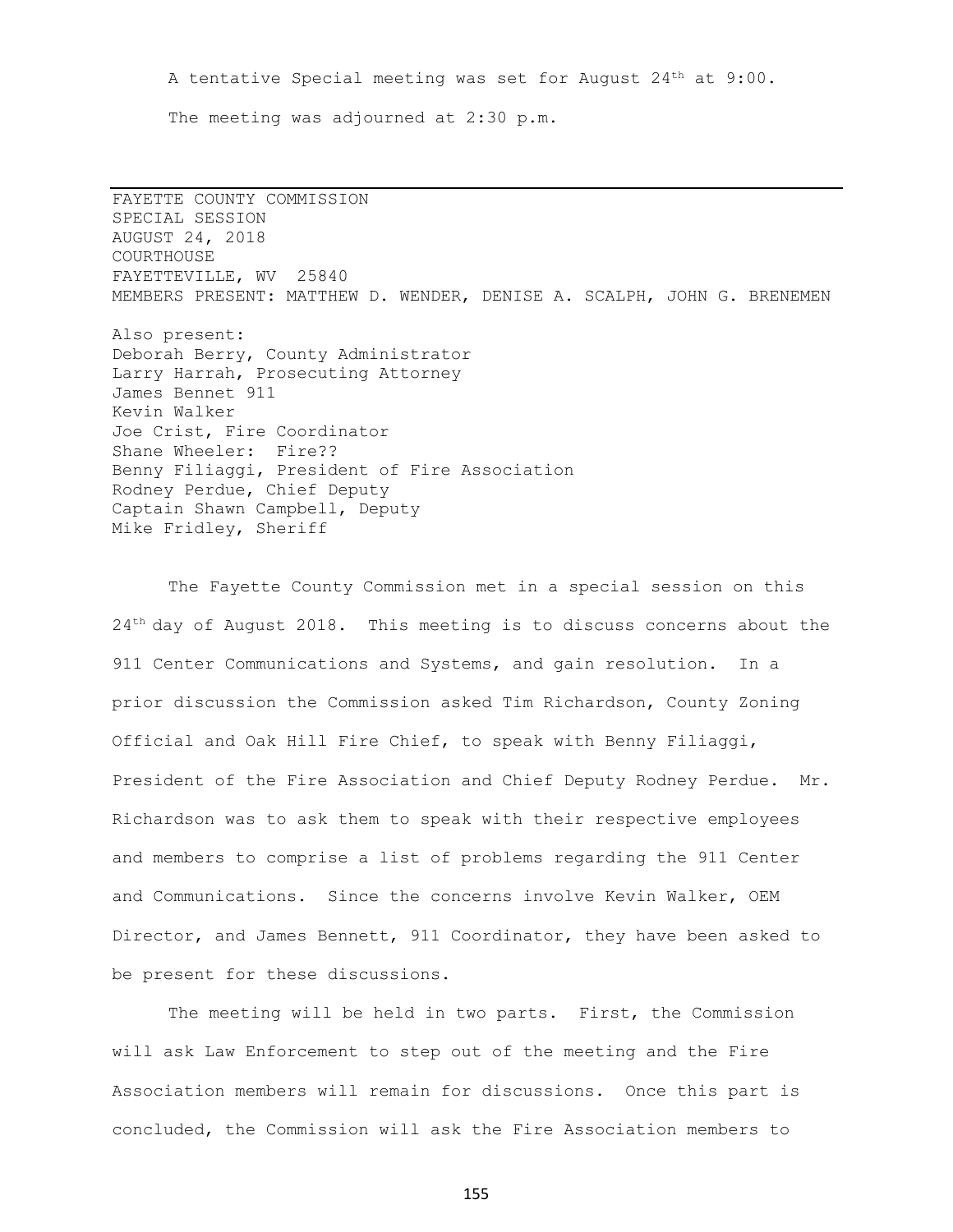step out of the meeting and Law Enforcement will return for their discussion. The Commission will keep both discussions separate to avoid back and forth discussions between the parties and keep the meeting in order. The Commission's goal is to improve the 911 Center and Communications collaboration with Law Enforcement and First Responders.

President Wender called the meeting to order at 9:28 a.m. Commissioner Brenemen motioned to enter into an executive session. Commissioner Scalph seconded. Unanimous decision.

The Commission exited the executive session at 11:55 a.m.

No decision or actions were taken. The Commission noted that a 911 Advisory Board is already in place. They will be meeting to discuss better operations and procedures for Dispatch, Law Enforcement, Fire, and Office of Emergency Services. The Commission also authorized Mr. Walker to activate SIREN for Law Enforcement as of September 1, 2018 for a trial period, with the potential for the Fire Department to activate as of September 15, 2018.

The meeting was adjourned at 12:00 p.m.

FAYETTE COUNTY COMMISSION REGULAR SESSION AUGUST 31, 2018 COURTHOUSE FAYETTEVILLE, WV 25840 MEMBERS PRESENT: MATTHEW D. WENDER, DENISE A. SCALPH, JOHN G. BRENEMEN

The Fayette County Commission met in a regular session on this 31st day of August 2018.

President Wender called the meeting to order at 9:08 a.m.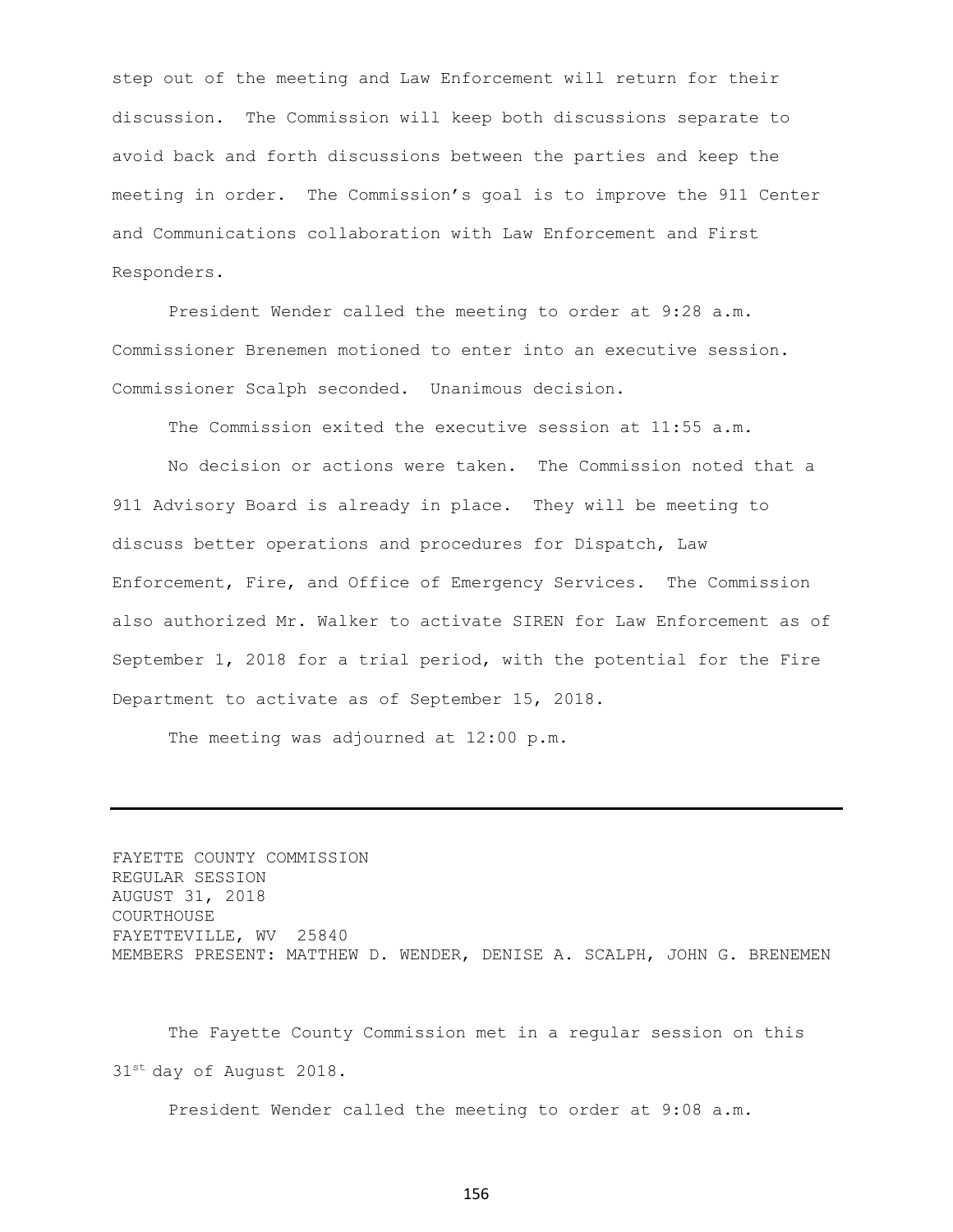Eddie Young, Assessor, appeared to present exonerations for Mi Yang Walton \$298.22; John H. Lilly \$158.98; Lloyd Gilkey \$248.94; James & Brenda Prather \$306.20; Allen Davis \$77.16 & \$88.18; Cleon W. Vosler Family Trust \$991.60; Arless E. & Emma Lou Smith \$219.9; Federal Home Loan Mortgage \$414.28; and Edward L. Sawyers \$88.42. Commissioner Scalph motioned to approve real property tax exonerations presented by Eddie Young. Commissioner Brenemen seconded. Unanimous decision.

Mr. Young presented two personal property tax refunds for Bonnie Hicks \$622.25; and Mi Yang Walton \$447.81. Commissioner Brenemen motioned to approve the refunds. Commissioner Scalph seconded. Unanimous decision.

Mr. Young presented an Application for Correction of Assessment for Donald R. Reynolds; parcel was erroneously left off books. Commissioner Scalph motioned to approve the application. Commissioner Brenemen seconded. Unanimous decision.

Commissioner Scalph motioned to approved 1st half payroll releasing checks on September 14<sup>th</sup>. Commissioner Brenemen seconded. Unanimous decision.

Ms. Berry presented estate settlements for Robert A. Burnside, Jr.; Letha Mae Flanagan AKA Letha M. Osborne/Letha Osborne; Leonard Lowell Thomas; Kenneth Harvey Cottle, Sr.; Donald Wayne Hurst; Carol Lea Hess; Herbert Eugene Bowyer; Katie Jo Smith; Ramona Frances Cuthbertson; Freddie Adam Moses Davenport, Sr.; and James Robert Thomas. Commissioner Scalph motioned to approve. Commissioner Brenemen seconded. Unanimous decision.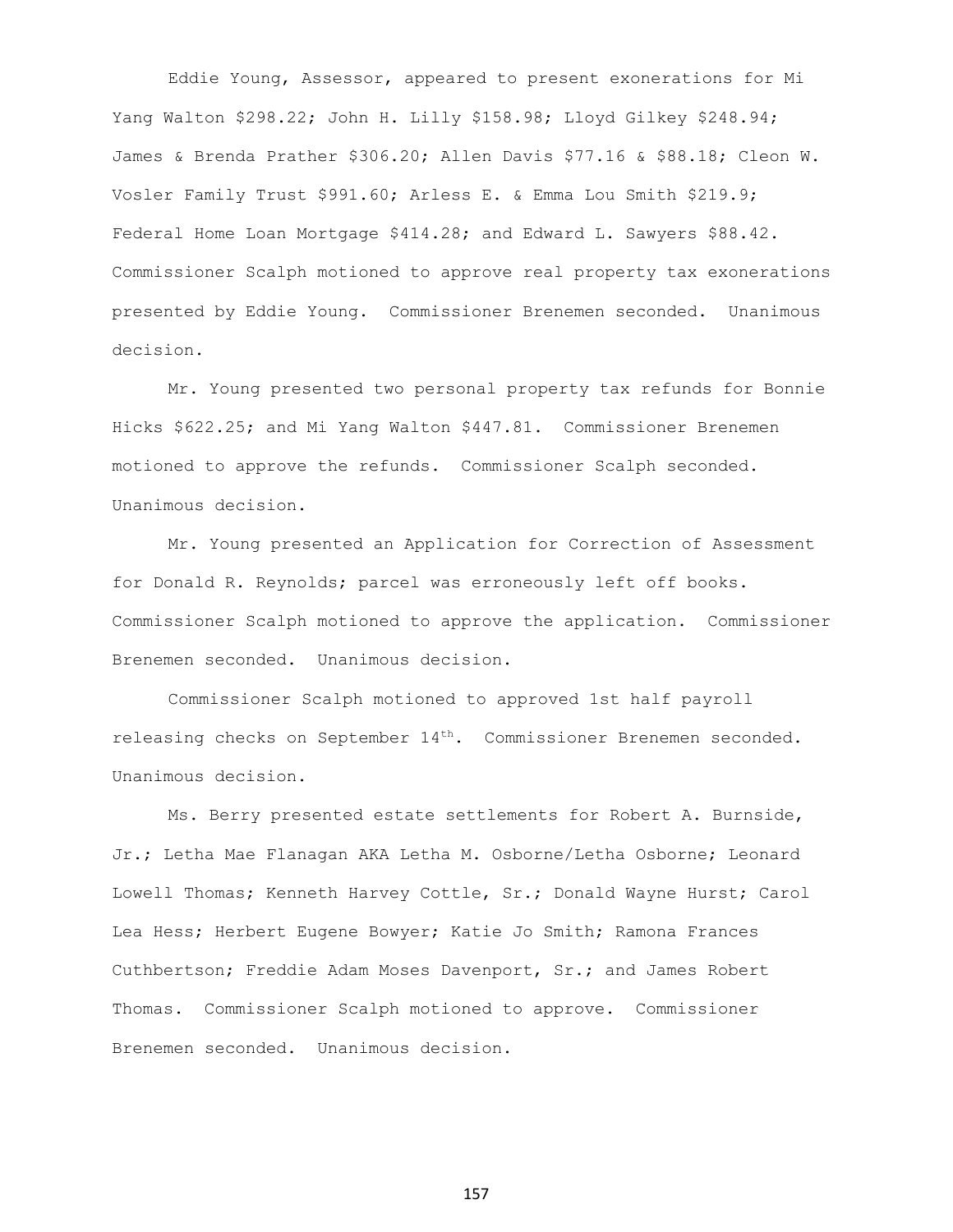Commissioner Scalph motioned to approve vouchers and invoices and release checks today. Commissioner Brenemen seconded. Unanimous decision.

Commissioner Brenemen motioned to approve minutes from August 17th and August 24 th, 2018. Commissioner Scalph seconded. Unanimous decision.

Deborah Berry, County Administrator, presented Orders to Combine or Divide and Segregate for Patricia Bennett; Shirley D. and Audrey Love, Trustees of the Love Family Trust; Colleen Laffey; and Jennifer Bunner, respectively. Commissioner Brenemen motioned to approve and sign the orders. Commissioner Scalph seconded. Unanimous decision.

Ms. Berry presented the Community Corrections Grant Agreement for \$130,000.00 for approval and signature by President Wender. Commissioner Scalph motioned to approve and authorize President Wender to sign the grant agreement. Commissioner Brenemen seconded. Unanimous decision.

Ms. Berry presented a request from Brian Smith, Farmland Protection Board Program Coordinator, to appoint Steve Wheeler to fill the unexpired term of John Gilkerson who resigned, said term expiring May 16, 2019. Commissioner Brenemen motioned to approve the appointment. Commissioner Scalph seconded. Unanimous decision.

Ms. Berry presented a congratulatory letter to Brian Sparks for the Distinguished Service Award he received at the NACAA conference. Ms. Berry read the letter. The Commission signed.

Ms. Berry presented a letter in support letter of the New River Humane Society's application for an animal play yard grant through the Animal Farm Foundation. Commissioner Brenemen motioned to approve and sign the letter. Commissioner Scalph seconded. Unanimous decision.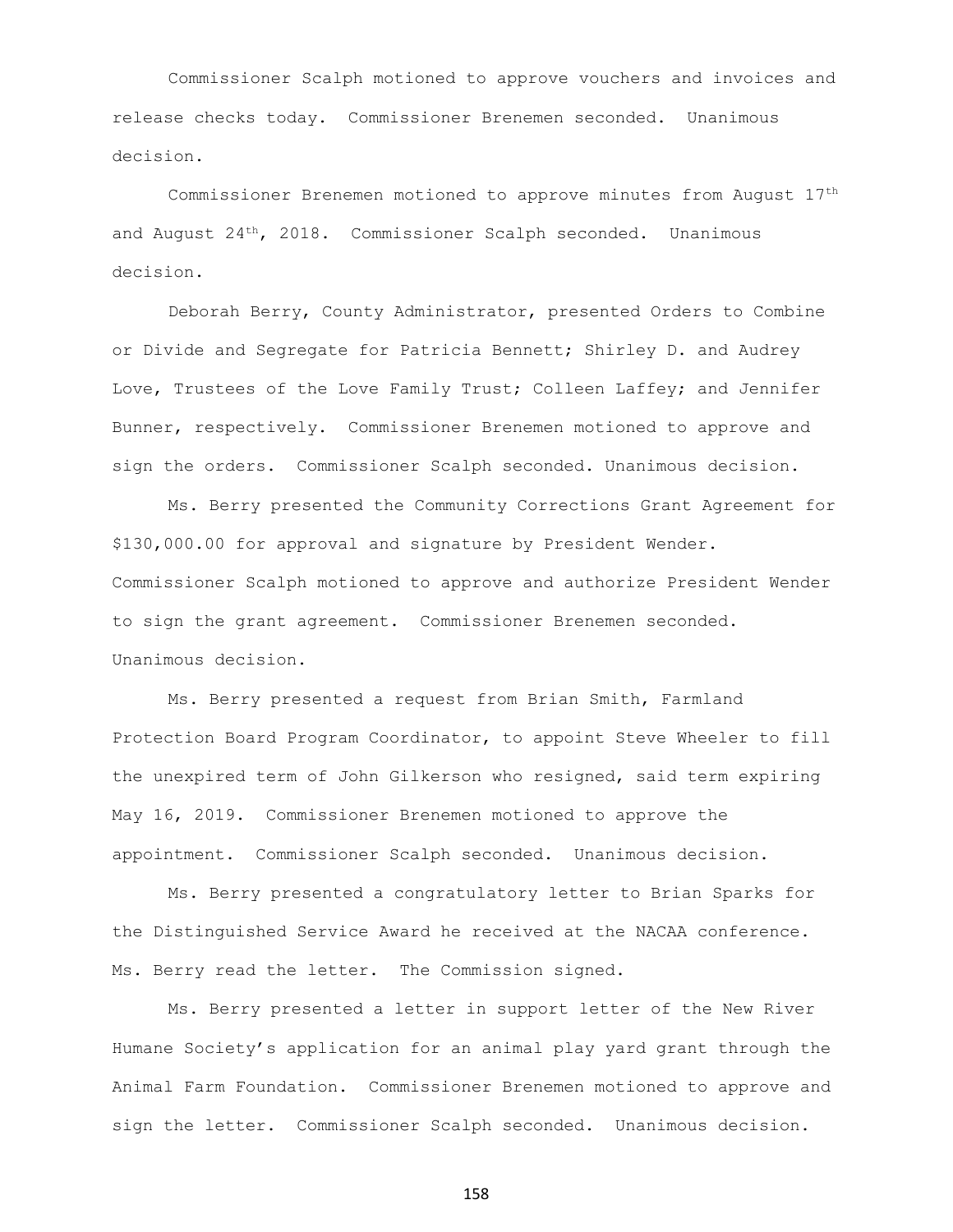Ms. Berry presented a request from Sharon Cruikshank, New River Gorge CVB, to use the parking lot as a vendor staging area the morning of Bridge Day on October 20th from 4:00 a.m. to 7:30 a.m. Commissioner Scalph motioned to approve. Commissioner Brenemen seconded. Unanimous decision.

Ms. Berry presented a request from Circuit Clerk Cathy Jarrett for storage space at the Fayette County Soldiers and Sailors Memorial Building. The Commission advised that they are not ready to make a decision at this point due to pending issues with the building.

Ms. Berry presented a storage building quote for the WVU Extension Office. A quote from Backyard Builders was received for a 12 x 20 building for \$4,455.00. The Commission tabled this for discussion and instructed Maintenance Supervisor Sonny Milam to obtain more quotes.

Ms. Berry presented invoices from Kelly Jo Drey, Resource Coordinator, for approval for the Fayette County Unified Development Code documents to be typed and formatted. The available PDF document is not able to be reformatted. The Commission tabled this discussion to determine if an electronic and editable copy already exists. The Commission will pay Shellie Oden \$250.00 for her initial work. Commissioner Scalph motioned to approve. Commissioner Brenemen seconded. Unanimous decision.

Steve Slockett, VP of Fayette County Board of Education (FCBOE) appeared to give a schools update. Mr. Slockett first gave an update on Construction Phase 1. In August 2016, the School Building Authority (SBA) presented a plan to the FCBOE and state BOE, which the SBA approved for funding. The SBA funded \$23 million of a \$43 million project, which is ongoing. The project is currently 30 days behind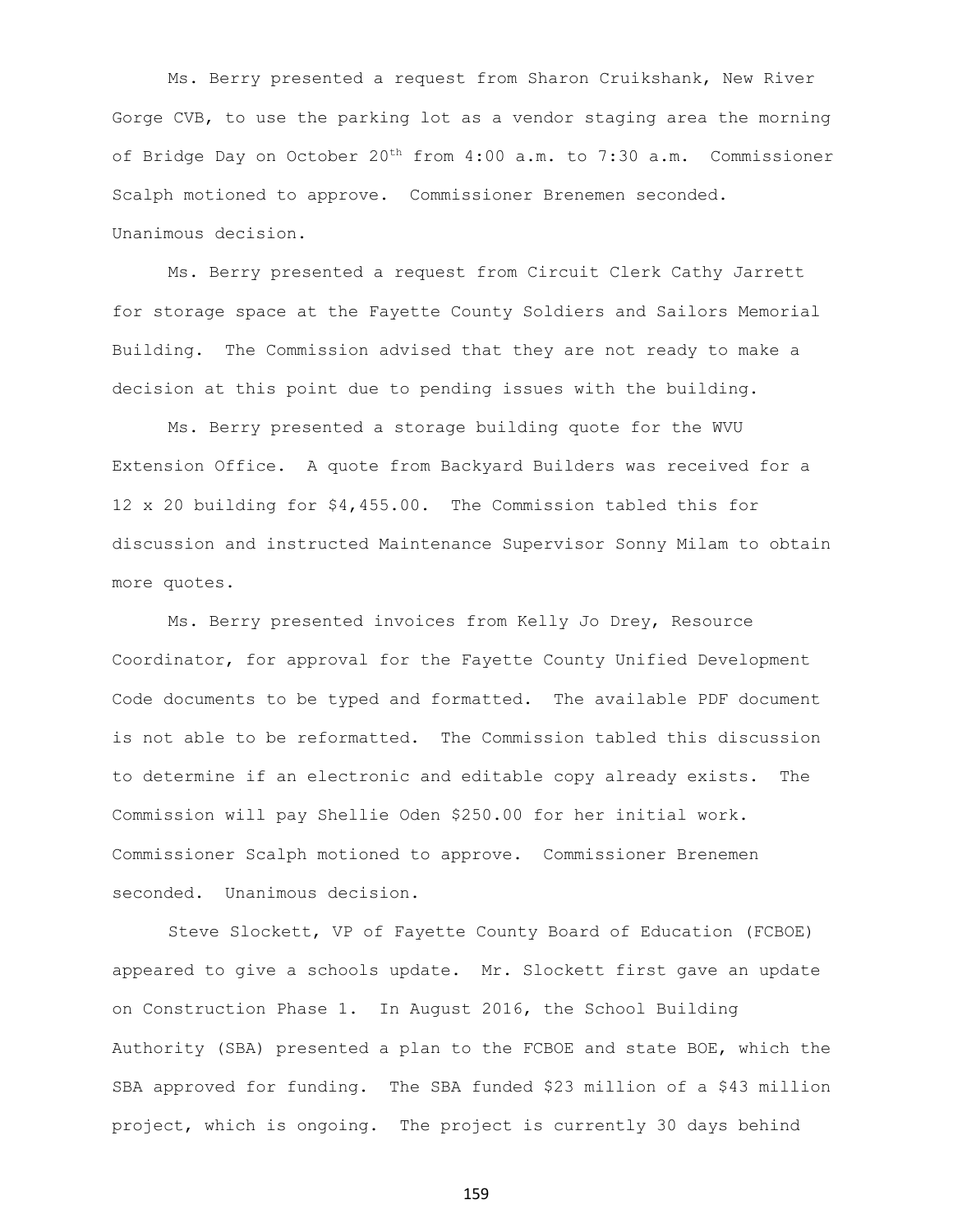due to weather and inability to get steel delivered. The plan is to have both structures under roofs by December 1, 2018. The new schools will be called Oak Hill Middle School, New River Primary School and New River Intermediate, all based on grade level. In June of 2016 the SBA awarded money to work on Midland Trail High School and this project is complete. The Midland Trail complex is now a  $6-12$ <sup>th</sup> grade school. Multiple improvements were made inside and out, including computer rooms, bathroom remodels, new doors, and general maintenance. In June of 2017, the FCBOE received a \$1 million grant for safe school interest at Oak Hill High School. This should be finished by October 1st. In June of 2018, the FCBOE was awarded one million grant to add six classrooms and bathrooms at to Fayetteville High School to turn that building into a Pre  $K - 8$ <sup>th</sup> grade facility. That project was awarded to Dan Hill Construction with completion scheduled by next school year. President Wender asked about the current plan for the Valley district. Mr. Slockett said some time in next 30 days, Anna Kincaid Cline and Margaret Pennington, Assistant Superintendents, will meet with 6-11th grade parents to explain options based on where they live. Students will have the option to be transported to Riverside in Kanawha County. Gauley Bridge area students will be sent to Midland Trail High School. Valley High School students will be sent to Oak Hill. There is an MOU with Kanawha County to accept all students that wish to attend Riverside instead of Oak Hill.

Commissioner Scalph asked about new facility names. Mr. Slockett stated that Oak Hill High School is not being consolidated and is considered a merger school. Commissioner Scalph stated that many people think the school should be renamed to make students feel included, with potential input from high school students. Mr.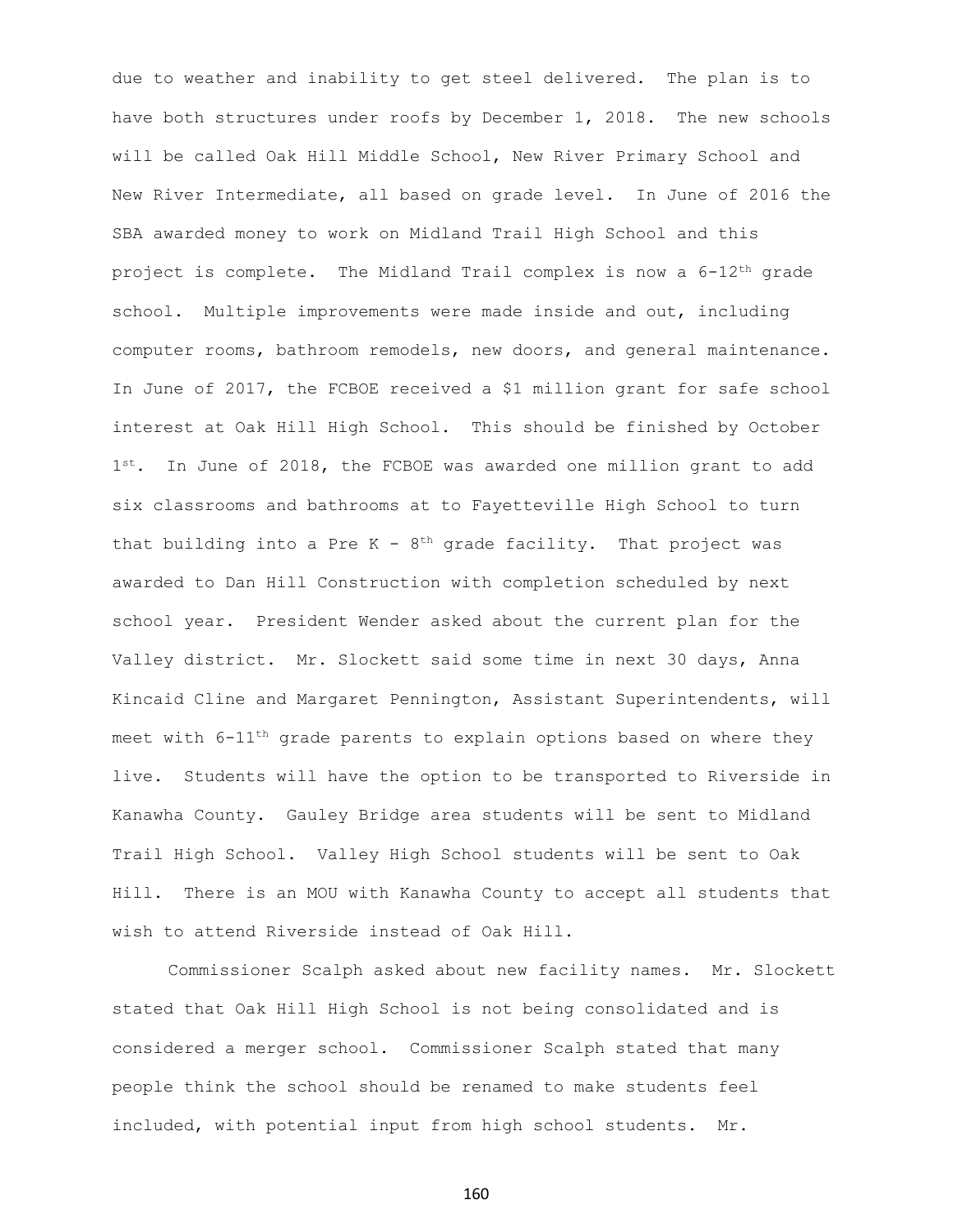Slockett stated this was part of the personnel meeting discussion. The superintendent said county BOE has the authority to change the name; no one else has the authority. This is a low priority for the BOE. If it does happen, it will be announced publically and discussed in an open meeting. Education takes precedence. Commissioner Scalph suggested it would be a good thing to do, to allow students to have input and would act as a unifying gesture for the county. Mr. Slockett stated other priorities take precedence. This must be addressed later.

James Kincaid, Chairman, of Page-Kincaid PSD appeared to give an update on their water situation. John David, PKPSD member, and Bart Jackson, PSD manager, were also present. President Wender asked when the public demand will be met for safe water. Thanks were given to Kevin Walker, Office of Emergency Service Director, for finding water buffalos from Cabell County, and also tanks from the Boy Scouts. Water is located at the Loup Creek Volunteer Fire Department.

Mr. Kincaid explained the system and how wells are affected by mining activity. The Fayette County Health Department has verified that the water only contains iron causing the brown color, and is safe for consumption. Filters have been completed are being backwashed the required three times to eliminate any chemicals that may be present. The potable water should be ready within the next few days. The PSD plans to contact adjacent coal companies regarding their contribution to the problem. Mr. David believes it would be difficult to determine where the problem starts. The PSD might need to talk with attorney Mike Callahan regarding covering this through the bonds that mining companies are required to hold.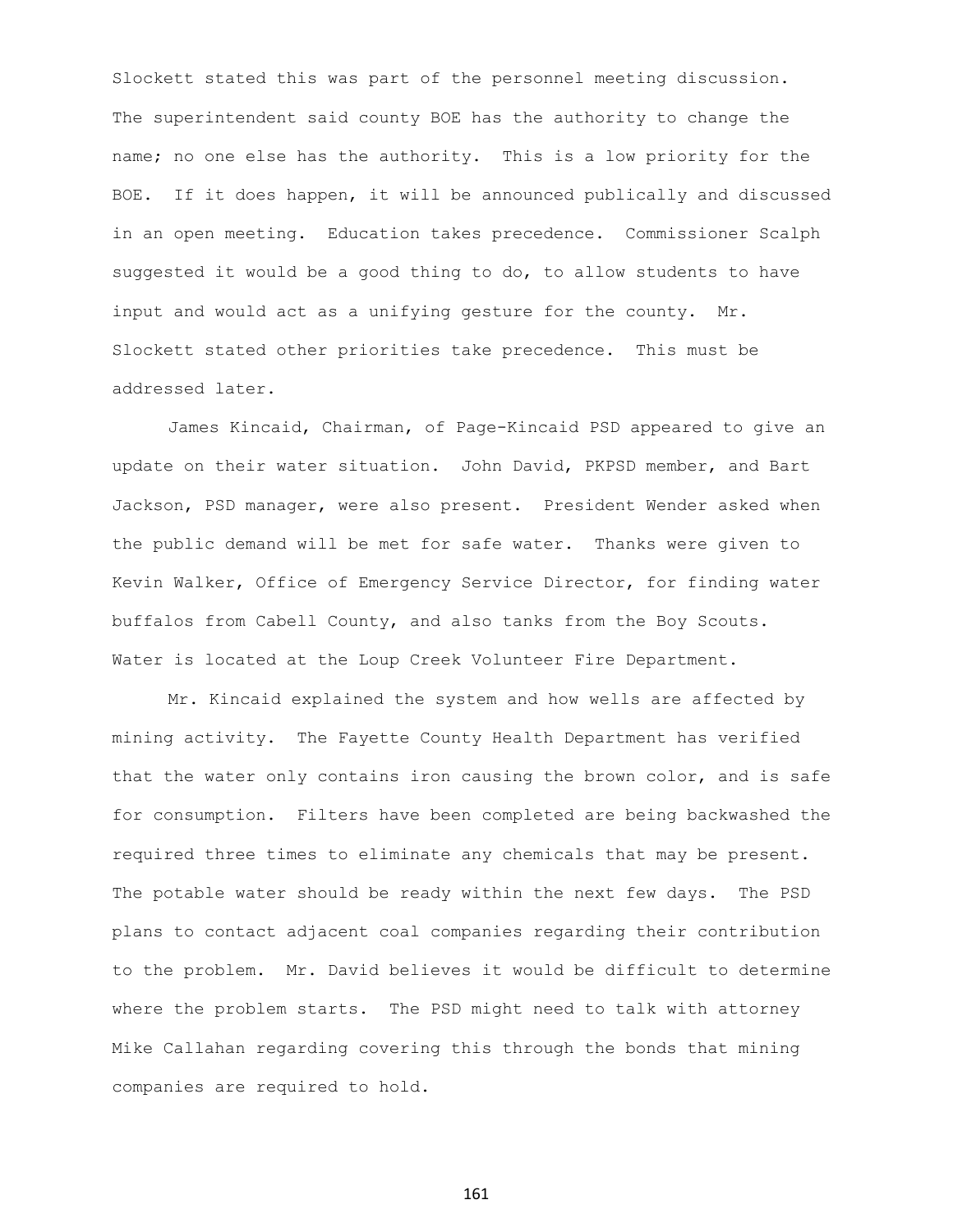President Wender asked if their intent that day was to ask for funding. Mr. David stated it was. Commissioner Brenemen asked how much is in their capital improvements fund. Mr. Kincaid stated nothing is currently there; the PSD has not had the money to contribute to that fund. The can purchase chemicals and pay employees, or fund the capital improvement account; they can't do both. Commissioner Brenemen stated that there are rules and regulations required through a Senate bill. This account is required to receive grant money. Mr. Kincaid reiterated there is not money available to deposit in the fund and that everyone is in the same situation.

Mr. David would like the current bonds to be refinanced to help with high interest rates. President Wender asked about consolidating all of their debt into one account. But that presents issues with a addressing various terms, etc… Mr. David stated the bond council can answer those questions.

Discussion was held on rates currently charged and the Commission reviewed information given and difficulty in receiving funding. The USDA does not consider this an emergency situation.

President Wender asked how the PSD will pay for needed filtration media and asked Leslie Taylor, Region 4 Planning & Development, her opinion on consolidating debts. Ms. Taylor suggested talking to John Stump at Steptoe & Johnson regarding bond requirements. President Wender asked Ms. Berry to contact John Stump and ask him to come speak with the Commission and PSD regarding options, potentially in a special meeting.

Fayette County is currently below the required rate of 1.5% from funding agents; you are not grant eligible below this. Fayette County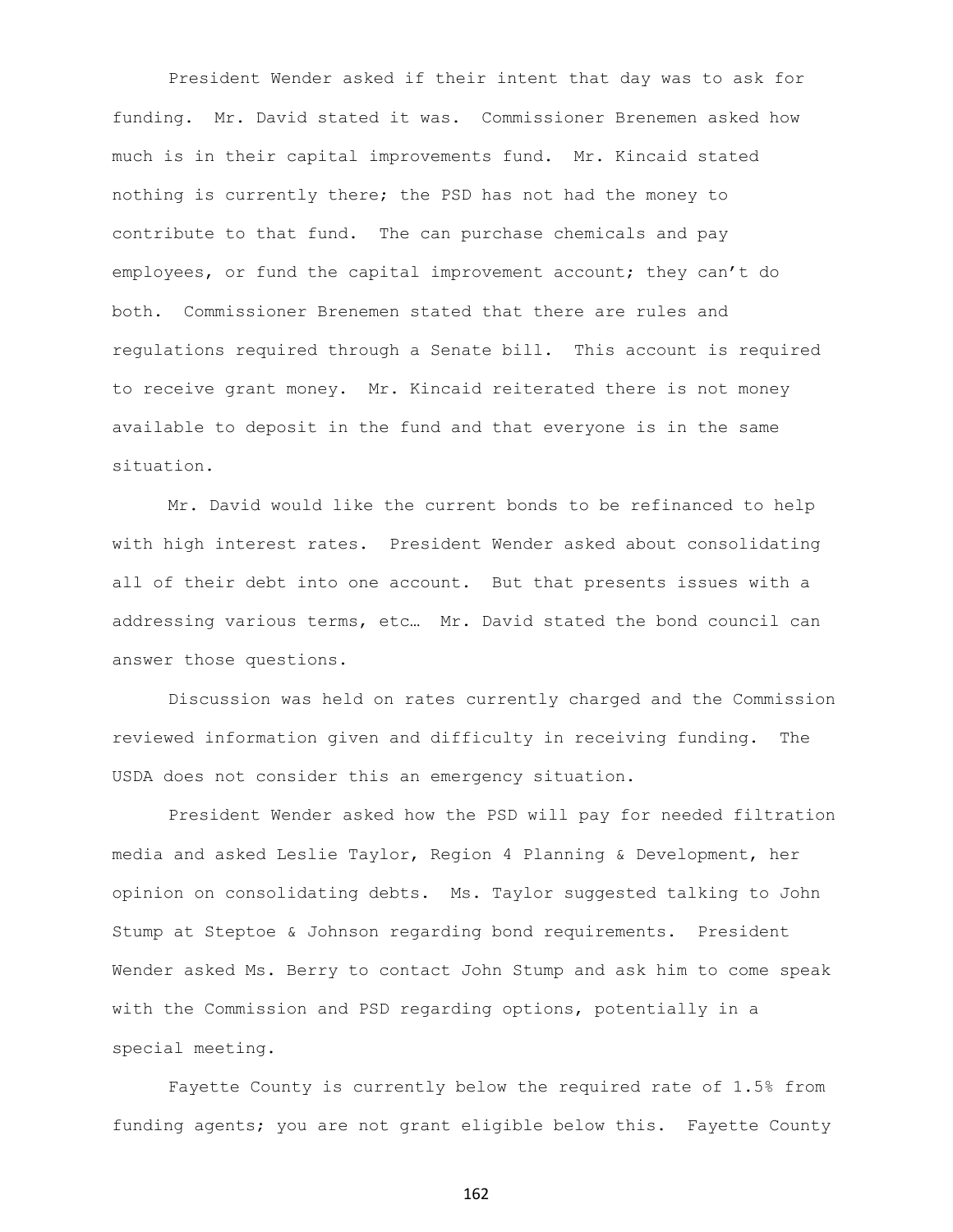is an average of 1.46%. Mr. Kincaid asked would the Commission entertain the idea of drafting a letter to the mine operators to let them know what is happening and ask for their response to helping rectify the issues. Prosecuting Attorney Larry Harrah will speak with Mike Callahan and will contact Mr. David for discussion.

President Wender thanked Kevin Walker again for finding water and Jake Johnson, Loup Creek Fire Chief, for fire department manpower in distributing water. Mr. Walker thanked Jane Hardy and Libby Lucas for helping the citizens and delivering meals to the residents in the area. Ms. Lucas praised Loup Creek Volunteer Fire Department stating they have been incredibly helpful working from 10:00 a.m. to 10:00 p.m. and working 12 hour days.

Andrea Mender, Parks & Recreation Board Authority (PRAB) Chairman, appeared to give an update. Renee Harper, Parks Director, and Gabe Pena, Deputy Resource Coordinator, were also present. President Wender sated his disappointed that Ms. Mender will be leaving the county for Florida; she has been a great asset.

Ms. Mender introduced Katie Johnson, new PRAB board member. Last spring, PRAB worked with WVU student to do a master plan from park. Ms. Mender presented the report to the Commission. They used community surveys and information from the Park on what to include. Potential ideas were fire pits, amphitheater, more defined space around pond area, a community building, an archery range, and educational pavilions. There are two grants in the works for trail design for \$8,245.00 with a matching contribution from Commission. \$1,425.00 will come from the Park. This is aimed at mapping existing trail locations and making them usable. There is the potential to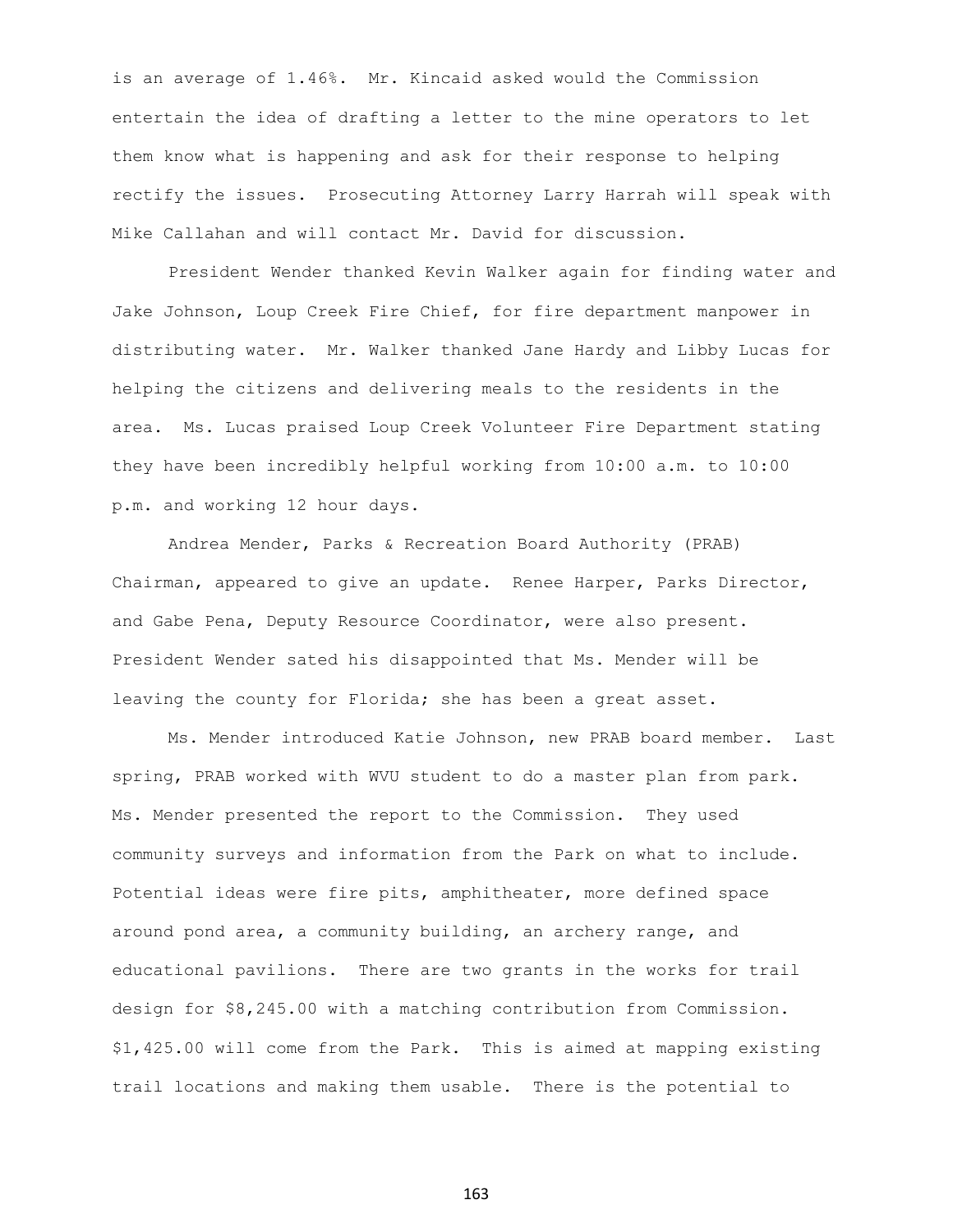connect to other area trails. PRAB also held a community meeting to discuss ideas and thoughts on trails.

The second grant is from the National Coal Heritage Foundation. Received \$7,500.00 with a \$7,500.00 in-kind match to build a natural coal themed play area. Ms. Mender has a contract from Three Trees Design, Charleston, for the Commission to sign. They are the only company in WV that has the certification in natural play spaces. Design cost is \$4,400.00, which is covered by the grant. President Wender would like to proceed with the initial \$2,200.00 design phase to ensure we approve before moving forward. Commissioner Scalph asked if we do not move forward with the  $2^{nd}$  and  $3^{rd}$  phase, can we redesignate and use the grant for materials to build. Ms. Harper stated the company provides the design, the board reviews and has an opportunity to change, weigh-in or approve. Commissioner Scalph stated she approves of this as long as they have an opportunity to approve or make changes. Commissioner Scalph motioned to approve the plan presented from Three Trees Design upon approval from Prosecuting Attorney Larry Harrah. Commissioner Brenemen seconded. Unanimous decision.

John Shumate, Attorney, appeared regarding Mt. Hope's Application for Annexation by Minor Boundary Adjustment. Mr. Shumate presented the initial information - Five parcels between Garden Ground area and Rt. 16. This annexation will adjoin the bypass and Mt. Hope municipal property. Mt. Hope already provides fire and other services to this area. However, the police have no jurisdiction to address any issues on the parcels. Solid waste is available. Tentative second hearing will be held on September 28<sup>th</sup> at 10:00 a.m.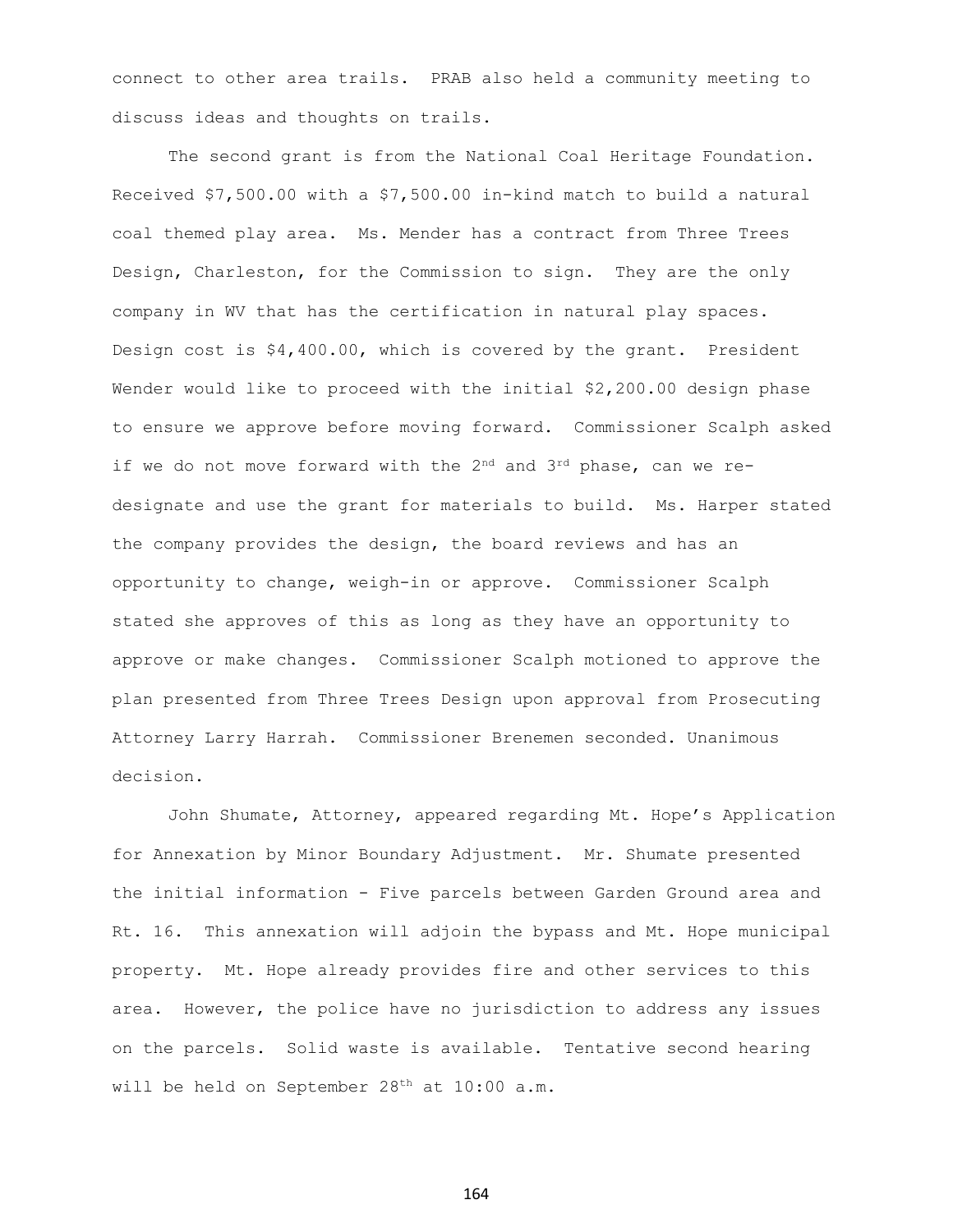After a review of the information, Commissioner Scalph motioned to approve the application with a second hearing to be set for September  $28<sup>th</sup>$  at  $10:00$  a.m. and proceed with advertising for the public hearing. Mt. Hope is responsible for the cost of legal advertising. Commissioner Brenemen seconded. Unanimous decision.

Denise Smith, from Montgomery appeared to be introduced to the Commission. Ms. Smith is kicking off her campaign in Fayette County for WV Supreme Court.

Concerned Citizens Committee from Pax and Surrounding Areas appeared regarding grants assistance and issues in the area. Present were: William Hughes, Mayor; Steve Holstein, Pax area resident; Martha Wines, resident; Shirley Roberts, resident; Anna Davis, area resident; and Scott and Ray Dickenson.

Mr. Holstein presented a request for funds to the Commission. Speaking in regards to criminal issues, people are arrested and back in the communities within a few hours. Mr. Holstein asked why this happens. Mr. Harrah stated the initial arrest and released back in community process is due to arraignment and posting bond. The only instance bond cannot be set is in murder and kidnapping cases. If they meet the bond, they are released until trial. The judge has the ultimate decision to put in jail or not.

Mr. Holstein asked what they can do as a community. Mr. Harrah stated information sharing is critical. Mr. Holstein said that they receive threats when they share what they've seen. Older people are afraid to say anything.

Another issue is dilapidated housing. Mr. Holstein asked what happens with houses they turn into dilapidate housing department. The Commission explained that they have a small fund that operates on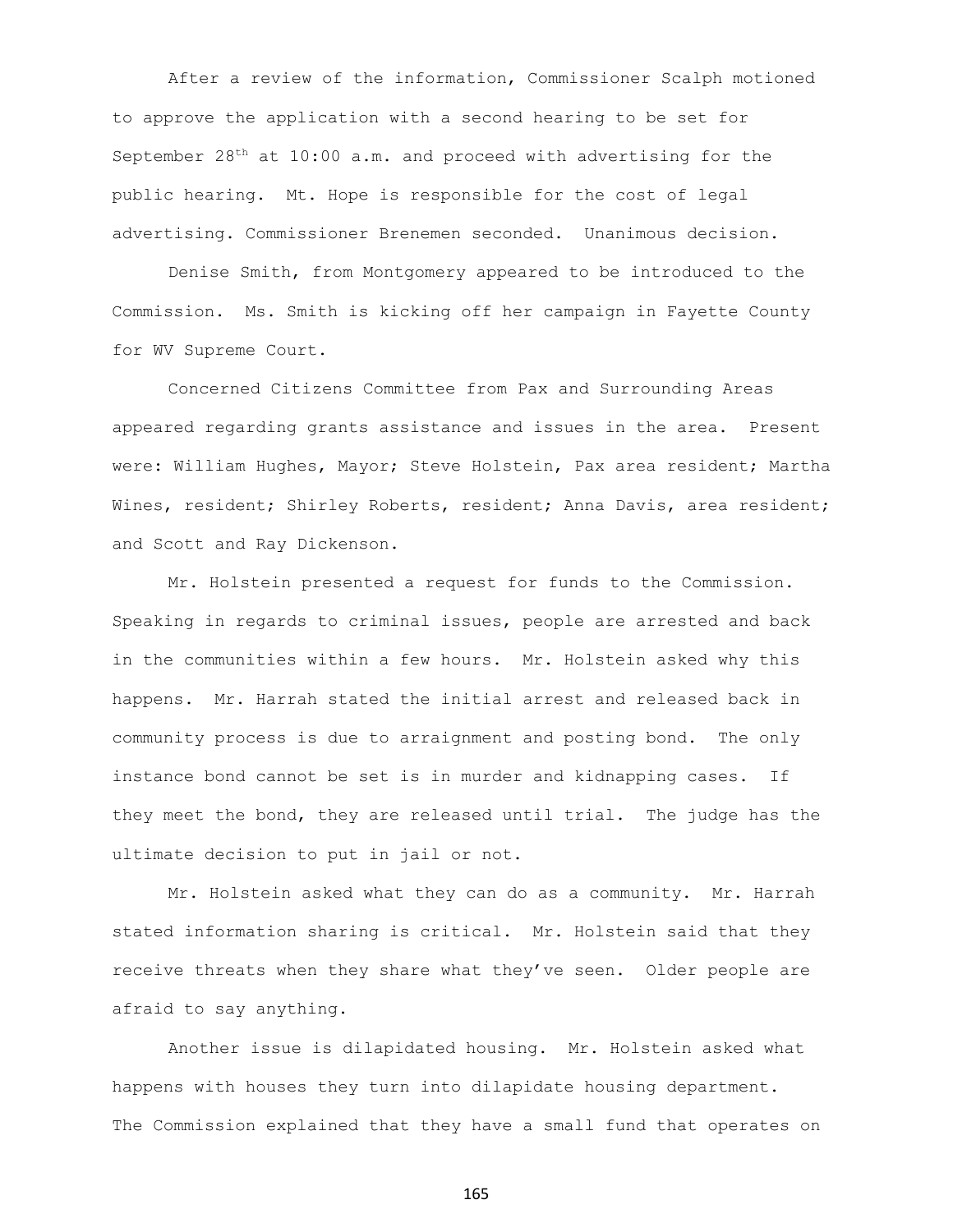a point system. If a dilapidated property is on an active highway there are greater chances of recovering money invested in the demolition due to things such as available water services, driveway etc… The county has had to tear down very few at our own expense. The Commission suggested meeting with Angela Gerald in the Building Safety Department and bring people in and inform them.

Discussion was held regarding ordinances. The question was asked, if there is no ordinance present, does the county take precedence? Mayor Hughes stated that Pax has some ordinances, however they have no way to enforce them – they do not have law enforcement. Discussion was held regarding setting up an ordinance and code enforcement ordinance: how to address, penalize, and remedy the situation.

Discussion was held on possible grant application assistance. This idea started the initiative to form a group to clean up the Town of Pax. The group would like to request money to help clean up state owned properties, such as the streams, etc… and work on cleaning up creek banks, etc… Their major vision is to clean up their community and bring in businesses.

Typically these applications are reviewed, especially when they are presented outside of budget sessions. President Wender asked if they are registered as a non-profit. The group is not yet registered. President Wender stated that they must be registered as a non-profit before grants can be considered.

Grant application assistance will be tabled until the non-profit has been set up.

The Commission entered into an executive session at 12:57 p.m. for discussion with legal council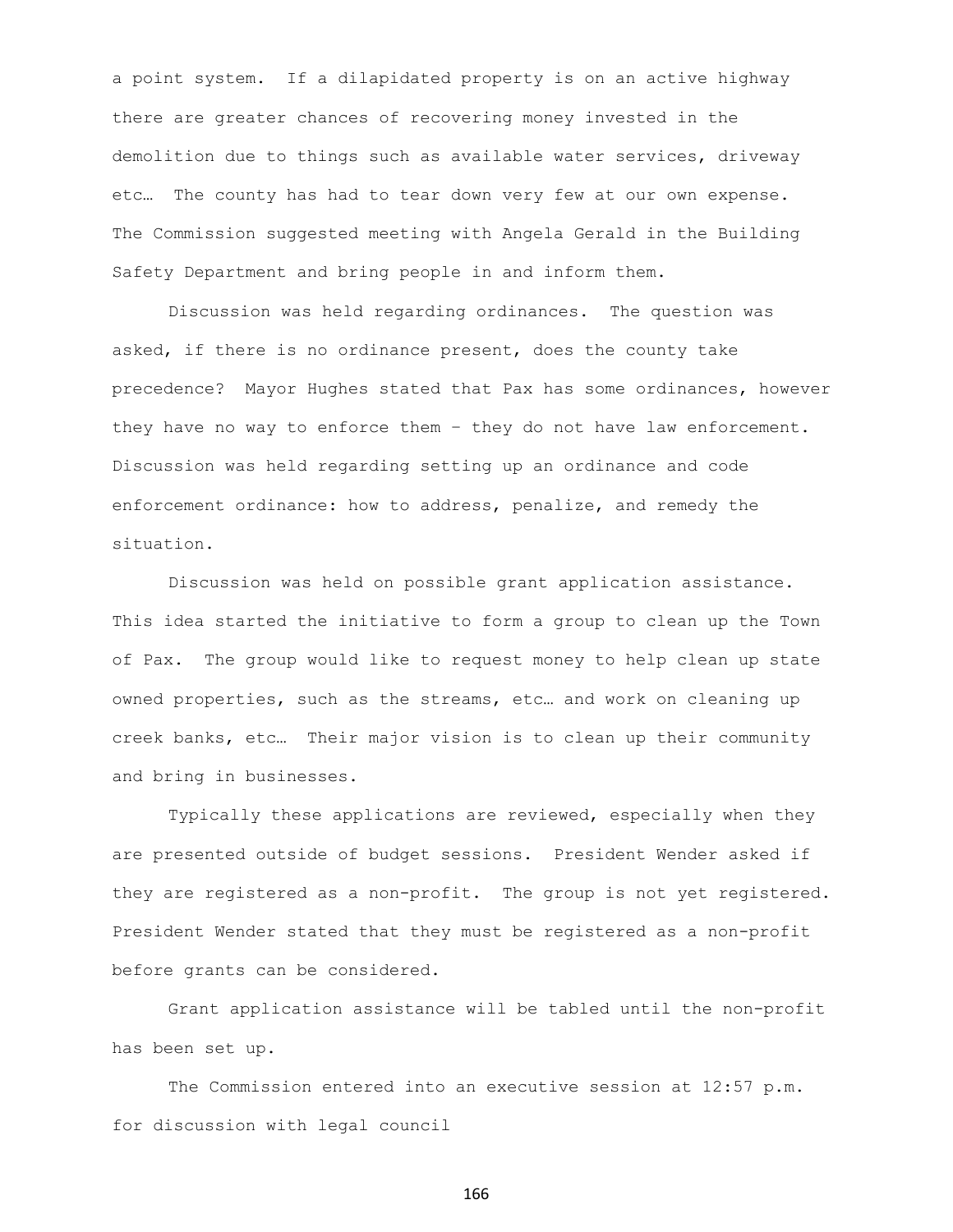The Commission exited the executive session at 1:10 p.m.

Commissioner Brenemen motioned to authorize Mr. Harrah to negotiate and make a confidential settlement in a legal matter. Commissioner Scalph seconded. Unanimous decision.

The meeting was adjourned at 1:11 p.m.

FAYETTE COUNTY COMMISSION REGULAR SESSION SEPTEMBER 14, 2018 COURTHOUSE FAYETTEVILLE, WV 25840 MEMBERS PRESENT: MATTHEW D. WENDER, DENISE A. SCALPH, JOHN G. BRENEMEN

The Fayette County Commission met in a regular session on this 14<sup>th</sup> day of September, 2018.

President Wender called the meeting to order at 9:06 a.m. Assessor Eddie Young appeared to presented real property estate exonerations for James F. Bailes, Jr. \$108.68; Melissa L. Fleshman \$536.48; Joy G. Bressler \$170.64; Dorothy Fry Birt \$7.70; Dorothy Callison \$7.70; and Trustees of the Glen Ferris A C \$1,944.56. Commissioner Scalph motioned to approve. Commissioner Brenemen seconded. Unanimous decision.

Mr. Young presented a refund for Dorothy Fry Birt for \$7.60. Commissioner Brenemen motioned to approve the refund. Commissioner Scalph seconded. Unanimous decision.

Commissioner Scalph motioned to approve second half payroll and release checks on September 28th. Commissioner Brenemen seconded. Unanimous decision.

Commissioner Brenemen motioned to approve prior minutes from August 31, 2018. Commissioner Scalph seconded. Unanimous decision.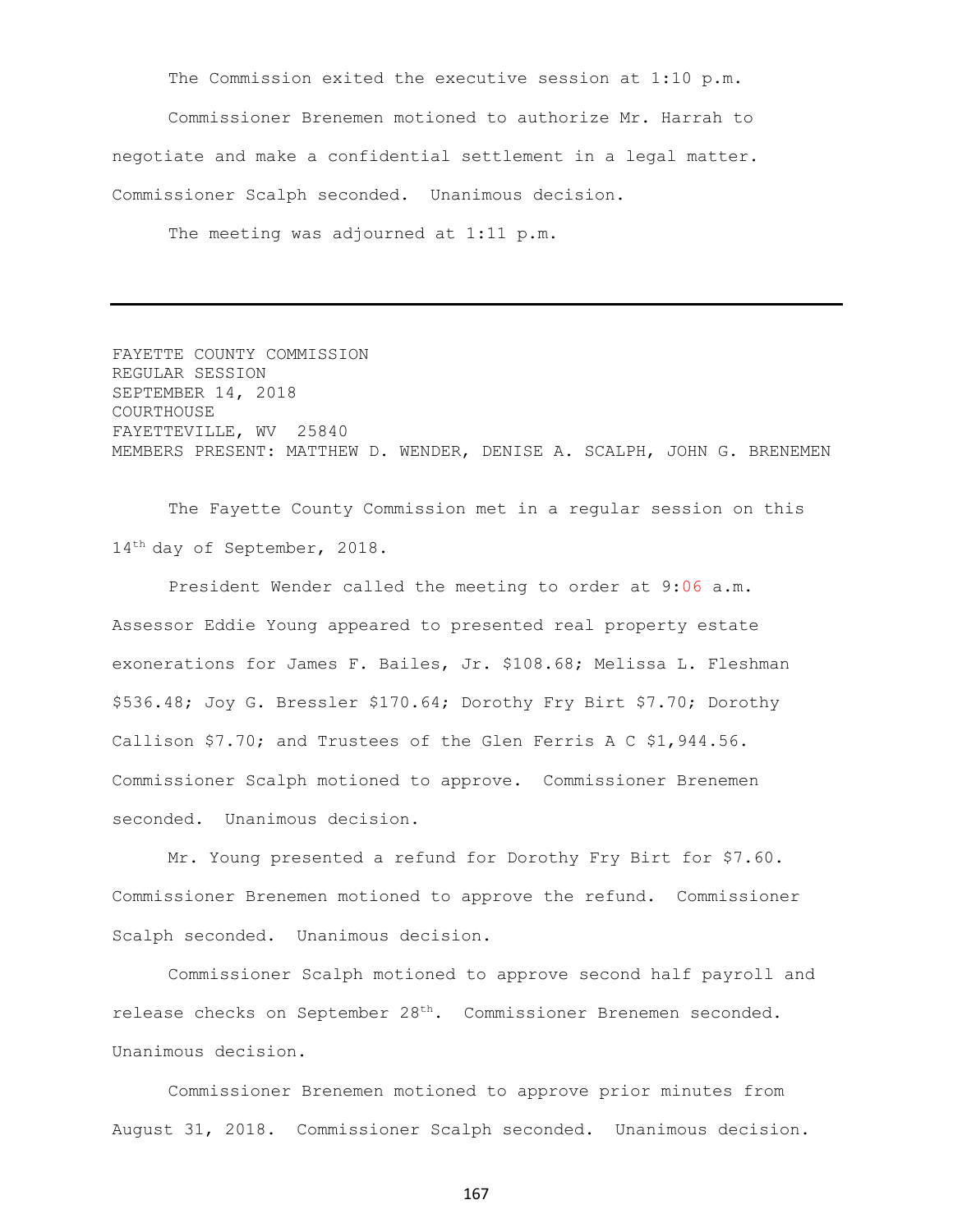Estate settlements were presented for Mary Elizabeth Ratliff; Charles Edwin Smailes; Adam Floyd Hanshew, Sr.; Larry Bertram Canterbury, Sr.; Glenn Ray Richards; Harrison Claude Williams; Josephine Pigg; Raymond N. Hinzman; George Matthew Edwards; Roy Lee Tincher; Ruth H. Carson; Lon B. Wilson, Jr.; Lake Thomas Shoemaker, Jr.; Joe Hill; Mildred Louise Muir; and Judy Ann Middleton. Commissioner Scalph motioned to approve and authorize President Wender to sign the estate settlements. Commissioner Brenemen seconded. Unanimous decision.

Commissioner Scalph motioned to approve vouchers and invoices and release checks today. Commissioner Brenemen seconded. Unanimous decision.

Debbie Berry, County Administrator, presented a property lease agreement with the YMCA of Kanawha Valley for Boomer Baseball Field Property for approval and signatures. The Renewal Terms now read: The Tenant, at its option, may renew this lease each year per renewal term by providing the Landlord with written notice of renewals no later than thirty (30) days prior to the end of the term of the renewals term. The lease terms during any such renewal shall be the same as contained in this lease. Should the Tenant fail to renew the lease within the thirty (30) days as required, the Tenant may five notice to the landed within sixty (60) days after the expiration of the lease of its internet to lease the property, *with permission of the Fayette County Commission* (italicized section added in revision.) Commissioner Brenemen motioned to approve the lease. Commissioner Scalph seconded. Unanimous decision.

Ms. Berry presented a letter to Thomas J. Smith, P.E., WV Department of Transportation, to request that as part of the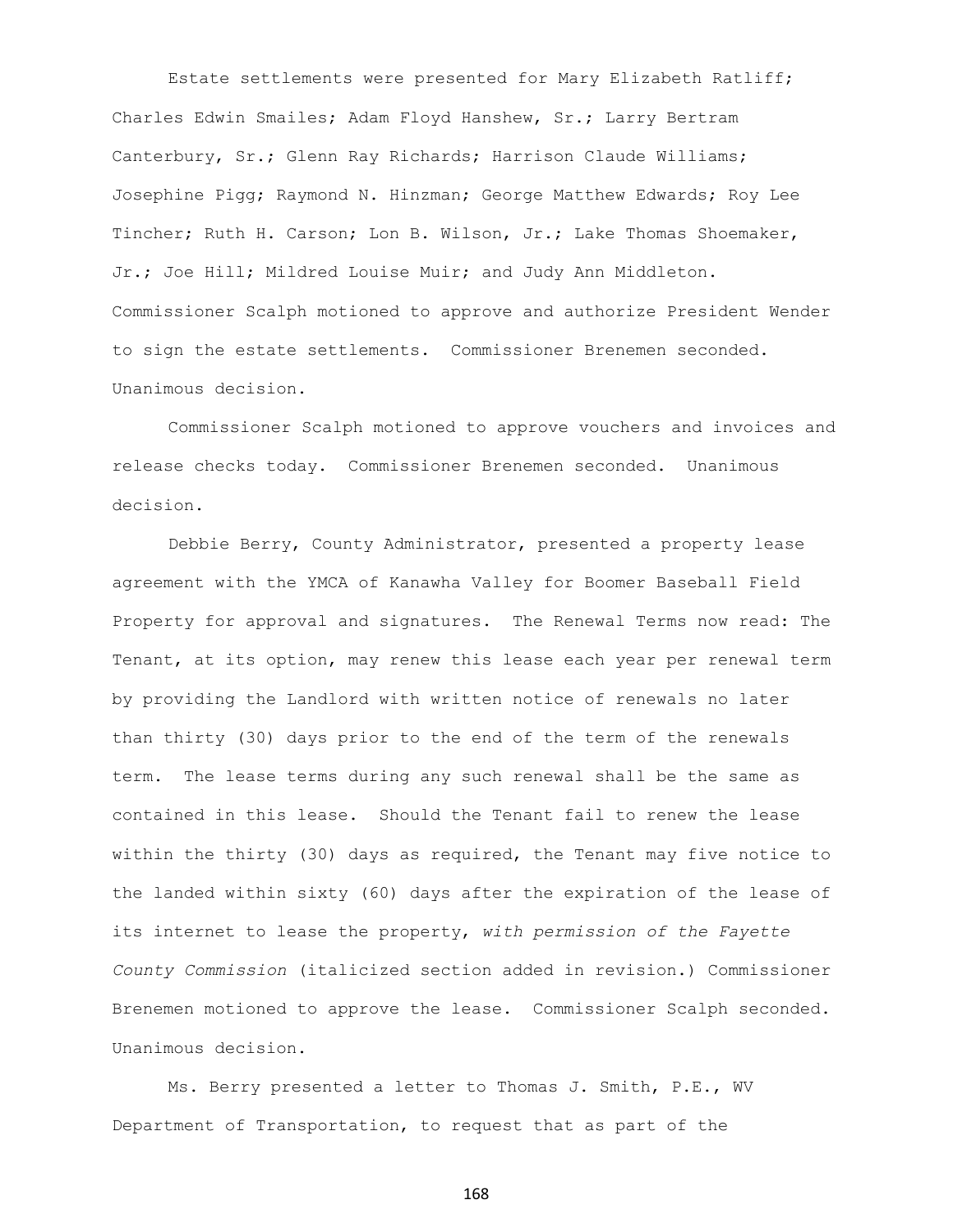replacement bridge project that the current area used for rid-share parking be upgraded allowing safer ingress and egress from the highway as well as lighting, allowing individuals to feel safer in the evening hours, for the Commission to approve and sign. Commissioner Brenemen motioned to approve and sign the letter. Commissioner Scalph seconded. Unanimous decision.

Ms. Berry presented a letter for approval and signatures to John David with SALS thanking him for his involvement with the Feed and Read program this summer. Commissioner Brenemen motioned to approve and sign the letter. Commissioner Scalph seconded. Unanimous decision.

Kelly Jo Drey & Tim Richardson, Planning Commission representatives, appeared regarding the Unified Development Code (UDC) electronic version discussion. Ms. Drey and Mr. Richardson discussed the difficulty with previous digital versions of the document and the ability to edit. Efforts at conversion from current format have failed. It must be re-typed from scratch. Discussion was held regarding plans and how it will be updated in the future. Commissioner Scalph motioned to approve the request for an electronic version to be prepared for a total of \$1,269.00 with initial deposit of \$317.25 to Edna Van Baulen. Commissioner Brenemen seconded. Unanimous decision.

The Commission presented a Certificate of Honor to Russell Deering for his years of service to the Gauley River PSD and Central Appalachian Empowerment Zone boards. Kenny Bowles from GRPSD was present to accept. Mr. Deering has been the driving force behind the Gauley River PSD from the start. President Wender read letters from CAEZ, the USDA, Amy Swan and Sammy Gee. Commissioner Scalph read the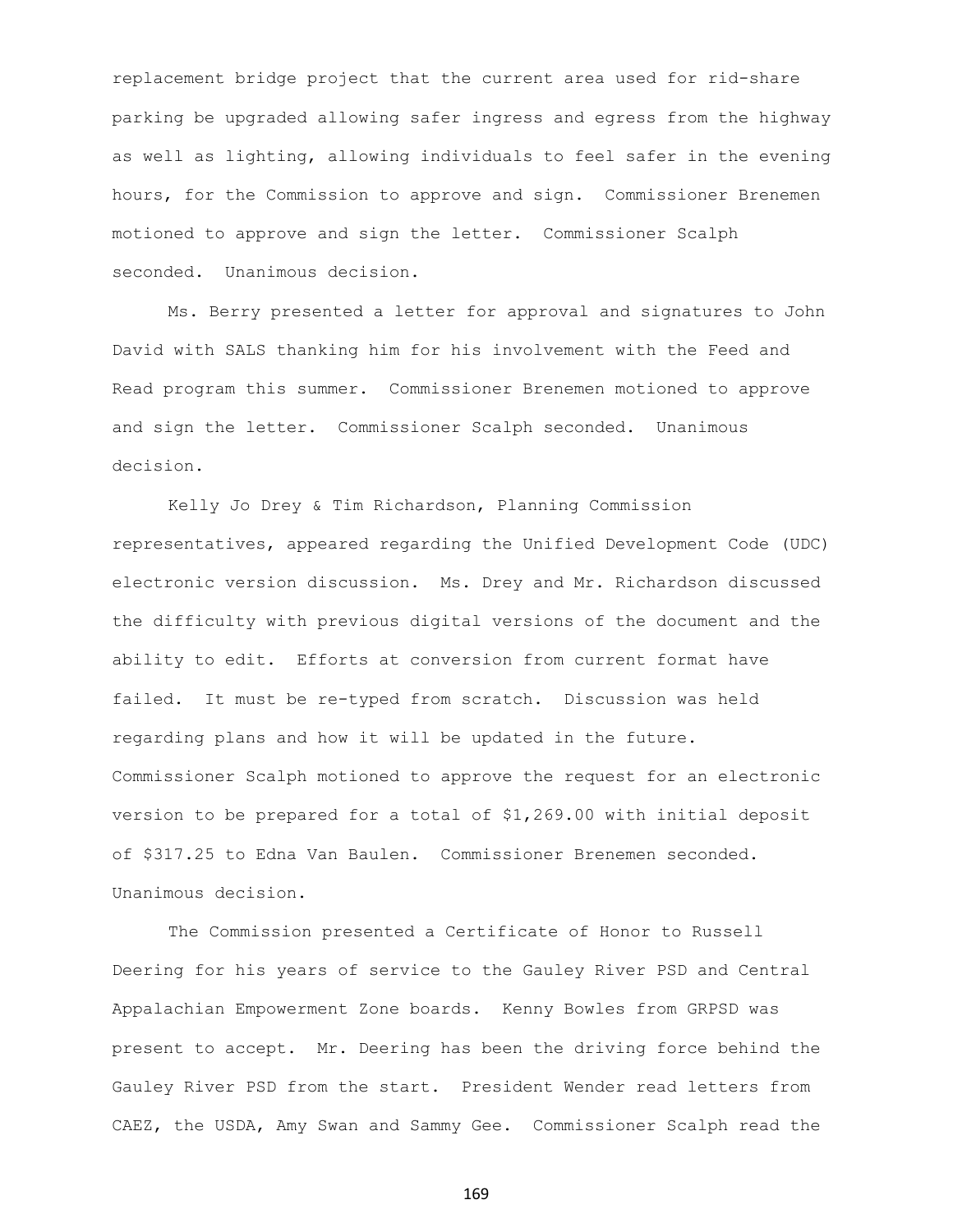Fayette County Certificate of Honor to be presented to Mr. Deering, thanking him for his service and dedication. Mr. Bowles will deliver the award to Mr. Deering at home.

Lesley Taylor, Region 4 Planning & Development appeared regarding the Final Performance Report for Kanawha Falls PSD Boonesborough-Kanawha Falls Waterline Extension and Final Drawdown. KFPSD Resolution #36 final drawdown is for \$8,461.61. They will be returning some money. Ms. Taylor thanked the Commission for their assistance during this project. Commissioner Brenemen motioned to approve completing the KFPSD water upgrade. Commissioner Scalph seconded. Unanimous decision.

Ms. Taylor presented the final performance report and summary of the project. Commissioner Brenemen motioned to approve the final performance report for the Boonsboro-Kanawha Falls water line extension. Commissioner Brenemen seconded. Unanimous decision.

Ms. Taylor presented Resolution #1 and drawdown of \$1,394.97 for the Broadband Project. This represents half of the fees. Commissioner Scalph motioned to approve the request for the first resolution and to release the check for Region IV Planning and Development Council. Commissioner Brenemen seconded. Unanimous decision.

Ms. Taylor presented a professional contract for Design 9 which will be providing the services for Broadband. Commissioner Brenemen motioned to approve the professional contract for Design 9 for broadband extension process. Commissioner Scalph seconded. Unanimous decision.

A Public Hearing was held for Early Voting location designations. This public hearing is to approve sites at the Soldiers and Sailors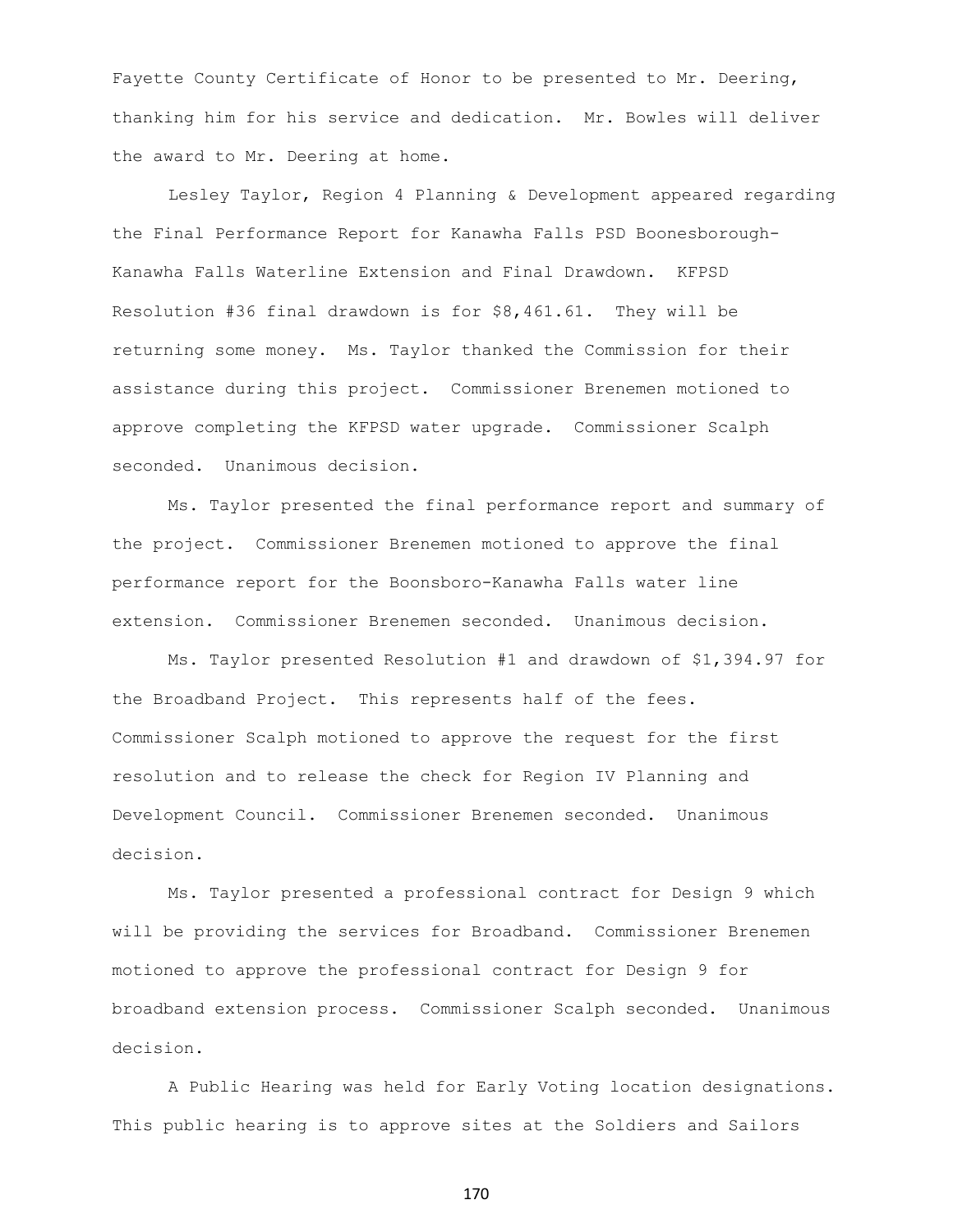Memorial Building, Danese Community Center and Montgomery City Hall. The locations were advertised in the paper; no comments made. Commissioner Brenemen motioned to approve the 3 locations for Early Voting. Commissioner Scalph seconded. Unanimous decision.

Ms. Berry presented the lists of poll workers submitted by the executive committees for signature. Commissioner Brenemen motioned to approve the Democratic and Republican poll workers. Commissioner Scalph seconded. Unanimous decision.

Alicia Treadway, Voters' registration, appeared with an update on the HAVA grant. Fayette County was awarded grant money in the amount of \$52,000.00 to purchase the remaining 13 DS200s, 8 extra thumb drives, and security including cameras and keyless entries to storage room. The Commission's portion will be specified in a letter to be received from the Secretary of State. Delivery will be after the General Election. In 2016 with the old system, ballots cost \$43,462.00. For the 2018 Primary with the new system, we spent \$15,000.00 for ballots and saved \$28,000.00. General 2016 cost \$25,063.00. 2018 general election will be another \$15,000.00 saving another \$9,000.00.

Ms. Berry presented bids for the Furnace and AC for the Fayette County Soldiers and Sailors Memorial Building. Only one bid was received from the advertised request for bids. Commissioner Scalph motioned to approve the bid of \$13,970.00 to replace two HVAC systems. Commissioner Brenemen seconded. Unanimous decision.

James Blankenship, Attorney, appeared regarding a street abandonment. Notifications were sent by certified letter and no one responded or had issue. The abandonment was published as required by statute. Prosecuting Attorney Larry Harrah has reviewed and approves.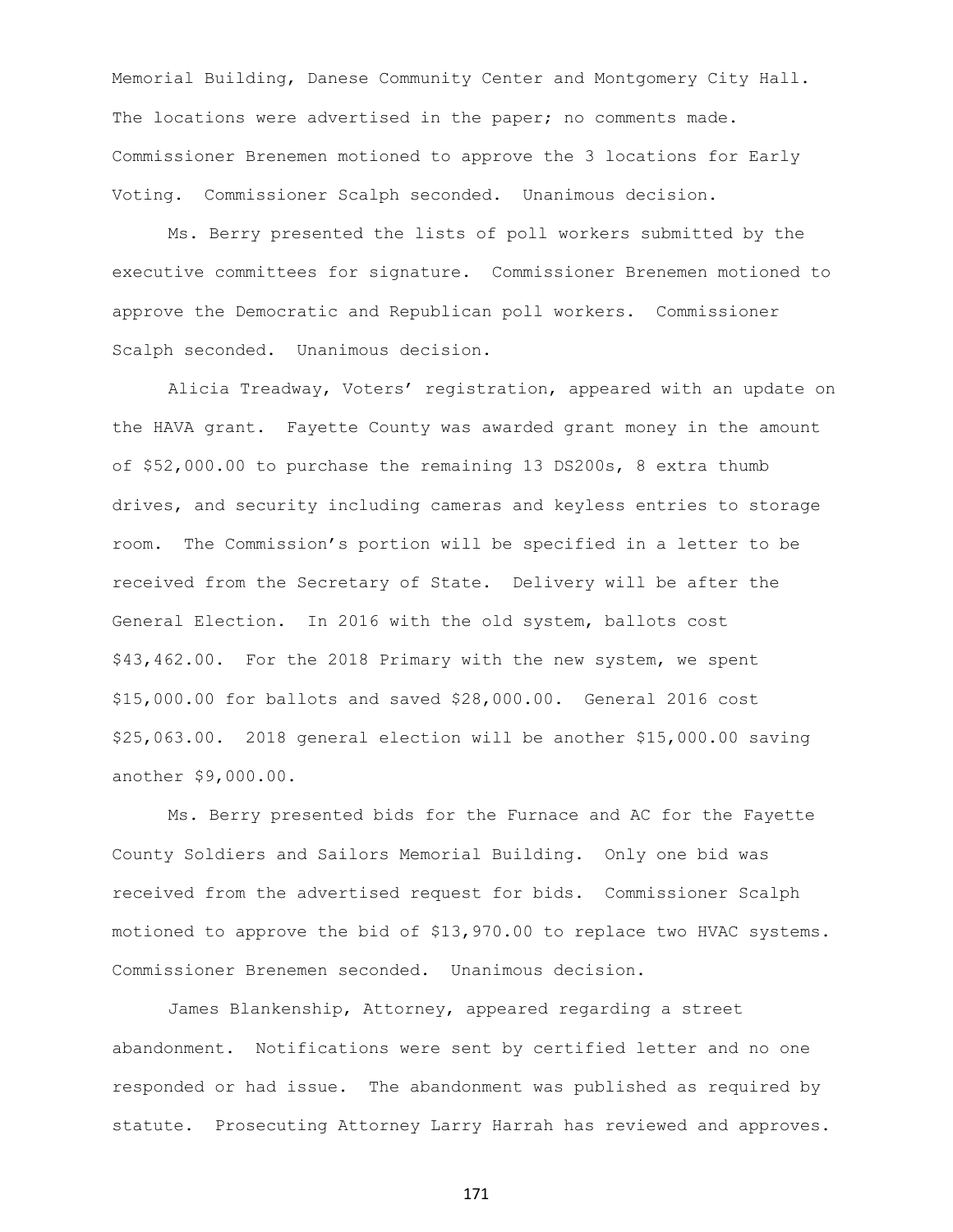Commissioner Scalph motioned to approve the closure of an unnamed and unused street in the north Fayetteville subdivision No. 1, New Haven District, per the will of Charles E. Mahan, IV, Charles R. Wood, Executor. Others involved are Thomas B. Wood, Hank Seay and Rhonda Seay. Order sets forth that publication was made, certificate of publication was filed. All adjacent property owners were provided notice by certified mail, no appearances made. No roads have been built. Property owners fronting the highway have clear and unobstructed access. The Town of Fayetteville has approved their portion. Commissioner Brenemen seconded. Unanimous decision.

Grant Spencer from Darnold Lyons appeared to give an update on the Memorial Building gas line issue. Commissioner Scalph motioned to authorize work to continue and trace the lines up to the second floor as long as the work remains under the \$14,000.00 cap. Commissioner Brenemen seconded. Unanimous decision.

Commissioner Scalph motioned to bid for two furnaces and flue for the Memorial Building so work can continue on next phase. Commissioner Brenemen seconded. Unanimous decision.

Angela Gerald, Beautification Committee, appeared to update the Commission on dilapidated complaints and Smithers. The first complaint is Susan Worrell - 67 Office Street off of Summerlee, Oak Hill. Ms. Gerald has sent several notices to the owner. Commissioner Scalph motioned to proceed with serving Ms. Worrell with paperwork to start the dilapidated property procedure. Commissioner Brenemen seconded. Unanimous decision.

The second property is owned by Eric Pack - 181 Booth Street, Oak Hill, off Prudence Road. This house burned. Commissioner Scalph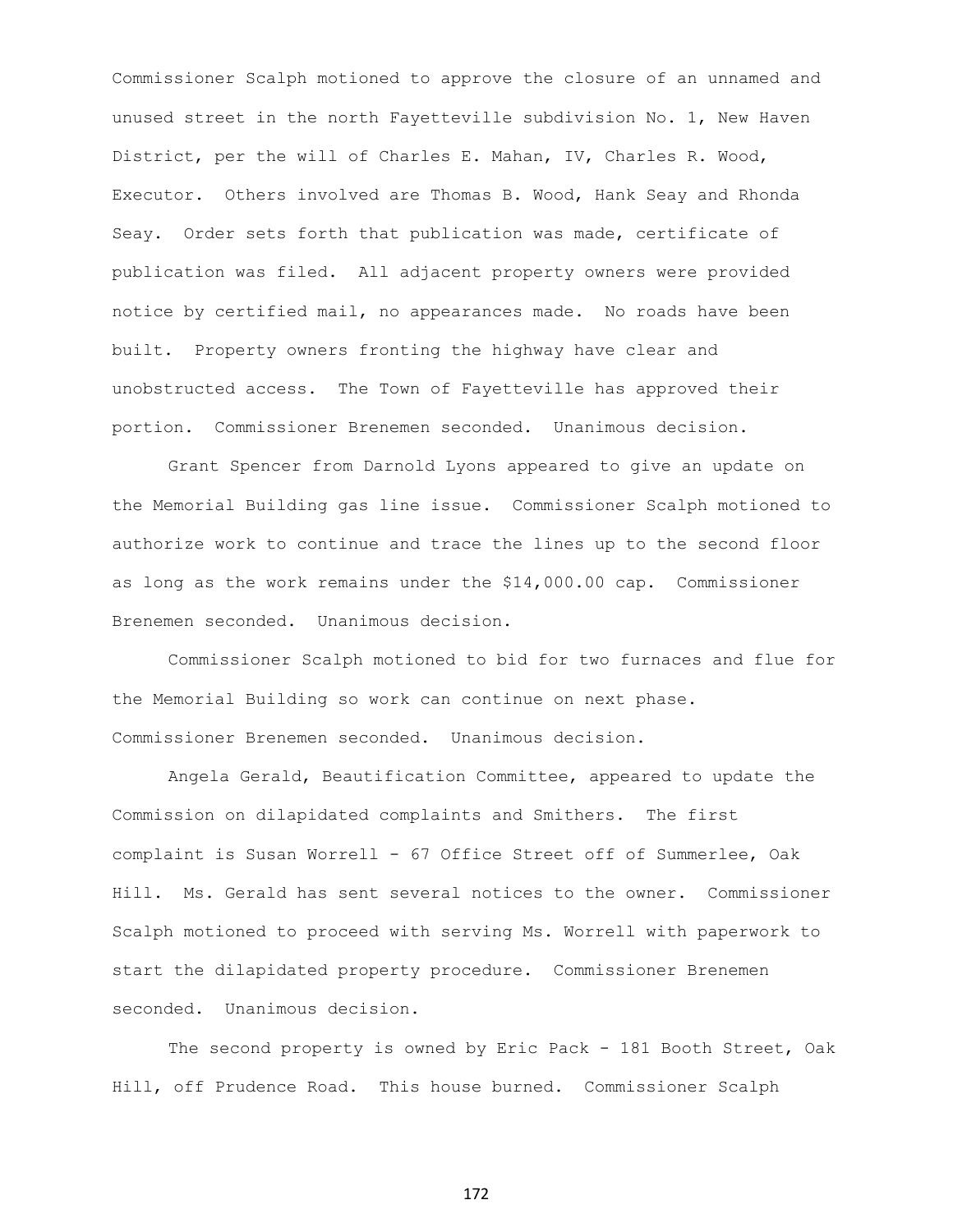motioned to approve serving complaint in regards to the property owned by Eric Pack. Commissioner Brenemen seconded. Unanimous decision.

Discussion was held regarding dilapidated properties in Smithers. Attorney Anthony Ciliberti gave updates and plans for proceeding.

Mr. Ciliberti then appeared for a Public Hearing for Annexation by Minor Boundary Adjustment in Smithers. The City of Smithers met the advertising requirements, address services, published as a Class II legal advertisement and has posted the mandatory five notices; completed all necessary steps. Mr. Harrah reminds that the Commission must verify the City has met the seven factors requirements as specified in Code 865-f. Mr. Ciliberti updated the application to meet these requirements and they have been added in paragraphs 10-16: contiguous nature, DOH right away, parties subject to annexation oppose or support, consists of street or highway with a free holder, consists of a street or highway which does not include a freeholder; if another municipality has made application and if in the best interest as a whole for the county. The number one factor is if it is a minor boundary adjustment and meets the seven factors.

Commissioner Scalph motioned to approve the annexation based on considering the seven factors, findings and fact and conclusions of law do meet the factors sufficiently, it is to be a minor boundary adjustment, and it is in the best interest of the county. No public opposition was made at the public hearing. Commissioner Brenemen seconded. No further discussion held or comments were made. The Commission acknowledges the order will be signed at a later date. Unanimous decision.

Ron Eagle appeared for a Barking Dog Ordinance discussion. This problem started when Steve Kessler was Sheriff. The current Sheriff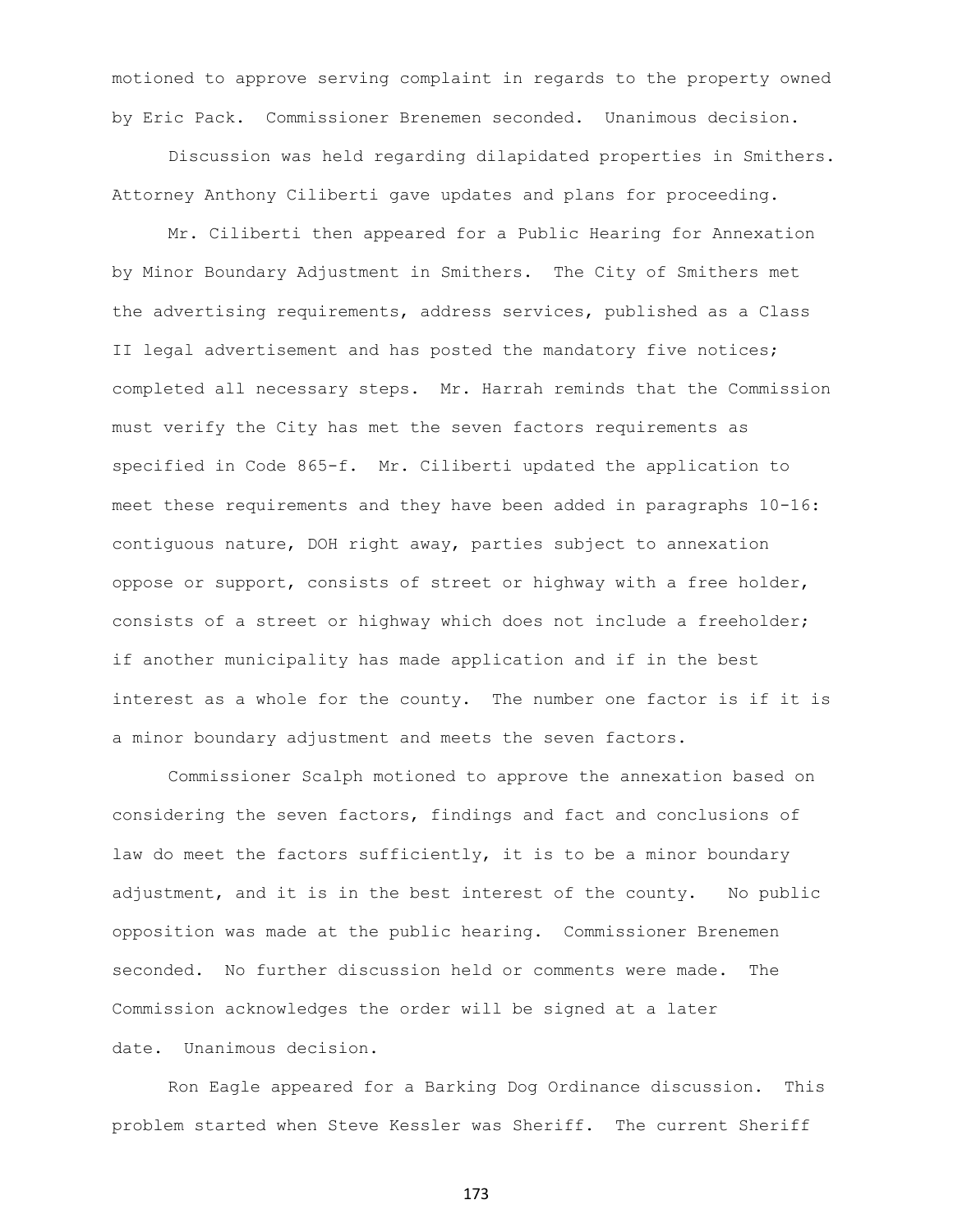and deputies have also visited. However, without a law to enforce, this problem can't be eliminated. Commissioner Scalph motioned to have the Prosecuting Attorney's Office develop an ordinance regarding noise and public nuisances in the county. Potential hearing dates are October  $12<sup>th</sup>$  and October  $19<sup>th</sup>$  to allow room for proper publication. Commissioner Scalph motioned. Commissioner Brenemen seconded. Unanimous decision.

Ms. Berry presented a resolution requested by the Rail Passengers Association petitioning Amtrak leadership to reconsider altering or discontinuing The Cardinal Run through WV. Commissioner Brenemen motioned to adopt and sign the resolution. Commissioner Scalph seconded. Unanimous decision.

Discussion was held regarding a letter from Page Kincaid PSD concerning a request for \$20,000.00 for their water filtration crisis. Ms. Berry will draft a letter reminding the PSD of discussions from prior meetings pertaining to similar requests and criteria set by the Commission for funding assistance. No response was received from the PKPSD Board regarding the previous discussion.

Ms. Berry presented for discussion possible meeting date for John Stump regarding PSD debt consolidation. No decision was made.

Ms. Berry presented quotes for the storage building at the WVU Extension Office. Two quotes were received:

Backyard Builders - \$4,455.00

Premier Structures - \$4,695.00

Sonny Milam, Maintenance Supervisor, will look at products and decide which is best suited for their needs. Commissioner Brenemen motioned to approve Sonny Milam to look over the quotes and make the best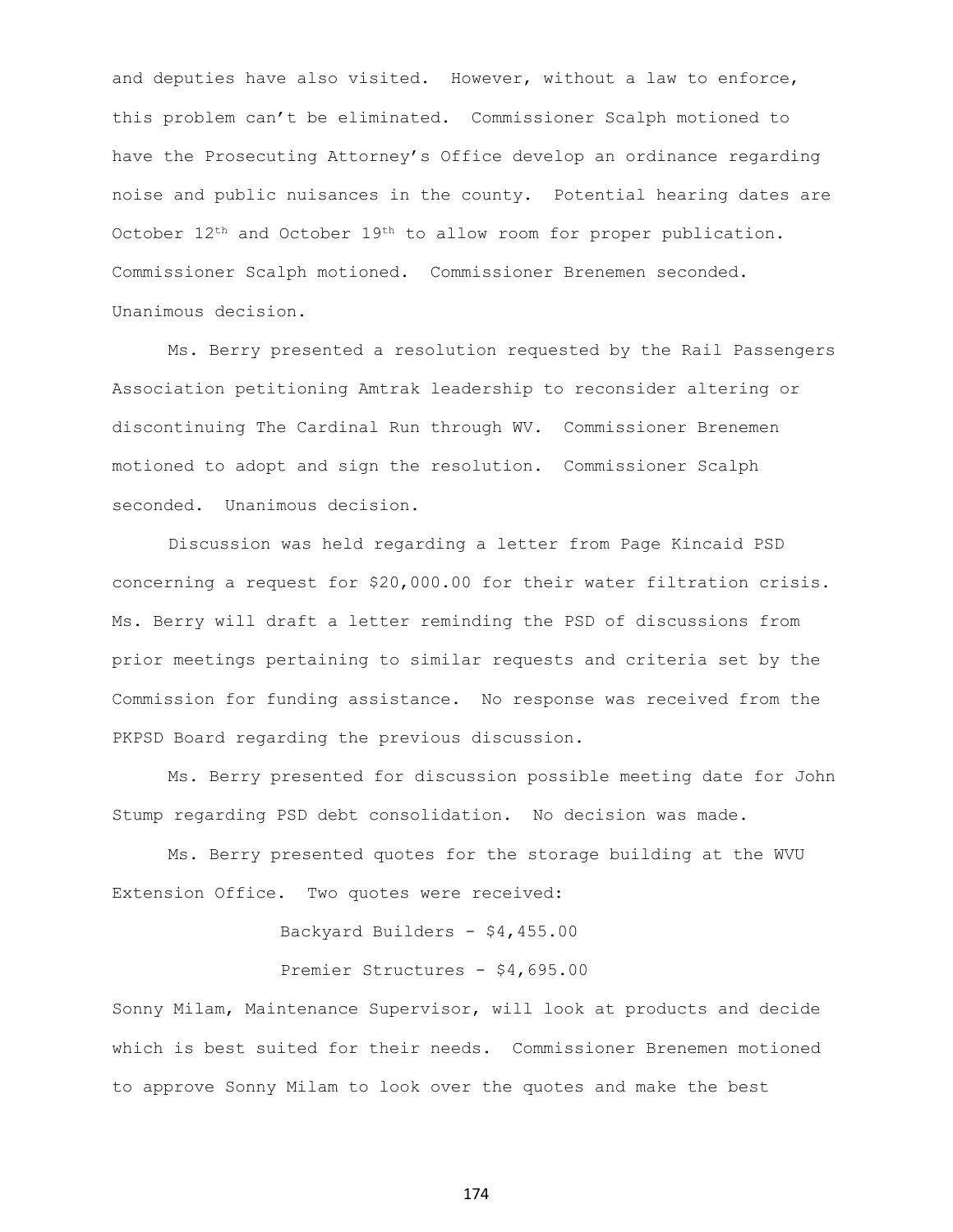decision up to \$4,695.00. Commissioner Scalph seconded. Unanimous decision.

Ms. Berry presented a request from Tabitha Stover, Fayetteville Convention and Visitor's Bureau, to use the courthouse lawn on Saturday, October 20, 2018 from 12:00 p.m. to 6:00 p.m. for the annual Bridge Day Chili Cook Off. Commissioner Scalph motioned to approve the request. Commissioner Brenemen seconded. Unanimous decision.

Ms. Berry presented a Greater Kanawha Valley Foundation grant support letter for approval and signature of the Commission. The YMCA of Kanawha Valley is applying for the grant to assist with roof repairs to the Baisi Athletic Center in Montgomery. Commissioner Brenemen motioned to sign the grant support letter for the YMCA of Kanawha Valley. Commissioner Scalph seconded. Unanimous decision.

 Commissioner Brenemen presented for discussion a request from Oak Hill City Council to prepare a resolution in response to the EPA proposing that Minden be included on the National Priorities List of Superfund Sites. Commissioner Brenemen motioned to authorize Ms. Berry to draft a resolution to support Minden citizens with the superfund. Commissioner Scalph seconded. Unanimous decision.

The meeting was adjourned at 1:26 p.m.

FAYETTE COUNTY COMMISSION REGULAR SESSION SEPTEMBER 28, 2018 COURTHOUSE FAYETTEVILLE, WV 25840 MEMBERS PRESENT: MATTHEW D. WENDER, DENISE A. SCALPH, JOHN G. BRENEMEN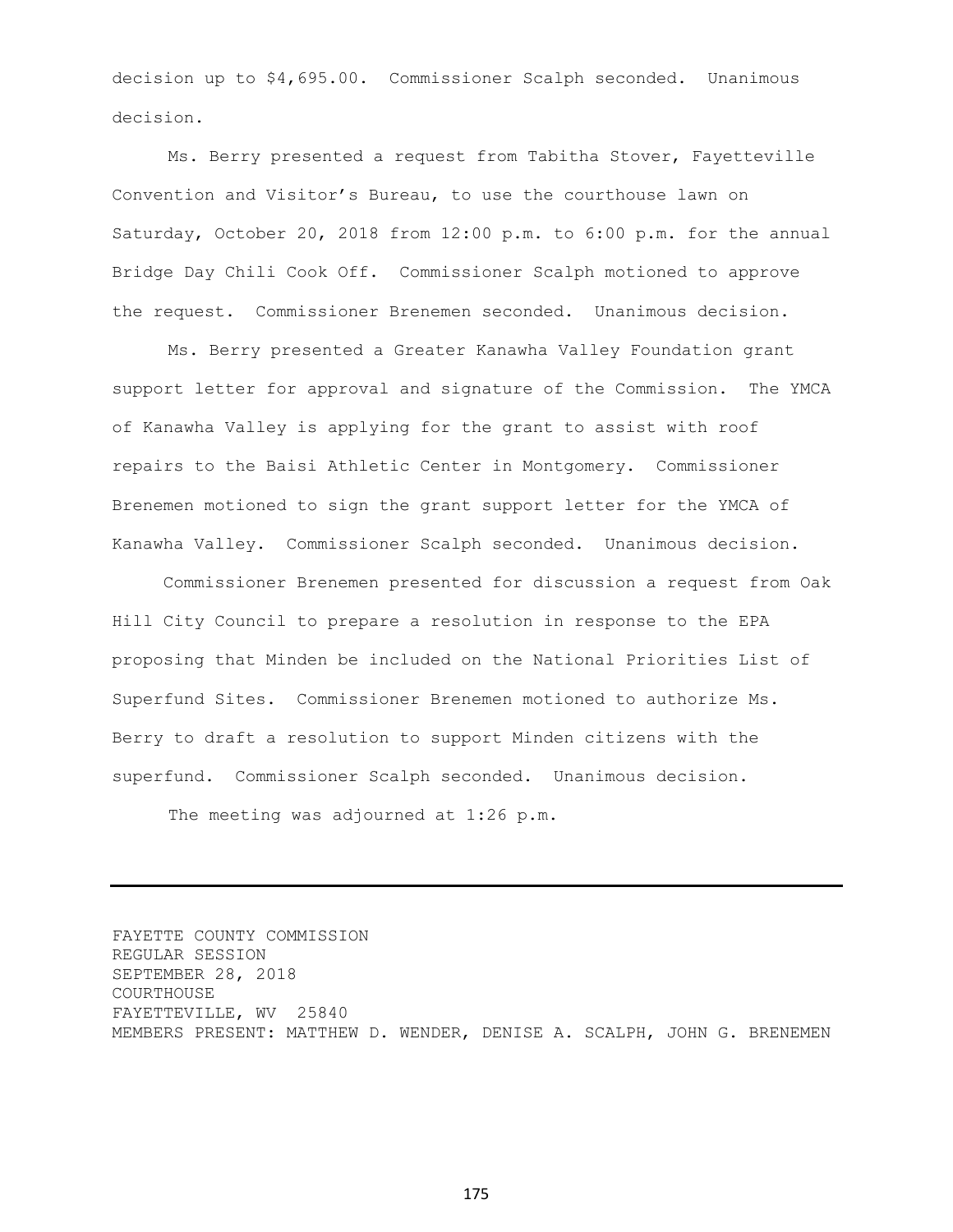The Fayette County Commission met in a regular session on this 28th day of September, 2018.

President Wender called the meeting to order at 9:05 a.m.

Eddie Young, Assessor, appeared to present personal property exonerations for The Hannon Company \$1,32.24; Penny D. Wilson \$71.46; Ellen K. & Glenn E. Deel \$7.64 & \$9.18; Pamela Jean Smith \$53.86; Tara L. Williams \$31.12; Billy G. Simms, Jr. \$260.64; Christopher S. Rinehart \$258.30; Jeffrey A. & Diana Lockman \$746.18; John J., Jr. & Belinda K. Armstrong \$293.20 & \$277.44; William R. or Carol Bennett \$327.82; and Jared Lipscomb \$302.04. Commissioner Scalph motioned to approve the exonerations. Commissioner Brenemen seconded. Unanimous decision.

Mr. Young presented real property exonerations for New Haven PSD \$7.70 & \$7.70. Commissioner Brenemen motioned to approve the exonerations. Commissioner Scalph seconded. Unanimous decision.

Commissioner Brenemen motioned to approve minutes from September 14<sup>th</sup>. Commissioner Scalph seconded. Unanimous decision.

Estate settlements were presented for David Curtis Lester; Arnold Lee Whitlow; Irene Harris; Paul Clinton Reynolds; Joseph Earl Cuthbertson; Edward Lee Jones; Lylia J. Holliday; Wade Clinton Skaggs; David Leon Sullivan; Jennifer Mary Nugen; Peggy Dorsey; Anna Frances Romine; Michael Lynn Belmont; Manuel Davis; Norma Faye Fox; Jessie Malada Leigh Fox; Florence Bethel Colagrosso; Frank I. Blankenship, Jr.; and Shirley Maxine Radford Taylor. Commissioner Scalph motioned to approve the state settlements. Commissioner Brenemen seconded. Unanimous decision.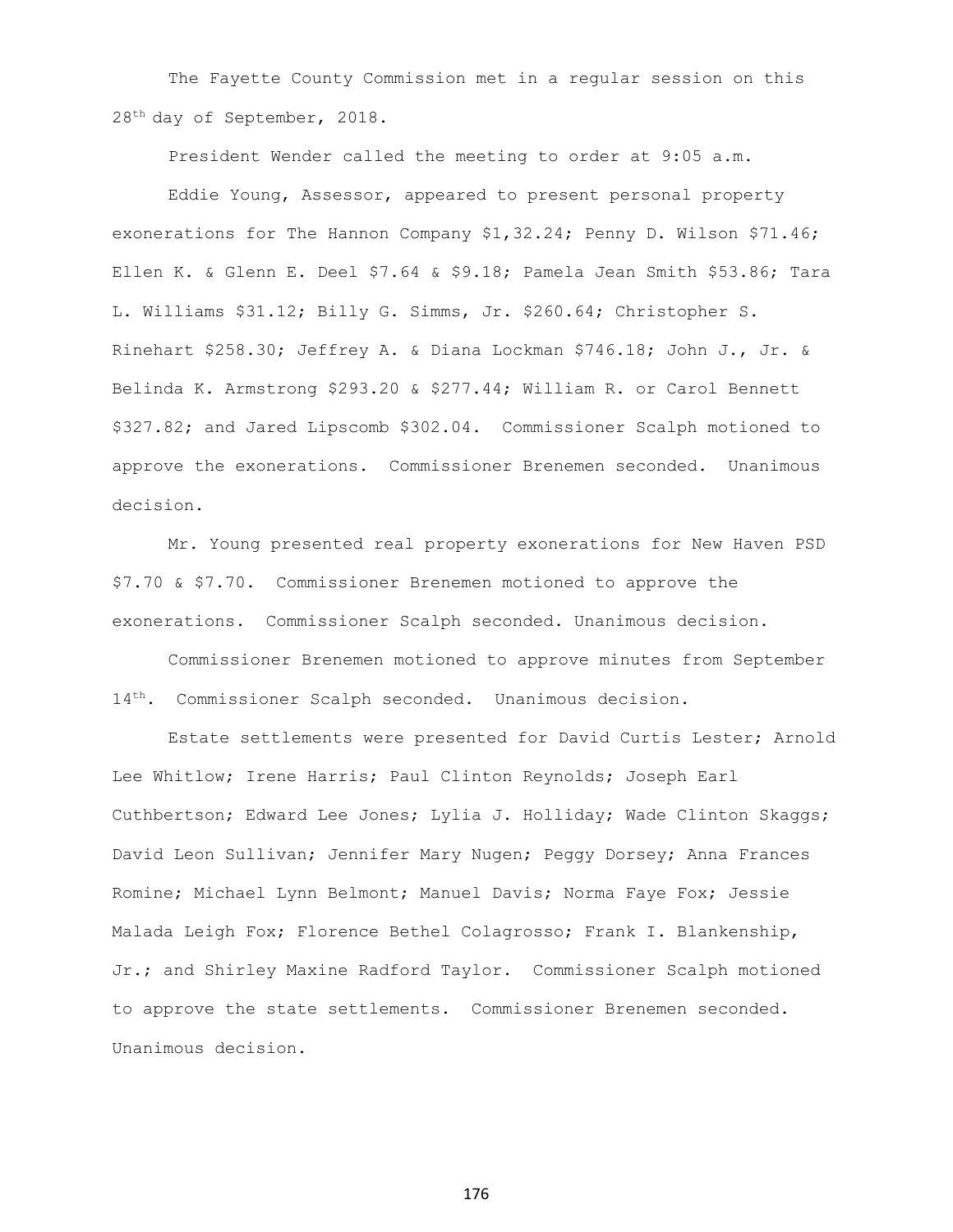Commissioner Scalph motioned to approve vouchers and invoices and release checks today. Commissioner Brenemen seconded. Unanimous decision.

Angela Gerald, Building Safety Departments, appeared to give dilapidated property updates. Fifteen structures have been taken down. There are 157 that were voluntary take downs. 130 remain on the list of identified properties. There are two buildings that will be decided on October  $19^{th}$ . Violation notices are being sent to start the process with mobile homes recently discussed. Discussion was held regarding dilapidated properties in Pax and the need for an ordinance as well as the lack of funding. President Wender suggested speaking with the City of Oak Hill regarding their high grass ordinance as a way to combat some of the issues. Pax plans to adopt a vacant property registration similar to the City of Oak Hill.

Commissioner Brenemen motioned to enter into an executive session for legal counsel consultation at 9:40 a.m. Commissioner Scalph seconded. Unanimous decision.

The executive session ended at 10:00 a.m.

Commissioner Scalph exited the meeting for an offsite presentation at 10:00 a.m.

John Shumate, Attorney for City of Mount Hope, appeared with a request for annexation by minor boundary adjustment. The application was filed, notices posted, and the paperwork is in order. Mr. Shumate had an updated map in regards to the boundaries. The Commissioners and Prosecuting Attorney Larry Harrah reviewed the map. The city's interest of this annexation is that they proved police, fire, water and sewer to these properties outside the limits without receiving property taxes, as well as B&O taxes from those businesses involved.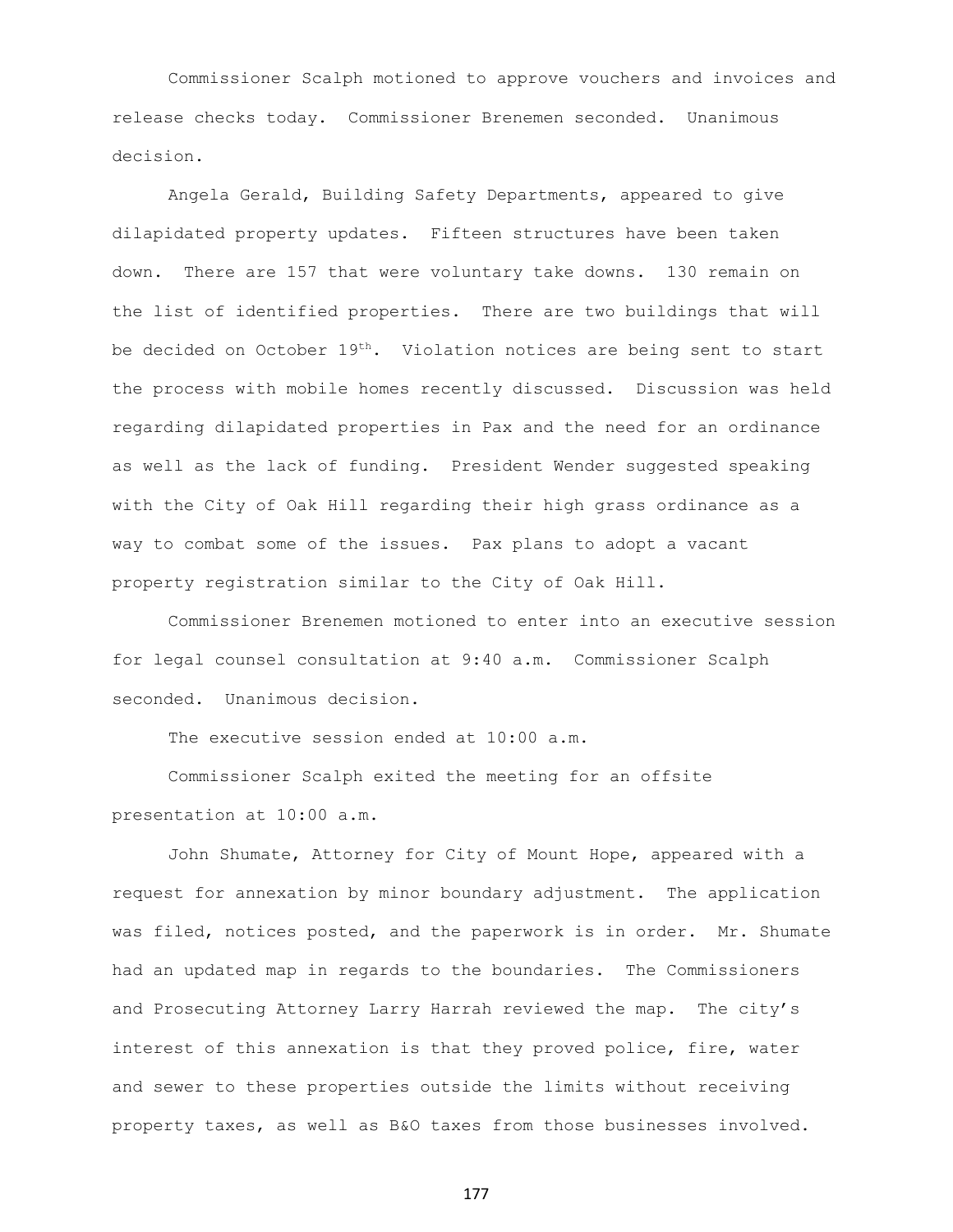The City provides those services and must expand boundaries. Comments and discussion were held regarding citizens that are affected as small business owners. President Wender asked a question regarding spot zoning and if that is an issue. Mr. Shumate said this has been considered and should not be an issue since all are the same classification. Mr. Harrah asked what the thinking was which prompted the selection of these properties. Mr. Shumate stated that there are several residential properties and this is only looking at commercial annexation. The Commission asked if the seven factors within Chapter 8 have been addressed and if the City of Mount Hope is in compliance. Mr. Shumate stated the factors have been addressed and answered.

Commissioner Brenemen motioned to approve the annexation of proposed properties by way of minor boundary adjustment. President Wender seconded. Unanimous decision.

Mayor Kalispel "Bippy" Holcomb, Ansted, appeared to present information regarding their sewer extensions. They have been working on a sewer project since 2014 and wanted to update the Commission on the phases of the project. It will cost \$7.5 million for Ansted to upgrade. A total sewer system extension will cost \$19 million when complete. They are looking at a federal green grant to help with the smaller communities. Turkey Creek would be the second phase of the project.

Mayor Holcomb also has an issue to report. The DEP issued a fine of \$228,000.00 because of bypasses. President Wender suggested that the Commission write a letter in support of the town and the expansion project to potentially help lower the fine. Resource Coordinator Kelly Jo Drey will assist with writing the letter and ensuring the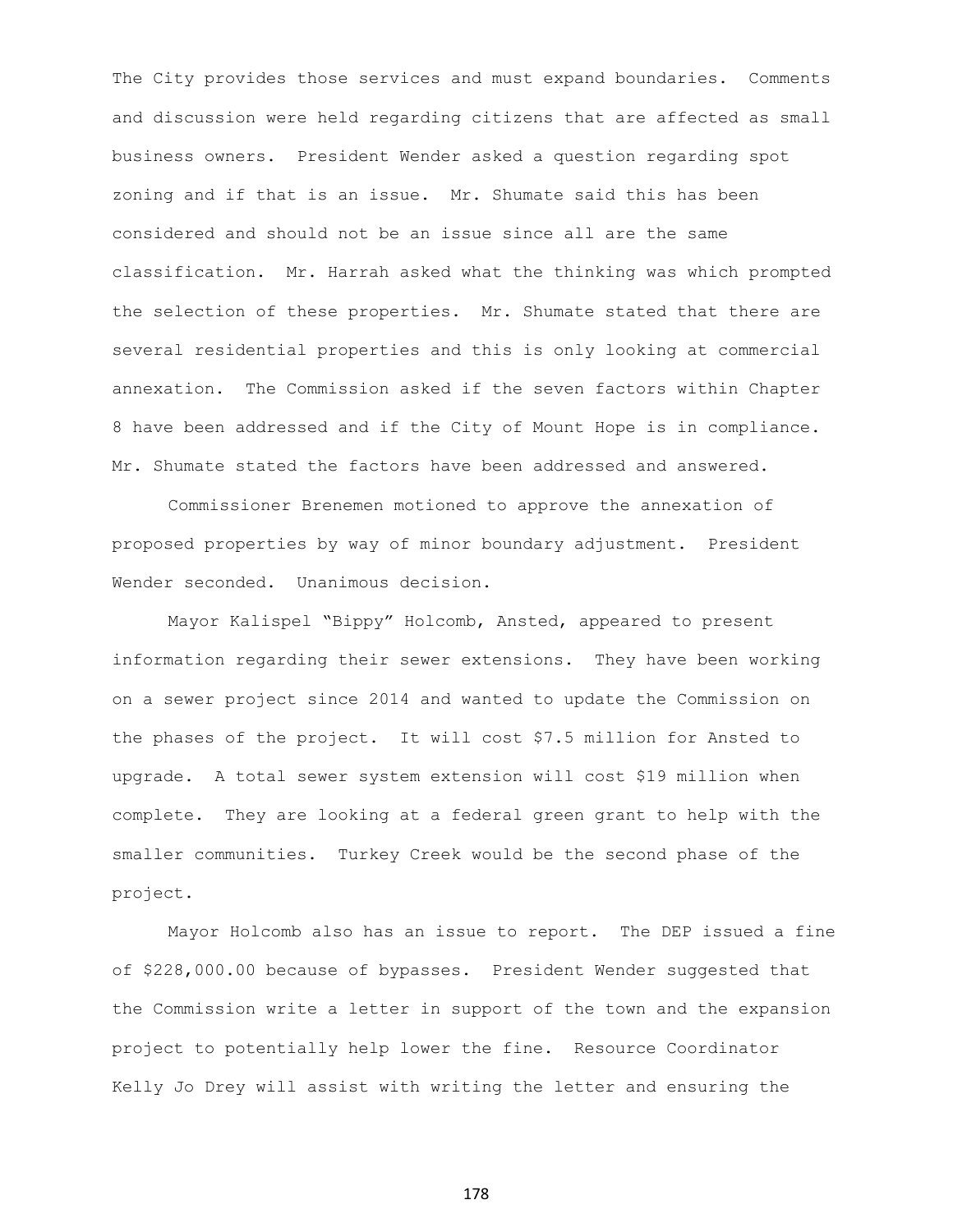proper parties are involved in potentially helping move the project forward.

Mike Rezac, WV Counties Risk Pool (WVCoRP), appeared to give an update on membership, etc… WV CoRP will be holding blood borne pathogen training for maintenance in October.

Ms. Berry presented a WVCFIA Grant application for the first phase of replacing the HVAC at the Courthouse Annex. Commissioner Brenemen motions to approve. President Wender seconded. Unanimous decision.

Ms. Berry presented a request from Brett Kees, Director of the New River Humane Society for a decision about paving at the Animal Shelter. Jane Lee Enterprises, Inc. sent four quotes:

> $$19,772.00$  - millout and patch  $6,574$  square feet \$37,821.00 – millout and patch with 2" overlay on entire parking lot and road \$4,200.00 - Extra Parking Lot on left of building 45' x 20' – Remove grass, put down 2" gravel and 4" asphalt \$42,021.00 – Complete patch, pave and enlarge lot

The Commission recommended patching work to be completed by Wayne Workman from the park.

Ms. Berry presented a State of WV Purchasing Agreement for approval and signature of President Wender for the WV Broadband Grant for cost of mailing the speed test cards with the Tax Statements - \$646.60. Commissioner Brenemen motioned to approve signature of purchasing agreement. President Wender seconded. Unanimous decision.

Ms. Berry presented a request from Bill Sohonage, chairman of the Democratic Executive Committee, for the Fayette County Democrats to use the Soldiers and Sailors Memorial Building on Saturday October 27, 2018 for their 8<sup>th</sup> Annual Democratic Dinner. The Commission will approve with the typical fee associated for this type of event.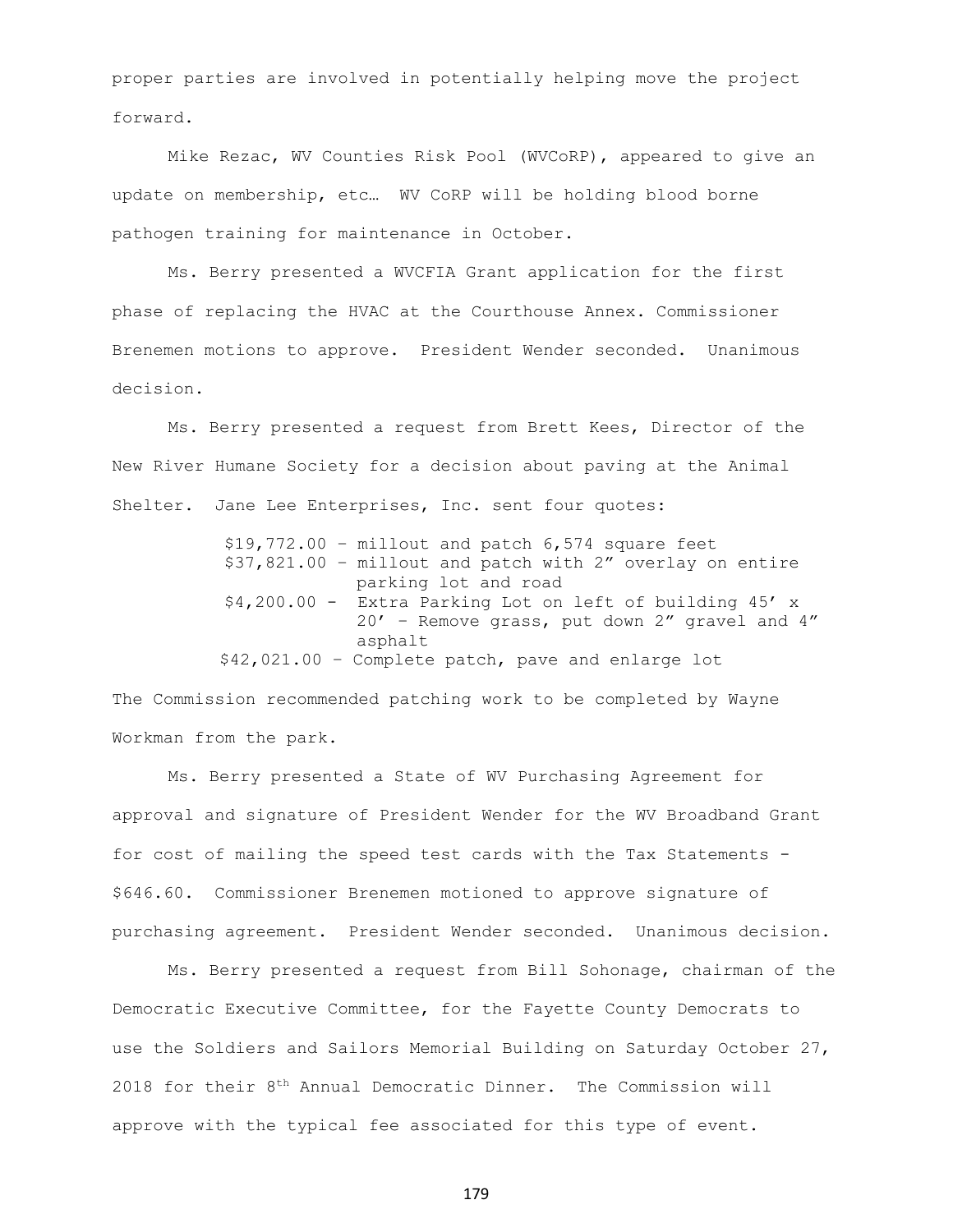President Wender motioned to approve with use of floor covering. Commissioner Scalph seconded. The Committee must pay the entire rental fee and take care of clean up and custodial services; must be responsible for any damages. President Wender accepted the amendment to the motion. Unanimous decision.

Ms. Berry presented letters to Page Kincaid PSD and the Public Service Commission for approval. The Commission signed. These letters were approved in a prior meeting.

Ms. Berry presented a letter for approval and signature of President Wander to modify the terms of the Purchase-Sale Agreement dated and accepted August 29, 2016 between CSX Transportation, Inc., and The Greenbrier County Commission and The Fayette County Commission, covering 52.03 acres of land located in Greenbrier and Fayette Counties, WV. The modified terms would be to extend the Closing Date to on or before October 26, 2018. Commissioner Scalph motioned to approve and authorize President Wender to sign the agreement. Commissioner Brenemen seconded. Unanimous decision.

Ms. Berry presented a discussion about the Personnel Manual related to Jury Duty Pay and Smoking. Chief Judge John Hatcher sent a letter informing he felt county employees should be paid for their service for jury duty. Currently, the Personnel Manual states if an employee is called to serve as a juror, the County will pay the difference between the amount paid for jury duty and his or her own regular rate of pay, up to thirty (30) days. The Ethics Commission has forwarded an opinion that stated that a public employee may accept his or her jury duty pay and also be paid by his or her public employer if there is personnel policy authorizing paid time-off for jury duty. They also inform that if there are questions regarding the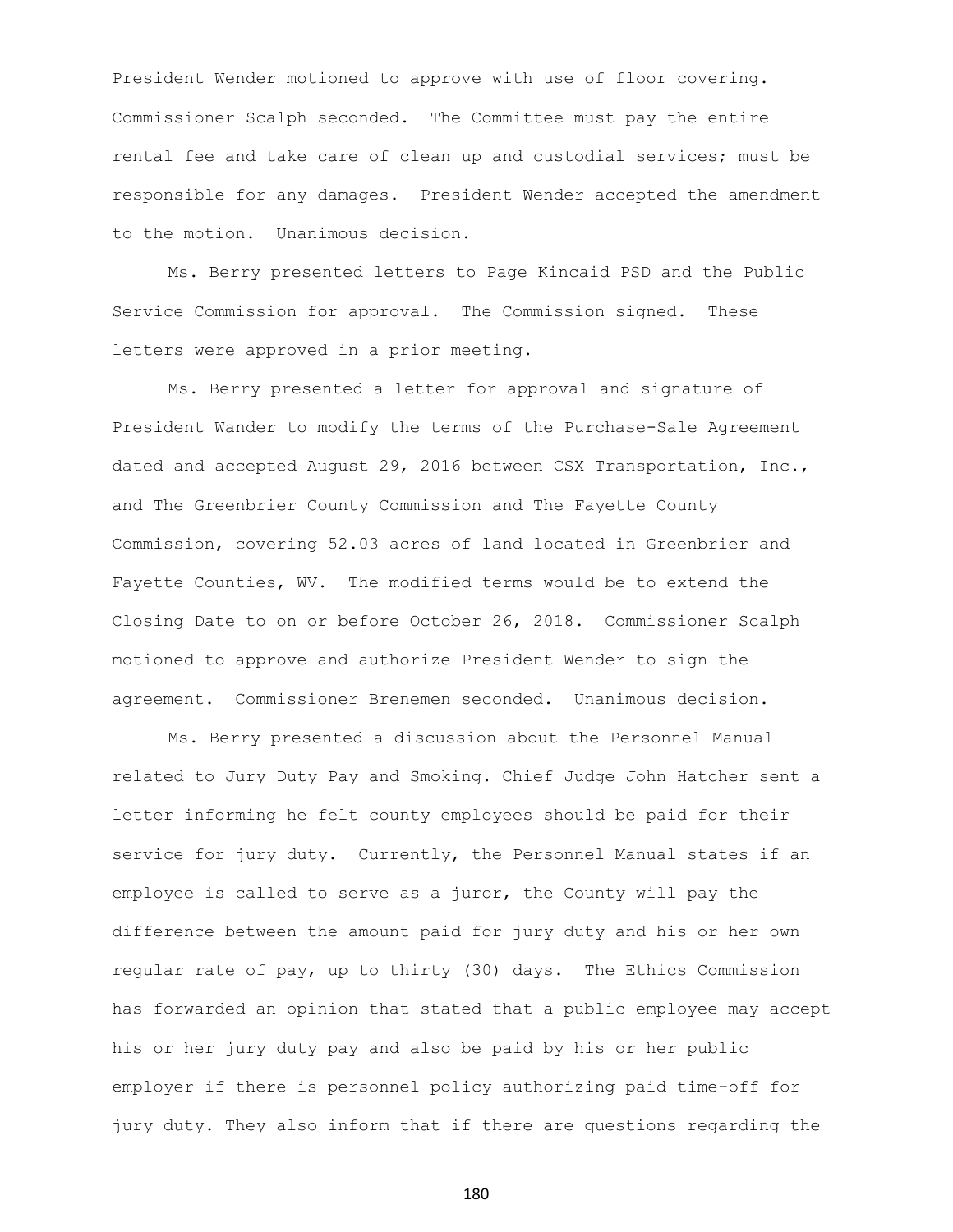legality of the County Commission's policy, then you should question the County Attorney. The Commission is currently reviewing policies for the Jury Duty Pay. This was tabled for further discussion.

Discussion was then held on the Smoking policy. The County is a non-smoking facility. Those wishing to smoke may do so outside and away from building entrances. A request was presented to include ecigarettes and vaping into this section. The Personnel Manual will be amended to include the use of e-cigarettes and vaping and personnel will not be allowed to use open containers for spitting smokeless tobacco. Ms. Berry will have the changes made and will send out a memo. Commissioner Brenemen motioned to approve these changes. President Wender seconded. Unanimous decision.

Ms. Berry presented a request from Maintenance Supervisor Sonny Milam to rent a pressure washer to wash the outside of the Courthouse, starting where the Arch Masonry project will stop, working their way around. Commissioner Brenemen motioned to approve this request. President Wender seconded. Unanimous decision.

A bid opening was held for the FCMB HVAC system. Only one bid was received from Darnold Lyons. This will be paid from the Building Improvement fund. Commissioner Brenemen motioned to accept bid from Darnold Lyons of \$11,685.00 to install two furnaces at FCMB. President Wender seconded. Unanimous decision.

The meeting was adjourned at 1:10 p.m.

FAYETTE COUNTY COMMISSION REGULAR SESSION OCTOBER 12, 2018 COURTHOUSE FAYETTEVILLE, WV 25840 MEMBERS PRESENT: MATTHEW D. WENDER, DENISE A. SCALPH, JOHN G. BRENEMEN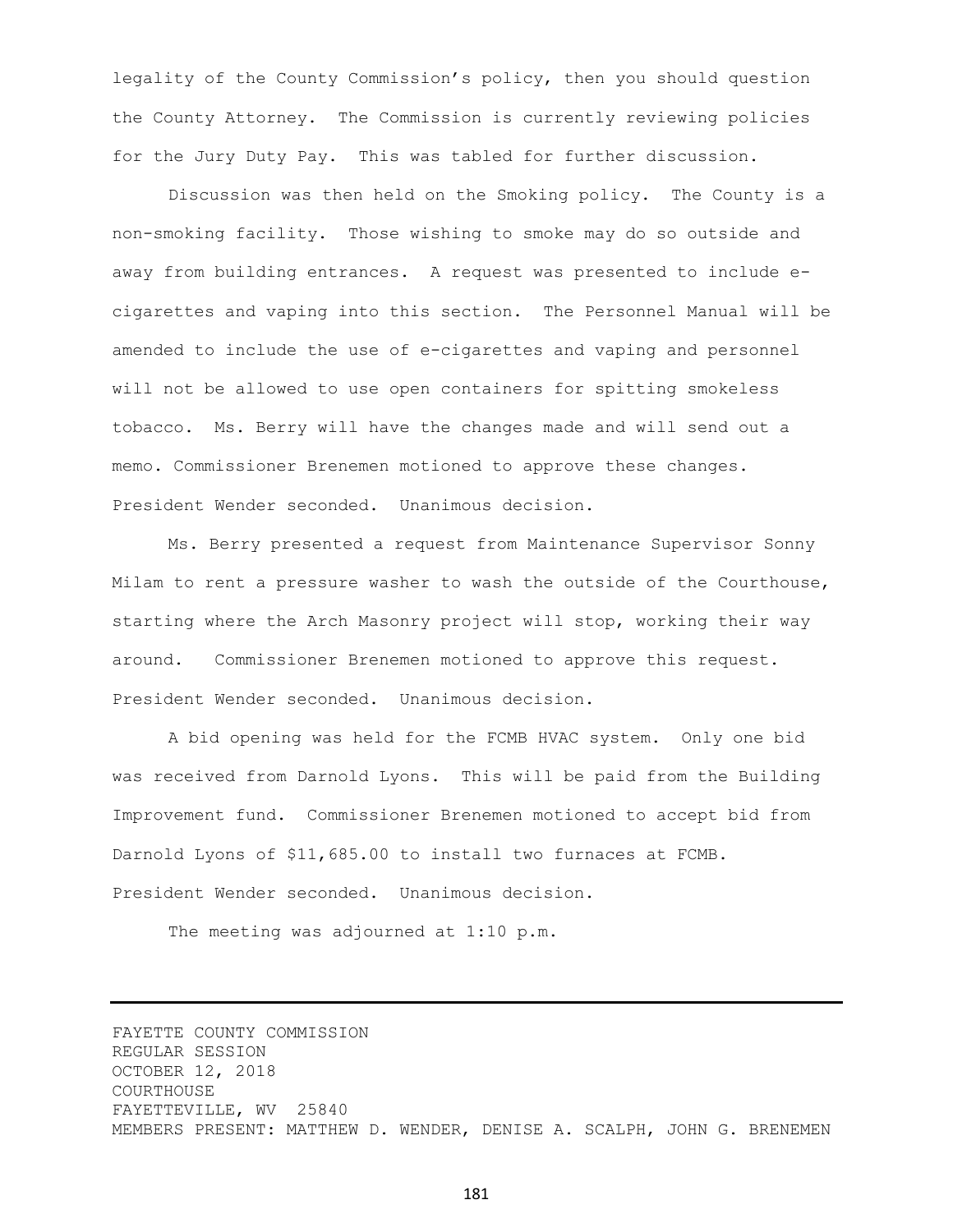The Fayette County Commission met in a regular session on this 12th day of October, 2018.

President Wender called the meeting to order at 9:11 a.m.

Assessor Eddie Young appeared to present exonerations for real property for CitiFinancial Inc. \$95.42 & \$105.18; and Clarence & Emily Hoffman \$6.42 & \$7.70. Commissioner Scalph motioned to approve, Commissioner Brenemen seconded. Unanimous decision.

Mr. Young presented personal property exonerations for Sue Peggy \$54.86 & 54.22; Taylor N. Auxier \$20.74 & \$20.74; Franklin Jr. & Leonora Tuck \$226.28 & \$195.36; Tommie or Sheila G. Keith \$574.74; Earl N. Hollister II \$475.62; Tommy L. & Angela N. Proskin \$226.58; and Stephen Perry \$38.36 & \$33.20. Commissioner Brenemen motioned to approve. Commissioner Scalph seconded. Unanimous decision.

Commissioner Brenemen motioned to approve minutes from September 28, 2018. Commissioner Scalph seconded. Unanimous decision.

Estate settlements were presented for Louise Rita Morrison; Harlon Lloyd Good; Mary Kathryn Wood; Beatrice Page; Glenna Geraldine Legg; Clarence William Wright, Sr.; Mildred S. Bragg Harmon; Paul Michael McGraw; Jilly Lee Shumate; Geneva Aide; Reaford Thacker; Donnie Eugene Pethtel; and Margaret Loraine Pethtel. Commissioner Scalph motioned to approve the settlements. Commissioner Brenemen seconded. Unanimous decision.

Commissioner Scalph motioned to approve 1st half payroll and release on the 15<sup>th</sup>. Commissioner Brenemen 2<sup>nd</sup>. Unanimous decision.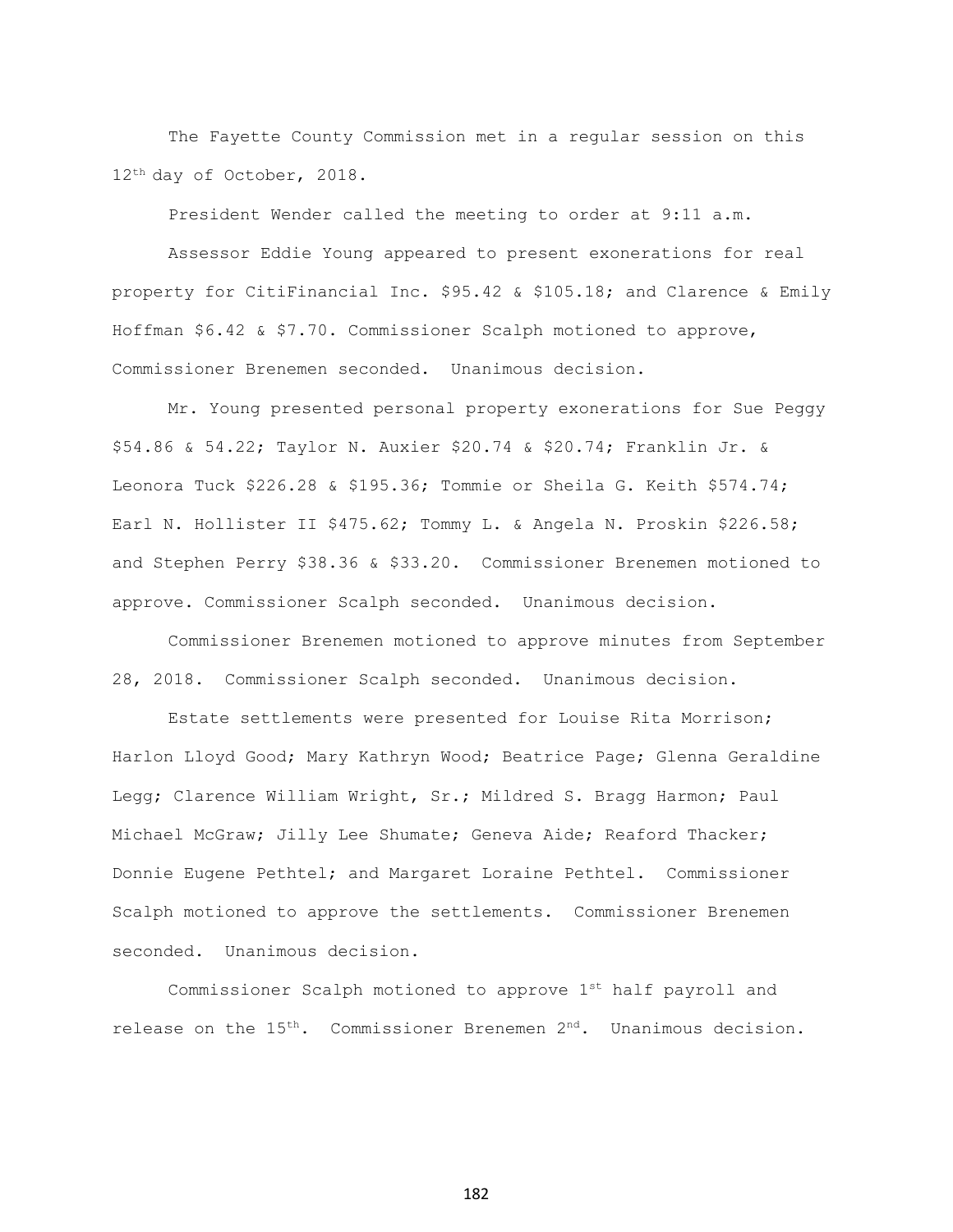Mr. Young presented two personal property refunds for Franklin and Leona…. Commissioner Brenemen motioned to approve. Commissioner Scalph seconded. Unanimous decision.

Commissioner Scalph motioned to approve vouchers and invoices and release checks today. Commissioner Brenemen seconded. Unanimous decision.

James Blankenship, Attorney, appeared to present an Order Appointing Report of Claims in the Estate of Martha Akers. Mr. Blankenship had a report and claim on an estate from 2005 that had not been closed. All proper steps have been taken according to statute and he recommends that the outstanding claim be dismissed. Commissioner Brenemen motioned to confirm Mr. Blankenship's report in the estate of Martha Akers. Commissioner Scalph seconded. Unanimous decision.

The Commission entered into executive session at 9:22 a.m.

The Commission exited the executive session at 9:55 a.m. No decision.

Commissioner Wender signed a sub grant award for program 2017 EMPG.

Kevin Walker, OEM Director, and Army National Guard spokesperson Sgt. Richard Rader appeared regarding the Slum and Blight Project. They are working toward demolition of slum and blighted buildings due to illegal activities occurring in these buildings. Properties must be affected by flood and under ownership of the original owners, who must also be low income, to participate in this program. The county will be providing another list of properties that are affected for review. Is a free service for low to mid income homeowners. The Commission will only need to supply the list of affected properties.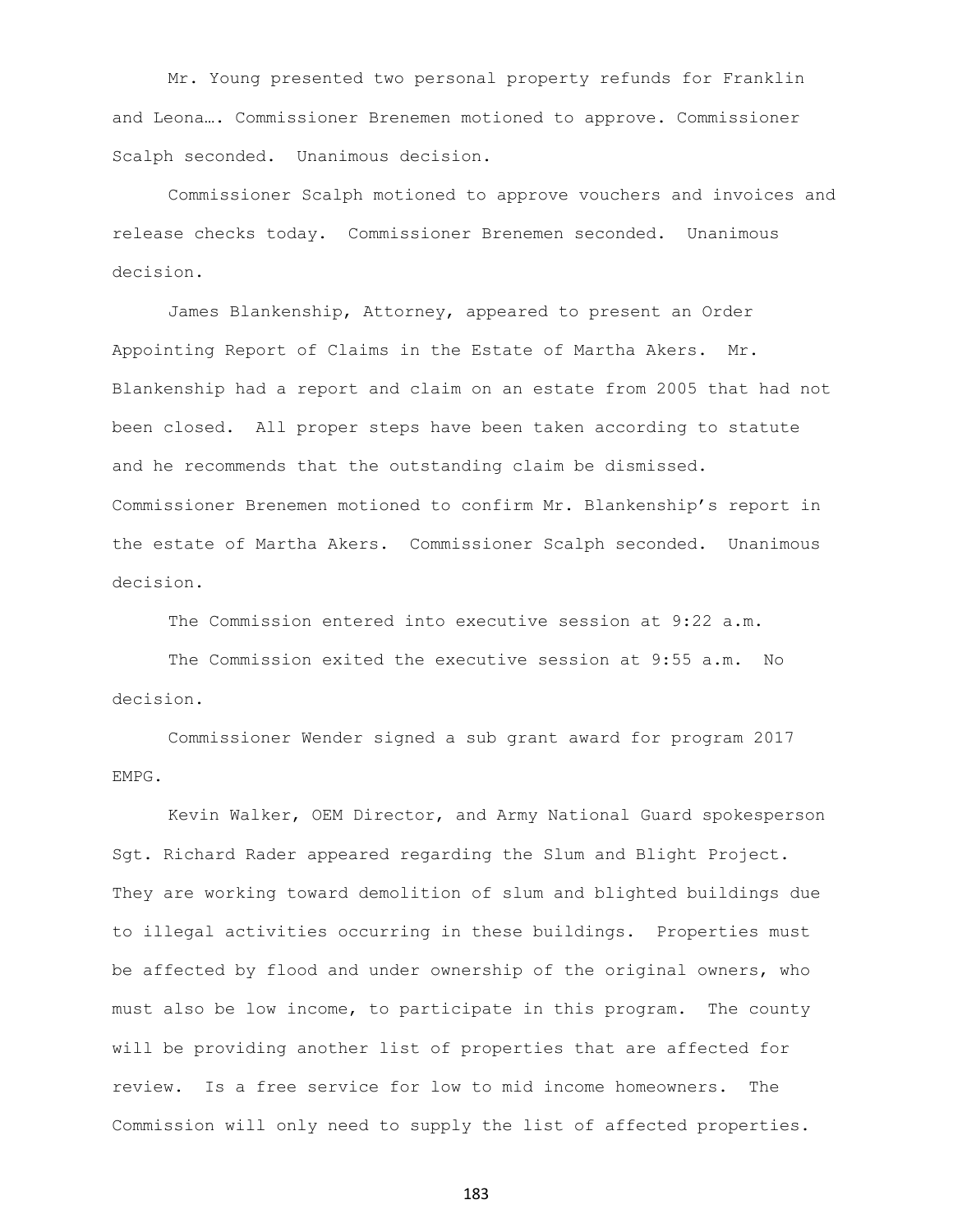Funding is from a Community Development Block Grant through HUD. Letters will be sent to the owners in question and they will be requested to attend a meeting. There will be a hold harmless agreement, with a right of entry agreement for National Guard members. Work will begin with Angela Gerald, Building Safety, today to provide the list. The Commission will sign a letter of support.

A Public Hearing was held for a Barking Dog Ordinance.

County Administrator Debbie Berry read the ordinance and described Excessive noise as noise that effects at least two households. President Wender opened the floor for comment.

After further discussion of issues with the ordinance, the ordinance was not passed. Commissioner Scalph motioned to deny the passing of the ordinance as presented. Commissioner Brenemen seconded. Unanimous decision.

Commissioner Scalph motioned to cancel the 2nd hearing on October 19th. Commissioner Brenemen seconded. Unanimous decision.

The Commission asked Prosecuting Attorney Larry Harrah to draft another ordinance. Commissioner Scalph motioned to set the date for the 1<sup>st</sup> public hearing for the revised barking dog ordinance on November 13th. Commissioner Brenemen seconded. Unanimous decision.

Commissioner Scalph also motion to have a hearing to include an ordinance for excessively loud music, on November  $13<sup>th</sup>$ , given the Prosecutor has ample time to develop the ordinance. Commissioner Brenemen seconded. Unanimous decision.

Jamie Bennett, 911 Coordinator, appeared regarding estimates for the storage building gutters. Discussion was held regarding gutter sizes. Mr. Bennett will ask for another quote from Fayette Awning for 6 inch gutters and will also get one additional quote.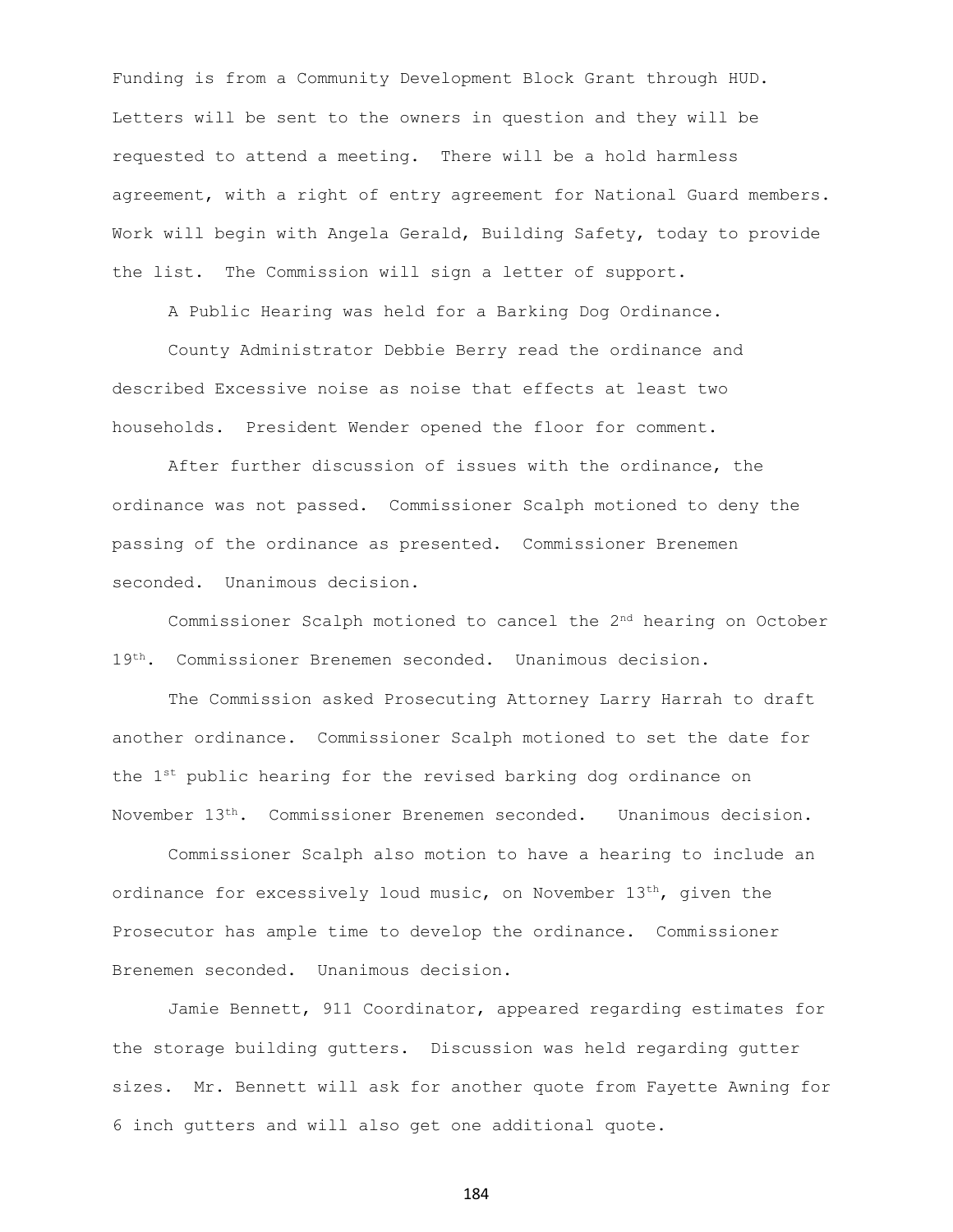Robert Harris appeared regarding an abandoned road. He has been taking care of the property for three years. The Commission explained the next steps for declaring the property an abandoned road. He will need to move forward with an attorney and return on a future agenda.

Kenny Hayes, New Haven PSD appeared to give water project updates for Contract 18 and Contract 19. The County Commission made a prior commitment to provide funding for this project on November 13, 2015. Ms. Berry read excerpts from the minutes. The Commission would like for this to be a loan; Mr. Hayes agreed. The amount would be used over the next several months in drawdowns. Commissioner Scalph motioned to approve the request of \$50,000.00 as a loan over the next six months to be repaid upon their receipt of loans and grants. Amounts will be given as drawdowns for soft costs associated with the project. Commissioner Brenemen seconded. Unanimous decision.

The Commission entered into an executive session at 11:55 a.m. for a personnel matter.

The Commission exited at 12:40 p.m. No decision was taken.

John David appeared to discuss Page Kincaid PSD. President Wender asked about the Senate bill compliance and the required reserve account and questioned why it has not been remedied. Mr. David believes there is a window of time to allow for compliance with the bill. He also stated that compliance would result in higher bills for the customers. Lesley Taylor, Region 4 Planning & Development, explained you must have a renew and replace account, a bond reserve account, as well as a Bill 234 reserve account. Mr. David stated that the renew and replace account is in place, but has been depleted. Discussion was held regarding reserves, rate increases, and loan potential.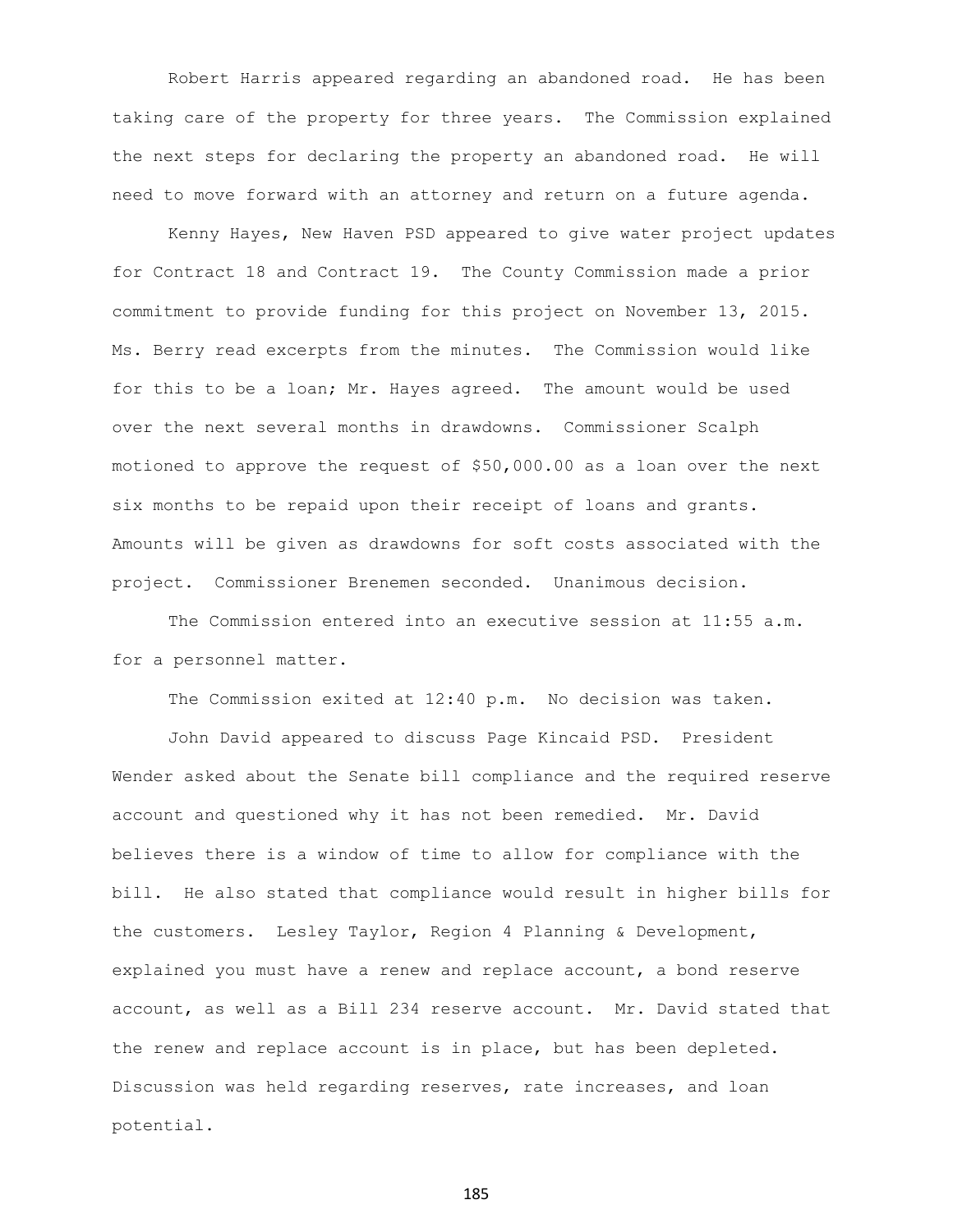President Wender wants Page Kincaid PSD to go to the Public Service Commission and request an audit of their books to see if rates are sufficient and potential for increase. The county cannot continue to subsidize.

The Commission will discuss a loan of \$25,000.00 for filter media, with discussion that the loan will be repaid and potentially defer the first payment.

Regarding the bond issue, it cannot be a consolidation of debt without a consolidation of assets for the county wide PSDs.

The Commission entered into an executive session regarding a personnel matter at 2:00 p.m. No decision was made.

The Commission exited the executive session at 2:45 p.m.

Ms. Berry presented a request from Belinda Hopkins, Women's Resource Center to use the Fayette County Memorial Building on October 24, 2018 from 12:00 noon to 1:00 p.m. to conduct the WRC Domestic Violence Fayette County Candle Light Vigil in memory of victims who have died due to Domestic Violence and an Awards ceremony honoring Assistant Prosecuting Jeff Mauzy and Deputy Stan Casey for their services to the Fayette County victims and communities.

Discussion was held regarding Gauley River PSD commissioners. Commissioner Brenemen motioned to approve Charles Kincaid to replaced Russell Deering. Commissioner Scalph seconded. Unanimous decision.

Mr. Harrah presented that Sheriff Mike Fridley needs equipment for his deputies. Commissioner Scalph motioned to approve the request. Commissioner Brenemen seconded. Unanimous decision.

The meeting was adjourned at 3:15 p.m.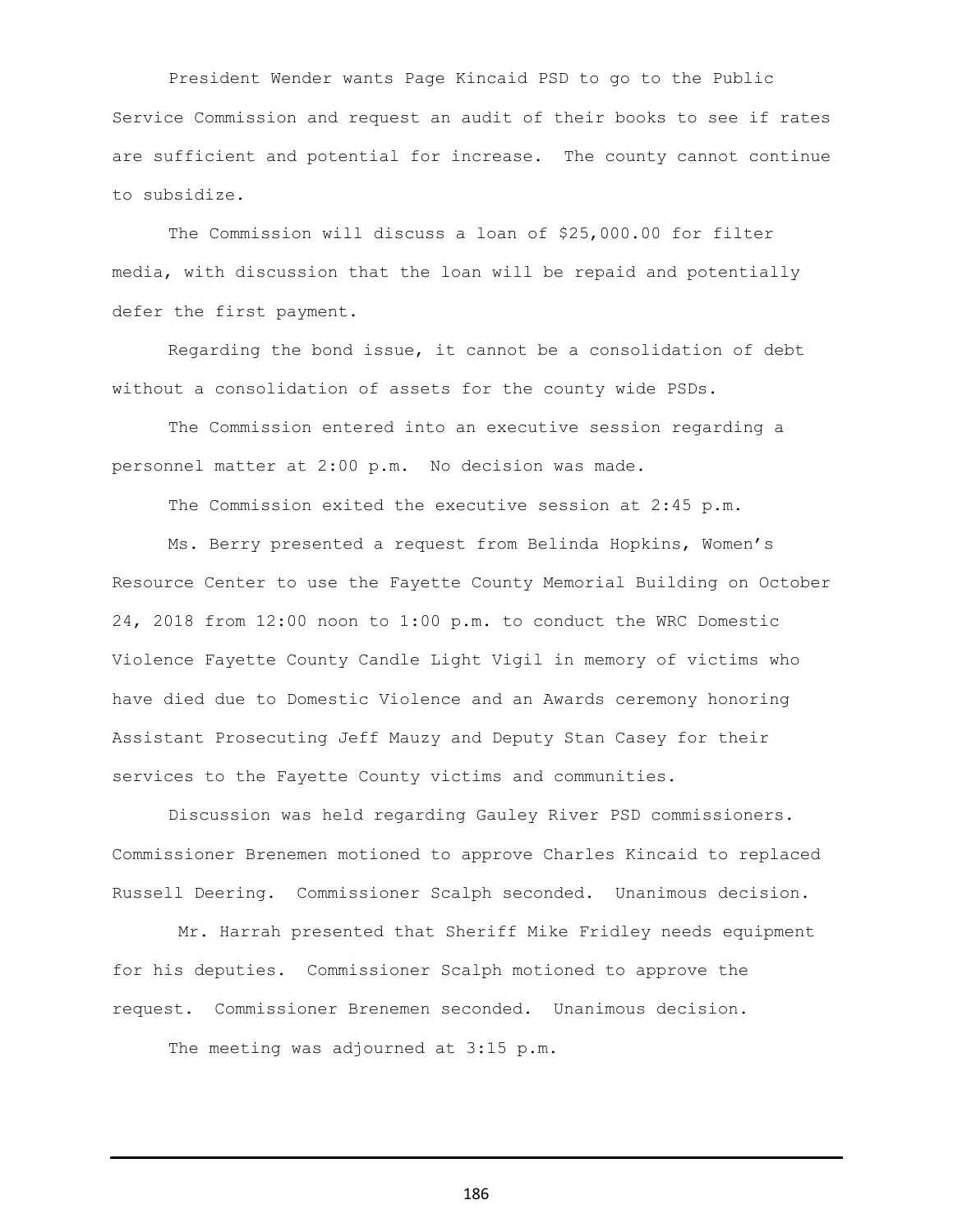FAYETTE COUNTY COMMISSION REGULAR SESSION OCTOBER 19, 2018 COURTHOUSE FAYETTEVILLE, WV 25840 MEMBERS PRESENT: MATTHEW D. WENDER, DENISE A. SCALPH, JOHN G. BRENEMEN

The Fayette County Commission met in a regular session on this 19th day of October 2018.

President Wender called the meeting to order at 9:00 a.m.

The Early Voting election test was conducted at the Fayette County Memorial Building. Keys were presented to the ballot commissioners.

Present: Carla Atha, Alicia Treadway, Traci Johnson, County Clerk Kelvin Holliday, Ballot Commissioners Edna Wriston and Richard Meadows, County Administrator Debbie Berry.

All machines show zero counts.

Commissioners Scalph and Brenemen observed the presentation of early voting keys and locking of ballot boxes.

The rest of the meeting was held at the Fayette County Courthouse:

Estate settlements were presented for Martha Akers; John William Taylor; Billy Burke Dotson; Gaylord Keith Lane; Barbara Allen McGuffin; Ronald Macon Dorsey; Beaulah Fleshman; Ernest Fleshman; Leo M. Lawhorn, Sr.; and Judy Vera Hill, respectively. Commissioner Scalph motioned to approve the settlements. Commissioner Brenemen seconded. Unanimous decision.

Commissioner Scalph motioned to approve 2nd half payroll release on 31st. Commissioner Brenemen seconded. Unanimous decision.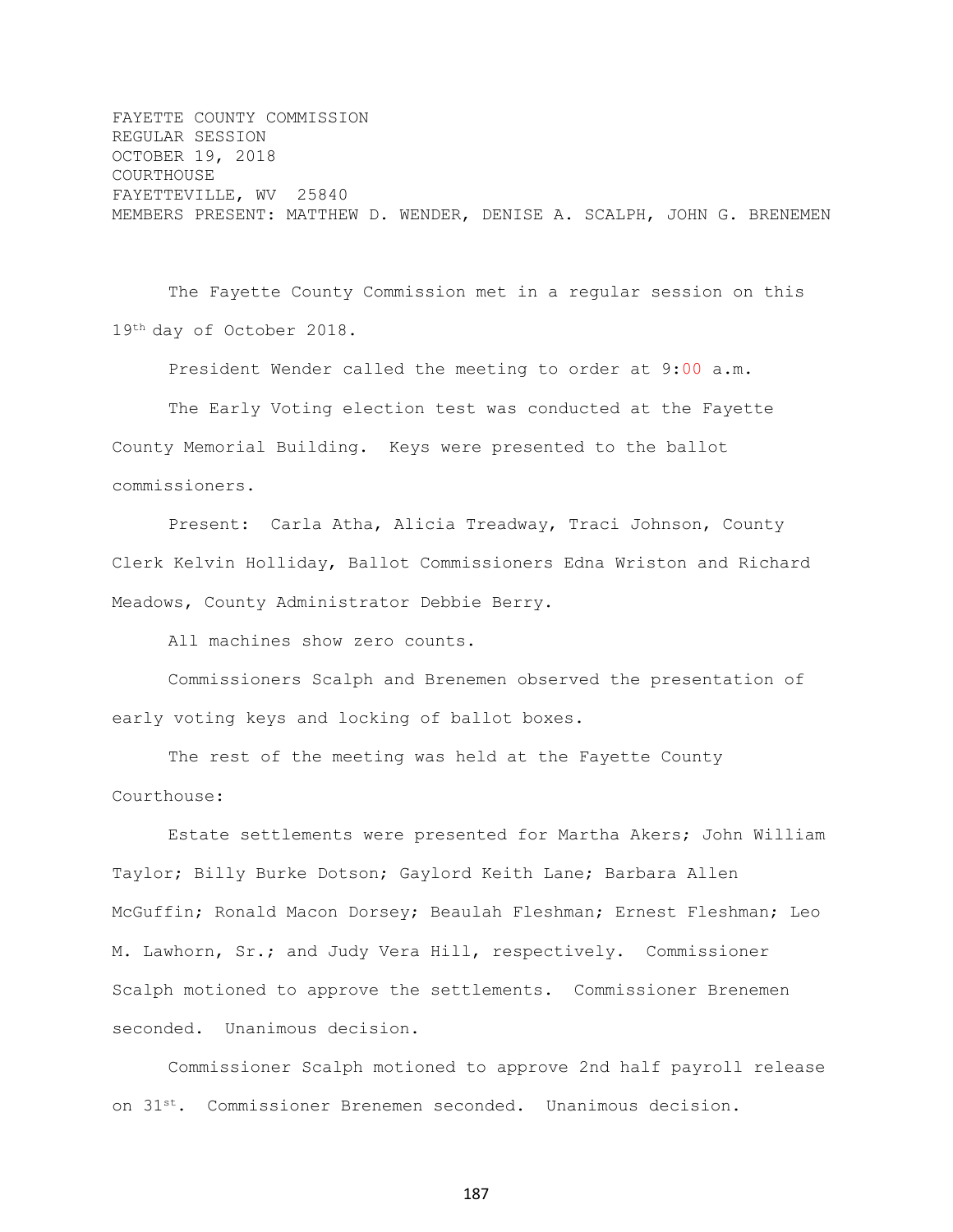Commissioner Scalph motioned to approve vouchers and invoices. Commissioner Brenemen seconded. Unanimous decision.

Jamie Blankenship, Attorney, was listed on the agenda but did not need to appear.

Mike Smith, URA Chairman, appeared to request to hire Susanna Wheeler as Farm Manger. This position will report to Kelly Jo Drey, Resource Coordinator, and will be eligible for full time benefits and the position is fully funded by grants. Starting salary is \$38,000.00 with a 6 month probation period. This is a one year position. If more funding is obtained, renewal will be addressed regarding continuing the position. Commissioner Scalph motioned to approve to hire for a period of one year as Farm manager for Whitlock at \$38,000.00/year; full package with benefits equaling \$51,662. This position is fully funding by WV Department of Agriculture, USDA Rural Business Development, and USD Local Food Promotion Program grants, with a review at 6 months and no raise. Commissioner Brenemen seconded. Unanimous decision.

Tyler Bragg, GIS Specialist, appeared to discuss alternative shooting range locations. Mr. Bragg conducted a review of approximately 243 county owned properties. Very few properties meet the needs of the proposed range. The county may begin looking at selling timber from some properties to put money into an account for potential cost coverage of the shooting range. This will be determined in further discussions. All involved parties will need to be notified. The Commission will begin with a timber cruise of the 300 acre lot next to Fayette County Park. Ms. Berry will contact the prior contractor regarding cost of cruising entire lot before moving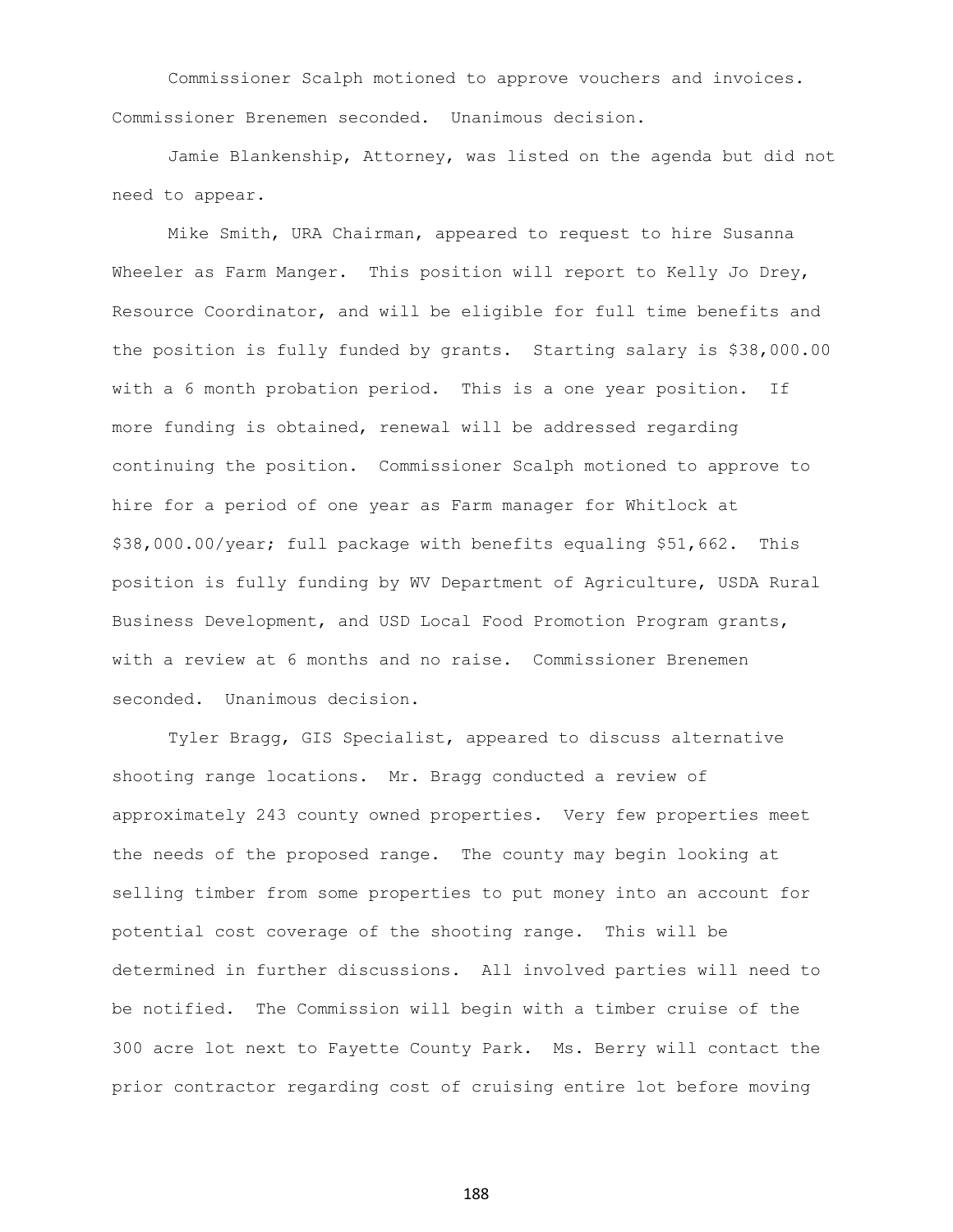forward and will also contact Kanawha County regarding how they handled a similar project.

Sheriff Fridley appeared for a discussion regarding the Drug Task Force. The Board voted for Oak Hill Police Department to be the fiduciary, and for the Fayette County Sheriff Department will be the secondary. An extra 2% will go back into the community for literature for schools, etc…

A short discussion was held regarding new radios and programming problems with 911 dispatch. The Commission requests 911 Center leaders to appear at their next meeting to address concerns. The Commission will also invite Fire Departments, Sheriff Chief Deputy and any other representatives that have input for topic. Commission also requested a written report from 911.

Ms. Berry presented an order to consolidate contiguous tracts for Shirley D. And Audrey Love. The Commission acknowledged receipt of the order pursuant to the provisions of WV Code Chapter 11, Article 5, Section 17.

Angela Gerald, appeared for dilapidated property hearings. 300 Berry Street belongs to Billy & Wanda King. Notices were sent to owners and served. Original complaint served August 30<sup>th</sup> 2018. Billy & Wanda King are both deceased and are represented by their grandchildren, Stephanie and Brian King. The property is not fixable and the estate has not been settled. Commission agrees to allow representatives to be set up as administrator and work on settling estate if they will agree to clean up trash from the property. Will bring them back at first meeting of the new year, estimated to be held on January 4th.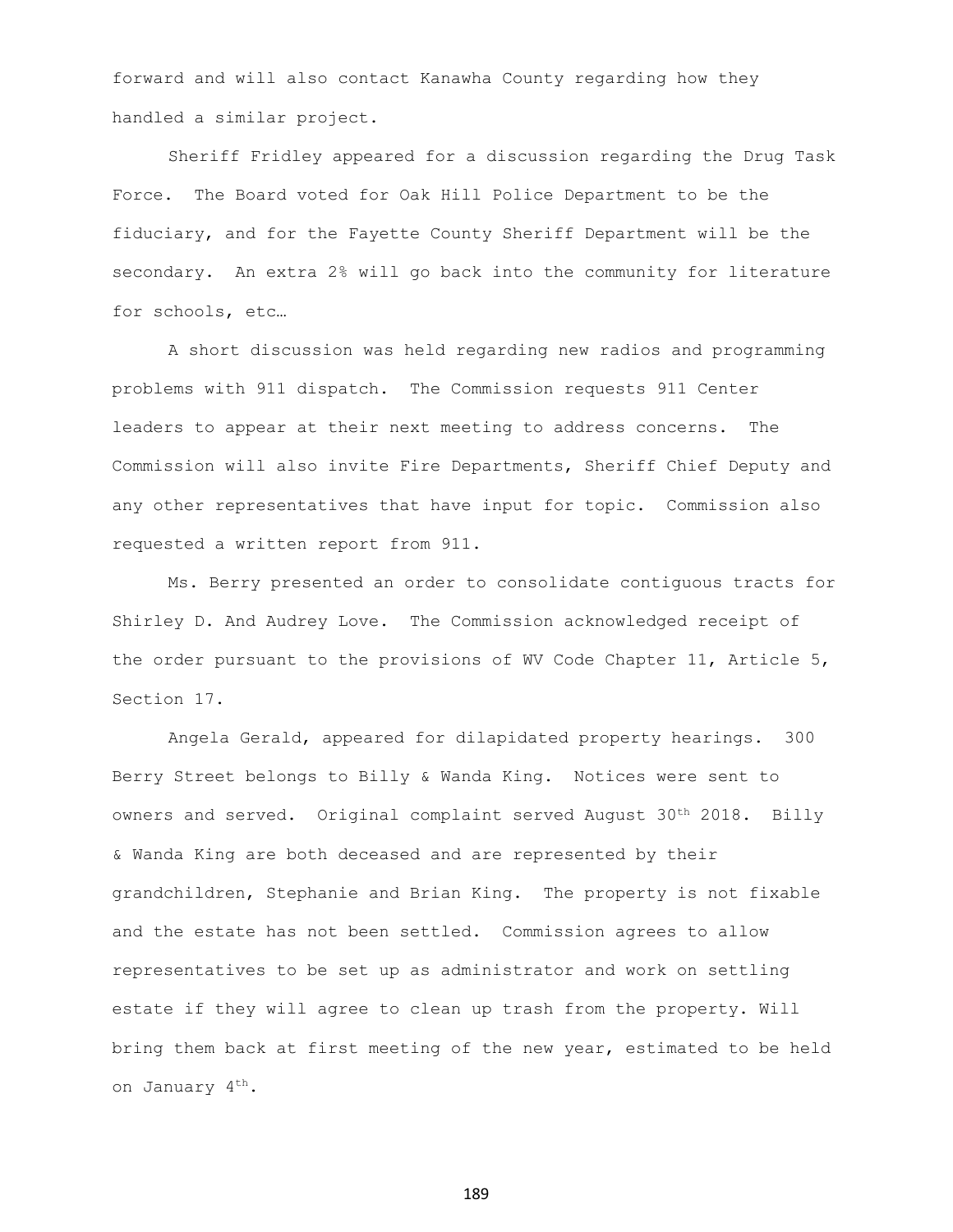Ms. Gerald presented a second property belonging to William and Barbara Dixon located on Gatewood Road. Barbara Dixon was present with Junior Dixon. They were not aware of ownership of the property and do not want ownership. Commissioner Scalph motioned to move forward with demolition if it has not been purchased through the tax sale, as long an enforceable lien can be placed on the property. Commissioner Brenemen seconded. Unanimous decision.

State Auditor JB McCuskey appeared; he is visiting all County Commissions to speak about revenue, compensation, etc... He is looking at ways to get more money back to the counties. There is a new program called WV Checkbook which is real time accounting of every dollar spent by the state. Every county has a license and this can help reduce audit costs. Counties can look at live revenue streams online and see how things are going and also look at expenditures. This will promote transparency for the public. The cost is \$3,000.00 for the first year, \$1,500.00 for each additional year.

Gavin Ward, Attorney for John Sherrill (new owner of the Georgia Pacific property near Mount Hope), appeared regarding assessment of the property. It was around \$6 million in 2018. They think the assessment is too high and would like to request some relief. The structures on the property are being demolished as required by Georgia Pacific. Mr. Sherrill plans to make it a manufacturing site, either for sale for potential for steel manufacturing site. Mike Bone spoke about the current year assessment. It was conducted by the State of WV in July 2017 and is correct for 2018 taxes. The value for 2019 has been lowered based on the demolition that has occurred. The Assessor's office has no recommendation to lower the value. The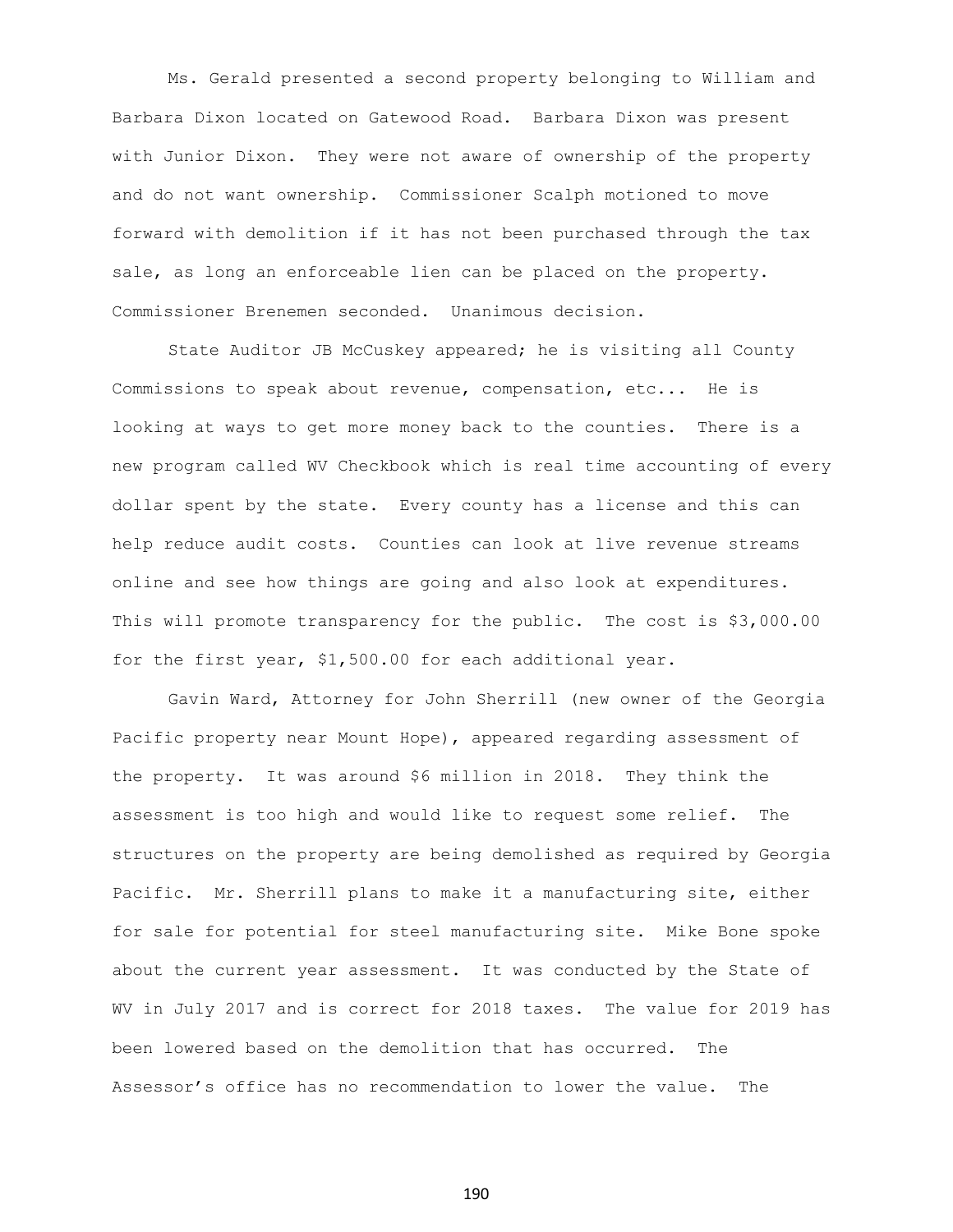deadlines for the Board of Equalization and Review were missed in 2018. No action was taken by the Commission.

A Special Meeting for the Election Day Test was set for October  $31^{st}$  2018 at 8:00 a.m. at the Memorial Building.

Commissioner Brenemen motioned to approve the minutes from October 12th. Commissioner Scalph seconded. Unanimous decision.

Ms. Berry presented bids for a new AS400 server. Only one bid was received from Software Systems. Ms. Berry will review.

Ms. Berry presented two Orders to Combine or Divide and Segregate Land for Jeffrey K. & Carla Meredith, and Timothy Lee Garten & James Malloy, respectively. Commissioner Brenemen motioned to approve the orders. Commissioner Scalph seconded. Unanimous decision.

Ms. Berry presented a request from the Junior Class at Fayetteville High School to use the jail museum for a haunted house fundraiser October 24 – 27, 2018. Commissioner Scalph motioned to approve with boundary stipulations, liability insurance certificate and clean up as per the letter. Commissioner Brenemen seconded. Unanimous decision.

Ms. Berry presented an order and letter to appoint Charles Kincaid to the Gauley River PSD board. The Commission signed the order and letter which were previously approved.

Ms. Berry presented a letter for signatures and approval from the Fayette County Commission to all Elected Officials, Departments Heads and employees related to an amendment to the Personnel Manual to include e-cigarettes and vaping to our no smoking policy. It will also include that County employees are not allowed to use open containers for spitting smokeless tobacco.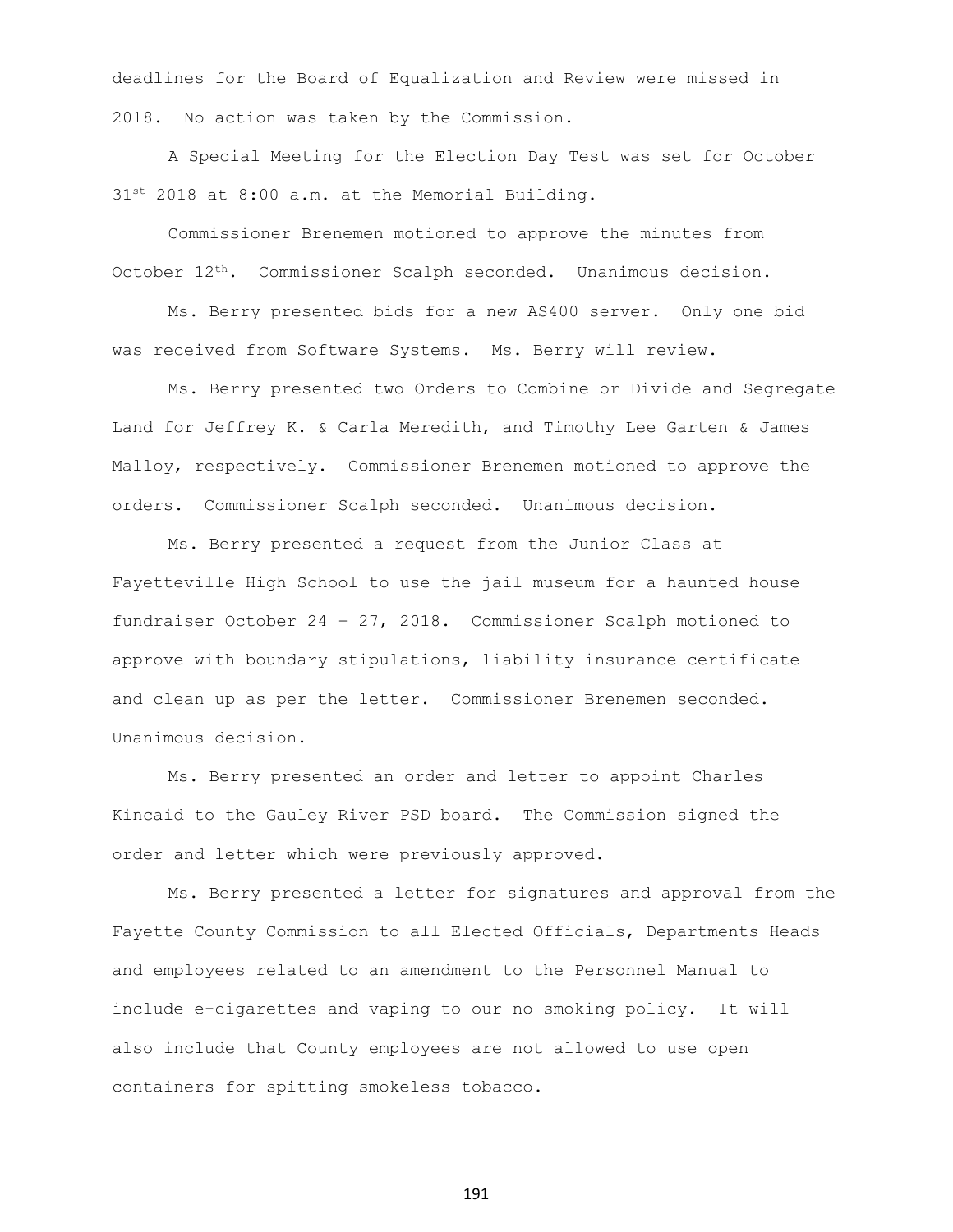Ms. Berry presented a letter for signature for reimbursement for rent for Family Law Judge. Commissioner Scalph motioned to approve and sign the letter. Commissioner Brenemen seconded. Unanimous decision.

Ms. Berry presented a letter from the Fayetteville Beautification Committee asking to decorate the Courthouse for Christmas in a Gingerbread theme. Commissioner Scalph motioned to approve the request excluding the gingerbread blow up on the balcony. Commissioner Brenemen seconded. Unanimous decision.

Ms. Berry presented a recommendation from the Parks and Recreation Board to appoint Cliff Sullivan to replace Andrea Mender. This decision was tabled.

Ms. Berry presented a request from Harry Fuller, President of the Fayetteville Ministerial Association requesting use of the Fayette County Memorial Building for Veterans Day program to honor veterans on Sunday, November 11, 2018. Commissioner Scalph motions, Commissioner Brenemen seconded. Unanimous decision.

Ms. Berry presented a request from Natalie Pollastrini for the Ben Argento Basketball League to use the Memorial Building for practices and games from November, 2018 to March, 2019. Commissioner Brenemen motioned pending updated insurance certificate. Commissioner Scalph seconded. Unanimous decision.

Ms. Berry presented a Records Management and Preservation Grant for approval and signature of President Wender. 2 applications were presented:

> Fayette County Commission - \$5,000.00 for an industrial shredder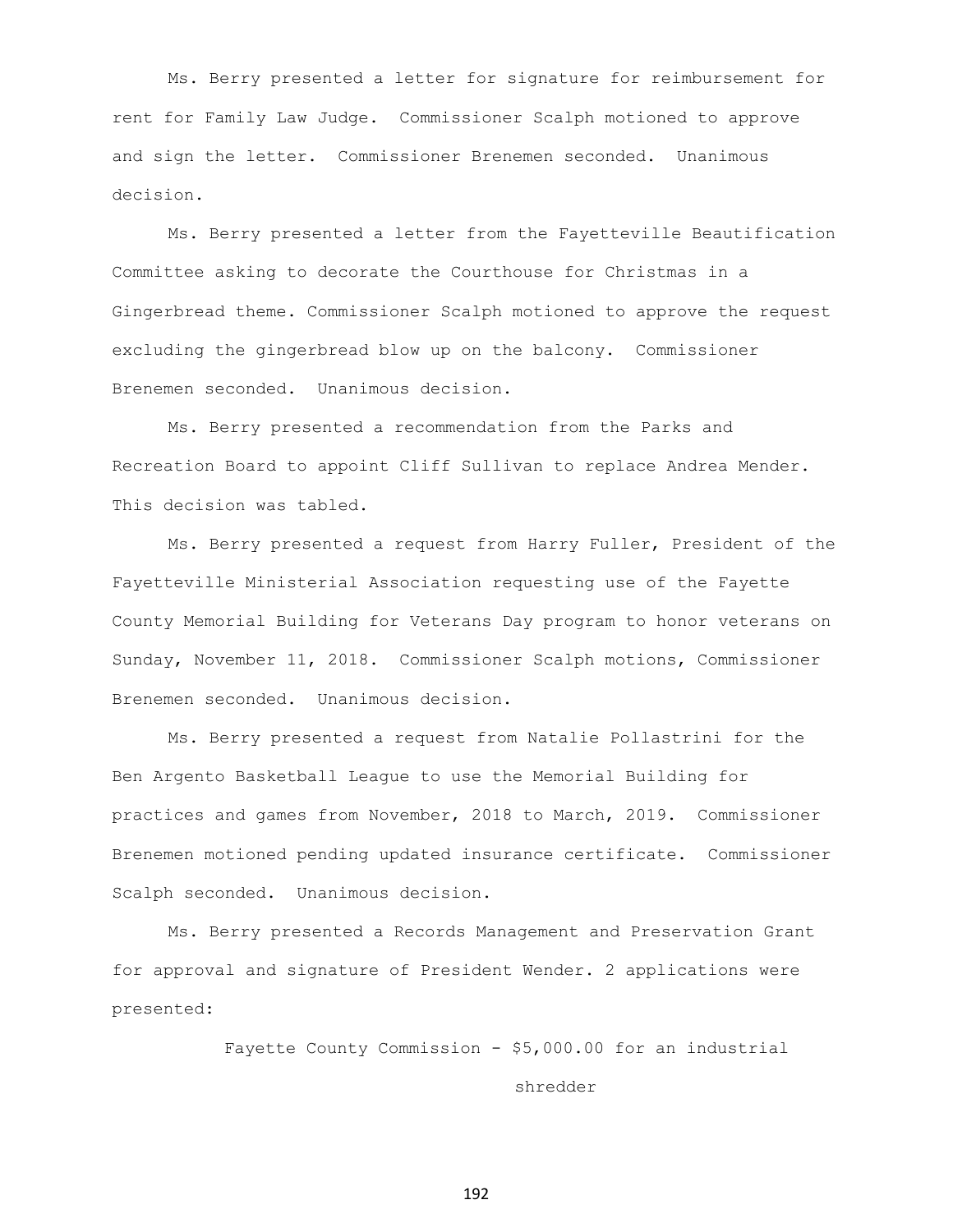Assessor's Office – \$10,900.00 for digitizing county historical tax maps and replace protective sleeves.

Commissioner Brenemen motioned to make the County Commission application first priority and the Assessor's as second. Commissioner Scalph seconded. Unanimous decision.

Ms. Berry presented a proposal for a new mailing system from Pitney Bowes. The current lease agreement ended on 9.30.18. Quarterly payment will increase from \$886.20 to \$918.69 with the new lease. Commissioner Brenemen motioned to approve the new contract and authorized President Wender to sign. Commissioner Scalph seconded. Unanimous decision.

Ms. Berry presented for discussion front entrance and remainder of Courthouse masonry cleaning and repointing. This will involve a change order form Arch Masonry & Restoration to clean bricks, brick repointing, stone band pointing & caulking to courthouse and repairs to front entrance. Commissioner Brenemen motioned to approve a bid from Arch Masonry and to purse recouping \$5,000.00 from Keystone. Commissioner Scalph seconded. Unanimous decision.

Ms. Berry presented hours for Santa at the Fayette County Park for Friday and Saturday nights only for the month of December; the Commission agrees. Commissioner Brenemen motioned to approve the stated hours. Commissioner Scalph seconded. Unanimous decision.

The meeting was adjourned at 1:52 p.m.

FAYETTE COUNTY COMMISSION SPECIAL SESSION OCTOBER 31, 2018 COURTHOUSE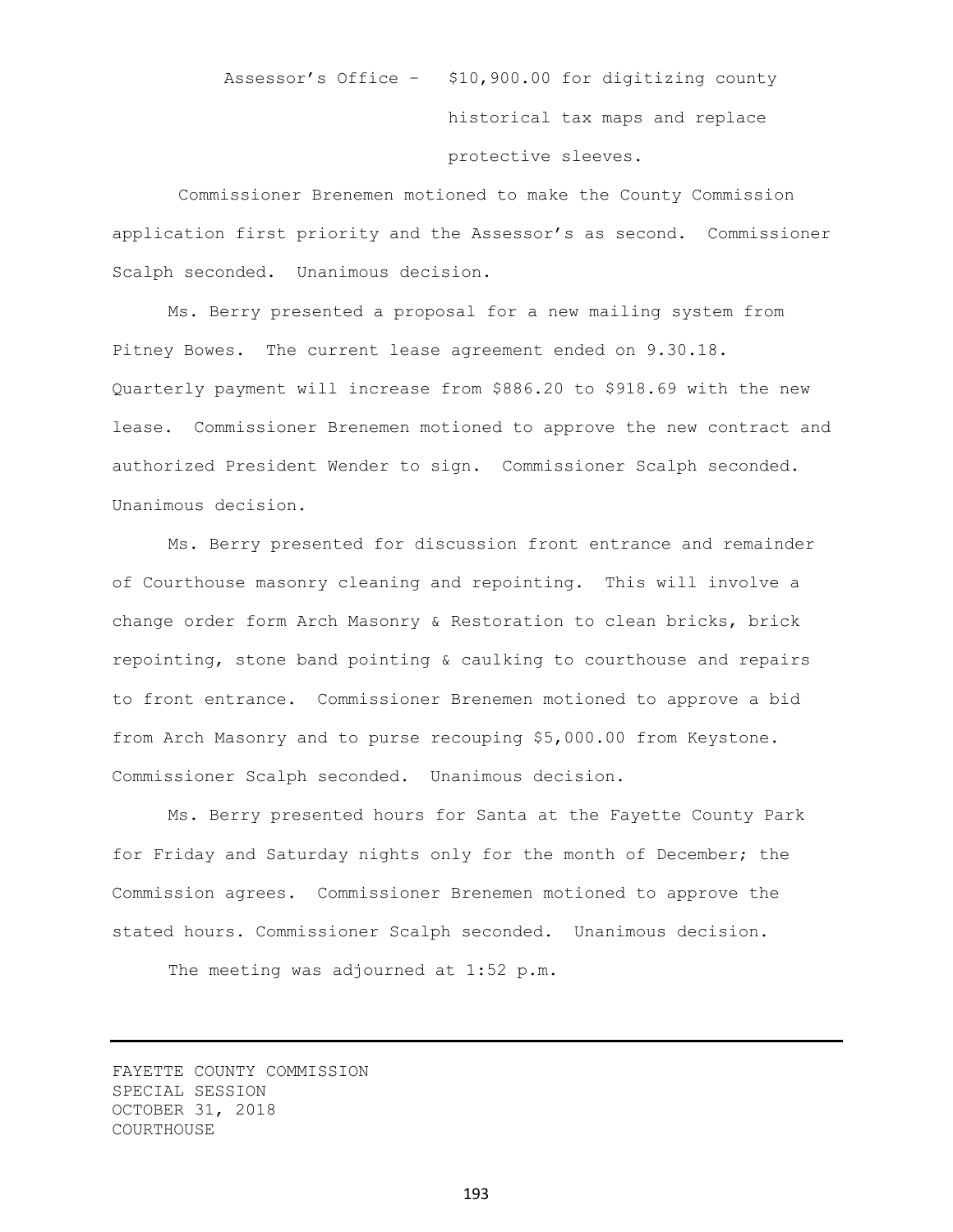FAYETTEVILLE, WV 25840 MEMBERS PRESENT: MATTHEW D. WENDER, DENISE A. SCALPH, JOHN G. BRENEMEN

The Fayette County Commission met in a special session on this 31st day of October, 2018.

President Wender called the meeting to order at 8:00 a.m.

Present: Carla Atha, Alicia Treadway, Traci Johnson, County Clerk Kelvin Holliday, Ballot Commissioners Edna Wriston and Richard Meadows, County Administrator Debbie Berry.

The Election Day test was conducted on election equipment at the Fayette County Memorial Building.

All machines show zero counts and the zero reports and counts were verified.

The meeting was adjourned at 8:24 a.m.

FAYETTE COUNTY COMMISSION REGULAR SESSION November 13, 2018 COURTHOUSE FAYETTEVILLE, WV 25840 MEMBERS PRESENT: MATTHEW D. WENDER, DENISE A. SCALPH, JOHN G. BRENEMEN

The Fayette County Commission met in a regular session on this 13<sup>th</sup> day of November, 2018.

President Wender called the meeting to order at 9:00 a.m.

Kelvin Holiday, County Clerk, conducted a swearing in of the canvass workers. Provisional and absentee ballots were counted.

Canvass was concluded at 11:40 a.m.

The Commission recessed at 11:50 a.m.

The meeting was reconvened at 1:26 p.m.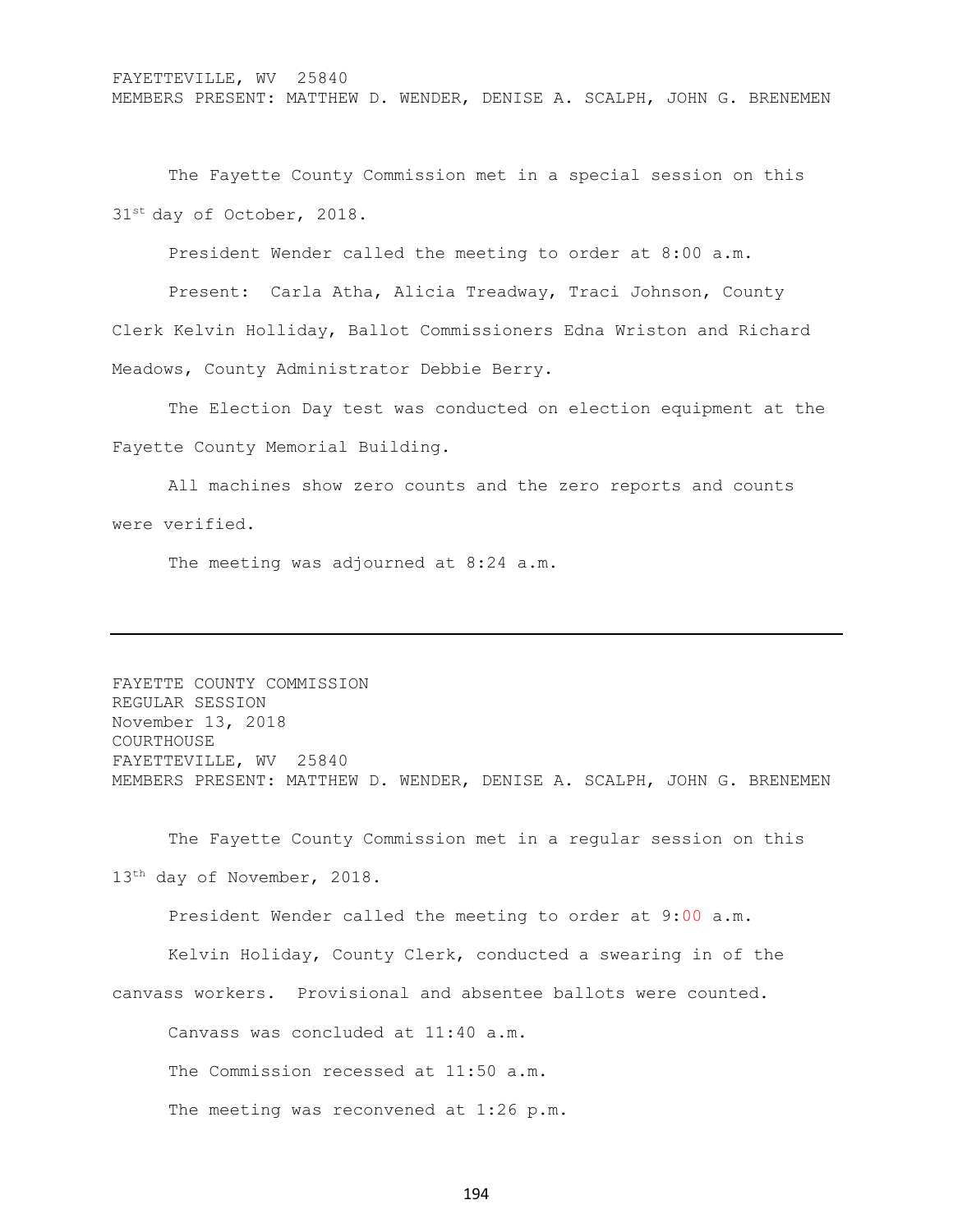Assessor Eddie Young presented real property exonerations for Burnella Harris \$256.20; Ruth Creger \$6.42; and James R. & Deborah Campbell \$5,976.42. The Campbells own the old Ansted Fire Department and there is a newer state code allowing buildings being used for the good of the community to be listed as non-taxable. This is the first time the County has had this situation. Commissioner Scalph motioned to approve the real property exonerations. Commissioner Brenemen seconded. Unanimous decision.

Mr. Young presented personal property exonerations for Southern Electrical Contractors \$445.72; Jeffrey A. Workman II \$6.40; Amanda M. & Michael F. Haney \$193.68; and Colton Elkins \$253.64. Commissioner Brenemen motioned to approve the personal property exonerations. Commissioner Scalph seconded. Unanimous decision.

Prior minutes were tabled.

Estate settlements were presented for William Ralph Skaggs; Shirley Mae Bragg; Peggy A. Warrick; Julia Louise Doles; Ruth Janette Simmons; George Dunlop Joslin; Audrey Marie Martin; Joann Marie Bragg; Anna Jane McClanahan; Dale Eugene McVey; Thomas Wayne Carpenter; Betty J. Keith; Don Patterson Keith; Raymond Carl St. Clair, Jr.; Mildred Lois Fitchett; and Vernon Ray Tyrett. Commissioner Scalph motioned to approve the estate settlements. Commissioner Brenemen seconded. Unanimous decision.

Commissioner Scalph motioned to approve 1st half payroll and release checks on the 15th. Commissioner Brenemen seconded. Unanimous decision.

Commissioner Scalph motioned to approve vouchers and invoices and release checks today. Commissioner Brenemen seconded. Unanimous decision.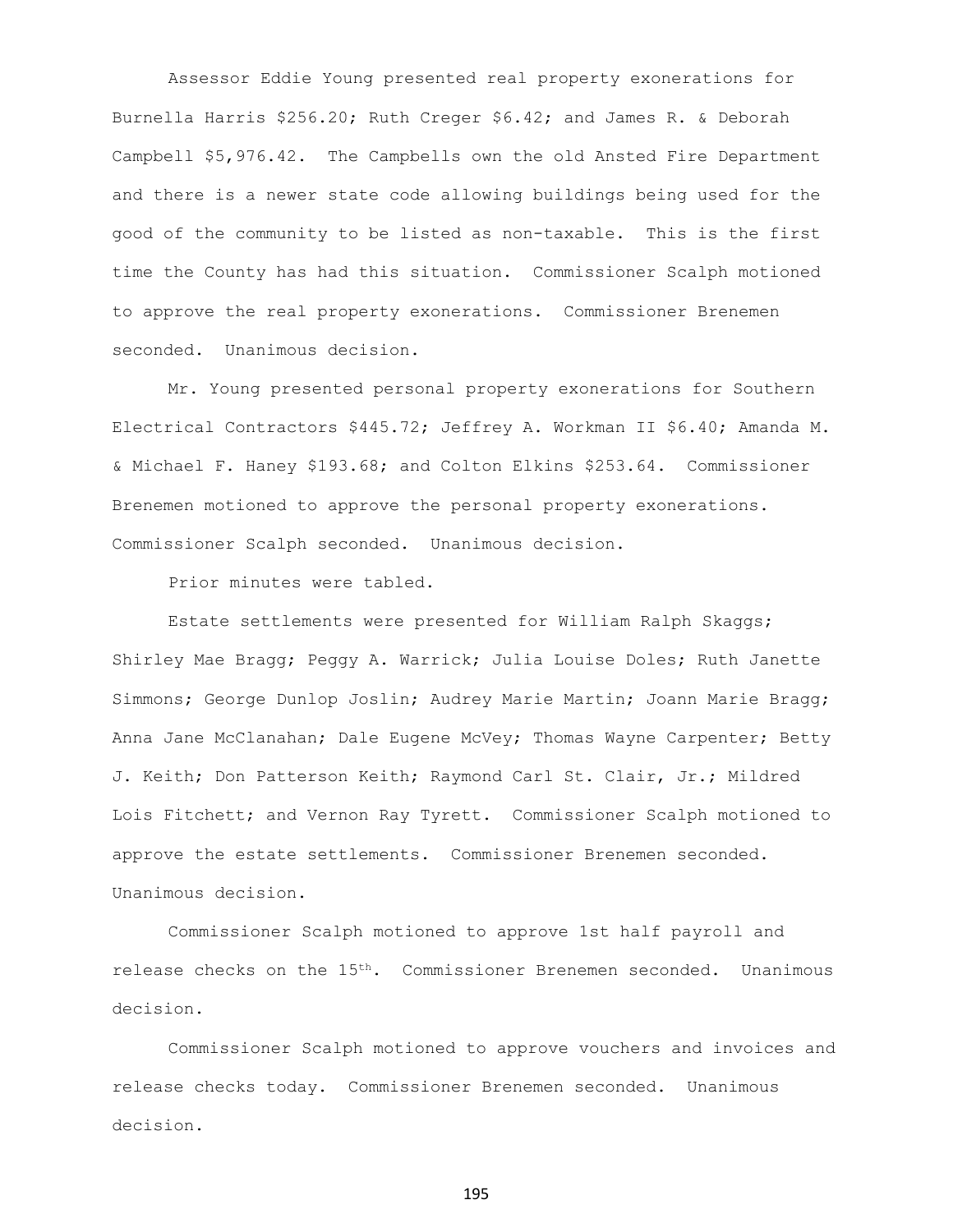The first public hearing was held for the barking dog ordinance. County Administrator Debbie Berry read the ordinance out loud. Discussion was held regarding what can be done about noise in general. Loud music, etc… may fall under disorderly conduct and may have other options. The second public hearing is scheduled for November  $27<sup>th</sup>$  for vote on adoption.

Ms. Berry presented a Fayette County Fire Levy Pumper Replacement Agreement for Meadow Bridge Fire Department for approval and signatures of the Commissioners. Commissioner Brenemen motioned to accept and sign the agreement. Commissioner Scalph seconded. Unanimous decision.

Ms. Berry presented a lease agreement for the Fayette County Soldiers and Sailors Memorial Building (FCMB) with the Fayette County Board of Education. Commissioner Brenemen motioned to accept after further review of Prosecuting Attorney. Commissioner Scalph seconded. Unanimous decision.

Ms. Berry presented quotes for a new water heater for the FCMB. This was tabled pending further quotes.

Ms. Berry presented a request from Kevin Walker for new hires at the 911 Communications Center. Commissioner Scalph motioned to approve the hires. Commissioner Brenemen seconded. Unanimous decision.

Ms. Berry presented for discussion the 2019 Commission schedule and holiday list for approval. The Commission will review the proposed calendar of meetings. Commissioner Brenemen motioned to follow WV State 2019 legal holidays for the county and sign the list. Commissioner Scalph seconded. Unanimous decision.

Sheriff Mike Fridley presented for discussion the Seminole Mining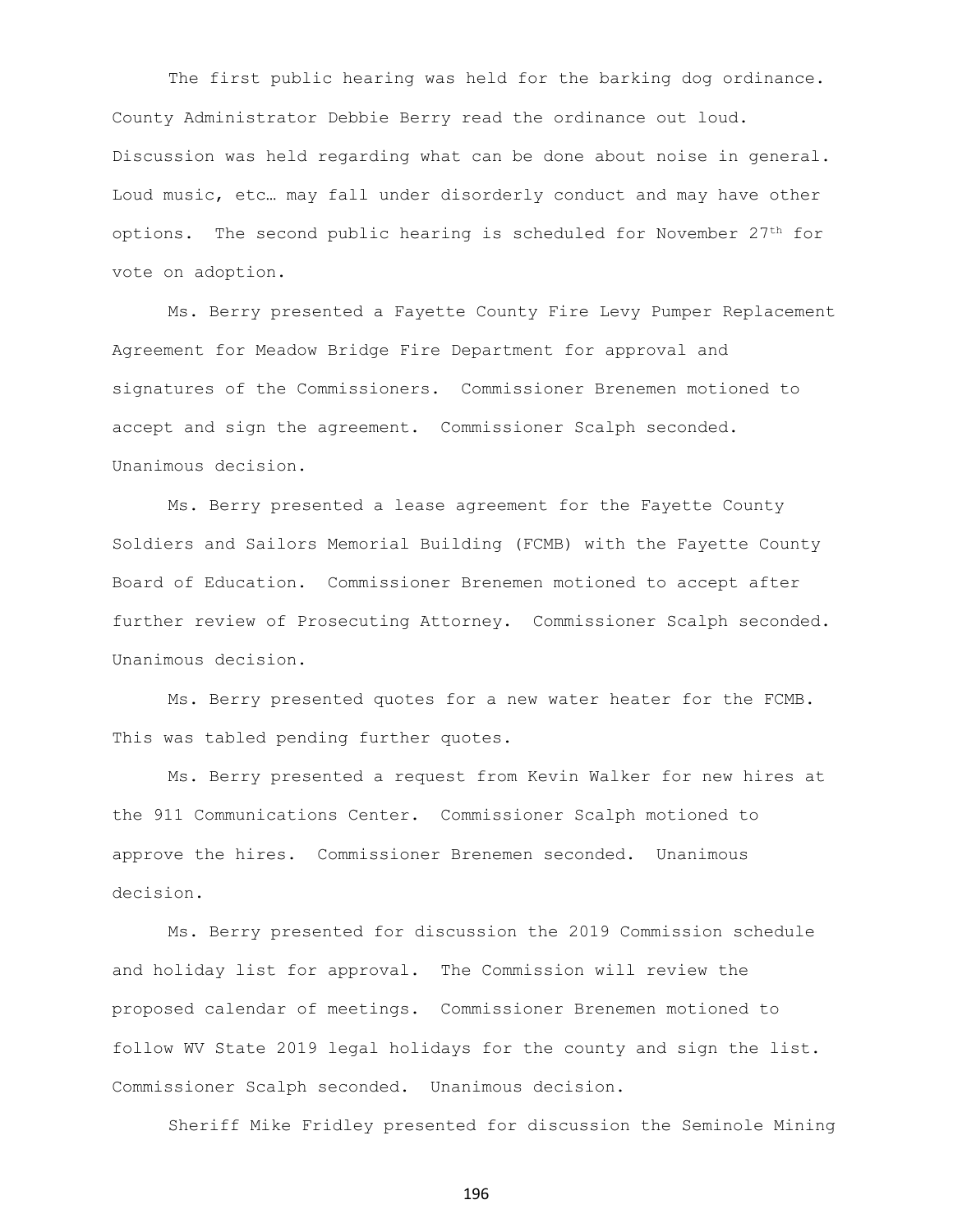Company Bankruptcy. This will be a personal property tax loss. Tom Ewing, Attorney, will assist with filing a proof of claim.

The Commission discussed Resolution #2 for the Fayette County Broadband Study to pay indicated invoices totaling \$7,780.03.

Breakdown:

Engineer: \$6,175.00

Administration: \$1,605.03

Commissioner Scalph motioned to approve. Commissioner Brenemen seconded. Unanimous decision.

Discussion was held regarding a Broadband grant to install towers for wireless broadband services in the county, which falls under WV Code 16.18. The Fayette County Urban Renewal Authority can develop a redevelopment plan deeming the county as a blighted area due to the lack of broadband access. The Commission needs to sign a resolution to designate the county as a blighted area and then the grant application will be able to move forward. The FCURA agrees to draft a resolution stating such and will return at a future meeting to present for the Commission's approval and signature.

The meeting was adjourned at 3:46 p.m.

FAYETTE COUNTY COMMISSION REGULAR SESSION NOVEMBER 27, 2018 COURTHOUSE FAYETTEVILLE, WV 25840 MEMBERS PRESENT: MATTHEW D. WENDER, DENISE A. SCALPH, JOHN G. BRENEMEN

The Fayette County Commission met in a regular session on this 27th day of November, 2018.

President Wender called the meeting to order at 9:12 a.m.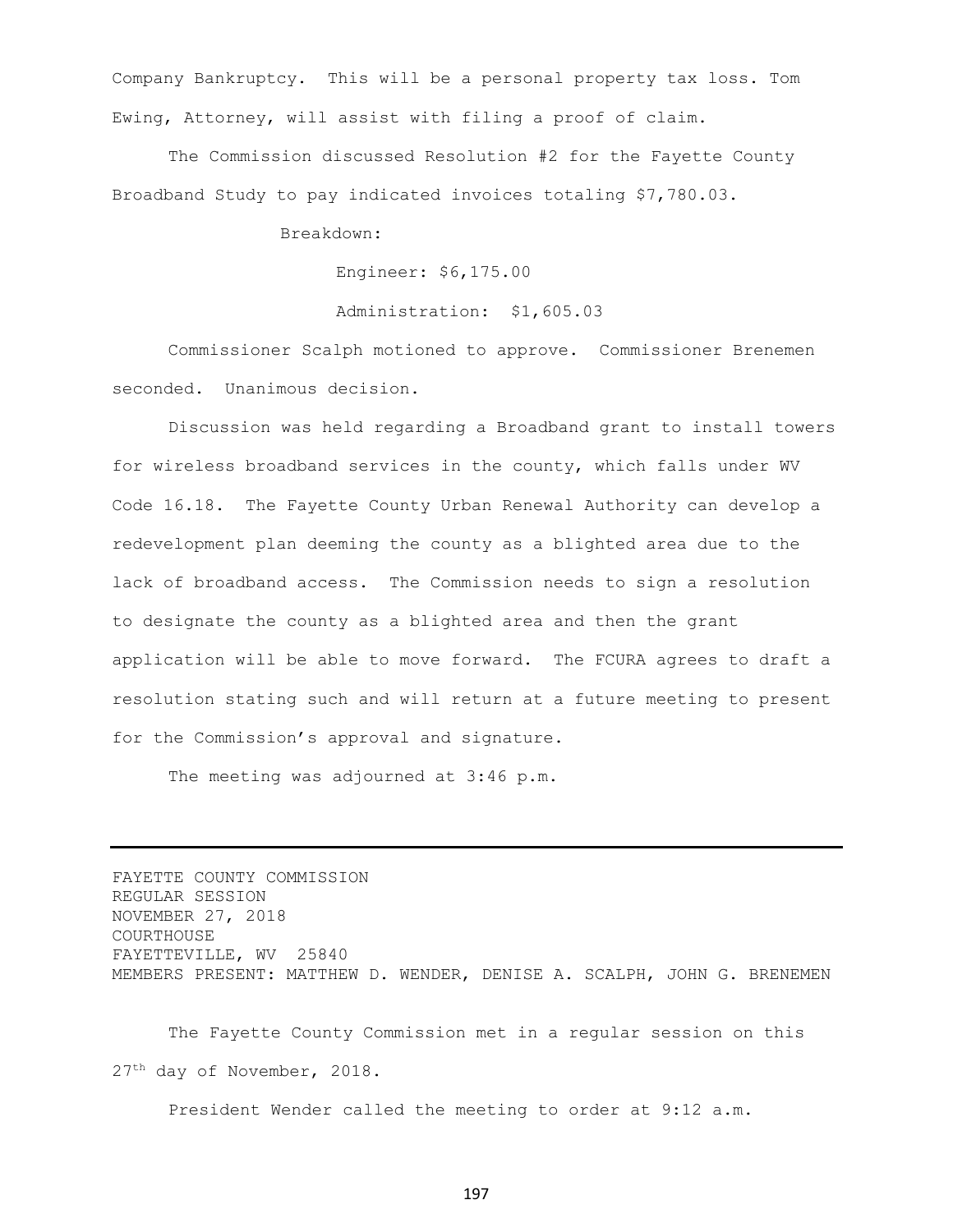Commissioner Brenemen motioned to certify the General Election held November 6, 2018. Commissioner Scalph seconded. Unanimous decision.

Discussion was held with Alicia Treadway, Voters' Registration, and County Clerk Kelvin Holliday regarding the HAVA grant for elections. Ms. Treadway will appear on December  $7<sup>th</sup>$  for the final decision as to the payment terms for the equipment for the County's portion of the grant.

Commissioner Scalph motioned to approve 2nd half payroll and release checks on the 30<sup>th</sup>. Commissioner Brenemen seconded. Unanimous decision.

Commissioner Brenemen motioned to approve minutes from the October 19th and November 13th meetings. Commissioner Scalph seconded. Unanimous decision.

Estate settlements were presented for Gloria Marie Forren; Gene Rakes; Larry Wayne Ballard; Reva Dair Smith; Damita Yvette Pepper; Ruby Lee Winebrenner; Alberta June Shroyer; John Robert Morgan; Howard Bernard Atwater; and Elmer Gordon Evans, respectively. Commissioner Scalph motioned to approve the estate settlements. Commissioner Brenemen seconded. Unanimous decision.

Commissioner Scalph motioned to approve vouchers and invoices and release checks today. Commissioner Brenemen seconded. Unanimous decision.

Carla Atha, Probate, appeared regarding the estate of Bill Lee Johnson. His will states that his house should go to his children. However, his deed lists his wife as co-owner. James Blankenship, Fiduciary Commissioner, held a hearing where no one showed and the time for response has lapsed with no responses. Ms. Atha stated that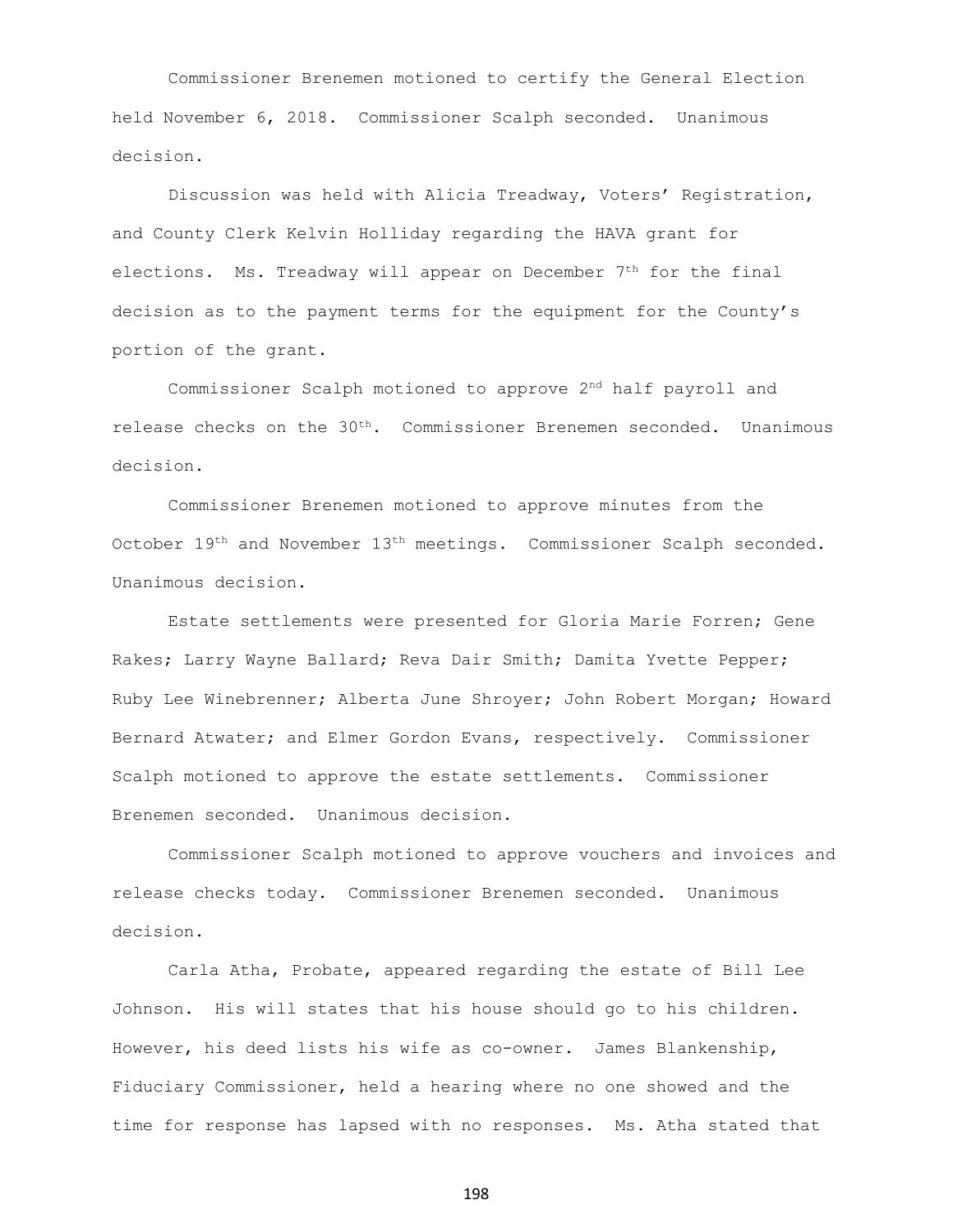a deed supersedes a will. She has all paperwork showing all heirs were notified of the hearing and that they did not show to the hearing or respond. Commissioner Scalph motioned to approve and sign the final estate settlement for Billy Lee Johnson. Commissioner Brenemen seconded. Unanimous decision.

Ms. Treadway reappeared to give more information about the payment options for the HAVA grant. The grant portion must be paid by December 31, 2018. This will occur. The County's portion of the payment can be made in 3 annual payments with 0% financing. President Wender asked Ms. Treadway to contact Election Systems & Software (ES&S) to see if there is a discount available if the Commission pays their portion all at once and does not take advantage of the 0% financing.

Mayor William Hughes, Pax, appeared regarding a water issue affecting Pax. The Town has had 2 recent water outages due to the creek banks eroding around their water lines. The Town of Pax receives their water from Beckley Water. When the lines were initially laid in the early 1990's, there was not an issue with the creek banks. One line was broken when they think something drifted into the line due to a raised creek level. The other break was that the line was set on a rock and 20 years of vibrations wore down the pipe. Since this one was buried, it took 3 days for them to find the break. There is no recourse from the company who installed the line on the rock as they are out of business.

Mr. Hughes checked with Department of Highways because the erosion of the banks is near their property but, DOH said it is not their responsibility. CSX is nearby but erosion caused by tracks has already been repaired. Mr. Hughes contacted the Public Service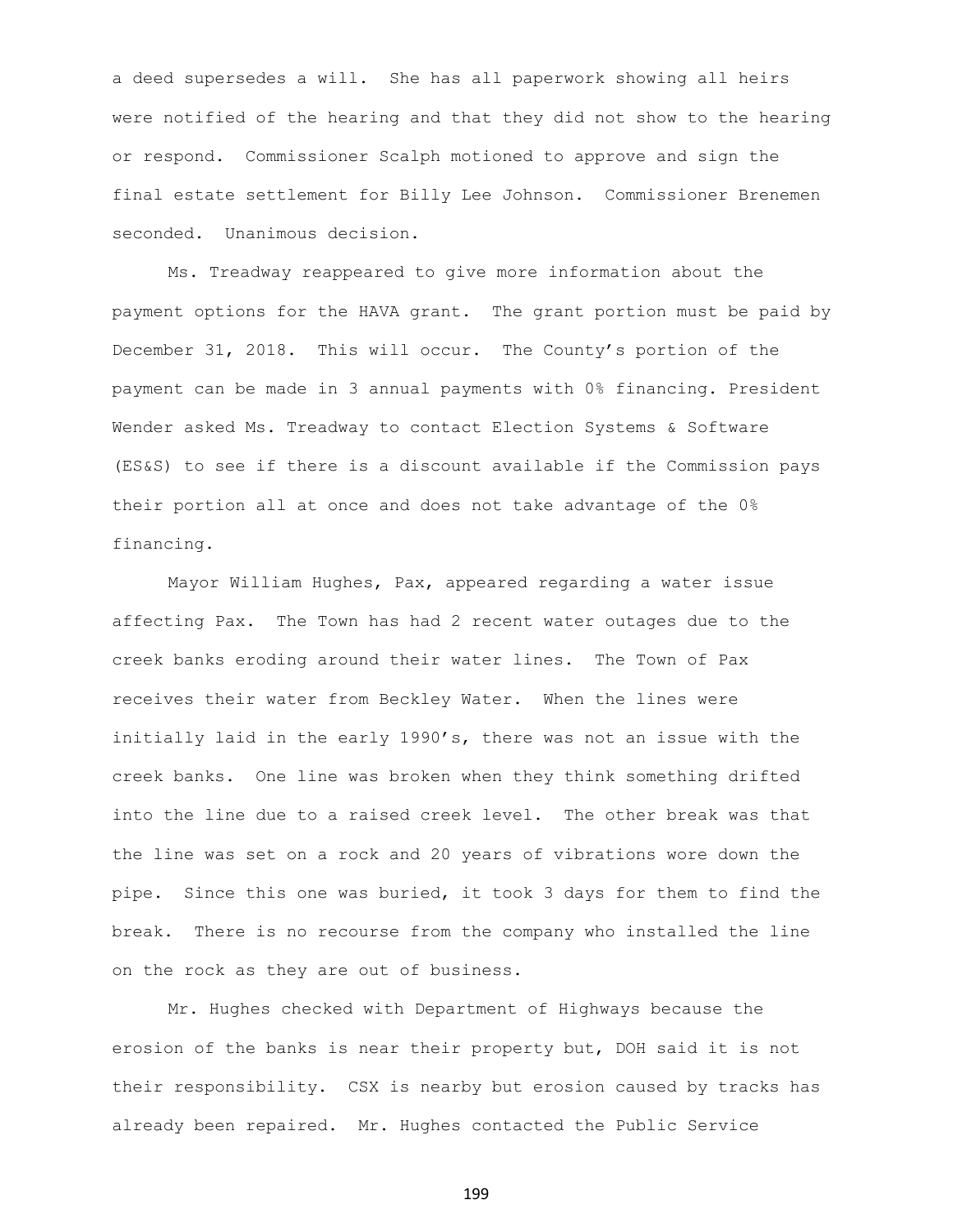Commission and they advised that streams are the responsibility of county commissions. This part of the line is not in Town of Pax limits but directly affects all residents. The Town had to pay Beckley Water for all of the lost water due to these leaks.

Mr. Hughes has spoken with the Soil Conservation office and DOH about assisting with the repairs to the bank and they are willing. He has also contacted an engineer. Beckley Water will not adjust their bill for the leak due to the Town already paying a lower rate for being a resale customer. And Beckley Water states the problem was on the Town's side of the meter.

President Wender asked how much the Beckley Water bill was and Mr. Hughes stated \$2,000.00 for the water; then they paid \$1,300.00 in parts and \$1,440.00 in overtime. The total bill for the breaks and repairs was \$4,740.00.

Commissioner Scalph suggested that to be proactive, the banks be shored up with boulders, to prevent further erosion.

There have been discussions about creating a water co-op in the area between Pax, WV American Water and Mt. Hope which would assist each other in water emergencies.

President Wender stated he thinks Beckley Water should assist more to preserve the Town as a customer. Prosecuting Attorney Larry Harrah stated that would be a good business move, but there is no legal obligation for the company to assist.

Mr. Hughes asked the Commission to assist by writing a letter supporting their request for assistance. President Wender asked Mr. Hughes to draft a letter and include the Soil Conservation, Beckley Water, Army Corps of Engineers and DOH.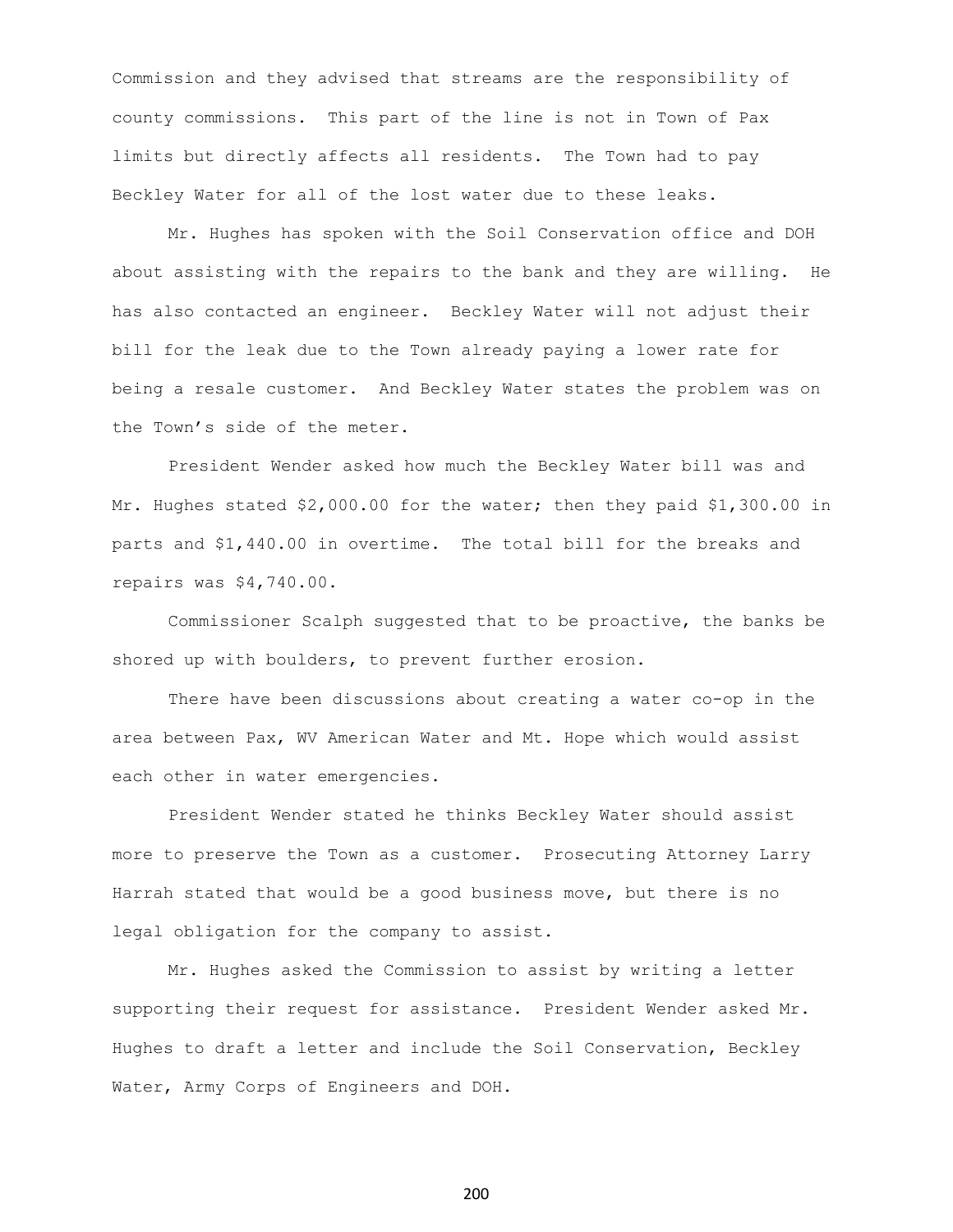President Wender suggested that Mr. Hughes obtain a quote of cost before drafting the letter.

Debbie Berry, County Administrator, appeared to present an Engagement letter for approval and signature of President Wender for FY 2017/18 audit with the WV State Auditor's office. Commissioner Brenemen motioned to accept the letter and authorize President Wender to sign. Commissioner Scalph seconded. Unanimous decision.

Ms. Berry presented a Project Completion Report for approval and signature of President Wender for the Dunloup Creek Watershed Project. This was an 8 year-long project. Commissioner Brenemen motioned to approve and authorize President Wender to sign the report to close out the project. Commissioner Scalph seconded. Unanimous decision.

Ms. Treadway returned from a call with ES&S and they cannot give any further discounts. Our costs were already discounted \$5,000.00 and no other county was offered the 0% financing. A final decision on payment terms (whether the County will pay all at once or take the 3 years at 0%) will be made on December 7<sup>th.</sup>

The second public hearing was held for the Barking Dog Ordinance. There were no changes made since the first hearing. Ron Eagle was in attendance and stated this should help a lot. No one else from the public was in attendance and no other comments were made.

Commissioner Brenemen motioned to approve the Barking Dog Ordinance as presented. Commissioner Scalph seconded. Unanimous decision. Effective today and the Sheriff will be notified of the passing of this ordinance and given copies.

The Commission asked Ms. Berry to draft a letter to the Soldiers and Sailors Flame of Freedom Board thanking them for the new memorial stone at the Memorial Building.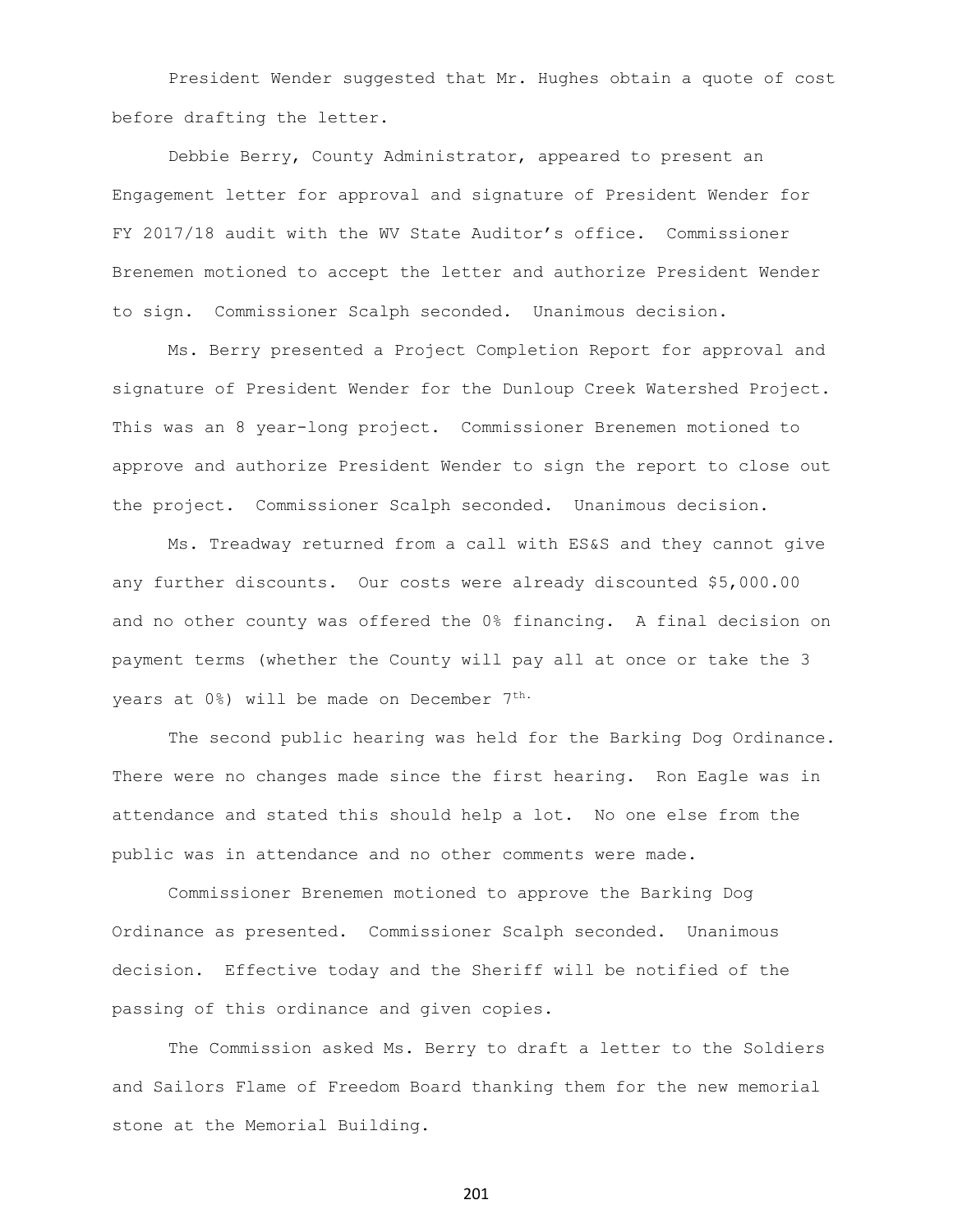Ms. Berry presented a Lease for the Fayette County Park House for review and approval. Commissioner Scalph motioned to enter into a lease with William K. Willis and to authorize Ms. Berry to sign for the Commission once proof of insurance is provided. Commissioner Brenemen seconded. Unanimous decision. (lease attached.)

Ms. Berry presented the courthouse computer system upgrade for approval. The new system will cover Tax Office Internet Tax inquiry, Sheriff's Accounting, DMV Online Tax, Assessor Supplemental and Budgetary Accounting and Payroll Software. Current system hardware is 10 years old and the hardware and software contract will expire 12/17/18. The total cost is \$40,475.00 and will include installation and migration services to install the new IBM System, install Client Access on end-user systems, update end-user system and printer settings in the offices, migrate Software Systems, CCMS, and Conduit applications and data. All terms and maintenance stay the same from the previous contract. Commissioner Brenemen motioned to approve with no additional costs, per the bid. Commissioner Scalph seconded. Unanimous decision.

Ms. Berry presented a support letter for the Commission to approve and President Wender to sign for the Home Rehabilitation Program for John David with Southern Appalachian Labor School.

Discussion was held to follow up with SALS obtaining required inspections on housing project. Commissioner Brenemen doesn't want to sign this or further letters until there is proof he is getting the required inspections. Allen Ballard does not have any inspections on file. President Wender suggested holding the letter for signature until December  $7<sup>th</sup>$  provided Mr. David sends in a list of projects and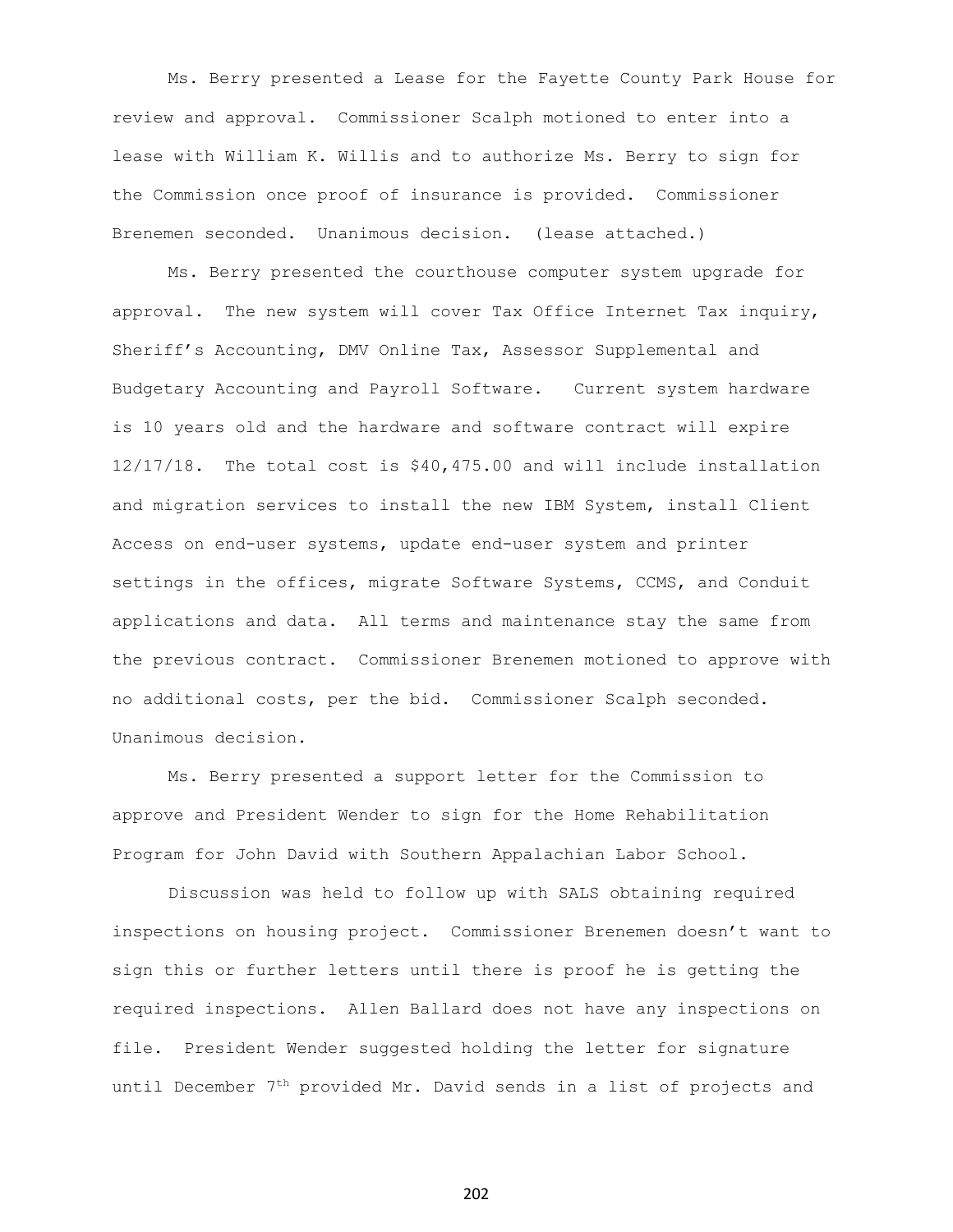obtains inspections as requested in a letter from the Commission sent on August 6<sup>th</sup>, 2018.

After a call to Mr. David who clarified the only current project is in Oak Hill and City Manager Bill Hannabass clarified that they did receive a permit, Commissioner Brenemen motioned to approve and authorize President Wender to sign. Commissioner Scalph seconded. Unanimous decision.

Sam Petsonk, Mountain State Justice Attorney, appeared via conference phone to discuss an unpaid invoice from the School Building Authority Lawsuit. The Commission has paid all received invoices which total \$5,000.00. The Commission had agreed to match private contributions dollar for dollar to to \$15,000.00 beyond the \$5,000.00 payment, however there has not been a request for payment showing private donations. Mr. Petsonk stated he sent a letter in January of 2018 requesting \$10,000.00 in matching funds which were donated by F.U.S.E. This letter did not include an itemization of their donations or proof that it had actually been donated. The Commission agreed that if Mr. Petsonk could send in proof of funds collected, that the Commission would send the match. Mr. Petsonk will send this in by the end of 2018.

Discussion was held regarding continuing the Excise Tax allocation to Whitlock Farm. Angela Gerald was present for the discussion and told the Commission that the Dilapidated Properties account is now down under \$60,000.00 with half earmarked for current projects. She was approached to use Dilapidated Property funds to demolish the structures on the Whitlock property. The Commission said that is not the intended use for those funds and that would not happen. Everyone involved understands that as of right now, once the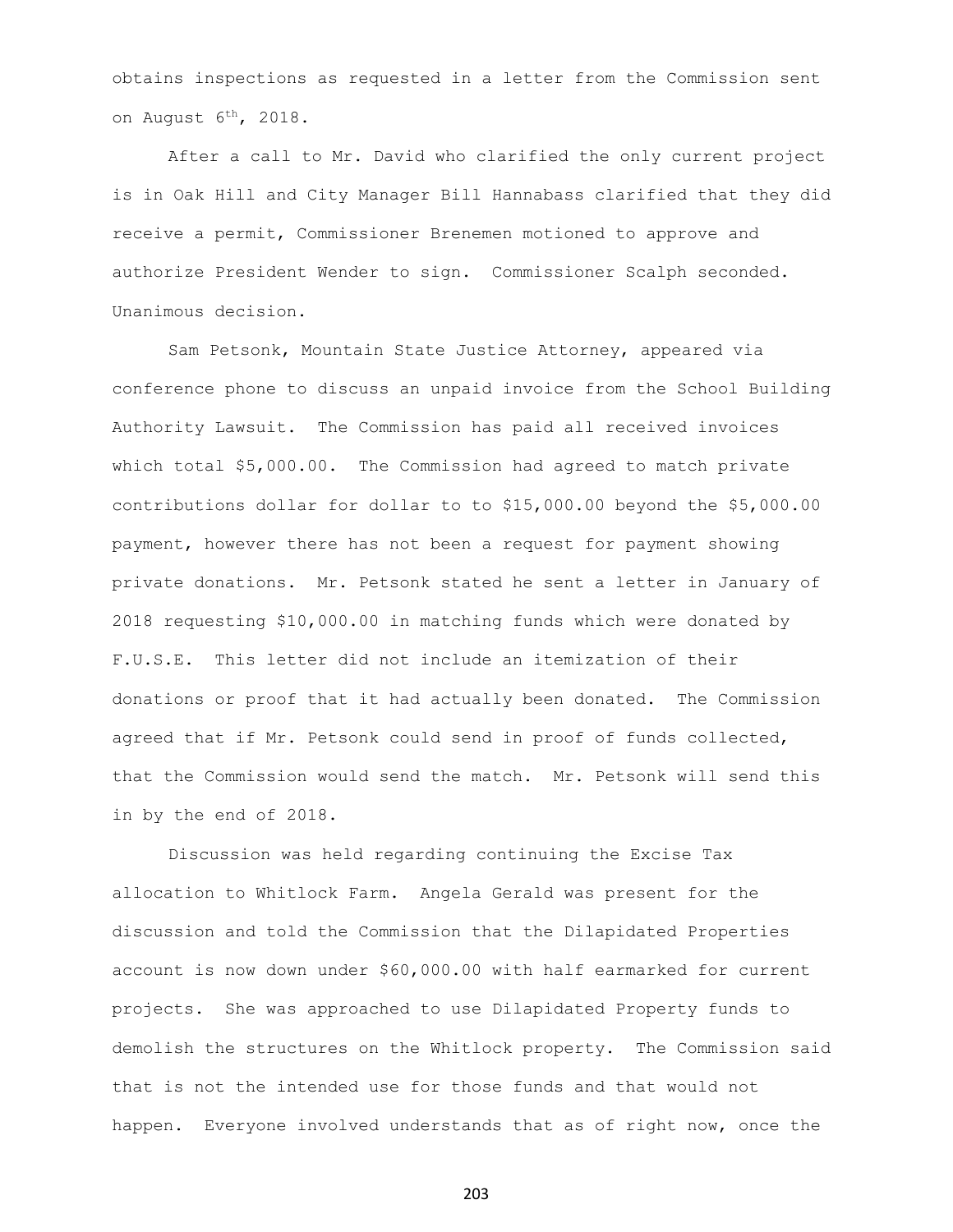Dilapidated account is depleted, that program is done. The Commission agrees that this can be revisited at any time.

Commissioner Scalph motioned to continue the additional excise taxes to be dedicated to the URA and Whitlock Farm. This too can be revisited at any time in the next year. Commissioner Brenemen seconded. Unanimous decision.

Attorney Anthony Ciliberti and Mayor of Smithers, Anne Cavalier appeared to discuss the seven dilapidated properties in Smithers along Rt. 60. Two of the properties were given to the City; 1 private individual owns 3 and plans to demolish 2 and currently rents the other. The other properties are divided between 3 parcels with 4 properties on them and are owned by more than one person due to inheriting the properties. The City was approached by a half interest owner about donating their interest and the other half owner is speaking with his part of the family about donating their part. Discussion was held about asbestos testing and obtaining bids. Smithers will advertise in the next newspaper for bids to demolish 4 of the properties on Rt. 60. The bids will be required to itemize cost for each structure. The City is waiting for the final word about the half owned properties and this discussion will continue at 10:00 a.m. on December 21st.

Commissioner Brenemen asked Gabe Peña, Deputy Resource Coordinator, about outside funding for demolishing homes to assist with the war on drugs. Ms. Gerald reminds the Commission that the National Guard has a tri-tiered program and phase 3 is for any property. The first 2 phases are for flooded homes only. Mr. Peña will research.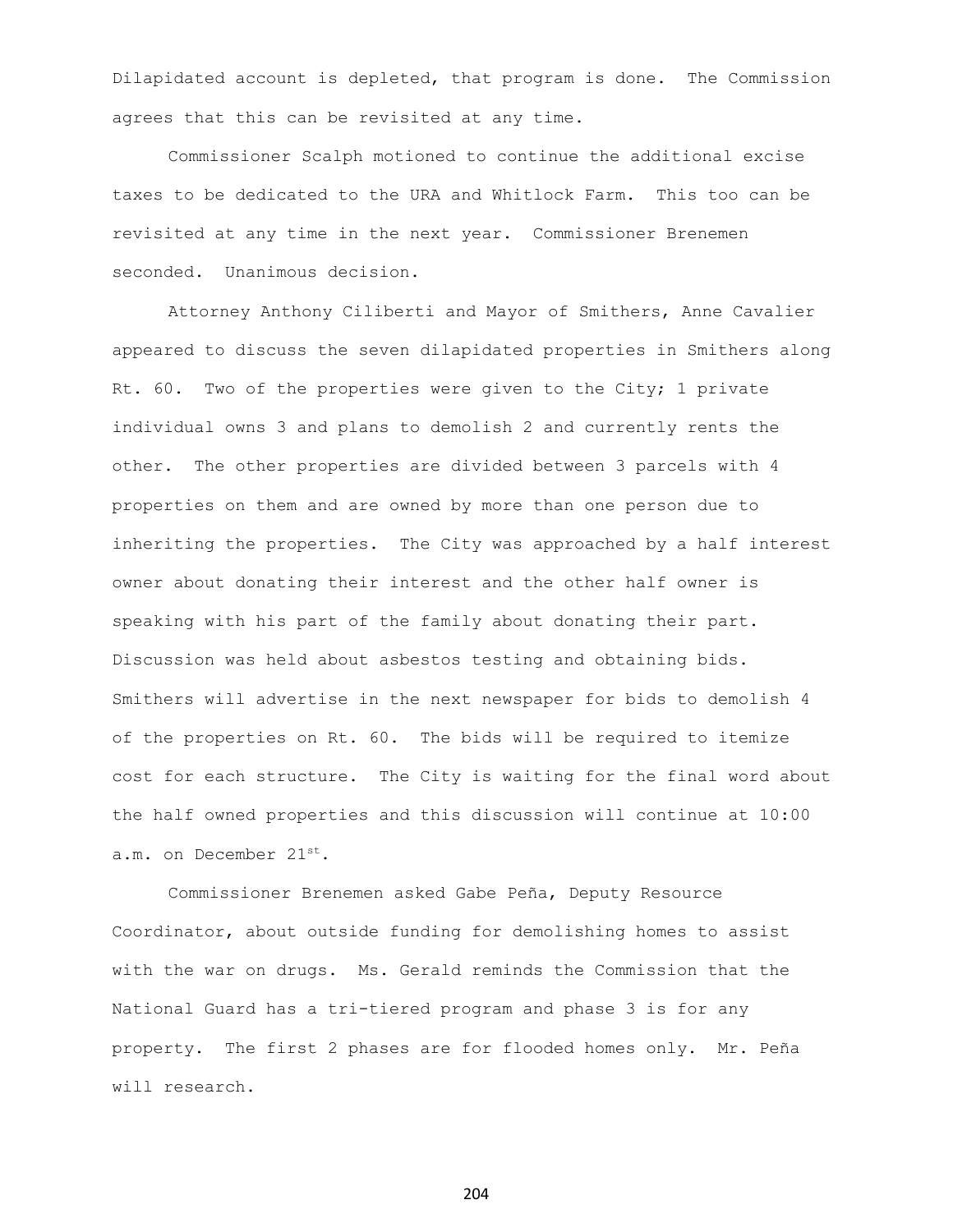Discussion was held regarding the proposed Anti-Tethering Ordinance. Heather Severt from the Humane Society of the United States, Brett Kees, Animal Shelter Director, and Kathy Gerancer, New River Humane Society President, were in attendance. It was first clarified that if a city doesn't have the same ordinance, then the County cannot act, except to seize the dog. And Our Dog Warden can only seize a dog if it at large. An officer must seize any dog from a home.

The ordinance was read aloud by Commissioner Scalph. Each section was discussed as read. Chief Deputy Rod Perdue and Assistant Prosecuting Attorney Jennifer Crane were present to comment on the legality and enforceability of each item.

The Commission took issue with the time of enforcement. Duration, not the specific hours, is the main problem that needs to be addressed. Ms. Crane said that the language is lacking *and's/or's* which leaves it open to interpretation. She also stated the words *habitual* and *continuous* should be used. Section 2 has inconsistency in dog weights and President Wender stated that the penalties are too widespread and redundant. There should only be 2 offences and then ownership should be banned. Chief Perdue asked for it to be rewritten more like code with subsections to assist his officers with charges. President Wender asked Ms. Crane to assist with a rewrite. Ms. Crane will have a draft by December  $15<sup>th</sup>$  to run in the newspaper.

The Animal Shelter then asked about the Dog Warden's old truck to use while covering his duties while he is sick or on vacation. That truck was already given to the Park. The Commission is concerned about non-County employees taking on County duties and the liability that causes. Ms. Gerancer will rekindle a previous conversation about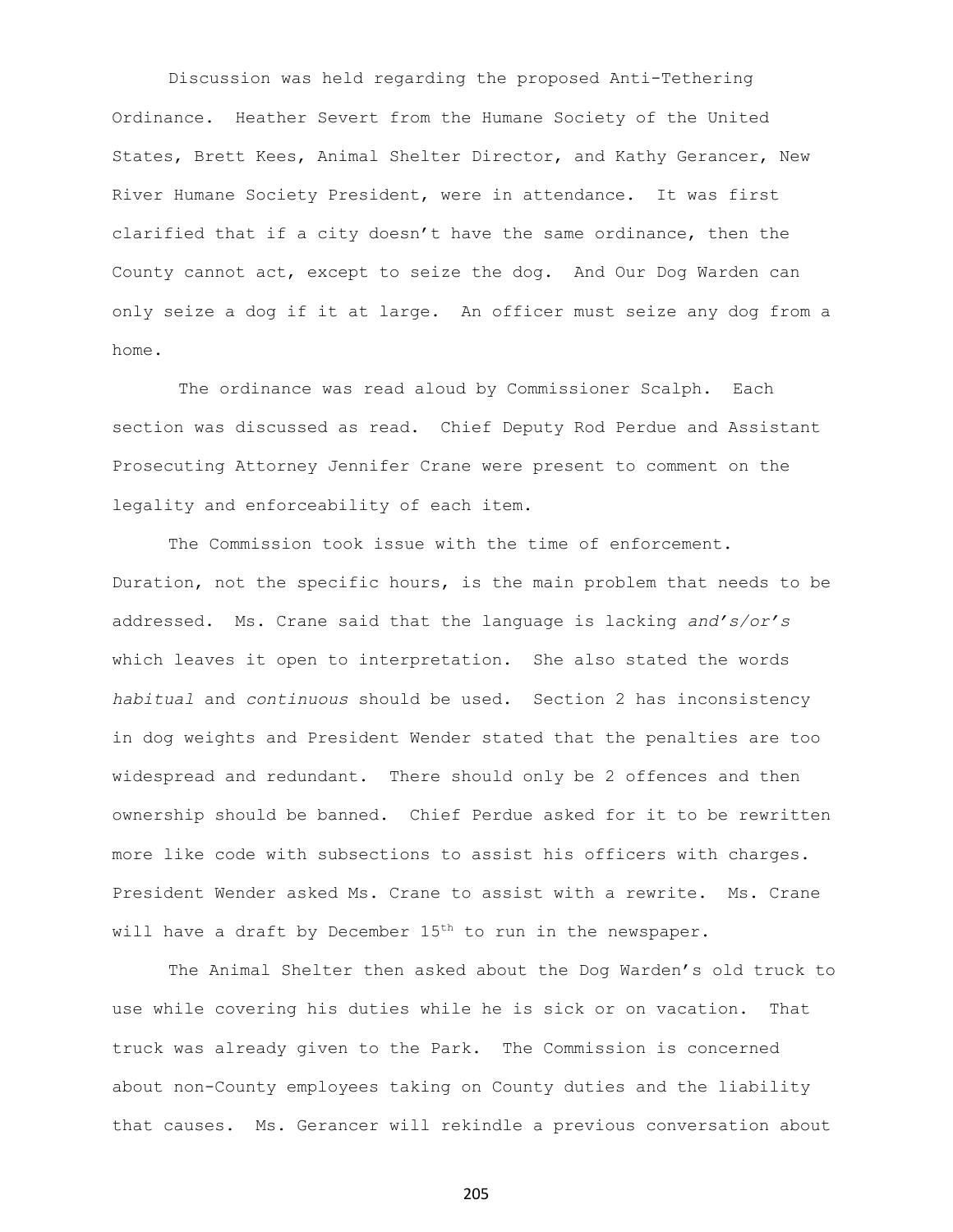this with Sheriff Fridley. The Commission stated a County employee should absorb Dog Warden duties in his absence to avoid liability and risk.

Ms. Berry presented a request from President Wender. Resource Coordinator Kelly Jo Drey took a class regarding how to handle different project and paid for it herself (\$400.00). President Wender thinks the County should reimburse her for taking this course as it will assist in her duties. Commissioner Scalph agreed that she could have been reimbursed if it had been presented before taking the class, not after the fact. It was agreed that this request would be denied.

The meeting was adjourned at 2:00 p.m.

FAYETTE COUNTY COMMISSION REGULAR SESSION DECEMBER 7, 2018 COURTHOUSE FAYETTEVILLE, WV 25840 MEMBERS PRESENT: MATTHEW D. WENDER, DENISE A. SCALPH, JOHN G. BRENEMEN

The Fayette County Commission met in a regular session on this 7th day of December, 2018.

President Wender called the meeting to order at 9:08 a.m.

Commissioner Scalph motioned to approve vouchers and invoices and release checks today. Commissioner Brenemen seconded. Unanimous decision.

Commissioner Scalph motioned to approve 1st half payroll for December 2018 and release checks on December 14<sup>th</sup>. Commissioner Brenemen seconded. Unanimous decision.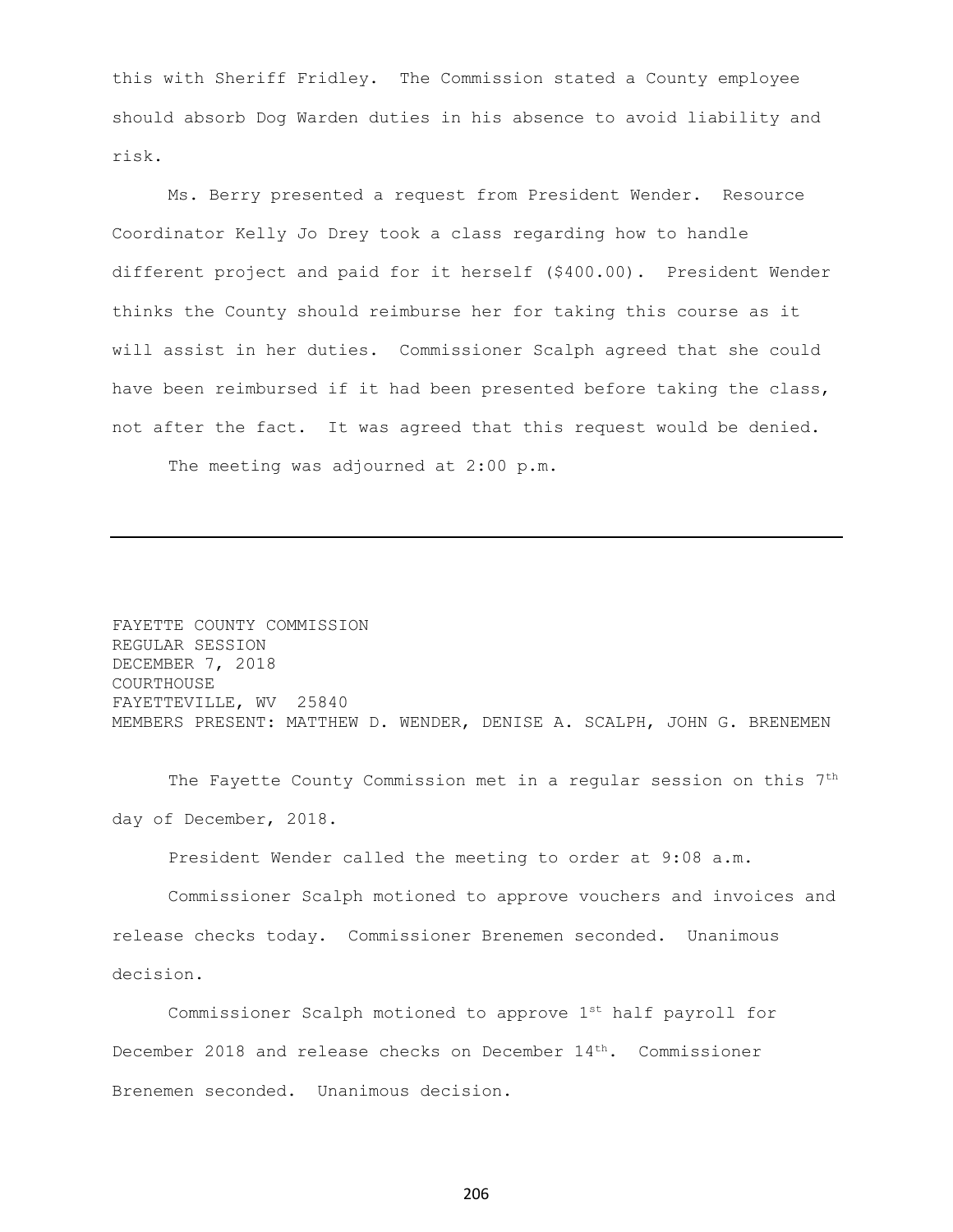Commissioner Brenemen motioned to approve minutes from the meetings held on October  $31^{st}$  and November  $27^{th}$ , 2018. Commissioner Scalph seconded. Unanimous decision.

Estate settlements were presented for Larry Eugene Derringer, Sr.; Charles R. Lavender; Edward Oland Skaggs; Lola Martha Saylor; and Judy Darlene Cottle. Commissioner Scalph motioned to approve the estate settlements. Commissioner Brenemen seconded. Unanimous decision.

Alicia Treadway, Voters' Registration, appeared to discuss the HAVA Grant. The Commission accepted the terms of the agreement. The grant pays for one half, approximately \$36,000.00. Commissioner Brenemen motioned to pay the other half over a period of three years with zero percent interest, with the approval of Prosecuting Attorney. Commissioner Scalph seconded. Unanimous decision.

Kelly Jo Drey, Resource Coordinator, appeared with a Partnership Agreement for the Local Food Promotion USDA Grant awarded in September. The overall goal is to support the expansion of the regional food distribution business and connect local farmers to markets in other parts of the state. Partner organizations will perform the bulk of the work. There are 2 partner organizations doing most of the work as outlined in the grant application. There are two sub award agreements which are three year agreements. Coal Field Development Corporation with Refresh Appalachia \$111,448.000.00. The second is with Sprouting Farms \$120,000.00. The responsibilities for both are similar but cover different geographical areas of the state. Applications restate deliverables as given in the grant. Dollar amounts match the grant application. The dollar amount for the County is \$57,000.00 for Farm Manager; \$3,200.00 for travel; \$25,000.00 for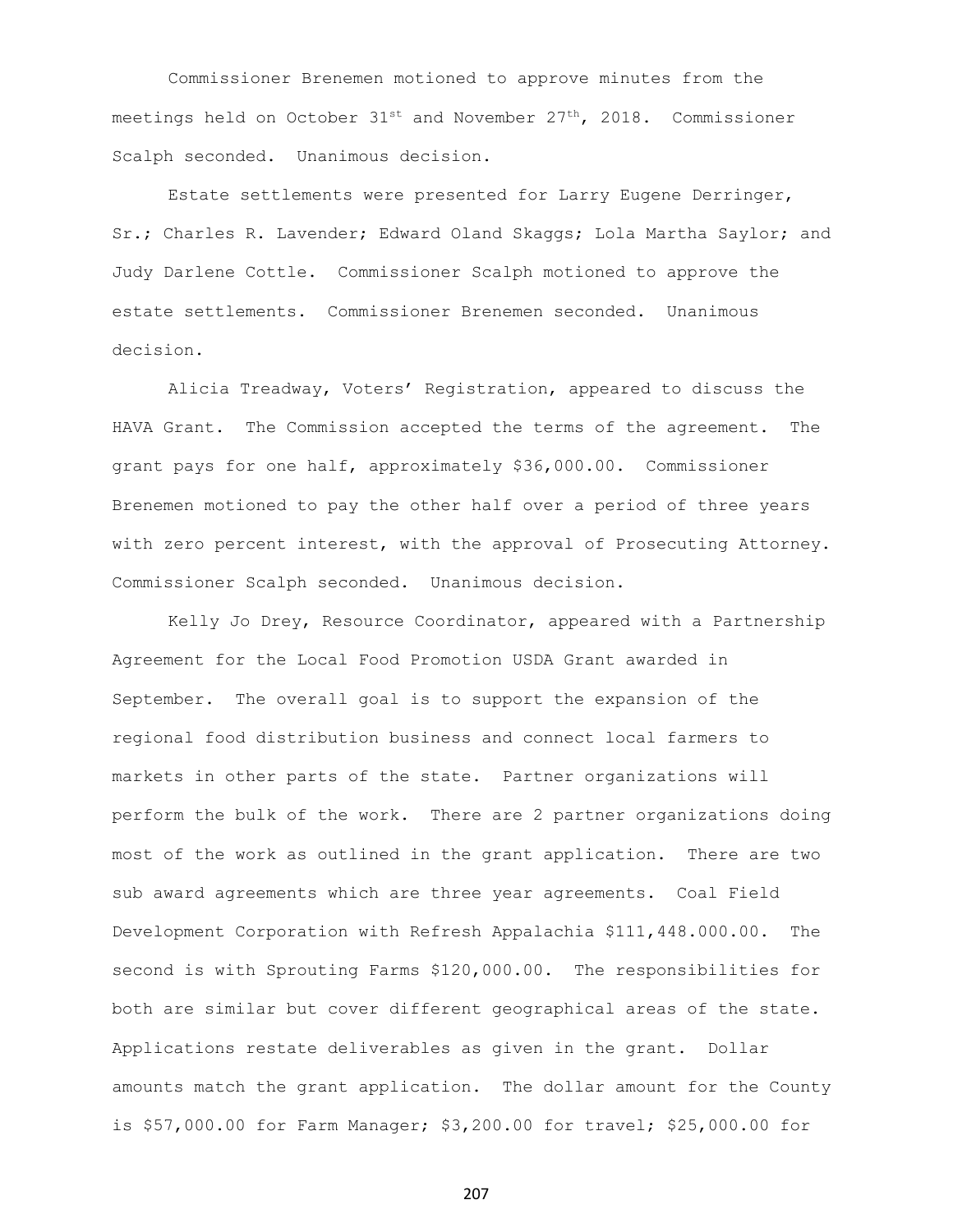cold storage at the Whitlock Farm. Invoices will be submitted every other month from Fritz Boettner, Director of Sprouting Farms. Ms. Drey will review all to ensure compliance. Commissioner Scalph motioned to approve the sub grant agreements, at the fixed price indicated, with Sprouting Farms and Coal Field Development Corporation. Commissioner Brenemen seconded. Unanimous decision.

An Enabling Resolution was presented for the Fayette County URA. The resolution designates the URA as in charge of Broadband development on behalf of Fayette County. The Commission would like to add information on how to satisfy the redevelopment requirement for the URA. Prosecuting Attorney Larry Harrah agreed to help with legal information. Jeff Proctor, URA Member, gave an update on current status of this project. He is on the Broadband Council for the state. Commissioner Brenemen motioned to accept the Enabling Resolution for the URA. Commissioner Scalph seconded. Unanimous decision. (Attached)

Jonathan Grose, City National Bank, Gauley Bridge, appeared to discuss CD options for the County. Mr. Grose proposed CD options to assist the County in interest earnings, an improvement over traditional savings. Rates depend on whether money is usable or not. Withdrawal penalties are waived for County Commissions. The County will look into current earning rates and compare for benefits.

Kevin Walker, OEM Director, appeared regarding radio issues and concerns of effectiveness and reliability of the radio system. Tried a trial run of Sirn system with Law and Fire services. Sirn does eliminate the need to switch between towers. A shortfall is that the system is under the Division of Homeland Security and is not there for updates. It is currently behind in 8 or 9 updates. The County would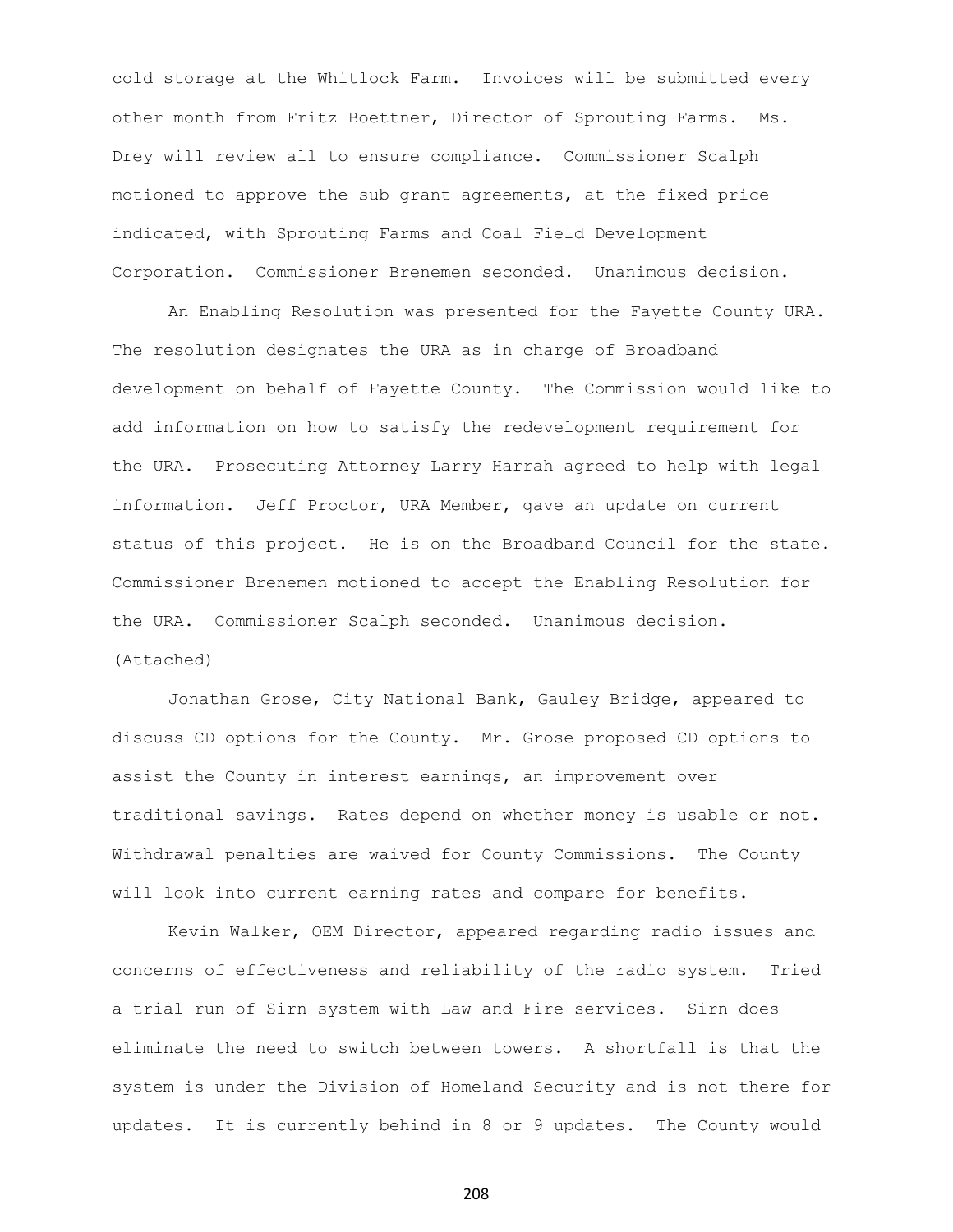have to contribute approximately \$2 million dollars per site for this equipment to be maintained by State technicians. Smaller departments also do not have the required radios. Fire departments in the Valley lose all radio signal if inside a structure. Once you go inside, all signal is lost. Mr. Walker is asking for a radio update and submitted several proposals. The preferred system will eliminate tower changes, and all will be on the same network. Chief Deputy Rod Perdue requested that if Simulcast is implemented, all cars be provided a Rat Pack to make the radios more workable. This would cost approximately \$34,000.00. Commissioner Scalph asked if there are any grants available to help with this cost. Kevin Walker has looked into this and there are some grants available, but there are 13 applications ahead of our county. They've also approached Kanawha County to consider splitting costs but they were not interested. Building a digital system in Fayette County would cost over \$10 million and also isolate the county from outside access to our network, and basically isolate our emergency response teams. The Commission asked that this proposal be shared with all first responders to see if it meets all of their needs. Once data is gathered and consolidated, they will return with a recommendation for the Commission. The Commission does not want to move forward without input from all areas to ensure problems are being addressed. This should be with the understanding fire departments would pay for their Rat Packs and the Commission would have to pick up the costs of cruiser Rat Packs. The ultimate decision needs to rely on input from all areas. They are not sure we will get 100% coverage with any system. Jamie Bennett, 911 Coordinator, is going to ask for a test run from Motorola to ensure this will work for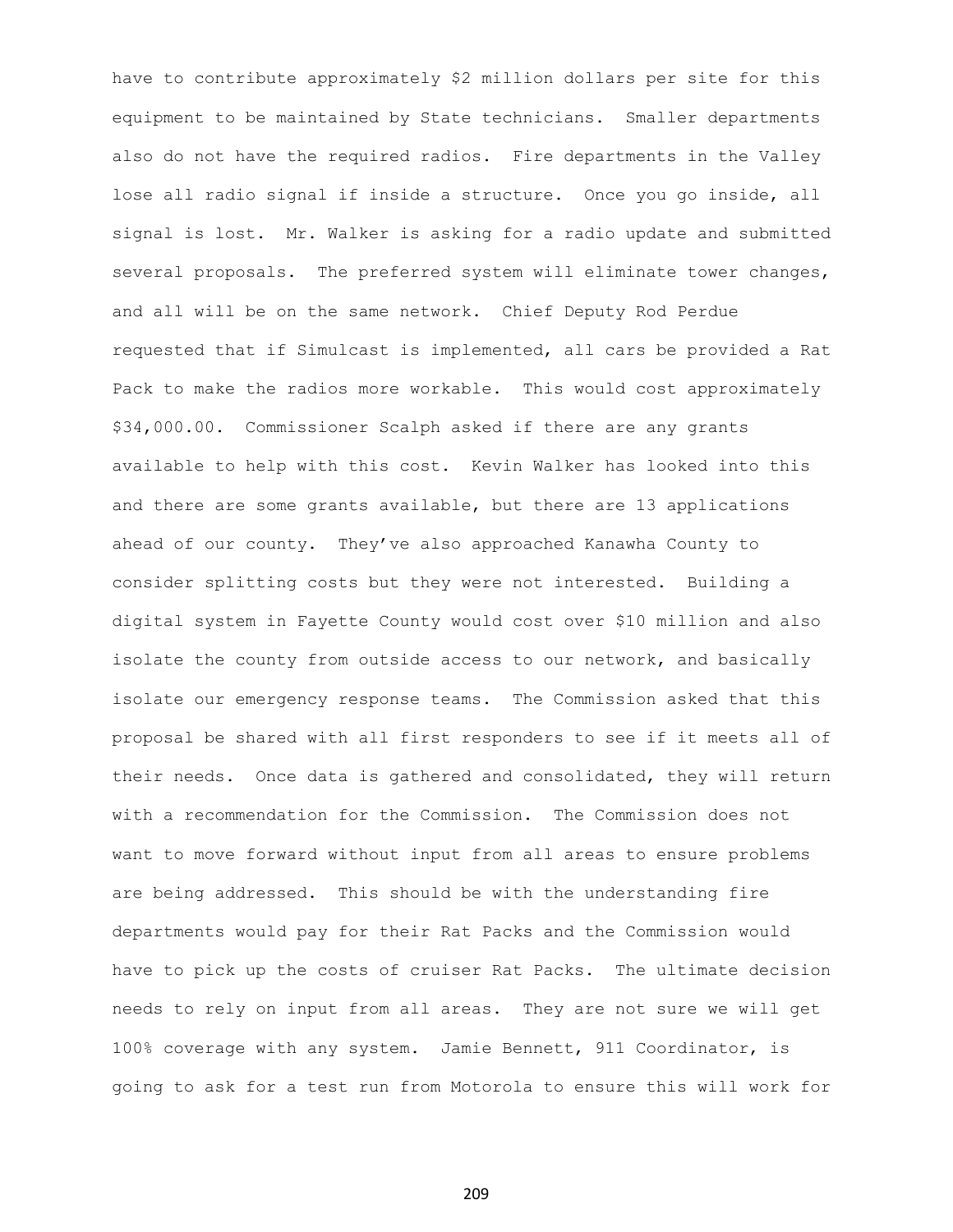clarity for the county. They will also see if a discount for bulk purchase of Rat Packs is available.

Staff Accountant, Ruth Lanier, appeared to present a Financial Update for the County.

Ms. Berry presented a letter from John Hoffman, Chairman of the Fayette County Board of Zoning Appeals, requesting reappointment of Dan Hill and Jeff Atha, whose terms expire January 1, 2019. New terms to expire 1/1/22. Commissioner Brenemen motioned to reappoint both members. Commissioner Scalph seconded. Unanimous decision.

Ms. Berry presented a letter to the Supreme Court requesting reimbursement for rent for the Family Law Judge for the months of November and December 2018. Commissioner Brenemen motioned to approve and sign the letter. Commissioner Scalph seconded. Unanimous decision.

Ms. Berry presented a Progress Report and Drawdown request for the Courthouse Facilities Improvement Grant in the amount of \$80,700.00 for approval and signature of President Wender. Ms. Berry also presented a letter requesting an extension for the grant for approval and signature of President Wender. The Commission requested that Mr. Harrah send a letter to the company to ask for reimbursement from the previous company that performed the column repairs causing the continuing deterioration. Mr. Harrah agreed, but the Commission should allow the new company to perform their work in order to show the difference to the previous company. Commissioner Scalph motioned to approve the Progress Report and Drawdown request and the letter requesting an extension, and authorized President Wender to sign all. Commissioner Brenemen seconded. Unanimous decision.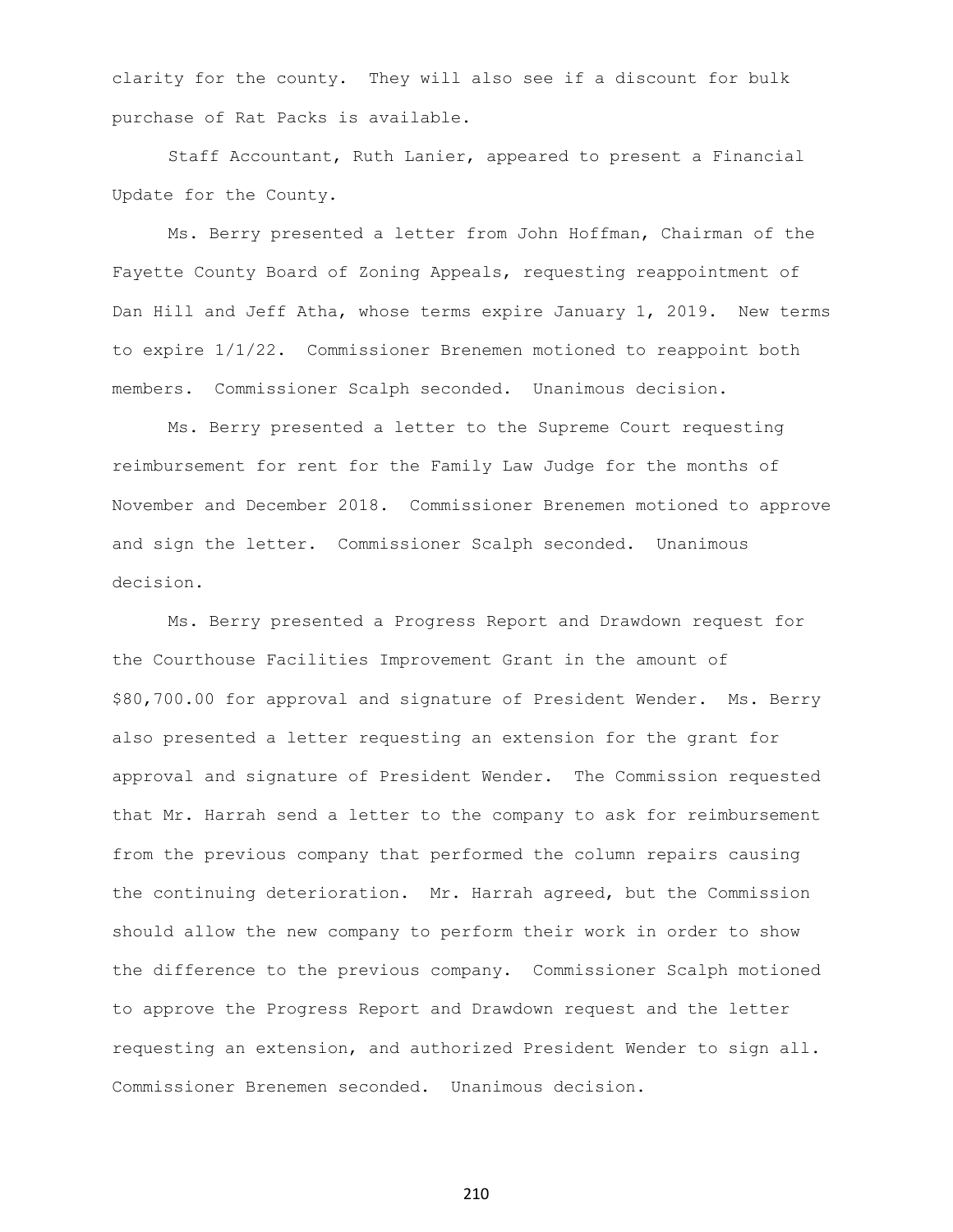Discussion was held concerning changing the Part-time Maintenance positon at the OEM Center into a Full-Time Maintenance and Assistant for the Fire Coordinator. Sheriff Fridley will speak with Joe Crist, Fire Coordinator, regarding the potential of combining the Part-time Maintenance position with his need for a Part-time DRC Transportation Officer, to form a Full-time position. Sheriff Fridley will return at the next meeting with an update.

Ms. Berry presented for approval 9 dusk-to-dawn wall mounted lights for the Memorial Building. Okey Skidmore, FCMB Manager, received 3 quotes:

> Skyline Electric - \$179.00 State Electric - \$250.00

Lowe's - \$159.00 (does not have 400 metal halide.) Commissioner Brenemen motioned to accept the Sklyine bid for a total of \$1,611.00. Commissioner Scalph seconded. Unanimous decision.

Ms. Berry presented a Thank You letter to the Soldiers and Sailors Committee. Commissioner Scalph motioned to approve and sign the letter for signature. Commissioner Brenemen seconded. Unanimous decision.

Ms. Berry presented a Budget Revision for the General Fund for approval. Commissioner Brenemen motioned to approve the Budget Revision. Commissioner Scalph seconded. Unanimous decision.

Ms. Berry presented a letter from the Parks and Recreation Advisory Board requesting to appoint Mike Smith to fill a vacancy due to the resignation of Andrea Mender. Unexpired term will end June 30, 2020. Commissioner Brenemen motioned to approve the appointment. Commissioner Scalph seconded. Unanimous decision.

The meeting was adjourned at 1:30 p.m.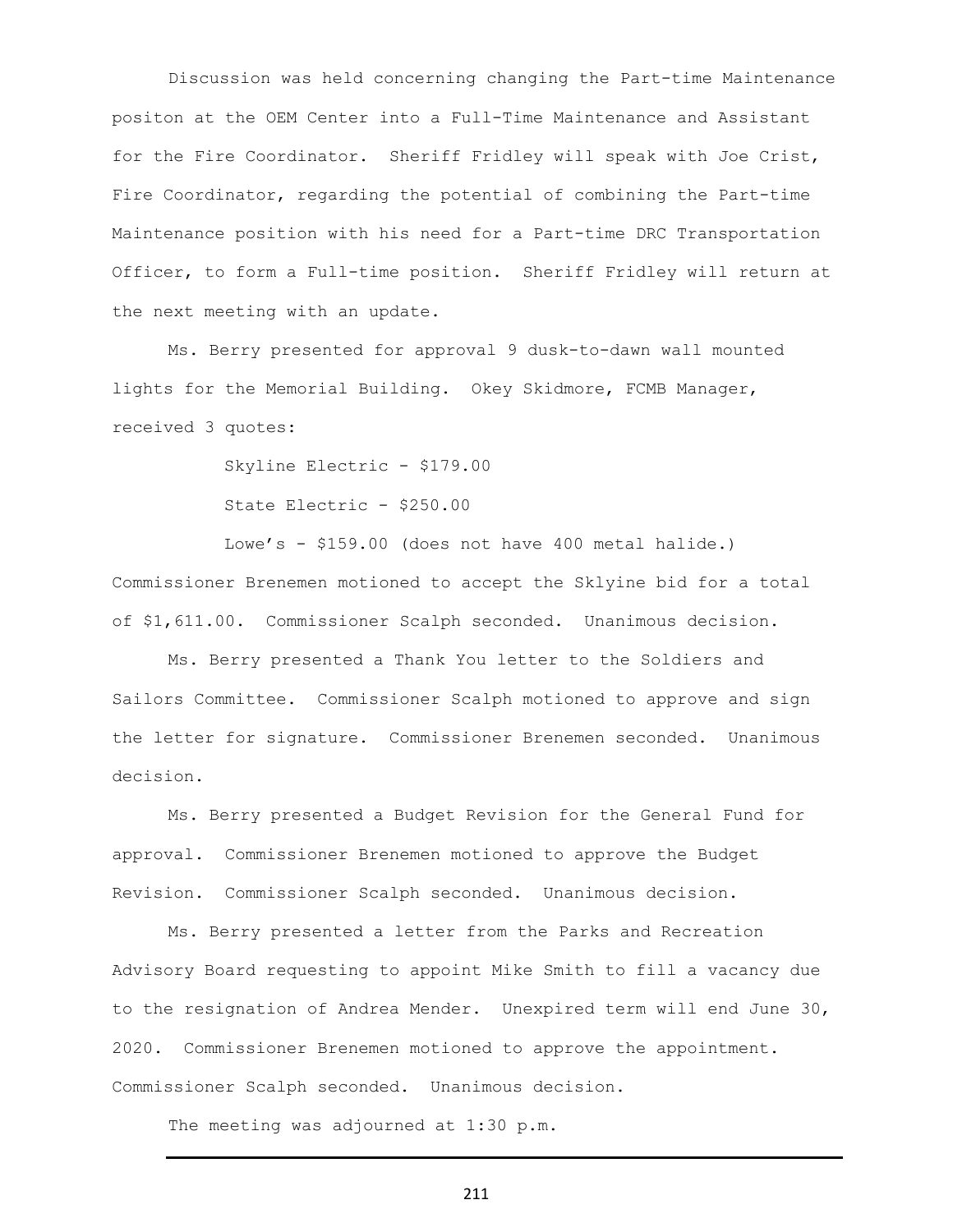FAYETTE COUNTY COMMISSION REGULAR SESSION DECEMBER 21, 2018 COURTHOUSE FAYETTEVILLE, WV 25840 MEMBERS PRESENT: MATTHEW D. WENDER, DENISE A. SCALPH, JOHN G. BRENEMEN

The Fayette County Commission met in a regular session on this 21st day of December, 2018.

President Wender called the meeting to order at 9:08 a.m.

Mike Bone, Assessor Chief Deputy, appeared to present personal property exonerations for Johnnie Lee & Phyllis C. Mann \$197.52 & \$176.00; Sandra L. Evans \$197.94; Terry David Tilley \$36.00; Ashley B. Poland \$894.46; Edward S. Hammontree \$1,099.74; David M. McMillian \$867.76; Carlos Serrano \$259.50; James A. & Jan R. Fair \$329.32; Timothy D. Thompson \$85.08; Jeremy M. & Lori E. Treadway \$342.40; Gwen M. Christian \$48.68; Loretta Sue Thomas \$6.40; Charles & Rosie Nutter \$3.84; Priscilla Washburn & Matthew Griffith \$232.98; and Jennifer M. & Zacharye Anderson \$766.26. Commissioner Brenemen motioned to approve the exonerations. Commissioner Scalph seconded. Unanimous decision.

Mr. Bone presented a real property exoneration for Barbara Ortiz \$186.78. Commissioner Scalph motioned to approve the exoneration. Commissioner Brenemen seconded. Unanimous decision.

Commissioner Brenemen motioned to approve minutes from December 14th. Commissioner Scalph seconded. Unanimous decision.

Estate settlements were presented for Mae Fern Workman; Beaulah (Beulah) Marie Johnson; Betty Lois Smith; Betty Jane Estep; Mary Lou Bobbitt; Anthony John White; Lonnie Thornton Cales; Carolyn J. Cales; James Noah Ward; Janie Campbell Beirne; Robert Lee Bierne, Jr.;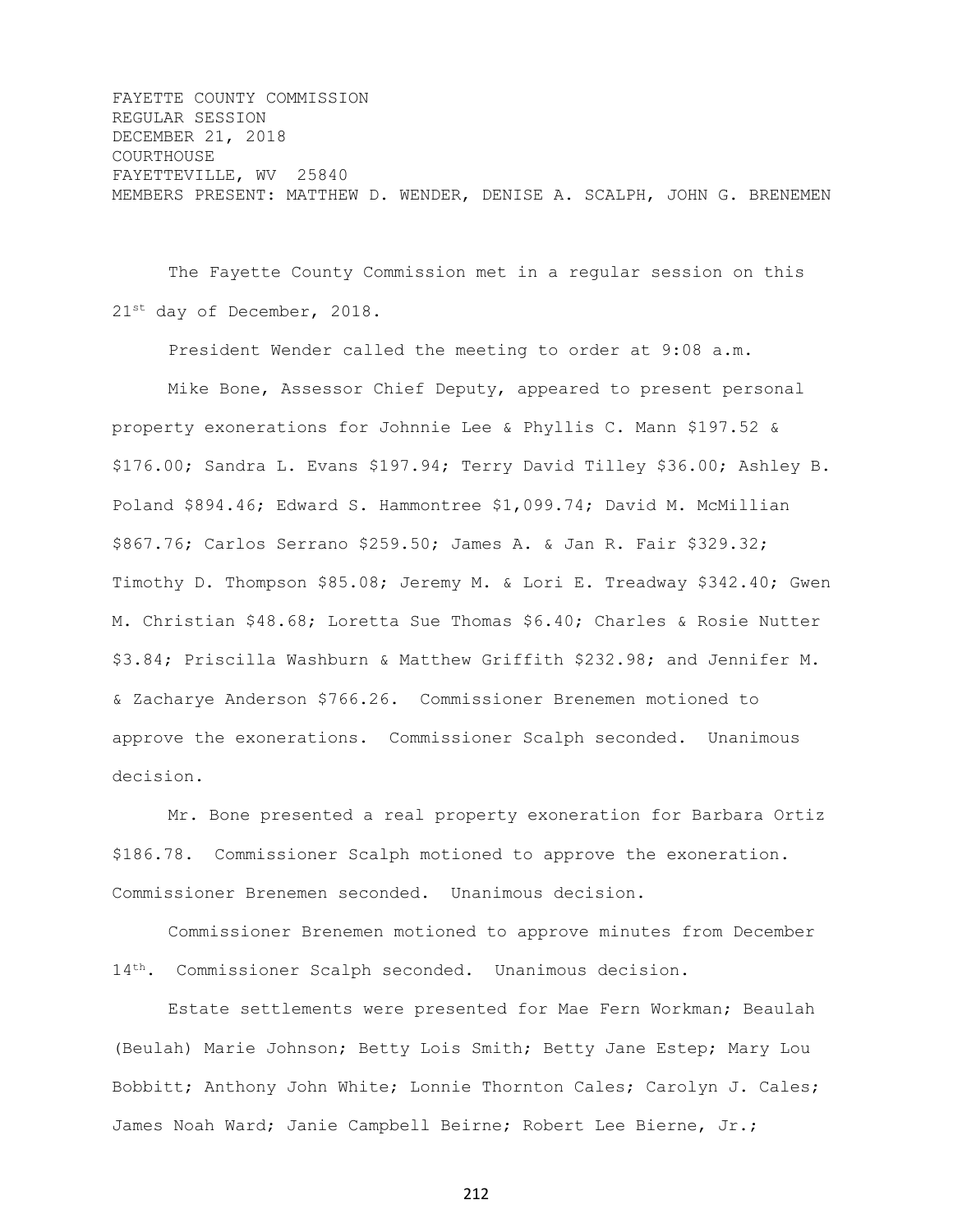Lillian Lee Blankenship; Bertha Esther Carte; Lucy Marie White; Harold Edward Hobbs, Sr.; Dollie (Dolly) Ellen Cummins; Victoria Louise White Lynch; and Alfred Fitzgerald Lynch. Commissioner Scalph motioned to approve the estate settlements. Commissioner Brenemen seconded. Unanimous decision.

Commissioner Scalph motioned to approve vouchers and invoices and release checks today. Commissioner Brenemen seconded. Unanimous decision.

Commissioner Scalph motioned to approve 2nd half payroll and release checks on December 28th. Commissioner Brenemen seconded. Unanimous decision.

Kelly Jo Drey, Resource Coordinator, appeared to ask for permission to use the office space vacated by Judge Hatcher's law clerk for the new URA employees. Discussion was held regarding any other requests for that space. Judge Blake said he did not need it for his employees, however Assistant Prosecuting Attorney Wes Toney cautioned that after Judge Blake's recent jury trial, an issue arose which might make him require the 3rd floor space again. The Commission tabled the request till Ms. Berry can discuss with Judge Blake to ensure there is not a need for the space.

Ms. Drey also requested two additional phone lines for the URA staff and presented a quote from Tate Communications regarding cost. The costs is \$300.00 per line, including the phone. Commissioner Scalph motioned to approve the request for two additional phone lines for the URA staff at the cost of \$300.00 for each line, including the phones. Commissioner Brenemen seconded. Unanimous decision.

Carrie Strunk, Fayette County Substance Abuse Task Force and also New River Health Association Prevention Specialist, appeared to give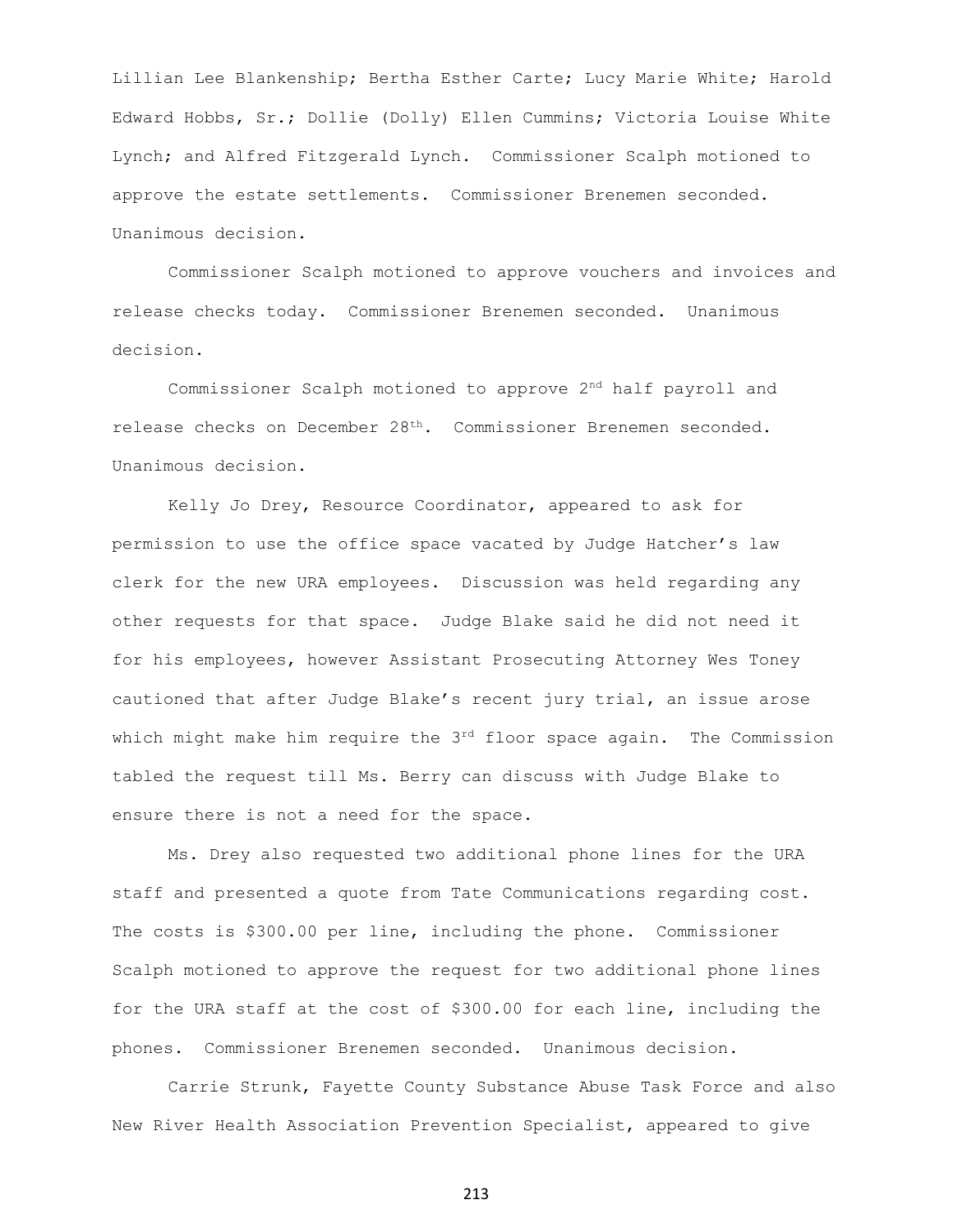the Commission an update. Ms. Strunk presented a survey conducted showing that Fayette County citizens think nothing is being done to combat the addiction issue. Fayette County has a lot of initiatives going on separately. The task force is bringing them together. Meetings are the second Thursday of each month at the 911 Center.

Ms. Berry presented a letter to all Elected Officials and Fayette County Employees for approval and signatures of the Commission confirming that Monday, December 24, 2018 and Monday, December 31, 2018 will be official holidays for county employees following the executive order from Governor Jim Justice. Commissioner Brenemen motioned to approve and sign the letter. Commissioner Scalph seconded. Unanimous decision.

Ms. Berry presented a letter for discussion from OEM employee Rebecca Jones concerning the requirement for her to wear a uniform. Commissioner Scalph recommended reviewing uniforms with Kevin Walker and looking for uniforms that will suit employees. Ms. Berry will gather catalogs for future discussion.

Ms. Berry presented a WV Courthouse Facilities Improvement Authority Grant Contract to update HVAC in Judicial Annex for approval and signature of President Wender. The grant is for \$100,000.00 with a \$20,000.00 match from the County Commission. Commissioner Brenemen motioned to approve. Commissioner Scalph seconded. Unanimous decision.

Ms. Berry presented letters from Thomas H. Ewing resigning from the Fayette County Deputy Sheriff's Civil Service Commission and as Special Fiduciary Commissioner for the estate of Freddie Lee Dennler. Commissioner Scalph motioned to accept Judge Ewing's resignations. Commissioner Brenemen seconded. Unanimous decision.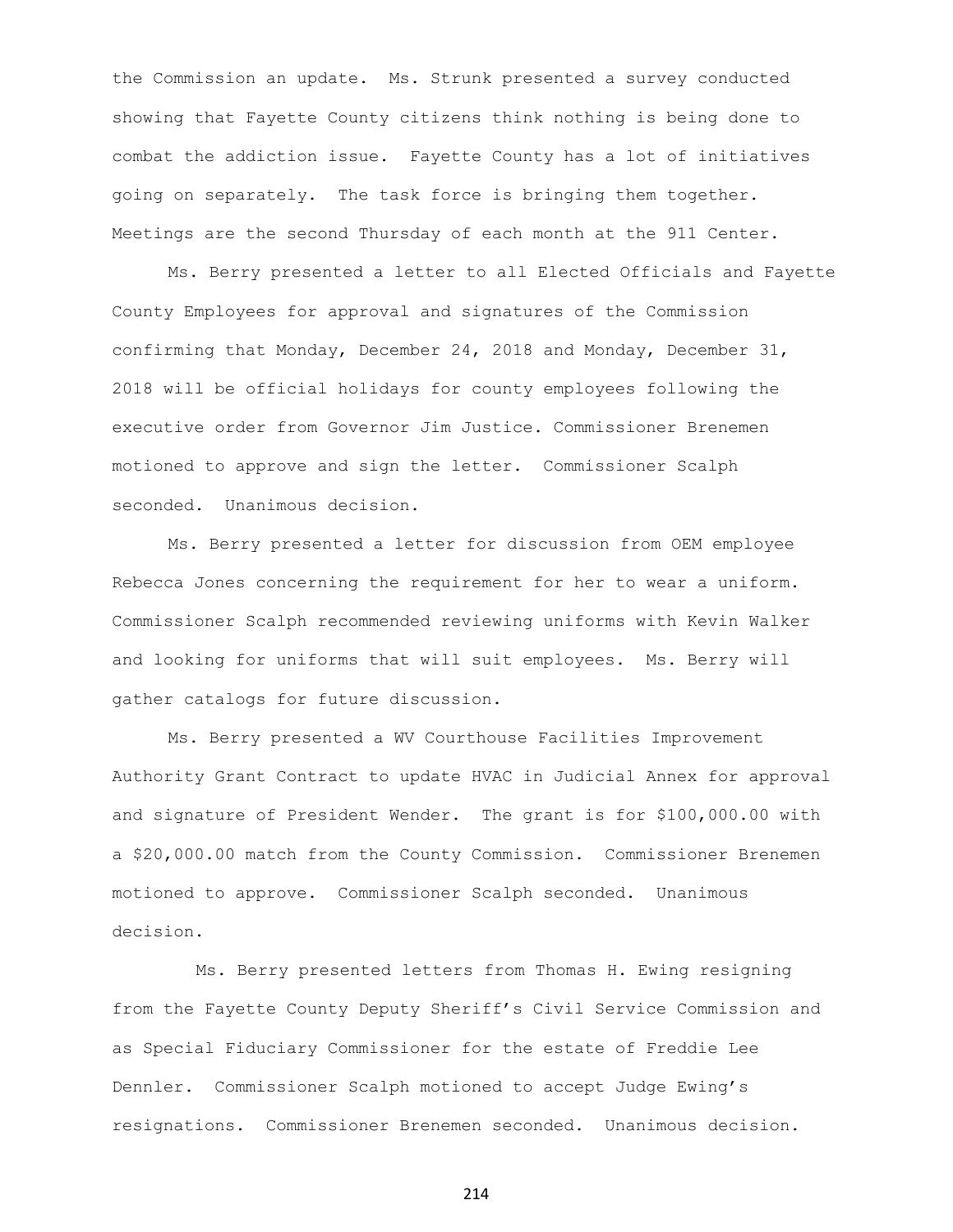Ms. Berry presented a letter from Thomas E. Willis, II requesting a waiver of occupancy taxes and penalties owed for the Glen Ferris Inn, LLC in the amount of \$5,685.98. The Commission requested that the Prosecuting Attorney respond to him that the Commission is obligated to collect and the owners must submit the money owed.

Ms. Berry presented a Basic Ordering Agreement (BOA) with GST, Inc. for Courthouse network support for \$1,300.00 a month. Commissioner Scalph motioned to approve and authorize President Wender to sign. Commissioner Brenemen seconded. Unanimous decision.

Ms. Berry presented letters for approval and signatures to Joseph Brouse, NRGRDA appointing John Brenemen as Fayette County Commission representative to the NRGRDA Board of Directors and Dave Arnold, a private citizen representative. The term for Commissioner Brenemen is effective January 1, 2019 through December 31, 2020. The term for Dave Arnold is July 1, 2018 through June 30, 2020. Commissioner Scalph motioned to a approve both appointments. Commissioner Brenemen approved. Unanimous decision.

Ms. Berry presented an order for approval and signatures to transfer funds from General School fund to the Fayette County General Fund in the amount of \$74,480.08. Commissioner Scalph motioned to approve and sign the order. Commissioner Brenemen seconded. Unanimous decision.

Ms. Berry presented a report of money received and items auctioned through the on-line auction for the Commission to review.

Ms. Berry presented a report from a recent PEIA meeting held on December 13, 2018 for the Commission to review. Payroll clerk Joy Boyd attended the meeting in Beckley.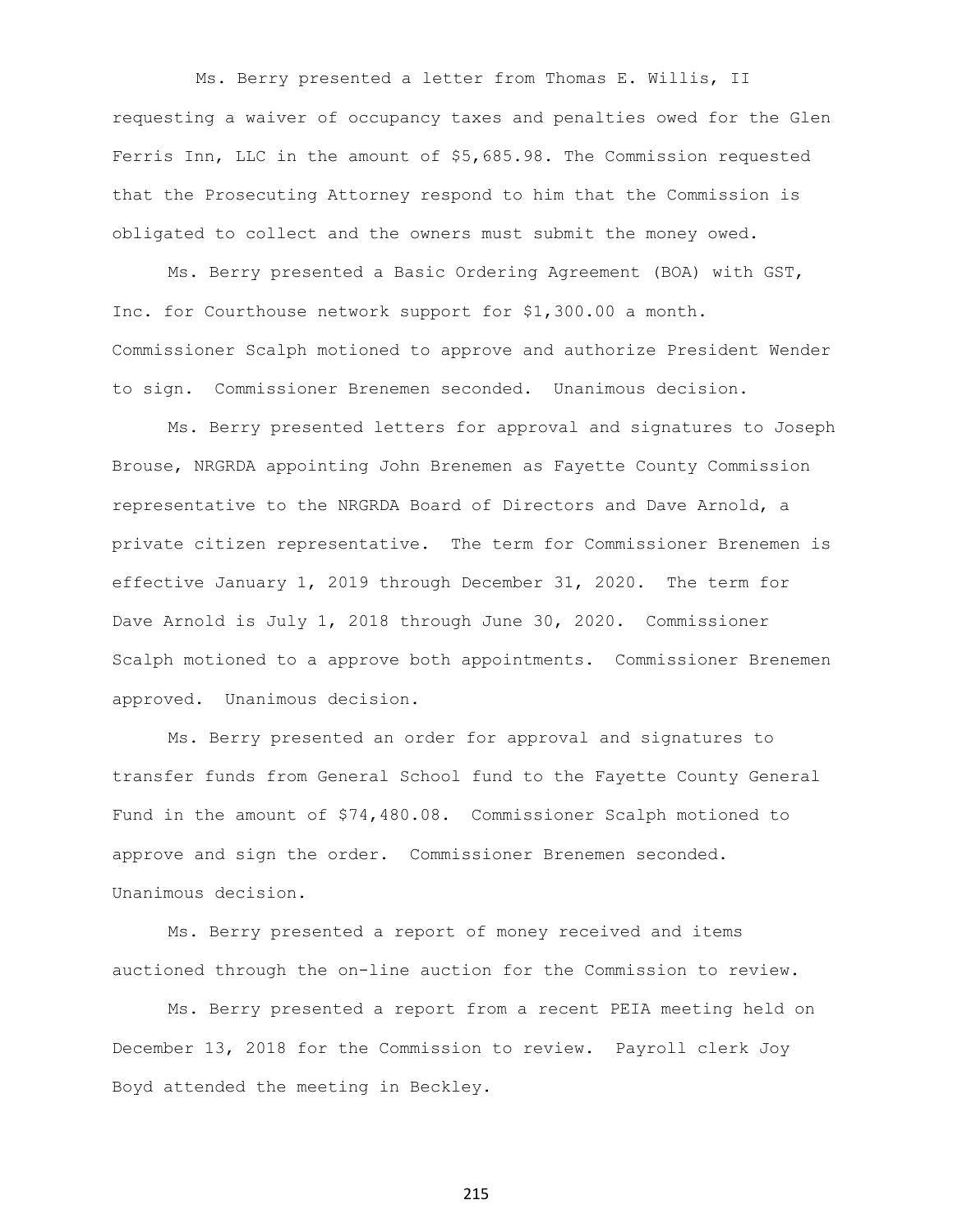Anne Cavalier, Mayor of Smithers, appeared to request funding for abandoned building demolitions. Bids were received for two houses that have recently had their ownership transferred to the city. The first bid was for \$9,500.00 including asbestos removal for the smaller home, which is  $$5.00$  a square foot. The  $2^{nd}$  bid was for  $$12,650.00$  for the larger home and also includes asbestos removal. President Wender asked if the city will be receptive to placing a lien on the property. Prosecuting Attorney Larry Harrah believes this would be to the detriment of the city and noted that Ansted instance was a different situation because Ansted planned to sell their property once the structure was demolished. This will create a lot of unnecessary work due to the fact Smithers will most likely not sell. Commissioner Scalph motioned to approve this request for the two homes owned by the City of Smithers, at \$9,500.00 and \$12,650.00 each, as per the bid amounts. Commissioner Brenemen seconded. The County will pay with no liens being filed. Unanimous decision. Ms. Berry will issue a letter of commitment so the City can proceed.

Ms. Cavalier stated that the City of Smithers thanks President Wender for everything he has done and they appreciate him.

Gabe Peña, Deputy Resource Coordinator, presented a Brownsfield Grant Environmental Contractor Selection letter. The Qualification Review resulted in the selection of Downstream Strategies. This grant will pay for environmental assessments for structures that need to be removed and will be a big step in due diligence for any properties that may be potential building and improvement sites. Commissioner Brenemen motioned to accept the recommendation. Commissioner Scalph seconded. Unanimous decision. (attached)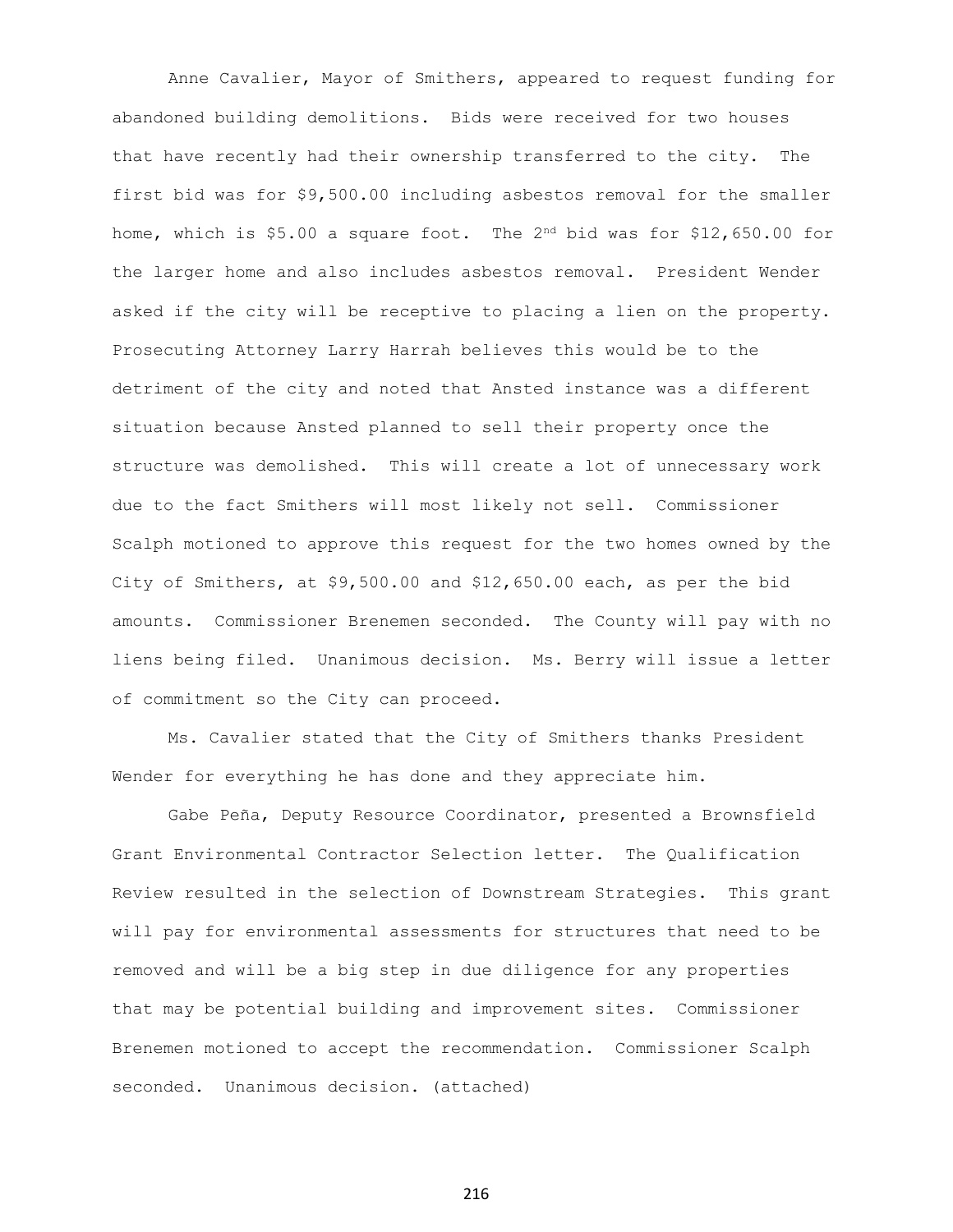Ms. Berry presented a Cable Franchise Renewal for Shentel for a period of five years. Mr. Harrah reviewed and this is a normal course of business. Commissioner Scalph motioned to approve the renewal presented and authorize President Wender to sign. Commissioner Brenemen seconded. Unanimous decision

Teri Harlan, Fayette County Health Department Administrator, appeared with a resolution. The Board of Health uses and pays the Division of Personnel for their hiring. They would like to change this process and need a resolution signed by the County Commission. However, they will need to strengthen their policies first and the Prosecutor's office will assist.

Ms. Harlan reported the Health Department received a SAMHSA Grant for harm reduction for substance abuse and mental health. This is a four year grant for around \$1.1 million. It allows the purchase of a mobile clinic to travel around the county and provide services. They also received a grant for a quick response team for \$230,000.00 which will provide a recovery coach, social workers from FMRS, a deputy, and an EMS member on the team. Within 72 hours of an overdose they will visit and try to get the patient into treatment. This has been successful in Huntington. Smaller grants were also received for family planning and harm reduction. They hired a full time recovery coach this week, Cliff Massey, who has been a volunteer. They are also coordinating the harm reduction effort.

Sheriff Mike Fridley appeared to share that he was approached by River 107.7 about adding a substation in the old Hamilton Building in Oak Hill. Chief Mike Whisman, Oak Hill Police Department, agreed that it is needed. The substation will be for county deputies and OHPD and will provide an increased police presence in the area near Plateau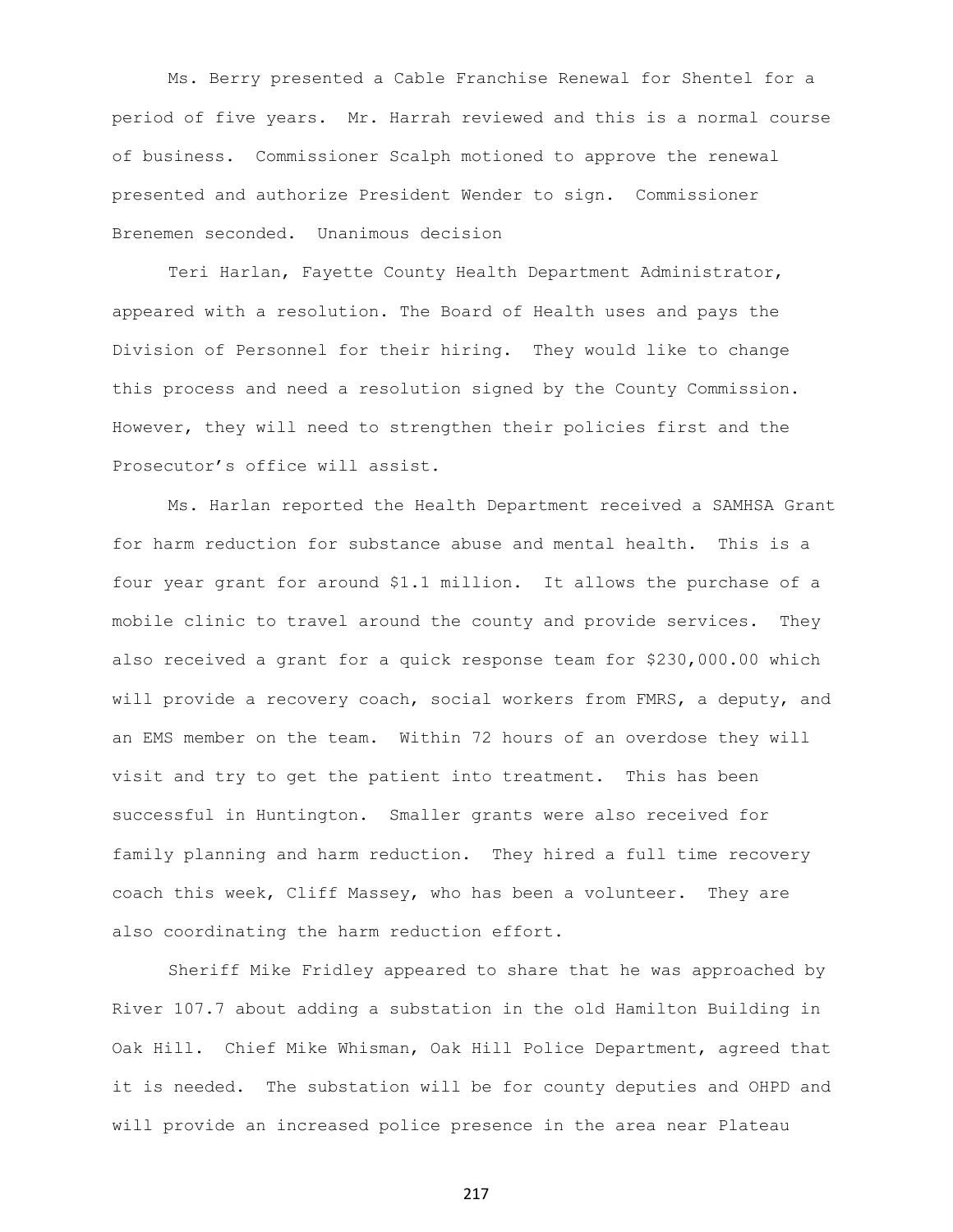Medical Center. Potential rent could be \$250.00 a month and Sheriff and OHPD will split this cost. Also David Laudig has asked the Sheriff's department to assist in relighting the Flame of Freedom when it goes out due to wind. The Sheriff agreed and just needed to ensure the Commission approved. Mr. Harrah said there is no issue with this request.

Ms. Drey reappeared with an Authorizing Resolution for the FCURA to administer Whitlock Farm Project. The authorizing resolution contains slum and blighted language as required by state law and meets legal requirements. Commissioner Scalph motioned to approve the resolution and authorize signing. Commissioner Brenemen seconded. Unanimous decision. (attached)

The Commission took a break from 10:55 to 11:10 a.m.

Grant Spencer appeared regarding hot water tanks for the Fayette County Memorial Building. Discussion was held regarding water heaters. There are proposals for two different sized units and needs for showers, etc… Mr. Spencer suggested a 50 gallon tank for everyday use. If showers, etc… are needed, he recommends an instantaneous tank, however it would be gas powered and require more work. An estimate of this cost would be  $$6,000.00 - $7,000.00$  for one tank and we would potentially need two for showers which would be around \$12,000.00. This may not include cost of getting the gas lines run. Commissioner Brenemen motioned to accept the proposal for the library hot water heater, extension of lines and faucet for \$4,800.00. And for the 50 gallon tank for bathrooms for \$2,607.00. Commissioner Scalph seconded. Unanimous decision.

John David, Page Kincaid PSD member, and Bart Jackson, PKPSD Plant Manager, appeared regarding a funding request. President Wender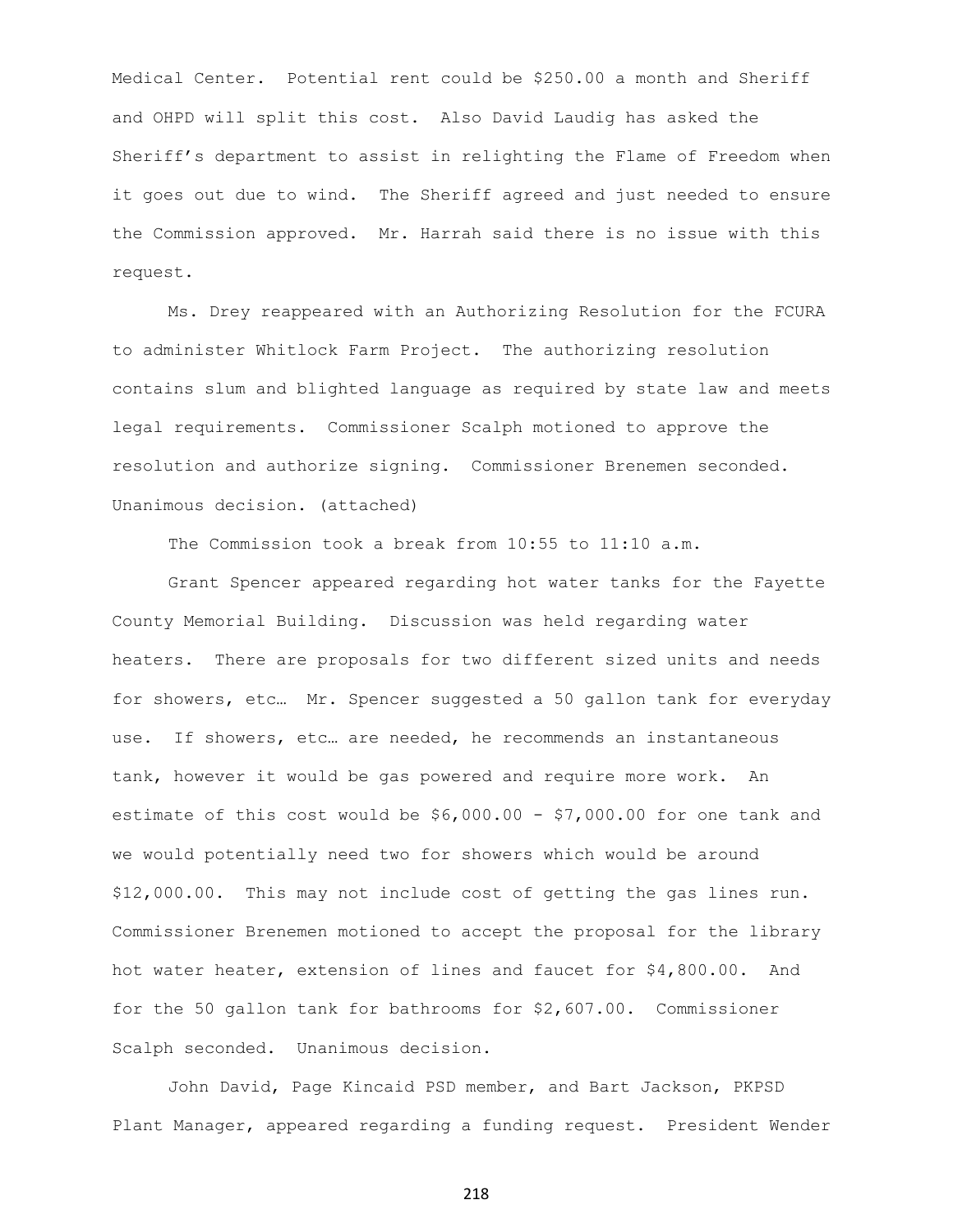gave an overview of the past issues. The Commission and the PSD have had multiple discussions regarding funding. The Commission wants this to be in the form of a loan. It seems that the filter media may not address the problem. Mr. David took a moment to thank Commissioner Wender for all his assistance. Mr. David, Mr. Jackson and Jesse Alden with The Thrasher Group Engineering firm were present. Mr. David stated he had an agenda of four items and also asked for a resolution requiring people to refrain from flushing wipes.

President Wender asked Mr. Alden to discuss a long term resolution to all of the issues. The most immediate problem is to pay for the media and they are asking for \$40,000.00. This is money owed to the supplier for the media that is currently in use. They are not sure of the life expectancy of the media. Another problem is the filters are failing. Currently they have a loan grant from USDA to replace the filters. However when the filters fail, they force the media out. They have repaired the filters three times. The \$40,000.00 requested for the fix is not a long term solution. The Commission's answer is no. There is another long term solution in the works. The plan has been submitted to WV Jobs and Infrastructure Council. Project and funding has been approved and they are currently working to design the project to submit to the agencies for permanent approval. Even with the current status, still looking at two years for the project construction to start due to permits and approvals. Basically asking the Commission up front to get them to this point. Currently losing the media due to filter problems. Even with new media, mechanical components allow media to escape and the water quality is not destroying this media. President Wender asked how many times this will need to be replaced over the next two years. Mr.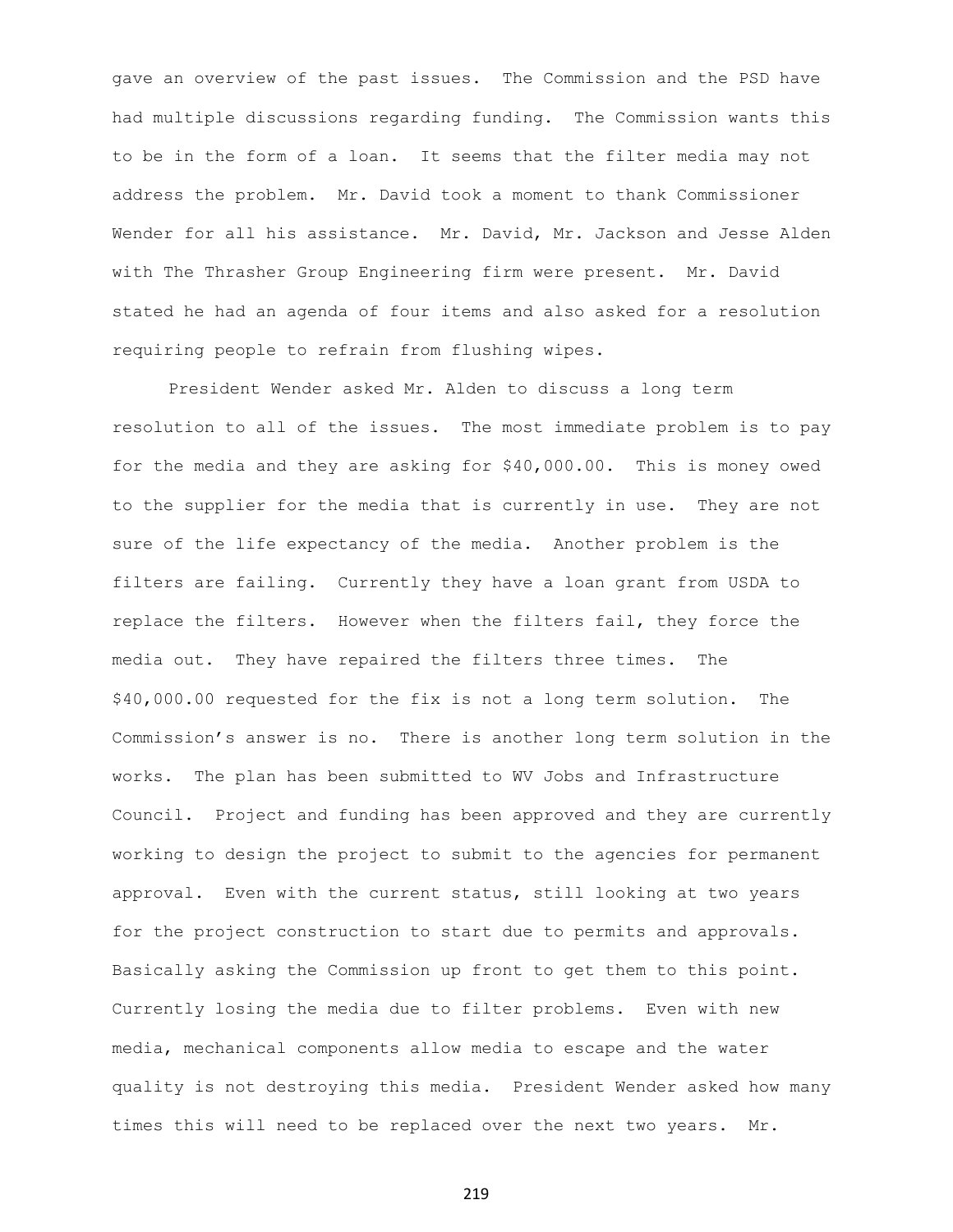Jackson said there is no way to tell how many times it will need to be replaced. Commissioner Brenemen stated that this means, potentially they will need \$40,000.00 every few months; where does this end? Commissioner Scalph stated that since August and September, this has gone from the need for \$20,000.00 to \$40,000.00, so essentially doubled. President Wender stated that there are essentially two problems, the loss of the media through mechanical issues, and the second is the infiltration of iron, and they are unsure of the source. The Commission needs an answer as to how much will be needed over the next two years. What happened to an option of tying into WV American Water? Marshall Murray from WV American Water (WVAW) was present and stated they are willing to discuss this. President Wender stated there is a 70% water loss. If there wasn't such a loss, would the capacity not be there? Commissioner Brenemen asked about the cost to treat one million gallons. Mr. Murray said \$5-10,000.00 to treat a million gallons. Commissioner Brenemen asked if they are losing \$35,000.00 per month if losing that much water. Mr. Johnson stated he thinks it is much less.

President Wender stated that the rates being charged by PKPSD are one of the highest. The Public Service Commission shows that PKPSD is losing 80% of water pumped and customers are paying for 4 times what they are using, most of these customers being from a lower income base. We seem to be fixing the wrong problem. Mr. Johnson stated they have a reserve account that contains around \$6,000.00. President Wender asked what happens if there is a complete failure of the filter? The PSD is looking at options.

John Tuggle and Lesley Taylor were present for Region 4. They stated that 50% water loss is typical. There are no funding sources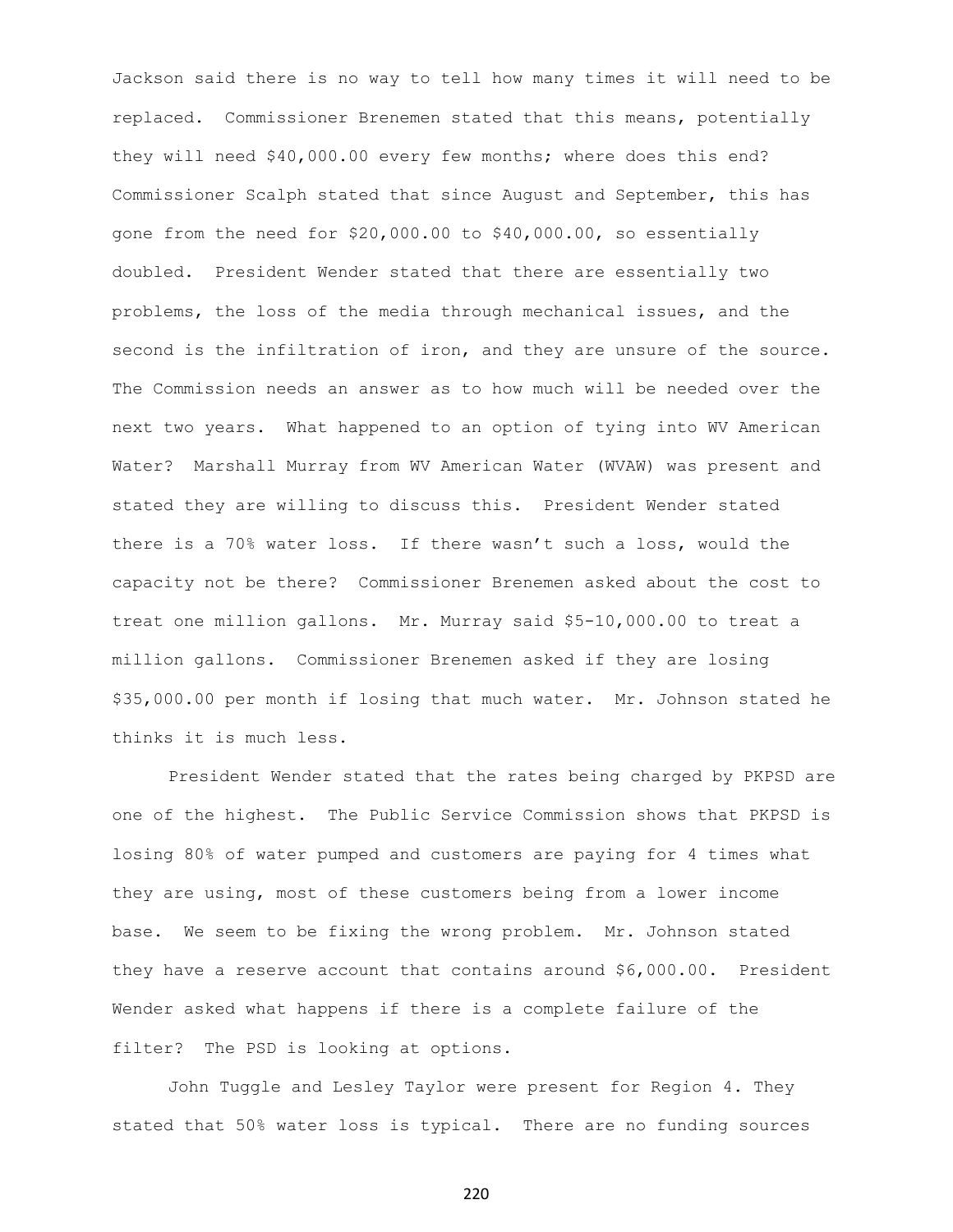for this type of issue unless you go to the Governor. They are not sure what kind of capacity they have for a loan program, but that is what they need. The Commission asked about options for repayment of loans to the PSD. The PSD asked if the Commission will commit to \$20,000.00 today provided the supplier will work with the Commission on those terms.

Commissioner Scalph motioned that the Commission will provide letters of support as requested and Ms. Berry will work with John David on the list of letters. Commissioner Brenemen seconded. Unanimous decision.

Commissioner Scalph motioned to commit \$40,000.00 total with \$20,000.00 to be paid now and \$20,000.00 to be paid in one year. This is all based on the provision there is a proposal to the supplier to accept \$20,000.00 now and \$20,000.00 in one year and commitment to continue to supply in writing. PKPSD assured the Commission they will make every effort to repay the money. PKPSD must meet with Region 4, WVAW and the PSC to continue discussions to alleviate their problems. No money will be released without confirmation. Commissioner Brenemen seconded. Unanimous decision.

WVAW is ready for discussion with PKPSD regarding how they can help.

President Wender asked Mr. Alden to discuss with WVAW how to address the issue if the filters fail now.

A Public Hearing was held for the Anti-Tethering Ordinance first reading. This was published as required. President Wender called for comments. Commissioner Brenemen said the durations should be removed as it states "continual." Discussion was held regarding what "proper shelter" entails, including bedding, and etc… They asked to remove